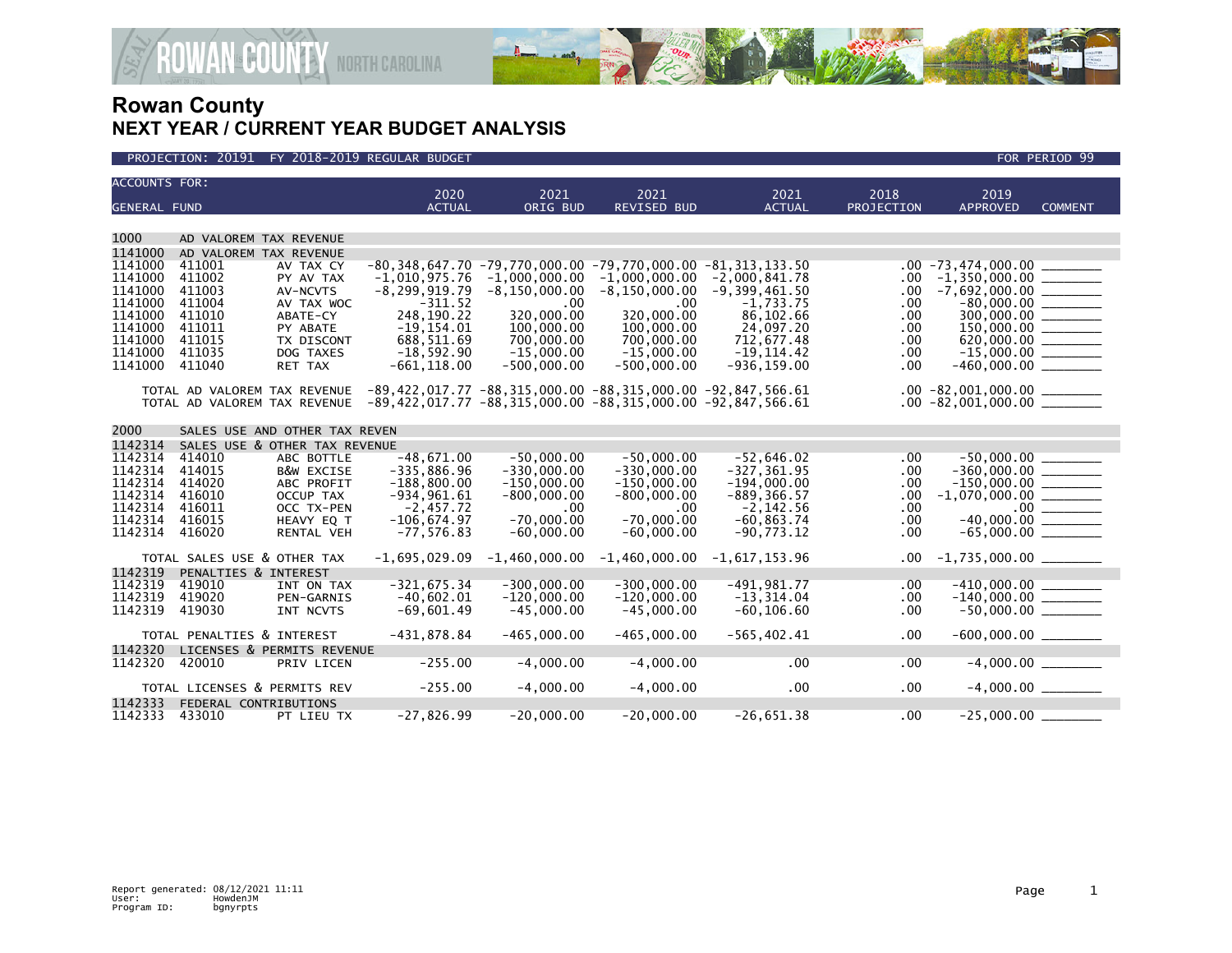

| <b>ACCOUNTS FOR:</b> |                              |                                | 2020                      | 2021                                                                                | 2021                         | 2021                | 2018             | 2019                                                                |  |
|----------------------|------------------------------|--------------------------------|---------------------------|-------------------------------------------------------------------------------------|------------------------------|---------------------|------------------|---------------------------------------------------------------------|--|
| <b>GENERAL FUND</b>  |                              |                                | <b>ACTUAL</b>             | ORIG BUD                                                                            | REVISED BUD                  | <b>ACTUAL</b>       | PROJECTION       | <b>APPROVED</b><br><b>COMMENT</b>                                   |  |
|                      |                              |                                |                           |                                                                                     |                              |                     |                  |                                                                     |  |
|                      | TOTAL FEDERAL CONTRIBUTIONS  |                                | $-27,826.99$              | $-20,000.00$                                                                        | $-20,000.00$                 | $-26,651.38$        | .00              |                                                                     |  |
| 1142335              | SALES TAXES                  |                                |                           |                                                                                     |                              |                     |                  |                                                                     |  |
| 1142335<br>1142335   | 435501<br>435502             | <b>1CENT SAL</b><br>HLD HARMLE | 3,206,263.11              | $-12,091,211.74$ $-10,100,000.00$ $-10,100,000.00$ $-11,026,637.16$<br>2,850,000.00 | 2,850,000.00                 | 2,691,146.12        | .00.             | $3,050,000.00$ ________                                             |  |
| 1142335              | 435503                       | UN-ART 40                      | $-5, 291, 430.74$         | $-4,550,000.00$                                                                     | $-4,550,000.00$              | $-4, 944, 929.95$   | .00.             | $-4,850,000.00$ ________                                            |  |
| 1142335              | 435504                       | RE-ART 40                      | $-1,888,626.46$           | $-1,650,000.00$                                                                     | $-2, 150, 000.00$            | $-1,789,780.78$     | $.00 \,$         | $-1,750,000.00$ _________                                           |  |
| 1142335              | 435505                       | UN-ART 42                      | $-2, 142, 949.48$         | $-1,600,000.00$                                                                     | $-1,600,000.00$              | $-1,822,122.94$     | .00.             | $-1,700,000.00$ _________                                           |  |
| 1142335              | 435506                       | RE-ART 42                      | $-3,777,252.93$           | $-3,300,000.00$                                                                     | $-4, 300, 000.00$            | $-3,579,561.58$     | $.00 \,$         | $-3,500,000.00$ ________                                            |  |
| 1142335              | 435507                       | UN-ART 44                      | $-2,747,445.01$           | $-2,300,000.00$                                                                     | $-2,300,000.00$              | $-2, 364, 249.11$   | $.00 \,$         |                                                                     |  |
| 1142335              | 435508                       | UN-ART 46                      | $-3,798,468.41$           | $-3, 150, 000.00$                                                                   | $-3, 150, 000.00$            | $-3,501,371.24$     | .00              | $-3,250,000.00$ _________                                           |  |
|                      | TOTAL SALES TAXES            |                                |                           | $-28, 531, 121.66 -23, 800, 000.00 -25, 300, 000.00 -26, 337, 506.64$               |                              |                     |                  | $.00 -24,800,000.00$ ________                                       |  |
| 1142338              | LOCAL GOVNT CONTRIBUTIONS    |                                |                           |                                                                                     |                              |                     |                  |                                                                     |  |
| 1142338              | 438020                       | LGC-KANNOP                     | $.00 \,$                  | .00                                                                                 | $\sim$ 00                    | .00<br>$-50.000.00$ | $.00 \,$         | $-62,500.00$<br>$-50,000.00$<br>$\overline{\qquad \qquad }$<br>$00$ |  |
| 1142338<br>1142338   | 438070<br>438080             | LGC-SALISB<br>$N/R$ -GAAP      | $-50,000.00$<br>50,000.00 | $-50,000.00$<br>$.00 \,$                                                            | $-50,000.00$<br>$.00 \times$ | 50,000.00           | $.00 \,$<br>.00. |                                                                     |  |
|                      |                              |                                |                           |                                                                                     |                              |                     |                  |                                                                     |  |
|                      | TOTAL LOCAL GOVNT CONTRIBUTI |                                | $.00 \,$                  | $-50.000.00$                                                                        | $-50.000.00$                 | $.00\,$             |                  |                                                                     |  |
|                      | TOTAL SALES USE AND OTHER TA |                                |                           | $-30,686,111.58 - 25,799,000.00 - 27,299,000.00 - 28,546,714.39$                    |                              |                     |                  |                                                                     |  |
| 3000                 |                              |                                |                           |                                                                                     |                              |                     |                  |                                                                     |  |
| 1143335              | OTHER GENERAL REVENUE        |                                |                           |                                                                                     |                              |                     |                  |                                                                     |  |
| 1143335              | FEE REVENUES<br>453026       | CABLE FRAN                     | $-330,018.94$             | $-340,000.00$                                                                       | $-340,000.00$                | $-245, 394.82$      | .00              | $-390,000.00$ ________                                              |  |
|                      |                              |                                |                           |                                                                                     |                              |                     |                  |                                                                     |  |
|                      | TOTAL FEE REVENUES           |                                | $-330,018.94$             | $-340,000.00$                                                                       | $-340,000.00$                | $-245, 394.82$      | .00              | $-390,000.00$ ________                                              |  |
| 1143361              | INTEREST INCOME              |                                |                           |                                                                                     |                              |                     |                  |                                                                     |  |
| 1143361              | 461010                       | INT-GEN FD                     | $-1, 531, 360.13$         | $-900,000.00$                                                                       | $-900,000.00$                | $-156, 383.90$      | .00              | $-480,000.00$ ________                                              |  |
|                      | TOTAL INTEREST INCOME        |                                | $-1, 531, 360.13$         | $-900,000.00$                                                                       | $-900.000.00$                | $-156, 383.90$      | .00              | $-480,000.00$ ________                                              |  |
| 1143363              | <b>RENT REVENUE</b>          |                                |                           |                                                                                     |                              |                     |                  |                                                                     |  |
| 1143363              | 462010                       | AG BLDG RT                     | $-18, 348.00$             | $-18, 300.00$                                                                       | $-18, 300.00$                | $-18, 348.00$       | .00              | $-18,300.00$<br>$-13,600.00$<br>$-21,600.00$                        |  |
| 1143363              | 462020                       | CEL TOW RT                     | $-13,687.92$              | $-13,600.00$                                                                        | $-13,600.00$                 | $-13,897.65$        | .00.             |                                                                     |  |
| 1143363              | 462995                       | OTHER RNT                      | $-18,801.00$              | $-22,800.00$                                                                        | $-22,800.00$                 | $-22, 125.00$       | .00              |                                                                     |  |
|                      | TOTAL RENT REVENUE           |                                | $-50,836.92$              | $-54,700.00$                                                                        | $-54,700.00$                 | $-54,370.65$        | .00              | $-53,500.00$ ________                                               |  |
| 1143389              | OTHER REVENUE                |                                |                           |                                                                                     |                              |                     |                  |                                                                     |  |
| 1143389              | 489995                       | MISC RECPT                     | $-138,871.39$             | $-130,000.00$                                                                       | $-130,000.00$                | $-122,800.00$       | .00              |                                                                     |  |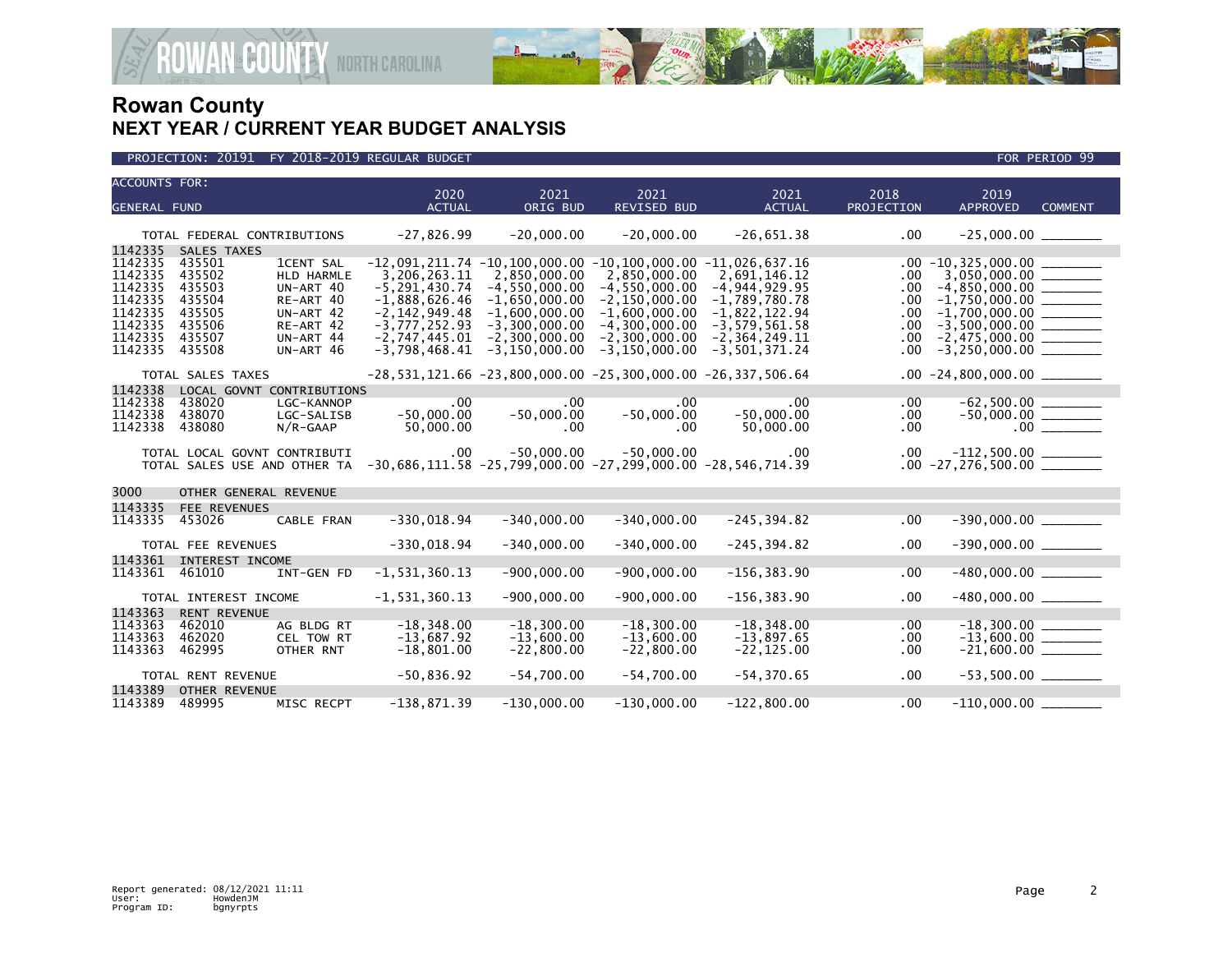

| <b>ACCOUNTS FOR:</b><br><b>GENERAL FUND</b>                                                     |                                                                                        |                                                                                                                                                        | 2020<br><b>ACTUAL</b>                                                                                             | 2021<br>ORIG BUD                                                                                                  | 2021<br>REVISED BUD                                                                                               | 2021<br><b>ACTUAL</b>                                                                                             | 2018<br>PROJECTION                                                  | 2019<br><b>APPROVED</b><br><b>COMMENT</b>                                                                              |
|-------------------------------------------------------------------------------------------------|----------------------------------------------------------------------------------------|--------------------------------------------------------------------------------------------------------------------------------------------------------|-------------------------------------------------------------------------------------------------------------------|-------------------------------------------------------------------------------------------------------------------|-------------------------------------------------------------------------------------------------------------------|-------------------------------------------------------------------------------------------------------------------|---------------------------------------------------------------------|------------------------------------------------------------------------------------------------------------------------|
|                                                                                                 |                                                                                        | TOTAL OTHER REVENUE                                                                                                                                    | $-138,871.39$                                                                                                     | $-130,000.00$                                                                                                     | $-130,000.00$                                                                                                     | $-122,800.00$                                                                                                     | .00                                                                 | $-110,000.00$ ________                                                                                                 |
| 1143390<br>1143390<br>1143390<br>1143390                                                        | 490010<br>492030<br>495000                                                             | OTHER FINANCING SOURCES<br>OFS-INST P<br>PROP SALE<br>APPFB-UNR                                                                                        | $-1.600.000.00$<br>$.00 \,$<br>$.00 \,$                                                                           | $-900,000.00$<br>$.00 \,$<br>$-5,887,752.00$                                                                      | $-900,000.00$<br>.00<br>$-9,538,225.00$                                                                           | $-900.000.00$<br>-52,774.64<br>$.00 \,$                                                                           | $.00 \,$                                                            | $.00$ $-1,150,000.00$ $\_\_$<br>$.00 - 10, 541, 167.00$ ________                                                       |
|                                                                                                 |                                                                                        | TOTAL OTHER FINANCING SOURCE<br>TOTAL OTHER GENERAL REVENUE                                                                                            | $-1,600,000.00$<br>$-3,651,087.38$                                                                                |                                                                                                                   | $-6,787,752.00 -10,438,225.00$<br>$-8, 212, 452.00 -11, 862, 925.00$                                              | $-952,774.64$<br>$-1, 531, 724.01$                                                                                |                                                                     |                                                                                                                        |
| 4110                                                                                            |                                                                                        | <b>GOVERNING BODY</b>                                                                                                                                  |                                                                                                                   |                                                                                                                   |                                                                                                                   |                                                                                                                   |                                                                     |                                                                                                                        |
| 1154110                                                                                         |                                                                                        | <b>GOVERNING BODY</b>                                                                                                                                  |                                                                                                                   |                                                                                                                   |                                                                                                                   |                                                                                                                   |                                                                     |                                                                                                                        |
| 1154110<br>1154110<br>1154110<br>1154110<br>1154110<br>1154110<br>1154110<br>1154110<br>1154110 | 510020<br>520005<br>520010<br>520020<br>520025<br>541000<br>558000<br>559000<br>576030 | SA-PR DIEM<br>HLTH INSUR<br>MEDI TAX<br>SS TAX<br><b>WKER COMP</b><br><b>COMMUN</b><br><b>TRAVEL</b><br>TRAINING<br>F/A-F&EQUI<br>TOTAL GOVERNING BODY | 71,827.04<br>70,637.00<br>4,181.91<br>17,262.86<br>736.02<br>665.22<br>19,019.94<br>1,197.22<br>.00<br>185,527.21 | 72,349.00<br>69,720.00<br>4,360.00<br>17,903.00<br>748.00<br>760.00<br>18,000.00<br>1,000.00<br>.00<br>184,840,00 | 72,349.00<br>85,720.00<br>4,360.00<br>17,903.00<br>748.00<br>760.00<br>18,000.00<br>1,000.00<br>.00<br>200,840.00 | 71,566.23<br>76,758.50<br>4,192.82<br>17, 183. 27<br>738.67<br>662.68<br>17,466.92<br>770.00<br>.00<br>189,339.09 | .00<br>.00<br>.00<br>.00<br>.00<br>.00.<br>.00<br>.00<br>.00<br>.00 | $68,167.00$<br>45,000.00<br>$220.00$ $\frac{\phantom{0}}{\phantom{0}}$<br>149,525.00 _________<br>149,525.00 _________ |
|                                                                                                 |                                                                                        | TOTAL GOVERNING BODY                                                                                                                                   | 185,527.21                                                                                                        | 184,840.00                                                                                                        | 200,840.00                                                                                                        | 189,339.09                                                                                                        | .00.                                                                |                                                                                                                        |
| 4112                                                                                            |                                                                                        | GENERAL GOVERNMENT                                                                                                                                     |                                                                                                                   |                                                                                                                   |                                                                                                                   |                                                                                                                   |                                                                     |                                                                                                                        |
| 1144112                                                                                         |                                                                                        | GENERAL GOVERNMENT REVENUE                                                                                                                             |                                                                                                                   |                                                                                                                   |                                                                                                                   |                                                                                                                   |                                                                     |                                                                                                                        |
| 1144112<br>1144112                                                                              | 438075<br>464060                                                                       | CONTTDA<br>WBLIBDON                                                                                                                                    | .00<br>$-1,882.50$                                                                                                | $-70,000.00$<br>.00                                                                                               | $-70,000.00$<br>.00                                                                                               | .00<br>$.00 \times$                                                                                               | .00<br>.00                                                          | $-70,000.00$<br>$-300,000.00$                                                                                          |
|                                                                                                 |                                                                                        | TOTAL GENERAL GOVERNMENT REV                                                                                                                           | $-1,882.50$                                                                                                       | $-70,000.00$                                                                                                      | $-70,000.00$                                                                                                      | $.00 \,$                                                                                                          | .00                                                                 | $-370,000.00$ ________                                                                                                 |
| 1144402                                                                                         |                                                                                        | <b>DJJDP PROGRAM REVENUES</b>                                                                                                                          |                                                                                                                   |                                                                                                                   |                                                                                                                   |                                                                                                                   |                                                                     |                                                                                                                        |
| 1144402                                                                                         | 434018                                                                                 | <b>DJJDP REV</b>                                                                                                                                       | $-375, 552.00$                                                                                                    | $-413,591.00$                                                                                                     | $-454,891.00$                                                                                                     | $-446, 143.00$                                                                                                    | .00                                                                 |                                                                                                                        |
|                                                                                                 |                                                                                        | TOTAL DJJDP PROGRAM REVENUES                                                                                                                           | $-375, 552.00$                                                                                                    | $-413,591.00$                                                                                                     | $-454,891.00$                                                                                                     | $-446, 143.00$                                                                                                    | .00                                                                 | $-325,000.00$ ________                                                                                                 |
| 1154112<br>1154112                                                                              | 510900                                                                                 | GENERAL GOVERNMENT EXPENSES<br><b>COLA</b>                                                                                                             | .00                                                                                                               | .00                                                                                                               | .00                                                                                                               | .00                                                                                                               | .00                                                                 |                                                                                                                        |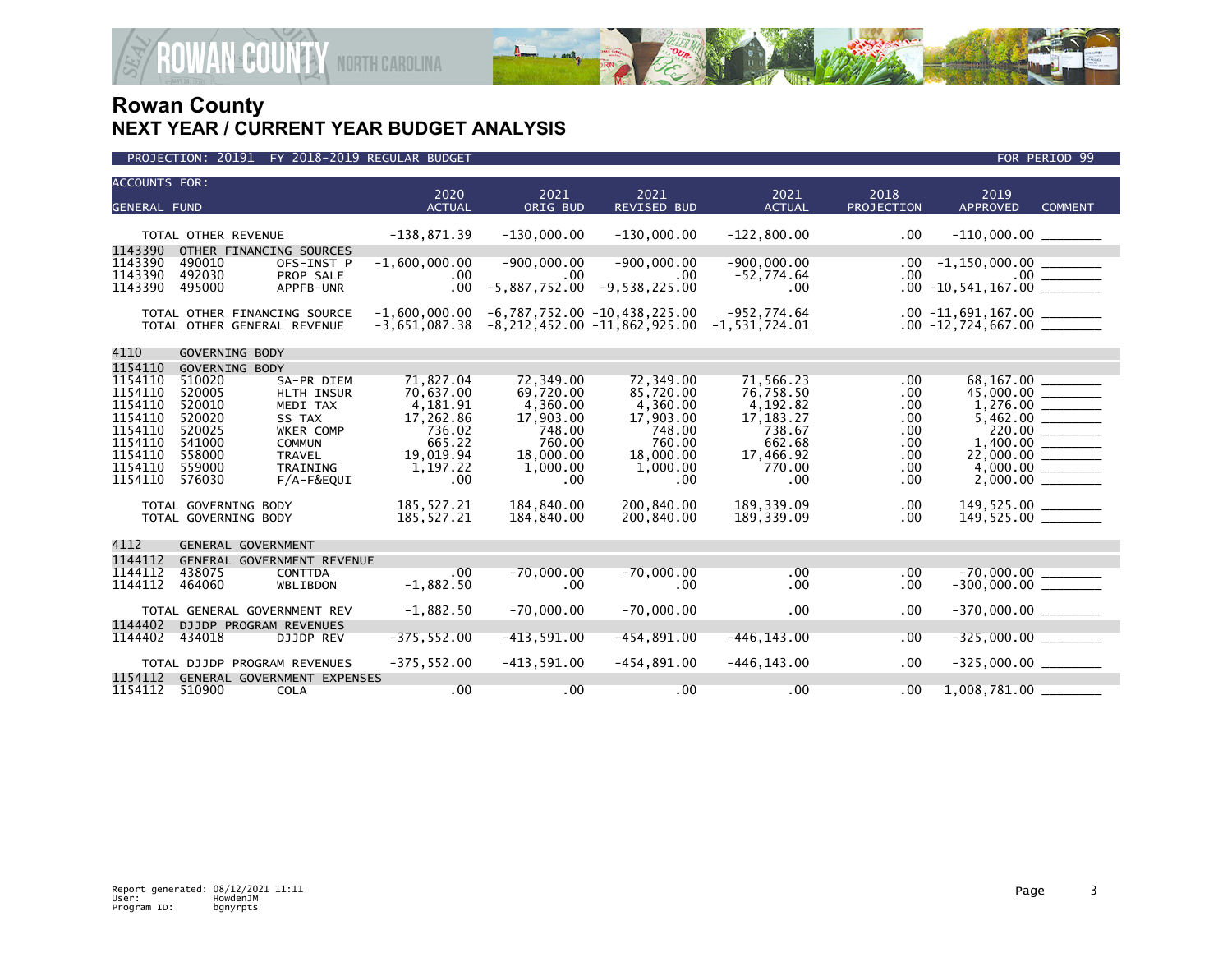

PROJECTION: 20191 FY 2018-2019 REGULAR BUDGET FOR PERIOD 99

| <b>ACCOUNTS FOR:</b>                                                      |                                                                    |                                                                                                     |                                                                               |                                                                                    |                                                                                |                                                                                   |                                               |                                                                                                                                                         |
|---------------------------------------------------------------------------|--------------------------------------------------------------------|-----------------------------------------------------------------------------------------------------|-------------------------------------------------------------------------------|------------------------------------------------------------------------------------|--------------------------------------------------------------------------------|-----------------------------------------------------------------------------------|-----------------------------------------------|---------------------------------------------------------------------------------------------------------------------------------------------------------|
| <b>GENERAL FUND</b>                                                       |                                                                    |                                                                                                     | 2020<br><b>ACTUAL</b>                                                         | 2021<br>ORIG BUD                                                                   | 2021<br><b>REVISED BUD</b>                                                     | 2021<br><b>ACTUAL</b>                                                             | 2018<br>PROJECTION                            | 2019<br><b>APPROVED</b><br><b>COMMENT</b>                                                                                                               |
| 1154112<br>1154112<br>1154112<br>1154112<br>1154112<br>1154112            | 510902<br>510908<br>520005<br>532010<br>532015<br>532017           | MRKT ADJ<br>UNEMP COMP<br>HLTH INSUR<br><b>ATTORNEY</b><br>AUDITING<br>CONSULTING                   | .00<br>18,612.45<br>.00<br>35, 133.07<br>87,760.00<br>187,997.38              | .00<br>30,000.00<br>882,249.00<br>20,000.00<br>85,000.00<br>100,000.00             | .00<br>32,100.00<br>53,664.00<br>20,000.00<br>83,300.00<br>207,000.00          | .00<br>32,032.67<br>.00<br>.00<br>79,610.00<br>121,594.50                         | .00<br>.00<br>.00<br>.00<br>.00<br>.00        | 750,000.00<br>40,000.00<br>310,600.00<br>25,000.00<br>66,000.00<br>157,000.00                                                                           |
| 1154112<br>1154112<br>1154112<br>1154112<br>1154112<br>1154112            | 533001<br>543017<br>544020<br>553005<br>554000<br>555000           | <b>CONTR SERV</b><br>R&M-MASS U<br>RENT-L&B<br><b>TELEPHONE</b><br>ADVERTISNG<br>PRINTING           | 22,785.72<br>.00<br>4,200.00<br>8,522.03<br>5,531.99<br>844.36                | 20,000.00<br>$.00 \,$<br>4,200.00<br>11,000.00<br>7.000.00<br>600.00               | 13,700.00<br>.00<br>4.200.00<br>11,000.00<br>7,000.00<br>600.00                | $.00 \,$<br>.00<br>4,200.00<br>4,629.41<br>6,266.15<br>$.00 \times$               | .00<br>.00<br>.00<br>$.00 \,$<br>.00<br>.00   | 30,000.00<br>40,000.00<br>$.00 \,$<br>10,000.00<br>8,000.00<br>3.500.00                                                                                 |
| 1154112<br>1154112<br>1154112<br>1154112<br>1154112<br>1154112<br>1154112 | 561005<br>561068<br>564050<br>573019<br>573021<br>574002<br>582002 | OFFICE SUP<br>SECURITY S<br>DUES&SUBS<br>$C/A-WR$ EMS<br>C/AWBLIBRA<br>CA-TDARAIL<br>EMP APP PG     | 5,703.31<br>.00<br>61,166.59<br>676,049.15<br>824, 544.42<br>.00<br>.00       | 8,500.00<br>.00<br>65,000.00<br>.00.<br>$.00 \,$<br>$.00 \,$<br>$.00 \,$           | 8,500.00<br>.00<br>65,000.00<br>301,000.00<br>54,203.00<br>.00<br>.00.         | 4,809.19<br>.00<br>61,962.95<br>119,285.42<br>1,298.00<br>.00<br>.00              | .00<br>.00<br>.00<br>.00<br>.00<br>.00<br>.00 | 8,000,00<br>5,000.00<br>65,000.00<br>.00 <sub>1</sub><br>825,000.00<br>200,000.00<br>40,000.00                                                          |
| 1154112<br>1154112<br>1154112<br>1154112<br>1154112<br>1154112            | 582007<br>582008<br>582009<br>582014<br>583110<br>584001           | UNTD WAY<br>EMPL RETMN<br>MTGS FOOD<br>EMP REC PG<br>TDARAILWLK<br>LOC INCENT                       | 5,338.78<br>283.50<br>1,987.95<br>9.768.00<br>30,708.08<br>1,889,994.88       | 6,000.00<br>700.00<br>2,500.00<br>12,000.00<br>$.00 \times$<br>1,965,000.00        | 6,000.00<br>700.00<br>2,500.00<br>12,000.00<br>$.00 \,$<br>1,952,520.00        | 5,013.30<br>97.74<br>1,271.52<br>10,451.00<br>.00<br>912,476.15                   | .00<br>.00<br>.00<br>.00<br>.00<br>.00        | 10,000.00<br>1,000.00<br>2,500.00<br>11,000.00<br>$.00 \,$<br>2,010,000.00                                                                              |
| 1154112<br>1154112<br>1154112<br>1154112<br>1154112<br>1154112            | 590000<br>590006<br>590049<br>590050<br>590070<br>590075           | OTH SERVIC<br>INDIRCT CO<br>COD OF ORD<br>LF-INDIRCT<br>ARP INDRCT<br>RM INDIRCT                    | 2,604.17<br>.00<br>6,781.34<br>$-189,004.00$<br>$-68, 468.00$<br>$-11,546.00$ | 12,000.00<br>$.00 \,$<br>5,000.00<br>$-180, 952.00$<br>$-79,896.00$<br>$-9,305.00$ | 12,000.00<br>.00.<br>5,000.00<br>$-180, 952.00$<br>$-79,896.00$<br>$-9,305.00$ | 1,195.00<br>$.00 \,$<br>3,082.20<br>$-180, 952.00$<br>$-79,896.00$<br>$-9,305.00$ | .00<br>.00<br>.00<br>.00<br>.00<br>.00        | 16,000,00<br>$-9,634.00$<br>$-62, 191.00$<br>$.00 \,$                                                                                                   |
| 1154112<br>1154112<br>1154112<br>1154112<br>1154112                       | 595203<br>595317<br>595501<br>595603<br>599000                     | <b>TRF TO 203</b><br><b>TRF TO 317</b><br><b>TRF TO 501</b><br><b>TRF TO 603</b><br><b>CONTGNCY</b> | 2,828.50<br>1,299,820.00<br>480,000.00<br>328,781.00<br>.00.                  | .00<br>1,440,160.00<br>480,000.00<br>200,000.00<br>18,500.00                       | .00<br>1,440,160.00<br>480,000.00<br>200,000.00<br>14,000.00                   | .00<br>1.440.160.00<br>480,000.00<br>200,000.00<br>.00                            | .00<br>.00<br>.00<br>.00<br>.00.              | 51,092.00<br>889,820.00<br>480,000.00<br>366,667.00                                                                                                     |
| 1154402                                                                   |                                                                    | TOTAL GENERAL GOVERNMENT EXP<br>DJJDP PROGRAM EXPENDITURES                                          | 5,728,728.67                                                                  | 5,105,256.00                                                                       | 4,715,994.00                                                                   | 3,219,282.20                                                                      | $.00 \cdot$                                   |                                                                                                                                                         |
| 1154402                                                                   | 532023                                                             | DJJDP EXP<br>TOTAL DJJDP PROGRAM EXPENDIT<br>TOTAL GENERAL GOVERNMENT                               | 375,552.00<br>375,552.00<br>5,726,846.17                                      | 413,591.00<br>413,591.00<br>5,035,256.00                                           | 454,891.00<br>454,891.00<br>4,645,994.00                                       | 446,143.00<br>446,143.00<br>3, 219, 282. 20                                       | .00<br>.00<br>$.00 \cdot$                     | $\begin{array}{c} 325,000.00 \ \underline{\hspace{1cm}} \rule{2.9cm}{0.2cm} \\ 6,877,530.00 \ \underline{\hspace{1cm}} \rule{2.9cm}{0.2cm} \end{array}$ |
| 4120                                                                      | <b>COUNTY MANAGER</b>                                              |                                                                                                     |                                                                               |                                                                                    |                                                                                |                                                                                   |                                               |                                                                                                                                                         |
| 1154120<br>1154120                                                        | <b>COUNTY MANAGER</b><br>510005                                    | SAL-REG                                                                                             | 326,037.18                                                                    | 335,592.00                                                                         | 335,592.00                                                                     | 326, 336. 11                                                                      | $.00 \,$                                      | 546,250.00                                                                                                                                              |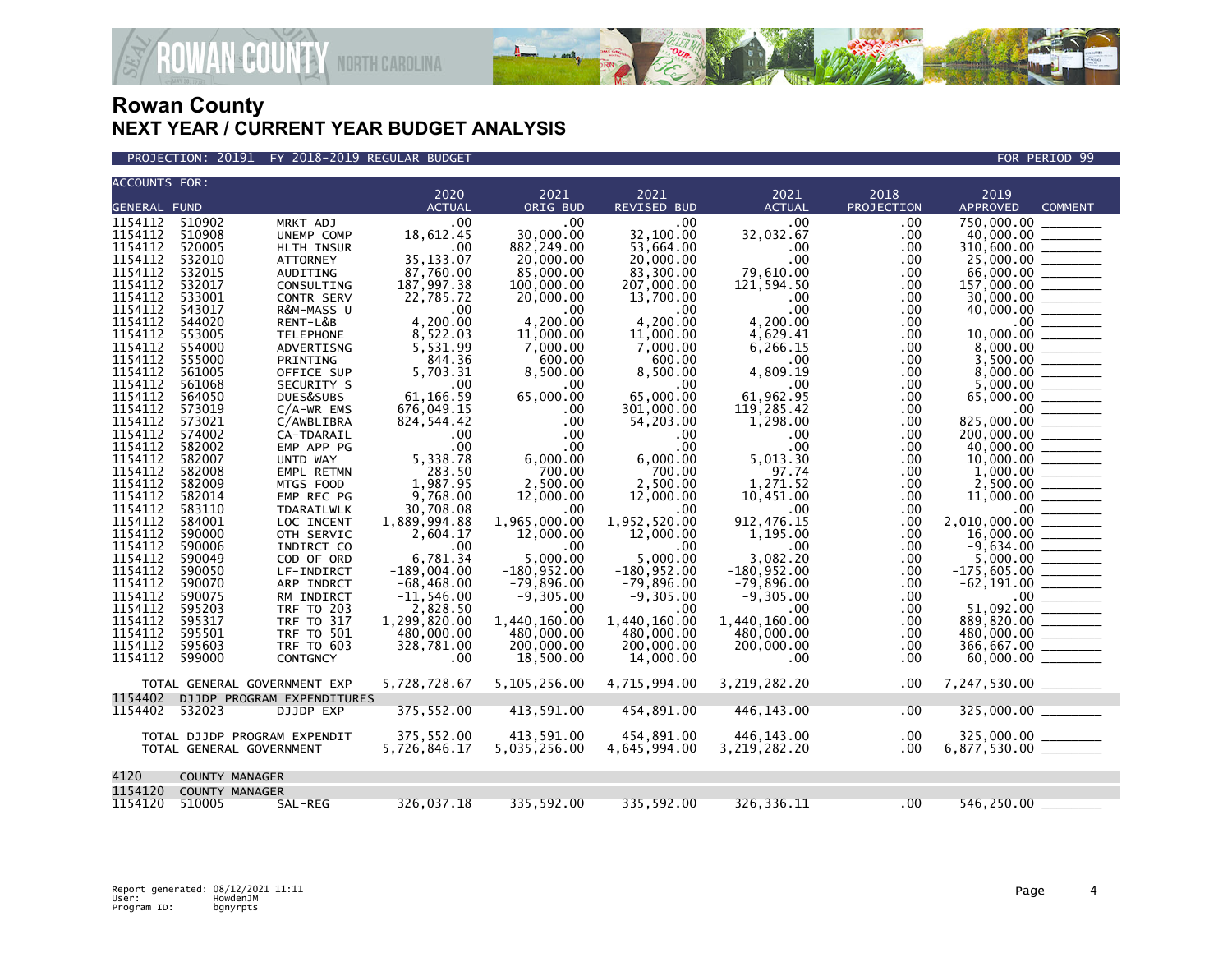

### PROJECTION: 20191 FY 2018-2019 REGULAR BUDGET FOR PERIOD 99

| <b>ACCOUNTS FOR:</b>                                                                                                                                                         |                                                                                                                                                              |                                                                                                                                                                                                                    | 2020                                                                                                                                                                              | 2021                                                                                                                                                                                  | 2021                                                                                                                                                                                    | 2021                                                                                                                                                                     | 2018                                                                                                                     | 2019                                                                                      |
|------------------------------------------------------------------------------------------------------------------------------------------------------------------------------|--------------------------------------------------------------------------------------------------------------------------------------------------------------|--------------------------------------------------------------------------------------------------------------------------------------------------------------------------------------------------------------------|-----------------------------------------------------------------------------------------------------------------------------------------------------------------------------------|---------------------------------------------------------------------------------------------------------------------------------------------------------------------------------------|-----------------------------------------------------------------------------------------------------------------------------------------------------------------------------------------|--------------------------------------------------------------------------------------------------------------------------------------------------------------------------|--------------------------------------------------------------------------------------------------------------------------|-------------------------------------------------------------------------------------------|
| <b>GENERAL FUND</b>                                                                                                                                                          |                                                                                                                                                              |                                                                                                                                                                                                                    | <b>ACTUAL</b>                                                                                                                                                                     | ORIG BUD                                                                                                                                                                              | <b>REVISED BUD</b>                                                                                                                                                                      | <b>ACTUAL</b>                                                                                                                                                            | PROJECTION                                                                                                               | <b>APPROVED</b><br><b>COMMENT</b>                                                         |
| 1154120<br>1154120<br>1154120<br>1154120<br>1154120<br>1154120<br>1154120<br>1154120<br>1154120<br>1154120<br>1154120<br>1154120<br>1154120<br>1154120<br>1154120<br>1154120 | 520005<br>520008<br>520010<br>520015<br>520020<br>520025<br>520030<br>550007<br>553005<br>557000<br>558000<br>558005<br>559000<br>561095<br>564050<br>576030 | HLTH INSUR<br>RETIRE HI<br>MEDI TAX<br>RETIREMENT<br>SS TAX<br>WKER COMP<br>401K CONTR<br>COST P COP<br><b>TELEPHONE</b><br>POSTAGE<br>TRAVEL<br>TRAVEL-CM<br>TRAINING<br>OTH SM EQP<br>DUES&SUBS<br>$F/A-F\&EQUI$ | 34, 147. 21<br>4,980.00<br>4,604.36<br>29, 145. 18<br>18,935.53<br>830.70<br>9,748.44<br>976.52<br>.00<br>381.65<br>1,900.26<br>6,046.17<br>9,673.56<br>776.67<br>1,501.52<br>.00 | 36,852.00<br>9,960.00<br>4,929.00<br>35,545.00<br>19,895.00<br>886.00<br>10,445.00<br>1.300.00<br>1,450.00<br>700.00<br>3,000.00<br>9,000.00<br>1,000.00<br>500.00<br>2,000.00<br>.00 | 38,852.00<br>$.00 \times$<br>4,929.00<br>35,545.00<br>19,895.00<br>886.00<br>10,445.00<br>1,300.00<br>1,600.00<br>350.00<br>.00<br>9,000.00<br>12,150.00<br>$.00 \,$<br>2,000.00<br>.00 | 37,943.27<br>.00<br>4,603.51<br>33,964.63<br>18,362.07<br>838.16<br>9,982.12<br>1,021.73<br>1,554.90<br>335.96<br>.00<br>6,023.10<br>11,803.10<br>.00<br>1,508.08<br>.00 | .00<br>.00<br>.00<br>.00<br>.00.<br>.00<br>.00.<br>.00<br>.00<br>.00.<br>.00.<br>.00.<br>$.00 \,$<br>.00<br>.00.<br>.00. | 48,600.00<br>9,360.00<br>400.00<br>$4,500.00$ ________<br>$1,000.00$ ________<br>1,750.00 |
|                                                                                                                                                                              | TOTAL COUNTY MANAGER<br>TOTAL COUNTY MANAGER                                                                                                                 |                                                                                                                                                                                                                    | 449,684.95<br>449,684.95                                                                                                                                                          | 473,054.00<br>473,054.00                                                                                                                                                              | 472,544.00<br>472,544.00                                                                                                                                                                | 454,276.74<br>454,276.74                                                                                                                                                 | $.00 \,$<br>.00.                                                                                                         |                                                                                           |
| 4124                                                                                                                                                                         | WEST END PLAZA                                                                                                                                               |                                                                                                                                                                                                                    |                                                                                                                                                                                   |                                                                                                                                                                                       |                                                                                                                                                                                         |                                                                                                                                                                          |                                                                                                                          |                                                                                           |
| 1144124<br>1144124<br>1144124                                                                                                                                                | 462995<br>489995                                                                                                                                             | WEST END PLAZA REVENUES<br>OTHER RNT<br>MISC RECPT<br>TOTAL WEST END PLAZA REVENUE                                                                                                                                 | $-489, 439.36$<br>$-69.00$<br>$-489,508.36$                                                                                                                                       | $-370,000.00$<br>$.00 \,$<br>$-370,000.00$                                                                                                                                            | $-370,000.00$<br>$.00 \,$<br>$-370,000.00$                                                                                                                                              | $-407, 409.48$<br>$-8,000.00$<br>$-415, 409.48$                                                                                                                          | .00.<br>.00<br>$.00 \,$                                                                                                  |                                                                                           |
| 1154124                                                                                                                                                                      |                                                                                                                                                              | WEST END PLAZA EXPENDITURES                                                                                                                                                                                        |                                                                                                                                                                                   |                                                                                                                                                                                       |                                                                                                                                                                                         |                                                                                                                                                                          |                                                                                                                          |                                                                                           |
| 1154124<br>1154124<br>1154124<br>1154124<br>1154124<br>1154124<br>1154124<br>1154124<br>1154124<br>1154124<br>1154124<br>1154124                                             | 510005<br>510015<br>520005<br>520010<br>520015<br>520020<br>520025<br>520030<br>533063<br>534030<br>541040<br>541041                                         | SAL-REG<br>SAL-PT<br>HLTH INSUR<br>MEDI TAX<br>RETIREMENT<br>SS TAX<br>WKER COMP<br>401K CONTR<br>SNOW REMOV<br>TECH-S&M<br>US-WATER<br><b>STRM FEE</b>                                                            | 160, 343. 33<br>12,950.46<br>49,210.00<br>2,324.23<br>14,535.09<br>9,937.92<br>3,999.45<br>4,548.74<br>.00<br>8,894.69<br>4,542.14<br>23,040.00                                   | 160,280.00<br>15,500.00<br>49,800.00<br>2,549.00<br>16,368.00<br>10,898.00<br>4,395.00<br>4,811.00<br>1,500.00<br>14,000.00<br>7,000.00<br>25,000.00                                  | 160,280.00<br>15,500.00<br>55,800.00<br>2,549.00<br>16,368.00<br>10,898.00<br>4,395.00<br>4,811.00<br>$.00 \cdot$<br>14,000.00<br>7,000.00<br>25,000.00                                 | 162,237.78<br>14,423.99<br>54,827.50<br>2,324.37<br>16,661.89<br>9,939.27<br>4,077.88<br>4,703.76<br>$.00 \,$<br>9,164.74<br>4,349.03<br>21,542.40                       | .00.<br>.00.<br>$.00 \,$<br>.00<br>.00.<br>.00.<br>.00<br>.00.<br>.00<br>.00<br>.00<br>.00                               | $15,000.00$<br>$42,750.00$<br>$2,370.00$<br>$8,000.00$ _________                          |
| 1154124<br>1154124                                                                                                                                                           | 542020<br>543005                                                                                                                                             | <b>GRND MAINT</b><br>R&M-BLDG                                                                                                                                                                                      | 4,915.00<br>15,608.25                                                                                                                                                             | 5,400.00<br>23,000.00                                                                                                                                                                 | 5,400.00<br>26,500,00                                                                                                                                                                   | 2,604.00<br>25,615.01                                                                                                                                                    | .00.<br>.00 <sub>1</sub>                                                                                                 | 6,000.00<br>25,000,00                                                                     |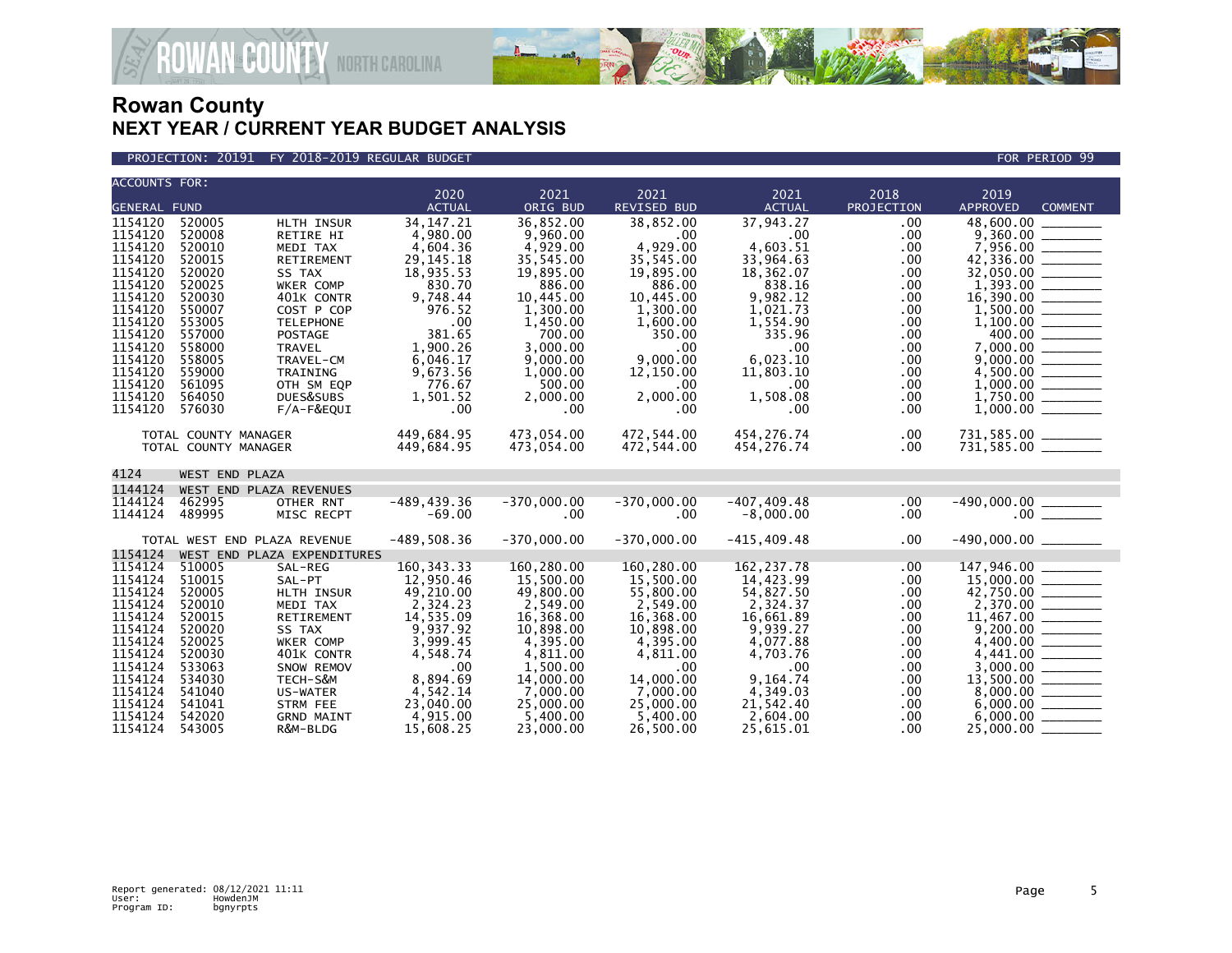

**GOUNTY** NORTH CAROLINA

| <b>ACCOUNTS FOR:</b> |                      |                                 |                       |                       |                            |                       |                    |                                                                                                                                                                                       |
|----------------------|----------------------|---------------------------------|-----------------------|-----------------------|----------------------------|-----------------------|--------------------|---------------------------------------------------------------------------------------------------------------------------------------------------------------------------------------|
| <b>GENERAL FUND</b>  |                      |                                 | 2020<br><b>ACTUAL</b> | 2021<br>ORIG BUD      | 2021<br><b>REVISED BUD</b> | 2021<br><b>ACTUAL</b> | 2018<br>PROJECTION | 2019<br><b>APPROVED</b><br><b>COMMENT</b>                                                                                                                                             |
| 1154124              | 543015               | R&M-EOUIP                       | 120.55                | 1.000.00              | 1.000.00                   | 712.05                | .00                |                                                                                                                                                                                       |
| 1154124              | 543020               | R&M-VEHIC                       | 109.59                | 300.00                | 300.00                     | 142.99                | .00                | $\frac{2,000.00}{300.00}$                                                                                                                                                             |
| 1154124              | 543051               | R&M-PRKLOT                      | 9,901.00              | 10,000.00             | 10,000.00                  | 9,816.00              | .00                |                                                                                                                                                                                       |
| 1154124              | 553005               | <b>TELEPHONE</b>                | 2,541.05              | 2,725.00              | 2,725.00                   | 2,665.49              | .00                |                                                                                                                                                                                       |
| 1154124              | 555000               | PRINTING                        | 52.47                 | 300.00                | 300.00                     | 119.76                | .00                |                                                                                                                                                                                       |
| 1154124              | 556000               | <b>UNIFORMS</b>                 | 797.42                | 1.000.00              | 500.00                     | 459.48                | $.00 \,$           |                                                                                                                                                                                       |
| 1154124              | 557000               | POSTAGE                         | 45.25                 | 100.00                | 100.00                     | $.00 \,$              | $.00 \,$           | $\begin{array}{r} 300.00 \ -2,800.00 \ -2,800.00 \ -300.00 \ -1,700.00 \ -1,700.00 \ -1,00.00 \ -1,00.00 \ -1,500.00 \ -1,500.00 \ -1,000.00 \ -1,0,000.00 \ -1,0,000.00 \end{array}$ |
| 1154124              | 558000               | <b>TRAVEL</b>                   | 161.11                | 200.00                | 200.00                     | $.00 \,$              | $.00 \,$           |                                                                                                                                                                                       |
| 1154124              | 559000               | TRAINING                        | .00                   | 100.00                | 100.00                     | .00.                  | $.00 \,$           |                                                                                                                                                                                       |
| 1154124              | 561005               | OFFICE SUP                      | 492.18                | 500.00                | 500.00                     | 260.76                | .00                |                                                                                                                                                                                       |
| 1154124              | 561012               | SUPLY CONC                      | 994.50                | 1.000.00              | 1.000.00                   | 352.80                | $.00 \,$           |                                                                                                                                                                                       |
| 1154124              | 561030               | JANT'L-SUP                      | 4,000.00              | 4,000.00              | 4,000.00                   | 3,970.73              | $.00 \,$           |                                                                                                                                                                                       |
| 1154124              | 561040               | MAINT SUPP                      | 4,712.65              | 7,000.00              | 5,500.00                   | 5,079.73              | .00                |                                                                                                                                                                                       |
| 1154124              | 561095               | OTH SM EQP                      | 889.20                | $.00 \times$          | .00.<br>104,300.00         | .00<br>79,124.34      | .00                |                                                                                                                                                                                       |
| 1154124<br>1154124   | 562005<br>562020     | <b>ELECTRICTY</b><br>FUEL&LUBIC | 79,453.31<br>390.32   | 105,000.00<br>650.00  | 1,150.00                   | 849.09                | .00<br>.00.        |                                                                                                                                                                                       |
| 1154124              | 562025               | NATRAL GAS                      | 1,861.11              | 3,500.00              | 3,500.00                   | 3,341.76              | $.00 \,$           |                                                                                                                                                                                       |
| 1154124              | 575000               | $C/A$ -EQUIP                    | 13,800.00             | 14,000.00             | 14,000.00                  | $.00 \,$              | $.00 \,$           |                                                                                                                                                                                       |
| 1154124              | 576030               | F/A-F&EQUI                      | 1,949.12              | .00 <sub>1</sub>      | .00.                       | .00                   | .00.               | $110,000.00$<br>$300.00$<br>$300.00$<br>$3,000.00$<br>$00$<br>$00$<br>$00$                                                                                                            |
|                      |                      |                                 |                       |                       |                            |                       |                    |                                                                                                                                                                                       |
|                      |                      | TOTAL WEST END PLAZA EXPENDI    | 437, 120. 13          | 491.876.00            | 497.676.00                 | 439,366.60            | .00.               | 451,874.00                                                                                                                                                                            |
|                      | TOTAL WEST END PLAZA |                                 | $-52, 388.23$         | 121,876.00            | 127,676.00                 | 23,957.12             | $.00 \,$           |                                                                                                                                                                                       |
|                      |                      |                                 |                       |                       |                            |                       |                    |                                                                                                                                                                                       |
| 4125                 | <b>FINANCE</b>       |                                 |                       |                       |                            |                       |                    |                                                                                                                                                                                       |
| 1154125              | FINANCE EXPENDITURES |                                 |                       |                       |                            |                       |                    |                                                                                                                                                                                       |
| 1154125              | 510005               | SAL-REG                         | 690, 547.23           | 725,008.00            | 725,008.00                 | 676,485.61            | .00                | $\begin{array}{r} 663, 501.00 \\ 96, 750.00 \\ .00 \\ .9, 237.00 \\ 51, 426.00 \\ .00 \\ .00 \\ .00 \\ .00 \\ .00 \\ .00 \\ .00 \\ .00 \\ .00$                                        |
| 1154125              | 520005               | HLTH INSUR                      | 109,487.33            | 108,066.00            | 112,066.00                 | 111, 172.06           | .00.               |                                                                                                                                                                                       |
| 1154125              | 520008               | RETIRE HI                       | .00                   | .00                   | 8,190.00                   | 8,190.00              | $.00 \,$           |                                                                                                                                                                                       |
| 1154125              | 520010               | MEDI TAX                        | 9,839.89              | 10,091.00             | 10,091.00                  | 9,685.30              | $.00 \,$           |                                                                                                                                                                                       |
| 1154125              | 520015               | RETIREMENT                      | 64,554.69             | 74,027.00             | 74,027.00                  | 71,568.24             | $.00 \,$           |                                                                                                                                                                                       |
| 1154125<br>1154125   | 520020<br>520025     | SS TAX<br>WKER COMP             | 41,976.66<br>1,784.92 | 42,968.00<br>1,815.00 | 42,968.00<br>1,815.00      | 40,811.94<br>1.748.90 | .00<br>.00         |                                                                                                                                                                                       |
| 1154125              | 520030               | 401K CONTR                      | 21,363.79             | 21,756.00             | 21,756.00                  | 20,928.65             | .00                |                                                                                                                                                                                       |
| 1154125              | 533000               | OT PROF SE                      | 10,499.98             | 17,000.00             | 47,000.00                  | 15.827.27             | $.00 \,$           |                                                                                                                                                                                       |
| 1154125              | 534030               | TECH-S&M                        | 1,404.00              | 1,500.00              | 1,500.00                   | $.00 \times$          | $.00 \,$           | $\begin{array}{r} 39,476.00 \ \hline 1,664.00 \ \hline 19,912.00 \ \hline 45,000.00 \ \hline 1,700.00 \ \hline \end{array}$                                                           |
| 1154125              | 544045               | RNT-POS MT                      | 2,473.09              | 3,200.00              | 3,820.00                   | 3.818.51              | .00                |                                                                                                                                                                                       |
| 1154125              | 550007               | COST P COP                      | 4,885.30              | 5,000.00              | 5,000.00                   | 3,209.49              | $.00 \,$           |                                                                                                                                                                                       |
| 1154125              | 553005               | <b>TELEPHONE</b>                | 1,605.78              | 3,450.00              | 5,250.00                   | 4,745.22              | $.00 \,$           |                                                                                                                                                                                       |
| 1154125              | 555000               | PRINTING                        | 4,654.83              | 5,000.00              | 5,000.00                   | 3,241.82              | $.00 \,$           |                                                                                                                                                                                       |
| 1154125              | 557000               | POSTAGE                         | 10,385.46             | 11,000.00             | 11,000.00                  | 7,988.59              | .00                |                                                                                                                                                                                       |
| 1154125              | 558000               | TRAVEL                          | 824.36                | 6,500.00              | 3,255.00                   | $.00 \,$              | $.00 \,$           |                                                                                                                                                                                       |
| 1154125              | 559000               | TRAINING                        | 4,829.00              | 8,000.00              | 8.000.00                   | 3,524.00              | .00.               | 7,500.00                                                                                                                                                                              |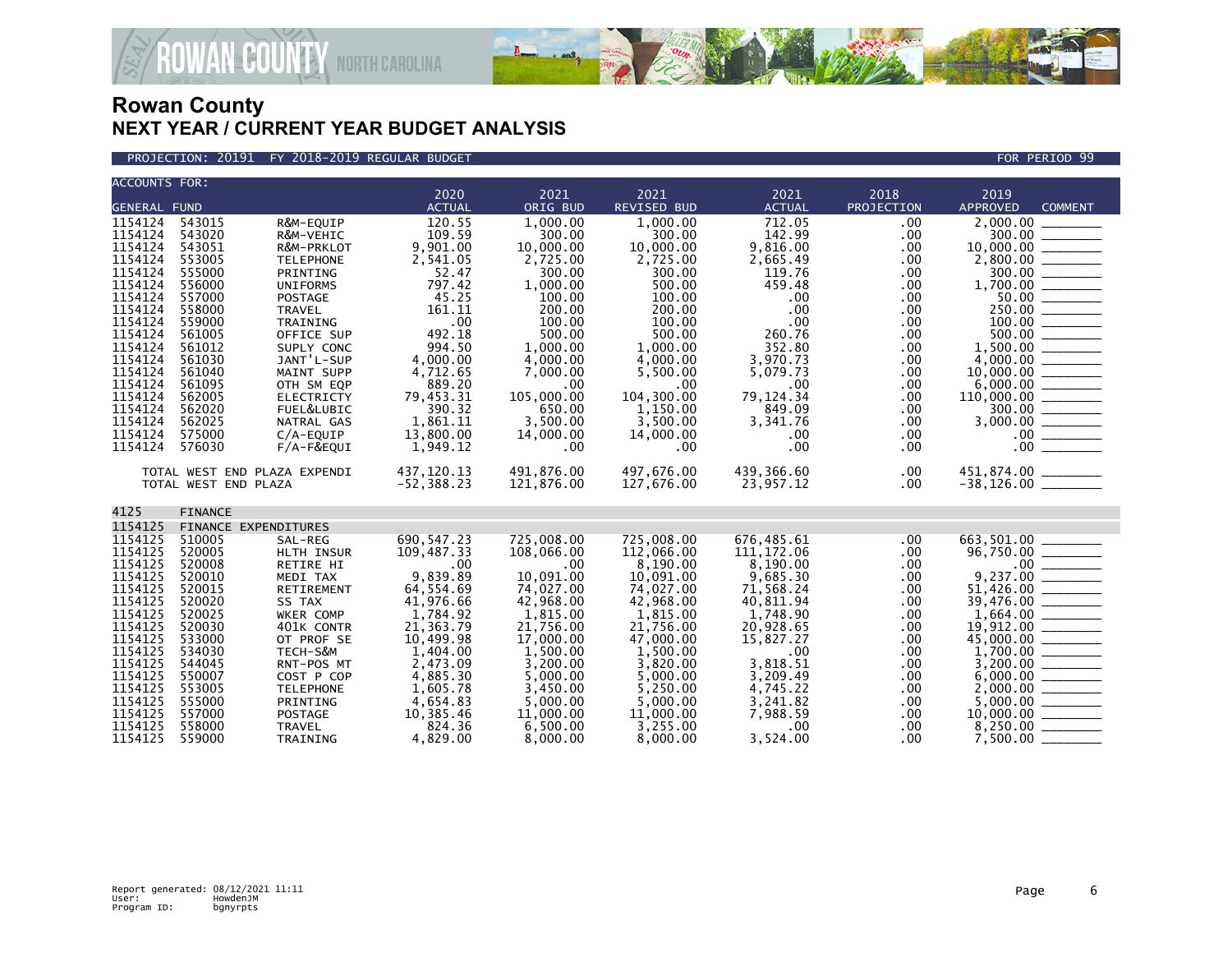

**ECOUNTY** NORTH CAROLINA

| <b>ACCOUNTS FOR:</b> |                           |                               |                      |                      |                      |                       |                    |                                                                                                                                                                                                                                                                                                                                            |
|----------------------|---------------------------|-------------------------------|----------------------|----------------------|----------------------|-----------------------|--------------------|--------------------------------------------------------------------------------------------------------------------------------------------------------------------------------------------------------------------------------------------------------------------------------------------------------------------------------------------|
| <b>GENERAL FUND</b>  |                           |                               | 2020                 | 2021<br>ORIG BUD     | 2021<br>REVISED BUD  | 2021<br><b>ACTUAL</b> | 2018<br>PROJECTION | 2019<br><b>APPROVED</b><br><b>COMMENT</b>                                                                                                                                                                                                                                                                                                  |
|                      |                           |                               | <b>ACTUAL</b>        |                      |                      |                       |                    | 7.000.00                                                                                                                                                                                                                                                                                                                                   |
| 1154125<br>1154125   | 561005<br>561095          | OFFICE SUP                    | 9,283.29<br>1,681.32 | 7.000.00<br>1,500.00 | 9,500.00<br>4,000.00 | 9,262.51<br>1,883.35  | .00<br>.00         | 2.500.00                                                                                                                                                                                                                                                                                                                                   |
| 1154125              | 564010                    | OTH SM EQP<br><b>BOOKS</b>    | 159.00               | 600.00               | 600.00               | 16.65                 | .00                |                                                                                                                                                                                                                                                                                                                                            |
| 1154125              | 564050                    | DUES&SUBS                     | 2,737.00             | 3,000.00             | 3,000.00             | 2,202.00              | .00                | 3,500.00<br>$\begin{array}{cccccccccc} \hline \end{array} \hspace{0.27em} \begin{array}{cccccccccc} \hline \end{array} \hspace{0.27em} \begin{array}{cccccccccc} \hline \end{array} \hspace{0.27em} \begin{array}{cccccccccc} \hline \end{array} \hspace{0.27em} \begin{array}{cccccccccc} \hline \end{array} \hspace{0.27em} \end{array}$ |
| 1154125              | 576030                    | $F/A-F&EQUI$                  | 2,235.10             | 2,500.00             | 2,500.00             | .00                   | .00                | $.00 \,$                                                                                                                                                                                                                                                                                                                                   |
| 1154125              | 582008                    | EMPL RETMN                    | .00                  | .00                  | 125.00               | 84.00                 | .00                | .00 <sub>1</sub>                                                                                                                                                                                                                                                                                                                           |
| 1154125              | 582009                    | MTG FOOD                      | 89.00                | 400.00               | 400.00               | 137.43                | .00                | $\begin{tabular}{ c c c c } \hline \quad \quad & \quad \quad & \quad \quad \\ \hline \quad \quad & \quad \quad & \quad \quad \\ \hline \quad \quad & \quad \quad & \quad \quad \\ \hline \quad \quad & \quad \quad & \quad \quad \\ \hline \end{tabular}$<br>400.00                                                                        |
| 1154125              | 590010                    | <b>BANK FEES</b>              | 37,210.80            | 38,000.00            | 38,000.00            | 34,945.66             | .00                | 38,000.00 _______                                                                                                                                                                                                                                                                                                                          |
|                      |                           |                               |                      |                      |                      |                       |                    |                                                                                                                                                                                                                                                                                                                                            |
|                      |                           | TOTAL FINANCE EXPENDITURES    | 1,034,511.82         | 1,097,381.00         | 1, 143, 871.00       | 1,031,477.20          | .00                |                                                                                                                                                                                                                                                                                                                                            |
| 1154126              |                           | AMBULANCE BILLING/COLLECTIONS |                      |                      |                      |                       |                    |                                                                                                                                                                                                                                                                                                                                            |
| 1154126              | 510005                    | SAL-REG                       | 33,282.98            | 33,924.00            | 33,924.00            | 30,790.19             | .00.               | 31,059.00                                                                                                                                                                                                                                                                                                                                  |
| 1154126              | 520005                    | HLTH INSUR                    | 7,568.27             | 7,470.00             | 8,470.00             | 7,788.82              | .00                |                                                                                                                                                                                                                                                                                                                                            |
| 1154126<br>1154126   | 520010<br>520015          | MEDI TAX<br><b>RETIREMENT</b> | 391.43<br>3,017.30   | 421.00               | 421.00<br>3,464.00   | 375.11<br>3,152.51    | .00                | $\begin{array}{r} \n 7.385 \cdot 00 \\  2,408 \cdot 00 \\  1,643 \cdot 00 \\  \hline\n \end{array}$                                                                                                                                                                                                                                        |
| 1154126              | 520020                    | SS TAX                        | 1,673.44             | 3,464.00<br>1,796.00 | 1,796.00             | 1,603.63              | .00<br>.00         |                                                                                                                                                                                                                                                                                                                                            |
| 1154126              | 520025                    | WKER COMP                     | 83.33                | 86.00                | 86.00                | 77.18                 | .00                | 79.00                                                                                                                                                                                                                                                                                                                                      |
| 1154126              | 520030                    | 401K CONTR                    | 998.55               | 1,019.00             | 1,019.00             | 923.70                | .00                | 933.00                                                                                                                                                                                                                                                                                                                                     |
| 1154126              | 533000                    | OT PROF SE                    | 60.00                | 300.00               | 300.00               | 80.00                 | .00                | 500.00                                                                                                                                                                                                                                                                                                                                     |
| 1154126              | 533001                    | CONTR SERV                    | 270,725.42           | 280,000,00           | 275,925.00           | 285,613.93            | $.00 \,$           | 280,000.00                                                                                                                                                                                                                                                                                                                                 |
| 1154126              | 534030                    | TECH-S&M                      | 1,560.00             | 2,000.00             | 2,000.00             | 1,560.00              | .00                |                                                                                                                                                                                                                                                                                                                                            |
| 1154126              | 550007                    | COST P COP                    | .00                  | 700.00               | 700.00               | 3.30                  | .00                | 1,500.00                                                                                                                                                                                                                                                                                                                                   |
| 1154126              | 557000                    | <b>POSTAGE</b>                | 109.40               | 300.00               | 300.00               | 145.64                | .00                |                                                                                                                                                                                                                                                                                                                                            |
| 1154126              | 558000                    | <b>TRAVEL</b>                 | .00                  | 1,000.00             | 1,000.00             | .00                   | .00                |                                                                                                                                                                                                                                                                                                                                            |
| 1154126              | 559000                    | TRAINING                      | .00                  | 500.00               | 500.00               | .00                   | .00                | 500.00                                                                                                                                                                                                                                                                                                                                     |
| 1154126              | 561005                    | OFFICE SUP                    | 351.63               | 600.00               | 600.00               | 460.28                | .00                | 1,000.00                                                                                                                                                                                                                                                                                                                                   |
| 1154126              | 561095                    | OTH SM EQP                    | .00                  | 500.00               | 500.00               | .00                   | .00                | 500.00                                                                                                                                                                                                                                                                                                                                     |
|                      |                           | TOTAL AMBULANCE BILLING/COLL  | 319,821.75           | 334,080.00           | 331.005.00           | 332,574.29            | .00                | 332,832.00 _______                                                                                                                                                                                                                                                                                                                         |
|                      | TOTAL FINANCE             |                               | 1,354,333.57         | 1,431,461.00         | 1,474,876.00         | 1,364,051.49          | .00                | $1,355,848.00$ _________                                                                                                                                                                                                                                                                                                                   |
| 4131                 | HUMAN RESOURCES           |                               |                      |                      |                      |                       |                    |                                                                                                                                                                                                                                                                                                                                            |
|                      |                           |                               |                      |                      |                      |                       |                    |                                                                                                                                                                                                                                                                                                                                            |
| 1154131<br>1154131   | HUMAN RESOURCES<br>510005 | SAL-REG                       | 331,697.74           | 356,001,00           | 356,001.00           | 351.154.41            | .00                | 320.976.00                                                                                                                                                                                                                                                                                                                                 |
| 1154131              | 510015                    | SAL-PT                        | 11,448.11            | 9,000.00             | 9,000.00             | 8,642.45              | .00                |                                                                                                                                                                                                                                                                                                                                            |
| 1154131              | 520005                    | HLTH INSUR                    | 60,546.00            | 59,760.00            | 68,760.00            | 65,793.00             | .00                | 54,000.00                                                                                                                                                                                                                                                                                                                                  |
| 1154131              | 520008                    | RETIRE HI                     | 9.960.00             | 9,960.00             | 10,920.00            | 10,920.00             | .00                |                                                                                                                                                                                                                                                                                                                                            |
| 1154131              | 520010                    | MEDI TAX                      | 5,100.59             | 5,175.00             | 5,175.00             | 5,310.37              | .00                | 4,700.00                                                                                                                                                                                                                                                                                                                                   |
| 1154131              | 520015                    | RETIREMENT                    | 31,694.11            | 36, 351.00           | 36,351.00            | 38,009.19             | .00                |                                                                                                                                                                                                                                                                                                                                            |
| 1154131              | 520020                    | SS TAX                        | 21,809.56            | 22,058.00            | 22,058.00            | 22,618.02             | .00                | 20,100.00                                                                                                                                                                                                                                                                                                                                  |
| 1154131              | 520025                    | <b>WKER COMP</b>              | 914.61               | 944.00               | 944.00               | 955.04                | .00 <sub>1</sub>   | $805.00$ $-$                                                                                                                                                                                                                                                                                                                               |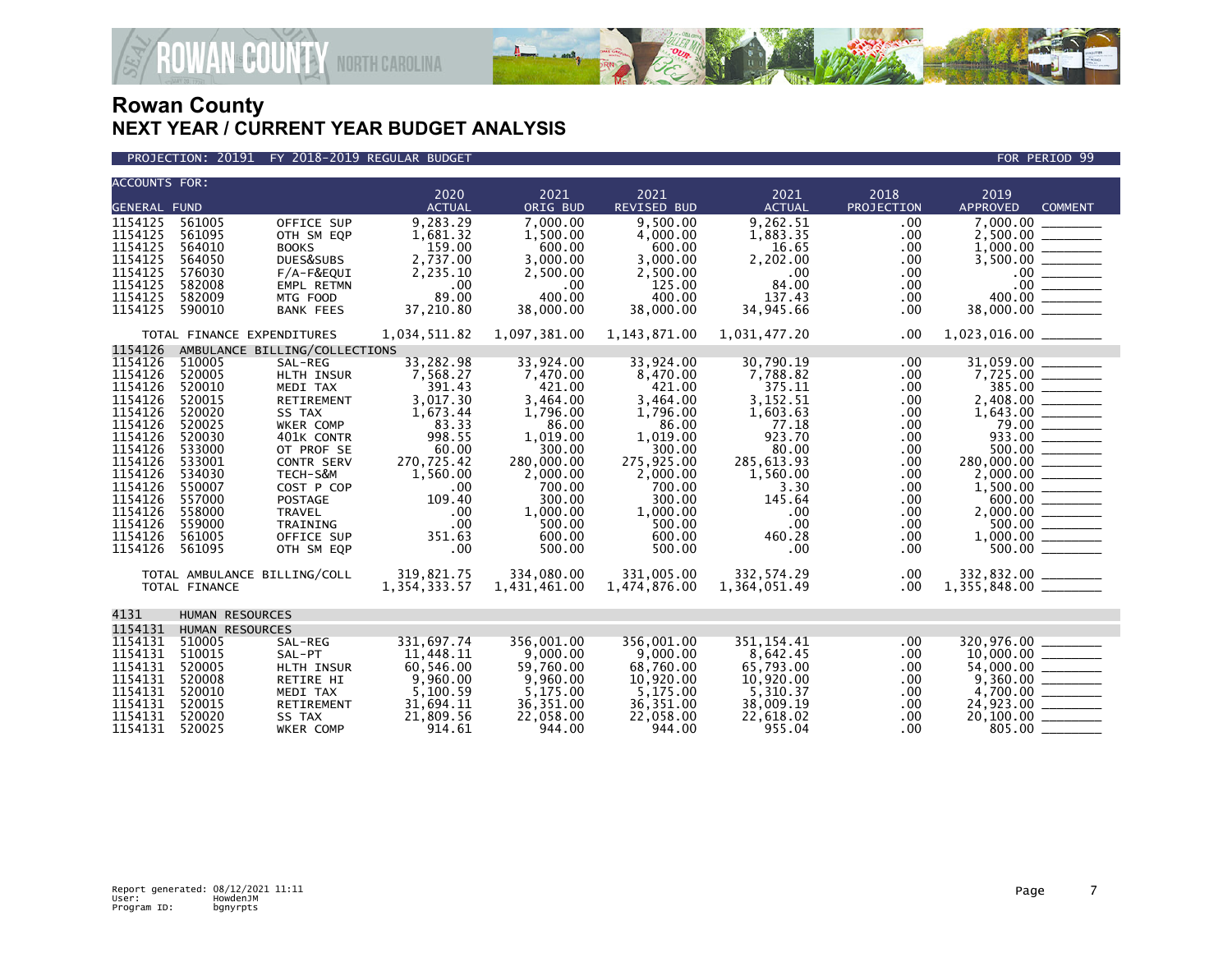

PROJECTION: 20191 FY 2018-2019 REGULAR BUDGET FOR PERIOD 99

| <b>ACCOUNTS FOR:</b> |                           |                                | 2020                   | 2021                   | 2021                   | 2021                    | 2018        | 2019                                                              |
|----------------------|---------------------------|--------------------------------|------------------------|------------------------|------------------------|-------------------------|-------------|-------------------------------------------------------------------|
| <b>GENERAL FUND</b>  |                           |                                | <b>ACTUAL</b>          | ORIG BUD               | REVISED BUD            | <b>ACTUAL</b>           | PROJECTION  | APPROVED<br><b>COMMENT</b>                                        |
| 1154131              | 520030                    | 401K CONTR                     | 10,489.03              | 10,683.00              | 10,683.00              | 11,098.85               | .00         | 9,660.00                                                          |
| 1154131              | 532018                    | EM ASST PG                     | 14,592.00              | 16,000.00              | 16,000.00              | 14,592.00               | .00         | 17,500.00                                                         |
| 1154131              | 532040                    | PHYS FEES                      | 11,724.00              | 15,000.00              | 10,000.00              | 2,242.00                | .00         |                                                                   |
| 1154131              | 533001                    | CONTR SERV                     | 12,835.53              | 13,000.00              | 17,500.00              | 14,663.75               | .00         |                                                                   |
| 1154131              | 534030                    | TECH-S&M                       | .00                    | .00                    | $.00 \,$               | .00                     | .00         |                                                                   |
| 1154131              | 550007                    | COST P COP                     | 1,643.54               | 2,600.00               | 2,600.00               | 585.92                  | .00         |                                                                   |
| 1154131<br>1154131   | 553005<br>554000          | <b>TELEPHONE</b><br>ADVERTISNG | 469.86<br>306.42       | 2,550.00<br>400.00     | 2,550.00<br>400.00     | 1,511.01<br>324.11      | .00.<br>.00 |                                                                   |
| 1154131              | 555000                    | PRINTING                       | 45.89                  | 300.00                 | 300.00                 | 114.59                  | .00.        | 300.00                                                            |
| 1154131              | 557000                    | POSTAGE                        | 485.85                 | 1,200.00               | 1,200.00               | 280.66                  | .00.        |                                                                   |
| 1154131              | 558000                    | <b>TRAVEL</b>                  | 903.46                 | 2.000.00               | 2.000.00               | .00                     | .00.        |                                                                   |
| 1154131              | 559000                    | TRAINING                       | 2,009.12               | 4,000.00               | 5,000.00               | 3,598.00                | .00         |                                                                   |
| 1154131              | 561005                    | OFFICE SUP                     | 1,571.75               | 2,700.00               | 2.700.00               | 1,610.05                | .00         |                                                                   |
| 1154131<br>1154131   | 561022<br>561095          | <b>COPIER SUP</b>              | 907.78                 | 1,500.00<br>750.00     | 1,500.00<br>750.00     | 527.88<br>688.16        | .00         |                                                                   |
| 1154131              | 564050                    | OTH SM EQP<br>DUES&SUBS        | 2,710.79<br>344.00     | 1,000.00               | 1,000.00               | 344.00                  | .00<br>.00. | $750.00$<br>3,000.00                                              |
| 1154131              | 582009                    | MTG FOOD                       | 145.20                 | 500.00                 | 500.00                 | .00                     | .00         |                                                                   |
| 1154131              | 583067                    | WELLNS PRG                     | 1,716.00               | 13,000.00              | 13,000.00              | 6,427.50                | .00.        |                                                                   |
|                      |                           |                                |                        |                        |                        |                         |             |                                                                   |
|                      | TOTAL HUMAN RESOURCES     |                                | 536,070.94             | 586,432.00             | 596,892.00             | 562,010.96              | .00.        |                                                                   |
|                      | TOTAL HUMAN RESOURCES     |                                | 536,070.94             | 586,432.00             | 596,892.00             | 562,010.96              | .00         |                                                                   |
| 4134                 |                           | FACILITIES MANAGEMENT          |                        |                        |                        |                         |             |                                                                   |
| 1146250              | FAIRGROUNDS REVENUE       |                                |                        |                        |                        |                         |             |                                                                   |
| 1146250              | 462030                    | RNT-FAIRGD                     | $-11,924.66$           | .00                    | .00 <sub>1</sub>       | $.00 \,$                | .00         |                                                                   |
|                      |                           |                                |                        |                        |                        |                         |             |                                                                   |
|                      | TOTAL FAIRGROUNDS REVENUE |                                | $-11,924.66$           | $.00 \,$               | $.00 \,$               | $.00 \,$                | .00.        |                                                                   |
| 1154134              |                           | FACILITIES MANAGEMENT EXPENSE  |                        |                        |                        |                         |             |                                                                   |
| 1154134<br>1154134   | 510005<br>510010          | SAL-REG<br>SAL-OT              | 672,818.53<br>.00      | 726,992.00<br>.00      | 711,992.00<br>5.000.00 | 684, 814.24<br>3,912.89 | .00<br>.00. |                                                                   |
| 1154134              | 520005                    | HLTH INSUR                     | 186,092.41             | 199,200.00             | 207,200.00             | 205,032.14              | .00         |                                                                   |
| 1154134              | 520008                    | RETIRE HI                      | .00                    | 9,960.00               | .00 <sub>1</sub>       | $.00 \,$                | .00         | $\begin{array}{r} 112,500.00 \\ 9,360.00 \\ 6,801.00 \end{array}$ |
| 1154134              | 520010                    | MEDI TAX                       | 9,229.54               | 10,052.00              | 10,052.00              | 9,469.49                | .00         |                                                                   |
| 1154134              | 520015                    | RETIREMENT                     | 61,199.69              | 74,234.00              | 74,234.00              | 71,595.36               | .00         | 38,455.00 ______                                                  |
| 1154134              | 520020                    | SS TAX                         | 39,305.40              | 42,955.00              | 42,955.00              | 39,798.69               | .00.        |                                                                   |
| 1154134              | 520025                    | WKER COMP                      | 16,571.59              | 17,806.00              | 17,806.00              | 17,136.98               | .00         |                                                                   |
| 1154134<br>1154134   | 520030<br>533001          | 401K CONTR<br>CONTR SERV       | 17,024.64<br>90,460.98 | 21.822.00<br>80,000.00 | 21,822.00<br>80,000.00 | 18,699.95<br>79,452.84  | .00<br>.00  | 14,889.00 ______                                                  |
| 1154134              | 533013                    | CLEANING                       | 22,060.00              | .00                    | 15,000.00              | 7,200.00                | .00.        | 160,000.00                                                        |
| 1154134              | 533063                    | SNOW REMOV                     | .00                    | 3,000.00               | 3,000.00               | $.00 \,$                | .00         | 6,000.00                                                          |
| 1154134              | 534030                    | TECH-S&M                       | 72,199.92              | 78,000.00              | 78.880.00              | 78,879.21               | .00         | 162,000.00                                                        |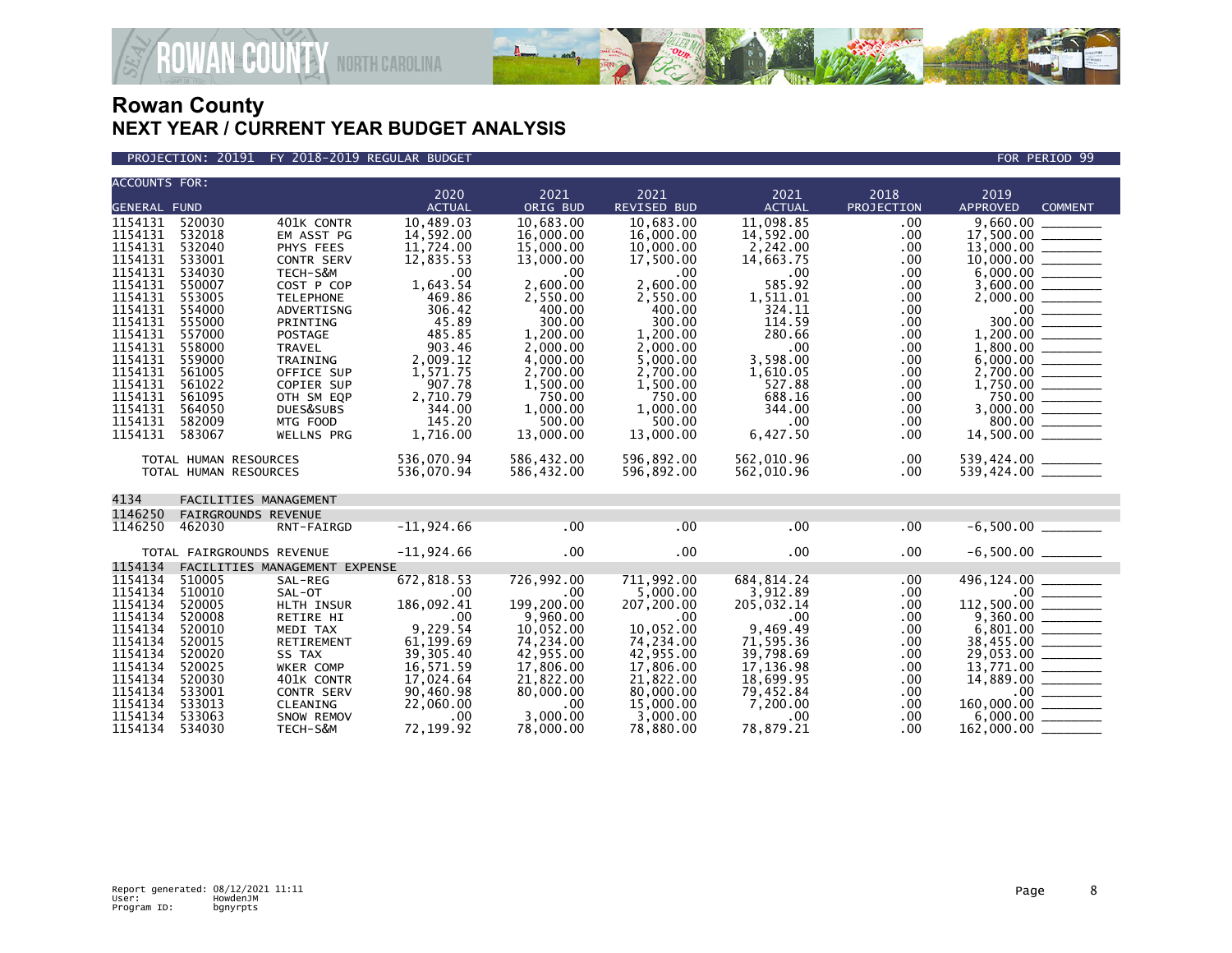

PROJECTION: 20191 FY 2018-2019 REGULAR BUDGET FOR PERIOD 99

| <b>ACCOUNTS FOR:</b> |                              |                               |                  |                       |                       |                    |             |                                                  |  |
|----------------------|------------------------------|-------------------------------|------------------|-----------------------|-----------------------|--------------------|-------------|--------------------------------------------------|--|
|                      |                              |                               | 2020             | 2021                  | 2021                  | 2021               | 2018        | 2019                                             |  |
| <b>GENERAL FUND</b>  |                              |                               | <b>ACTUAL</b>    | ORIG BUD              | REVISED BUD           | <b>ACTUAL</b>      | PROJECTION  | <b>APPROVED</b><br><b>COMMENT</b>                |  |
| 1154134              | 541040                       | US-WATER                      | 22,322.11        | 26,000,00             | 26,000,00             | 16,842.10          | .00         | 25.000.00                                        |  |
| 1154134              | 541042                       | US-STRM WT                    | 8,400.00         | 9,000.00              | 9,000.00              | 7,854.00           | .00         |                                                  |  |
| 1154134              | 543005                       | R&M-BLDG                      | 382, 511.48      | 410,000.00            | 393,440,00            | 349.398.50         | .00         | 340,000.00 _______                               |  |
| 1154134              | 543015                       | R&M-EQUIP                     | 6,677.07         | 4,000.00              | 4,000.00              | 3,993.38           | .00         |                                                  |  |
| 1154134              | 543020                       | R&M-VEHIC                     | 4,357.13         | 5,000.00              | 4,300.00              | 4,296.77           | .00         |                                                  |  |
| 1154134              | 544010                       | <b>EQUIP RNTL</b>             | 5,315.21         | 3,000.00              | 5,000.00              | 4,553.97           | .00         |                                                  |  |
| 1154134              | 550007                       | COST P COP                    | 342.14           | 450.00                | 450.00                | 243.02             | .00         | 450.00 _______                                   |  |
| 1154134              | 553005                       | <b>TELEPHONE</b>              | 9,695.28         | 11,325.00             | 11,325.00             | 5.704.06           | .00         | $10,500.00$ ________                             |  |
| 1154134              | 556000                       | <b>UNIFORMS</b>               | 5,673.27         | 5,000.00              | 6,100.00              | 6,011.48           | .00         |                                                  |  |
| 1154134              | 557000                       | <b>POSTAGE</b>                | 85.85            | 100.00                | 100.00                | 71.53              | .00         |                                                  |  |
| 1154134              | 558000                       | <b>TRAVEL</b>                 | 5,400.00         | 3,400.00              | 2,600.00              | 2,510.10           | .00         |                                                  |  |
| 1154134              | 559000                       | <b>TRAINING</b>               | 173.71           | 500.00                | 200.00                | 150.00             | .00         |                                                  |  |
| 1154134              | 561005                       | OFFICE SUP                    | 994.86           | 800.00                | 800.00                | 1,295.55           | .00         |                                                  |  |
| 1154134              | 561030                       | JANT'L-SUP                    | 236.000.00       | 215,000.00            | 215,000,00            | 201.987.88         | .00         | 230,000.00                                       |  |
| 1154134              | 561040                       | MAINT SUPP                    | 19,472.94        | 17,000.00             | 17,000.00             | 15, 198.57         | .00         |                                                  |  |
| 1154134              | 561080                       | <b>SIGNAGE</b>                | 13,948.04        | 14,000.00             | 14,000,00             | 12,033.58          | .00         |                                                  |  |
| 1154134              | 561085                       | VEHICLE SU                    | 1,439.89         | 1,800.00              | 3,900.00              | 3,815.28           | .00         |                                                  |  |
| 1154134              | 561095                       | OTH SM EQP                    | 15,725.21        | 15,000.00             | 22.675.00             | 20.386.77          | .00         |                                                  |  |
| 1154134<br>1154134   | 562005                       | ELECTRICTY                    | 157,423.67       | 200,000.00            | 200,000.00            | 119,548.75         | .00         | $210,000.00$ ________                            |  |
| 1154134              | 562010<br>562020             | <b>HEAT OIL</b><br>FUEL&LUBIC | .00<br>21,050.33 | 1,000.00<br>25,000.00 | 1.000.00<br>25,000.00 | 26.05<br>22,974.95 | .00<br>.00  |                                                  |  |
| 1154134              | 562025                       | NATRAL GAS                    | 21,190.89        | 32,000.00             | 32,000.00             | 25,804.63          | .00         |                                                  |  |
| 1154134              | 564050                       | DUES&SUBS                     | 393.00           | 500.00                | 500.00                | 394.79             | .00         | 500.00 _______                                   |  |
| 1154134              | 573000                       | $C/A-BLDG$                    | 322,856.00       | .00                   | $.00 \,$              | .00                | .00         |                                                  |  |
| 1154134              | 574000                       | $C/A$ -OTH IM                 | 18,336.00        | .00                   | .00                   | .00                | .00         | $169,000.00$ _______                             |  |
| 1154134              | 575035                       | C/A-VECHL                     | .00              | 51,000.00             | 106,000.00            | 97,979.44          | .00         |                                                  |  |
| 1154134              | 575090                       | $C/A$ -FU&EQP                 | 211.039.10       | .00                   | 310,000.00            | 204,738.00         | .00         |                                                  |  |
| 1154134              | 576030                       | F/A-F&EQUI                    | 3,051.70         | 2,000,00              | 48,605.00             | 33,506.17          | .00         |                                                  |  |
| 1154134              | 576900                       | $F/A$ -OTHER                  | 1,279.00         | .00                   | .00.                  | .00                | .00         |                                                  |  |
|                      |                              |                               |                  |                       |                       |                    |             |                                                  |  |
|                      | TOTAL FACILITIES MANAGEMENT  |                               | 2,682,116.58     | 2,316,896.00          | 2,726,936.00          | 2, 377, 311.11     | .00.        |                                                  |  |
|                      | TOTAL FACILITIES MANAGEMENT  |                               | 2,670,191.92     | 2,316,896.00          | 2,726,936.00          | 2, 377, 311, 11    | $.00 \cdot$ | 2,449,753.00 _________<br>2,443,253.00 _________ |  |
|                      |                              |                               |                  |                       |                       |                    |             |                                                  |  |
| 4135                 | <b>COURT FACILITIES</b>      |                               |                  |                       |                       |                    |             |                                                  |  |
| 1144135              |                              | COURT FACILITIES REVENUE      |                  |                       |                       |                    |             |                                                  |  |
| 1144135              | 453032                       | CLK CRT FE                    | $-175.508.06$    | $-165.000.00$         | $-165.000.00$         | $-341.060.38$      | $.00 \,$    |                                                  |  |
| 1144135              | 453038                       | CT FAC FEE                    | $-154, 345.28$   | $-150,000.00$         | $-150,000.00$         | $-144, 572.16$     | .00.        | $-195,000.00$ _________                          |  |
| 1144135              | 453040                       | CT OFF FEE                    | $-32,032.82$     | $-32,000.00$          | $-32.000.00$          | $-29, 292.28$      | .00         | $-40,000.00$ _________                           |  |
|                      | TOTAL COURT FACILITIES REVEN |                               | $-361,886.16$    | $-347,000.00$         | $-347,000.00$         | $-514, 924.82$     | $.00 \,$    | $-450,000.00$ _________                          |  |
| 1154135              |                              | COURT FACILITIES EXPENDITURES |                  |                       |                       |                    |             |                                                  |  |
| 1154135              | 510005                       | SAL-REG                       | 30,410.01        | 31,218.00             | 31,218.00             | 30,889.68          | .00         | 28,146.00                                        |  |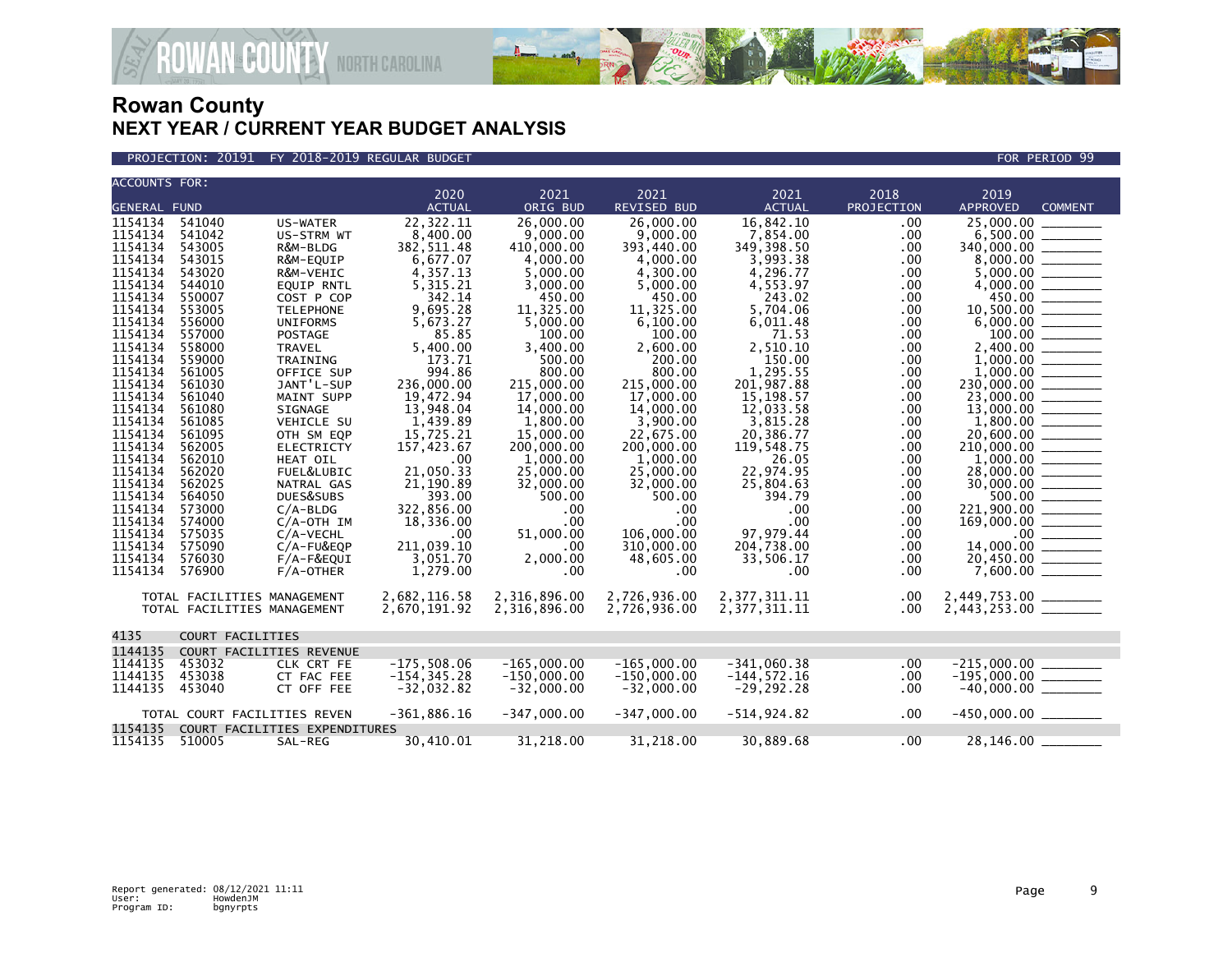

### PROJECTION: 20191 FY 2018-2019 REGULAR BUDGET FOR PERIOD 99

| <b>ACCOUNTS FOR:</b>                                                                                                                                                                                                                 |                                                                                                                                                                                            |                                                                                                                                                                                                                                                                                         | 2020                                                                                                                                                                                                                                        | 2021                                                                                                                                                                                                                                    | 2021                                                                                                                                                                                                                                                | 2021                                                                                                                                                                                                                                     | 2018                                                                                                                                                | 2019                                                                                                                                                             |  |
|--------------------------------------------------------------------------------------------------------------------------------------------------------------------------------------------------------------------------------------|--------------------------------------------------------------------------------------------------------------------------------------------------------------------------------------------|-----------------------------------------------------------------------------------------------------------------------------------------------------------------------------------------------------------------------------------------------------------------------------------------|---------------------------------------------------------------------------------------------------------------------------------------------------------------------------------------------------------------------------------------------|-----------------------------------------------------------------------------------------------------------------------------------------------------------------------------------------------------------------------------------------|-----------------------------------------------------------------------------------------------------------------------------------------------------------------------------------------------------------------------------------------------------|------------------------------------------------------------------------------------------------------------------------------------------------------------------------------------------------------------------------------------------|-----------------------------------------------------------------------------------------------------------------------------------------------------|------------------------------------------------------------------------------------------------------------------------------------------------------------------|--|
|                                                                                                                                                                                                                                      |                                                                                                                                                                                            |                                                                                                                                                                                                                                                                                         |                                                                                                                                                                                                                                             |                                                                                                                                                                                                                                         |                                                                                                                                                                                                                                                     |                                                                                                                                                                                                                                          |                                                                                                                                                     |                                                                                                                                                                  |  |
| <b>GENERAL FUND</b><br>1154135<br>1154135<br>1154135<br>1154135<br>1154135<br>1154135<br>1154135<br>1154135<br>1154135<br>1154135<br>1154135<br>1154135<br>1154135<br>1154135<br>1154135<br>1154135<br>1154135<br>1154135<br>1154135 | 510020<br>520005<br>520010<br>520015<br>520020<br>520025<br>520030<br>533001<br>533013<br>541040<br>542020<br>543005<br>544020<br>553005<br>556000<br>561005<br>561030<br>561095<br>562005 | SA-PR DIEM<br>HLTH INSUR<br>MEDI TAX<br>RETIREMENT<br>SS TAX<br>WKER COMP<br>401K CONTR<br><b>CONTR SERV</b><br>CLEANING<br>US-WATER<br><b>GRND MAINT</b><br>R&M-BLDG<br>RENT-L&B<br><b>TELEPHONE</b><br><b>UNIFORMS</b><br>OFFICE SUP<br>JANT'L-SUP<br>OTH SM EQP<br><b>ELECTRICTY</b> | <b>ACTUAL</b><br>708.00<br>10,091.00<br>434.42<br>2,755.51<br>1,857.15<br>701.46<br>911.87<br>128,487.05<br>12,350.00<br>31,992.15<br>3,950.00<br>80,185.42<br>97,854.00<br>1,263.96<br>.00<br>618.49<br>12,981.43<br>6,461.04<br>61,637.85 | ORIG BUD<br>1,000.00<br>9,960.00<br>443.00<br>3,188.00<br>1,893.00<br>719.00<br>937.00<br>155,000.00<br>.00<br>37,000.00<br>2,000.00<br>80,000.00<br>98,000.00<br>2,100.00<br>300.00<br>1,100.00<br>14,000.00<br>10,600.00<br>85,000.00 | <b>REVISED BUD</b><br>1.000.00<br>11,960.00<br>443.00<br>3,188.00<br>1,893.00<br>719.00<br>937.00<br>155,000.00<br>.00<br>37,000.00<br>2,000.00<br>80,000.00<br>103,500.00<br>2,100.00<br>300.00<br>1,100.00<br>14,000,00<br>10,600.00<br>82,200.00 | <b>ACTUAL</b><br>708.00<br>10,965.50<br>439.59<br>3,172.37<br>1,879.95<br>713.88<br>926.74<br>157,762.37<br>.00<br>27,811.57<br>669.90<br>28,746.27<br>103,354.00<br>1,019.50<br>268.04<br>522.84<br>13.069.08<br>10,548.03<br>47,061.68 | PROJECTION<br>.00<br>.00<br>.00<br>.00<br>.00.<br>.00<br>.00<br>.00<br>.00<br>.00<br>.00.<br>.00.<br>.00<br>.00<br>.00<br>.00<br>.00<br>.00.<br>.00 | <b>APPROVED</b><br><b>COMMENT</b><br>$400.00$ $\frac{1}{200}$<br>2,182.00<br>760.00<br>845.00 _______<br>133,642.00<br>74,100.00 _______<br>$98,000.00$ ________ |  |
| 1154135<br>1154135<br>1154135                                                                                                                                                                                                        | 562025<br>573000<br>576030<br>TOTAL COURT FACILITIES EXPEN                                                                                                                                 | NATRAL GAS<br>$C/A-BLDG$<br>$F/A-F&EQUI$                                                                                                                                                                                                                                                | 9,698.58<br>89,274.00<br>3,149.53<br>587,772.92                                                                                                                                                                                             | 23,000.00<br>$.00 \,$<br>5,000.00<br>562,458.00                                                                                                                                                                                         | 23,000.00<br>$.00 \,$<br>5,000.00<br>567,158.00                                                                                                                                                                                                     | 12,958.57<br>$.00 \,$<br>4,532.90<br>458,020.46                                                                                                                                                                                          | .00.<br>.00.<br>.00<br>.00.                                                                                                                         | 701,083.00 _______                                                                                                                                               |  |
|                                                                                                                                                                                                                                      | TOTAL COURT FACILITIES                                                                                                                                                                     |                                                                                                                                                                                                                                                                                         | 225,886.76                                                                                                                                                                                                                                  | 215,458.00                                                                                                                                                                                                                              | 220,158.00                                                                                                                                                                                                                                          | $-56,904.36$                                                                                                                                                                                                                             | .00.                                                                                                                                                | 251,083.00 ______                                                                                                                                                |  |
| 4136<br>1154136                                                                                                                                                                                                                      | <b>GARAGE</b><br>GARAGE EXPENDITURES                                                                                                                                                       |                                                                                                                                                                                                                                                                                         |                                                                                                                                                                                                                                             |                                                                                                                                                                                                                                         |                                                                                                                                                                                                                                                     |                                                                                                                                                                                                                                          |                                                                                                                                                     |                                                                                                                                                                  |  |
| 1154136                                                                                                                                                                                                                              | 533001<br>TOTAL GARAGE EXPENDITURES<br>TOTAL GARAGE                                                                                                                                        | <b>CONTR SERV</b>                                                                                                                                                                                                                                                                       | 59,249.04<br>59,249.04<br>59,249.04                                                                                                                                                                                                         | 55,000,00<br>55,000.00<br>55,000.00                                                                                                                                                                                                     | 58,000,00<br>58,000.00<br>58,000.00                                                                                                                                                                                                                 | 55,679.32<br>55,679.32<br>55,679.32                                                                                                                                                                                                      | .00<br>.00<br>.00.                                                                                                                                  |                                                                                                                                                                  |  |
|                                                                                                                                                                                                                                      |                                                                                                                                                                                            |                                                                                                                                                                                                                                                                                         |                                                                                                                                                                                                                                             |                                                                                                                                                                                                                                         |                                                                                                                                                                                                                                                     |                                                                                                                                                                                                                                          |                                                                                                                                                     |                                                                                                                                                                  |  |
| 4140<br>1144140                                                                                                                                                                                                                      | TAX ADMINISTRATION                                                                                                                                                                         |                                                                                                                                                                                                                                                                                         |                                                                                                                                                                                                                                             |                                                                                                                                                                                                                                         |                                                                                                                                                                                                                                                     |                                                                                                                                                                                                                                          |                                                                                                                                                     |                                                                                                                                                                  |  |
| 1144140                                                                                                                                                                                                                              | COUNTY ASSESSOR REVENUE<br>425011                                                                                                                                                          | MAP SALES                                                                                                                                                                                                                                                                               | $-82.25$                                                                                                                                                                                                                                    | $-450.00$                                                                                                                                                                                                                               | $-450.00$                                                                                                                                                                                                                                           | $-37.20$                                                                                                                                                                                                                                 | .00                                                                                                                                                 |                                                                                                                                                                  |  |
|                                                                                                                                                                                                                                      | TOTAL COUNTY ASSESSOR REVENU                                                                                                                                                               |                                                                                                                                                                                                                                                                                         | $-82.25$                                                                                                                                                                                                                                    | $-450.00$                                                                                                                                                                                                                               | $-450.00$                                                                                                                                                                                                                                           | $-37.20$                                                                                                                                                                                                                                 | .00                                                                                                                                                 |                                                                                                                                                                  |  |
| 1154140<br>1154140 510005                                                                                                                                                                                                            |                                                                                                                                                                                            | COUNTY ASSESSOR EXPENDITURES<br>SAL-REG                                                                                                                                                                                                                                                 | 676,154.19                                                                                                                                                                                                                                  | 728,166.00                                                                                                                                                                                                                              | 728,166.00                                                                                                                                                                                                                                          | 666.287.21                                                                                                                                                                                                                               | .00                                                                                                                                                 | 683,337.00                                                                                                                                                       |  |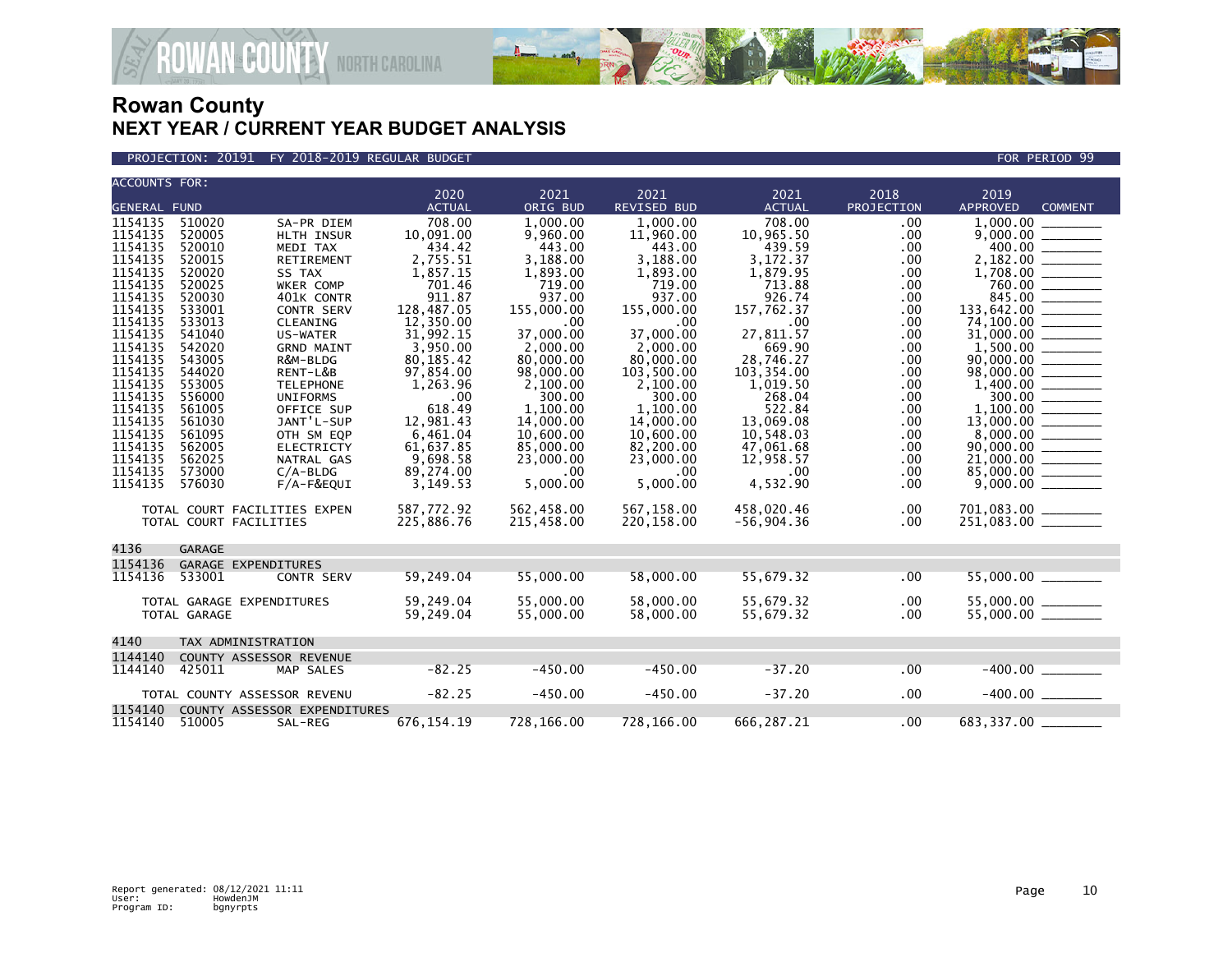

PROJECTION: 20191 FY 2018-2019 REGULAR BUDGET FOR PERIOD 99

| <b>ACCOUNTS FOR:</b> |        |                              |               |              |                    |               |            |                                                                                                                  |  |
|----------------------|--------|------------------------------|---------------|--------------|--------------------|---------------|------------|------------------------------------------------------------------------------------------------------------------|--|
|                      |        |                              | 2020          | 2021         | 2021               | 2021          | 2018       | 2019                                                                                                             |  |
| <b>GENERAL FUND</b>  |        |                              | <b>ACTUAL</b> | ORIG BUD     | <b>REVISED BUD</b> | <b>ACTUAL</b> | PROJECTION | <b>APPROVED</b><br><b>COMMENT</b>                                                                                |  |
| 1154140              | 510015 | SAL-PT                       | 16,473.94     | 20,000.00    | 20,000.00          | 20,076.95     | .00        | 25,000,00                                                                                                        |  |
| 1154140              | 520005 | HLTH INSUR                   | 140, 124.85   | 149,400.00   | 154,400.00         | 152,813.74    | .00        |                                                                                                                  |  |
| 1154140              | 520008 | RETIRE HI                    | 9,960.00      | 9,360.00     | 10,920.00          | 10,920.00     | .00        |                                                                                                                  |  |
| 1154140              | 520010 | MEDI TAX                     | 9,503.25      | 10,516.00    | 10,516.00          | 9,377.01      | .00        |                                                                                                                  |  |
| 1154140              | 520015 | RETIREMENT                   | 61,366.42     | 74,352.00    | 74,352.00          | 68,544.24     | .00        | 52,964.00<br>$\frac{1}{1}$                                                                                       |  |
| 1154140              | 520020 | SS TAX                       | 40,602.72     | 44,835.00    | 44,835.00          | 39,919.82     | .00        |                                                                                                                  |  |
| 1154140              | 520025 | WKER COMP                    | 4,296.37      | 5,237.00     | 5,237.00           | 4,292.84      | .00        |                                                                                                                  |  |
| 1154140              | 520030 | 401K CONTR                   | 19,705.65     | 21,853.00    | 21,853.00          | 19,242.69     | .00.       | 20,507.00                                                                                                        |  |
| 1154140              | 532014 | AUDIT-DISC                   | 65,800.00     | 70,000.00    | 70,000.00          | 60,600.00     | .00        | 80,000.00 ______                                                                                                 |  |
| 1154140              | 533000 | OT PROF SE                   | 29,840.81     | 15,000.00    | 14.500.00          | 830.00        | .00        |                                                                                                                  |  |
| 1154140              | 534006 | AUTO PR LT                   | .00           | .00          | .00                | .00           | .00        |                                                                                                                  |  |
| 1154140              | 534007 | BOAT&MOTOR                   | 3,519.95      | 4,500.00     | 4,500.00           | 3,646.95      | .00        |                                                                                                                  |  |
| 1154140              | 534030 | TECH-S&M                     | 96,631.39     | 87,000.00    | 87,000.00          | 78,356.70     | .00        |                                                                                                                  |  |
| 1154140              | 543015 | R&M-EQUIP                    | .00           | .00          | $.00 \,$           | .00           | .00        | 500.00 ________                                                                                                  |  |
| 1154140              | 543055 | R&M-PHONE                    | .00           | .00          | .00                | .00           | .00        |                                                                                                                  |  |
| 1154140              | 550007 | COST P COP                   | 890.06        | 3,000.00     | 3,000.00           | 2,328.02      | .00        |                                                                                                                  |  |
| 1154140              | 553005 | <b>TELEPHONE</b>             | 3,792.45      | 5,150.00     | 5,650.00           | 5,794.40      | .00        |                                                                                                                  |  |
| 1154140              | 554000 | ADVERTISNG                   | 2,010.53      | 3,000.00     | 3,000.00           | 2.999.98      | .00        |                                                                                                                  |  |
| 1154140              | 555000 | PRINTING                     | 11,874.51     | 25,000.00    | 25,000.00          | 24,739.23     | .00        |                                                                                                                  |  |
| 1154140              | 557000 | POSTAGE                      | 15,354.61     | 15,000.00    | 15,000.00          | 14,087.63     | .00        |                                                                                                                  |  |
| 1154140              | 558000 | <b>TRAVEL</b>                | 2,742.89      | 5,000.00     | 5,000.00           | 1,791.67      | .00        |                                                                                                                  |  |
| 1154140              | 559000 | TRAINING                     | 2,299.00      | 3,000.00     | 3,000.00           | 2,360.70      | .00        |                                                                                                                  |  |
| 1154140              | 561005 | OFFICE SUP                   | 4,459.65      | 4,500.00     | 4,500.00           | 4,281.10      | .00        |                                                                                                                  |  |
| 1154140              | 561089 | SOFTWARE L                   | .00           | .00          | $.00 \,$           | .00           | .00        | $40,000.00$ _________                                                                                            |  |
| 1154140              | 561095 | OTH SM EQP                   | 2,344.19      | 500.00       | 500.00             | 308.70        | .00.       |                                                                                                                  |  |
| 1154140              | 564010 | <b>BOOKS</b>                 | 282.25        | 1.500.00     | 1,500.00           | 550.64        | .00        |                                                                                                                  |  |
| 1154140              | 564050 | DUES&SUBS                    | 741.71        | 2,000.00     | 2,000.00           | 1,704.24      | .00        |                                                                                                                  |  |
| 1154140              | 590008 | SALES&USE                    | 5.38          | 50.00        | 50.00              | 2.44          | .00        |                                                                                                                  |  |
|                      |        |                              |               |              |                    |               |            |                                                                                                                  |  |
|                      |        | TOTAL COUNTY ASSESSOR EXPEND | 1,220,776.77  | 1,307,919.00 | 1,314,479.00       | 1,195,856.90  | .00        |                                                                                                                  |  |
| 1154141              |        | REVALUATION EXPENDITURES     |               |              |                    |               |            |                                                                                                                  |  |
| 1154141              | 510005 | SAL-REG                      | 152,635.95    | 214,468.00   | 214,468,00         | 204, 394.83   | .00        |                                                                                                                  |  |
| 1154141              | 520005 | HLTH INSUR                   | 32,257.41     | 39,840.00    | 44,840.00          | 43,791.76     | .00.       |                                                                                                                  |  |
| 1154141              | 520010 | MEDI TAX                     | 2,095.94      | 3,036.00     | 3,036.00           | 2,820.04      | .00        |                                                                                                                  |  |
| 1154141              | 520015 | RETIREMENT                   | 13,862.72     | 21,900.00    | 21,900.00          | 21,006.69     | .00        |                                                                                                                  |  |
| 1154141              | 520020 | SS TAX                       | 8,961.88      | 12,975.00    | 12,975.00          | 12,057.27     | .00        |                                                                                                                  |  |
| 1154141              | 520025 | WKER COMP                    | 1,026.60      | 1,516.00     | 1,516.00           | 1,439.60      | .00        |                                                                                                                  |  |
| 1154141              | 520030 | 401K CONTR                   | 4,578.64      | 6,436.00     | 6,436.00           | 6,137.32      | .00        |                                                                                                                  |  |
| 1154141              | 533000 | OT PROF SE                   | 5,341.60      | 100,000.00   | 100,000.00         | 50.00         | .00        | 260,000.00 _______                                                                                               |  |
| 1154141              | 550007 | COST P COP                   | 6,432.31      | 7,000.00     | 7,000.00           | 4,035.71      | .00        |                                                                                                                  |  |
| 1154141              | 554000 | ADVERTISNG                   | .00           | 1,000.00     | 1,000.00           | .00           | .00        | $\frac{1}{2} \left( \frac{1}{2} \right)^2 \left( \frac{1}{2} \right)^2 \left( \frac{1}{2} \right)^2$<br>4,200.00 |  |
| 1154141              | 555000 | PRINTING                     | .00           | 1.000.00     | 1.000.00           | 818.00        | .00        | 16,000,00                                                                                                        |  |
| 1154141              | 557000 | POSTAGE                      | .00           | 1,000.00     | 1.000.00           | .00           | .00        | 18,000.00                                                                                                        |  |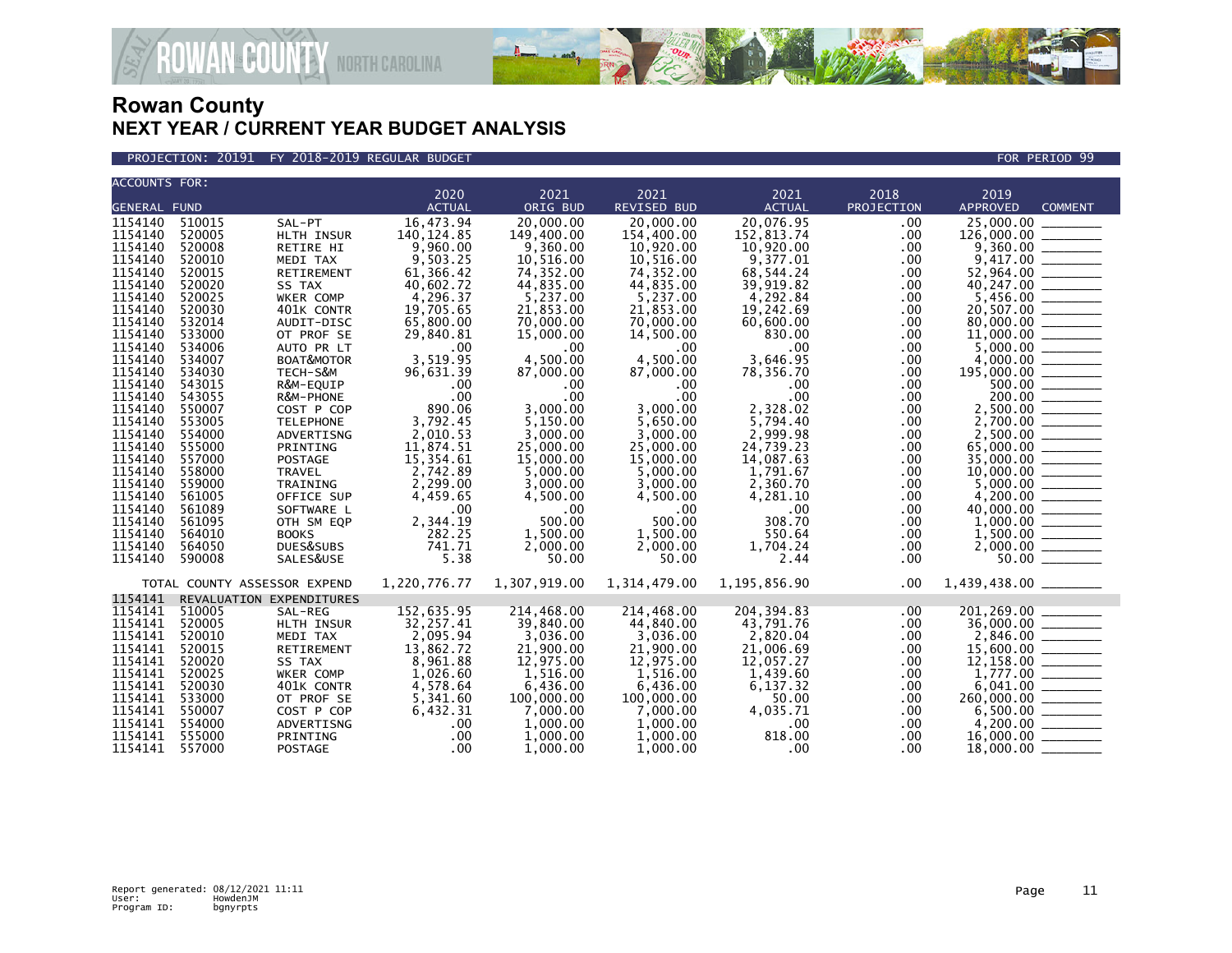

#### PROJECTION: 20191 FY 2018-2019 REGULAR BUDGET FOR PERIOD 99

| <b>ACCOUNTS FOR:</b> |                              |                              | 2020                         | 2021                         |                              | 2021                          | 2018        | 2019                                 |
|----------------------|------------------------------|------------------------------|------------------------------|------------------------------|------------------------------|-------------------------------|-------------|--------------------------------------|
| <b>GENERAL FUND</b>  |                              |                              | <b>ACTUAL</b>                | ORIG BUD                     | 2021<br>REVISED BUD          | <b>ACTUAL</b>                 | PROJECTION  | <b>APPROVED</b><br><b>COMMENT</b>    |
| 1154141              | 558000                       | TRAVEL                       | 20,854.89                    | 20,000.00                    | 20,000.00                    | 18,901.12                     | .00         | 30,000.00                            |
| 1154141              | 559000                       | TRAINING                     | 2,586.25                     | 3.000.00                     | 3.000.00                     | 2,128.89                      | .00         |                                      |
| 1154141              | 561005                       | OFFICE SUP                   | 2,209.81                     | 5,000.00                     | 5,000.00                     | 4,476.84                      | .00         |                                      |
| 1154141              | 561089                       | SOFTWARE L                   | .00                          | 5,000.00                     | 5,000.00                     | $.00 \,$                      | .00.        |                                      |
| 1154141              | 564050                       | DUES&SUBS                    | 1,185.20                     | 5,000.00                     | 5,000.00                     | 2,263.90                      | .00.        |                                      |
|                      | TOTAL REVALUATION EXPENDITUR |                              | 254,029.20                   | 448,171.00                   | 453,171.00                   | 324, 321.97                   | .00.        | 657,891.00 _______                   |
|                      | TOTAL TAX ADMINISTRATION     |                              | 1,474,723.72                 | 1,755,640.00                 | 1,767,200.00                 | 1,520,141.67                  | .00         | $2,096,929.00$ ________              |
|                      |                              |                              |                              |                              |                              |                               |             |                                      |
| 4150                 | TAX COLLECTIONS              |                              |                              |                              |                              |                               |             |                                      |
| 1144150              | TAX COLLECTOR REVENUE        |                              |                              |                              |                              |                               |             |                                      |
| 1144150<br>1144150   | 453805<br>453815             | TC-CH GR                     | $-28,045.85$                 | $-28.000.00$<br>$-20.000.00$ | $-28.000.00$<br>$-20.000.00$ | $-20, 132.30$<br>$-11.748.14$ | .00         | -24.000.00                           |
| 1144150              | 453825                       | TC-GR QUAR<br>TC-CLEVELD     | $-20, 224.08$<br>$-6,654.18$ | $-6,000.00$                  | $-6,000.00$                  | $-5, 358.62$                  | .00<br>.00  |                                      |
| 1144150              | 453830                       | TC-E SPENC                   | $-10,689.86$                 | $-10,000.00$                 | $-10,000.00$                 | $-7,461.76$                   | .00         |                                      |
| 1144150              | 453835                       | TC-FAITH                     | $-6, 159.21$                 | $-5.500.00$                  | $-5.500.00$                  | $-3.172.21$                   | .00         |                                      |
| 1144150              | 453840                       | TC-KANNAPO                   | $-65,093.56$                 | $-60,000.00$                 | $-60,000.00$                 | $-47,529.45$                  | .00         | $-5,000.00$<br>$-50,000.00$          |
| 1144150              | 453842                       | TC-LANDIS                    | $-31,864.04$                 | $-25,000.00$                 | $-25,000.00$                 | $-22,664.24$                  | .00         | $-22,000.00$<br>$-12,000.00$         |
| 1144150              | 453845                       | TC-ROCKWEL                   | $-14, 306.87$                | $-14,000.00$                 | $-14,000.00$                 | $-9,317.00$                   | .00         |                                      |
| 1144150              | 453850                       | TC-SALISBU                   | $-216, 175.34$               | $-210,000.00$                | $-210.000.00$                | $-235, 372.65$                | .00         | $-185,000.00$ _________              |
| 1144150              | 453855                       | TC-SPENCER                   | $-21, 368.96$                | $-20,000.00$                 | $-20,000.00$                 | $-16,790.12$                  | .00.        |                                      |
| 1144150              | 453860                       | TC-FIREDIS                   | $-23,851.85$                 | $-21,000.00$                 | $-21,000.00$                 | $-26, 151.14$                 | .00.        |                                      |
|                      | TOTAL TAX COLLECTOR REVENUE  |                              | $-444, 433.80$               | $-419.500.00$                | $-419.500.00$                | $-405.697.63$                 | $.00 \,$    |                                      |
| 1154150              |                              | TAX COLLECTOR EXPENDITURES   |                              |                              |                              |                               |             |                                      |
| 1154150              | 510005                       | SAL-REG                      | 370,776.88                   | 402,613.00                   | 402,563.00                   | 389, 113.98                   | .00.        |                                      |
| 1154150              | 510010                       | SAL-OT                       | 500.34                       | .00                          | 50.00                        | 31.50                         | $.00 \,$    |                                      |
| 1154150<br>1154150   | 510015<br>520005             | SAL-PT<br>HLTH INSUR         | 15,303.44<br>87,499.00       | 15,000.00<br>79,680.00       | 15,000.00<br>98,680.00       | 14,551.19<br>97,451.85        | .00<br>.00. |                                      |
| 1154150              | 520010                       | MEDI TAX                     | 5,402.98                     | 6,095.00                     | 6,095.00                     | 5,657.79                      | .00.        |                                      |
| 1154150              | 520015                       | RETIREMENT                   | 33,643.75                    | 41.170.00                    | 41.170.00                    | 40,007.88                     | .00         |                                      |
| 1154150              | 520020                       | SS TAX                       | 23,067.49                    | 25,931.00                    | 25,931.00                    | 24, 191. 72                   | .00         |                                      |
| 1154150              | 520025                       | WKER COMP                    | 1,627.06                     | 2,753.00                     | 2.753.00                     | 2,357.96                      | .00         | $\frac{17,271.00}{850.00}$           |
| 1154150              | 520030                       | 401K CONTR                   | 10,459.46                    | 12,102.00                    | 12,102.00                    | 11, 127.86                    | .00         |                                      |
| 1154150              | 532010                       | <b>ATTORNEY</b>              | 30.00                        | 10,000.00                    | 10,000.00                    | 1,510.00                      | .00         |                                      |
| 1154150              | 532021                       | LOCKBOX SV                   | 26, 185. 58                  | 27,000.00                    | 27,000.00                    | 25,676.39                     | .00         | $8,244.00$<br>15,000.00              |
| 1154150              | 532025                       | NCVTS RC                     | 307, 461.14                  | 320,000.00                   | 320,000,00                   | 336,439.31                    | .00         |                                      |
| 1154150<br>1154150   | 532026<br>534000             | NCVTS MU                     | 148,734.86                   | 150,000.00<br>.00            | 150,000.00<br>.00            | 161, 153.59<br>$.00 \,$       | .00.        | 278,000.00<br>128,000.00<br>4,000.00 |
| 1154150              | 534030                       | <b>TECH SERV</b><br>TECH-S&M | 3,172.35<br>66,756.22        | 75,000.00                    | 91.200.00                    | 91,090.44                     | .00.<br>.00 |                                      |
| 1154150              | 550007                       | COST P COP                   | 2.434.62                     | 3.000.00                     | 3.000.00                     | 1.554.82                      | .00         | 4.000.00                             |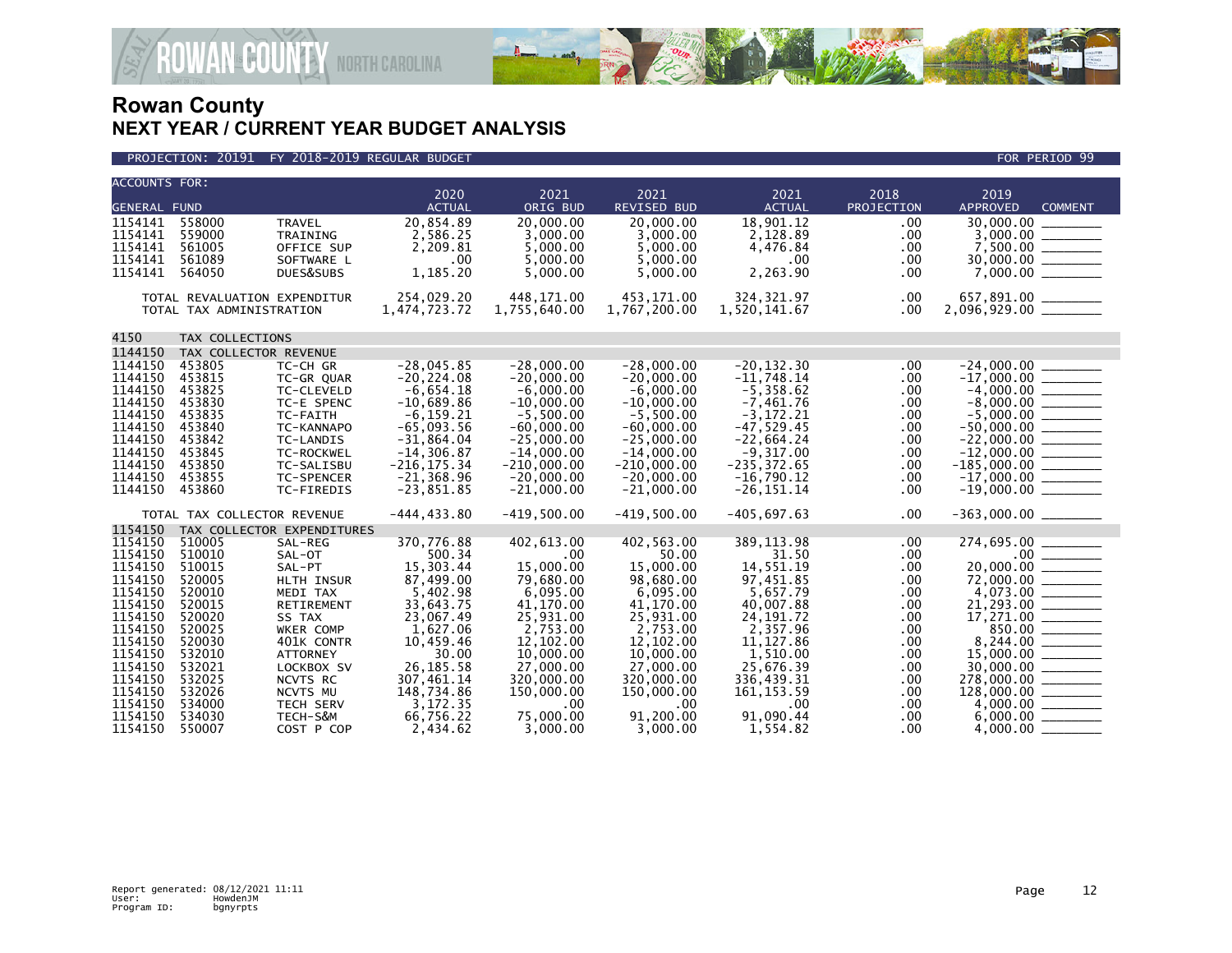

**COUNTY NORTH CAROLINA** 

| <b>ACCOUNTS FOR:</b>                                                                                                                                   |                                                                                                                                          |                                                                                                                                                                                                        | 2020                                                                                                                                                                | 2021                                                                                                                                                               | 2021                                                                                                                                                                               | 2021                                                                                                                                                                  | 2018                                                                                                                      | 2019                                                                                                            |
|--------------------------------------------------------------------------------------------------------------------------------------------------------|------------------------------------------------------------------------------------------------------------------------------------------|--------------------------------------------------------------------------------------------------------------------------------------------------------------------------------------------------------|---------------------------------------------------------------------------------------------------------------------------------------------------------------------|--------------------------------------------------------------------------------------------------------------------------------------------------------------------|------------------------------------------------------------------------------------------------------------------------------------------------------------------------------------|-----------------------------------------------------------------------------------------------------------------------------------------------------------------------|---------------------------------------------------------------------------------------------------------------------------|-----------------------------------------------------------------------------------------------------------------|
| <b>GENERAL FUND</b>                                                                                                                                    |                                                                                                                                          |                                                                                                                                                                                                        | <b>ACTUAL</b>                                                                                                                                                       | ORIG BUD                                                                                                                                                           | REVISED BUD                                                                                                                                                                        | <b>ACTUAL</b>                                                                                                                                                         | PROJECTION                                                                                                                | <b>APPROVED</b><br><b>COMMENT</b>                                                                               |
| 1154150<br>1154150<br>1154150<br>1154150<br>1154150<br>1154150<br>1154150<br>1154150<br>1154150<br>1154150<br>1154150<br>1154150<br>1154150<br>1154150 | 553005<br>554000<br>555000<br>557000<br>558000<br>559000<br>561005<br>561095<br>564010<br>564050<br>574000<br>575010<br>576030<br>590002 | <b>TELEPHONE</b><br>ADVERTISNG<br>PRINTING<br><b>POSTAGE</b><br>TRAVEL<br>TRAINING<br>OFFICE SUP<br>OTH SM EQP<br><b>BOOKS</b><br>DUES&SUBS<br>$C/A$ -OTH IM<br>C/A-TECHNO<br>F/A-F&EQUI<br>BNK-CC FEE | 1.382.88<br>16,190.38<br>33,653.92<br>57,621.66<br>3,417.64<br>1,487.00<br>8,266.54<br>3,548.53<br>61.00<br>494.00<br>.00<br>53,667.00<br>4,259.01<br>2.18          | 3.175.00<br>13,000.00<br>42,000.00<br>90,000.00<br>3,000.00<br>2,000.00<br>6,000.00<br>1,000.00<br>400.00<br>500.00<br>2,000.00<br>.00<br>.00<br>1,000.00          | 3.175.00<br>13,000.00<br>42,000.00<br>74,000.00<br>3,000.00<br>2,000.00<br>6,000.00<br>2,935.00<br>400.00<br>500.00<br>5,895.00<br>125,104.00<br>.00<br>1,000.00                   | 793.13<br>14, 136. 10<br>32,786.62<br>61,358.35<br>1,044.54<br>1,730.00<br>5,658.78<br>2,079.56<br>27.56<br>344.00<br>$.00 \,$<br>.00<br>.00<br>699.69                | .00<br>.00<br>.00<br>.00<br>.00<br>.00<br>.00.<br>$.00 \,$<br>$.00 \,$<br>.00<br>$.00 \,$<br>$.00 \,$<br>$.00 \,$<br>.00. | 1.400.00<br>$2,200.00$ $\overline{\hspace{1cm}}$<br>400.00 ________<br>26,000.00 ______<br>$175,000.00$ _______ |
|                                                                                                                                                        | TOTAL TAX COLLECTOR EXPENDIT<br>TOTAL TAX COLLECTIONS                                                                                    |                                                                                                                                                                                                        | 1,287,106.91<br>842,673.11                                                                                                                                          | 1,334,419.00<br>914, 919.00                                                                                                                                        | 1,484,553.00<br>1,065,053.00                                                                                                                                                       | 1,322,574.61<br>916,876.98                                                                                                                                            | $.00 \,$<br>$.00 \,$                                                                                                      |                                                                                                                 |
| 4160                                                                                                                                                   | <b>INFORMATION SYSTEMS</b>                                                                                                               |                                                                                                                                                                                                        |                                                                                                                                                                     |                                                                                                                                                                    |                                                                                                                                                                                    |                                                                                                                                                                       |                                                                                                                           |                                                                                                                 |
| 1144160<br>1144160<br>1144160                                                                                                                          | 441002<br>495010                                                                                                                         | INFORMATION SYSTEMS REVENUE<br>DP REIMB D<br>APP FB-RES                                                                                                                                                | $.00 \,$<br>$.00 \,$                                                                                                                                                | $-96,884.00$<br>$.00 \,$                                                                                                                                           | $-96,884.00$<br>$-57,647.00$                                                                                                                                                       | $.00 \,$<br>$.00 \,$                                                                                                                                                  | .00<br>$.00 \,$                                                                                                           |                                                                                                                 |
|                                                                                                                                                        | TOTAL INFORMATION SYSTEMS RE                                                                                                             |                                                                                                                                                                                                        | .00                                                                                                                                                                 | $-96,884.00$                                                                                                                                                       | $-154, 531.00$                                                                                                                                                                     | .00                                                                                                                                                                   | $.00 \,$                                                                                                                  | .00                                                                                                             |
| 1154160<br>1154160<br>1154160<br>1154160<br>1154160<br>1154160<br>1154160<br>1154160<br>1154160<br>1154160<br>1154160<br>1154160<br>1154160<br>1154160 | 510005<br>520005<br>520008<br>520010<br>520015<br>520020<br>520025<br>520030<br>534030<br>550007<br>553004<br>553005<br>557000           | SAL-REG<br>HLTH INSUR<br><b>RETIRE HI</b><br>MEDI TAX<br>RETIREMENT<br>SS TAX<br>WKER COMP<br>401K CONTR<br>TECH-S&M<br>COST P COP<br>TELSYS MGT<br><b>TELEPHONE</b><br>POSTAGE                        | 883,567.38<br>149,601.08<br>19.920.00<br>12,063.72<br>80,085.47<br>51, 557. 11<br>2,212.52<br>26,506.64<br>733, 134.26<br>632.09<br>5,998.79<br>218,098.76<br>14.65 | 882,498.00<br>146, 412.00<br>19,920.00<br>12,252.00<br>90,109.00<br>52,368.00<br>2,214.00<br>26,483.00<br>895,842.00<br>600.00<br>4,000.00<br>236,124.00<br>100.00 | 882,498.00<br>163,412.00<br>21,840,00<br>12,252.00<br>90,109.00<br>52,368.00<br>2,214.00<br>26,483.00<br>1,040,535.00<br>10,600.00<br>4.000.00<br>270,974.00<br>100.00<br>3.000.00 | 874,715.35<br>160,601.35<br>21,840,00<br>11,935.81<br>91,236.08<br>50,967.51<br>2,224.27<br>26,646.50<br>1.020.493.34<br>11,077.68<br>2,956.35<br>272,861.78<br>23.53 | .00<br>.00.<br>.00<br>.00<br>$.00 \,$<br>.00<br>.00<br>.00<br>.00<br>$.00 \,$<br>$.00 \,$<br>.00<br>$.00 \,$              | 637,627.00<br>$8,717.00$ $\longrightarrow$ 49,423.00<br>600.00<br>$199,284.00$<br>100.00                        |
| 1154160<br>1154160                                                                                                                                     | 558000<br>559000<br>561005                                                                                                               | TRAVEL<br><b>TRAINING</b><br>OFFICE SUP                                                                                                                                                                | 11,263.30<br>6.178.97<br>5,647.44                                                                                                                                   | 7,000.00<br>8.000.00<br>6,500.00                                                                                                                                   | 10.500.00<br>6,500.00                                                                                                                                                              | 2,133.01<br>8.735.94<br>6,078.19                                                                                                                                      | $.00 \,$<br>.00<br>$.00 \,$                                                                                               | 6,500.00                                                                                                        |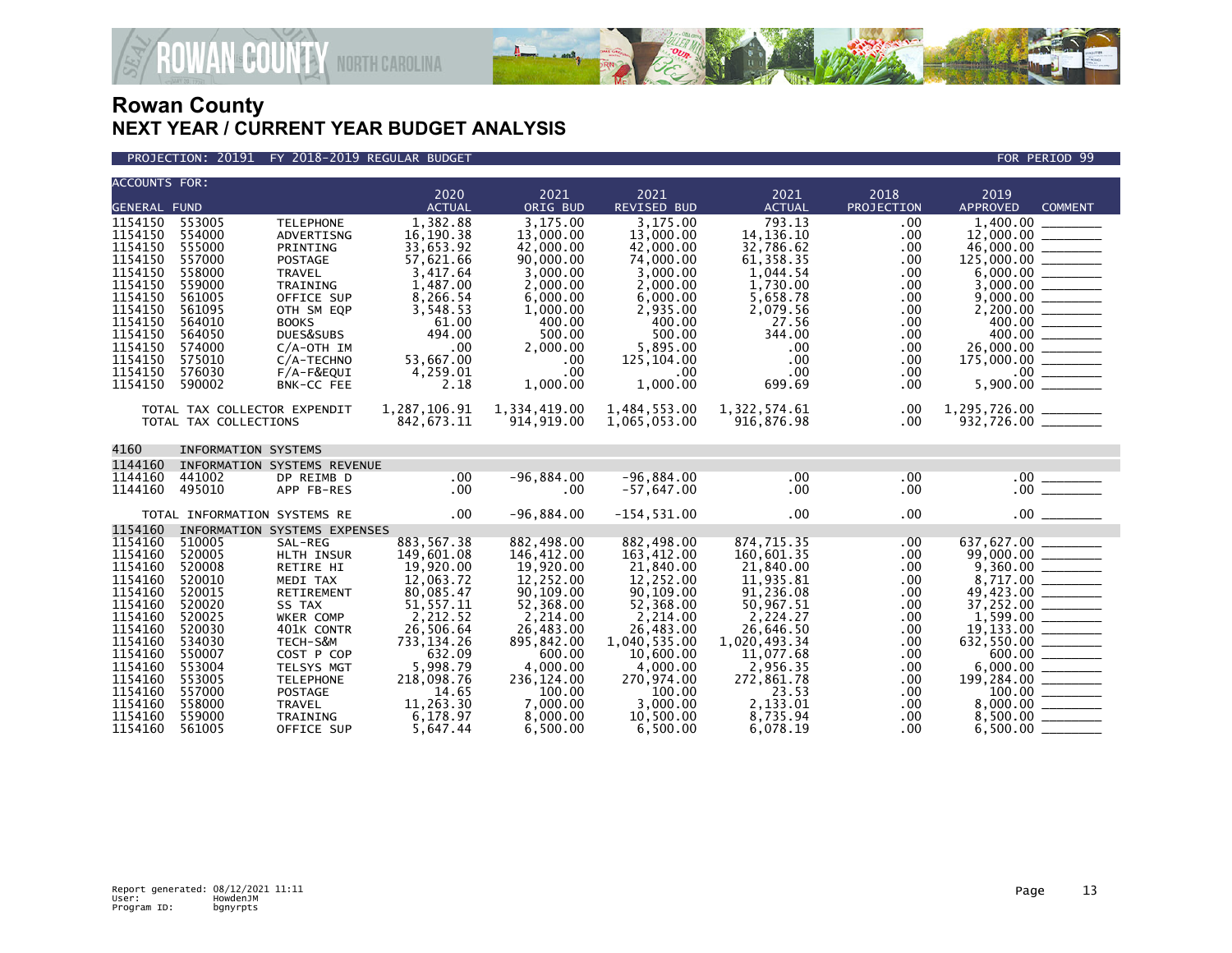



| <b>ACCOUNTS FOR:</b>                                                                                                                                                         |                                                                                                                                                              |                                                                                                                                                                                                       | 2020                                                                                                                                                                                             | 2021                                                                                                                                                                                               | 2021                                                                                                                                                                                               | 2021                                                                                                                                                                                              | 2018                                                                                                                                                                          | 2019                                                                                                                                                                                                                                                                                                        |
|------------------------------------------------------------------------------------------------------------------------------------------------------------------------------|--------------------------------------------------------------------------------------------------------------------------------------------------------------|-------------------------------------------------------------------------------------------------------------------------------------------------------------------------------------------------------|--------------------------------------------------------------------------------------------------------------------------------------------------------------------------------------------------|----------------------------------------------------------------------------------------------------------------------------------------------------------------------------------------------------|----------------------------------------------------------------------------------------------------------------------------------------------------------------------------------------------------|---------------------------------------------------------------------------------------------------------------------------------------------------------------------------------------------------|-------------------------------------------------------------------------------------------------------------------------------------------------------------------------------|-------------------------------------------------------------------------------------------------------------------------------------------------------------------------------------------------------------------------------------------------------------------------------------------------------------|
| <b>GENERAL FUND</b>                                                                                                                                                          |                                                                                                                                                              |                                                                                                                                                                                                       | <b>ACTUAL</b>                                                                                                                                                                                    | ORIG BUD                                                                                                                                                                                           | <b>REVISED BUD</b>                                                                                                                                                                                 | <b>ACTUAL</b>                                                                                                                                                                                     | PROJECTION                                                                                                                                                                    | <b>APPROVED</b><br><b>COMMENT</b>                                                                                                                                                                                                                                                                           |
| 1154160<br>1154160<br>1154160<br>1154160<br>1154160<br>1154160                                                                                                               | 561089<br>561095<br>564050<br>575010<br>576020<br>576920                                                                                                     | SOFTWARE L<br>OTH SM EQP<br>DUES&SUBS<br>C/A-TECHNO<br>$F/A-DP$ EQU<br>NONFA-TECH                                                                                                                     | 144,059.49<br>45,290.41<br>160.00<br>73,498.71<br>28,984.23<br>209,838.18                                                                                                                        | 140,000.00<br>42,000.00<br>$.00 \,$<br>7,500.00<br>40,000.00<br>130,000.00                                                                                                                         | 140,000.00<br>42,000.00<br>.00.<br>$.00 \,$<br>58,000.00<br>122,000.00                                                                                                                             | 139,907.93<br>40,806.32<br>$.00 \,$<br>.00.<br>41,244.70<br>112,052.59                                                                                                                            | .00<br>$.00 \,$<br>.00<br>.00<br>.00<br>$.00 \cdot$                                                                                                                           | $\overline{1}$ 46,250.00<br>198,500.00<br>$35,000.00$<br>240,000.00                                                                                                                                                                                                                                         |
|                                                                                                                                                                              | TOTAL INFORMATION SYSTEMS EX<br>TOTAL INFORMATION SYSTEMS                                                                                                    |                                                                                                                                                                                                       | 2,708,313.20<br>2,708,313.20                                                                                                                                                                     | 2,749,922.00<br>2,653,038.00                                                                                                                                                                       | 2,959,385.00<br>2,804,854.00                                                                                                                                                                       | 2,898,538.23<br>2,898,538.23                                                                                                                                                                      | $.00 \,$<br>$.00 \,$                                                                                                                                                          | 2,385,395.00 _________<br>2,385,395.00 _________                                                                                                                                                                                                                                                            |
| 4170                                                                                                                                                                         | <b>BOARD OF ELECTIONS</b>                                                                                                                                    |                                                                                                                                                                                                       |                                                                                                                                                                                                  |                                                                                                                                                                                                    |                                                                                                                                                                                                    |                                                                                                                                                                                                   |                                                                                                                                                                               |                                                                                                                                                                                                                                                                                                             |
| 1144170                                                                                                                                                                      |                                                                                                                                                              | BOARD OF ELECTIONS REVENUE                                                                                                                                                                            |                                                                                                                                                                                                  |                                                                                                                                                                                                    |                                                                                                                                                                                                    |                                                                                                                                                                                                   |                                                                                                                                                                               |                                                                                                                                                                                                                                                                                                             |
| 1144170<br>1144170<br>1144170                                                                                                                                                | 425003<br>425006<br>453052                                                                                                                                   | AB&MAP SAL<br>MUNI ELECT<br><b>FILING FEE</b>                                                                                                                                                         | $-49.45$<br>$-49,370.13$<br>$-1,520.50$                                                                                                                                                          | $-20.00$<br>.00<br>$-40.00$                                                                                                                                                                        | $-20.00$<br>$.00 \times$<br>$-40.00$                                                                                                                                                               | $-30.55$<br>$.00 \,$<br>$-35.00$                                                                                                                                                                  | .00<br>$.00 \,$<br>$.00 \,$                                                                                                                                                   |                                                                                                                                                                                                                                                                                                             |
|                                                                                                                                                                              | TOTAL BOARD OF ELECTIONS REV                                                                                                                                 |                                                                                                                                                                                                       | $-50,940.08$                                                                                                                                                                                     | $-60.00$                                                                                                                                                                                           | $-60.00$                                                                                                                                                                                           | $-65.55$                                                                                                                                                                                          | $.00 \,$                                                                                                                                                                      |                                                                                                                                                                                                                                                                                                             |
| 1154170                                                                                                                                                                      |                                                                                                                                                              | BOARD OF ELECTIONS EXPENSES                                                                                                                                                                           |                                                                                                                                                                                                  |                                                                                                                                                                                                    |                                                                                                                                                                                                    |                                                                                                                                                                                                   |                                                                                                                                                                               |                                                                                                                                                                                                                                                                                                             |
| 1154170<br>1154170<br>1154170<br>1154170<br>1154170<br>1154170<br>1154170<br>1154170<br>1154170<br>1154170<br>1154170<br>1154170<br>1154170<br>1154170<br>1154170<br>1154170 | 510005<br>510010<br>510015<br>510020<br>520005<br>520010<br>520015<br>520020<br>520025<br>520030<br>533001<br>534030<br>534045<br>543015<br>544020<br>544045 | SAL-REG<br>SAL-OT<br>SAL-PT<br>SA-PR DIEM<br>HLTH INSUR<br>MEDI TAX<br>RETIREMENT<br>SS TAX<br>WKER COMP<br>401K CONTR<br>CONTR SERV<br>TECH-S&M<br>PREC WKERS<br>R&M-EQUIP<br>RENT-L&B<br>RNT-POS MT | 171.087.99<br>21,704.00<br>75,973.76<br>8,888.67<br>36,123.00<br>3,968.42<br>16,047.58<br>16,964.18<br>697.78<br>5,178.48<br>77,931.48<br>37,926.05<br>50,304.67<br>977.81<br>705.00<br>4,803.91 | 204.572.00<br>48,000.00<br>80,600.00<br>8,158.00<br>49,800.00<br>5,230.00<br>26,479.00<br>22,289.00<br>4,203.00<br>7,999.00<br>47,000.00<br>42,950.00<br>42,000.00<br>500.00<br>750.00<br>4,500.00 | 223.072.00<br>37,000.00<br>80,600.00<br>8,158.00<br>52,800.00<br>5,230.00<br>26,479.00<br>22,289.00<br>4,203.00<br>7,999.00<br>39,500.00<br>42,950.00<br>42,000.00<br>500.00<br>750.00<br>4,534.00 | 225.533.85<br>36, 117.69<br>75,888.38<br>8,161.09<br>52, 335.17<br>4,953.14<br>23,816.35<br>20,949.59<br>889.95<br>5,861.61<br>17,250.98<br>39,007.52<br>33,792.27<br>11.26<br>610.00<br>4,262.44 | .00<br>$.00 \,$<br>$.00 \,$<br>$.00 \,$<br>$.00 \,$<br>$.00 \,$<br>.00<br>.00<br>$.00 \,$<br>$.00 \,$<br>$.00 \,$<br>$.00 \,$<br>$.00 \,$<br>$.00 \,$<br>$.00 \,$<br>$.00 \,$ | 161,967.00<br>$10,000.00$<br>$50,000.00$<br>$6,213.00$<br>$36,000.00$<br>$2,338.00$<br>12,554.00<br>9,995.00<br>407.00<br>$4,861.00$ $\frac{\phantom{2}}{2}$<br>$\begin{array}{r} 41,645.00 \ \hline 40,485.00 \ \hline 32,000.00 \ \hline 2,500.00 \ \hline 610.00 \ \hline 4,000.00 \ \hline \end{array}$ |
| 1154170<br>1154170<br>1154170<br>1154170<br>1154170<br>1154170<br>1154170                                                                                                    | 550007<br>553005<br>554000<br>555000<br>557000<br>558000<br>559000                                                                                           | COST P COP<br><b>TELEPHONE</b><br>ADVERTISNG<br>PRINTING<br><b>POSTAGE</b><br><b>TRAVEL</b><br>TRAINING                                                                                               | 2,668.72<br>1,637.96<br>8,216.51<br>41,466.32<br>9,223.20<br>7,798.42<br>2,418.00                                                                                                                | 2,700.00<br>3,794.00<br>2,000.00<br>56,500.00<br>28,000.00<br>7,000.00<br>6,000.00                                                                                                                 | 3,700.00<br>3,794.00<br>2,000.00<br>55,500.00<br>28,000.00<br>6,966.00<br>3.000.00                                                                                                                 | 3,778.40<br>2,461.93<br>953.72<br>30,497.09<br>20, 214.15<br>3,405.07<br>2,251.00                                                                                                                 | $.00 \,$<br>.00<br>.00<br>$.00 \,$<br>$.00 \,$<br>$.00 \,$<br>$.00 \,$                                                                                                        |                                                                                                                                                                                                                                                                                                             |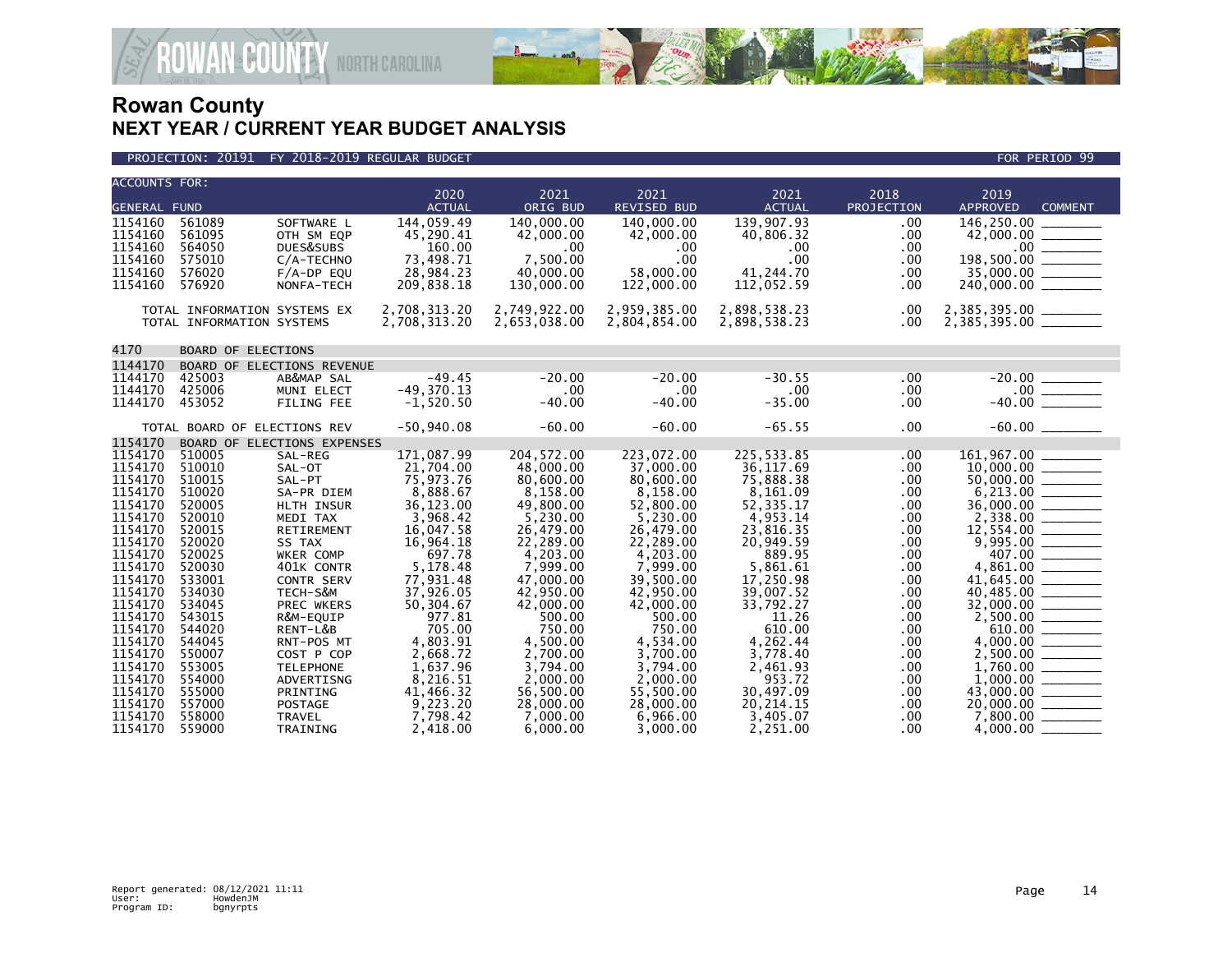



| <b>ACCOUNTS FOR:</b> |                              |                              |                     |                       |                        |                        |            |                                                                 |
|----------------------|------------------------------|------------------------------|---------------------|-----------------------|------------------------|------------------------|------------|-----------------------------------------------------------------|
|                      |                              |                              | 2020                | 2021                  | 2021                   | 2021                   | 2018       | 2019                                                            |
| <b>GENERAL FUND</b>  |                              |                              | <b>ACTUAL</b>       | ORIG BUD              | <b>REVISED BUD</b>     | <b>ACTUAL</b>          | PROJECTION | <b>APPROVED</b><br><b>COMMENT</b>                               |
| 1154170              | 561005                       | OFFICE SUP                   | 6,947.76            | 6,000.00              | 9.000.00               | 8,199.84               | .00        |                                                                 |
| 1154170              | 561095                       | OTH SM EQP                   | 98,089.02           | 2,500.00              | 27,500.00              | 2,290.37               | .00        |                                                                 |
| 1154170              | 564050                       | DUES&SUBS                    | 400.00              | 600.00                | 600.00                 | 290.00                 | .00        |                                                                 |
| 1154170              | 575000                       | $C/A$ -EQUIP                 | .00<br>.00          | .00                   | .00                    | $.00 \,$<br>.00        | .00        | 245,850.00 ______                                               |
| 1154170<br>1154170   | 576020<br>576900             | $F/A-DP$ EQU<br>$F/A$ -OTHER | .00                 | .00<br>.00            | $.00 \,$<br>$.00 \,$   | $.00 \,$               | .00<br>.00 |                                                                 |
|                      |                              |                              |                     |                       |                        |                        |            |                                                                 |
|                      | TOTAL BOARD OF ELECTIONS EXP |                              | 708,148.69          | 710, 124.00           | 738,124.00             | 623,782.86             | .00        |                                                                 |
|                      | TOTAL BOARD OF ELECTIONS     |                              | 657,208.61          | 710,064.00            | 738,064.00             | 623,717.31             | .00        | 832,685.00 _________<br>832,625.00 _________                    |
|                      |                              |                              |                     |                       |                        |                        |            |                                                                 |
| 4180                 | REGISTER OF DEEDS            |                              |                     |                       |                        |                        |            |                                                                 |
| 1144180              |                              | REGISTER OF DEEDS REVENUE    |                     |                       |                        |                        |            |                                                                 |
| 1144180              | 425000                       | <b>ROD</b>                   | $-643, 577.93$      | $-600,000.00$         | $-600.000.00$          | $-807, 124.25$         | .00        |                                                                 |
| 1144180              | 425001                       | VRAS-REV                     | $-3,659.00$         | $-3,200.00$           | $-3,200.00$            | $-4,309.00$            | .00        |                                                                 |
|                      | TOTAL REGISTER OF DEEDS REVE |                              | $-647, 236.93$      | $-603.200.00$         | $-603.200.00$          | $-811, 433.25$         | $.00 \,$   | $-567,500.00$ ________                                          |
| 1144181              |                              | ROD AUTOMATION FUND REVENUE  |                     |                       |                        |                        |            |                                                                 |
| 1144181              | 425002                       | AUTO ENH/P                   | $-69, 413.67$       | $-62,500.00$          | $-62,500.00$           | $-87, 867, 95$         | .00        |                                                                 |
| 1144181              | 495010                       | FB APP RES                   | $.00 \,$            | $-54,500.00$          | $-130,667.00$          | $.00 \,$               | $.00 \,$   | $-63,000.00$ _________                                          |
|                      |                              |                              |                     |                       |                        |                        |            |                                                                 |
|                      | TOTAL ROD AUTOMATION FUND RE |                              | $-69, 413.67$       | $-117,000.00$         | $-193, 167.00$         | $-87, 867.95$          | $.00 \,$   |                                                                 |
| 1154180              |                              | REGISTER OF DEEDS EXPENSES   |                     |                       |                        |                        |            |                                                                 |
| 1154180              | 510005                       | SAL-REG                      | 341, 357.07         | 352,611.00            | 352,611.00             | 349.046.09             | $.00 \,$   | 305,366.00 ______                                               |
| 1154180              | 510015                       | SAL-PT                       | 46,666.43           | 52,000.00             | 52,000.00              | 51,328.74              | .00        | $\frac{52,000.00}{72,000.00} \overline{\hspace{1.5cm} 22.0000}$ |
| 1154180              | 520005                       | HLTH INSUR                   | 79,068.00           | 79,680.00             | 88,680.00              | 87,724.00              | .00.       |                                                                 |
| 1154180              | 520010                       | MEDI TAX                     | 5,441.03            | 5.740.00              | 5,740.00               | 5,554.11               | .00        |                                                                 |
| 1154180              | 520015                       | RETIREMENT                   | 30,957.13           | 36, 115.00            | 36, 115.00             | 35,848.37              | .00        | $23,630.00$ _________                                           |
| 1154180<br>1154180   | 520016<br>520020             | RETIRE-ROD<br>SS TAX         | 12,462.63           | 12,000.00             | 15,500.00<br>24,405.00 | 15,719.04<br>23,744.34 | .00        | $\frac{11,500.00}{18,146.00}$                                   |
| 1154180              | 520025                       | <b>WKER COMP</b>             | 23,258.21<br>972.50 | 24,405.00<br>1,116.00 | 1,116.00               | 1,003.72               | .00<br>.00 |                                                                 |
| 1154180              | 520030                       | 401K CONTR                   | 7,428.05            | 8,202.00              | 8,202.00               | 8,071.80               | .00        |                                                                 |
| 1154180              | 534030                       | TECH-S&M                     | 22,950.00           | 29,000.00             | 29,000.00              | 27,540.00              | .00        |                                                                 |
| 1154180              | 543010                       | R&M-BINDER                   | 748.83              | 1,000.00              | 1,000.00               | 915.46                 | .00        |                                                                 |
| 1154180              | 543015                       | R&M-EQUIP                    | .00                 | 1,000.00              | $.00 \,$               | $.00 \,$               | .00        |                                                                 |
| 1154180              | 543055                       | R&M-PHONE                    | .00                 | 200.00                | 200.00                 | $.00 \,$               | .00.       |                                                                 |
| 1154180              | 550007                       | COST P COP                   | 1,822.32            | 2,500.00              | 2,500.00               | 2,083.11               | .00        |                                                                 |
| 1154180              | 553005                       | <b>TELEPHONE</b>             | 2,088.05            | 2,800.00              | 2,800.00               | 2,137.39               | .00        | $2,100.00$ _______<br>4,000.00 ________                         |
| 1154180              | 555000                       | PRINTING                     | 3,870.04            | 4,000.00              | 4,000.00               | 1,844.66               | .00.       |                                                                 |
| 1154180              | 556000                       | <b>UNIFORMS</b>              | 592.58              | 600.00                | 600.00                 | 593.12                 | .00        | 400.00                                                          |
| 1154180              | 557000                       | <b>POSTAGE</b>               | 3.918.10            | 4.000.00              | 4.000.00               | 2,550.53               | .00.       |                                                                 |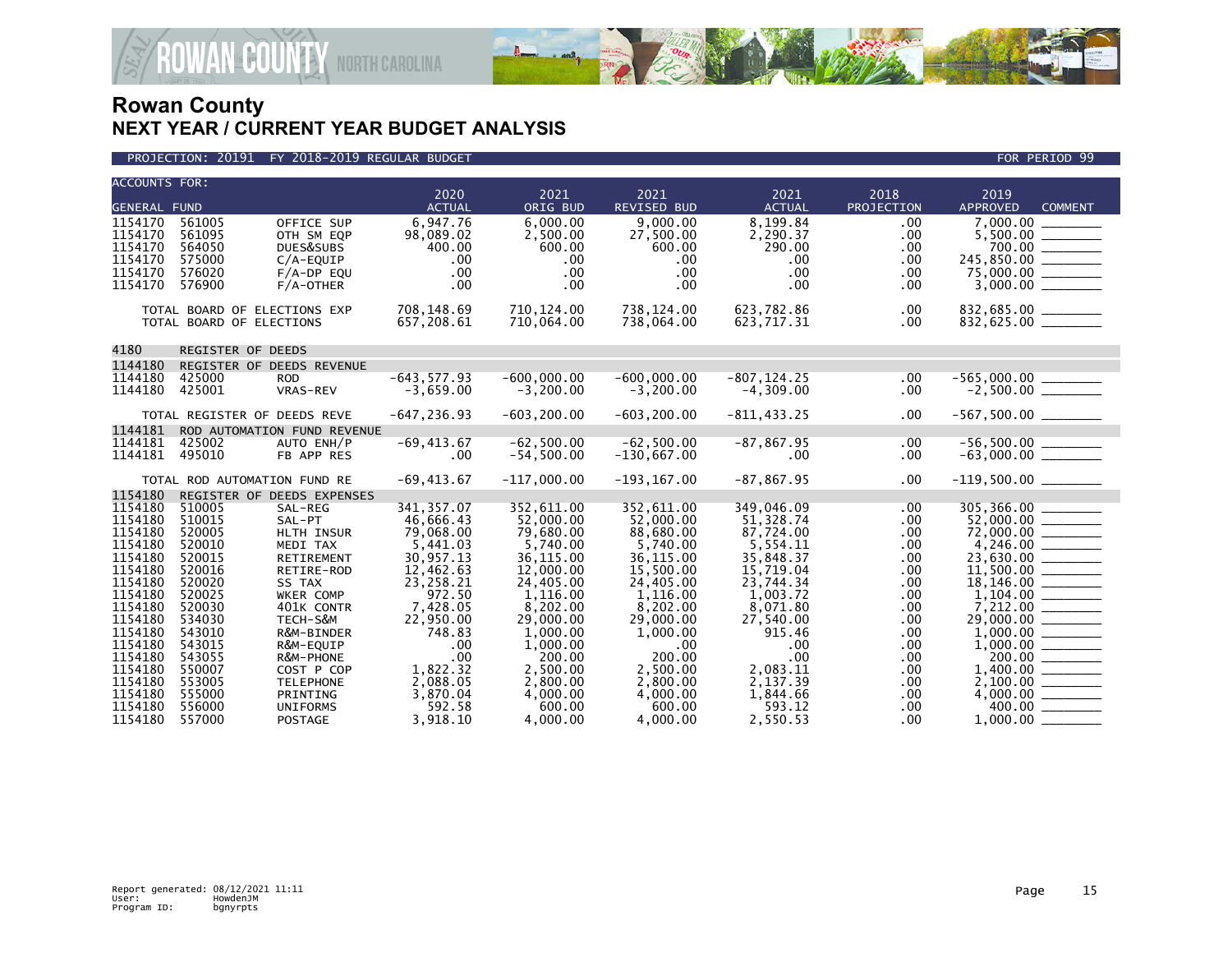

#### PROJECTION: 20191 FY 2018-2019 REGULAR BUDGET FOR PERIOD 99

| <b>ACCOUNTS FOR:</b>          |                                                         |                                              | 2020                              | 2021                              | 2021                                | 2021                              | 2018               | 2019                                         |
|-------------------------------|---------------------------------------------------------|----------------------------------------------|-----------------------------------|-----------------------------------|-------------------------------------|-----------------------------------|--------------------|----------------------------------------------|
| <b>GENERAL FUND</b>           |                                                         |                                              | <b>ACTUAL</b>                     | ORIG BUD                          | <b>REVISED BUD</b>                  | <b>ACTUAL</b>                     | PROJECTION         | <b>APPROVED</b><br><b>COMMENT</b>            |
| 1154180<br>1154180            | 558000<br>559000                                        | <b>TRAVEL</b><br>TRAINING                    | 500.88<br>250.00                  | 1,000.00<br>500.00                | 1,000.00<br>500.00                  | 947.80<br>350.00                  | .00<br>.00         | 2.000.00                                     |
| 1154180<br>1154180<br>1154180 | 561005<br>561095<br>564050                              | OFFICE SUP<br>OTH SM EQP<br>DUES&SUBS        | 5,954.58<br>839.59<br>733.42      | 5,000.00<br>500.00<br>1,000.00    | 5,000.00<br>500.00<br>1,000.00      | 4,953.31<br>500.00<br>730.88      | .00<br>.00<br>.00  |                                              |
| 1154180<br>1154180            | 564060<br>576030                                        | MICROFILM<br>F/A-F&EQUI                      | .00<br>.00                        | $.00 \,$<br>$.00 \,$              | $.00 \,$<br>.00                     | .00<br>$.00 \times$               | .00<br>.00         |                                              |
| 1154180                       | 590052                                                  | VRAS EXP                                     | 3,649.00                          | 3,000.00                          | 4,000.00                            | 3,334.00                          | .00                |                                              |
|                               | TOTAL REGISTER OF DEEDS EXPE                            |                                              | 595,528.44                        | 627,969.00                        | 640,469.00                          | 626,520.47                        | .00.               | 554,804.00 _______                           |
| 1154181                       |                                                         | ROD AUTOMATION FUND EXPENSES                 |                                   |                                   |                                     |                                   |                    |                                              |
| 1154181<br>1154181<br>1154181 | 533001<br>561005<br>564060                              | <b>CONTR SERV</b><br>OFFICE SUP<br>MICROFILM | 39,968.00<br>5,441.16<br>1,911.00 | 40.000.00<br>6,000.00<br>6,000.00 | 90.000.00<br>16,000.00<br>22,167.00 | 63,585.00<br>3,478.82<br>9,021.47 | .00<br>.00.<br>.00 |                                              |
| 1154181<br>1154181            | 575000<br>576030                                        | C/A-EQUIP<br>F/A-F&EQUI                      | .00<br>8,827.48                   | 35,000,00<br>30,000.00            | 35,000,00<br>28,000.00              | .00<br>5,802.50                   | .00<br>.00         | 35.000.00                                    |
|                               | TOTAL ROD AUTOMATION FUND EX<br>TOTAL REGISTER OF DEEDS |                                              | 56,147.64<br>$-64, 974.52$        | 117,000.00<br>24,769.00           | 191, 167.00<br>35,269.00            | 81,887.79<br>$-190,892.94$        | .00<br>.00         | $119,500.00$ ________<br>-12,696.00 ________ |
| 4250                          | INSPECTIONS                                             |                                              |                                   |                                   |                                     |                                   |                    |                                              |
| 1144250                       | INSPECTIONS REVENUE                                     |                                              |                                   |                                   |                                     |                                   |                    |                                              |
| 1144250                       | 420001                                                  | <b>BLDG PERM</b>                             | $-1, 324, 247.69$                 | $-997,011.00$                     | $-997.011.00$                       | $-1.324.346.50$                   | .00                | $-950.000.00$                                |
| 1144250<br>1144250            | 420015<br>420020                                        | <b>BUILD FEES</b><br><b>BUILD REMB</b>       | $-1,049.38$<br>$-1,084.14$        | $-1,000.00$<br>$-1,000.00$        | $-1,000.00$<br>$-1,000.00$          | $-5,590.54$<br>$-3, 295.62$       | .00.<br>.00        |                                              |
|                               | TOTAL INSPECTIONS REVENUE                               |                                              | $-1,326,381.21$                   | $-999,011.00$                     |                                     | $-999,011.00 -1,333,232.66$       | .00.               | $-950,000.00$ ________                       |
| 1154250                       |                                                         | INSPECTIONS EXPENDITURES                     |                                   |                                   |                                     |                                   |                    |                                              |
| 1154250<br>1154250            | 510005<br>510015                                        | SAL-REG<br>SAL-PT                            | 588,006.93<br>.00                 | 613, 173.00<br>1,000.00           | 599,523.00<br>1,000.00              | 592,763.21<br>.00                 | .00.<br>.00        | 554,129.00 ________                          |
| 1154250                       | 520005                                                  | HLTH INSUR                                   | 109,756.00                        | 110,058.00                        | 120,058.00                          | 118,800.50                        | .00.               | 99,000.00                                    |
| 1154250<br>1154250            | 520010<br>520015                                        | MEDI TAX<br>RETIREMENT                       | 8,272.62<br>54,564.85             | 8,467.00<br>62,610.00             | 8,467.00<br>62,610.00               | 8,330.58<br>62,285.35             | .00<br>.00         |                                              |
| 1154250                       | 520020                                                  | SS TAX                                       | 35,262.50                         | 36,176.00                         | 36,176.00                           | 35, 347.28                        | .00                |                                              |
| 1154250                       | 520025                                                  | WKER COMP                                    | 4,327.42                          | 4,414.00                          | 4,414.00                            | 4,325.51                          | .00                |                                              |
| 1154250<br>1154250            | 520030<br>533000                                        | 401K CONTR<br>OT PROF SE                     | 18,059.08<br>.00                  | 18,401.00<br>2,000.00             | 18,401.00<br>2,000.00               | 17,522.21<br>.00                  | .00<br>.00         |                                              |
| 1154250                       | 543015                                                  | R&M-EQUIP                                    | .00                               | 100.00                            | 100.00                              | .00                               | .00                |                                              |
| 1154250<br>1154250            | 543020<br>550007                                        | R&M-VEHIC<br>COST P COP                      | 3,440.46<br>716.45                | 3,000.00<br>1.500.00              | 3,000.00<br>1.500.00                | 2,051.08<br>715.95                | .00<br>.00         | 3,000.00 _______<br>$1,500.00$ $-$           |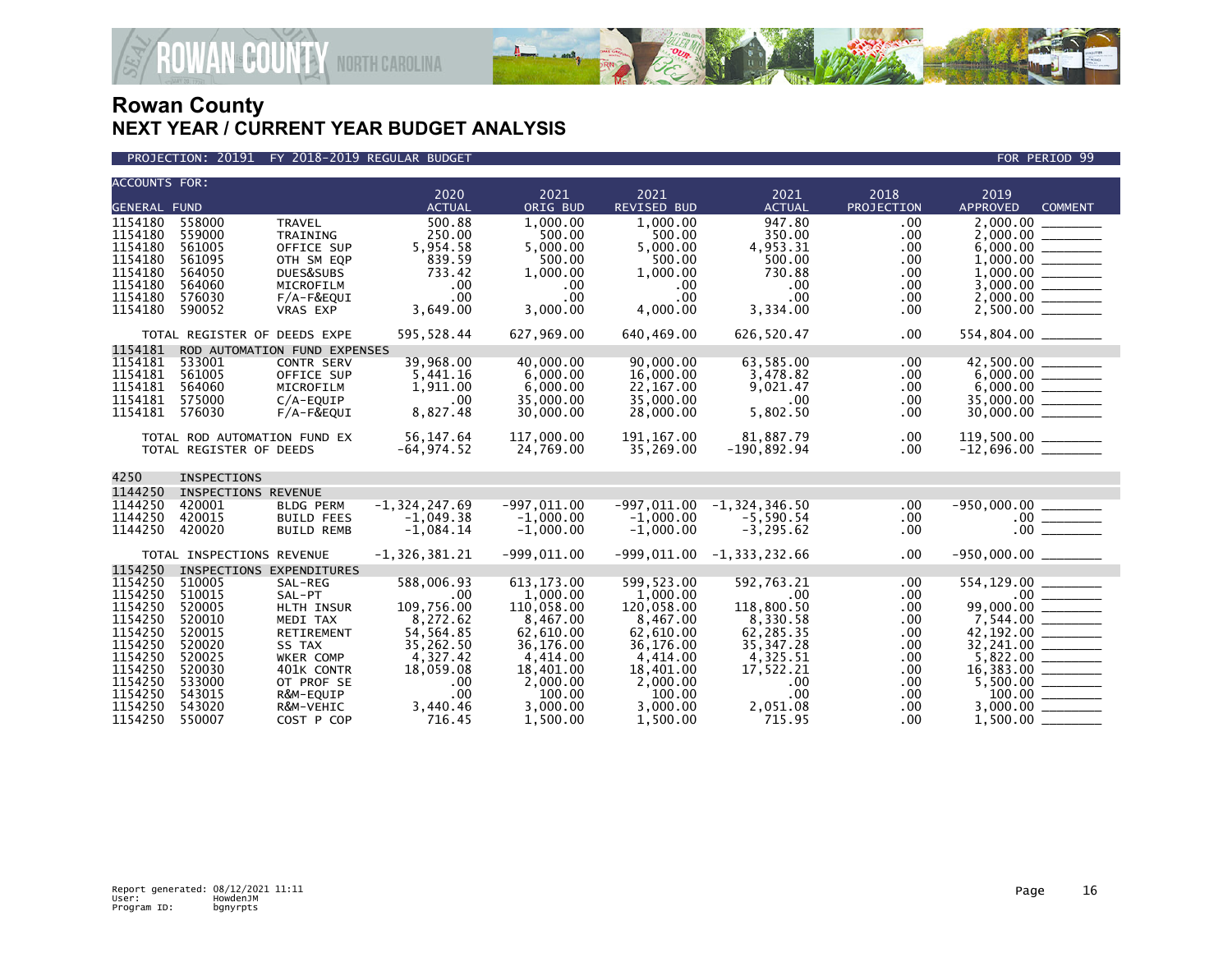

### PROJECTION: 20191 FY 2018-2019 REGULAR BUDGET FOR PERIOD 99

| <b>ACCOUNTS FOR:</b>                                                      |                                                                    |                                                                                                      | 2020                                                                 | 2021                                                                             | 2021                                                                           | 2021                                                                   | 2018                                          | 2019                                           |  |
|---------------------------------------------------------------------------|--------------------------------------------------------------------|------------------------------------------------------------------------------------------------------|----------------------------------------------------------------------|----------------------------------------------------------------------------------|--------------------------------------------------------------------------------|------------------------------------------------------------------------|-----------------------------------------------|------------------------------------------------|--|
| <b>GENERAL FUND</b>                                                       |                                                                    |                                                                                                      | <b>ACTUAL</b>                                                        | ORIG BUD                                                                         | <b>REVISED BUD</b>                                                             | <b>ACTUAL</b>                                                          | PROJECTION                                    | <b>APPROVED</b><br><b>COMMENT</b>              |  |
| 1154250<br>1154250<br>1154250<br>1154250<br>1154250<br>1154250            | 553005<br>556000<br>557000<br>558000<br>559000<br>561005           | <b>TELEPHONE</b><br><b>UNIFORMS</b><br><b>POSTAGE</b><br><b>TRAVEL</b><br>TRAINING<br>OFFICE SUP     | 9,451.14<br>2,174.83<br>.00<br>2,043.32<br>2,150.00<br>1,600.61      | 10.075.00<br>1,400.00<br>400.00<br>2,000.00<br>2.500.00<br>1,750.00              | 10.075.00<br>1,400.00<br>400.00<br>800.00<br>3,700.00<br>1,750.00              | 8,355.59<br>1,218.92<br>.00<br>.00<br>3,065.00<br>1,746.49             | .00<br>.00<br>.00<br>.00<br>.00<br>.00        | 9.600.00<br>3.500.00                           |  |
| 1154250<br>1154250<br>1154250<br>1154250<br>1154250<br>1154250<br>1154250 | 561095<br>562020<br>564010<br>564050<br>576020<br>576030<br>590002 | OTH SM EQP<br>FUEL&LUBIC<br><b>BOOKS</b><br>DUES&SUBS<br>$F/A-DP$ EQU<br>$F/A-F\&EQUI$<br>BNK-CC FEE | 877.07<br>13,053.60<br>2,019.71<br>502.00<br>.00<br>.00<br>24,727.90 | 500.00<br>14,000.00<br>5,980.00<br>1,500.00<br>$.00 \,$<br>$.00 \,$<br>40,000.00 | 2,500.00<br>14,000.00<br>3,980.00<br>1,500.00<br>.00.<br>$.00 \,$<br>40,000.00 | 1,398.71<br>14, 126. 13<br>238.50<br>495.00<br>.00<br>.00<br>30,622.95 | .00<br>.00<br>.00<br>.00<br>.00<br>.00<br>.00 | 17.000.00                                      |  |
|                                                                           | TOTAL INSPECTIONS EXPENDITUR<br>TOTAL INSPECTIONS                  |                                                                                                      | 881,006.49<br>$-445, 374.72$                                         | 941,004.00<br>$-58,007.00$                                                       | 937, 354.00<br>$-61,657.00$                                                    | 903,408.96<br>$-429,823.70$                                            | .00<br>$.00 \,$                               | 884, 341.00 ________<br>$-65,659.00$ _________ |  |
| 4260                                                                      | MEDICAL EXAMINER                                                   |                                                                                                      |                                                                      |                                                                                  |                                                                                |                                                                        |                                               |                                                |  |
| 1154260<br>1154260                                                        | 532031                                                             | MEDICAL EXAMINER EXPENDITURES<br>MED EXAMER                                                          | 132,350.00                                                           | 190,000.00                                                                       | 190.000.00                                                                     | 137,650.00                                                             | .00                                           |                                                |  |
|                                                                           | TOTAL MEDICAL EXAMINER EXPEN<br>TOTAL MEDICAL EXAMINER             |                                                                                                      | 132,350.00<br>132,350.00                                             | 190,000.00<br>190,000.00                                                         | 190,000,00<br>190,000.00                                                       | 137,650.00<br>137,650.00                                               | .00<br>.00                                    |                                                |  |
| 4330                                                                      | <b>EMERGENCY SERVICES</b>                                          |                                                                                                      |                                                                      |                                                                                  |                                                                                |                                                                        |                                               |                                                |  |
| 1144211                                                                   |                                                                    | TELCOMM NC 911 REIMB SALARY                                                                          |                                                                      |                                                                                  |                                                                                |                                                                        |                                               |                                                |  |
| 1144211                                                                   | 434000                                                             | ST GOV GRT                                                                                           | .00                                                                  | .00                                                                              | .00                                                                            | .00                                                                    | .00                                           |                                                |  |
|                                                                           | TOTAL TELCOMM NC 911 REIMB S                                       |                                                                                                      | .00                                                                  | $.00 \,$                                                                         | $.00 \times$                                                                   | $.00 \times$                                                           | .00                                           |                                                |  |
| 1144330<br>1144330<br>1144330                                             | ES ADMINSTRATION REVENUE<br>434073<br>495010                       | EM ST GRT<br>APP FB-RES                                                                              | $-53, 279.03$<br>.00                                                 | $-50,000.00$<br>$.00 \,$                                                         | $-50,000.00$<br>$-36,792.00$                                                   | $-53,752.80$<br>.00                                                    | .00<br>.00.                                   |                                                |  |
|                                                                           | TOTAL ES ADMINSTRATION REVEN                                       |                                                                                                      | $-53, 279.03$                                                        | $-50,000.00$                                                                     | $-86,792.00$                                                                   | $-53,752.80$                                                           | .00                                           | $-50,000.00$ _________                         |  |
| 1144332<br>1144332<br>1144332                                             | FIRE DIVISION REVENUES<br>420020<br>495010                         | <b>BUILD REIM</b><br>APP FB-RES                                                                      | $-366.48$<br>.00                                                     | $.00 \,$<br>$.00 \,$                                                             | $.00 \times$<br>$-143.00$                                                      | $-1, 113.84$<br>.00                                                    | .00.<br>$.00 \,$                              |                                                |  |
|                                                                           | TOTAL FIRE DIVISION REVENUES                                       |                                                                                                      | $-366.48$                                                            | $.00 \times$                                                                     | $-143.00$                                                                      | $-1, 113.84$                                                           | .00                                           |                                                |  |
| 1144371<br>1144371 431017                                                 | <b>EMS DIVISION REVENUE</b>                                        | MEDI MAXIM                                                                                           | $-200, 810.00$                                                       | $-380,000.00$                                                                    | $-380,000.00$                                                                  | $-467,742.00$                                                          | .00                                           |                                                |  |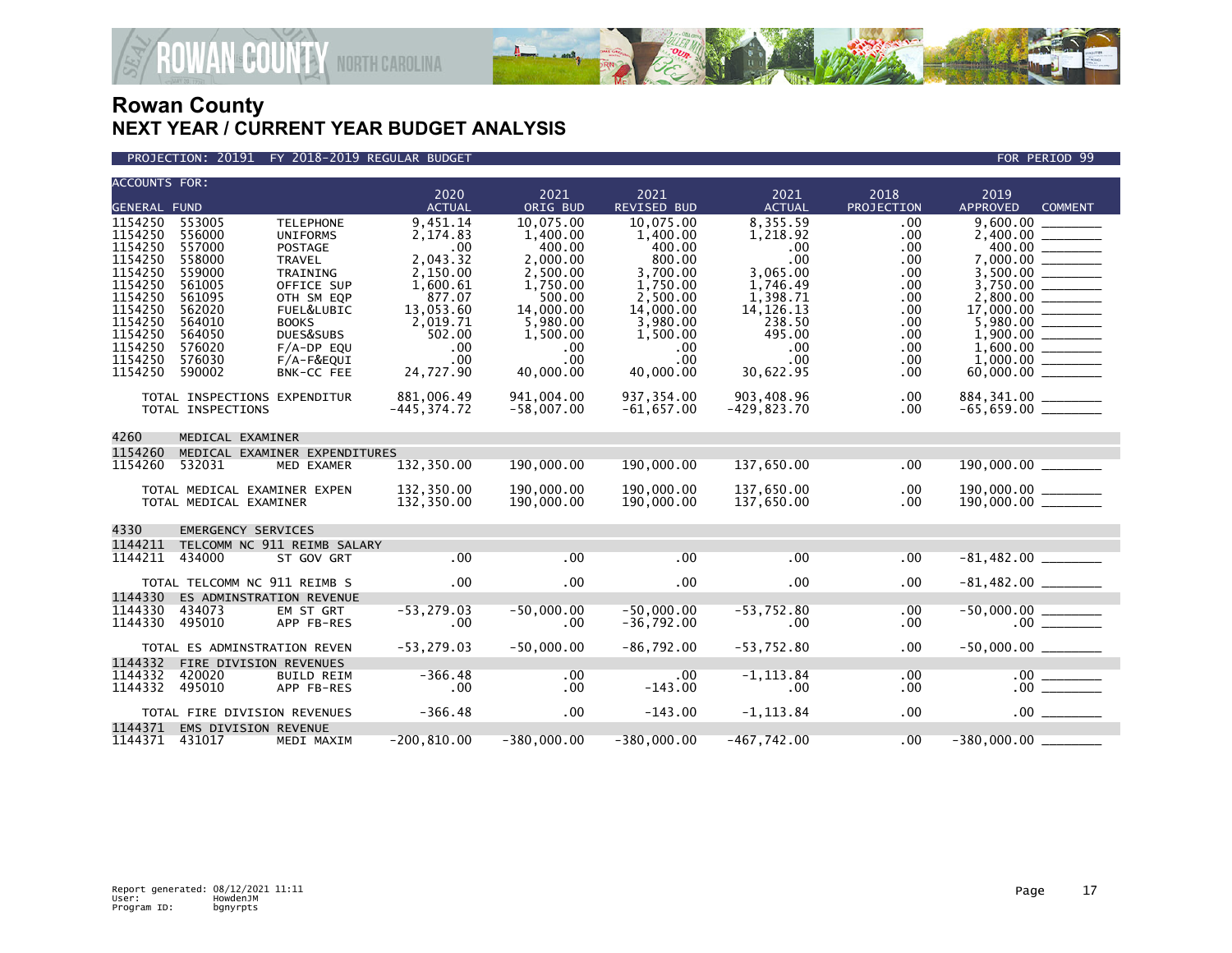

**AN&COUNTY NORTH CAROLINA** 

| <b>ACCOUNTS FOR:</b> |        |                             |                 |                 |                                                                 |                   |                   |                                                                                                                                                                     |
|----------------------|--------|-----------------------------|-----------------|-----------------|-----------------------------------------------------------------|-------------------|-------------------|---------------------------------------------------------------------------------------------------------------------------------------------------------------------|
|                      |        |                             | 2020            | 2021            | 2021                                                            | 2021              | 2018              | 2019                                                                                                                                                                |
| <b>GENERAL FUND</b>  |        |                             | <b>ACTUAL</b>   | ORIG BUD        | <b>REVISED BUD</b>                                              | <b>ACTUAL</b>     | <b>PROJECTION</b> | <b>APPROVED</b><br><b>COMMENT</b>                                                                                                                                   |
| 1144371              | 453101 | AMBUL FEES                  | $-5,024,945.49$ | $-4,800,000.00$ | $-4,800,000.00$                                                 | $-4, 933, 218.67$ | .00               |                                                                                                                                                                     |
| 1144371              | 453102 | AF-GARNISH                  | $-278.95$       | .00             | .00                                                             | $-171.89$         | .00               |                                                                                                                                                                     |
| 1144371              | 453103 | AF-CAID NA                  | 856,980.43      | 940,000.00      | 940,000.00                                                      | 693,146.11        | .00               | 1.000.000.00                                                                                                                                                        |
| 1144371              | 453104 | AF-CARE NA                  | 405,120.71      | 450,000.00      | 450,000.00                                                      | 280,457.56        | .00.              |                                                                                                                                                                     |
| 1144371              | 453105 | AF-MISC NA                  | 451,075.40      | 460,000.00      | 460,000.00                                                      | 406,572.62        | .00               | $515,000.00$<br>475,000.00 ________                                                                                                                                 |
| 1144371              | 453110 | RESCUE SQD                  | $-78, 335.71$   | $-10,000.00$    | $-10,000.00$                                                    | $-9,321.34$       | .00               |                                                                                                                                                                     |
| 1144371              | 453111 | RS-CAID NA                  | 12,842.60       | 1,800.00        | 1,800.00                                                        | 447.72            | .00.              |                                                                                                                                                                     |
| 1144371              | 453112 | RS-CARE NA                  | 4,550.46        | 1,000.00        | 1,000.00                                                        | 89.96             | .00               |                                                                                                                                                                     |
| 1144371              | 453113 | RS-MISC NA                  | 8,018.35        | 1.100.00        | 1.100.00                                                        | 304.27            | .00.              |                                                                                                                                                                     |
| 1144371              | 453120 | ABUL C-OFF                  | $-44,828.75$    | $-30,000.00$    | $-30,000.00$                                                    | $-29,947.88$      | .00.              |                                                                                                                                                                     |
| 1144371              | 464900 | MISC DONAT                  | $-490.00$       | .00             | $.00 \,$                                                        | $.00 \,$          | $.00 \times$      |                                                                                                                                                                     |
| 1144371              | 495010 | APP FB-RES                  | $.00 \,$        | .00             | $-211.00$                                                       | .00               | $.00 \times$      | $-165,000.00$<br>$30,000.00$<br>$20,000.00$<br>$15,000.00$<br>$-10,000.00$<br>$-10,000.00$<br>$00$                                                                  |
|                      |        | TOTAL EMS DIVISION REVENUE  |                 |                 | $-3,611,100.95$ $-3,366,100.00$ $-3,366,311.00$ $-4,059,383.54$ |                   | $.00\,$           |                                                                                                                                                                     |
| 1154210              |        | TELECOMMUNICATIONS EXPENSES |                 |                 |                                                                 |                   |                   |                                                                                                                                                                     |
| 1154210              | 510005 | SAL-REG                     | 1,236,684.64    | 1,330,446.00    | 1,330,446.00                                                    | 1,210,392.90      | .00               |                                                                                                                                                                     |
| 1154210              | 510010 | SAL-OT                      | 138,832.39      | 165,400.00      | 165,400.00                                                      | 133,980.06        | .00               | $\begin{array}{r} \n 109,400.00 \n 76,500.00 \n 329,850.00 \n 9,000.00 \n \end{array}$                                                                              |
| 1154210              | 510015 | SAL-PT                      | 113, 211. 22    | 108,500.00      | 108,500.00                                                      | 111,365.39        | .00.              |                                                                                                                                                                     |
| 1154210              | 520005 | HLTH INSUR                  | 342, 108.11     | 353,580.00      | 385,580.00                                                      | 380,675.73        | .00               |                                                                                                                                                                     |
| 1154210              | 520008 | RETIRE HI                   | 2,490.00        | 9,960.00        | .00                                                             | $.00 \,$          | $.00 \,$          |                                                                                                                                                                     |
| 1154210              | 520010 | MEDI TAX                    | 20,257.08       | 22,470.00       | 22,470.00                                                       | 19,983.19         | .00               | $\begin{array}{r} 17,201.00 \ \hline 19,201.00 \ \hline 95,556.00 \ \hline 73,485.00 \ \hline 3,207.00 \ \hline 37,004.00 \ \hline 150,000.00 \ \hline \end{array}$ |
| 1154210              | 520015 | RETIREMENT                  | 124,616.88      | 150,858.00      | 150,858.00                                                      | 140,698.64        | .00.              |                                                                                                                                                                     |
| 1154210              | 520020 | SS TAX                      | 86,508.66       | 94,510.00       | 94,510.00                                                       | 83,935.79         | .00.              |                                                                                                                                                                     |
| 1154210              | 520025 | WKER COMP                   | 3,728.82        | 5,135.00        | 5,135.00                                                        | 3,879.77          | .00               |                                                                                                                                                                     |
| 1154210              | 520030 | 401K CONTR                  | 34,630.92       | 44,932.00       | 44,932.00                                                       | 37,495.61         | .00.              |                                                                                                                                                                     |
| 1154210              | 533000 | OT PROF SE                  | .00             | .00             | .00                                                             | $.00 \,$          | .00.              |                                                                                                                                                                     |
| 1154210              | 534030 | TECH-S&M                    | 251,232.09      | 255.055.00      | 252,355.00                                                      | 210.714.28        | .00               | 228,602.00 ______                                                                                                                                                   |
| 1154210              | 534070 | TECH-RADIO                  | 166,920.00      | 180,960.00      | 180,960.00                                                      | 179,880.00        | .00.              |                                                                                                                                                                     |
| 1154210              | 541040 | US-WATER                    | 871.12          | 1,200.00        | 1,200.00                                                        | 769.00            | .00               |                                                                                                                                                                     |
| 1154210              | 543015 | R&M-EQUIP                   | 882.00          | 1.000.00        | 18,500.00                                                       | 5.623.87          | .00.              | $168,000.00$<br>$1,000.00$<br>$1,000.00$<br>$4,000.00$<br>$40,000.00$                                                                                               |
| 1154210              | 543020 | R&M-VEHIC                   | .00             | 2,000.00        | 2,000.00                                                        | 554.90            | .00               |                                                                                                                                                                     |
| 1154210              | 543023 | R&M-RADIOS                  | 35,816.74       | 30,000.00       | 60,000.00                                                       | 56,183.00         | .00               |                                                                                                                                                                     |
| 1154210              | 543055 | R&M-PHONE                   | 469.00          | 1.000.00        | 1.000.00                                                        | .00               | .00               |                                                                                                                                                                     |
| 1154210              | 544035 | <b>RENT-PAGER</b>           | 4.407.99        | 5.000.00        | 4.650.00                                                        | 3.586.94          | .00.              |                                                                                                                                                                     |
| 1154210              | 544055 | <b>RENT-TOWER</b>           | 43, 194. 67     | 44,923.00       | 47,623.00                                                       | 45,219.39         | .00.              |                                                                                                                                                                     |
| 1154210              | 550007 | COST P COP                  | 1,407.55        | 1,200.00        | 1,200.00                                                        | 1,371.85          | .00               |                                                                                                                                                                     |
| 1154210              | 553005 | <b>TELEPHONE</b>            | 10,516.99       | 14,200.00       | 14,200.00                                                       | 7,939.33          | .00               |                                                                                                                                                                     |
| 1154210              | 555000 | PRINTING                    | .00             | 200.00          | 200.00                                                          | $.00 \,$          | .00.              | $\frac{41,200.00}{1,200.00}$<br>1,200.00<br>13,600.00<br>200.00<br>10,500.00<br>10,500.00                                                                           |
| 1154210              | 556000 | <b>UNIFORMS</b>             | 10,776.38       | 9,000.00        | 9,000.00                                                        | 7,457.35          | .00               |                                                                                                                                                                     |
| 1154210              | 557000 | POSTAGE                     | 68.76           | 200.00          | 200.00                                                          | 21.98             | .00.              |                                                                                                                                                                     |
| 1154210              | 558000 | TRAVEL                      | 1,561.81        | 2,160.00        | 1,160.00                                                        | $.00 \,$          | .00.              |                                                                                                                                                                     |
| 1154210              | 559000 | TRAINING                    | 1,086.30        | 2,000.00        | 2,000.00                                                        | 1.701.50          | .00               |                                                                                                                                                                     |
| 1154210              | 561005 | OFFICE SUP                  | 3,373.67        | 4,000.00        | 4,000.00                                                        | 3,979.60          | .00.              | $6,000.00$ $-$                                                                                                                                                      |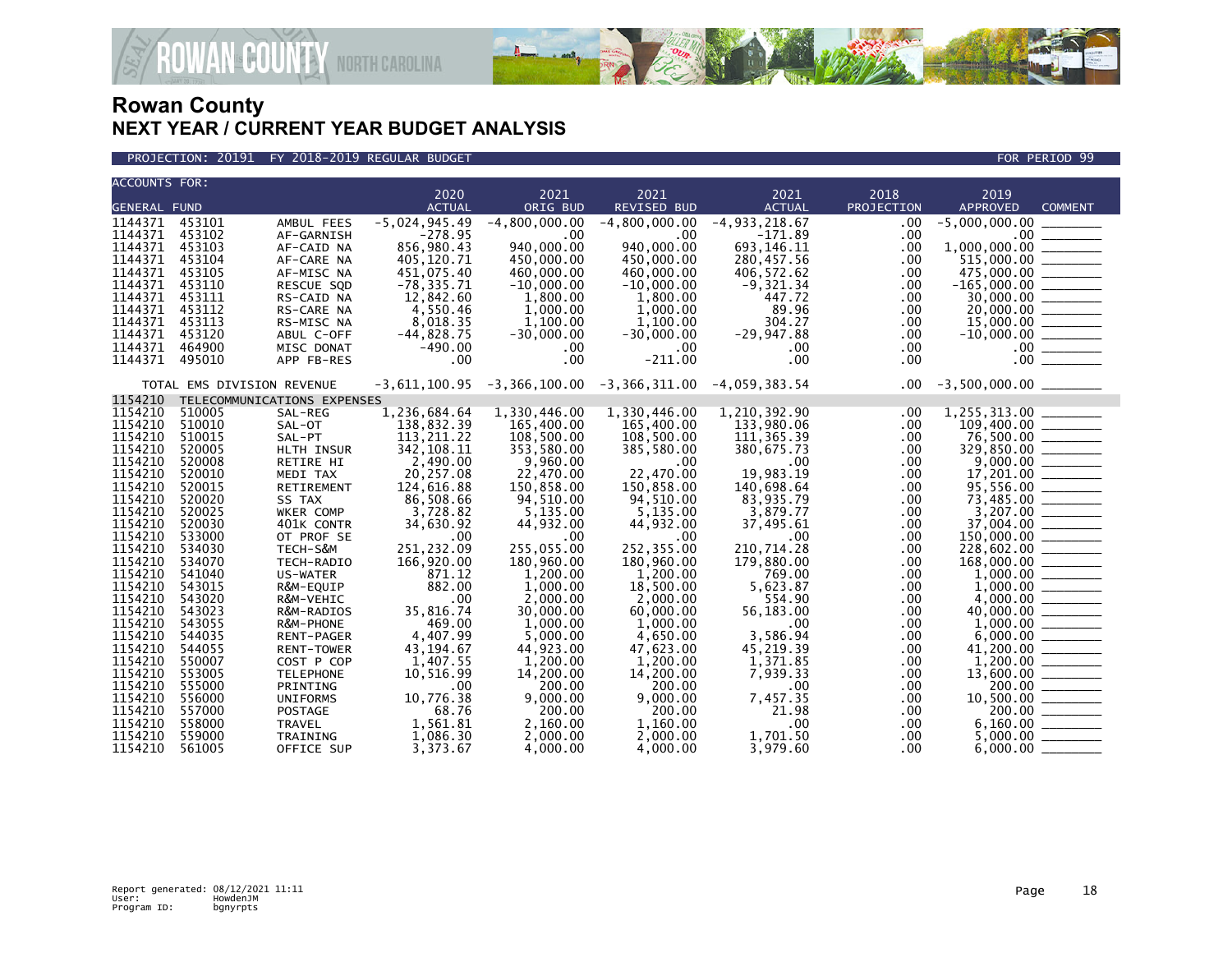

**AN<sup>&</sup>COUNTY** NORTH CAROLINA

| <b>ACCOUNTS FOR:</b>                                                                                                                                                                                                                                      |                                                                                                                                                                                                                          |                                                                                                                                                                                                                                                                                 |                                                                                                                                                                                                                                                                |                                                                                                                                                                                                                                                 |                                                                                                                                                                                                                                                  |                                                                                                                                                                                                                                                         |                                                                                                                                                             |                                                                                                                                                                                                                                    |  |
|-----------------------------------------------------------------------------------------------------------------------------------------------------------------------------------------------------------------------------------------------------------|--------------------------------------------------------------------------------------------------------------------------------------------------------------------------------------------------------------------------|---------------------------------------------------------------------------------------------------------------------------------------------------------------------------------------------------------------------------------------------------------------------------------|----------------------------------------------------------------------------------------------------------------------------------------------------------------------------------------------------------------------------------------------------------------|-------------------------------------------------------------------------------------------------------------------------------------------------------------------------------------------------------------------------------------------------|--------------------------------------------------------------------------------------------------------------------------------------------------------------------------------------------------------------------------------------------------|---------------------------------------------------------------------------------------------------------------------------------------------------------------------------------------------------------------------------------------------------------|-------------------------------------------------------------------------------------------------------------------------------------------------------------|------------------------------------------------------------------------------------------------------------------------------------------------------------------------------------------------------------------------------------|--|
|                                                                                                                                                                                                                                                           |                                                                                                                                                                                                                          |                                                                                                                                                                                                                                                                                 | 2020                                                                                                                                                                                                                                                           | 2021                                                                                                                                                                                                                                            | 2021                                                                                                                                                                                                                                             | 2021                                                                                                                                                                                                                                                    | 2018                                                                                                                                                        | 2019                                                                                                                                                                                                                               |  |
| <b>GENERAL FUND</b>                                                                                                                                                                                                                                       |                                                                                                                                                                                                                          |                                                                                                                                                                                                                                                                                 | <b>ACTUAL</b>                                                                                                                                                                                                                                                  | ORIG BUD                                                                                                                                                                                                                                        | <b>REVISED BUD</b>                                                                                                                                                                                                                               | <b>ACTUAL</b>                                                                                                                                                                                                                                           | PROJECTION                                                                                                                                                  | <b>APPROVED</b><br><b>COMMENT</b>                                                                                                                                                                                                  |  |
| 1154210                                                                                                                                                                                                                                                   | 561015                                                                                                                                                                                                                   | EDU SUPPLY                                                                                                                                                                                                                                                                      | 500.00                                                                                                                                                                                                                                                         | 500.00                                                                                                                                                                                                                                          | 500.00                                                                                                                                                                                                                                           | 487.71                                                                                                                                                                                                                                                  | .00                                                                                                                                                         |                                                                                                                                                                                                                                    |  |
| 1154210                                                                                                                                                                                                                                                   | 561085                                                                                                                                                                                                                   | VEHICLE SU                                                                                                                                                                                                                                                                      | 658.14                                                                                                                                                                                                                                                         | 700.00                                                                                                                                                                                                                                          | 700.00                                                                                                                                                                                                                                           | 53.93                                                                                                                                                                                                                                                   | .00                                                                                                                                                         | 700.00                                                                                                                                                                                                                             |  |
| 1154210                                                                                                                                                                                                                                                   | 561095                                                                                                                                                                                                                   | OTH SM EQP                                                                                                                                                                                                                                                                      | 4,480.22                                                                                                                                                                                                                                                       | 1,000.00                                                                                                                                                                                                                                        | 3,450.00                                                                                                                                                                                                                                         | 2,135.00                                                                                                                                                                                                                                                | .00                                                                                                                                                         |                                                                                                                                                                                                                                    |  |
| 1154210                                                                                                                                                                                                                                                   | 562005                                                                                                                                                                                                                   | <b>ELECTRICTY</b>                                                                                                                                                                                                                                                               | 31,736.98                                                                                                                                                                                                                                                      | 40,000.00                                                                                                                                                                                                                                       | 38,900.00                                                                                                                                                                                                                                        | 23,323.38                                                                                                                                                                                                                                               | .00                                                                                                                                                         |                                                                                                                                                                                                                                    |  |
| 1154210                                                                                                                                                                                                                                                   | 562006                                                                                                                                                                                                                   | ELE-TOW SI                                                                                                                                                                                                                                                                      | 4,556.93                                                                                                                                                                                                                                                       | 5,400.00                                                                                                                                                                                                                                        | 5,400.00                                                                                                                                                                                                                                         | 4,674.61                                                                                                                                                                                                                                                | .00                                                                                                                                                         |                                                                                                                                                                                                                                    |  |
| 1154210                                                                                                                                                                                                                                                   | 562020                                                                                                                                                                                                                   | FUEL&LUBIC                                                                                                                                                                                                                                                                      | 1,665.06                                                                                                                                                                                                                                                       | 3,500.00                                                                                                                                                                                                                                        | 3,500.00                                                                                                                                                                                                                                         | 861.58                                                                                                                                                                                                                                                  | .00                                                                                                                                                         |                                                                                                                                                                                                                                    |  |
| 1154210                                                                                                                                                                                                                                                   | 564010                                                                                                                                                                                                                   | <b>BOOKS</b>                                                                                                                                                                                                                                                                    | .00                                                                                                                                                                                                                                                            | 200.00                                                                                                                                                                                                                                          | 200.00                                                                                                                                                                                                                                           | $.00 \,$                                                                                                                                                                                                                                                | .00                                                                                                                                                         | $\frac{4,250.00}{200.00}$                                                                                                                                                                                                          |  |
| 1154210                                                                                                                                                                                                                                                   | 564050                                                                                                                                                                                                                   | DUES&SUBS                                                                                                                                                                                                                                                                       | 1,616.00                                                                                                                                                                                                                                                       | 3,000.00                                                                                                                                                                                                                                        | 3,000.00                                                                                                                                                                                                                                         | 1,287.00                                                                                                                                                                                                                                                | .00                                                                                                                                                         | $2,525.00$<br>35,000.00                                                                                                                                                                                                            |  |
| 1154210                                                                                                                                                                                                                                                   | 575010                                                                                                                                                                                                                   | C/A-TECHNO                                                                                                                                                                                                                                                                      | .00                                                                                                                                                                                                                                                            | .00.                                                                                                                                                                                                                                            | .00                                                                                                                                                                                                                                              | $.00 \,$                                                                                                                                                                                                                                                | .00                                                                                                                                                         |                                                                                                                                                                                                                                    |  |
| 1154210                                                                                                                                                                                                                                                   | 582009                                                                                                                                                                                                                   | MTG FOOD                                                                                                                                                                                                                                                                        | 1,186.96                                                                                                                                                                                                                                                       | 1,500.00                                                                                                                                                                                                                                        | 1,500.00                                                                                                                                                                                                                                         | 451.08                                                                                                                                                                                                                                                  | .00                                                                                                                                                         |                                                                                                                                                                                                                                    |  |
|                                                                                                                                                                                                                                                           |                                                                                                                                                                                                                          | TOTAL TELECOMMUNICATIONS EXP                                                                                                                                                                                                                                                    | 2,682,054.08                                                                                                                                                                                                                                                   | 2,895,689.00                                                                                                                                                                                                                                    | 2,965,229.00                                                                                                                                                                                                                                     | 2,680,684.36                                                                                                                                                                                                                                            | .00                                                                                                                                                         | 2,789,653.00 ________                                                                                                                                                                                                              |  |
| 1154211                                                                                                                                                                                                                                                   |                                                                                                                                                                                                                          | TELCOMM NC 911 SAL REIMB EXP                                                                                                                                                                                                                                                    |                                                                                                                                                                                                                                                                |                                                                                                                                                                                                                                                 |                                                                                                                                                                                                                                                  |                                                                                                                                                                                                                                                         |                                                                                                                                                             |                                                                                                                                                                                                                                    |  |
| 1154211                                                                                                                                                                                                                                                   | 510005                                                                                                                                                                                                                   | SAL-REG                                                                                                                                                                                                                                                                         | 21, 156. 17                                                                                                                                                                                                                                                    | 20,264.00                                                                                                                                                                                                                                       | 20,264.00                                                                                                                                                                                                                                        | 20,058.49                                                                                                                                                                                                                                               | .00                                                                                                                                                         | 58,584.00                                                                                                                                                                                                                          |  |
| 1154211                                                                                                                                                                                                                                                   | 520005                                                                                                                                                                                                                   | HLTH INSUR                                                                                                                                                                                                                                                                      | 5,346.66                                                                                                                                                                                                                                                       | 4,980.00                                                                                                                                                                                                                                        | 5,980.00                                                                                                                                                                                                                                         | 5,482.77                                                                                                                                                                                                                                                | .00                                                                                                                                                         |                                                                                                                                                                                                                                    |  |
| 1154211                                                                                                                                                                                                                                                   | 520010                                                                                                                                                                                                                   | MEDI TAX                                                                                                                                                                                                                                                                        | 293.30                                                                                                                                                                                                                                                         | 287.00                                                                                                                                                                                                                                          | 287.00                                                                                                                                                                                                                                           | 275.93                                                                                                                                                                                                                                                  | .00                                                                                                                                                         |                                                                                                                                                                                                                                    |  |
| 1154211                                                                                                                                                                                                                                                   | 520015                                                                                                                                                                                                                   | RETIREMENT                                                                                                                                                                                                                                                                      | 1,916.66                                                                                                                                                                                                                                                       | 2,069.00                                                                                                                                                                                                                                        | 2,069.00                                                                                                                                                                                                                                         | 2,060.12                                                                                                                                                                                                                                                | .00                                                                                                                                                         |                                                                                                                                                                                                                                    |  |
|                                                                                                                                                                                                                                                           |                                                                                                                                                                                                                          | SS TAX                                                                                                                                                                                                                                                                          |                                                                                                                                                                                                                                                                | 1,226.00                                                                                                                                                                                                                                        | 1,226.00                                                                                                                                                                                                                                         | 1,179.93                                                                                                                                                                                                                                                | .00                                                                                                                                                         |                                                                                                                                                                                                                                    |  |
|                                                                                                                                                                                                                                                           |                                                                                                                                                                                                                          | WKER COMP                                                                                                                                                                                                                                                                       |                                                                                                                                                                                                                                                                |                                                                                                                                                                                                                                                 |                                                                                                                                                                                                                                                  |                                                                                                                                                                                                                                                         |                                                                                                                                                             |                                                                                                                                                                                                                                    |  |
|                                                                                                                                                                                                                                                           |                                                                                                                                                                                                                          |                                                                                                                                                                                                                                                                                 |                                                                                                                                                                                                                                                                |                                                                                                                                                                                                                                                 |                                                                                                                                                                                                                                                  |                                                                                                                                                                                                                                                         |                                                                                                                                                             |                                                                                                                                                                                                                                    |  |
|                                                                                                                                                                                                                                                           |                                                                                                                                                                                                                          |                                                                                                                                                                                                                                                                                 |                                                                                                                                                                                                                                                                |                                                                                                                                                                                                                                                 |                                                                                                                                                                                                                                                  |                                                                                                                                                                                                                                                         |                                                                                                                                                             |                                                                                                                                                                                                                                    |  |
|                                                                                                                                                                                                                                                           |                                                                                                                                                                                                                          | TOTAL TELCOMM NC 911 SAL REI                                                                                                                                                                                                                                                    | $-24, 149.07$                                                                                                                                                                                                                                                  | 29,485.00                                                                                                                                                                                                                                       | 30,485.00                                                                                                                                                                                                                                        | 29,709.41                                                                                                                                                                                                                                               | .00                                                                                                                                                         | 81,482.00                                                                                                                                                                                                                          |  |
|                                                                                                                                                                                                                                                           |                                                                                                                                                                                                                          | ES ADMINISTRATION EXPENDITURES                                                                                                                                                                                                                                                  |                                                                                                                                                                                                                                                                |                                                                                                                                                                                                                                                 |                                                                                                                                                                                                                                                  |                                                                                                                                                                                                                                                         |                                                                                                                                                             |                                                                                                                                                                                                                                    |  |
|                                                                                                                                                                                                                                                           |                                                                                                                                                                                                                          |                                                                                                                                                                                                                                                                                 |                                                                                                                                                                                                                                                                |                                                                                                                                                                                                                                                 |                                                                                                                                                                                                                                                  |                                                                                                                                                                                                                                                         |                                                                                                                                                             | 233,450.00                                                                                                                                                                                                                         |  |
|                                                                                                                                                                                                                                                           |                                                                                                                                                                                                                          |                                                                                                                                                                                                                                                                                 |                                                                                                                                                                                                                                                                |                                                                                                                                                                                                                                                 |                                                                                                                                                                                                                                                  |                                                                                                                                                                                                                                                         |                                                                                                                                                             |                                                                                                                                                                                                                                    |  |
|                                                                                                                                                                                                                                                           |                                                                                                                                                                                                                          |                                                                                                                                                                                                                                                                                 |                                                                                                                                                                                                                                                                |                                                                                                                                                                                                                                                 |                                                                                                                                                                                                                                                  |                                                                                                                                                                                                                                                         |                                                                                                                                                             |                                                                                                                                                                                                                                    |  |
|                                                                                                                                                                                                                                                           |                                                                                                                                                                                                                          |                                                                                                                                                                                                                                                                                 |                                                                                                                                                                                                                                                                |                                                                                                                                                                                                                                                 |                                                                                                                                                                                                                                                  |                                                                                                                                                                                                                                                         |                                                                                                                                                             |                                                                                                                                                                                                                                    |  |
|                                                                                                                                                                                                                                                           |                                                                                                                                                                                                                          |                                                                                                                                                                                                                                                                                 |                                                                                                                                                                                                                                                                |                                                                                                                                                                                                                                                 |                                                                                                                                                                                                                                                  |                                                                                                                                                                                                                                                         |                                                                                                                                                             |                                                                                                                                                                                                                                    |  |
|                                                                                                                                                                                                                                                           |                                                                                                                                                                                                                          |                                                                                                                                                                                                                                                                                 |                                                                                                                                                                                                                                                                |                                                                                                                                                                                                                                                 |                                                                                                                                                                                                                                                  |                                                                                                                                                                                                                                                         |                                                                                                                                                             |                                                                                                                                                                                                                                    |  |
|                                                                                                                                                                                                                                                           |                                                                                                                                                                                                                          |                                                                                                                                                                                                                                                                                 |                                                                                                                                                                                                                                                                |                                                                                                                                                                                                                                                 |                                                                                                                                                                                                                                                  |                                                                                                                                                                                                                                                         |                                                                                                                                                             |                                                                                                                                                                                                                                    |  |
|                                                                                                                                                                                                                                                           |                                                                                                                                                                                                                          |                                                                                                                                                                                                                                                                                 |                                                                                                                                                                                                                                                                |                                                                                                                                                                                                                                                 |                                                                                                                                                                                                                                                  |                                                                                                                                                                                                                                                         |                                                                                                                                                             |                                                                                                                                                                                                                                    |  |
|                                                                                                                                                                                                                                                           |                                                                                                                                                                                                                          |                                                                                                                                                                                                                                                                                 |                                                                                                                                                                                                                                                                |                                                                                                                                                                                                                                                 |                                                                                                                                                                                                                                                  |                                                                                                                                                                                                                                                         |                                                                                                                                                             |                                                                                                                                                                                                                                    |  |
|                                                                                                                                                                                                                                                           |                                                                                                                                                                                                                          |                                                                                                                                                                                                                                                                                 |                                                                                                                                                                                                                                                                |                                                                                                                                                                                                                                                 |                                                                                                                                                                                                                                                  |                                                                                                                                                                                                                                                         |                                                                                                                                                             |                                                                                                                                                                                                                                    |  |
|                                                                                                                                                                                                                                                           |                                                                                                                                                                                                                          |                                                                                                                                                                                                                                                                                 |                                                                                                                                                                                                                                                                |                                                                                                                                                                                                                                                 |                                                                                                                                                                                                                                                  |                                                                                                                                                                                                                                                         |                                                                                                                                                             |                                                                                                                                                                                                                                    |  |
|                                                                                                                                                                                                                                                           |                                                                                                                                                                                                                          |                                                                                                                                                                                                                                                                                 |                                                                                                                                                                                                                                                                |                                                                                                                                                                                                                                                 |                                                                                                                                                                                                                                                  |                                                                                                                                                                                                                                                         |                                                                                                                                                             |                                                                                                                                                                                                                                    |  |
|                                                                                                                                                                                                                                                           |                                                                                                                                                                                                                          |                                                                                                                                                                                                                                                                                 |                                                                                                                                                                                                                                                                |                                                                                                                                                                                                                                                 |                                                                                                                                                                                                                                                  |                                                                                                                                                                                                                                                         |                                                                                                                                                             |                                                                                                                                                                                                                                    |  |
|                                                                                                                                                                                                                                                           |                                                                                                                                                                                                                          |                                                                                                                                                                                                                                                                                 |                                                                                                                                                                                                                                                                |                                                                                                                                                                                                                                                 |                                                                                                                                                                                                                                                  |                                                                                                                                                                                                                                                         |                                                                                                                                                             |                                                                                                                                                                                                                                    |  |
|                                                                                                                                                                                                                                                           |                                                                                                                                                                                                                          |                                                                                                                                                                                                                                                                                 |                                                                                                                                                                                                                                                                |                                                                                                                                                                                                                                                 |                                                                                                                                                                                                                                                  |                                                                                                                                                                                                                                                         |                                                                                                                                                             |                                                                                                                                                                                                                                    |  |
|                                                                                                                                                                                                                                                           |                                                                                                                                                                                                                          |                                                                                                                                                                                                                                                                                 |                                                                                                                                                                                                                                                                |                                                                                                                                                                                                                                                 |                                                                                                                                                                                                                                                  |                                                                                                                                                                                                                                                         |                                                                                                                                                             |                                                                                                                                                                                                                                    |  |
|                                                                                                                                                                                                                                                           |                                                                                                                                                                                                                          |                                                                                                                                                                                                                                                                                 |                                                                                                                                                                                                                                                                |                                                                                                                                                                                                                                                 |                                                                                                                                                                                                                                                  |                                                                                                                                                                                                                                                         |                                                                                                                                                             |                                                                                                                                                                                                                                    |  |
| 1154211<br>1154211<br>1154211<br>1154211<br>1154330<br>1154330<br>1154330<br>1154330<br>1154330<br>1154330<br>1154330<br>1154330<br>1154330<br>1154330<br>1154330<br>1154330<br>1154330<br>1154330<br>1154330<br>1154330<br>1154330<br>1154330<br>1154330 | 520020<br>520025<br>520030<br>533001<br>510005<br>520005<br>520008<br>520010<br>520015<br>520020<br>520025<br>520030<br>534030<br>543005<br>543015<br>543020<br>543055<br>550007<br>553005<br>555000<br>556000<br>557000 | 401K CONTR<br><b>CONTR SERV</b><br>SAL-REG<br>HLTH INSUR<br>RETIRE HI<br>MEDI TAX<br>RETIREMENT<br>SS TAX<br>WKER COMP<br>401K CONTR<br>TECH-S&M<br>R&M-BLDG<br>R&M-EQUIP<br>R&M-VEHIC<br>R&M-PHONE<br>COST P COP<br><b>TELEPHONE</b><br>PRINTING<br><b>UNIFORMS</b><br>POSTAGE | 1,253.57<br>53.31<br>634.51<br>$-54,803.25$<br>206,740.31<br>40,329.53<br>9,960.00<br>3,499.71<br>23,795.18<br>14,964.71<br>2,478.36<br>7,872.33<br>56,013.35<br>394.21<br>237.03<br>61,887.33<br>.00<br>1,763.71<br>23,431.91<br>773.09<br>53,077.18<br>94.81 | 51.00<br>608.00<br>.00<br>262,706.00<br>39,840.00<br>9,960.00<br>3,567.00<br>26,825.00<br>15,247.00<br>1,863.00<br>7,883.00<br>55,165.00<br>500.00<br>500.00<br>53.000.00<br>800.00<br>2,005.00<br>28,300.00<br>1,300.00<br>35,000.00<br>600.00 | 51.00<br>608.00<br>.00<br>262,706.00<br>41,840.00<br>10,920.00<br>3,567.00<br>26,825.00<br>15,247.00<br>3,163.00<br>7,883.00<br>55,165.00<br>500.00<br>500.00<br>49,500.00<br>800.00<br>2,005.00<br>28,300.00<br>1,300.00<br>46,500.00<br>600.00 | 50.47<br>601.70<br>$.00 \,$<br>223,624.40<br>40,677.00<br>10,920.00<br>3,111.24<br>23,970.12<br>13,303.07<br>3,217.33<br>6,997.41<br>54,736.50<br>442.05<br>$.00 \,$<br>43,871.69<br>$.00 \,$<br>2,101.81<br>28,300.00<br>461.64<br>46,453.92<br>227.66 | .00<br>.00.<br>.00<br>.00<br>.00<br>.00<br>.00<br>.00<br>.00<br>.00<br>$.00 \,$<br>.00<br>.00<br>.00<br>.00<br>.00<br>.00<br>$.00 \,$<br>.00.<br>.00<br>.00 | $12,150.00$ $836.00$ $4,435.00$ $3,571.00$ $147.00$ $147.00$<br>$7,043.00$<br>$7,006.00$<br>$42,930.00$<br>$500.00$<br>$500.00$ ______<br>$55,000.00$ $500.00$ $2,025.00$ $2.025.00$<br>21,500.00 _______<br>$39,200.00$ _________ |  |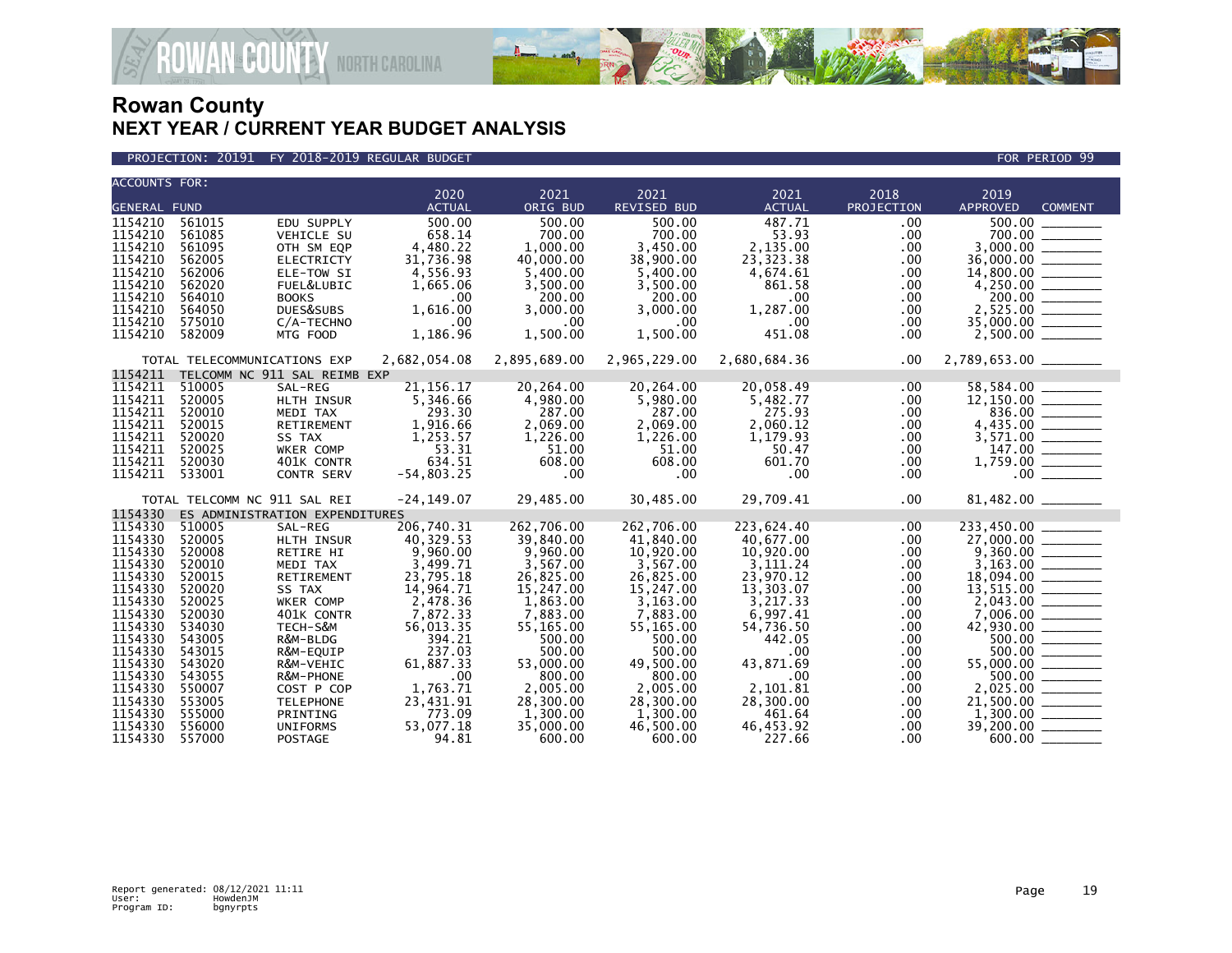

PROJECTION: 20191 FY 2018-2019 REGULAR BUDGET FOR PERIOD 99

| <b>ACCOUNTS FOR:</b> |                              |                            | 2020          | 2021                  | 2021               | 2021          | 2018       | 2019                      |                   |
|----------------------|------------------------------|----------------------------|---------------|-----------------------|--------------------|---------------|------------|---------------------------|-------------------|
| <b>GENERAL FUND</b>  |                              |                            | <b>ACTUAL</b> | ORIG BUD              | <b>REVISED BUD</b> | <b>ACTUAL</b> | PROJECTION | <b>APPROVED</b>           | <b>COMMENT</b>    |
| 1154330              | 558000                       | <b>TRAVEL</b>              | 1,163.35      | 1,500.00              | 1,500.00           | .00           | .00        | 2,000.00                  |                   |
| 1154330              | 559000                       | TRAINING                   | 4,574.49      | 500.00                | 500.00             | 387.50        | .00        | 4,000.00                  |                   |
| 1154330              | 561005                       | OFFICE SUP                 | 1,394.19      | 1,500.00              | 1,500.00           | 1,355.87      | .00        |                           |                   |
| 1154330              | 561015                       | EDU SUPPLY                 | 301.12        | $.00 \,$              | $.00 \,$           | $.00 \,$      | .00        |                           |                   |
| 1154330              | 561090                       | OTH SUPPL                  | 2,074.00      | 500.00                | 500.00             | 321.32        | .00        | 400.00                    |                   |
| 1154330              | 561095                       | OTH SM EQP                 | 4,100.00      | 1,000.00              | 1,000.00           | 745.44        | .00        | 1,000.00                  |                   |
| 1154330              | 564010                       | <b>BOOKS</b>               | .00           | $.00 \,$              | $.00 \,$           | .00           | .00        | 1,750.00                  |                   |
| 1154330              | 564050                       | DUES&SUBS                  | 3,883.98      | 16,500.00             | 14,480.00          | 2,570.99      | .00        | $10,000.00$ ________      |                   |
| 1154330              | 582008                       | EMPL RETMN                 | .00           | 500.00                | 500.00             | $.00 \,$      | .00        |                           |                   |
| 1154330              | 582009                       | MTGS FOOD                  | 1,495.15      | 1,000.00              | 1,000.00           | 132.59        | .00        | $\frac{500.00}{1,500.00}$ |                   |
| 1154330              | 585000                       | <b>GRANT EXP</b>           | .00           | 15,000.00             | 39,097.00          | .00           | .00        |                           |                   |
|                      |                              |                            |               |                       |                    |               |            |                           |                   |
|                      | TOTAL ES ADMINISTRATION EXPE |                            | 526,299.03    | 583,061.00            | 617,398.00         | 507,929.55    | .00        | $516,836.00$ _______      |                   |
| 1154331              | HAZMAT TEAM EXPENDITURE      |                            |               |                       |                    |               |            |                           |                   |
| 1154331              | 532040                       | PHYS FEES                  | .00           | 5,600.00              | 5,600.00           | $.00 \,$      | .00        | 5.600.00                  |                   |
| 1154331              | 533030                       | HAZMAT CON                 | 49,036.61     | 48,000.00             | 48,000.00          | 37,743.08     | .00        |                           |                   |
| 1154331              | 543015                       | R&M-EQUIP                  | .00           | $.00 \,$              | $.00 \,$           | $.00 \,$      | .00.       |                           |                   |
| 1154331              | 543020                       | R&M-VEHIC                  | 1,474.90      | 500.00                | 500.00             | 479.03        | .00        |                           |                   |
| 1154331              | 556000                       | <b>UNIFORMS</b>            | 1,113.30      | 500.00                | $.00 \,$           | .00           | .00        |                           |                   |
| 1154331              | 558000                       | <b>TRAVEL</b>              | .00           | 1,000.00              | $.00 \cdot$        | .00           | .00        |                           |                   |
| 1154331 559000       |                              | TRAINING                   | .00           | 300.00                | $.00 \cdot$        | .00           | .00        |                           |                   |
| 1154331              | 561015                       | EDU SUPPLY                 | .00           | 250.00                | $.00 \cdot$        | $.00 \,$      | .00        |                           | $500.00$ ________ |
| 1154331              | 561095                       | OTH SM EQP                 | 2,369.69      | 500.00                | 2,550.00           | 500.00        | .00        | $2,500.00$ _________      |                   |
| 1154331              | 562020                       | FUEL&LUBIC                 | 417.02        | 400.00                | 400.00             | 83.73         | .00        |                           | 700.00            |
| 1154331              | 564010                       | <b>BOOKS</b>               | .00           | $.00 \,$              | $.00 \times$       | .00           | .00        | 700.00                    |                   |
| 1154331              | 564050                       | DUES&SUBS                  | .00           | .00 <sub>1</sub>      | .00 <sub>1</sub>   | $.00 \,$      | .00        | 100.00                    |                   |
| 1154331              | 576900                       | $F/A$ -OTHER               | .00           | 1,000.00              | 1,000.00           | $.00 \times$  | .00        |                           |                   |
|                      | TOTAL HAZMAT TEAM EXPENDITUR |                            | 54,411.52     | 58,050.00             | 58,050.00          | 38,805.84     | .00        | 58,983.00                 |                   |
| 1154332              |                              | FIRE DIVISION EXPENDITURES |               |                       |                    |               |            |                           |                   |
| 1154332              | 510005                       | SAL-REG                    | 128,921.48    | 149,199.00            | 149,199.00         | 143,025.40    | .00        | 132,634.00                |                   |
| 1154332              | 510010                       | SAL-OT                     | 971.57        | $.00 \,$              | $.00 \times$       | .00           | .00        |                           | $.00$ $\qquad$    |
| 1154332              | 510015                       | SAL-PT                     | 34,698.54     | 22,500.00             | 34,500.00          | 31,885.48     | .00        | 10,000.00                 |                   |
| 1154332              | 520005                       | HLTH INSUR                 | 29,858.00     | 29,880.00<br>2,543.00 | 33,880.00          | 32,896.50     | .00        |                           |                   |
| 1154332              | 520010                       | MEDI TAX                   | 2,519.46      |                       | 2,543.00           | 2,482.68      | .00        |                           |                   |
| 1154332              | 520015                       | RETIREMENT                 | 13,524.75     | 15,233.00             | 15,233.00          | 15,299.30     | .00        | 10,280.00                 |                   |
| 1154332              | 520020                       | SS TAX                     | 10,772.60     | 10,833.00             | 10.833.00          | 10.516.74     | .00        | 8,850.00                  |                   |
| 1154332              | 520025                       | WKER COMP                  | 4,638.00      | 4,631.00              | 4,631.00           | 4,525.91      | .00        |                           |                   |
| 1154332              | 520030                       | 401K CONTR                 | 4,476.21      | 4,478.00              | 4,478.00           | 4,468.34      | .00        | 3,981.00                  |                   |
| 1154332              | 543015                       | R&M-EQUIP                  | 1,002.00      | 1,000.00              | 1,000.00           | $.00 \,$      | .00        | 2,440.00                  |                   |
| 1154332              | 543017                       | R&M-MASS U                 | 3,074.56      | 3,150.00              | 3,150.00           | 2,099.99      | .00        | 9,585.00                  |                   |
| 1154332              | 558000                       | <b>TRAVEL</b>              | 2,323.39      | 2,000.00              | 1.000.00           | 414.79        | $.00 \,$   | 2.800.00                  |                   |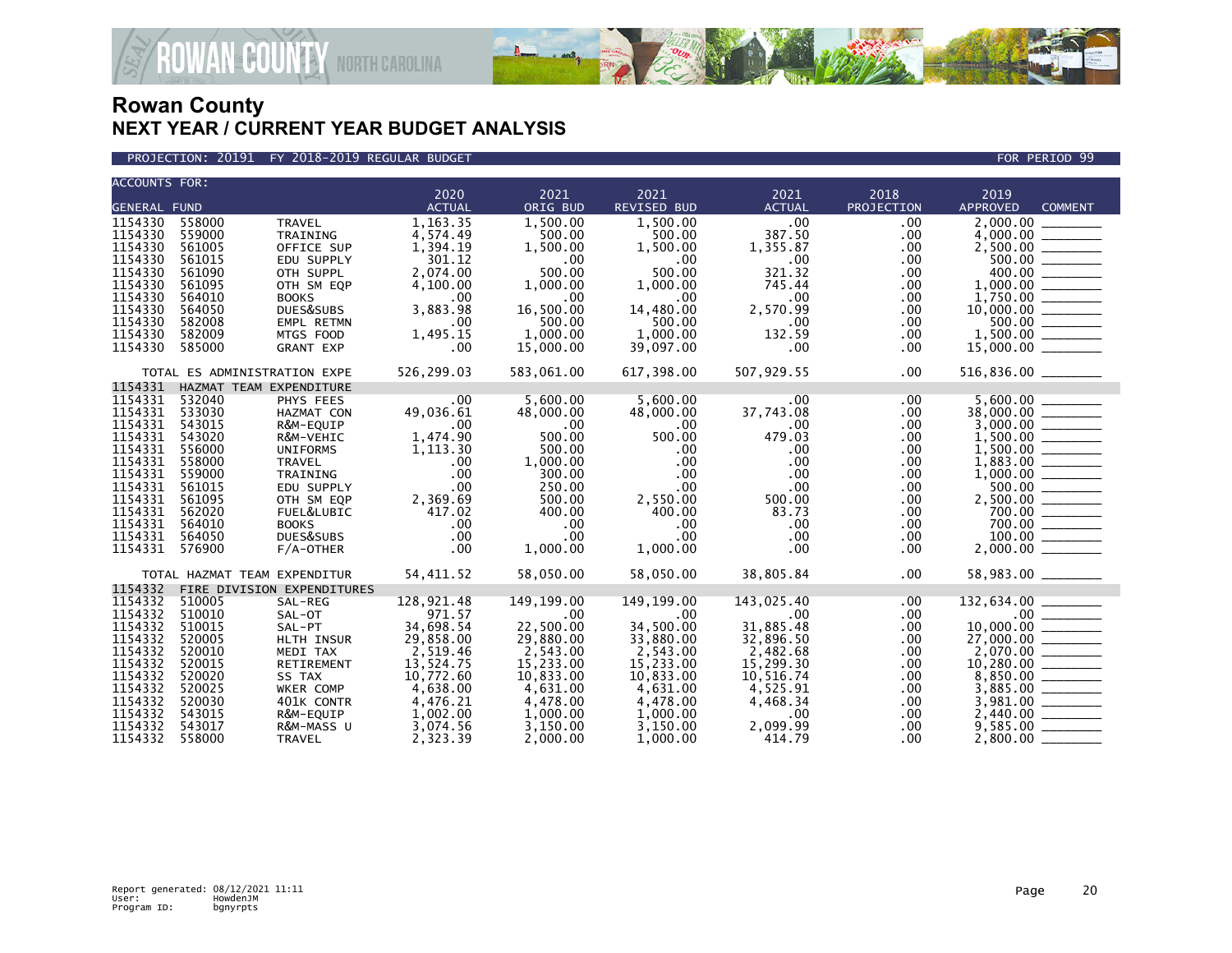

#### PROJECTION: 20191 FY 2018-2019 REGULAR BUDGET FOR PERIOD 99

| <b>ACCOUNTS FOR:</b>                                                                                                                                                                                                                                      |                                                                                                                                                                                                                          |                                                                                                                                                                                                                                                                                                                                | 2020                                                                                                                                                                                                                                                                                | 2021                                                                                                                                                                                                                                                                                  | 2021                                                                                                                                                                                                                                                                                     | 2021                                                                                                                                                                                                                                                                             | 2018                                                                                                                                                                        | 2019                                                                                                                                                                                                                                                                                                                                                    |
|-----------------------------------------------------------------------------------------------------------------------------------------------------------------------------------------------------------------------------------------------------------|--------------------------------------------------------------------------------------------------------------------------------------------------------------------------------------------------------------------------|--------------------------------------------------------------------------------------------------------------------------------------------------------------------------------------------------------------------------------------------------------------------------------------------------------------------------------|-------------------------------------------------------------------------------------------------------------------------------------------------------------------------------------------------------------------------------------------------------------------------------------|---------------------------------------------------------------------------------------------------------------------------------------------------------------------------------------------------------------------------------------------------------------------------------------|------------------------------------------------------------------------------------------------------------------------------------------------------------------------------------------------------------------------------------------------------------------------------------------|----------------------------------------------------------------------------------------------------------------------------------------------------------------------------------------------------------------------------------------------------------------------------------|-----------------------------------------------------------------------------------------------------------------------------------------------------------------------------|---------------------------------------------------------------------------------------------------------------------------------------------------------------------------------------------------------------------------------------------------------------------------------------------------------------------------------------------------------|
| <b>GENERAL FUND</b>                                                                                                                                                                                                                                       |                                                                                                                                                                                                                          |                                                                                                                                                                                                                                                                                                                                | <b>ACTUAL</b>                                                                                                                                                                                                                                                                       | ORIG BUD                                                                                                                                                                                                                                                                              | <b>REVISED BUD</b>                                                                                                                                                                                                                                                                       | <b>ACTUAL</b>                                                                                                                                                                                                                                                                    | PROJECTION                                                                                                                                                                  | <b>APPROVED</b><br><b>COMMENT</b>                                                                                                                                                                                                                                                                                                                       |
| 1154332<br>1154332<br>1154332<br>1154332<br>1154332<br>1154332<br>1154332<br>1154332<br>1154332<br>1154332<br>1154332                                                                                                                                     | 559000<br>561015<br>561060<br>561090<br>561095<br>562020<br>564010<br>564050<br>575035<br>576030<br>583041                                                                                                               | TRAINING<br>EDU SUPPLY<br>PHOTO SUPP<br>OTH SUPPL<br>OTH SM EQP<br>FUEL&LUBIC<br><b>BOOKS</b><br>DUES&SUBS<br>$C/A-VECHL$<br>$F/A-F\&EQUI$                                                                                                                                                                                     | 1,195.15<br>240.69<br>29.97<br>414.61<br>3, 135. 21<br>1,438.75<br>416.02<br>2,064.79<br>.00<br>.00<br>.00                                                                                                                                                                          | 1,250.00<br>1,300.00<br>250.00<br>500.00<br>2,250.00<br>5,000.00<br>500.00<br>2,000.00<br>.00<br>.00<br>.00 <sub>1</sub>                                                                                                                                                              | 500.00<br>300.00<br>250.00<br>26.00<br>5,674.00<br>5,000.00<br>300.00<br>2,000.00<br>.00.<br>$.00 \times$<br>143.00                                                                                                                                                                      | 40.00<br>300.00<br>249.96<br>25.77<br>4,112.60<br>734.08<br>166.19<br>1,992.88<br>$.00 \,$<br>.00 <sub>1</sub><br>.00 <sub>1</sub>                                                                                                                                               | .00.<br>.00.<br>.00.<br>.00<br>.00.<br>$.00 \,$<br>.00<br>.00<br>.00<br>.00.<br>.00                                                                                         | 2,250.00<br>$\frac{450.00}{500.00}$<br>$\frac{500.00}{8,900.00}$<br>$2,615.00$<br>60,431.00<br>1,000.00                                                                                                                                                                                                                                                 |
| 1154332                                                                                                                                                                                                                                                   | 591000                                                                                                                                                                                                                   | <b>DONATIONS</b><br>APPROPRIAT                                                                                                                                                                                                                                                                                                 | 112,500.00                                                                                                                                                                                                                                                                          | 115,400.00                                                                                                                                                                                                                                                                            | 115,400.00                                                                                                                                                                                                                                                                               | 112,500.00                                                                                                                                                                                                                                                                       | .00.                                                                                                                                                                        | 115,400.00                                                                                                                                                                                                                                                                                                                                              |
|                                                                                                                                                                                                                                                           | TOTAL FIRE DIVISION EXPENDIT                                                                                                                                                                                             |                                                                                                                                                                                                                                                                                                                                | 358, 215.75                                                                                                                                                                                                                                                                         | 373,897.00                                                                                                                                                                                                                                                                            | 390,040.00                                                                                                                                                                                                                                                                               | 367,736.61                                                                                                                                                                                                                                                                       | .00                                                                                                                                                                         | 410,471.00 _______                                                                                                                                                                                                                                                                                                                                      |
| 1154371<br>1154371<br>1154371<br>1154371<br>1154371<br>1154371<br>1154371<br>1154371<br>1154371<br>1154371<br>1154371<br>1154371<br>1154371<br>1154371<br>1154371<br>1154371<br>1154371<br>1154371<br>1154371<br>1154371<br>1154371<br>1154371<br>1154371 | 510005<br>510010<br>510015<br>520005<br>520008<br>520010<br>520015<br>520020<br>520025<br>520030<br>532032<br>532040<br>533000<br>533001<br>533010<br>534030<br>541040<br>541042<br>543005<br>543015<br>544010<br>544020 | EMS DIVISION EXPENDITURES<br>SAL-REG<br>SAL-OT<br>SAL-PT<br>HLTH INSUR<br>RETIRE HI<br>MEDI TAX<br>RETIREMENT<br>SS TAX<br><b>WKER COMP</b><br>401K CONTR<br>MED DIRECT<br>PHYS FEES<br>OT PROF SE<br>CONTR SERV<br>CONTR COLL<br>TECH-S&M<br>US-WATER<br>US-STRM WT<br>R&M-BLDG<br>R&M-EQUIP<br><b>EQUIP RNTL</b><br>RENT-L&B | 3,053,530.87<br>554,794.25<br>368,467.34<br>760,947.47<br>19,920.00<br>55,283.91<br>331,479.06<br>235,506.45<br>101.001.11<br>101,775.00<br>16,764.00<br>.00<br>15,591.00<br>39,579.49<br>804.00<br>4,220.55<br>1,916.90<br>48.00<br>1.846.94<br>21,293.29<br>75,790.49<br>8,100.00 | 3,430,930.00<br>520,288.00<br>351,496.00<br>826,680.00<br>19,920.00<br>60,191.00<br>394,874.00<br>255,107.00<br>108.432.00<br>118,104.00<br>16,764.00<br>200.00<br>14,000.00<br>500.00<br>900.00<br>3,540.00<br>2,600.00<br>100.00<br>10,000,00<br>9,000.00<br>112,764.00<br>7,200.00 | 3,193,930.00<br>695,288.00<br>401,496.00<br>828,475.00<br>21,840.00<br>60,191.00<br>394,874.00<br>255,107.00<br>108.432.00<br>118,104.00<br>16,764.00<br>200.00<br>14,000.00<br>17,275.00<br>900.00<br>9,000.00<br>2,600.00<br>100.00<br>10.000.00<br>19,000.00<br>45,742.00<br>8,100.00 | 3,027,519.29<br>691,202.99<br>414,489.56<br>804, 378. 28<br>21,840.00<br>57,150.07<br>380,209.43<br>242,434.02<br>103.762.87<br>99,966.85<br>16,763.00<br>$.00 \,$<br>.00<br>15,431.68<br>816.00<br>8,323.91<br>2,682.22<br>44.88<br>800.03<br>8,981.79<br>45,740.70<br>8,100.00 | .00<br>.00.<br>.00<br>.00.<br>.00.<br>.00<br>.00.<br>.00.<br>.00<br>.00.<br>.00.<br>.00<br>.00.<br>.00<br>.00.<br>.00.<br>$.00 \,$<br>$.00 \,$<br>.00<br>.00.<br>.00<br>.00 | $257,000.00$<br>$675,000.00$<br>$9,360.00$<br>$50,115.00$<br>$243,950.00$<br>$216,115.00$<br>$112,280.00$<br>$92,295.00$<br>$16,764.00$<br>$14,200.00$<br>$\begin{array}{r} 200.00 \ \hline 14,000.00 \ \hline 70,500.00 \ \hline 744.00 \ \hline 6,590.00 \ \hline 2,600.00 \ \hline 100.00 \ \hline 300.00 \ \hline \end{array}$<br>12,920.00 _______ |
| 1154371<br>1154371<br>1154371<br>1154371<br>1154371<br>1154371                                                                                                                                                                                            | 550015<br>558000<br>559000<br>561045<br>561085<br>561090                                                                                                                                                                 | LAUN/DRYCL<br><b>TRAVEL</b><br>TRAINING<br>MEDICAL SU<br><b>VEHICLE SU</b><br>OTH SUPPL                                                                                                                                                                                                                                        | 34.75<br>5,768.91<br>11,928.21<br>151,881.24<br>10,850.00<br>2,566.86                                                                                                                                                                                                               | 200.00<br>4,000,00<br>6,000.00<br>150,000.00<br>10,000.00<br>1.000.00                                                                                                                                                                                                                 | 200.00<br>.00<br>6,000.00<br>150,000.00<br>10,000.00<br>1,000.00                                                                                                                                                                                                                         | 143.84<br>$.00 \times$<br>5,029.68<br>149,963.41<br>9,998.48<br>904.66                                                                                                                                                                                                           | .00.<br>.00<br>.00.<br>.00.<br>.00<br>.00.                                                                                                                                  | $74,867.00$<br>$8,100.00$<br>$800.00$<br>$8,097.00$<br>$10,040.00$<br>146,063.00<br>$2,074.00$ $-$                                                                                                                                                                                                                                                      |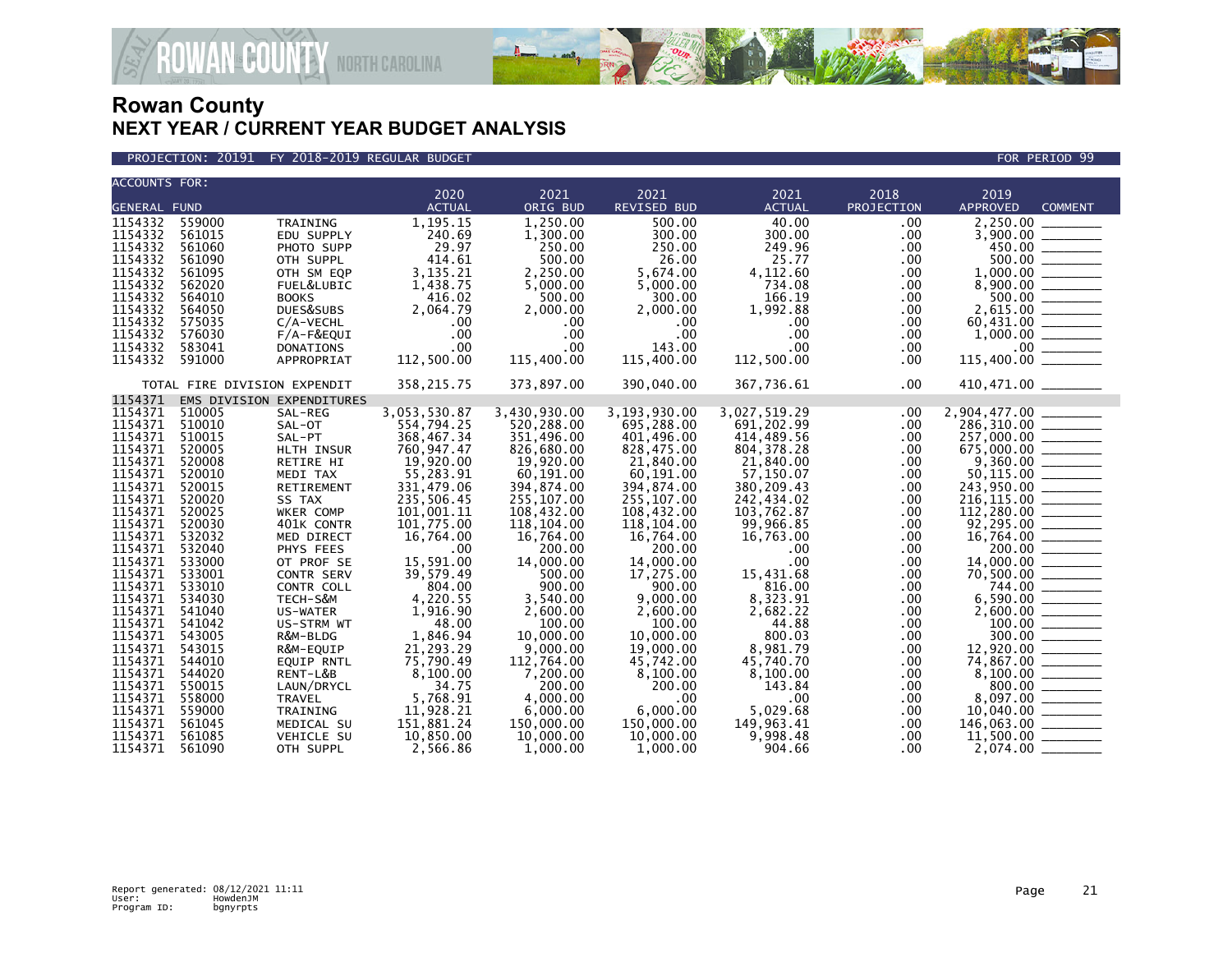

### PROJECTION: 20191 FY 2018-2019 REGULAR BUDGET FOR PERIOD 99

| <b>ACCOUNTS FOR:</b> |                                   |                   | 2020                    | 2021           | 2021                   | 2021                    | 2018       | 2019                                          |                |  |
|----------------------|-----------------------------------|-------------------|-------------------------|----------------|------------------------|-------------------------|------------|-----------------------------------------------|----------------|--|
| <b>GENERAL FUND</b>  |                                   |                   | <b>ACTUAL</b>           | ORIG BUD       | REVISED BUD            | <b>ACTUAL</b>           | PROJECTION | <b>APPROVED</b>                               | <b>COMMENT</b> |  |
| 1154371              | 561095                            |                   |                         |                | 22.300.00              |                         |            |                                               |                |  |
| 1154371              |                                   | OTH SM EQP        | 34,509.42               | 14,300.00      |                        | 19,996.91               | .00        | 15,550.00                                     |                |  |
| 1154371              | 562005                            | <b>ELECTRICTY</b> | 21,917.18<br>109,126.69 | 30,000.00      | 30,000.00              | 24,854.02<br>128,591.11 | .00        | 24,900.00                                     |                |  |
| 1154371              | 562020<br>562025                  | FUEL&LUBIC        |                         | 105,000.00     | 130,000.00<br>2,200.00 |                         | .00        | 95,000.00<br>3,200.00                         |                |  |
|                      |                                   | NATRAL GAS        | 871.02                  | 2,200.00       |                        | 1,433.60                | .00        |                                               |                |  |
| 1154371<br>1154371   | 562030                            | PROPANE GA        | 3,718.75                | 6,000.00       | 6,000.00               | 4,421.33                | .00        | 5,000.00                                      | 700.00         |  |
|                      | 564050                            | DUES&SUBS         | 362.52                  | 900.00         | 900.00                 | 430.00                  | .00        |                                               |                |  |
| 1154371              | 565000                            | MEDICATION        | 76,603.58               | 78,000.00      | 81,100.00              | 81,058.27               | .00        | 76,950.00 _______                             |                |  |
| 1154371<br>1154371   | 573019                            | $C/A-WR$ EMS      | .00                     | .00            | .00                    | .00.                    | .00        |                                               |                |  |
|                      | 575035                            | C/A-VECHL         | 452,243.81              | 471,450.00     | 446,450.00             | 12.064.86               | .00.       |                                               |                |  |
| 1154371              | 575090                            | $C/A$ -FU&EQP     | 26,997.50               | .00            | 68,636.00              | 68,635.66               | .00.       |                                               |                |  |
| 1154371              | 576030                            | F/A-F&EQUI        | 7,003.00                | 3,000.00       | 3,000.00               | .00                     | .00        | 9,000.00                                      |                |  |
| 1154371              | 583001                            | DONAT EXP         | 278.86                  | .00            | 211.00                 | .00                     | .00.       |                                               |                |  |
| 1154371              | 584002                            | 1ST RES FA        | 3,409.99                | 3,410.00       | 3,410.00               | 3,393.76                | .00        | 3,100.00                                      |                |  |
| 1154371              | 591000                            | APPROPRIAT        | 40,320.00               | 40,320.00      | 40,320.00              | 40,320.00               | .00.       |                                               |                |  |
|                      | TOTAL EMS DIVISION EXPENDITU      |                   | 6,729,052.41            | 7,189,370.00   | 7,223,145.00           | 6,501,877.16            | .00        | 6,583,359.00 ________                         |                |  |
|                      | TOTAL EMERGENCY SERVICES          |                   | 6,661,137.26            | 7,713,452.00   | 7,831,101.00           | 6,012,492.75            | .00        | $6,809,302.00$ _________                      |                |  |
|                      |                                   |                   |                         |                |                        |                         |            |                                               |                |  |
| 4400                 | SHERIFF'S OFFICE                  |                   |                         |                |                        |                         |            |                                               |                |  |
| 1144410              | SHERIFF ADMIN REVENUE             |                   |                         |                |                        |                         |            |                                               |                |  |
| 1144410              | 420003                            | CONCEAL WP        | $-216, 265.00$          | $-220.000.00$  | $-350.000.00$          | $-371.210.00$           | .00        | $-220.000.00$                                 |                |  |
| 1144410              | 420004                            | PISTOL PER        | $-34, 355.00$           | $-23,000.00$   | $-50,000.00$           | $-43,695.00$            | .00        |                                               |                |  |
| 1144410              | 425020                            | DEP ESC SV        | $-7, 177.00$            | $-4,000.00$    | $-5,910.00$            | $-5,910.00$             | .00.       |                                               |                |  |
| 1144410              | 442002                            | CALENDAR          | $-6,000.00$             | $-6,000.00$    | $-6,000.00$            | $-4,800.00$             | .00        |                                               |                |  |
| 1144410              | 442003                            | COM REL DE        | .00                     | .00            | .00                    | $-120.00$               | .00        |                                               |                |  |
| 1144410              | 442004                            | GREAT-DARE        | .00                     | $-3,500.00$    | $-3,500.00$            | $.00 \,$                | .00        |                                               |                |  |
| 1144410              | 442005                            | RCCC-SECUR        | $-72, 526.88$           | $-72,035.00$   | $-72,035.00$           | $-74, 265.54$           | .00.       | $-118,837.00$                                 |                |  |
| 1144410              | 442006                            | SCH RES RE        | $-324,991.00$           | $-328, 925.00$ | $-340,609.00$          | $-340,608.96$           | .00        |                                               |                |  |
| 1144410              | 451001                            | CRT SEIZUR        | $-2,510.00$             | .00            | .00                    | $.00 \times$            | .00.       |                                               |                |  |
| 1144410              | 464002                            | PUB SAF DN        | .00                     | .00            | $-20,600.00$           | $-20,620.00$            | .00        |                                               |                |  |
| 1144410              | 489995                            | MISC RECPT        | $-6, 559.97$            | .00            | $-1,408.00$            | $-28, 176.50$           | $.00 \,$   |                                               |                |  |
| 1144410              | 495010                            | APP FB-RES        | .00                     | .00            | $-6,629.00$            | .00                     | .00        | $.00 \,$                                      |                |  |
|                      | TOTAL SHERIFF ADMIN REVENUE       |                   | $-670, 384.85$          | $-657, 460.00$ | $-856.691.00$          | $-889, 406.00$          | .00        |                                               |                |  |
|                      | 11444105 SHERIFF LOCAL REVENUE    |                   |                         |                |                        |                         |            |                                               |                |  |
| 11444105 453034      |                                   | COM TRAN F        | $-574.05$               | $-1,000.00$    | $-1,000.00$            | $-330.00$               | .00        |                                               |                |  |
| 11444105 453047      |                                   | <b>EVID STORA</b> | $-1,605.00$             | $-500.00$      | $-500.00$              | $-17, 256.73$           | .00.       |                                               |                |  |
| 11444105 453084      |                                   | SHERIFF FE        | $-94, 214.06$           | $-100,000.00$  | $-100,000.00$          | $-80, 207.05$           | .00.       |                                               |                |  |
| 11444105 453085      |                                   | FINGERPRIN        | $-22,650.00$            | $-20,000.00$   | $-28,000.00$           | $-32, 155.00$           | .00.       | $-135,000.00$ ________<br>-25,000.00 ________ |                |  |
|                      |                                   |                   |                         |                |                        |                         |            |                                               |                |  |
|                      | TOTAL SHERIFF LOCAL REVENUE       |                   | $-119,043.11$           | $-121,500.00$  | $-129,500.00$          | $-129,948.78$           | .00        | $-167,500.00$ _______                         |                |  |
|                      | 11444106 SHERIFF RESTRICT REVENUE |                   |                         |                |                        |                         |            |                                               |                |  |
| 11444106 464002      |                                   | PUB SAF DN        | $-6, 325.00$            | .00.           | $-2, 200.00$           | $-2, 170.00$            | $.00 \,$   | $.00 \,$                                      |                |  |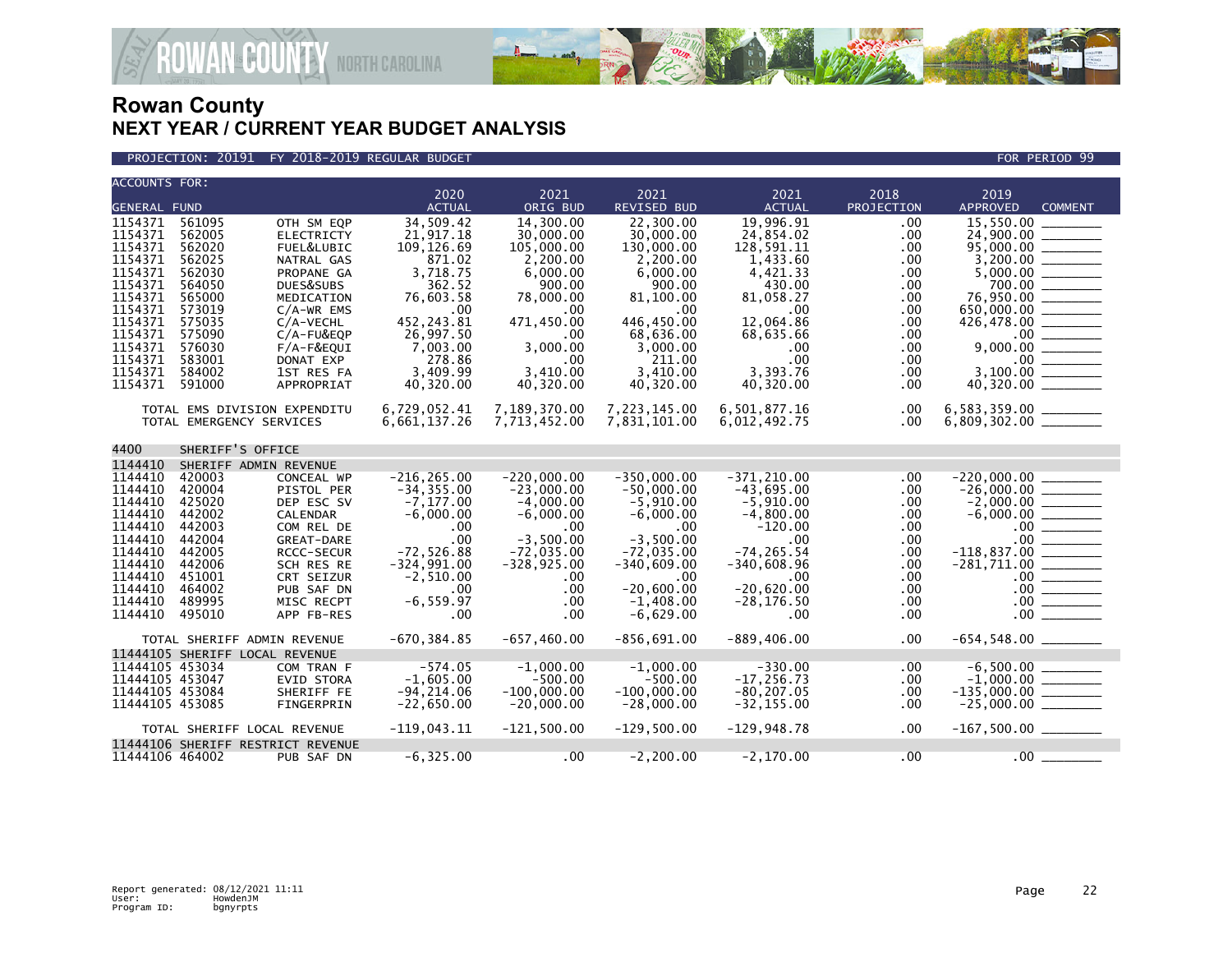

| PROJECTION: 20191 |  |  | FY 2018-2019 REGULAR BUDGET |
|-------------------|--|--|-----------------------------|
|-------------------|--|--|-----------------------------|

| <b>ACCOUNTS FOR:</b><br><b>GENERAL FUND</b>         |                           | 2020<br><b>ACTUAL</b> | 2021<br>ORIG BUD | 2021<br><b>REVISED BUD</b> | 2021<br><b>ACTUAL</b> | 2018<br>PROJECTION | 2019<br><b>APPROVED</b><br><b>COMMENT</b> |
|-----------------------------------------------------|---------------------------|-----------------------|------------------|----------------------------|-----------------------|--------------------|-------------------------------------------|
| 11444106 464003                                     | <b>EXPLOR CON</b>         | $-500.00$             | .00              | .00                        | .00                   | .00                | .00                                       |
| TOTAL SHERIFF RESTRICT REVEN                        |                           | $-6,825.00$           | .00              | $-2, 200.00$               | $-2, 170.00$          | .00                | $.00$ $\qquad$                            |
| 1144412<br>ALCOA GRANT REVENUE<br>1144412<br>442007 | <b>SECUR REIM</b>         | $-15,000.00$          | $-15,000.00$     | $-15,000.00$               | $-15,000.00$          | .00                |                                           |
| 1144412<br>495010                                   | APP FB-RES                | .00.                  | .00              | $-19,662.00$               | .00                   | .00                | .00                                       |
| TOTAL ALCOA GRANT REVENUE                           |                           | $-15,000.00$          | $-15,000.00$     | $-34,662.00$               | $-15,000.00$          | .00                |                                           |
| 1144413                                             | DSS REIMBURSEMENT REV     |                       |                  |                            |                       |                    |                                           |
| 1144413<br>442012                                   | IV-D CHSUP                | $-244, 262, 76$       | $-246,703.00$    | $-246,703.00$              | $-241, 371.35$        | .00                |                                           |
| TOTAL DSS REIMBURSEMENT REV                         |                           | $-244, 262, 76$       | $-246,703.00$    | $-246,703.00$              | $-241, 371.35$        | .00                | $-246,610.00$ _________                   |
| 1144416                                             | ASSET FORTFEITURE REVENUE |                       |                  |                            |                       |                    |                                           |
| 1144416<br>461000<br>1144416<br>495010              | INT REV<br>APP FB-RES     | $-1, 306.63$<br>.00.  | .00<br>.00       | .00<br>$-174, 579.00$      | $-1.640.49$<br>.00    | .00<br>.00.        |                                           |
|                                                     |                           |                       |                  |                            |                       |                    |                                           |
| TOTAL ASSET FORTFEITURE REVE                        |                           | $-1,306.63$           | .00              | $-174,579.00$              | $-1,640.49$           | .00                | .00                                       |
| 11444162 ASSET FORT FEDERAL FUNDS                   |                           |                       |                  |                            |                       |                    |                                           |
| 11444162 432003                                     | <b>FED FORFEI</b>         | $-50, 426.77$         | $-5,000.00$      | $-5,000.00$                | $-4,656.07$           | .00.               |                                           |
| 11444162 489030                                     | INS SETMNT                | .00.                  | .00              | .00                        | $-1, 343.55$          | .00.               |                                           |
| TOTAL ASSET FORT FEDERAL FUN                        |                           | $-50, 426.77$         | $-5,000.00$      | $-5,000.00$                | $-5,999.62$           | .00                |                                           |
| 11444165 ASSET FORT STATE FUNDS                     |                           |                       |                  |                            |                       |                    |                                           |
| 11444165 435033                                     | <b>ST FORFEIT</b>         | $-60, 369.24$         | $-35,000.00$     | $-61,726.00$               | $-83, 525.78$         | .00                | $-25,000.00$ _______                      |
| TOTAL ASSET FORT STATE FUNDS                        |                           | $-60, 369.24$         | $-35,000.00$     | $-61,726.00$               | $-83,525.78$          | .00                | $-25,000.00$ _________                    |
| 1144417<br>LLEBG-EQUIP REVENUE                      |                           |                       |                  |                            |                       |                    |                                           |
| 1144417<br>431018                                   | <b>JUST ASST</b>          | $-14,893.61$          | .00              | .00                        | .00                   | .00                | .00                                       |
| TOTAL LLEBG-EQUIP REVENUE                           |                           | $-14,893.61$          | .00              | $.00 \,$                   | .00                   | .00                | $.00$ $\qquad \qquad$                     |
| 1144419                                             | OTHER SO GRANTS REVENUE   |                       |                  |                            |                       |                    |                                           |
| 1144419<br>431006                                   | JNT OPS RV                | $-1.217.71$           | .00              | .00                        | .00                   | .00                | .00                                       |
| 1144419<br>431021                                   | <b>SCAAP GRNT</b>         | $-29,160.00$          | .00              | $.00 \times$               | .00                   | .00                | 00                                        |
| 1144419<br>495010                                   | APP FB-RES                | .00.                  | .00              | $-52, 390.00$              | .00                   | .00                | $.00 \,$                                  |
| TOTAL OTHER SO GRANTS REVENU                        |                           | $-30, 377.71$         | .00              | $-52, 390.00$              | .00                   | .00                | $.00$ $\qquad$                            |
| 1144420                                             | DETENTION CTR REVENUE     |                       |                  |                            |                       |                    |                                           |
| 1144420<br>432002                                   | <b>SS REWARD</b>          | $-30, 202.16$         | $-16,000.00$     | $-16,000.00$               | $-431, 156.68$        | .00                | $-18,000.00$                              |

FOR PERIOD 99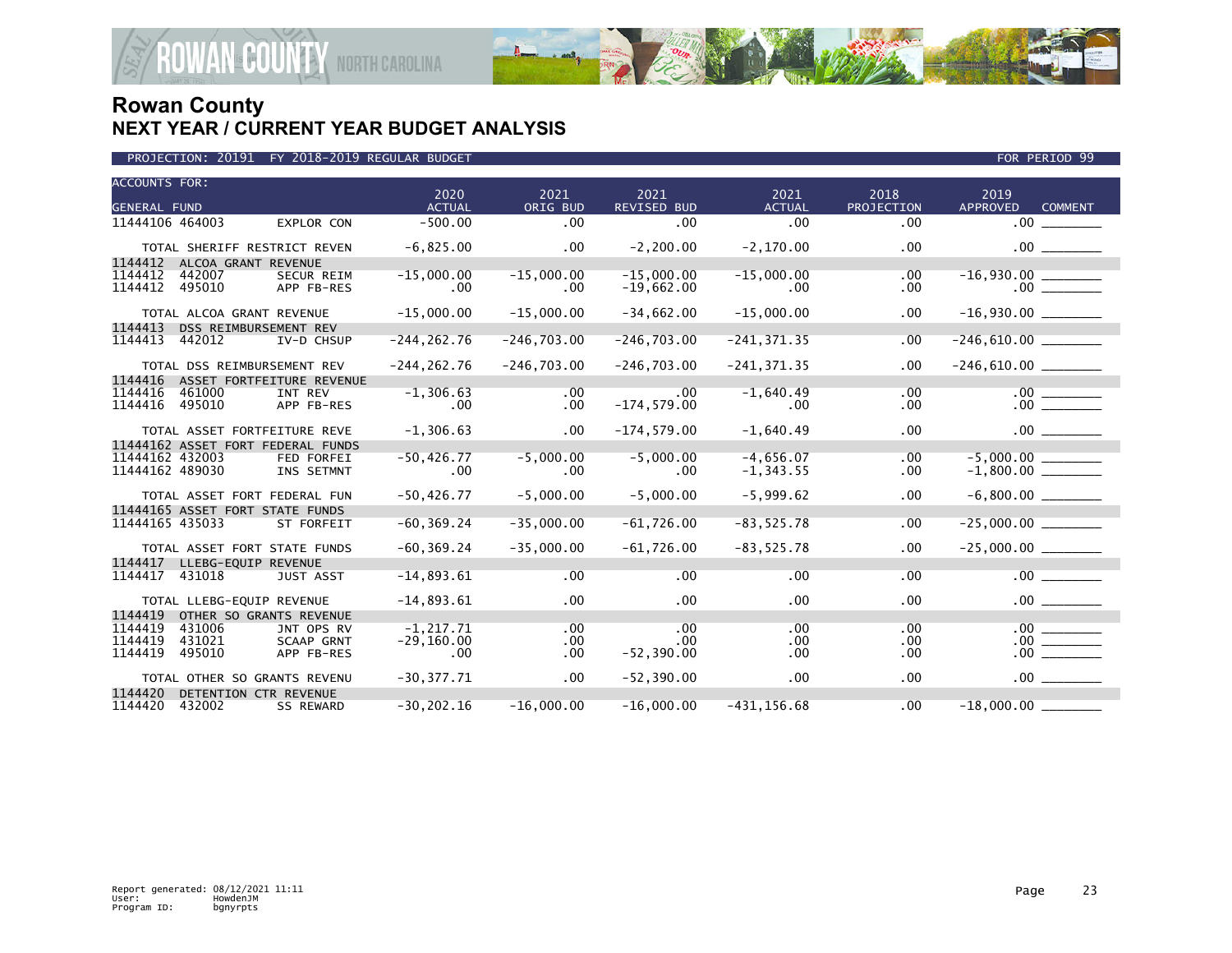

| <b>ACCOUNTS FOR:</b> |        |                             | 2020            | 2021          | 2021          | 2021           | 2018       | 2019                                    |
|----------------------|--------|-----------------------------|-----------------|---------------|---------------|----------------|------------|-----------------------------------------|
| <b>GENERAL FUND</b>  |        |                             | <b>ACTUAL</b>   | ORIG BUD      | REVISED BUD   | <b>ACTUAL</b>  | PROJECTION | <b>APPROVED</b><br><b>COMMENT</b>       |
| 1144420              | 434015 | DWI-LIC RE                  | $-5,682.01$     | $-7,000.00$   | $-7,000.00$   | $-6, 406.53$   | .00        | $-8,000.00$                             |
| 1144420              | 435010 | ST PRIS FE                  | $-471, 463.30$  | $-400,000.00$ | $-400,000.00$ | $-244, 400.00$ | .00        | $-408,070.00$ ________                  |
| 1144420              | 442008 | INMATE HSG                  | $-7, 200, 00$   | $-10,000.00$  | $-10,000.00$  | $-1,800.00$    | .00        |                                         |
| 1144420              | 489995 | MISC RECPT                  | $-881.68$       | $-500.00$     | $-500.00$     | $-298.50$      | .00        |                                         |
|                      |        |                             |                 |               |               |                |            |                                         |
|                      |        | TOTAL DETENTION CTR REVENUE | $-515,429.15$   | $-433,500.00$ | $-433,500.00$ | $-684,061.71$  | .00        | $-434,570.00$ ________                  |
| 1144422              |        | INMATE FUNDS REVENUE        |                 |               |               |                |            |                                         |
| 1144422              | 425005 | INMATE CON                  | $-378,611.71$   | $-330,000.00$ | $-330,000.00$ | $-415,762.53$  | $.00 \,$   |                                         |
| 1144422              | 442010 | INDIG S RE                  | $-5,817.79$     | $-4,000.00$   | $-4.000.00$   | $-4, 171.51$   | .00        | $-3,500.00$ ________                    |
| 1144422              | 442011 | PHONE REV                   | $-131,752.41$   | $-65,000.00$  | $-65,000.00$  | $-105, 385.50$ | .00        | $-126,000.00$ $\overline{\hspace{1cm}}$ |
| 1144422              | 453086 | KIOSK FEES                  | $-40, 422.40$   | $-30,000.00$  | $-30.000.00$  | $-51,869.42$   | .00        |                                         |
|                      |        | TOTAL INMATE FUNDS REVENUE  | $-556,604.31$   | $-429,000.00$ | $-429,000.00$ | $-577, 188.96$ | $.00 \,$   | $-483,000.00$ ________                  |
| 1144430              |        | COURTHOUSE SECTY REV        |                 |               |               |                |            |                                         |
| 1144430              | 425004 | ID CARD SL                  | $-330.00$       | $-300.00$     | $-300.00$     | $-180.00$      | .00        | $-300.00$                               |
|                      |        |                             |                 |               |               |                |            |                                         |
|                      |        | TOTAL COURTHOUSE SECTY REV  | $-330.00$       | $-300.00$     | $-300.00$     | $-180.00$      | .00        | $-300.00$ ________                      |
| 1154410              |        | SHERIFF ADMIN EXPENDITURES  |                 |               |               |                |            |                                         |
| 1154410              | 510005 | SAL-REG                     | 5,939,756.75    | 6,020,552.00  | 6,020,552.00  | 5,971,906.30   | $.00 \,$   |                                         |
| 1154410              | 510010 | SAL-OT                      | 21,018.19       | 25,000.00     | 25,000.00     | 20,190.87      | .00        |                                         |
| 1154410              | 510015 | SAL-PT                      | 142,623.58      | 125,000.00    | 185,750.00    | 140,441.72     | .00        | $135,000.00$ ________                   |
| 1154410              | 510025 | SAL-LEO SP                  | 230,392.44      | 250,946.00    | 280,946.00    | 279,381.35     | .00        |                                         |
| 1154410              | 520005 | HLTH INSUR                  | 1, 184, 550. 73 | 1,185,240.00  | 1,294,240.00  | 1,285,313.62   | .00        |                                         |
| 1154410              | 520008 | RETIRE HI                   | 108,730.00      | 105,960.00    | 121,940.00    | 121,030.00     | .00.       |                                         |
| 1154410              | 520010 | MEDI TAX                    | 88,462.56       | 90.723.00     | 90,723.00     | 89,685.59      | .00        |                                         |
| 1154410              | 520015 | RETIREMENT                  | 577,292.06      | 650,720.00    | 650,720.00    | 653,896.71     | .00        | 434,728.00 ______                       |
| 1154410              | 520017 | RETIR-SHER                  | 6,704.11        | 15,000,00     | 21,000.00     | 20,900.55      | .00        |                                         |
| 1154410              | 520020 | SS TAX                      | 377.904.85      | 385.787.00    | 385.787.00    | 380.971.32     | .00        | $316, 366.00$ ________                  |
| 1154410              | 520025 | WKER COMP                   | 135,008.65      | 139,230.00    | 139,230.00    | 135,850.57     | .00        |                                         |
| 1154410              | 520030 | 401K CONTR                  | 291, 253.57     | 296,224.00    | 296,224.00    | 294,716.28     | .00        | 252,472.00 ________                     |
| 1154410              | 532010 | <b>ATTORNEY</b>             | 25,597.00       | 25,597.00     | 25,597.00     | 25,597.00      | .00        |                                         |
| 1154410              | 532040 | PHYS FEES                   | 6,963.00        | 6,000.00      | 7,500.00      | 5,593.00       | .00        |                                         |
| 1154410              | 533001 | CONTR SERV                  | 41,071.00       | 3,000.00      | 3,000.00      | 3,000.00       | .00        |                                         |
| 1154410              | 533045 | PRE-EMP EX                  | .00             | 500.00        | 500.00        | .00            | .00        |                                         |
| 1154410              | 534030 | TECH-S&M                    | 53,150.09       | 54, 319.00    | 54, 319.00    | 51,734.21      | .00        |                                         |
| 1154410              | 541040 | US-WATER                    | 24,516.37       | 30,000.00     | 30,000.00     | 21,244.20      | .00        |                                         |
| 1154410              | 543015 | R&M-EQUIP                   | 3,047.09        | 5,000.00      | 5,000.00      | 2,180.98       | .00        |                                         |
| 1154410              | 543020 | R&M-VEHIC                   | 68,717.41       | 74,000.00     | 74,000.00     | 63,853.06      | .00        |                                         |
| 1154410              | 544010 | <b>EQUIP RNTL</b>           | 21,420.00       | 22,980.00     | 22,980.00     | 21,533.70      | .00        |                                         |
| 1154410              | 544045 | RNT-POS MT                  | 2,169.72        | 2,208.00      | 2,208.00      | 2,208.00       | .00        |                                         |
| 1154410              | 550007 | COST P COP                  | 12,975.90       | 15,500.00     | 15,500.00     | 11.154.66      | .00        | $14,000.00$ $\_\_$                      |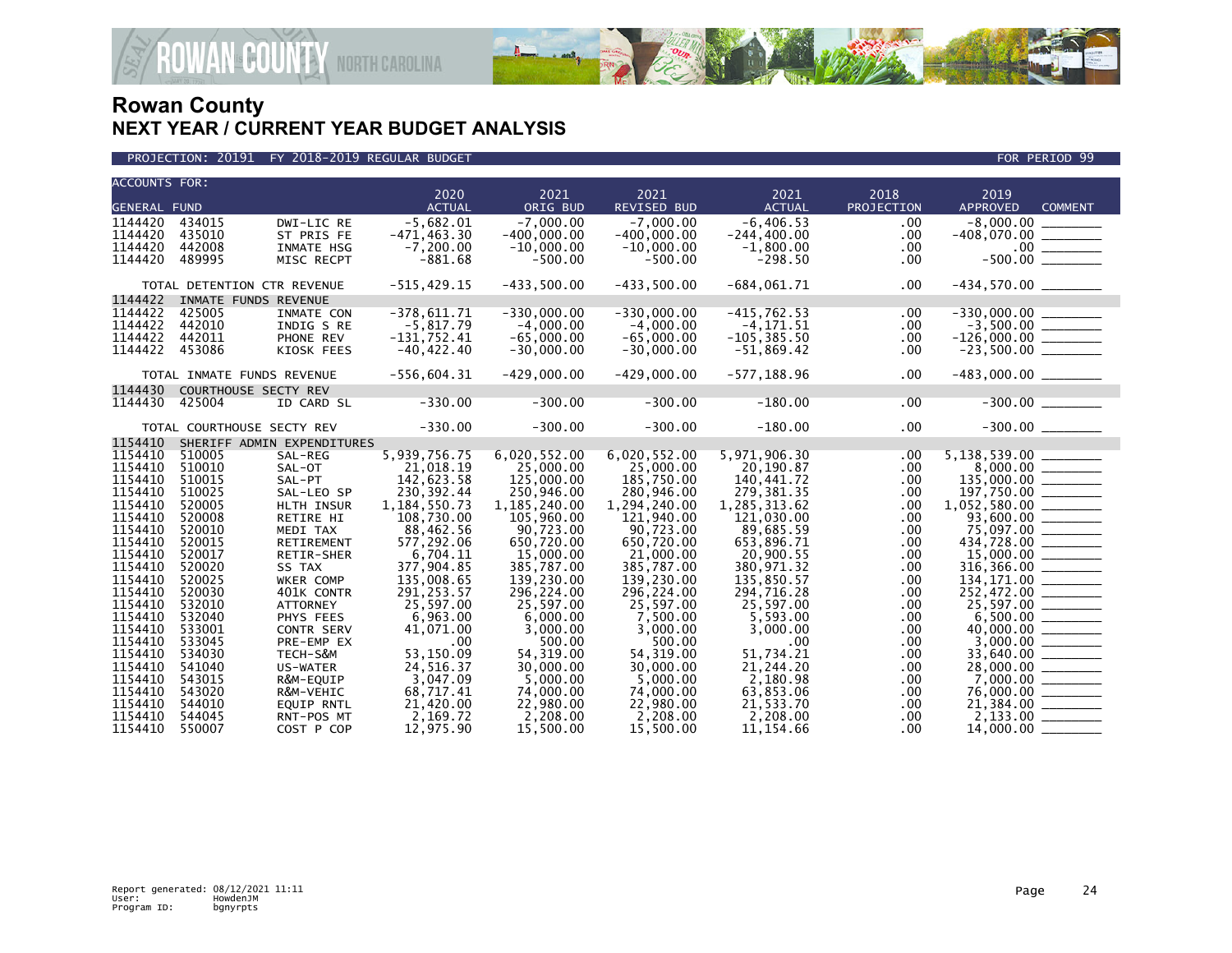

PROJECTION: 20191 FY 2018-2019 REGULAR BUDGET FOR PERIOD 99

| <b>ACCOUNTS FOR:</b> |        |                              |               |            |                                                                     |               |              |                                                                      |                       |
|----------------------|--------|------------------------------|---------------|------------|---------------------------------------------------------------------|---------------|--------------|----------------------------------------------------------------------|-----------------------|
|                      |        |                              | 2020          | 2021       | 2021                                                                | 2021          | 2018         | 2019                                                                 |                       |
| <b>GENERAL FUND</b>  |        |                              | <b>ACTUAL</b> | ORIG BUD   | <b>REVISED BUD</b>                                                  | <b>ACTUAL</b> | PROJECTION   | <b>APPROVED</b>                                                      | <b>COMMENT</b>        |
| 1154410              | 550010 | <b>INFORMERS</b>             | 65,589.97     | 55,000.00  | 55.000.00                                                           | 54,999.98     | .00          | 53,000.00                                                            |                       |
| 1154410              | 553005 | <b>TELEPHONE</b>             | 99,747.32     | 112,000.00 | 112,000.00                                                          | 91, 393.19    | .00          | 99,100.00                                                            |                       |
| 1154410              | 555000 | PRINTING                     | 2,285.65      | 3,000.00   | 2,000.00                                                            | 2,000.00      | .00          |                                                                      |                       |
| 1154410              | 556000 | <b>UNIFORMS</b>              | 63,774.48     | 65,000.00  | 65,000.00                                                           | 42,486.65     | .00          |                                                                      |                       |
| 1154410              | 556010 | CLOTHING                     | 1,500.00      | 1,000.00   | 1,000.00                                                            | 1,000.00      | .00          |                                                                      |                       |
| 1154410              | 556020 | SPEC DEPUT                   | 120.41        | 1,000.00   | 1.000.00                                                            | 110.72        | .00          |                                                                      |                       |
| 1154410              | 557000 | <b>POSTAGE</b>               | 5,863.91      | 8,500.00   | 8,500.00                                                            | 6,900.36      | .00          | 8,500.00                                                             |                       |
| 1154410              | 558000 | <b>TRAVEL</b>                | 9,932.41      | 11,000.00  | 10.500.00                                                           | 7,606.58      | .00          | $15,900.00$ ________                                                 |                       |
| 1154410              | 559000 | TRAINING                     | 21,524.76     | 12,323.00  | 18,323.00                                                           | 12,803.34     | .00          |                                                                      |                       |
| 1154410              | 561005 | OFFICE SUP                   | 14,481.67     | 17,500.00  | 17,500.00                                                           | 14,389.55     | .00          |                                                                      |                       |
| 1154410              | 561010 | ANIMAL&VET                   | 11,578.69     | 9,500.00   | 10,958.00                                                           | 6,809.76      | .00          |                                                                      |                       |
| 1154410              | 561020 | EVIDSUPPLY                   | 1,694.59      | 3,500.00   | 3,000.00                                                            | 2,897.09      | .00          | 4,500.00                                                             |                       |
| 1154410              | 561035 | LAW ENF SU                   | 33,765.81     | 45,000.00  | 55,234.00                                                           | 42,712.29     | .00          | 54,480.00                                                            |                       |
| 1154410              | 561060 | PHOTO SUPP                   | 3,000.00      | 3,500.00   | 3,000.00                                                            | 3,000.00      | .00          |                                                                      |                       |
| 1154410              | 561085 | VEHICLE SU                   | 37,990.24     | 37,000.00  | 56,594.00                                                           | 39,776.65     | .00          | 38,800.00 _______                                                    |                       |
| 1154410              | 561087 | STREET SUP                   | 962.09        | 1,000.00   | 1,000.00                                                            | 974.92        | .00          |                                                                      |                       |
| 1154410              | 561095 | OTH SM EQP                   | 41,934.01     | 67,992.00  | 75.058.00                                                           | 53.404.00     | .00          |                                                                      |                       |
| 1154410              |        | 561095 44101 OTH SM EQP      | 543.94        | .00        | 65.00                                                               | 65.00         | .00          |                                                                      |                       |
| 1154410              | 562005 | <b>ELECTRICTY</b>            | 49, 144, 23   | 65,000.00  | 65,000.00                                                           | 39,264.51     | .00          | $\begin{array}{r} 52,320.00 \ \hline 61,000.00 \ \hline \end{array}$ |                       |
| 1154410              | 562020 | FUEL&LUBIC                   | 277,744.02    | 300,000.00 | 300,000.00                                                          | 301,090.69    | .00          | 320,000.00 _______                                                   |                       |
| 1154410              | 564050 | DUES&SUBS                    | 2,805.30      | 5,830.00   | 5,830.00                                                            | 5,299.52      | .00          |                                                                      |                       |
| 1154410              | 565000 | MEDICATION                   | 446.10        | 1,500.00   | 1,500.00                                                            | 70.00         | .00          |                                                                      |                       |
| 1154410              | 575035 | $C/A$ -VECHL                 | 577,308.02    | 526,169.00 | 565,360.00                                                          | 419,990.79    | .00          | 669,666.00 ______                                                    |                       |
| 1154410              | 575036 |                              | 169,501.14    | 116,832.00 | 118,831.00                                                          |               |              |                                                                      |                       |
| 1154410              | 575037 | $C/A-VEH$ EQ                 | 38,163.54     |            |                                                                     | 113,328.11    | .00<br>.00   |                                                                      |                       |
| 1154410              |        | $C/A$ -INSTAL                |               | 38,000.00  | 45,036.00                                                           | 34,303.16     |              |                                                                      |                       |
|                      | 575090 | $C/A$ -FU&EQP                | 27,755.00     | .00        | $.00 \,$                                                            | .00           | .00          | 86,483.00 _______                                                    |                       |
| 1154410              | 576900 | $F/A$ -OTHER                 | 159,276.44    | 133,392.00 | 133,392.00                                                          | 129,262.00    | .00          | $139,551.00$ $875.00$                                                |                       |
| 1154410              | 582008 | EMPL RETMN                   | .00           | 875.00     | 875.00                                                              | 379.91        | .00          |                                                                      |                       |
| 1154410              | 582009 | MTNG FOOD                    | 4,180.82      | 1.000.00   | 25,936.00                                                           | 196.94        | .00          | $1,000.00$ _________                                                 |                       |
| 1154410              | 582015 | CALENDAR                     | 4,442.52      | 6,000.00   | 6.000.00                                                            | 3,522.60      | .00          |                                                                      |                       |
| 1154410              | 582032 | EXPLOR EXP                   | 941.30        | .00        | 365.00                                                              | .00           | .00          | 1,220.00                                                             |                       |
| 1154410              | 582071 | INFOSYSTEM                   | .00           | 2,000.00   | 2,000.00                                                            | .00           | .00          |                                                                      |                       |
| 1154410              | 583017 | <b>GREAT</b>                 | 969.02        | 6,500.00   | 6,500.00                                                            | 2,634.32      | .00          |                                                                      |                       |
| 1154410              | 583089 | SD XMAS CA                   | 6,378.25      | .00        | 4,013.00                                                            | 1,527.96      | .00          | $.00 \,$                                                             | <u> Terministan e</u> |
| 1154410              | 590028 | <b>EVID STORA</b>            | .00           | 500.00     | 500.00                                                              | .00           | .00          |                                                                      |                       |
| 1154410              | 590053 | CONCEAL WP                   | 117,790.00    | 121,000.00 | 217,250.00                                                          | 181,180.00    | .00          |                                                                      |                       |
| 1154410              | 594000 | EDU APPROP                   | 49,058.50     | 50,000.00  | 50,000.00                                                           | 4,053.55      | .00          | 40,000.00 _______                                                    |                       |
|                      |        | TOTAL SHERIFF ADMIN EXPENDIT |               |            | 11, 265, 519, 22 11, 357, 899, 00 11, 796, 836, 00 11, 221, 817, 83 |               | $.00 \,$     | 10,248,646.00 ________                                               |                       |
| 1154412              |        | ALCOA GRANT EXPENSES         |               |            |                                                                     |               |              |                                                                      |                       |
| 1154412              | 510015 | SAL-PT                       | 8,031.36      | 10,000.00  | 10,000.00                                                           | 9,561.75      | $.00 \,$     |                                                                      |                       |
| 1154412              | 520010 | MEDI TAX                     | 116.47        | 150.00     | 150.00                                                              | 138.64        | .00.         |                                                                      |                       |
| 1154412              | 520020 | SS TAX                       | 497.93        | 650.00     | 650.00                                                              | 592.81        | $.00 \times$ | 600.00                                                               |                       |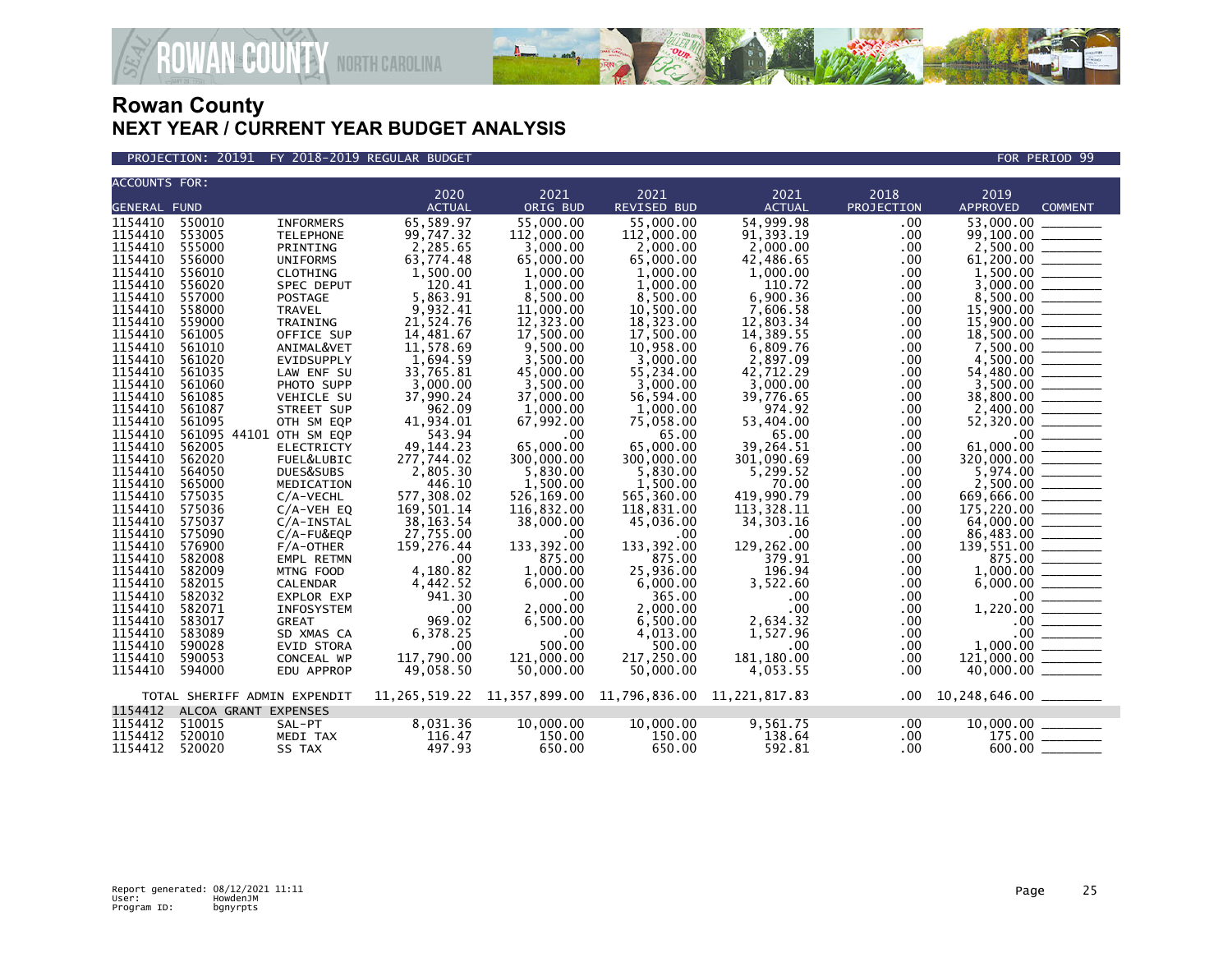

PROJECTION: 20191 FY 2018-2019 REGULAR BUDGET FOR PERIOD 99

| <b>ACCOUNTS FOR:</b>               |        |                                   |                       |                  |                            |                       |                    |                                           |  |
|------------------------------------|--------|-----------------------------------|-----------------------|------------------|----------------------------|-----------------------|--------------------|-------------------------------------------|--|
| <b>GENERAL FUND</b>                |        |                                   | 2020<br><b>ACTUAL</b> | 2021<br>ORIG BUD | 2021<br><b>REVISED BUD</b> | 2021<br><b>ACTUAL</b> | 2018<br>PROJECTION | 2019<br><b>APPROVED</b><br><b>COMMENT</b> |  |
| 1154412                            | 520025 |                                   | 184.75                | 300.00           | 300.00                     | 219.96                |                    | 400.00                                    |  |
| 1154412                            | 543012 | WKER COMP<br>R&M-BOATS            | 2,369.79              | 1,000.00         | 1,000.00                   | 683.36                | .00<br>.00         |                                           |  |
| 1154412                            | 561090 | OTH SUPPL                         | 999.79                | 400.00           | 20,062.00                  | .00                   | .00                |                                           |  |
| 1154412                            | 562020 | FUEL&LUBIC                        | 155.37                | 2,500.00         | 2,500.00                   | 69.96                 | .00.               |                                           |  |
|                                    |        |                                   |                       |                  |                            |                       |                    |                                           |  |
|                                    |        | TOTAL ALCOA GRANT EXPENSES        | 12,355.46             | 15,000.00        | 34,662.00                  | 11,266.48             | .00                |                                           |  |
| 1154413                            |        | DSS REIMBURSEMENT EXP             |                       |                  |                            |                       |                    |                                           |  |
| 1154413                            | 510005 | SAL-REG                           | 92,998.67             | 93,256.00        | 93.256.00                  | 93,302.07             | .00                |                                           |  |
| 1154413                            | 520005 | HLTH INSUR                        | 20,182.00             | 19,920.00        | 22,920.00                  | 21,931.00             | .00                |                                           |  |
| 1154413                            | 520010 | MEDI TAX                          | 1,306.95              | 1,308.00         | 1,308.00                   | 1,309.18              | .00                |                                           |  |
| 1154413                            | 520015 | RETIREMENT                        | 8,827.98              | 9,828.00         | 9,828.00                   | 10, 107.26            | .00                |                                           |  |
| 1154413                            | 520020 | SS TAX                            | 5,588.34              | 5,588.00         | 5,588.00                   | 5,531.68              | .00                |                                           |  |
| 1154413                            | 520025 | WKER COMP                         | 2,141.32              | 2,146.00         | 2,146.00                   | 2,148.49              | .00                |                                           |  |
| 1154413                            | 520030 | 401K CONTR                        | 4,526.49              | 4,534.00         | 4,534.00                   | 4,636.02              | .00.               |                                           |  |
| 1154413<br>1154413                 | 556000 | <b>UNIFORMS</b>                   | 3,000.00              | 3.000.00         | 3.000.00                   | .00                   | .00.               |                                           |  |
|                                    | 561095 | OTH SM EQP                        | 3, 175. 14            | 6,000.00         | 6,000.00                   | 2,447.06              | .00.               |                                           |  |
|                                    |        | TOTAL DSS REIMBURSEMENT EXP       | 141,746.89            | 145,580.00       | 148.580.00                 | 141,412.76            | .00                | 180,140.00 ________                       |  |
| 1154416                            |        | ASSET FORTFEITURE EXPENSE         |                       |                  |                            |                       |                    |                                           |  |
| 1154416                            | 534030 | TECH-S&M                          | 575.00                | .00              | 31,726.00                  | 13,600.27             | .00                |                                           |  |
| 1154416                            | 543020 | R&M-VEHIC                         | .00                   | $.00 \,$         | 10,000,00                  | 125.00                | $.00 \,$           |                                           |  |
| 1154416                            | 553005 | <b>TELEPHONE</b>                  | 5,346.40              | 5,000.00         | 8,000.00                   | 6,361.07              | .00.               | 4,800.00 _______                          |  |
| 1154416                            | 561095 | OTH SM EQP                        | 957.98                | 2,500.00         | 22,500.00                  | 12,627.13             | $.00 \,$           |                                           |  |
| 1154416                            | 561910 | OTH ST SUP                        | 9,677.67              | 10,000.00        | 26,426.00                  | 15,382.99             | .00                |                                           |  |
|                                    |        | TOTAL ASSET FORTFEITURE EXPE      | 16,557.05             | 17,500.00        | 98,652.00                  | 48,096.46             | .00                |                                           |  |
|                                    |        | 11544162 ASSET FORT FEDERAL EXP   |                       |                  |                            |                       |                    |                                           |  |
| 11544162 558026                    |        | TRAV-FED                          | 1,536.25              | $.00 \,$         | 3.000.00                   | $.00 \,$              | .00.               | .00                                       |  |
| 11544162 559026                    |        | TRAIN-FED                         | .00                   | $.00 \,$         | 3,000.00                   | .00                   | .00                |                                           |  |
| 11544162 561099                    |        | WEAPON-FED                        | .00                   | $.00 \,$         | 8,000.00                   | .00                   | .00                | $\frac{00}{00}$                           |  |
| 11544162 575005<br>11544162 576006 |        | CA-FOR-FED                        | .00                   | $.00 \,$         | 7,000.00                   | .00                   | .00                |                                           |  |
| 11544162 582013                    |        | FA-FORT-ST                        | 5,285.80<br>3,169.83  | .00<br>2,500.00  | 20,000.00<br>14,653.00     | .00                   | .00.               | 3,000.00                                  |  |
| 11544162 582018                    |        | DRUG ED-FE<br>AT FOR-FED          | .00                   | .00              | 20,000.00                  | 4,493.25<br>.00       | $.00 \,$<br>.00    | $.00 \,$                                  |  |
|                                    |        |                                   |                       |                  |                            |                       |                    |                                           |  |
|                                    |        | TOTAL ASSET FORT FEDERAL EXP      | 9,991.88              | 2,500.00         | 75,653.00                  | 4,493.25              | $.00 \,$           |                                           |  |
|                                    |        | 11544165 ASSET FORF STATE EXPENSE |                       |                  |                            |                       |                    |                                           |  |
| 11544165 558065                    |        | TRAV-STATE                        | 727.49                | 4.500.00         | 4,500.00                   | 4,422.12              | $.00 \,$           | 2,000.00 ______                           |  |
| 11544165 559050                    |        | TRAIN-ST                          | 500.00                | 4,500.00         | 4,500.00                   | 2,400.00              | .00.               |                                           |  |
| 11544165 561098                    |        | WEAPONS-ST                        | 4.851.25              | 5.000.00         | 11,000,00                  | 1.022.22              | .00                | 5.000.00                                  |  |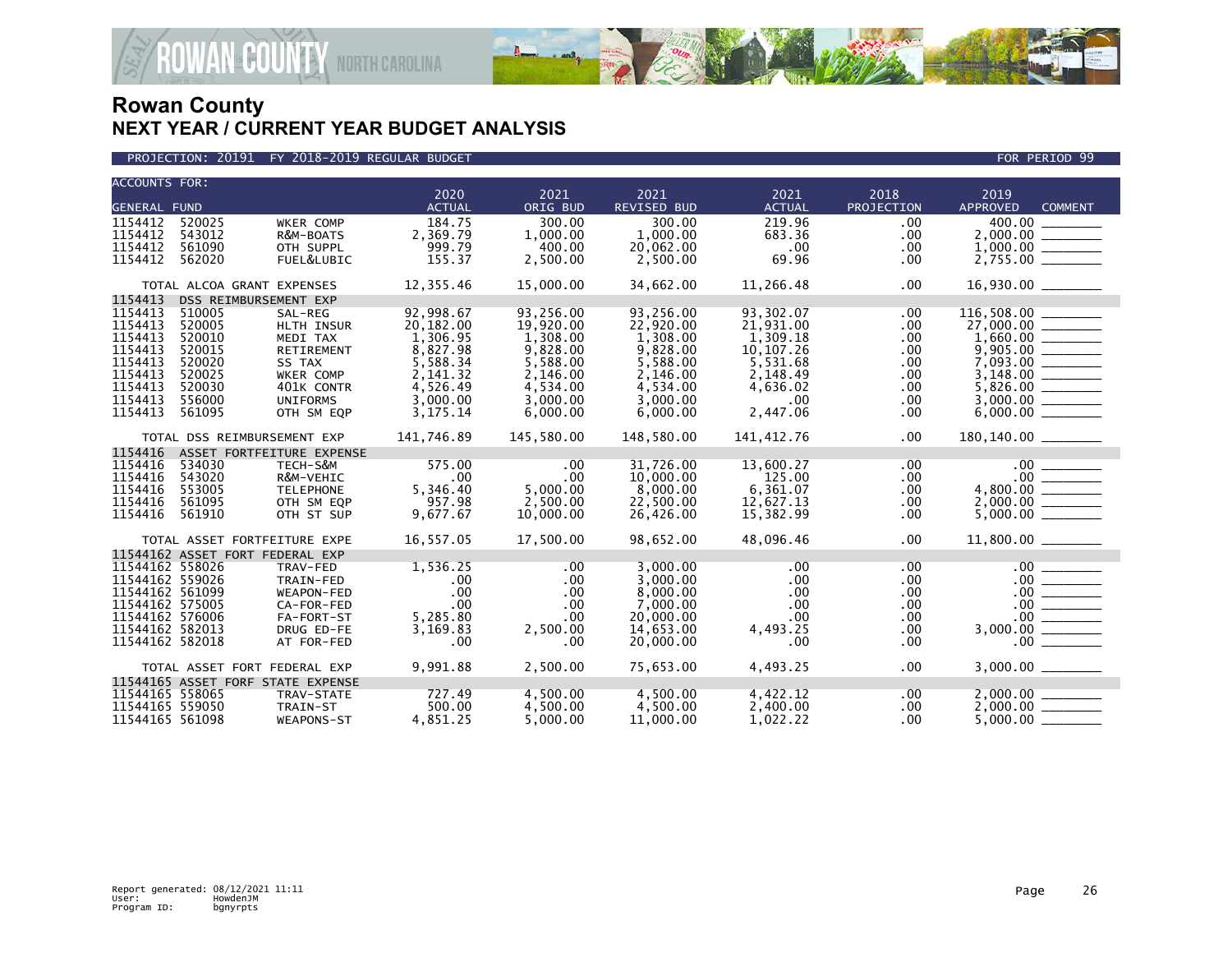

| <b>ACCOUNTS FOR:</b> |                              |                          |               |                  |              |               |            |                            |
|----------------------|------------------------------|--------------------------|---------------|------------------|--------------|---------------|------------|----------------------------|
|                      |                              |                          | 2020          | 2021<br>ORIG BUD | 2021         | 2021          | 2018       | 2019                       |
| <b>GENERAL FUND</b>  |                              |                          | <b>ACTUAL</b> |                  | REVISED BUD  | <b>ACTUAL</b> | PROJECTION | APPROVED<br><b>COMMENT</b> |
| 11544165 575085      |                              | CA-FORT-ST               | 9.500.00      | .00              | 10,000.00    | 8.709.00      | .00        | $.00 \,$                   |
| 11544165 576005      |                              | FA-FOR-FED               | 4.704.80      | .00              | 18,000.00    | 4,721.29      | .00        |                            |
| 11544165 582019      |                              | AT FOR-ST                | .00           | 6,000.00         | 19,000.00    | 1,705.81      | .00        |                            |
|                      | TOTAL ASSET FORF STATE EXPEN |                          | 20,283.54     | 20,000.00        | 67,000.00    | 22,980.44     | .00.       |                            |
| 1154417              | LLEBG-EQUIP EXPENSES         |                          |               |                  |              |               |            |                            |
| 1154417              | 561095                       | OTH SM EOP               | 1.733.61      | .00              | .00          | .00           | .00        |                            |
| 1154417              | 576900                       | F/A-OTHER                | 13,160.00     | .00              | .00.         | .00           | .00        |                            |
|                      |                              |                          |               |                  |              |               |            |                            |
|                      | TOTAL LLEBG-EQUIP EXPENSES   |                          | 14,893.61     | $.00 \,$         | $.00 \times$ | .00           | .00        | $.00$ $\qquad$             |
| 1154419              |                              | OTHER SO GRANTS EXPENSES |               |                  |              |               |            |                            |
| 1154419              | 561095                       | OTH SM EOP               | $.00 \,$      | $.00 \,$         | 18,004.00    | 12,302.26     | .00.       | .00 <sub>1</sub>           |
| 1154419              | 576040                       | FA-FED GRT               | 4,671.70      | $.00 \,$         | $.00 \times$ | .00.          | .00        |                            |
| 1154419              | 576900                       | $F/A$ -OTHER             | .00           | .00              | 10,000.00    | 3,999.99      | .00        |                            |
| 1154419              | 582024                       | KATRINIA                 | .00           | .00              | 20,386.00    | .00           | .00        |                            |
| 1154419              | 582070                       | JNT OPS EX               | .00           | .00              | $.00 \,$     | 1,875.00      | .00        |                            |
|                      | TOTAL OTHER SO GRANTS EXPENS |                          | 4,671.70      | $.00 \,$         | 48,390.00    | 18, 177. 25   | .00        | $.00$ $\qquad \qquad$      |
| 1154420              | DETENTION CTR EXPENSE        |                          |               |                  |              |               |            |                            |
| 1154420              | 510005                       | SAL-REG                  | 3,222,969.13  | 3,350,031.00     | 3,350,031.00 | 3,206,955.71  | .00        | 2,795,961.00               |
| 1154420              | 510010                       | SAL-OT                   | 45,328.22     | 50,400.00        | 50,400.00    | 1,461.35      | .00        | 24,000.00 ______           |
| 1154420              | 510015                       | SAL-PT                   | 65.688.31     | 90,000,00        | 90,000,00    | 61.385.15     | .00        | 110,000.00 _______         |
| 1154420              | 520005                       | HLTH INSUR               | 707,360.51    | 737,040.00       | 776,040.00   | 764,516.11    | .00        |                            |
| 1154420              | 520008                       | RETIRE HI                | 7,470.00      | 9,960.00         | 1,630.00     | .00           | .00        |                            |
| 1154420              | 520010                       | MEDI TAX                 | 46, 105. 21   | 48,990.00        | 48,990.00    | 45.014.70     | .00        |                            |
| 1154420              | 520015                       | <b>RETIREMENT</b>        | 299.504.36    | 349.950.00       | 349.950.00   | 333,637.58    | .00        |                            |
| 1154420              | 520020                       | SS TAX                   | 196,451.97    | 207,733.00       | 207,733.00   | 190, 352. 16  | .00        | 165,845.00 _______         |
| 1154420              | 520025                       | WKER COMP                | 76,088.04     | 81,041.00        | 81,041.00    | 74,986.95     | .00        | 76,107.00                  |
| 1154420              | 520030                       | 401K CONTR               | 88,773.01     | 109,120.00       | 109,120.00   | 94,057.62     | .00        | $91,485.00$<br>20,400.00   |
| 1154420              | 532028                       | PSYCH ASST               | 22,650.00     | 67,437.00        | 67,437.00    | 67,338.25     | .00        |                            |
| 1154420              | 533039                       | <b>INMATE HTH</b>        | 771.736.34    | 816,800,00       | 816.800.00   | 821.062.97    | .00        |                            |
| 1154420              | 533041                       | FOOD SERV                | 452, 103.55   | 533,445.00       | 533,445.00   | 475,057.00    | .00        | $502,822.00$ ________      |
| 1154420              | 534025                       | MED/SAFEK                | 394,474.79    | 262,000.00       | 262,000.00   | 296,590.31    | .00        | $282,000.00$ _________     |
| 1154420              | 534030                       | TECH-S&M                 | 53,922.00     | 60,172.00        | 60,172.00    | 53,952.96     | .00        |                            |
| 1154420              | 541040                       | US-WATER                 | 101,792.26    | 115,000.00       | 115,000.00   | 84,432.65     | .00        |                            |
| 1154420              | 543015                       | R&M-EQUIP                | 25,301.88     | 25,000.00        | 25,000.00    | 18,019.47     | .00        |                            |
| 1154420              | 550007                       | COST P COP               | 5,599.04      | 6,450.00         | 6,450.00     | 5,317.61      | .00        |                            |
| 1154420              | 550015                       | LAUN/DRYCL               | .00           | 300.00           | 300.00       | 59.00         | .00        |                            |
| 1154420              | 553005                       | <b>TELEPHONE</b>         | 3,564.00      | 6,500.00         | 6,500.00     | 5,722.09      | .00        |                            |
| 1154420              | 555000                       | PRINTING                 | 648.91        | 1,000.00         | 1,000.00     | 110.72        | .00        | 750.00                     |
| 1154420              | 556000                       | <b>UNIFORMS</b>          | 23.761.42     | 29,800,00        | 29,800,00    | 14.750.11     | .00        | 24,400,00                  |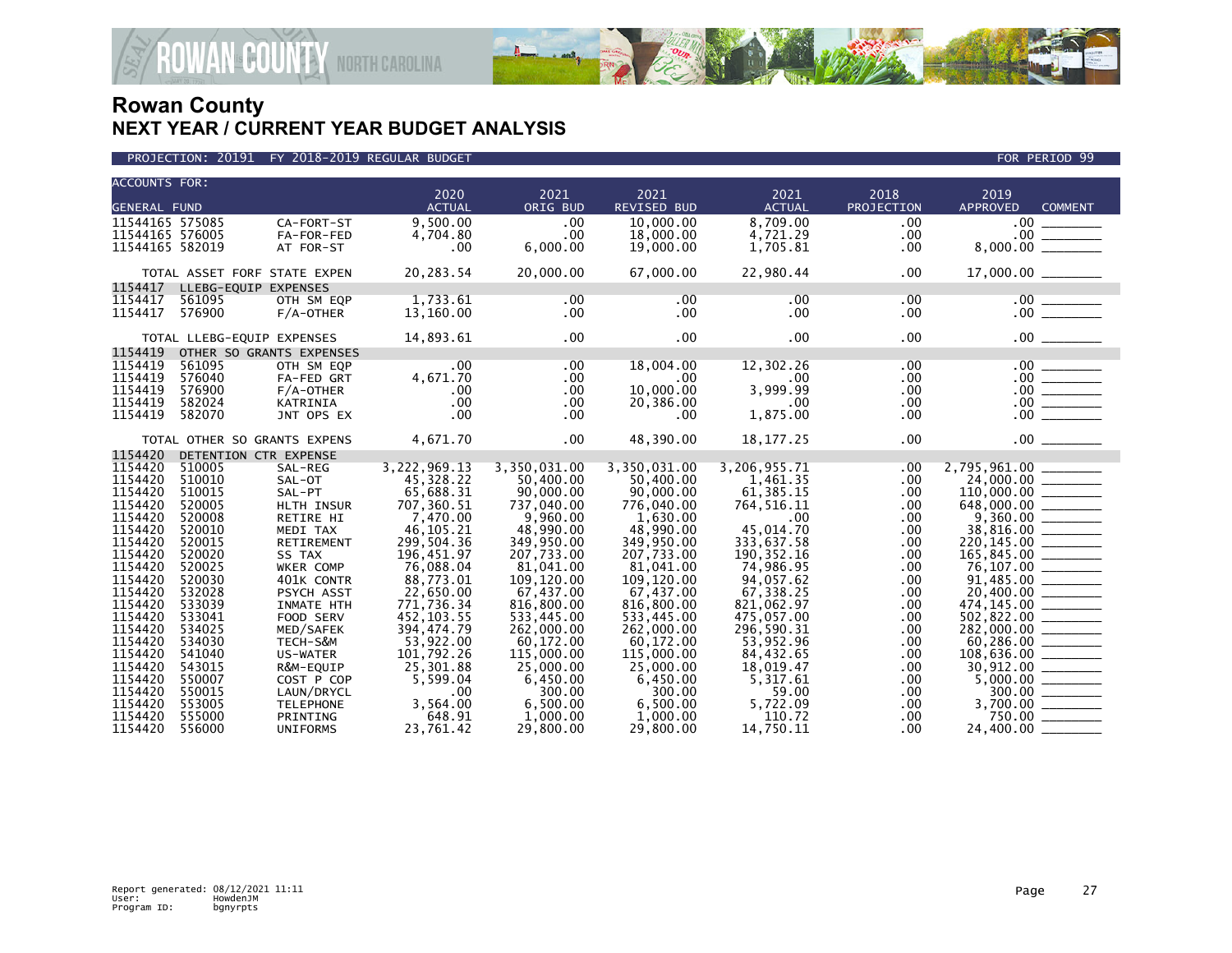

PROJECTION: 20191 FY 2018-2019 REGULAR BUDGET AND REGULAR HOLD CONTROL CONTROL CONTROL CONTROL POR PERIOD 99

|                     | <b>ACCOUNTS FOR:</b> |                                 |                  |                        |                        |                        |            |                                                                                |                |  |  |
|---------------------|----------------------|---------------------------------|------------------|------------------------|------------------------|------------------------|------------|--------------------------------------------------------------------------------|----------------|--|--|
|                     |                      |                                 | 2020             | 2021                   | 2021                   | 2021                   | 2018       | 2019                                                                           |                |  |  |
| <b>GENERAL FUND</b> |                      |                                 | <b>ACTUAL</b>    | ORIG BUD               | REVISED BUD            | <b>ACTUAL</b>          | PROJECTION | APPROVED                                                                       | <b>COMMENT</b> |  |  |
| 1154420             | 556015               | INMATE CLO                      | .00              | 5,000.00               | 5,000.00               | 666.00                 | .00        | .00 <sub>1</sub>                                                               |                |  |  |
| 1154420             | 557000               | <b>POSTAGE</b>                  | 300.00           | 300.00                 | 300.00                 | 248.14                 | .00        | 300.00                                                                         |                |  |  |
| 1154420             | 558000               | <b>TRAVEL</b>                   | 1,986.54         | 2,500.00               | 2,500.00               | 524.71                 | .00        | 5,800.00                                                                       |                |  |  |
| 1154420             | 558055               | PRIS TRANS                      | 1,805.92         | 2,000.00               | 2,000.00               | 1,779.34               | .00        |                                                                                |                |  |  |
| 1154420             | 559000               | TRAINING                        | 2,477.45         | 4,800.00               | 4,800.00               | 3,959.80               | .00        |                                                                                |                |  |  |
| 1154420             | 561005               | OFFICE SUP                      | 6,847.71         | 8,500.00               | 8,500.00               | 8,011.43               | .00.       |                                                                                |                |  |  |
| 1154420             | 561011               | BEDDIG&LIN                      | 17,615.62        | 18,000.00              | 18,000.00              | 17,169.36              | .00        |                                                                                |                |  |  |
| 1154420             | 561020               | FRINGPRTNG                      | .00              | 650.00                 | 650.00                 | .00                    | .00        | $650.00$ $\overline{\hspace{1.5cm}}$<br>23,000.00                              |                |  |  |
| 1154420             | 561030               | JANT'L-SUP                      | 21,534.51        | 23,000.00              | 23,000.00              | 19,260.47              | .00        |                                                                                |                |  |  |
| 1154420             | 561033               | KITCH SUPP                      | 4,172.61         | 4,500.00               | 4,500.00               | 1,795.76               | .00        |                                                                                |                |  |  |
| 1154420             | 561035               | LAW ENF SU                      | 18,485.10        | 18,000.00              | 18,000.00              | 16,472.92              | .00.       | 28,700.00 ______                                                               |                |  |  |
| 1154420             | 561040               | MAIN-SUPP                       | 7,324.00         | 7,324.00               | 7,324.00               | 7,324.00               | .00        |                                                                                |                |  |  |
| 1154420             | 561045               | MEDICAL SU                      | 8,020.00         | 9,000.00               | 9,000.00               | 9,000.00               | .00        |                                                                                |                |  |  |
| 1154420             | 561060               | PHOTO SUPP                      | .00              | 500.00                 | 500.00                 | 407.29                 | .00        | $8,400.00$<br>$8,400.00$<br>$500.00$<br>$1,800.00$<br>$1,800.00$<br>$1,800.00$ |                |  |  |
| 1154420             | 561087               | STREET SUP                      | 1,596.21         | 1.500.00               | 1.500.00               | 235.69                 | .00        |                                                                                |                |  |  |
| 1154420<br>1154420  | 561090               | OTH SUPPL                       | .00<br>19.492.80 | 5,000.00               | 5,000.00               | 3,461.95               | .00        |                                                                                |                |  |  |
| 1154420             | 561095<br>562005     | OTH SM EQP<br><b>ELECTRICTY</b> | 145,685.44       | 9.510.00<br>190,000.00 | 9.510.00<br>190,000.00 | 6,599.63<br>112,772.57 | .00.       |                                                                                |                |  |  |
| 1154420             | 562025               | NATRAL GAS                      | 59,214.27        | 75,000.00              | 75,000.00              | 61,693.10              | .00<br>.00 |                                                                                |                |  |  |
| 1154420             | 564050               | DUES&SUBS                       | 210.00           | 650.00                 | 650.00                 | 105.00                 | .00        | $\begin{array}{r} 21,067.00 \\ 210,000.00 \\ 70,000.00 \\ \hline \end{array}$  |                |  |  |
| 1154420             | 575090               | C/A-FU&EQP                      | 79,587.00        | 78,200.00              | 103,700.00             | 99,680.20              | .00.       |                                                                                |                |  |  |
| 1154420             | 576900               | $F/A$ -OTHER                    | 11, 176.67       | 22,000.00              | 22,000.00              | 15,643.55              | .00        |                                                                                |                |  |  |
| 1154420             | 584003               | INMATE HSG                      | 36,340.00        | $.00 \,$               | .00                    | .00                    | .00        |                                                                                |                |  |  |
| 1154420             | 584004               | <b>JUV DENT</b>                 | 39,772.00        | 50,000.00              | 50,000.00              | 13,542.00              | .00.       |                                                                                |                |  |  |
|                     |                      |                                 |                  |                        |                        |                        |            |                                                                                |                |  |  |
|                     |                      | TOTAL DETENTION CTR EXPENSE     | 7,094,936.80     | 7,494,103.00           | 7,550,273.00           | 7,015,133.38           | .00        |                                                                                |                |  |  |
| 1154422             |                      | INMATE FUNDS EXPENSES           |                  |                        |                        |                        |            |                                                                                |                |  |  |
| 1154422             | 556015               | INMATE CLO                      | 11,304.96        | 15,000.00              | 15,000.00              | 14, 127.04             | .00        |                                                                                |                |  |  |
| 1154422             | 561012               | CONCES-SUP                      | 294,799.51       | 280,000.00             | 280,000.00             | 338,713.11             | .00        |                                                                                |                |  |  |
| 1154422             | 561090               | OTH SUPPL                       | 17,364.58        | 36,000.00              | 36,000.00              | 15,334.60              | .00        | 60,000.00 _______                                                              |                |  |  |
| 1154422             | 590054               | BANK/KIOSK                      | 21,311.00        | 24,000.00              | 24,000.00              | 18,928.50              | .00        |                                                                                |                |  |  |
|                     |                      | TOTAL INMATE FUNDS EXPENSES     | 344,780.05       | 355,000.00             | 355,000.00             | 387, 103.25            | .00        |                                                                                |                |  |  |
| 1154430             |                      | COURTHOUSE SECTY EXP            |                  |                        |                        |                        |            |                                                                                |                |  |  |
| 1154430             | 510005               | SAL-REG                         | 189, 197.45      | 186,057.00             | 186,057.00             | 165,463.94             | .00        |                                                                                |                |  |  |
| 1154430             | 510010               | SAL-OT                          | .00              | .00                    | 2,000.00               | 1,435.12               | .00        |                                                                                |                |  |  |
| 1154430             | 510015               | SAL-PT                          | 137,691.66       | 177,000.00             | 177,000.00             | 126,514.88             | .00        | $155,000.00$ $\overline{\hspace{1.5cm}}$                                       |                |  |  |
| 1154430             | 520005               | HLTH INSUR                      | 41,572.81        | 39,840.00              | 44,840.00              | 43,690.71              | .00        |                                                                                |                |  |  |
| 1154430             | 520010               | MEDI TAX                        | 4,525.48         | 5,499.00               | 5,499.00               | 4,317.81               | .00        | $2,213.00$<br>13,125.00                                                        |                |  |  |
| 1154430             | 520015               | RETIREMENT                      | 18,450.94        | 20,169.00              | 20,169.00              | 20,771.13              | .00        |                                                                                |                |  |  |
| 1154430             | 520020               | SS TAX                          | 19,326.30        | 21,678.00              | 21,678.00              | 18,291.11              | .00        |                                                                                |                |  |  |
| 1154430             | 520025               | WKER COMP                       | 7,521.87         | 9,280.00               | 9,280.00               | 7,297.99               | .00        | 4,170.00                                                                       |                |  |  |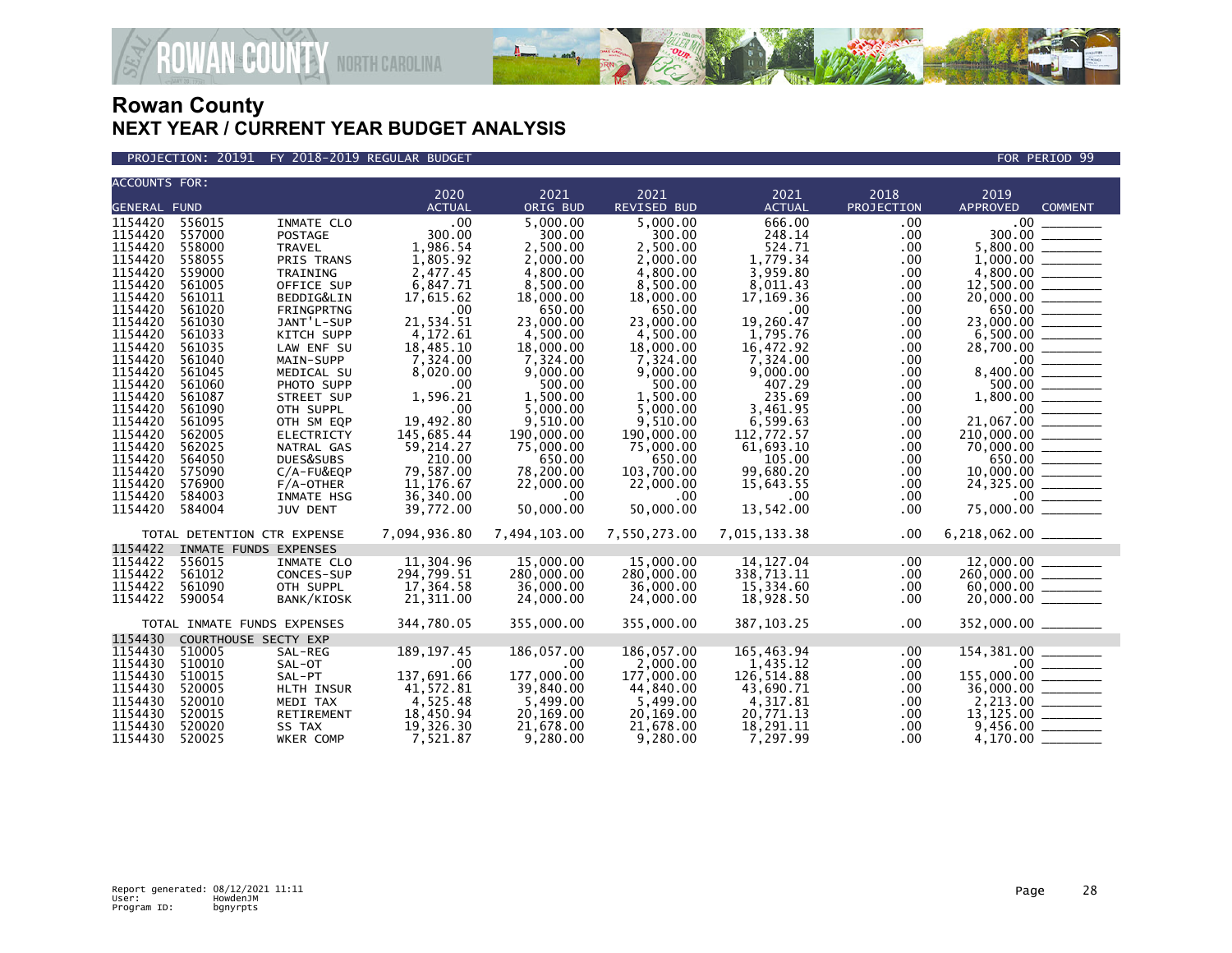

#### PROJECTION: 20191 FY 2018-2019 REGULAR BUDGET FOR PERIOD 99

| <b>ACCOUNTS FOR:</b>                                                                                                                        |                                                                                                                                                            |                                                                                                                                                                                                                           | 2020                                                                                                                                                           | 2021                                                                                                                                                                   | 2021                                                                                                                                                                    | 2021                                                                                                                                                             | 2018                                                                                                          | 2019                                                                                             |  |
|---------------------------------------------------------------------------------------------------------------------------------------------|------------------------------------------------------------------------------------------------------------------------------------------------------------|---------------------------------------------------------------------------------------------------------------------------------------------------------------------------------------------------------------------------|----------------------------------------------------------------------------------------------------------------------------------------------------------------|------------------------------------------------------------------------------------------------------------------------------------------------------------------------|-------------------------------------------------------------------------------------------------------------------------------------------------------------------------|------------------------------------------------------------------------------------------------------------------------------------------------------------------|---------------------------------------------------------------------------------------------------------------|--------------------------------------------------------------------------------------------------|--|
| <b>GENERAL FUND</b>                                                                                                                         |                                                                                                                                                            |                                                                                                                                                                                                                           | <b>ACTUAL</b>                                                                                                                                                  | ORIG BUD                                                                                                                                                               | <b>REVISED BUD</b>                                                                                                                                                      | <b>ACTUAL</b>                                                                                                                                                    | PROJECTION                                                                                                    | <b>APPROVED</b><br><b>COMMENT</b>                                                                |  |
| 1154430<br>1154430<br>1154430<br>1154430<br>1154430<br>1154430<br>1154430<br>1154430<br>1154430                                             | 520030<br>543015<br>553005<br>556000<br>558000<br>559000<br>561010<br>561035<br>576030                                                                     | 401K CONTR<br>R&M-EQUIP<br><b>TELEPHONE</b><br><b>UNIFORMS</b><br><b>TRAVEL</b><br>TRAINING<br>ANIMAL&VET<br>LAW ENF SU<br>$F/A-F&EQUI$                                                                                   | 9,460.01<br>456.63<br>1,263.96<br>5.000.00<br>96.88<br>500.00<br>817.66<br>4,711.95<br>3,900.00                                                                | 9.304.00<br>3.400.00<br>2.050.00<br>5,000.00<br>300.00<br>500.00<br>2,000.00<br>7.500.00<br>.00                                                                        | 9,304.00<br>3.400.00<br>2.050.00<br>5.000.00<br>300.00<br>500.00<br>2,000.00<br>7.500.00<br>.00.                                                                        | 9.533.67<br>3.400.00<br>2,050.00<br>4,796.47<br>126.00<br>500.00<br>1,772.41<br>6.120.81<br>.00.                                                                 | .00<br>.00<br>.00<br>.00<br>.00<br>.00<br>.00<br>.00<br>.00                                                   | 7.722.00<br>3.400.00<br>300.00<br>500.00<br>2,000.00<br>.00                                      |  |
|                                                                                                                                             | TOTAL COURTHOUSE SECTY EXP<br>TOTAL SHERIFF'S OFFICE                                                                                                       |                                                                                                                                                                                                                           | 444,493.60<br>17,084,976.66                                                                                                                                    | 489,577.00<br>17,953,696.00                                                                                                                                            | 496,577.00<br>18,245,372.00                                                                                                                                             | 416,082.05<br>16,656,070.46                                                                                                                                      | .00.<br>$.00 \,$                                                                                              |                                                                                                  |  |
| 4425                                                                                                                                        | PRE-TRIAL SERVICES                                                                                                                                         |                                                                                                                                                                                                                           |                                                                                                                                                                |                                                                                                                                                                        |                                                                                                                                                                         |                                                                                                                                                                  |                                                                                                               |                                                                                                  |  |
| 1144425<br>1144425<br>1144425                                                                                                               | 453023<br>495010                                                                                                                                           | PRE-TRIAL SERV REVENUE<br>BND-PTRIAL<br>APP FB-RES                                                                                                                                                                        | $-4, 305.02$<br>.00                                                                                                                                            | $-6,000.00$<br>.00                                                                                                                                                     | $-6,000.00$<br>.00                                                                                                                                                      | $-5, 120.00$<br>.00.                                                                                                                                             | .00.<br>.00                                                                                                   | $-9,000.00$ ________<br>-35,000.00 ________                                                      |  |
|                                                                                                                                             |                                                                                                                                                            | TOTAL PRE-TRIAL SERV REVENUE                                                                                                                                                                                              | $-4, 305.02$                                                                                                                                                   | $-6,000.00$                                                                                                                                                            | $-6,000.00$                                                                                                                                                             | $-5, 120.00$                                                                                                                                                     | $.00 \,$                                                                                                      |                                                                                                  |  |
| 1154425                                                                                                                                     |                                                                                                                                                            | PRE-TRIAL SERV EXPENSE                                                                                                                                                                                                    |                                                                                                                                                                |                                                                                                                                                                        |                                                                                                                                                                         |                                                                                                                                                                  |                                                                                                               |                                                                                                  |  |
| 1154425<br>1154425<br>1154425<br>1154425<br>1154425<br>1154425<br>1154425<br>1154425<br>1154425<br>1154425<br>1154425<br>1154425<br>1154425 | 510005<br>520005<br>520010<br>520015<br>520020<br>520025<br>520030<br>550005<br>550007<br>553005<br>557000<br>561005<br>561095<br>TOTAL PRE-TRIAL SERVICES | SAL-REG<br>HLTH INSUR<br>MEDI TAX<br><b>RETIREMENT</b><br>SS TAX<br>WKER COMP<br>401K CONTR<br>BND/PTRIAL<br>COST P COP<br><b>TELEPHONE</b><br><b>POSTAGE</b><br>OFFICE SUP<br>OTH SM EQP<br>TOTAL PRE-TRIAL SERV EXPENSE | 27,328.06<br>10,091.00<br>391.71<br>2,480.04<br>1,674.87<br>219.34<br>820.74<br>23,795.00<br>232.56<br>1,151.94<br>.00<br>.00<br>.00<br>68,185.26<br>63,880.24 | 27,442.00<br>9,960.00<br>393.00<br>2,802.00<br>1,677.00<br>220.00<br>824.00<br>25,000.00<br>300.00<br>1,750.00<br>100.00<br>250.00<br>200.00<br>70,918.00<br>64,918.00 | 32,722.00<br>11,920.00<br>473.00<br>3,342.00<br>2.007.00<br>350.00<br>984.00<br>25,000.00<br>300.00<br>1,750.00<br>100.00<br>250.00<br>200.00<br>79,398.00<br>73,398.00 | 32,495.29<br>10,965.50<br>469.65<br>3,360.96<br>2,008.19<br>262.47<br>981.63<br>22,937.50<br>108.07<br>1,168.85<br>.00<br>44.99<br>.00<br>74,803.10<br>69,683.10 | .00<br>.00<br>.00.<br>.00<br>.00<br>.00<br>.00<br>.00<br>.00.<br>.00<br>.00<br>.00.<br>.00<br>$.00 \,$<br>.00 | 25,480.00<br>364.00<br>255.00 _______<br>765.00 ________<br>35,000.00 ______<br>100.00<br>250.00 |  |
| 4500                                                                                                                                        | ROWAN AREA TRANSIT                                                                                                                                         |                                                                                                                                                                                                                           |                                                                                                                                                                |                                                                                                                                                                        |                                                                                                                                                                         |                                                                                                                                                                  |                                                                                                               |                                                                                                  |  |
| 1144520<br>1144520                                                                                                                          | 434119                                                                                                                                                     | ROWAN AREA TRANSIT REVENUES<br>CTP CAP GT                                                                                                                                                                                 | $-266.913.00$                                                                                                                                                  | $-172.147.00$                                                                                                                                                          | $-172.147.00$                                                                                                                                                           | .00                                                                                                                                                              | .00                                                                                                           | $-438.860.00$                                                                                    |  |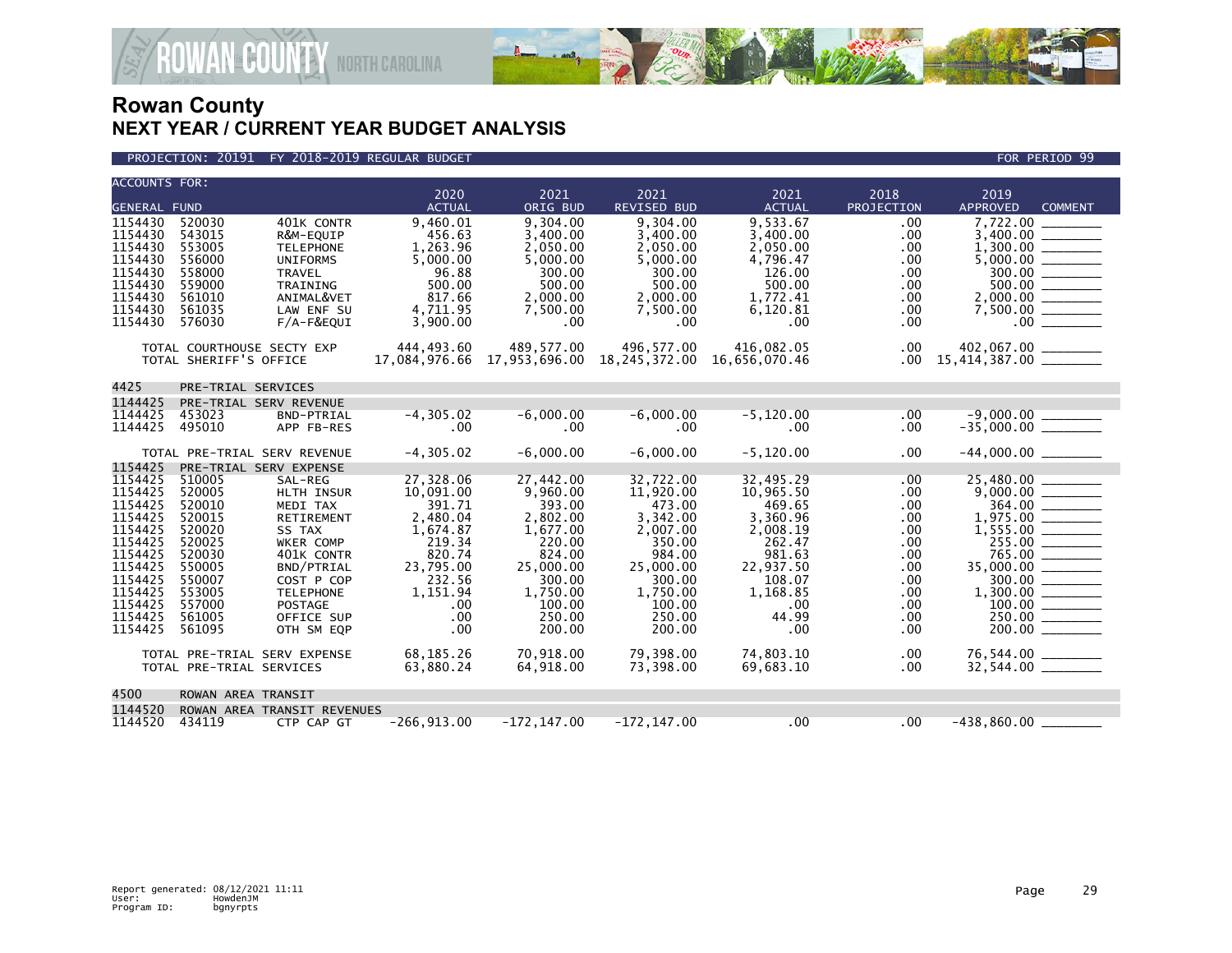

PROJECTION: 20191 FY 2018-2019 REGULAR BUDGET FOR PERIOD 99

| <b>ACCOUNTS FOR:</b>                                                                                                                                              |                                                                                                                                                                                                                                                                                                                                                                                                           | 2020                                                                                                                                                                                                | 2021                                                                                                                                                                                     | 2021                                                                                                                                                                                                         | 2021                                                                                                                                 | 2018                                                                                               | 2019                                                                                                                                           |                |  |  |
|-------------------------------------------------------------------------------------------------------------------------------------------------------------------|-----------------------------------------------------------------------------------------------------------------------------------------------------------------------------------------------------------------------------------------------------------------------------------------------------------------------------------------------------------------------------------------------------------|-----------------------------------------------------------------------------------------------------------------------------------------------------------------------------------------------------|------------------------------------------------------------------------------------------------------------------------------------------------------------------------------------------|--------------------------------------------------------------------------------------------------------------------------------------------------------------------------------------------------------------|--------------------------------------------------------------------------------------------------------------------------------------|----------------------------------------------------------------------------------------------------|------------------------------------------------------------------------------------------------------------------------------------------------|----------------|--|--|
| <b>GENERAL FUND</b>                                                                                                                                               |                                                                                                                                                                                                                                                                                                                                                                                                           | <b>ACTUAL</b>                                                                                                                                                                                       | ORIG BUD                                                                                                                                                                                 | <b>REVISED BUD</b>                                                                                                                                                                                           | <b>ACTUAL</b>                                                                                                                        | PROJECTION                                                                                         | <b>APPROVED</b>                                                                                                                                | <b>COMMENT</b> |  |  |
| 1144520<br>1144520<br>1144520<br>1144520<br>1144520<br>1144520<br>1144520                                                                                         | 434120<br>CTP ADM GT<br>434224 64520 RGP TRANSP<br>434225 64520 E&D TRANSP<br>453087<br>RGP FARES<br>453091<br>RTS PASS<br>461025<br>INT-E&D TP<br>495010<br>APP FB-RES                                                                                                                                                                                                                                   | $-170,053.00$<br>$-100, 248.00$<br>$-121, 324.00$<br>$-2,416.00$<br>$-4,054.00$<br>$-50.00$<br>.00                                                                                                  | $-205, 649.00$<br>$-100.247.00$<br>$-121, 324.00$<br>$-5,500.00$<br>$-3,600.00$<br>$-50.00$<br>.00                                                                                       | $-205,649.00$<br>$-100.247.00$<br>$-121, 324.00$<br>$-5,500.00$<br>$-3,600.00$<br>$-50.00$<br>$.00 \times$                                                                                                   | $-93, 194.00$<br>.00<br>.00<br>$-1,062.00$<br>$-1,220.00$<br>$.00 \,$<br>$.00 \,$                                                    | .00.<br>.00<br>.00<br>.00<br>.00<br>.00<br>.00.                                                    | $-181, 387.00$<br>$-50.00$ ______                                                                                                              |                |  |  |
|                                                                                                                                                                   | TOTAL ROWAN AREA TRANSIT REV                                                                                                                                                                                                                                                                                                                                                                              | $-665,058.00$                                                                                                                                                                                       | $-608, 517.00$                                                                                                                                                                           | $-608, 517.00$                                                                                                                                                                                               | $-95,476.00$                                                                                                                         | .00                                                                                                | $-867,694.00$ ________                                                                                                                         |                |  |  |
| 1144521<br>1144521<br>1144521<br>1144521<br>1144521<br>1144521<br>1144521<br>1144521<br>1144521<br>1144521<br>1144521<br>1144521<br>1144521<br>1144521<br>1144521 | ROWAN AREA TRAN GRANT REV<br>425109 64527 RTS CON TP<br>425109 64529 RTS CON TP<br>431001 64527 FED GRANT<br>431001 64528 FED GRANT<br>431023 64529 DOT E&D GT<br>434121 64528 EMPL TRANS<br>438025 64528 LGC-KANNAP<br>438040 64528 LGC-CH GR<br>438045 64528 LGC-LANDIS<br>438070 64528 LGC-SALISB<br>453091 64528 RTS PASS<br>453091 64529 RTS PASS<br>495000 64527 APP FB-UNR<br>495010<br>APP FB-RES | $-27, 250.84$<br>$-35, 283.10$<br>$-109.003.44$<br>$-80,000.00$<br>$-35, 283.00$<br>$-37,924.00$<br>$-15,400.00$<br>$-7,500.00$<br>$-10,800.00$<br>$-15,400.00$<br>$-8,381.00$<br>.00<br>.00<br>.00 | $-26,000.00$<br>$.00 \,$<br>$-104,000.00$<br>$-80,000.00$<br>.00<br>$-37, 925.00$<br>$-10,700.00$<br>$-7,500.00$<br>$-7,500.00$<br>$-10,700.00$<br>$.00 \,$<br>.00<br>$-5,675.00$<br>.00 | $-26, 328.00$<br>$-62,500.00$<br>$-105, 309.00$<br>$-80,000.00$<br>$-62,500.00$<br>$-37,925.00$<br>$-10,700.00$<br>$-7,500.00$<br>$-7,500.00$<br>$-10,700.00$<br>$.00 \,$<br>$.00 \,$<br>$-5,675.00$<br>.00. | $-11,865.92$<br>$.00 \,$<br>$-47, 463.67$<br>.00<br>.00<br>.00<br>$.00 \,$<br>.00<br>.00<br>.00<br>$-5, 261.00$<br>.00<br>.00<br>.00 | .00<br>.00.<br>.00<br>.00<br>.00.<br>.00<br>.00<br>.00<br>.00<br>.00.<br>.00<br>.00.<br>.00<br>.00 | $-13,000.00$<br>$-80,000.00$<br>$-80,000.00$<br>$-117,000.00$<br>$-32,880.00$<br>$-10,700.00$ _________<br>$-7,500.00$ $-7,500.00$ $-7,500.00$ |                |  |  |
|                                                                                                                                                                   | TOTAL ROWAN AREA TRAN GRANT                                                                                                                                                                                                                                                                                                                                                                               | $-382, 225.38$                                                                                                                                                                                      | $-290,000.00$                                                                                                                                                                            | $-416,637.00$                                                                                                                                                                                                | $-64, 590.59$                                                                                                                        | .00                                                                                                | $-292,500.00$ ________                                                                                                                         |                |  |  |
| 1144522<br>1144522                                                                                                                                                | MEDICAID TRANS REVENUES<br>425008<br><b>MEDI TRANS</b>                                                                                                                                                                                                                                                                                                                                                    | $-342, 563.29$                                                                                                                                                                                      | $-500,000.00$                                                                                                                                                                            | $-500,000.00$                                                                                                                                                                                                | $-281,062.29$                                                                                                                        | .00                                                                                                | $-300,000.00$ ________                                                                                                                         |                |  |  |
|                                                                                                                                                                   | TOTAL MEDICAID TRANS REVENUE                                                                                                                                                                                                                                                                                                                                                                              | $-342, 563.29$                                                                                                                                                                                      | $-500,000.00$                                                                                                                                                                            | $-500,000.00$                                                                                                                                                                                                | $-281,062.29$                                                                                                                        | .00.                                                                                               | $-300,000.00$ _______                                                                                                                          |                |  |  |
| 1144526<br>1144526<br>1144526<br>1144526                                                                                                                          | CONTRACTED TRANS REVENUES<br>425110 64526 SAL CON TP<br>425111<br>OTH CON TP<br>453091 64526 RTS PASS                                                                                                                                                                                                                                                                                                     | $-148,786.62$<br>$-118, 266.13$<br>$-10,683.00$                                                                                                                                                     | $-250,000.00$<br>$-260,000.00$<br>$.00 \,$                                                                                                                                               | $-250,000.00$<br>$-260,000.00$<br>.00                                                                                                                                                                        | $-14,722.36$<br>$-122,733.90$<br>$-30.00$                                                                                            | .00<br>.00<br>.00                                                                                  | $-100,000.00$<br>$-170,000.00$<br>$00$<br>$00$                                                                                                 |                |  |  |
|                                                                                                                                                                   | TOTAL CONTRACTED TRANS REVEN                                                                                                                                                                                                                                                                                                                                                                              | $-277,735.75$                                                                                                                                                                                       | $-510,000.00$                                                                                                                                                                            | $-510,000.00$                                                                                                                                                                                                | $-137, 486.26$                                                                                                                       | $.00 \,$                                                                                           |                                                                                                                                                |                |  |  |
| 1154520<br>1154520<br>1154520<br>1154520                                                                                                                          | ROWAN AREA TRANSIT EXPENSES<br>510005<br>SAL-REG<br>520005<br>HLTH INSUR<br>520010<br>MEDI TAX                                                                                                                                                                                                                                                                                                            | 101,963.68<br>17,910.40<br>1,418.90                                                                                                                                                                 | 132.792.00<br>13,944.00<br>1.926.00                                                                                                                                                      | 132,792.00<br>25,944.00<br>1,926.00                                                                                                                                                                          | 122,771.92<br>24,952.20<br>1,675.38                                                                                                  | .00.<br>.00<br>.00                                                                                 | 91,925.00<br>$18,000.00$ _______                                                                                                               |                |  |  |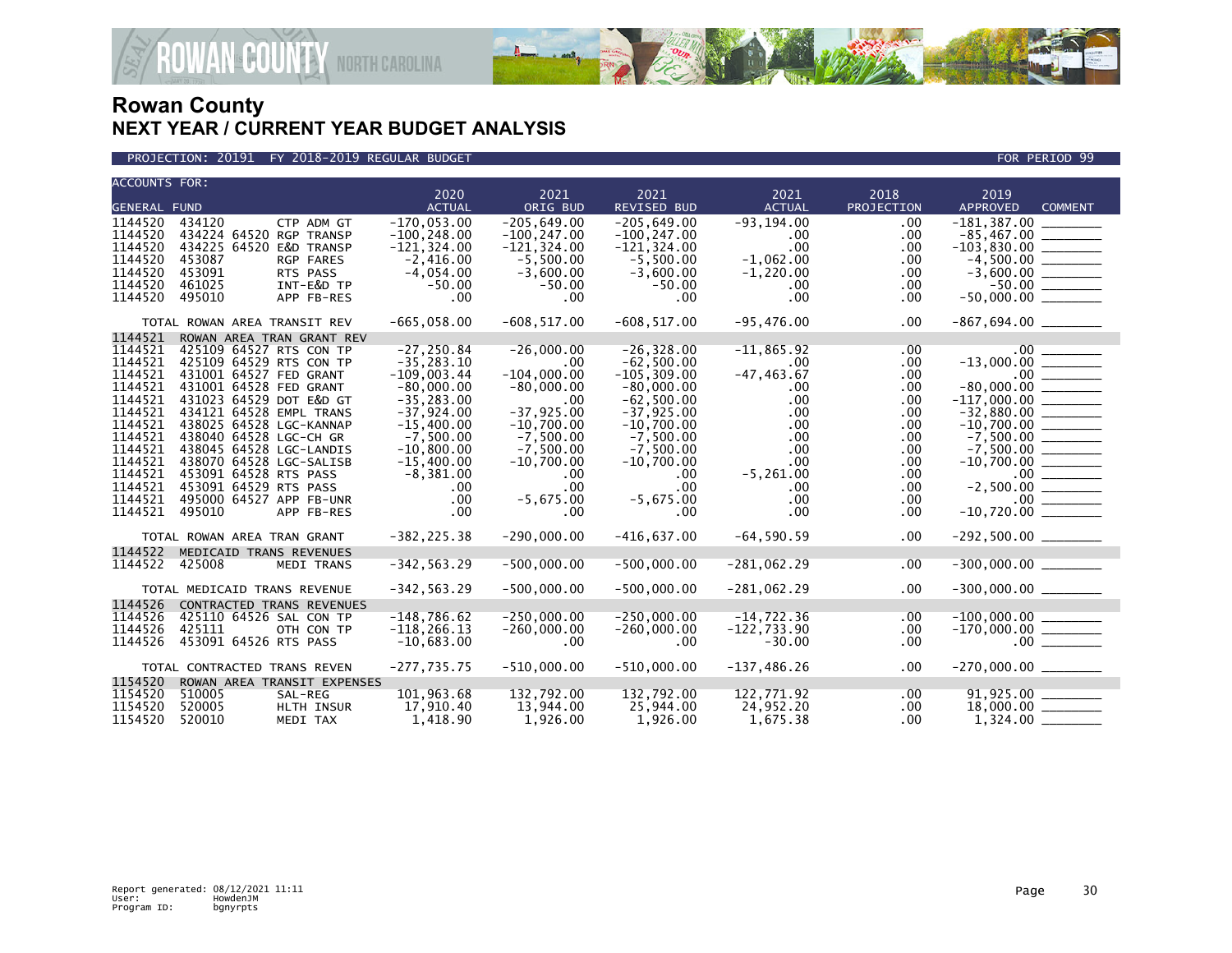

PROJECTION: 20191 FY 2018-2019 REGULAR BUDGET FOR PERIOD 99

| <b>ACCOUNTS FOR:</b> |                                                    |                           |                          |                       |                       |                  |                                                                                                                                                                     |
|----------------------|----------------------------------------------------|---------------------------|--------------------------|-----------------------|-----------------------|------------------|---------------------------------------------------------------------------------------------------------------------------------------------------------------------|
|                      |                                                    | 2020                      | 2021                     | 2021                  | 2021                  | 2018             | 2019                                                                                                                                                                |
| <b>GENERAL FUND</b>  |                                                    | <b>ACTUAL</b>             | ORIG BUD                 | REVISED BUD           | <b>ACTUAL</b>         | PROJECTION       | <b>APPROVED</b><br><b>COMMENT</b>                                                                                                                                   |
| 1154520              | 520015<br>RETIREMENT                               | 9.049.68                  | 13.558.00                | 13.558.00             | 12,610.65             | .00              | 7.125.00                                                                                                                                                            |
| 1154520              | 520020<br>SS TAX                                   | 6,067.08                  | 8,233.00                 | 8,233.00              | 7,163.41              | .00              |                                                                                                                                                                     |
| 1154520<br>1154520   | 520025<br>WKER COMP                                | 1,042.98                  | 1,581.00                 | 1,581.00              | 1,495.41              | .00.             |                                                                                                                                                                     |
|                      | 520030<br>401K CONTR                               | 2,118.49                  | 3,986.00                 | 3,986.00              | 2,623.34              | .00              |                                                                                                                                                                     |
| 1154520              | 532000<br>PROF SERV                                | 22,454.88                 | 30,188.00                | 30,188.00             | 22,800.00             | .00.             |                                                                                                                                                                     |
| 1154520<br>1154520   | 533007<br>CONTR LAWN<br>533008                     | 2,400.00<br>216.00        | 2,800.00                 | 2,800.00<br>500.00    | 2,800.00<br>216.00    | .00              |                                                                                                                                                                     |
| 1154520              | CONTR TRSH<br>533013                               | 790.00                    | 500.00<br>.00            | .00                   | $.00 \,$              | .00              | 300.00                                                                                                                                                              |
| 1154520              | CLEANING<br>534030<br>TECH-S&M                     | 1,166.19                  | 1,300.00                 | 1,300.00              | 331.50                | .00<br>$.00 \,$  |                                                                                                                                                                     |
| 1154520              | 541040<br>US-WATER                                 | 1,050.13                  | 1,000.00                 | 1,000.00              | 402.52                | .00              | $5,000.00$<br>1,300.00                                                                                                                                              |
| 1154520              | 543005<br>R&M-BLDG                                 | .00                       | 400.00                   | 675.00                | 661.50                | $.00 \,$         |                                                                                                                                                                     |
| 1154520              | 544004<br>RNT-COMM E                               | 4,200.00                  | 5,000.00                 | 5.000.00              | 4,200.00              | .00              | $5,000.00$<br>$4,200.00$                                                                                                                                            |
| 1154520              | 544020<br>RENT-L&B                                 | 4,200.00                  | 8,400.00                 | 6,400.00              | 4,200.00              | .00              |                                                                                                                                                                     |
| 1154520              | 550007<br>COST P COP                               | 651.74                    | 2.000.00                 | 2.000.00              | 1,461.20              | .00              |                                                                                                                                                                     |
| 1154520              | 552000<br>INSURANCE                                | 19,200.00                 | 19,200.00                | 19,200.00             | $.00 \,$              | .00.             | $19,200.00$ ________                                                                                                                                                |
| 1154520              | 553005<br><b>TELEPHONE</b>                         | 2,616.71                  | 3,700.00                 | 3,700.00              | 1,895.33              | .00              |                                                                                                                                                                     |
| 1154520              | 554000<br>ADVERTISNG                               | 2,521.13                  | 6,400.00                 | 6,125.00              | 2,418.56              | .00              |                                                                                                                                                                     |
| 1154520              | 555000<br>PRINTING                                 | 146.89                    | 1,000.00                 | 3,000.00              | 2,641.00              | .00              | $5,300.00$ $\overline{\phantom{0}}$                                                                                                                                 |
| 1154520              | 556000<br><b>UNIFORMS</b>                          | 723.59                    | 1,000.00                 | 1,000.00              | 499.45                | .00              |                                                                                                                                                                     |
| 1154520              | 557000<br>POSTAGE                                  | 612.85                    | 1,000.00                 | 1,000.00              | 87.42                 | .00              | 500.00                                                                                                                                                              |
| 1154520              | 558000<br>TRAVEL                                   | 857.42                    | 3,000.00                 | 1,575.00              | 305.75                | $.00 \,$         | 2,500.00                                                                                                                                                            |
| 1154520              | 559000<br>TRAINING                                 | .00                       | 1,100.00                 | 3,100.00              | 1,853.22              | $.00 \,$         |                                                                                                                                                                     |
| 1154520              | 561005<br>OFFICE SUP                               | 847.59                    | 3,000.00                 | 3,000.00              | 2,698.42              | .00              |                                                                                                                                                                     |
| 1154520              | 561030<br>JANT'L-SUP                               | 721.51                    | 2,000.00                 | 1,000.00              | 279.95                | .00              |                                                                                                                                                                     |
| 1154520              | 562005<br><b>ELECTRICTY</b>                        | 4,987.60                  | 5,000.00                 | 5,000.00              | 3,606.17              | .00              |                                                                                                                                                                     |
| 1154520              | 562025<br>NATRAL GAS                               | 1,273.68                  | 2,200.00                 | 2,200.00              | 1,533.68              | .00              |                                                                                                                                                                     |
| 1154520              | 564050<br>DUES&SUBS                                | 600.00                    | 1,000.00                 | 1,425.00              | 1,025.00              | .00              |                                                                                                                                                                     |
| 1154520              | 575035<br>C/A-VECHL                                | 305,507.00                | 196,993.00               | 196,993.00            | 162.00                | .00.             | $51\overline{1}$ , $25\overline{1}$ . 00 ______                                                                                                                     |
| 1154520              | 584005 64520 E&D TRANSP                            | 121,374.00                | 121,374.00               | 121, 374.00           | $.00 \,$              | .00.             |                                                                                                                                                                     |
| 1154520              | 585005 64520 RGP TRANSP                            | 111,387.00                | 111,387.00               | 111,387.00            | $.00 \times$          | .00.             |                                                                                                                                                                     |
|                      |                                                    |                           |                          |                       |                       |                  |                                                                                                                                                                     |
|                      | TOTAL ROWAN AREA TRANSIT EXP                       | 750,077.12                | 706,962.00               | 718,962.00            | 229,370.98            | .00              | 923,490.00 ________                                                                                                                                                 |
| 1154521<br>1154521   | ROWAN AREA TRAN GRANT EXP                          |                           |                          |                       |                       |                  |                                                                                                                                                                     |
| 1154521              | 533001<br><b>CONTR SERV</b>                        | .00<br>214, 429. 19       | $.00 \ \,$<br>160,000.00 | $.00\,$<br>160,000.00 | $.00 \,$<br>$.00 \,$  | $.00 \,$         |                                                                                                                                                                     |
| 1154521              | 533001 64528 CONTR SERV                            |                           |                          |                       |                       | $.00 \,$         |                                                                                                                                                                     |
| 1154521              | 584005 64527 E&D TRANSP<br>584005 64529 E&D TRANSP | 143, 145. 31<br>77,671.03 | 130,000.00               | 131,637.00            | 59,329.59<br>$.00 \,$ | $.00 \,$<br>.00. | $\begin{array}{r} 162\, ,500\, .00\, \; \underline{\hspace{1cm}} \\ 00\, \; \underline{\hspace{1cm}} \\ 130\, ,000\, .00\, \; \underline{\hspace{1cm}} \end{array}$ |
|                      |                                                    |                           | $.00 \,$                 | 125,000.00            |                       |                  |                                                                                                                                                                     |
|                      | TOTAL ROWAN AREA TRAN GRANT                        | 435, 245.53               | 290,000.00               | 416,637.00            | 59,329.59             | .00              | 292,500.00 _______                                                                                                                                                  |
|                      | 1154522 MEDICAID TRANS EXPENDITURES                |                           |                          |                       |                       |                  |                                                                                                                                                                     |
| 1154522              | 558045<br>TRAV-VOLUN                               | 342,299.03                | 500,000.00               | 500,000.00            | 100,576.94            | .00              | $300,000.00$ ________                                                                                                                                               |
|                      | TOTAL MEDICAID TRANS EXPENDI                       | 342,299.03                | 500,000.00               | 500,000.00            | 100,576.94            | $.00 \,$         | 300,000.00 ______                                                                                                                                                   |
| 1154526              | <b>CONTRACTED TRANS EXPENSES</b>                   |                           |                          |                       |                       |                  |                                                                                                                                                                     |
| 1154526 533001       | <b>CONTR SERV</b>                                  | 121,636.85                | 260,000.00               | 260,000.00            | 20,228.82             | .00              | 170,000.00                                                                                                                                                          |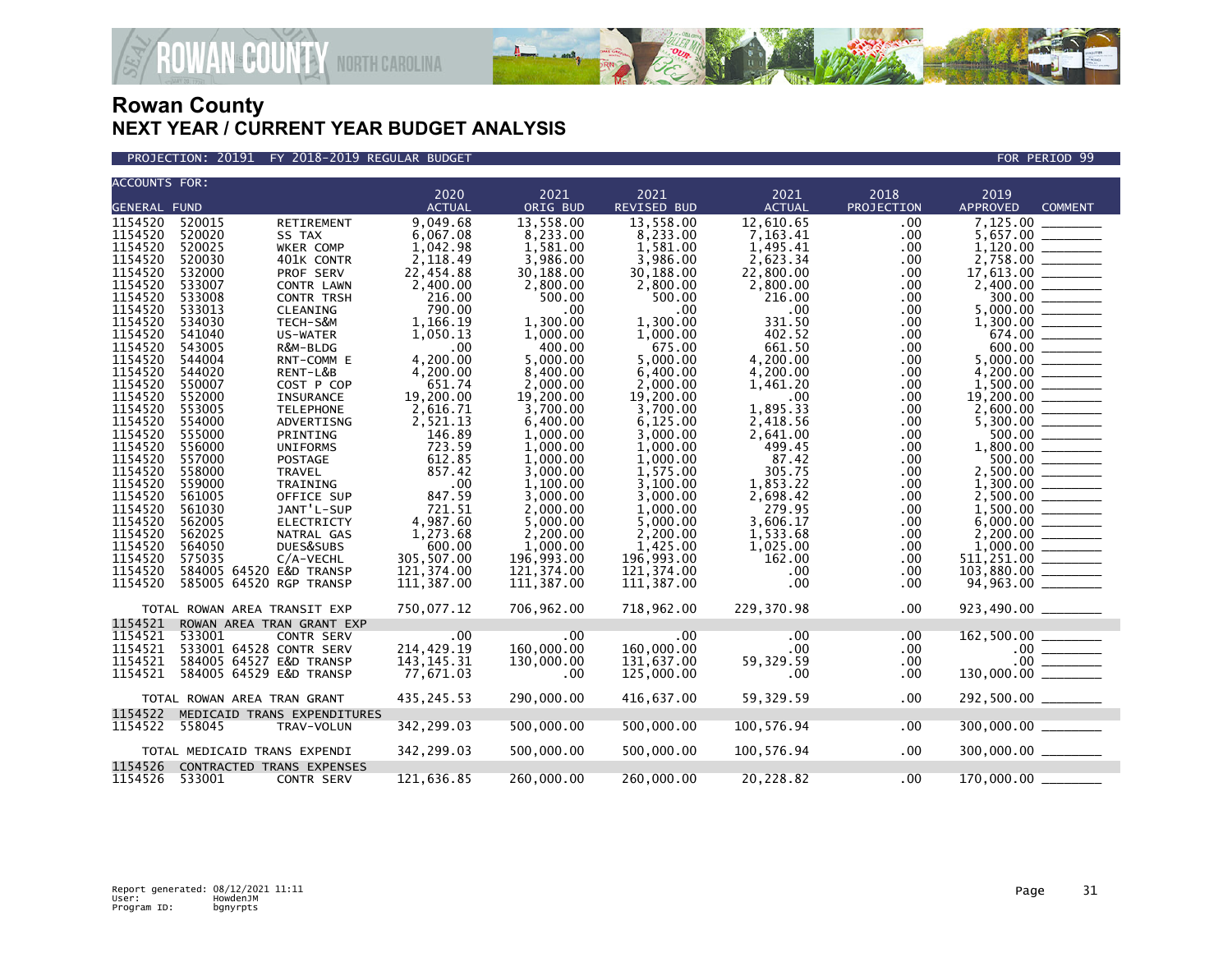

|                                                                | PROJECTION: 20191 FY 2018-2019 REGULAR BUDGET                                                                                                      |                                                             |                                                              |                                                            |                                                         |                                 | FOR PERIOD 99                                      |
|----------------------------------------------------------------|----------------------------------------------------------------------------------------------------------------------------------------------------|-------------------------------------------------------------|--------------------------------------------------------------|------------------------------------------------------------|---------------------------------------------------------|---------------------------------|----------------------------------------------------|
| <b>ACCOUNTS FOR:</b><br>GENERAL FUND                           |                                                                                                                                                    | 2020<br><b>ACTUAL</b>                                       | 2021<br>ORIG BUD                                             | 2021<br>REVISED BUD                                        | 2021<br><b>ACTUAL</b>                                   | 2018<br>PROJECTION              | 2019<br><b>APPROVED</b><br><b>COMMENT</b>          |
| 1154526                                                        | 533001 64526 CONTR SERV                                                                                                                            | 166, 349.50                                                 | 250,000.00                                                   | 250,000,00                                                 | 14,752.36                                               | .00                             | 100,000.00                                         |
|                                                                | TOTAL CONTRACTED TRANS EXPEN<br>TOTAL ROWAN AREA TRANSIT                                                                                           | 287,986.35<br>148,025.61                                    | 510.000.00<br>98,445.00                                      | 510,000.00<br>110,445.00                                   | 34.981.18<br>$-154, 356.45$                             | .00<br>$.00 \,$                 |                                                    |
| 4805                                                           | DIV OF ECONOMIC DEVELOPMENT                                                                                                                        |                                                             |                                                              |                                                            |                                                         |                                 |                                                    |
| 1144805<br>1144805                                             | ECONOMIC DEVELOPMENT REV<br>434016<br>INCENTIVE                                                                                                    | .00                                                         | $-401.650.00$                                                | $-501.650.00$                                              | $-216,650.00$                                           | .00                             | .00 <sub>1</sub>                                   |
|                                                                | TOTAL ECONOMIC DEVELOPMENT R                                                                                                                       | .00                                                         | $-401,650.00$                                                | $-501,650.00$                                              | $-216,650.00$                                           | .00                             |                                                    |
| 1154805<br>1154805<br>1154805<br>1154805<br>1154805<br>1154805 | ECONONIC DEVELOPMENT EXP<br>574000<br>$C/A$ -OTH IM<br>583000<br>PROG ACTIV<br>585002<br>ST-PUB ACC<br>591014<br>CHAR REGL<br>591017<br>ECODEV COM | $.00 \ \,$<br>10,044.86<br>.00<br>42, 193. 20<br>158,000.00 | .00<br>1.015.000.00<br>401,650.00<br>42,400.00<br>158,000.00 | .00<br>905.954.00<br>501,650.00<br>42,400.00<br>158,000.00 | .00<br>5,425.08<br>50,000.00<br>42,378.60<br>158,000.00 | .00<br>.00<br>.00<br>.00<br>.00 | 350,000.00<br>650,000.00<br>$\frac{00}{42,000.00}$ |
|                                                                | TOTAL ECONONIC DEVELOPMENT E<br>TOTAL DIV OF ECONOMIC DEVELO                                                                                       | 210,238.06<br>210,238.06                                    | 1,617,050.00<br>1,215,400.00                                 | 1,608,004.00<br>1,106,354.00                               | 255,803.68<br>39, 153.68                                | .00<br>.00                      |                                                    |
| 4810                                                           | TOURISM DEVELOPMENT AUTHORITY                                                                                                                      |                                                             |                                                              |                                                            |                                                         |                                 |                                                    |
| 1154810<br>1154810                                             | TOURISM DEVELOPMENT AUTHORITY<br>583044<br>OCC TAX RE                                                                                              | 925, 344.69                                                 | 792,000.00                                                   | 792,000.00                                                 | 880,469.65                                              | .00                             |                                                    |
|                                                                | TOTAL TOURISM DEVELOPMENT AU<br>TOTAL TOURISM DEVELOPMENT AU                                                                                       | 925, 344.69<br>925, 344.69                                  | 792.000.00<br>792,000.00                                     | 792.000.00<br>792,000.00                                   | 880,469.65<br>880,469.65                                | .00<br>$.00 \,$                 |                                                    |
| 4820                                                           | INDUSTRIAL PARK                                                                                                                                    |                                                             |                                                              |                                                            |                                                         |                                 |                                                    |
| 1144820<br>1144820                                             | INDUSTRIAL PARK REVENUE<br>462035<br>RENT-NCQMA                                                                                                    | $-18,401.76$                                                | $-18,400.00$                                                 | $-18,400.00$                                               | $-18,401.76$                                            | .00                             | $-17,080.00$ _________                             |
| 1154820                                                        | TOTAL INDUSTRIAL PARK REVENU<br>INDUSTRIAL PARK EXPEDITURE                                                                                         | $-18,401.76$                                                | $-18,400.00$                                                 | $-18,400.00$                                               | $-18,401.76$                                            | .00                             |                                                    |
| 1154820<br>1154820                                             | 541040<br>US-WATER<br>562005<br><b>ELECTRICTY</b>                                                                                                  | 221.40<br>11,747.12                                         | 2,400.00<br>16,000.00                                        | 2,400.00<br>16,000.00                                      | 202.95<br>8,893.65                                      | .00<br>.00.                     | $3,500.00$<br>17,000.00                            |
|                                                                | TOTAL INDUSTRIAL PARK EXPEDI<br>TOTAL INDUSTRIAL PARK                                                                                              | 11,968.52<br>$-6, 433.24$                                   | 18,400.00<br>.00                                             | 18,400.00<br>.00                                           | 9,096.60<br>$-9, 305.16$                                | .00<br>$.00 \,$                 |                                                    |
| 4830                                                           | PLANNING                                                                                                                                           |                                                             |                                                              |                                                            |                                                         |                                 |                                                    |
| 1144830                                                        | PLANNING REVENUE                                                                                                                                   |                                                             |                                                              |                                                            |                                                         |                                 |                                                    |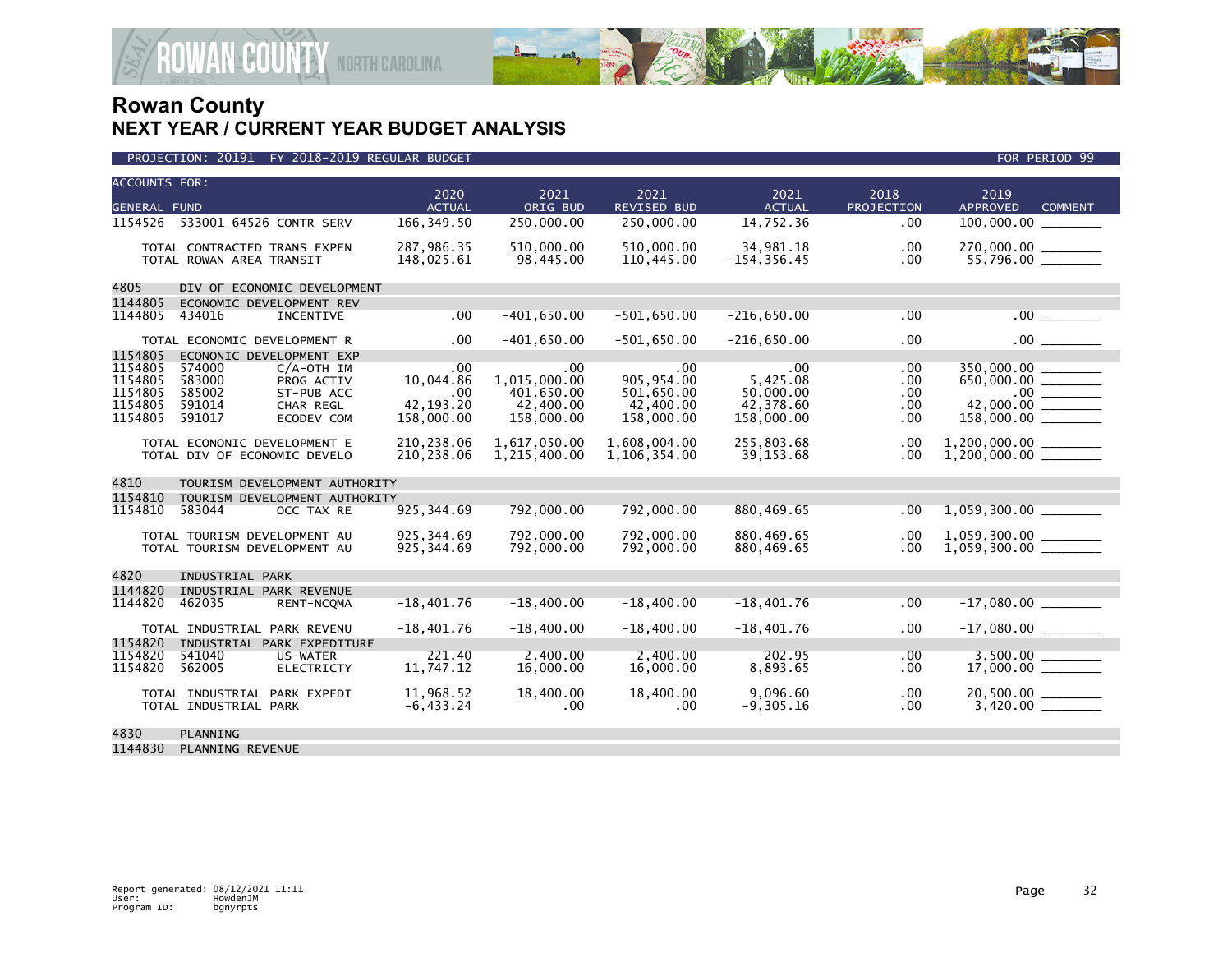



| <b>ACCOUNTS FOR:</b><br>2020<br>2021<br>2018<br>2021<br>2021<br>2019<br><b>GENERAL FUND</b><br><b>ACTUAL</b><br>ORIG BUD<br><b>REVISED BUD</b><br><b>ACTUAL</b><br>PROJECTION<br><b>APPROVED</b><br>$-37.00$<br>$-25.00$<br>$-25.00$<br>425011<br>$-80.00$<br>.00<br>$-50.00$<br>1144830<br>MAP SALES<br>425012<br>$-30.00$<br>$-150.00$<br>$-5,000.00$<br>$-5,500.00$<br>$-3,750.00$<br>$-3,750.00$<br>.00<br>.00<br>.00<br>$-1.61$<br>.00<br>ORD COPY S<br>425040<br>$-75.00$<br>$-75.00$<br>RD SGN SAL<br>.00<br>$.00 \,$<br>.00.<br>$-6,000.00$<br>$-6,000.00$<br>453029<br>.00<br>$-1,000.00$<br>.00<br>CELL TOW F<br>.00<br>$-75.00$<br>.00<br>453077<br>PEN&INT<br>.00<br>.00<br>$-5,880.00$<br>$-3,000.00$<br>$-3,000.00$<br>453081<br>$-6,690.00$<br>.00<br>PLAN'G FEE |                |
|---------------------------------------------------------------------------------------------------------------------------------------------------------------------------------------------------------------------------------------------------------------------------------------------------------------------------------------------------------------------------------------------------------------------------------------------------------------------------------------------------------------------------------------------------------------------------------------------------------------------------------------------------------------------------------------------------------------------------------------------------------------------------------|----------------|
|                                                                                                                                                                                                                                                                                                                                                                                                                                                                                                                                                                                                                                                                                                                                                                                 |                |
|                                                                                                                                                                                                                                                                                                                                                                                                                                                                                                                                                                                                                                                                                                                                                                                 |                |
| 1144830                                                                                                                                                                                                                                                                                                                                                                                                                                                                                                                                                                                                                                                                                                                                                                         | <b>COMMENT</b> |
| 1144830<br>1144830<br>1144830<br>1144830                                                                                                                                                                                                                                                                                                                                                                                                                                                                                                                                                                                                                                                                                                                                        |                |
|                                                                                                                                                                                                                                                                                                                                                                                                                                                                                                                                                                                                                                                                                                                                                                                 |                |
|                                                                                                                                                                                                                                                                                                                                                                                                                                                                                                                                                                                                                                                                                                                                                                                 |                |
|                                                                                                                                                                                                                                                                                                                                                                                                                                                                                                                                                                                                                                                                                                                                                                                 |                |
|                                                                                                                                                                                                                                                                                                                                                                                                                                                                                                                                                                                                                                                                                                                                                                                 |                |
|                                                                                                                                                                                                                                                                                                                                                                                                                                                                                                                                                                                                                                                                                                                                                                                 |                |
| $-2, 240.00$<br>$-2,000.00$<br>$-2,000.00$<br>1144830<br>453082<br>$-4, 100.00$<br>REZONE-VAR<br>.00.                                                                                                                                                                                                                                                                                                                                                                                                                                                                                                                                                                                                                                                                           |                |
| 1144830<br>453088<br>$-3,000.00$<br>$-3,360.00$<br>$-3,000.00$<br>$-8,460.00$<br>SUBDIV REV<br>.00.                                                                                                                                                                                                                                                                                                                                                                                                                                                                                                                                                                                                                                                                             |                |
| $-11, 517.00$<br>$-14, 100.00$<br>$-14, 100.00$<br>$-20,406.61$<br>.00<br>TOTAL PLANNING REVENUE                                                                                                                                                                                                                                                                                                                                                                                                                                                                                                                                                                                                                                                                                |                |
| 1154830<br>PLANNING                                                                                                                                                                                                                                                                                                                                                                                                                                                                                                                                                                                                                                                                                                                                                             |                |
| 308, 367.00<br>54, 000.00<br>1154830<br>312, 257.31<br>420, 185.00<br>420.185.00<br>372,933.00<br>510005<br>SAL-REG<br>.00                                                                                                                                                                                                                                                                                                                                                                                                                                                                                                                                                                                                                                                      |                |
| 1154830<br>520005<br>55,435.00<br>70,218.00<br>64,388.00<br>63,634.56<br>.00<br>HLTH INSUR                                                                                                                                                                                                                                                                                                                                                                                                                                                                                                                                                                                                                                                                                      |                |
| 1154830<br>520010<br>4,363.90<br>5,954.00<br>.00<br>5,954.00<br>5,106.52<br>MEDI TAX                                                                                                                                                                                                                                                                                                                                                                                                                                                                                                                                                                                                                                                                                            |                |
| 1154830<br>28,298.42<br>41,987.00<br>520015<br>41,987.00<br>38,451.27<br>.00<br>RETIREMENT                                                                                                                                                                                                                                                                                                                                                                                                                                                                                                                                                                                                                                                                                      |                |
| 1154830<br>520020<br>SS TAX<br>18,654.13<br>25,445.00<br>25,445.00<br>21,642.67<br>.00.                                                                                                                                                                                                                                                                                                                                                                                                                                                                                                                                                                                                                                                                                         |                |
| 1154830<br>2,191.78<br>520025<br>WKER COMP<br>4,107.00<br>4,107.00<br>2,771.44<br>.00                                                                                                                                                                                                                                                                                                                                                                                                                                                                                                                                                                                                                                                                                           |                |
| 12,610.00<br>1154830<br>520030<br>401K CONTR<br>8,831.03<br>12,610.00<br>10,242.85<br>.00                                                                                                                                                                                                                                                                                                                                                                                                                                                                                                                                                                                                                                                                                       |                |
| 1154830<br>532017<br>.00<br>6,000.00<br>26,000.00<br>6,900.00<br>.00<br>CONSULTING                                                                                                                                                                                                                                                                                                                                                                                                                                                                                                                                                                                                                                                                                              |                |
| $4,386.00$<br>$2,3901.00$<br>$18,745.00$<br>$2,656.00$<br>$9,254.00$<br>$5,000.00$<br>$200.00$<br>1154830<br>533021<br>182.83<br>200.00<br>.00<br>FORUM EXP<br>200.00<br>$.00 \times$                                                                                                                                                                                                                                                                                                                                                                                                                                                                                                                                                                                           |                |
| .00<br>$\begin{array}{r} 200.00 \ \hline 300.00 \ \hline 300.00 \ \hline 1,000.00 \ \hline 1,500.00 \ \hline 2,600.00 \ \hline 3,000.00 \ \hline 500.00 \ \hline \end{array}$<br>1154830<br>534030<br>.00<br>.00<br>.00<br>.00<br>TECH-S&M                                                                                                                                                                                                                                                                                                                                                                                                                                                                                                                                      |                |
| .00<br>300.00<br>300.00<br>1154830<br>$.00 \,$<br>543015<br>R&M-EQUIP<br>.00.                                                                                                                                                                                                                                                                                                                                                                                                                                                                                                                                                                                                                                                                                                   |                |
| 1154830<br>543020<br>65.54<br>2,800.00<br>2,800.00<br>R&M-VEHIC<br>447.68<br>.00.                                                                                                                                                                                                                                                                                                                                                                                                                                                                                                                                                                                                                                                                                               |                |
| 1,293.63<br>1154830<br>1,500.00<br>1,005.71<br>550007<br>1,500.00<br>.00<br>COST P COP                                                                                                                                                                                                                                                                                                                                                                                                                                                                                                                                                                                                                                                                                          |                |
| 1154830<br>553005<br>2,779.76<br>5,000.00<br><b>TELEPHONE</b><br>5,000.00<br>3,901.19<br>.00.                                                                                                                                                                                                                                                                                                                                                                                                                                                                                                                                                                                                                                                                                   |                |
| 1154830<br>554000<br>3,252.48<br>4,005.02<br>.00<br>ADVERTISNG<br>3,000.00<br>5,000.00                                                                                                                                                                                                                                                                                                                                                                                                                                                                                                                                                                                                                                                                                          |                |
| 1154830<br>555000<br>334.71<br>500.00<br>500.00<br>122.65<br>.00<br>PRINTING                                                                                                                                                                                                                                                                                                                                                                                                                                                                                                                                                                                                                                                                                                    |                |
| 1154830<br>556000<br>.00<br>200.00<br>200.00<br>197.15<br><b>UNIFORMS</b><br>.00.                                                                                                                                                                                                                                                                                                                                                                                                                                                                                                                                                                                                                                                                                               |                |
| 1,130.55<br>1154830<br>557000<br>1,500.00<br>2,100.00<br>2,194.97<br>.00<br>POSTAGE                                                                                                                                                                                                                                                                                                                                                                                                                                                                                                                                                                                                                                                                                             |                |
| 1154830<br>558000<br>1,309.18<br>1,200.00<br>3,800.00<br>$.00 \,$<br>.00<br><b>TRAVEL</b>                                                                                                                                                                                                                                                                                                                                                                                                                                                                                                                                                                                                                                                                                       |                |
| $200.00$<br>$1,500.00$<br>$2,800.00$<br>$2,800.00$<br>$3,000.00$<br>$1,650.00$<br>$2,650.00$<br>1154830<br>1,424.00<br>756.50<br>559000<br>2,500.00<br>2,500.00<br>.00<br>TRAINING                                                                                                                                                                                                                                                                                                                                                                                                                                                                                                                                                                                              |                |
| 1154830<br>561005<br>2,073.21<br>2,500.00<br>2,500.00<br>2,482.64<br>.00<br>OFFICE SUP                                                                                                                                                                                                                                                                                                                                                                                                                                                                                                                                                                                                                                                                                          |                |
| 1154830<br>561095<br>645.56<br>500.00<br>500.00<br>.00<br>81.98<br>OTH SM EQP<br>1154830                                                                                                                                                                                                                                                                                                                                                                                                                                                                                                                                                                                                                                                                                        |                |
| 3,150.00<br>3,150.00<br>1,539.37<br>562020<br>967.54<br>.00.<br>FUEL&LUBIC<br>1154830                                                                                                                                                                                                                                                                                                                                                                                                                                                                                                                                                                                                                                                                                           |                |
| 564010<br><b>BOOKS</b><br>.00<br>.00.<br>.00<br>.00<br>.00<br>1154830<br>564050<br>DUES&SUBS<br>1,249.00<br>2,000.00<br>2,000.00<br>1,060.00<br>.00                                                                                                                                                                                                                                                                                                                                                                                                                                                                                                                                                                                                                             |                |
| 1154830<br>576030                                                                                                                                                                                                                                                                                                                                                                                                                                                                                                                                                                                                                                                                                                                                                               |                |
| F/A-F&EQUI<br>.00<br>.00<br>$.00 \,$<br>.00<br>.00<br>2,409.73<br>500.00<br>1154830<br>582000<br>500.00<br>$.00 \,$<br>SPEC PROJ<br>.00                                                                                                                                                                                                                                                                                                                                                                                                                                                                                                                                                                                                                                         |                |
| $\begin{array}{r} 2,030.00 \ \hline 500.00 \ \hline 1,500.00 \ \hline 3,600.00 \ \hline 500.00 \ \hline 500.00 \ \hline 7,00 \ \hline 4,000.00 \ \hline 7,00 \ \hline 0.00 \ \hline \end{array}$<br>1154830<br>5,100.00<br>35,000.00<br>31,700.00<br>582005<br>10,811.60<br>.00<br>SP-MFG REM                                                                                                                                                                                                                                                                                                                                                                                                                                                                                   |                |
| 1154830<br>582011<br>4,738.08<br>6,000.00<br>9,254.92<br>DEMO EXP<br>9,300.00<br>.00.                                                                                                                                                                                                                                                                                                                                                                                                                                                                                                                                                                                                                                                                                           |                |
| 1154830<br>590002<br>197.40<br>300.00<br>300.00<br>183.71<br>$.00 \,$<br>BNK-CC FEE                                                                                                                                                                                                                                                                                                                                                                                                                                                                                                                                                                                                                                                                                             |                |
| 1154830<br>590008<br>.00<br>25.00<br>.11<br>25.00<br>SALES&USE<br>25.00<br>.00                                                                                                                                                                                                                                                                                                                                                                                                                                                                                                                                                                                                                                                                                                  |                |
| .00<br>32,531.00<br>$.00 \,$<br>1154830<br>591103<br>500.00<br>.00<br><b>HISTLANDCO</b>                                                                                                                                                                                                                                                                                                                                                                                                                                                                                                                                                                                                                                                                                         |                |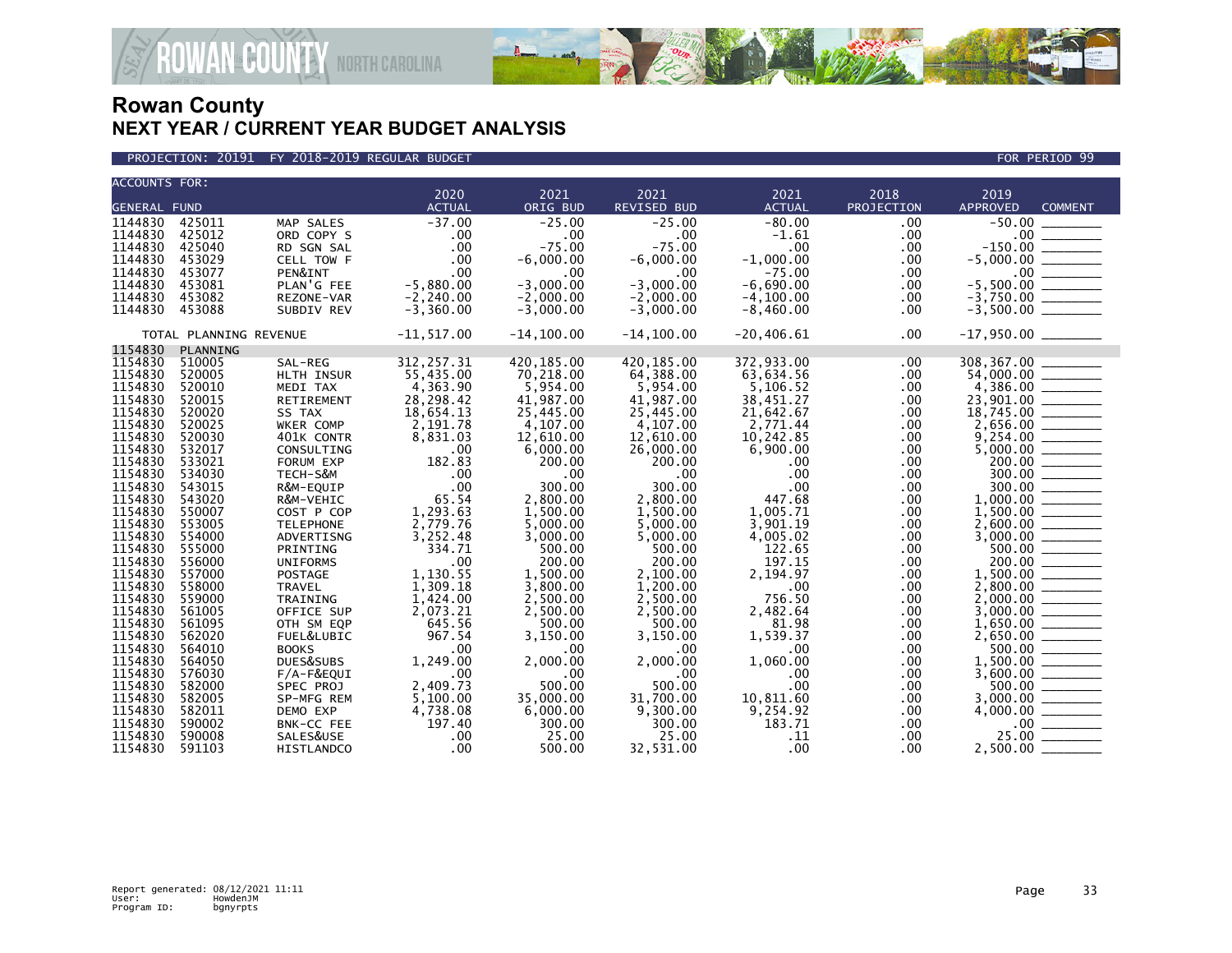



| <b>ACCOUNTS FOR:</b> |                              |                       |                        |                  |                            |                           |                    |                                                                                                                                                                                                                                                                                                                                                                                                                                                         |  |
|----------------------|------------------------------|-----------------------|------------------------|------------------|----------------------------|---------------------------|--------------------|---------------------------------------------------------------------------------------------------------------------------------------------------------------------------------------------------------------------------------------------------------------------------------------------------------------------------------------------------------------------------------------------------------------------------------------------------------|--|
| <b>GENERAL FUND</b>  |                              |                       | 2020<br><b>ACTUAL</b>  | 2021<br>ORIG BUD | 2021<br><b>REVISED BUD</b> | 2021<br><b>ACTUAL</b>     | 2018<br>PROJECTION | 2019<br><b>APPROVED</b><br><b>COMMENT</b>                                                                                                                                                                                                                                                                                                                                                                                                               |  |
|                      |                              |                       |                        |                  |                            |                           |                    |                                                                                                                                                                                                                                                                                                                                                                                                                                                         |  |
|                      | TOTAL PLANNING               |                       | 459,184.77             | 658,281.00       | 704,482.00                 | 559,727.51                | .00                |                                                                                                                                                                                                                                                                                                                                                                                                                                                         |  |
| 1154835              | GIS MAPPING EXPENSES         |                       |                        |                  |                            |                           |                    |                                                                                                                                                                                                                                                                                                                                                                                                                                                         |  |
| 1154835              | 510005                       | SAL-REG               | .00                    | .00              | $.00 \,$                   | $.00 \,$                  | .00                | 59,683.00                                                                                                                                                                                                                                                                                                                                                                                                                                               |  |
| 1154835              | 520005                       | HLTH INSUR            | .00                    | $.00 \,$         | $.00 \,$                   | $.00 \,$                  | .00                |                                                                                                                                                                                                                                                                                                                                                                                                                                                         |  |
| 1154835<br>1154835   | 520010<br>520015             | MEDI TAX              | .00<br>.00             | .00<br>.00       | $.00 \,$<br>$.00 \,$       | .00<br>$.00 \,$           | .00<br>.00         | 866.00<br>4,626.00                                                                                                                                                                                                                                                                                                                                                                                                                                      |  |
| 1154835              | 520020                       | RETIREMENT<br>SS TAX  | .00                    | .00              | $.00 \,$                   | $.00 \,$                  | .00                |                                                                                                                                                                                                                                                                                                                                                                                                                                                         |  |
| 1154835              | 520025                       | WKER COMP             | .00                    | .00              | .00                        | .00                       | .00                | 150.00                                                                                                                                                                                                                                                                                                                                                                                                                                                  |  |
| 1154835              | 520030                       | 401K CONTR            | .00                    | .00              | $.00 \,$                   | $.00 \,$                  | .00.               | 1.791.00                                                                                                                                                                                                                                                                                                                                                                                                                                                |  |
| 1154835              | 533050                       | PROGR SERV            | .00                    | .00              | $.00 \,$                   | .00                       | .00                |                                                                                                                                                                                                                                                                                                                                                                                                                                                         |  |
| 1154835              | 534030                       | TECH-S&M              | .00                    | .00              | .00                        | .00                       | .00                | 29,000.00                                                                                                                                                                                                                                                                                                                                                                                                                                               |  |
| 1154835              | 543015                       | R&M-EQUIP             | .00                    | .00              | $.00 \,$                   | .00                       | .00.               |                                                                                                                                                                                                                                                                                                                                                                                                                                                         |  |
| 1154835              | 550007                       | COST P COP            | 763.73                 | .00              | $.00 \,$                   | .00                       | .00                |                                                                                                                                                                                                                                                                                                                                                                                                                                                         |  |
| 1154835              | 553005                       | <b>TELEPHONE</b>      | .00                    | .00              | $.00 \,$                   | $.00 \times$              | .00.               | 1,000.00                                                                                                                                                                                                                                                                                                                                                                                                                                                |  |
| 1154835              | 558000                       | <b>TRAVEL</b>         | .00                    | .00              | $.00 \times$               | $.00 \,$                  | .00.               | 1,800.00                                                                                                                                                                                                                                                                                                                                                                                                                                                |  |
| 1154835              | 559000                       | <b>TRAINING</b>       | .00                    | .00              | $.00 \times$               | .00                       | .00                |                                                                                                                                                                                                                                                                                                                                                                                                                                                         |  |
| 1154835              | 561005                       | OFFICE SUP            | .00                    | .00              | $.00 \times$               | $.00 \,$                  | .00                | 200.00                                                                                                                                                                                                                                                                                                                                                                                                                                                  |  |
| 1154835              | 561042                       | MAPPING SU            | .00                    | .00              | $.00 \,$                   | $.00 \,$                  | .00.               |                                                                                                                                                                                                                                                                                                                                                                                                                                                         |  |
| 1154835              | 561095                       | OTH SM EQP            | .00                    | .00              | $.00 \,$                   | $.00 \,$                  | .00                | 300.00                                                                                                                                                                                                                                                                                                                                                                                                                                                  |  |
| 1154835              | 564050                       | DUES&SUBS             | .00                    | .00              | $.00 \,$                   | $.00 \times$              | .00                |                                                                                                                                                                                                                                                                                                                                                                                                                                                         |  |
|                      | TOTAL GIS MAPPING EXPENSES   |                       | 763.73                 | .00              | $.00 \,$                   | .00                       | .00                | 129,617.00 _______                                                                                                                                                                                                                                                                                                                                                                                                                                      |  |
|                      | TOTAL PLANNING               |                       | 448,431.50             | 644,181.00       | 690, 382.00                | 539,320.90                | .00                | 576,801.00 _______                                                                                                                                                                                                                                                                                                                                                                                                                                      |  |
|                      |                              |                       |                        |                  |                            |                           |                    |                                                                                                                                                                                                                                                                                                                                                                                                                                                         |  |
| 4950                 | COOPERATIVE EXTENSION        |                       |                        |                  |                            |                           |                    |                                                                                                                                                                                                                                                                                                                                                                                                                                                         |  |
| 1144955              | CE-OTHER PROG REVENUES       |                       |                        |                  |                            |                           |                    |                                                                                                                                                                                                                                                                                                                                                                                                                                                         |  |
| 1144955              | 449001                       | EXT GEN RE            | $-12, 965.65$          | $-1,500.00$      | $.00 \,$                   | $-9,370.45$               | .00.               | $-1,500.00$                                                                                                                                                                                                                                                                                                                                                                                                                                             |  |
| 1144955              | 449002                       | HORT REV              | $-4, 379.37$           | .00              | $.00 \ \,$                 | $-690.00$                 | .00.               | $.00 \,$                                                                                                                                                                                                                                                                                                                                                                                                                                                |  |
| 1144955<br>1144955   | 449003                       | 4-H GEN RE            | $-13,636.59$           | $-5,000.00$      | 5,000.00                   | $-15,816.00$              | .00                | $-5,000.00$                                                                                                                                                                                                                                                                                                                                                                                                                                             |  |
| 1144955              | 449005<br>449006             | FOOD REV<br>LIVESTOCK | $-660.87$<br>$-887.62$ | .00<br>.00       | $.00 \,$<br>$-11,774.00$   | $-122.43$<br>$-11,774.88$ | .00<br>.00         | $.00$ $\qquad \qquad$<br>$.00 \,$                                                                                                                                                                                                                                                                                                                                                                                                                       |  |
| 1144955              | 453089                       | <b>FCS REV</b>        | $-1,935.87$            | .00              | $.00 \,$                   | $-730.00$                 | .00.               | .00 <sub>1</sub><br>$\begin{tabular}{lcccccc} \multicolumn{2}{c }{\textbf{1} & \textbf{1} & \textbf{1} & \textbf{1} & \textbf{1} & \textbf{1} & \textbf{1} & \textbf{1} & \textbf{1} & \textbf{1} & \textbf{1} & \textbf{1} & \textbf{1} & \textbf{1} & \textbf{1} & \textbf{1} & \textbf{1} & \textbf{1} & \textbf{1} & \textbf{1} & \textbf{1} & \textbf{1} & \textbf{1} & \textbf{1} & \textbf{1} & \textbf{1} & \textbf{1} & \textbf{1} & \textbf{$ |  |
| 1144955              | 495000                       | APP FB-UNR            | $-100.00$              | .00              | .00 <sub>1</sub>           | .00                       | .00                | $.00 \,$                                                                                                                                                                                                                                                                                                                                                                                                                                                |  |
| 1144955              | 495010                       | APP FB-RES            | .00                    | .00              | $-65, 170.00$              | .00                       | .00                | .00 <sub>1</sub>                                                                                                                                                                                                                                                                                                                                                                                                                                        |  |
|                      |                              |                       |                        |                  |                            |                           |                    |                                                                                                                                                                                                                                                                                                                                                                                                                                                         |  |
|                      | TOTAL CE-OTHER PROG REVENUES |                       | $-34, 565.97$          | $-6,500.00$      | $-71,944.00$               | $-38,503.76$              | .00.               |                                                                                                                                                                                                                                                                                                                                                                                                                                                         |  |
| 1154950              | COOPERATIVE EXT EXPENSES     |                       |                        |                  |                            |                           |                    |                                                                                                                                                                                                                                                                                                                                                                                                                                                         |  |
| 1154950              | 532022                       | INTERPRETR            | .00                    | 250.00           | 250.00                     | $.00 \,$                  | .00                | 250.00                                                                                                                                                                                                                                                                                                                                                                                                                                                  |  |
| 1154950              | 533001                       | <b>CONTR SERV</b>     | 246,736.70             | 248,134.00       | 248,134.00                 | 242,466.86                | $.00 \,$           | 251,391.00                                                                                                                                                                                                                                                                                                                                                                                                                                              |  |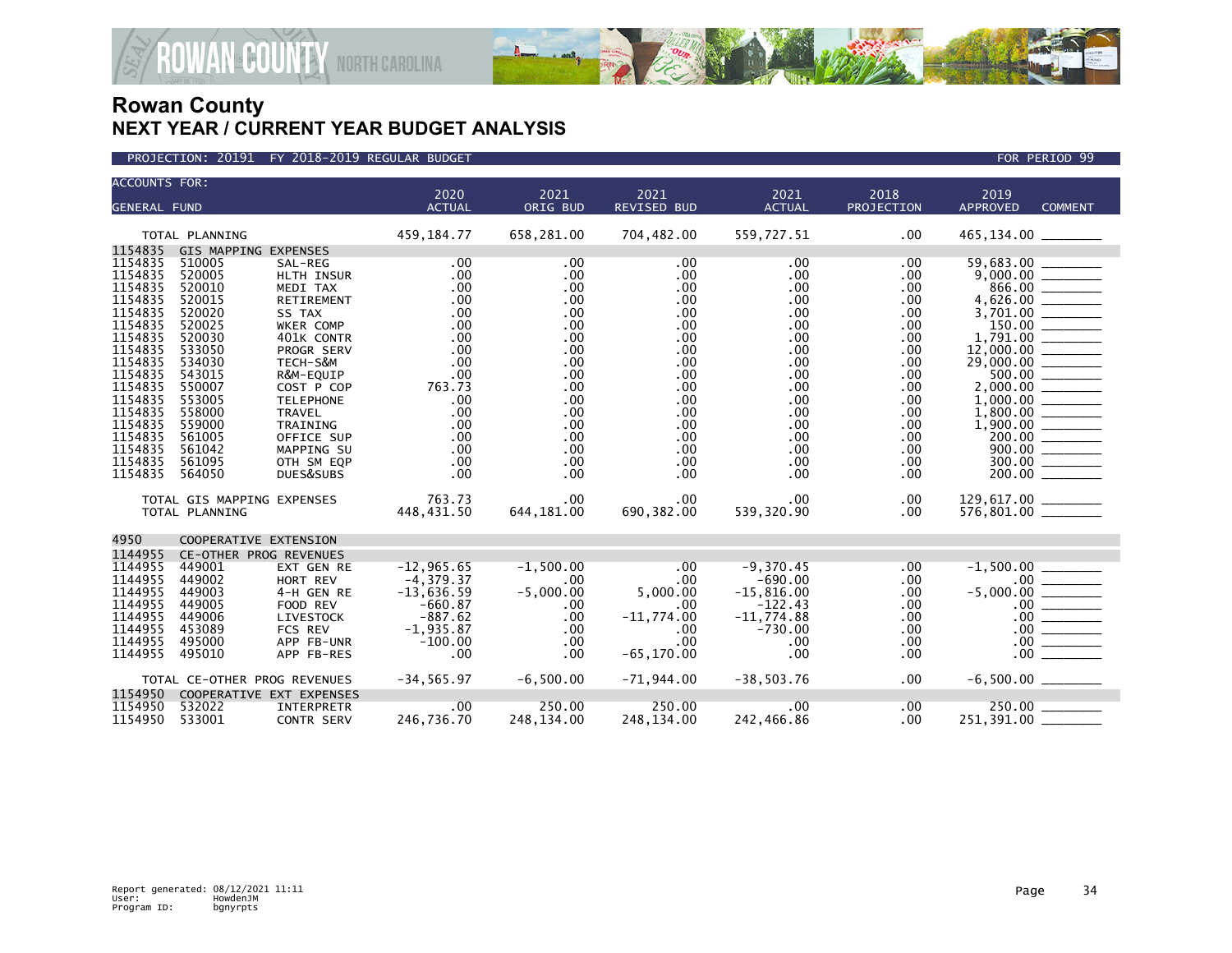

PROJECTION: 20191 FY 2018-2019 REGULAR BUDGET FOR PERIOD 99

| <b>ACCOUNTS FOR:</b> |                              |                              |               |              |               |               |            |                                              |  |  |
|----------------------|------------------------------|------------------------------|---------------|--------------|---------------|---------------|------------|----------------------------------------------|--|--|
|                      |                              |                              | 2020          | 2021         | 2021          | 2021          | 2018       | 2019                                         |  |  |
| <b>GENERAL FUND</b>  |                              |                              | <b>ACTUAL</b> | ORIG BUD     | REVISED BUD   | <b>ACTUAL</b> | PROJECTION | <b>APPROVED</b><br><b>COMMENT</b>            |  |  |
| 1154950              | 543015                       | R&M-EQUIP                    | .00           | 500.00       | 500.00        | .00           | .00.       |                                              |  |  |
| 1154950              | 543020                       | R&M-VEHIC                    | .00           | 250.00       | 250.00        | 69.79         | .00        | 750.00                                       |  |  |
| 1154950              | 544045                       | RNT-POS MT                   | 1,050.00      | 1,400.00     | 1,400.00      | 420.00        | .00        |                                              |  |  |
| 1154950              | 550007                       | COST P COP                   | 2,835.05      | 4,000.00     | 4,000.00      | 1,106.85      | .00        |                                              |  |  |
| 1154950              | 553005                       | <b>TELEPHONE</b>             | 663.60        | 2,100.00     | 2,100.00      | 1,295.15      | .00        | 700.00                                       |  |  |
| 1154950              | 555000                       | PRINTING                     | 172.34        | 500.00       | 500.00        | .00           | .00.       |                                              |  |  |
| 1154950              | 558000                       | <b>TRAVEL</b>                | 2,888.46      | 2,000.00     | 2,000.00      | 15.68         | .00.       |                                              |  |  |
| 1154950              | 559000                       | TRAINING                     | 1,617.00      | 2,000.00     | 2,000.00      | 251.00        | .00        |                                              |  |  |
| 1154950              | 561005                       | OFFICE SUP                   | 4,291.66      | 3,500.00     | 3,500.00      | 1,931.75      | .00        |                                              |  |  |
| 1154950              | 561015                       | EDU SUPPLY                   | .00           | 400.00       | 400.00        | 38.95         | .00        | 400.00 ________                              |  |  |
| 1154950              | 561095                       | OTH SM EQP                   | 1,464.87      | 500.00       | 500.00        | .00           | .00        | 2,050.00                                     |  |  |
| 1154950              | 562020                       | FUEL&LUBIC                   | 192.09        | 500.00       | 500.00        | 170.13        | .00.       |                                              |  |  |
| 1154950              | 564010                       | <b>BOOKS</b>                 | .00           | .00          | $.00 \,$      | .00           | .00.       | 300.00                                       |  |  |
| 1154950              | 564050                       | DUES&SUBS                    | 1,299.77      | 1,400.00     | 1,400.00      | 854.58        | .00.       |                                              |  |  |
| 1154950              | 576030                       | F/A-F&EQUI                   | 4,412.42      | .00          | .00.          | .00           | .00.       | 00                                           |  |  |
|                      | TOTAL COOPERATIVE EXT EXPENS |                              | 267,623.96    | 267,434.00   | 267,434.00    | 248,620.74    | .00        |                                              |  |  |
| 1154955              |                              | CE-OTHER PROGRAM EXPENSES    |               |              |               |               |            |                                              |  |  |
| 1154955              | 583005                       | ADVIS BOAR                   | .00           | .00          | 64.00         | .00.          | .00        | .00                                          |  |  |
| 1154955              | 583033                       | FCS EXP                      | 734.35        | .00          | 5,661.00      | 266.43        | .00.       | 00                                           |  |  |
| 1154955              | 583073                       | 4-H GEN RE                   | 14,499.69     | 5,000.00     | 27,277.00     | 7,112.56      | .00        |                                              |  |  |
| 1154955              | 583079                       | EXT GEN RE                   | 8,436.54      | 1,500.00     | 17,349.00     | 12,064.08     | .00.       |                                              |  |  |
| 1154955              | 583081                       | HORT REV                     | 3,133.90      | .00          | 5,863.00      | 767.38        | .00.       |                                              |  |  |
| 1154955              | 583082                       | LIVESTOCK                    | 1,086.11      | .00          | 14,033.00     | 6,218.87      | .00.       | $\frac{1}{00}$<br>$\frac{1}{00}$<br>4,000.00 |  |  |
| 1154955              | 583106                       | FOOD EXP                     | 502.99        | .00          | 1,091.00      | 37.10         | $.00 \,$   |                                              |  |  |
|                      | TOTAL CE-OTHER PROGRAM EXPEN |                              | 28,393.58     | 6,500.00     | 71,338.00     | 26,466.42     | .00        |                                              |  |  |
|                      | TOTAL COOPERATIVE EXTENSION  |                              | 261,451.57    | 267,434.00   | 266,828.00    | 236,583.40    | $.00 \,$   |                                              |  |  |
|                      |                              |                              |               |              |               |               |            |                                              |  |  |
| 5010                 |                              | SOIL & WATER CONSERVATION    |               |              |               |               |            |                                              |  |  |
| 1145010              |                              | SOIL & WATER CONSER REVENUE  |               |              |               |               |            |                                              |  |  |
| 1145010              | 434027                       | S&W GRANT                    | $-24.886.00$  | $-24.886.00$ | $-24.886.00$  | $-24.531.00$  | .00        | $-24, 201.00$                                |  |  |
| 1145010              | 434028                       | SOIL CONSE                   | $-3,600.00$   | $-3,600.00$  | $-3,600.00$   | $-3,600.00$   | .00.       |                                              |  |  |
| 1145010              | 464900                       | MISC DONAT                   | $-1,500.00$   | $.00 \,$     | $.00 \,$      | $-1,750.00$   | .00.       |                                              |  |  |
| 1145010              | 495010                       | APP FB-RES                   | .00           | .00          | $-1.775.00$   | $.00 \times$  | .00.       |                                              |  |  |
|                      | TOTAL SOIL & WATER CONSER RE |                              | $-29,986.00$  | $-28,486.00$ | $-30, 261.00$ | $-29,881.00$  | .00.       | $-27,801.00$ ________                        |  |  |
| 1155010              |                              | SOIL & WATER CONSER EXPENSES |               |              |               |               |            |                                              |  |  |
| 1155010              | 510005                       | SAL-REG                      | 81,048.94     | 82,381.00    | 82,381.00     | 81,429.80     | .00        | 75,781.00                                    |  |  |
| 1155010              | 520005                       | HLTH INSUR                   | 20,182.00     | 19,920.00    | 22,920.00     | 21,931.00     | $.00 \,$   | $18,000.00$ ________                         |  |  |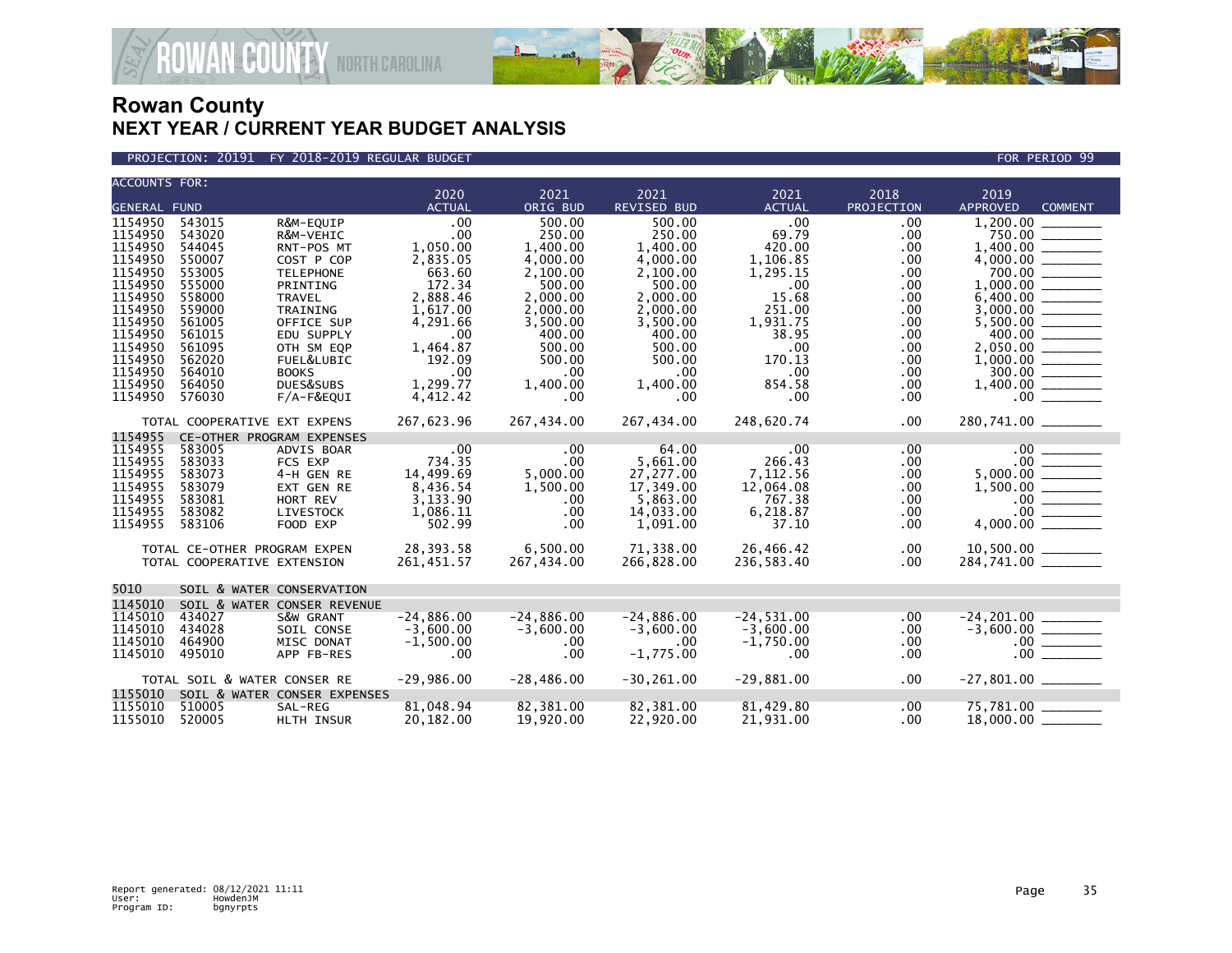

**COUNTY** NORTH CAROLINA

| <b>ACCOUNTS FOR:</b> |                  |                              | 2020               |                  |                     |                       |                    |                                                                                                                                                                                                                                                                                                                                                                                                                                                                                                     |  |
|----------------------|------------------|------------------------------|--------------------|------------------|---------------------|-----------------------|--------------------|-----------------------------------------------------------------------------------------------------------------------------------------------------------------------------------------------------------------------------------------------------------------------------------------------------------------------------------------------------------------------------------------------------------------------------------------------------------------------------------------------------|--|
| <b>GENERAL FUND</b>  |                  |                              | <b>ACTUAL</b>      | 2021<br>ORIG BUD | 2021<br>REVISED BUD | 2021<br><b>ACTUAL</b> | 2018<br>PROJECTION | 2019<br><b>APPROVED</b><br><b>COMMENT</b>                                                                                                                                                                                                                                                                                                                                                                                                                                                           |  |
| 1155010              | 520010           | MEDI TAX                     | 1,163.10           | 1,181.00         | 1.181.00            | 1,168.16              | .00                | 1.099.00                                                                                                                                                                                                                                                                                                                                                                                                                                                                                            |  |
| 1155010              | 520015           | RETIREMENT                   | 7,808.85           | 8,883.00         | 8,883.00            | 8,842.84              | .00                |                                                                                                                                                                                                                                                                                                                                                                                                                                                                                                     |  |
| 1155010              | 520020           | SS TAX                       | 4,972.91           | 5,047.00         | 5,047.00            | 4,994.40              | .00                |                                                                                                                                                                                                                                                                                                                                                                                                                                                                                                     |  |
| 1155010              | 520025           | WKER COMP                    | 462.58             | 471.00           | 471.00              | 466.31                | .00                |                                                                                                                                                                                                                                                                                                                                                                                                                                                                                                     |  |
| 1155010              | 520030           | 401K CONTR                   | 2,431.22           | 2,472.00         | 2,472.00            | 2,446.77              | .00                |                                                                                                                                                                                                                                                                                                                                                                                                                                                                                                     |  |
| 1155010              | 533060           | CLERICAL                     | .00                | 200.00           | 200.00              | .00                   | .00                | $\begin{array}{c}\n 600.00 \\  +25.00\n \end{array}$                                                                                                                                                                                                                                                                                                                                                                                                                                                |  |
| 1155010              | 543015           | R&M-EQUIP                    | 301.27             | 200.00           | 200.00              | 79.82                 | .00                |                                                                                                                                                                                                                                                                                                                                                                                                                                                                                                     |  |
| 1155010              | 550007           | COST P COP                   | 401.40             | 400.00           | 400.00              | 348.76                | .00                | 200.00                                                                                                                                                                                                                                                                                                                                                                                                                                                                                              |  |
| 1155010              | 553005           | <b>TELEPHONE</b>             | 160.14             | 1,400.00         | 1,400.00            | 685.98                | .00.               |                                                                                                                                                                                                                                                                                                                                                                                                                                                                                                     |  |
| 1155010              | 557000           | POSTAGE                      | 97.00              | 100.00           | 100.00              | 49.89                 | .00                |                                                                                                                                                                                                                                                                                                                                                                                                                                                                                                     |  |
| 1155010              | 558000           | <b>TRAVEL</b>                | 1,872.01           | 1,900.00         | 1.900.00            | 857.55                | .00                | 3,840.00 _______                                                                                                                                                                                                                                                                                                                                                                                                                                                                                    |  |
| 1155010<br>1155010   | 559000<br>561005 | TRAINING<br>OFFICE SUP       | 1,234.11<br>557.67 | 600.00<br>300.00 | 600.00<br>300.00    | 405.00<br>244.06      | .00<br>.00         | $600.00$                                                                                                                                                                                                                                                                                                                                                                                                                                                                                            |  |
| 1155010              | 564050           | DUES&SUBS                    | 1,364.00           | 1,500.00         | 1,500.00            | 875.00                | .00                |                                                                                                                                                                                                                                                                                                                                                                                                                                                                                                     |  |
| 1155010              | 576020           | $F/A-DP$ EQU                 | .00                | .00              | $.00 \,$            | .00                   | .00                |                                                                                                                                                                                                                                                                                                                                                                                                                                                                                                     |  |
| 1155010              | 583001           | DONAT EXP                    | 765.36             | .00              | 1,775.00            | 895.17                | .00.               | $2,110.00$ $\overline{\hspace{1.5cm}1,700.00}$ $\overline{\hspace{1.5cm}}$                                                                                                                                                                                                                                                                                                                                                                                                                          |  |
| 1155010              | 583016           | EDU PROJ                     | 5,009.16           | 3,500.00         | 3,500.00            | 3,355.98              | .00.               |                                                                                                                                                                                                                                                                                                                                                                                                                                                                                                     |  |
|                      |                  |                              |                    |                  |                     |                       |                    |                                                                                                                                                                                                                                                                                                                                                                                                                                                                                                     |  |
|                      |                  | TOTAL SOIL & WATER CONSER EX | 129,831.72         | 130,455.00       | 135,230.00          | 129,076.49            | .00                |                                                                                                                                                                                                                                                                                                                                                                                                                                                                                                     |  |
|                      |                  | TOTAL SOIL & WATER CONSERVAT | 99,845.72          | 101,969.00       | 104,969.00          | 99,195.49             | .00                |                                                                                                                                                                                                                                                                                                                                                                                                                                                                                                     |  |
| 5090                 |                  | SPECIAL APPROPRIATIONS-ED    |                    |                  |                     |                       |                    |                                                                                                                                                                                                                                                                                                                                                                                                                                                                                                     |  |
| 1155090              |                  | SPECIAL APPROP EXPENSES      |                    |                  |                     |                       |                    |                                                                                                                                                                                                                                                                                                                                                                                                                                                                                                     |  |
| 1155090              | 591003           | CAB/RO MPO                   | 15,665.58          | 15,703.00        | 21,360.00           | 18,746.50             | .00.               |                                                                                                                                                                                                                                                                                                                                                                                                                                                                                                     |  |
| 1155090              | 591005           | 3RD CRK WS                   | 5,534.00           | 5,534.00         | 5,534.00            | 5,534.00              | .00                |                                                                                                                                                                                                                                                                                                                                                                                                                                                                                                     |  |
| 1155090              | 591006           | ROW RES SQ                   | 398,000.00         | 398,000.00       | 398,000.00          | 398,000.00            | .00.               |                                                                                                                                                                                                                                                                                                                                                                                                                                                                                                     |  |
| 1155090              | 591007           | ARMY AV FL                   | 2.000.00           | 2,000.00         | 2.000.00            | 2.000.00              | .00                |                                                                                                                                                                                                                                                                                                                                                                                                                                                                                                     |  |
| 1155090              | 591008           | SAL/RO HRC                   | 5,000.00           | 5,000.00         | 5,000.00            | 5,000.00              | .00                |                                                                                                                                                                                                                                                                                                                                                                                                                                                                                                     |  |
| 1155090              | 591009           | PREVENT CA                   | 10,000.00          | 10,000.00        | 10,000.00           | 10,000.00             | .00.               |                                                                                                                                                                                                                                                                                                                                                                                                                                                                                                     |  |
| 1155090              | 591010           | NCTRAN MUS                   | 30,000.00          | 30,000.00        | 30,000.00           | 30,000.00             | .00                | 30,000,00<br>$\begin{array}{cccccccccc} \multicolumn{2}{c}{} & \multicolumn{2}{c}{} & \multicolumn{2}{c}{} & \multicolumn{2}{c}{} & \multicolumn{2}{c}{} & \multicolumn{2}{c}{} & \multicolumn{2}{c}{} & \multicolumn{2}{c}{} & \multicolumn{2}{c}{} & \multicolumn{2}{c}{} & \multicolumn{2}{c}{} & \multicolumn{2}{c}{} & \multicolumn{2}{c}{} & \multicolumn{2}{c}{} & \multicolumn{2}{c}{} & \multicolumn{2}{c}{} & \multicolumn{2}{c}{} & \multicolumn{2}{c}{} & \multicolumn{2}{c}{} & \mult$ |  |
| 1155090              | 591011           | ROW MUSEUM                   | 18,000.00          | 18,000.00        | 18,000.00           | 18,000.00             | .00                | $18,000.00$<br>34,692.00                                                                                                                                                                                                                                                                                                                                                                                                                                                                            |  |
| 1155090              | 591012           | ROW ARTS C                   | 34,692.00          | 34,692.00        | 34,692.00           | 34,692.00             | .00                |                                                                                                                                                                                                                                                                                                                                                                                                                                                                                                     |  |
| 1155090<br>1155090   | 591013<br>591015 | NC CIVIL W<br>FORESTRY S     | .00<br>56,000.00   | .00<br>56,000.00 | .00<br>56,000.00    | .00<br>54,389.60      | .00<br>.00.        | 200.00<br>54,390.00                                                                                                                                                                                                                                                                                                                                                                                                                                                                                 |  |
| 1155090              | 591016           | YP ASSOC                     | 5,000.00           | 5,000.00         | 5,000.00            | 5,000.00              | .00                | $\begin{tabular}{ll} \multicolumn{3}{c} {\textbf{1}} & \multicolumn{3}{c} {\textbf{1}} & \multicolumn{3}{c} {\textbf{1}} \\ \multicolumn{3}{c} {\textbf{1}} & \multicolumn{3}{c} {\textbf{1}} & \multicolumn{3}{c} {\textbf{1}} \\ \multicolumn{3}{c} {\textbf{1}} & \multicolumn{3}{c} {\textbf{1}} & \multicolumn{3}{c} {\textbf{1}} \\ \multicolumn{3}{c} {\textbf{1}} & \multicolumn{3}{c} {\textbf{1}} & \multicolumn{3}{c} {\textbf{1}} \\ \multicolumn{3}{c} {\textbf{1}} & \multicolumn$    |  |
| 1155090              | 591017           | ECODEV COM                   | 416.403.00         | 416,403.00       | 416.403.00          | 416.403.00            | .00                | 416,403,00                                                                                                                                                                                                                                                                                                                                                                                                                                                                                          |  |
| 1155090              | 591018           | CHMBR COMM                   | 2,600.00           | 2,600.00         | 2.600.00            | 2.600.00              | .00                |                                                                                                                                                                                                                                                                                                                                                                                                                                                                                                     |  |
| 1155090              | 591020           | RO VOC OPP                   | 66,532.00          | 66,532.00        | 66,532.00           | 66,532.00             | .00                | 66,532.00 ________                                                                                                                                                                                                                                                                                                                                                                                                                                                                                  |  |
| 1155090              | 591026           | FOOD 4 THO                   | 5,000.00           | 5,000.00         | 5,000.00            | 5,000.00              | .00                |                                                                                                                                                                                                                                                                                                                                                                                                                                                                                                     |  |
| 1155090              | 591036           | COMM SCHLS                   | 1,400.00           | 1,400.00         | 1,400.00            | 1,400.00              | .00                | 1,400.00<br>$\begin{array}{cccccccccc} \multicolumn{2}{c}{} & \multicolumn{2}{c}{} & \multicolumn{2}{c}{} & \multicolumn{2}{c}{} & \multicolumn{2}{c}{} & \multicolumn{2}{c}{} & \multicolumn{2}{c}{} & \multicolumn{2}{c}{} & \multicolumn{2}{c}{} & \multicolumn{2}{c}{} & \multicolumn{2}{c}{} & \multicolumn{2}{c}{} & \multicolumn{2}{c}{} & \multicolumn{2}{c}{} & \multicolumn{2}{c}{} & \multicolumn{2}{c}{} & \multicolumn{2}{c}{} & \multicolumn{2}{c}{} & \multicolumn{2}{c}{} & \mult$  |  |
| 1155090              | 591061           | RVPK-BULLH                   | 17,500.00          | 10,000.00        | 10,000.00           | 10,000.00             | .00                | 3,000.00                                                                                                                                                                                                                                                                                                                                                                                                                                                                                            |  |
| 1155090              | 591097           | COMM FOUND                   | 10,000,00          | $.00 \,$         | $.00 \ \,$          | $.00 \,$              | .00                | 10,000.00                                                                                                                                                                                                                                                                                                                                                                                                                                                                                           |  |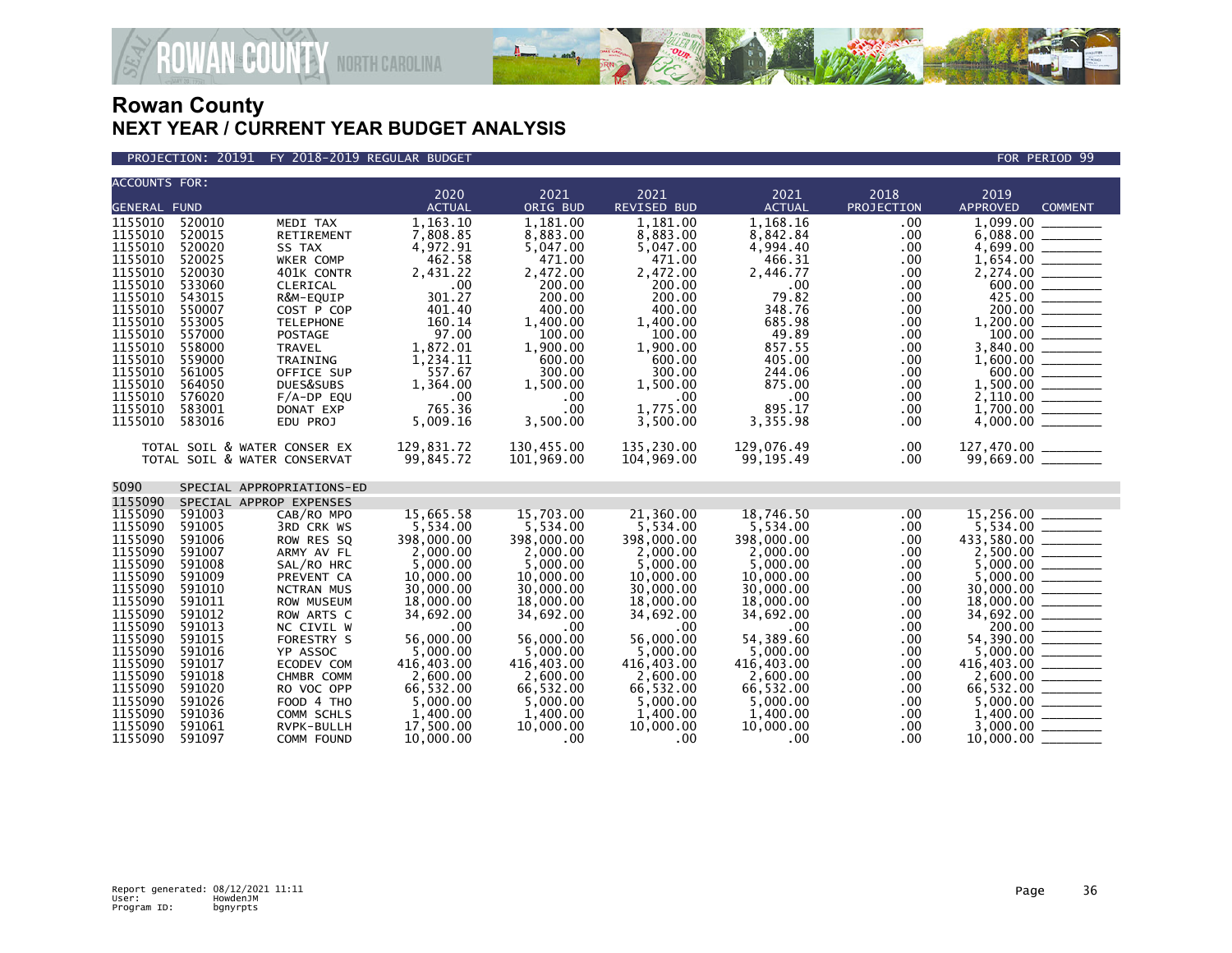

#### PROJECTION: 20191 FY 2018-2019 REGULAR BUDGET FOR PERIOD 99

| <b>ACCOUNTS FOR:</b>               |                                                              |                                                                  | 2020                             | 2021                             | 2021                             | 2021                             | 2018               | 2019                                             |  |
|------------------------------------|--------------------------------------------------------------|------------------------------------------------------------------|----------------------------------|----------------------------------|----------------------------------|----------------------------------|--------------------|--------------------------------------------------|--|
| <b>GENERAL FUND</b>                |                                                              |                                                                  | <b>ACTUAL</b>                    | ORIG BUD                         | <b>REVISED BUD</b>               | <b>ACTUAL</b>                    | PROJECTION         | <b>APPROVED</b><br><b>COMMENT</b>                |  |
| 1155090<br>1155090<br>1155090      | 591098<br>591100<br>591101                                   | UNITED WAY<br>SAV GRACE<br><b>CCOG</b>                           | 3.000.00<br>3,500.00<br>2,000.00 | 3.000.00<br>3.500.00<br>2,000.00 | 3.000.00<br>3.500.00<br>2,000.00 | 3.000.00<br>3.500.00<br>2,000.00 | .00<br>.00.<br>.00 | 3.000.00<br>3,500.00<br>$.00$ $\qquad$           |  |
| 1155090<br>1155090                 | 591102<br>591104                                             | <b>CRIME STOP</b><br>RUFTY POOL                                  | .00<br>.00                       | 1,500.00<br>.00                  | 1,500.00<br>.00                  | 1,500.00<br>$.00 \,$             | .00<br>.00.        | 1,500.00                                         |  |
| 1155090                            | 591115                                                       | CRSBY SCH                                                        | 5,500.00                         | 5,500.00                         | 5,500.00                         | 5,500.00                         | .00.               |                                                  |  |
|                                    | TOTAL SPECIAL APPROP EXPENSE<br>TOTAL SPECIAL APPROPRIATIONS |                                                                  | 1, 113, 326.58<br>1, 113, 326.58 | 1,097,364.00<br>1,097,364.00     | 1,103,021.00<br>1,103,021.00     | 1,098,797.10<br>1,098,797.10     | .00.<br>.00        | 1,177,587.00 _______<br>$1,177,587.00$ _________ |  |
| 5100                               | HEALTH DEPARTMENT                                            |                                                                  |                                  |                                  |                                  |                                  |                    |                                                  |  |
| 1145110<br>1145110                 | HEALTH ADMIN REVENUES<br>434038                              | ST AID HD                                                        | $-66,033.00$                     | $-66,033.00$                     | $-66,033.00$                     | $-66,033.00$                     | $.00 \,$           |                                                  |  |
| 1145110                            | 489995                                                       | MISC RECPT                                                       | $-10.50$                         | $.00 \,$                         | $.00 \,$                         | $.00 \,$                         | .00.               |                                                  |  |
|                                    | TOTAL HEALTH ADMIN REVENUES                                  |                                                                  | $-66,043.50$                     | $-66,033.00$                     | $-66,033.00$                     | $-66,033.00$                     | $.00 \,$           |                                                  |  |
| 11451853 434030<br>11451853 434038 |                                                              | 11451853 ENVIRONMENTAL HLTH STATE REV<br>ENV HLTH G<br>ST AID HD | $-14,558.00$<br>$-8,765.00$      | $-13,444.00$<br>$-8,765.00$      | $-13,444.00$<br>$-8,765.00$      | $-13,899.80$<br>$-8,765.00$      | .00<br>.00.        | $-13,000.00$<br>$-8,765.00$                      |  |
|                                    | TOTAL ENVIRONMENTAL HLTH STA                                 |                                                                  | $-23, 323.00$                    | $-22, 209.00$                    | $-22, 209.00$                    | $-22,664.80$                     | .00                |                                                  |  |
|                                    |                                                              | 11451855 ENVIRONMENTAL HLTH LOCAL REV                            |                                  |                                  |                                  |                                  |                    |                                                  |  |
| 11451855 453044                    | 11451855 453044 52425 ENV HLTH F                             | ENV HLTH F                                                       | $-221,017.50$<br>.00             | $-175,000.00$<br>.00             | $-175,000.00$<br>$.00 \times$    | $-267, 280.00$<br>$.00 \,$       | .00<br>$.00 \,$    |                                                  |  |
|                                    | TOTAL ENVIRONMENTAL HLTH LOC                                 |                                                                  | $-221,017.50$                    | $-175,000.00$                    | $-175,000.00$                    | $-267, 280.00$                   | .00                |                                                  |  |
| 11452101 431086                    |                                                              | 11452101 CHILD HEALTH FEDERAL REVENUE<br>TXIX-CHHLT              | $-129,843.01$                    | $-69,000.00$                     | $-69,000.00$                     | $-32,629.39$                     | .00                | $-65,768.00$                                     |  |
|                                    | TOTAL CHILD HEALTH FEDERAL R                                 |                                                                  | $-129,843.01$                    | $-69,000.00$                     | $-69,000.00$                     | $-32,629.39$                     | .00                |                                                  |  |
| 11452103 434031<br>11452103 434033 |                                                              | 11452103 CHILD HEALTH STATE REVENUE<br>CH HLTH GT<br>SS HLTH BG  | $-15,600.11$<br>$-14, 305.35$    | $-15.915.00$<br>$-10,000.00$     | $-15.915.00$<br>$-10,000.00$     | $-8.749.59$<br>$-21,542.57$      | .00<br>.00.        | $-22,386.00$ ________                            |  |
|                                    | TOTAL CHILD HEALTH STATE REV                                 |                                                                  | $-29,905.46$                     | $-25, 915.00$                    | $-25,915.00$                     | $-30, 292.16$                    | .00                | $-33,668.00$ ________                            |  |
| 11452105 453005                    | 11452105 CHILD HEALTH LOCAL REVEUE                           | INS CLDHLH                                                       | $-732.95$                        | $-300.00$                        | $-300.00$                        | $-934.95$                        | .00                |                                                  |  |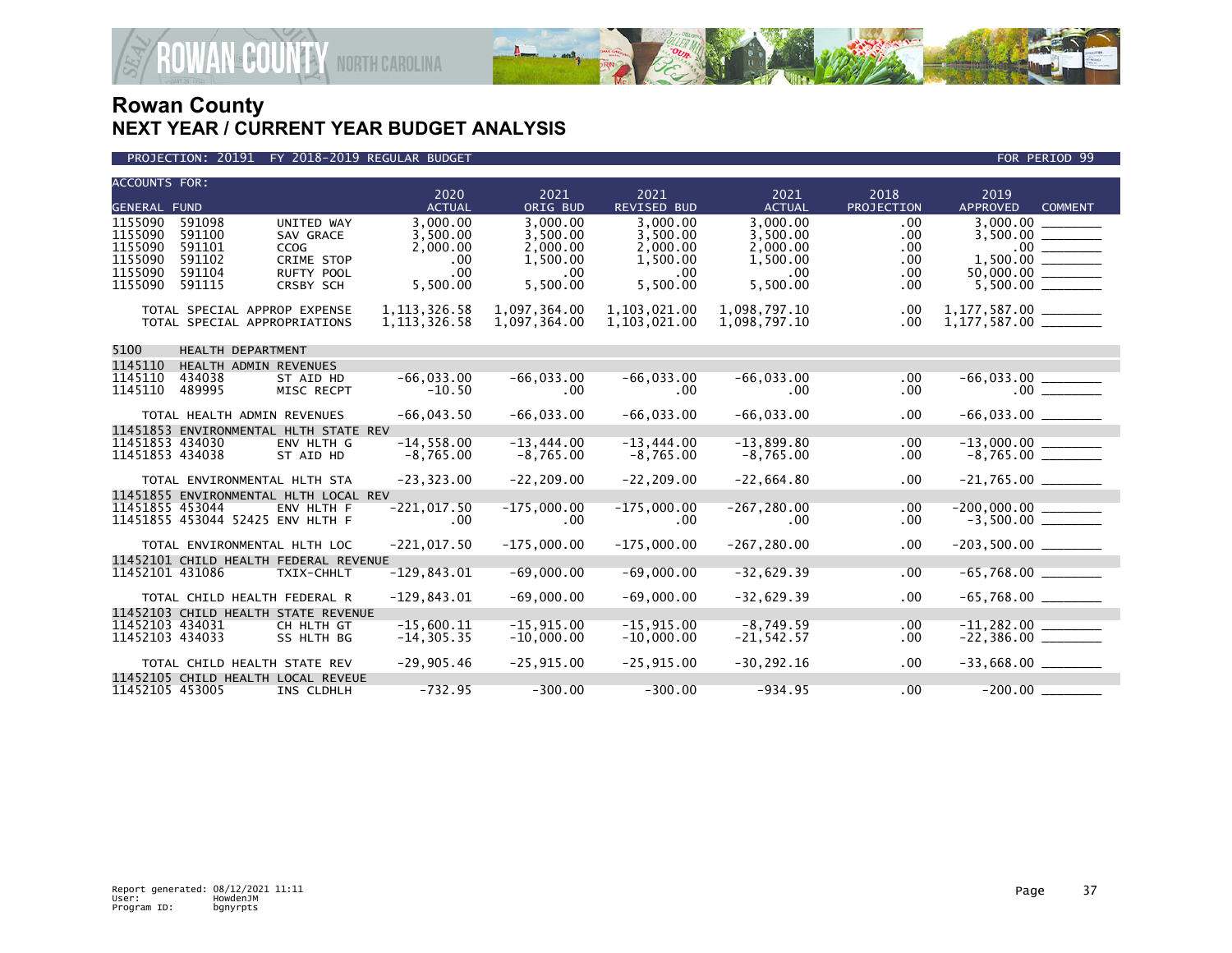

|                      |                              | PROJECTION: 20191 FY 2018-2019 REGULAR BUDGET       |                |                |                |                |            | FOR PERIOD 99                     |
|----------------------|------------------------------|-----------------------------------------------------|----------------|----------------|----------------|----------------|------------|-----------------------------------|
| <b>ACCOUNTS FOR:</b> |                              |                                                     | 2020           | 2021           | 2021           | 2021           | 2018       | 2019                              |
| <b>GENERAL FUND</b>  |                              |                                                     | <b>ACTUAL</b>  | ORIG BUD       | REVISED BUD    | <b>ACTUAL</b>  | PROJECTION | <b>APPROVED</b><br><b>COMMENT</b> |
| 11452105 453030      |                              | CH HLTH F                                           | $-2, 218.75$   | $-2,300.00$    | $-2,300.00$    | $-2,754.03$    | $.00 \,$   |                                   |
|                      | TOTAL CHILD HEALTH LOCAL REV |                                                     | $-2,951.70$    | $-2,600.00$    | $-2,600.00$    | $-3,688.98$    | $.00 \,$   |                                   |
| 11452106 495010      |                              | 11452106 CHILD HLTH RSTRCT REVENUE<br>APP FB-RES    | .00            | $-30,000.00$   | $-30,000.00$   | .00            | .00        |                                   |
|                      | TOTAL CHILD HLTH RSTRCT REVE |                                                     | .00            | $-30,000.00$   | $-30,000.00$   | .00            | .00        | $-30,000.00$ ________             |
| 11452151 431088      |                              | 11452151 CHILD CARE 4 FEDERAL REVENUE<br>CH SERV CO | $-302, 396.40$ | $-304,000.00$  | $-304,000.00$  | $-305, 419.68$ | $.00 \,$   |                                   |
|                      | TOTAL CHILD CARE 4 FEDERAL R |                                                     | $-302, 396.40$ | $-304,000.00$  | $-304,000.00$  | $-305, 419.68$ | $.00 \,$   | $-308,000.00$ ________            |
| 11452153 434034      |                              | 11452153 CHILD CARE 4 STATE REVENUE<br>CH SERV CO   | $-22,770.00$   | $-22,770.00$   | $-22,770.00$   | $-22,770.00$   | $.00 \,$   | $-22,770.00$                      |
|                      | TOTAL CHILD CARE 4 STATE REV |                                                     | $-22,770.00$   | $-22,770.00$   | $-22,770.00$   | $-22,770.00$   | $.00 \,$   | $-22,770.00$ ________             |
| 11452159 495010      |                              | 11452159 CHILD CARE 4 APPROP FUND BAL<br>APP FB-RES | .00            | $-126, 509.00$ | $-433,984.00$  | .00            | .00        | $-26,087.00$                      |
|                      | TOTAL CHILD CARE 4 APPROP FU |                                                     | .00            | $-126, 509.00$ | $-433,984.00$  | .00            | $.00 \,$   | $-26,087.00$ ________             |
| 11452233 434029      |                              | 11452233 BIOTERRORISM STATE REVENUE<br>PREP/RESP    | $-42,560.88$   | $-50,996.00$   | $-50,996.00$   | $-15,703.18$   | .00        |                                   |
|                      | TOTAL BIOTERRORISM STATE REV |                                                     | $-42,560.88$   | $-50,996.00$   | $-50,996.00$   | $-15,703.18$   | $.00 \,$   |                                   |
| 11452253 434035      |                              | 11452253 COMM DISEASE STATE REVENUE<br>CD/TB GRNT   | $-11, 271.00$  | $-11,271.00$   | $-11, 271.00$  | $-11,271.00$   | $.00 \,$   |                                   |
|                      | TOTAL COMM DISEASE STATE REV |                                                     | $-11, 271.00$  | $-11, 271.00$  | $-11, 271.00$  | $-11,271.00$   | $.00 \,$   | $-11,271.00$ _______              |
| 11452273 434036      | 11452273 NAPSACC REVENUE     | SS CH CONS                                          | $-80,613.73$   | $-70, 469.00$  | $-70, 469.00$  | $-67,006.61$   | .00        |                                   |
|                      | TOTAL NAPSACC REVENUE        |                                                     | $-80,613.73$   | $-70,469.00$   | $-70, 469.00$  | $-67,006.61$   | $.00 \,$   |                                   |
| 11452281 431027      |                              | 11452281 DENTAL CLINIC FEDRL REVENUE<br>TXIX-DENTL  | $-697, 399.98$ | $-425, 599.00$ | $-425, 599.00$ | $-539, 240.74$ | .00        |                                   |
|                      | TOTAL DENTAL CLINIC FEDRL RE |                                                     | $-697, 399.98$ | $-425, 599.00$ | $-425,599.00$  | $-539, 240.74$ | $.00 \,$   |                                   |
| 11452285 453004      |                              | 11452285 DENTAL CLINIC LOCAL REVENUE<br>INS DENTAL  | $-13, 378.40$  | $-8,000.00$    | $-8,000.00$    | $-16, 319.74$  | .00        | $-10,000.00$                      |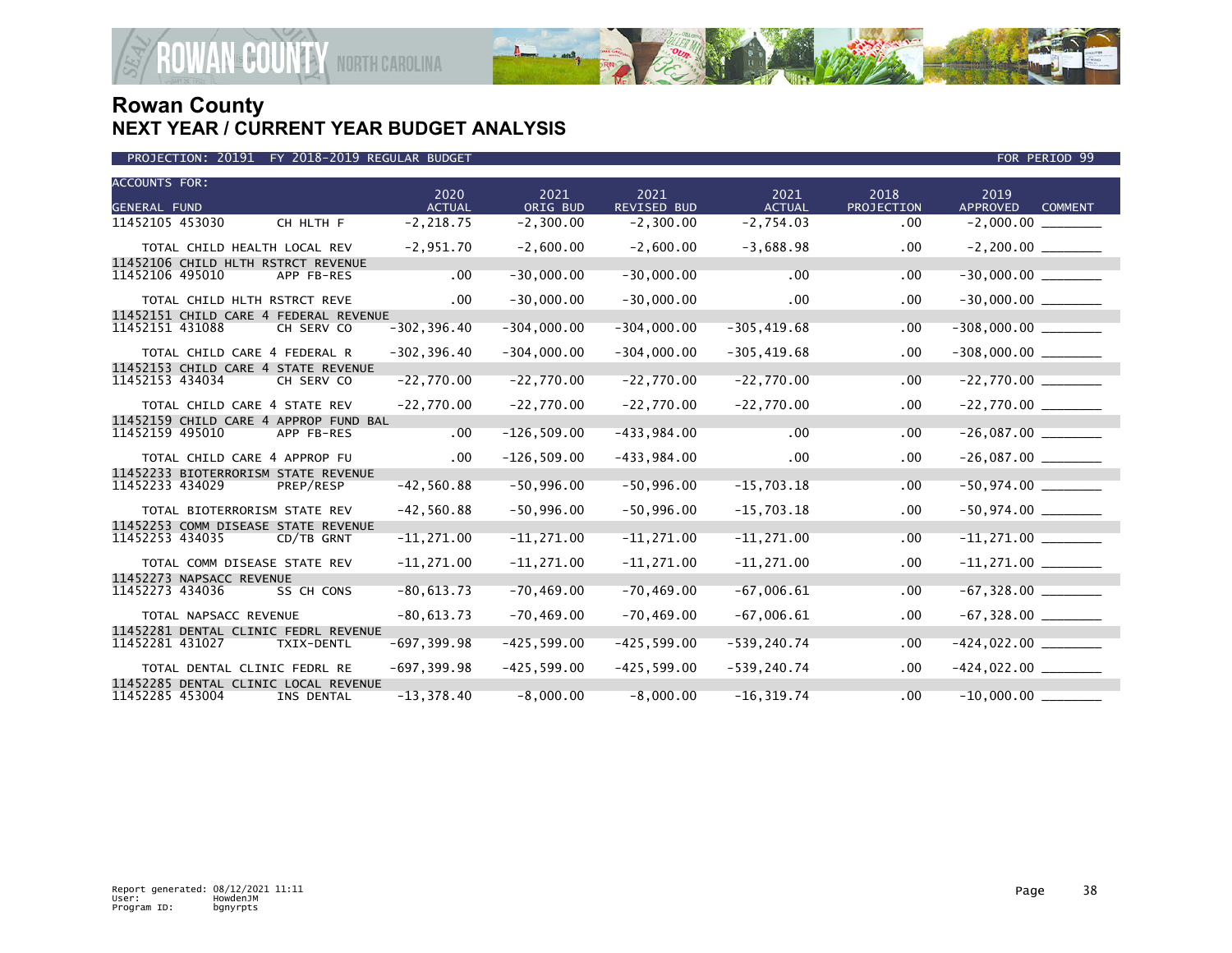

| <b>ACCOUNTS FOR:</b>                                |             | 2020                    | 2021                 | 2021                        | 2021           | 2018                 | 2019                                             |  |
|-----------------------------------------------------|-------------|-------------------------|----------------------|-----------------------------|----------------|----------------------|--------------------------------------------------|--|
| <b>GENERAL FUND</b>                                 |             | <b>ACTUAL</b>           | ORIG BUD             | <b>REVISED BUD</b>          | <b>ACTUAL</b>  | PROJECTION           | APPROVED<br><b>COMMENT</b>                       |  |
| 11452285 453043                                     | DENTAL FEE  | $-29, 256.60$           | $-8,000.00$          | $-8,000.00$                 | $-16,960.02$   | $.00 \,$             |                                                  |  |
| 11452285 453097                                     | HLTH CH IN  | $-106.00$               | $.00 \,$             | $.00 \,$                    | $.00 \,$       | .00                  |                                                  |  |
| TOTAL DENTAL CLINIC LOCAL RE                        |             | $-42,741.00$            | $-16,000.00$         | $-16,000.00$                | $-33, 279.76$  | $.00 \,$             |                                                  |  |
| 11452286 DENTAL CLINIC RSTRCT REVENUE               |             |                         |                      |                             |                |                      |                                                  |  |
| 11452286 434017 52428 RULHLTH CC                    |             | $-61.076.83$            | $.00 \ \,$           | $-66.000.00$                | $-54.695.30$   | $.00 \,$             |                                                  |  |
| 11452286 464099 52411 LOC GRANTS<br>11452286 495010 | APP FB-RES  | $-5,000.00$<br>$.00 \,$ | $.00 \,$<br>$.00 \,$ | $.00 \times$<br>$-5,000.00$ | .00.<br>.00    | $.00 \,$<br>$.00 \,$ |                                                  |  |
|                                                     |             |                         |                      |                             |                |                      |                                                  |  |
| TOTAL DENTAL CLINIC RSTRCT R                        |             | $-66,076.83$            | $.00 \,$             | $-71.000.00$                | $-54,695.30$   | .00                  |                                                  |  |
| 11452289 DENTAL CLINIC APPROP FUND BAL              |             |                         |                      |                             |                |                      |                                                  |  |
| 11452289 495010                                     | APP FB-RES  | .00                     | $-70,000.00$         | $-538, 817.00$              | $.00 \,$       | .00                  | $-75,000.00$ _________                           |  |
| TOTAL DENTAL CLINIC APPROP F                        |             | $.00 \,$                | $-70,000.00$         | $-538, 817.00$              | $.00 \times$   | $.00 \,$             |                                                  |  |
| 11452301 FAMILY PLNG FEDERAL REVENUE                |             |                         |                      |                             |                |                      |                                                  |  |
| 11452301 431028                                     | <b>TANF</b> | $-21, 127.00$           | $-21, 127.00$        | $-21, 127.00$               | $-21, 127.00$  | $.00 \,$             |                                                  |  |
| 11452301 431029                                     | TXIX-FP FE  | $-196, 253.62$          | $-150,000.00$        | $-150,000.00$               | $-131, 447.21$ | $.00 \,$             | $-134,952.00$ $\overline{\qquad \qquad -400.00}$ |  |
| 11452301 431130                                     | XVIII FEES  | $-253.64$               | $-200.00$            | $-200.00$                   | $.00 \,$       | .00                  |                                                  |  |
| TOTAL FAMILY PLNG FEDERAL RE                        |             | $-217,634.26$           | $-171, 327.00$       | $-171, 327.00$              | $-152, 574.21$ | $.00 \,$             | $-156,479.00$ ________                           |  |
| 11452303 FAMILY PLANNING STATE REVENUE              |             |                         |                      |                             |                |                      |                                                  |  |
| 11452303 434037                                     | FAM PLANNG  | $-193, 145.44$          | $-196,614.00$        | $-196,614.00$               | $-168,615.45$  | .00                  |                                                  |  |
| 11452303 434038                                     | ST AID HD   | $-6,877.00$             | $-13,754.00$         | $-13,754.00$                | $-9,904.03$    | .00                  |                                                  |  |
| TOTAL FAMILY PLANNING STATE                         |             | $-200,022.44$           | $-210, 368.00$       | $-210, 368.00$              | $-178, 519.48$ | $.00 \,$             |                                                  |  |
| 11452305 FAMILY PLNG LOCAL REVENUE                  |             |                         |                      |                             |                |                      |                                                  |  |
| 11452305 453001                                     | INS FAM PL  | $-5, 165.03$            | $-5,000.00$          | $-5,000.00$                 | $-4,816.01$    | .00                  | $-3,000.00$<br>$-18,500.00$                      |  |
| 11452305 453050                                     | FAM PL FEE  | $-8,844.92$             | $-9,500.00$          | $-9,500.00$                 | $-12,870.49$   | $.00 \,$             |                                                  |  |
| TOTAL FAMILY PLNG LOCAL REVE                        |             | $-14,009.95$            | $-14,500.00$         | $-14,500.00$                | $-17,686.50$   | $.00 \,$             |                                                  |  |
| 11452309 FAMILY PLNG FUND BALANCE                   |             |                         |                      |                             |                |                      |                                                  |  |
| 11452309 495010                                     | APP FB-RES  | .00                     | $-70,000.00$         | $-70,000.00$                | .00            | .00                  | $-70,000.00$ _________                           |  |
| TOTAL FAMILY PLNG FUND BALAN                        |             | $.00 \,$                | $-70,000.00$         | $-70,000.00$                | $.00 \times$   | $.00 \,$             | $-70,000.00$ _________                           |  |
| 11452403 HEALTH PROM STATE REVENUE                  |             |                         |                      |                             |                |                      |                                                  |  |
| 11452403 434038                                     | ST AID HD   | $-20.195.00$            | $-20.195.00$         | $-20, 195.00$               | $-17.167.97$   | .00                  |                                                  |  |
| 11452403 434040                                     | HLTHY COMM  | $-34.127.70$            | $-34.354.00$         | $-34.354.00$                | $-34.354.00$   | $.00 \,$             | $-39.946.00$                                     |  |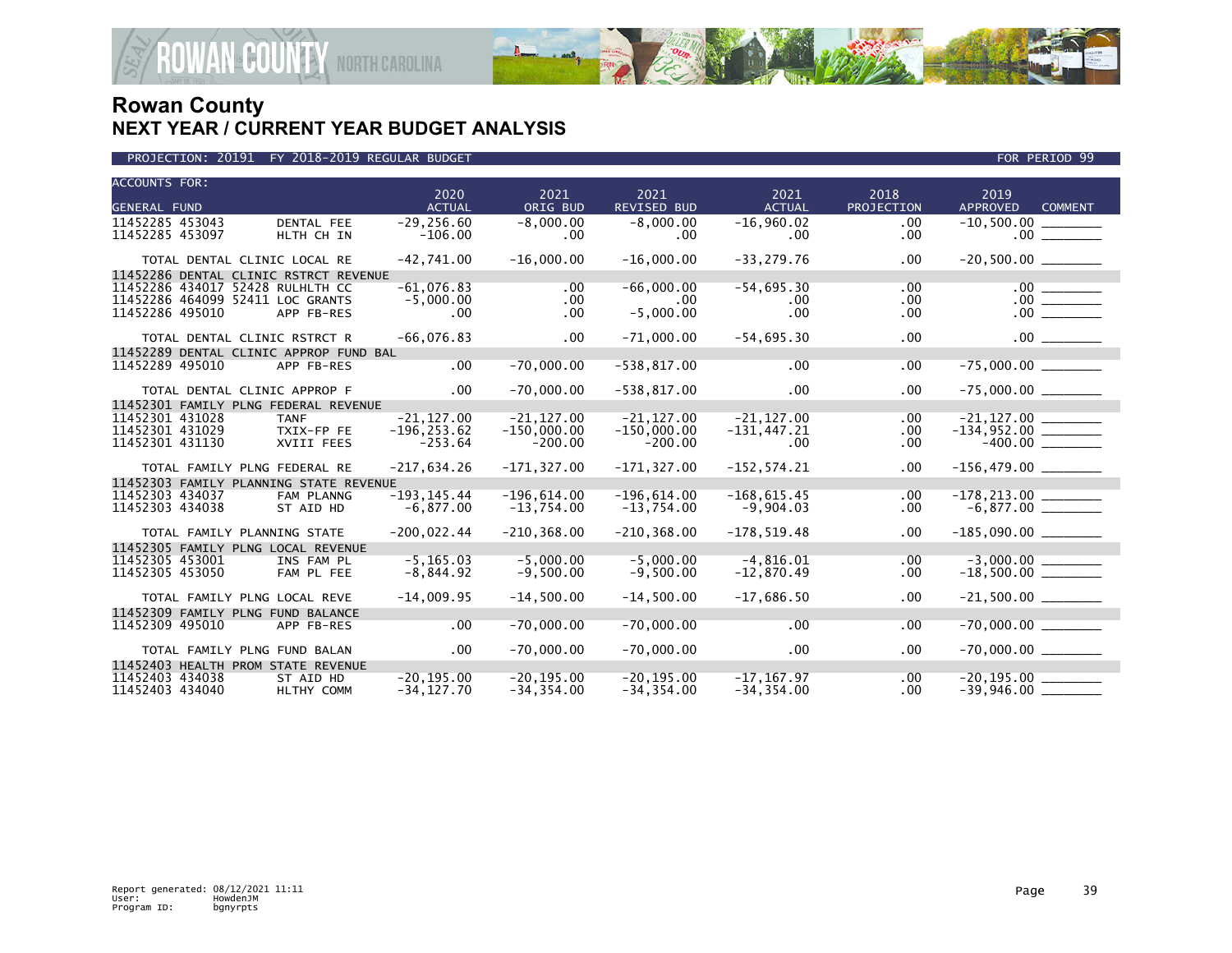

| <b>ACCOUNTS FOR:</b>                             | 2020                       | 2021                      | 2021               | 2021                       | 2018       | 2019                              |  |
|--------------------------------------------------|----------------------------|---------------------------|--------------------|----------------------------|------------|-----------------------------------|--|
| <b>GENERAL FUND</b>                              | <b>ACTUAL</b>              | ORIG BUD                  | <b>REVISED BUD</b> | <b>ACTUAL</b>              | PROJECTION | <b>APPROVED</b><br><b>COMMENT</b> |  |
| 11452403 434043 52422 SNFI-NURFD                 | $-100,000.00$              | $-100,000.00$             | $-100,000.00$      | $-100,000.00$              | .00        | $-100,000.00$                     |  |
| TOTAL HEALTH PROM STATE REVE                     | $-154, 322.70$             | $-154, 549.00$            | $-154, 549.00$     | $-151,521.97$              | $.00 \,$   |                                   |  |
| 11452451 HIV-STD FEDERAL REVENUE                 |                            |                           |                    |                            |            |                                   |  |
| 11452451 431030<br>TXIX-STD                      | $-34, 221.48$              | $-15,000.00$              | $-15,000.00$       | $-16, 577.59$              | .00        |                                   |  |
| 11452451 431130<br>XVIII FEES                    | $-301.21$                  | $-500.00$                 | $-500.00$          | $-61.88$                   | .00.       |                                   |  |
| TOTAL HIV-STD FEDERAL REVENU                     | $-34,522.69$               | $-15,500.00$              | $-15,500.00$       | $-16,639.47$               | $.00 \,$   |                                   |  |
| 11452453 HIV-STD STATE REVENUE                   |                            |                           |                    |                            |            |                                   |  |
| 11452453 434045                                  | $-12,500.00$<br>AIDS CNTRL | $-12,500.00$              | $-12,500.00$       | $-10,000.00$               | .00        |                                   |  |
| 11452453 434078<br><b>STD MEDS</b>               | $-864.78$                  | $-4,081.00$               | $-4,081.00$        | $-696.08$                  | .00.       |                                   |  |
| 11452453 434081<br>STD PREV                      | $-42.00$                   | $-100.00$                 | $-100.00$          | $-58.00$                   | .00        |                                   |  |
| TOTAL HIV-STD STATE REVENUE                      | $-13,406.78$               | $-16,681.00$              | $-16,681.00$       | $-10,754.08$               | $.00 \,$   |                                   |  |
| 11452455 HIV-STD LOCAL REVENUE                   |                            |                           |                    |                            |            |                                   |  |
| 11452455 453012                                  | $-2,090.67$<br>HIV/STD FE  | $-1,800.00$               | $-1,800.00$        | $-1, 189.36$               | .00        |                                   |  |
| TOTAL HIV-STD LOCAL REVENUE                      | $-2,090.67$                | $-1,800.00$               | $-1,800.00$        | $-1, 189.36$               | $.00 \,$   |                                   |  |
| 11452501 IMMUNIZATION FEDERAL REVENUE            |                            |                           |                    |                            |            |                                   |  |
| 11452501 431031<br>MCARE-F/PN                    | $.00 \,$                   | $.00 \,$                  | .00.               | $-179.22$                  | .00        |                                   |  |
| 11452501 431032<br>TXIX-IMMUN<br>11452501 431132 | $-23, 537.67$              | $-22,000.00$<br>$-800.00$ | $-22,000.00$       | $-10, 167.19$<br>$-117.17$ | $.00 \,$   | $-25,000.00$ ________             |  |
| XVIII FEES                                       | $-552.86$                  |                           | $-800.00$          |                            | .00        |                                   |  |
| TOTAL IMMUNIZATION FEDERAL R                     | $-24,090.53$               | $-22,800.00$              | $-22,800.00$       | $-10, 463.58$              | $.00 \,$   | $-25,100.00$ _________            |  |
| 11452503 IMMUNIZATION STATE REVENUE              |                            |                           |                    |                            |            |                                   |  |
| 11452503 434032<br>ST AID HD                     | $-12, 146.00$              | $-12.146.00$              | $-12, 146.00$      | $-12.146.00$               | .00        |                                   |  |
| 11452503 434046<br>IMMUN ACT                     | $-35,368.00$               | $-35, 368.00$             | $-35, 368.00$      | $-35, 368.00$              | .00        |                                   |  |
| 11452503 453006<br>INS IMMUN                     | $-14,627.86$               | $-15,000.00$              | $-15,000.00$       | $-6,966.37$                | $.00 \,$   | $-2,000.00$ ________              |  |
| TOTAL IMMUNIZATION STATE REV                     | $-62, 141.86$              | $-62, 514.00$             | $-62, 514.00$      | $-54, 480.37$              | $.00 \,$   |                                   |  |
| 11452504 IMMUNIZATION GENERAL REVENUE            |                            |                           |                    |                            |            |                                   |  |
| 11452504 425014<br>FLU SHOTS                     | .00                        | $-150.00$                 | $-150.00$          | .00                        | .00        |                                   |  |
| TOTAL IMMUNIZATION GENERAL R                     | .00                        | $-150.00$                 | $-150.00$          | .00                        | .00        |                                   |  |
| 11452505 IMMUNIZATION LOCAL REVENUE              |                            |                           |                    |                            |            |                                   |  |
| 11452505 453009<br>ADULT IMMU                    | $-7,952.31$                | $-7,000.00$               | $-7,000.00$        | $-4, 277.11$               | .00        |                                   |  |
| TOTAL IMMUNIZATION LOCAL REV                     | $-7,952.31$                | $-7,000.00$               | $-7,000.00$        | $-4, 277.11$               | $.00 \,$   |                                   |  |
| 11452509 IMMUNIZATION FUND BALANCE               |                            |                           |                    |                            |            |                                   |  |
| 11452509 495010<br>APP FB-RES                    | .00                        | $-60,000.00$              | $-60.000.00$       | .00                        | .00        | $-60,000.00$                      |  |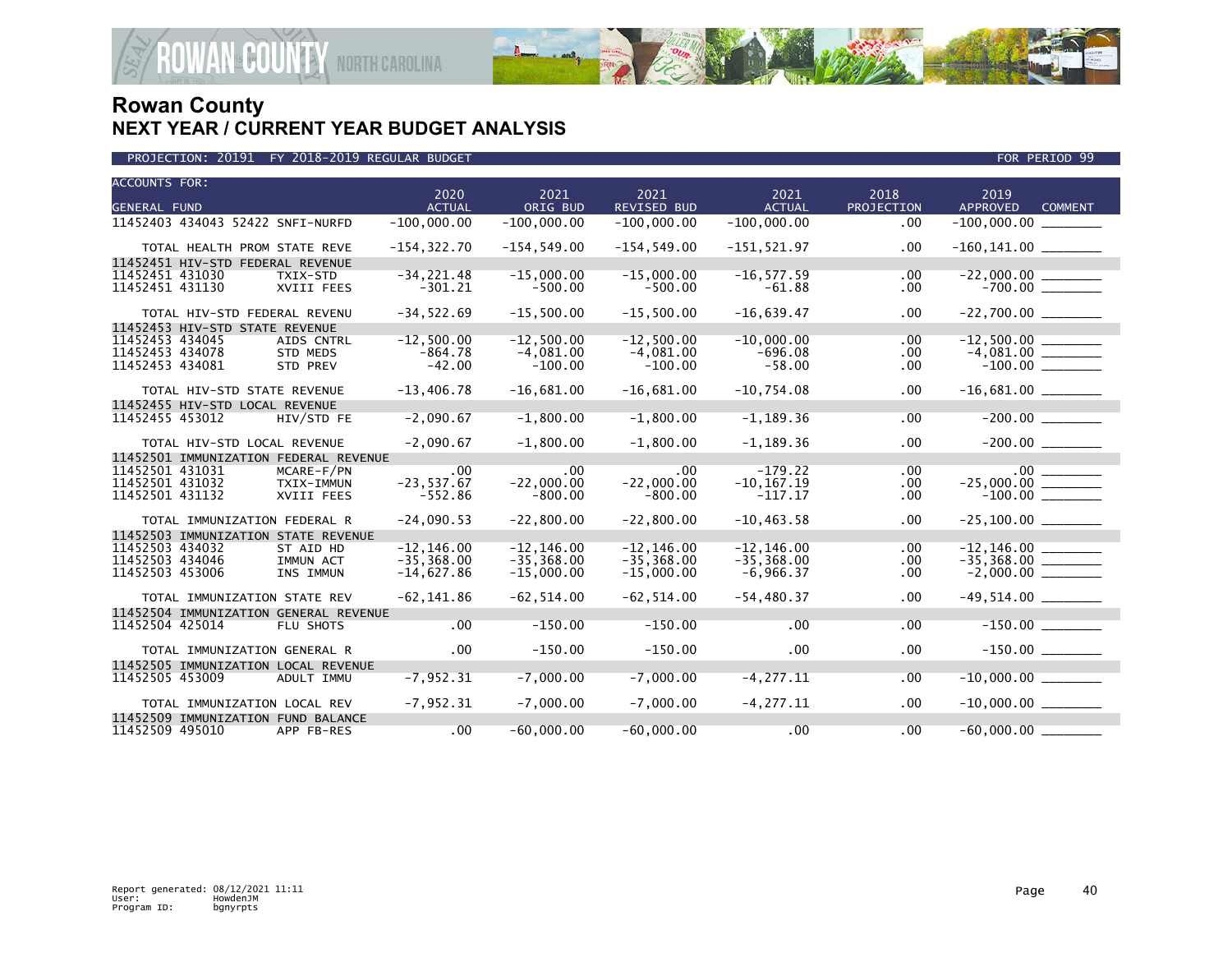

| <b>ACCOUNTS FOR:</b>                                                                                                                                                                                                                                                                     | 2020                                                                                           | 2021                                                                       | 2021                                                                | 2021                                                                                     | 2018                                       | 2019                              |  |
|------------------------------------------------------------------------------------------------------------------------------------------------------------------------------------------------------------------------------------------------------------------------------------------|------------------------------------------------------------------------------------------------|----------------------------------------------------------------------------|---------------------------------------------------------------------|------------------------------------------------------------------------------------------|--------------------------------------------|-----------------------------------|--|
| <b>GENERAL FUND</b>                                                                                                                                                                                                                                                                      | <b>ACTUAL</b>                                                                                  | ORIG BUD                                                                   | <b>REVISED BUD</b>                                                  | <b>ACTUAL</b>                                                                            | PROJECTION                                 | <b>APPROVED</b><br><b>COMMENT</b> |  |
| TOTAL IMMUNIZATION FUND BALA                                                                                                                                                                                                                                                             | $.00 \,$                                                                                       | $-60,000.00$                                                               | $-60,000.00$                                                        | $.00 \,$                                                                                 | .00                                        |                                   |  |
| 11452551 MATERNAL HLTH FDRL REVENUE<br>11452551 431034<br>TXIX-MAT H                                                                                                                                                                                                                     | $-223,016.88$                                                                                  | $-120,000.00$                                                              | $-120,000.00$                                                       | $-113,758.21$                                                                            | .00                                        |                                   |  |
| TOTAL MATERNAL HLTH FDRL REV                                                                                                                                                                                                                                                             | $-223,016.88$                                                                                  | $-120,000.00$                                                              | $-120,000.00$                                                       | $-113,758.21$                                                                            | .00                                        |                                   |  |
| 11452553 MATERNAL HLTH STATE REVENUE<br>11452553 434032<br>ST AID HD<br>11452553 434033<br>SS HLTH BG<br>11452553 434047<br>MATHLTH GT                                                                                                                                                   | $-20,980.00$<br>$-69, 194.65$<br>$-33,831.00$                                                  | $-20,980.00$<br>$-63,000.00$<br>$-33,831.00$                               | $-20,980.00$<br>$-63,000.00$<br>$-33,831.00$                        | $-20,980.00$<br>$-48, 252.99$<br>$-33,831.00$                                            | .00<br>.00<br>.00.                         | $-48,652.00$<br>$-27,481.00$      |  |
| TOTAL MATERNAL HLTH STATE RE                                                                                                                                                                                                                                                             | $-124,005.65$                                                                                  | $-117,811.00$                                                              | $-117,811.00$                                                       | $-103,063.99$                                                                            | .00                                        | $-97, 113.00$ ________            |  |
| 11452555 MATERNAL HLTH LOCAL REVENUE<br>11452555 453003<br>INS MATHLT<br>11452555 453078<br>PRENATAL F                                                                                                                                                                                   | 18.40<br>$-19,405.44$                                                                          | .00<br>$-20,000.00$                                                        | .00<br>$-20,000.00$                                                 | .00<br>$-21, 255.62$                                                                     | .00<br>.00                                 |                                   |  |
| TOTAL MATERNAL HLTH LOCAL RE<br>11452559 MATERNAL HLTH FUND BAL RESTR                                                                                                                                                                                                                    | $-19, 387.04$                                                                                  | $-20,000.00$                                                               | $-20,000.00$                                                        | $-21, 255.62$                                                                            | .00                                        |                                   |  |
| 11452559 495010<br>APP FB-RES                                                                                                                                                                                                                                                            | .00                                                                                            | $-60,000.00$                                                               | $-60,000.00$                                                        | .00                                                                                      | .00                                        | $-20,000.00$                      |  |
| TOTAL MATERNAL HLTH FUND BAL                                                                                                                                                                                                                                                             | .00                                                                                            | $-60,000.00$                                                               | $-60,000.00$                                                        | .00                                                                                      | .00                                        |                                   |  |
| 11452561 PREGNANCY CARE FEDERAL REV<br>11452561 431033<br>TXIX-MAT C                                                                                                                                                                                                                     | $-343, 440.32$                                                                                 | $-350,000.00$                                                              | $-350,000.00$                                                       | $-398,064.80$                                                                            | .00.                                       | $-375,000.00$ _________           |  |
| TOTAL PREGNANCY CARE FEDERAL                                                                                                                                                                                                                                                             | $-343, 440.32$                                                                                 | $-350,000.00$                                                              | $-350,000.00$                                                       | $-398,064.80$                                                                            | .00                                        |                                   |  |
| 11452569 PREGNANCY CARE FUND BALANCE<br>11452569 495010<br>APP FB-RES                                                                                                                                                                                                                    | .00                                                                                            | $-13, 186.00$                                                              | $-13, 186.00$                                                       | $.00 \,$                                                                                 | .00                                        |                                   |  |
| TOTAL PREGNANCY CARE FUND BA                                                                                                                                                                                                                                                             | .00                                                                                            | $-13, 186.00$                                                              | $-13, 186.00$                                                       | $.00 \times$                                                                             | .00                                        | $-19,821.00$ ________             |  |
| 11452601 WIC FEDERAL REVENUE<br>11452601 431035<br><b>WIC GRANT</b><br>11452601 431035 5260<br><b>WIC GRANT</b><br>11452601 431035 5261<br>WIC GRANT<br>11452601 431035 5262<br><b>WIC GRANT</b><br>11452601 431035 5263<br><b>WIC GRANT</b><br>11452601 431035 5264<br><b>WIC GRANT</b> | $.00 \times$<br>$-12.392.14$<br>$-331,987.00$<br>$-99,987.26$<br>$-23, 319.81$<br>$-20.908.34$ | $-502, 902.00$<br>$.00 \,$<br>$.00 \,$<br>$.00 \,$<br>$.00 \,$<br>$.00 \,$ | $-503,940.00$<br>$.00 \,$<br>$-12,012.00$<br>.00<br>$.00 \,$<br>.00 | $.00 \,$<br>$-9.987.40$<br>$-350,649.95$<br>$-86,476.18$<br>$-19,893.55$<br>$-17,797.03$ | .00.<br>.00.<br>.00.<br>.00<br>.00.<br>.00 | $-560, 486.00$<br>00              |  |
| TOTAL WIC FEDERAL REVENUE                                                                                                                                                                                                                                                                | $-488, 594.55$                                                                                 | $-502, 902.00$                                                             | $-515,952.00$                                                       | $-484, 804.11$                                                                           | $.00 \,$                                   | $-560,486.00$ _________           |  |
| 11452651 ADULT HLTH FEDERAL REV<br>11452651 431036<br>TXIX-PRIM                                                                                                                                                                                                                          | $-127,962.98$                                                                                  | $-70,000.00$                                                               | $-70,000.00$                                                        | $-230, 559.51$                                                                           | .00                                        | $-90,000.00$                      |  |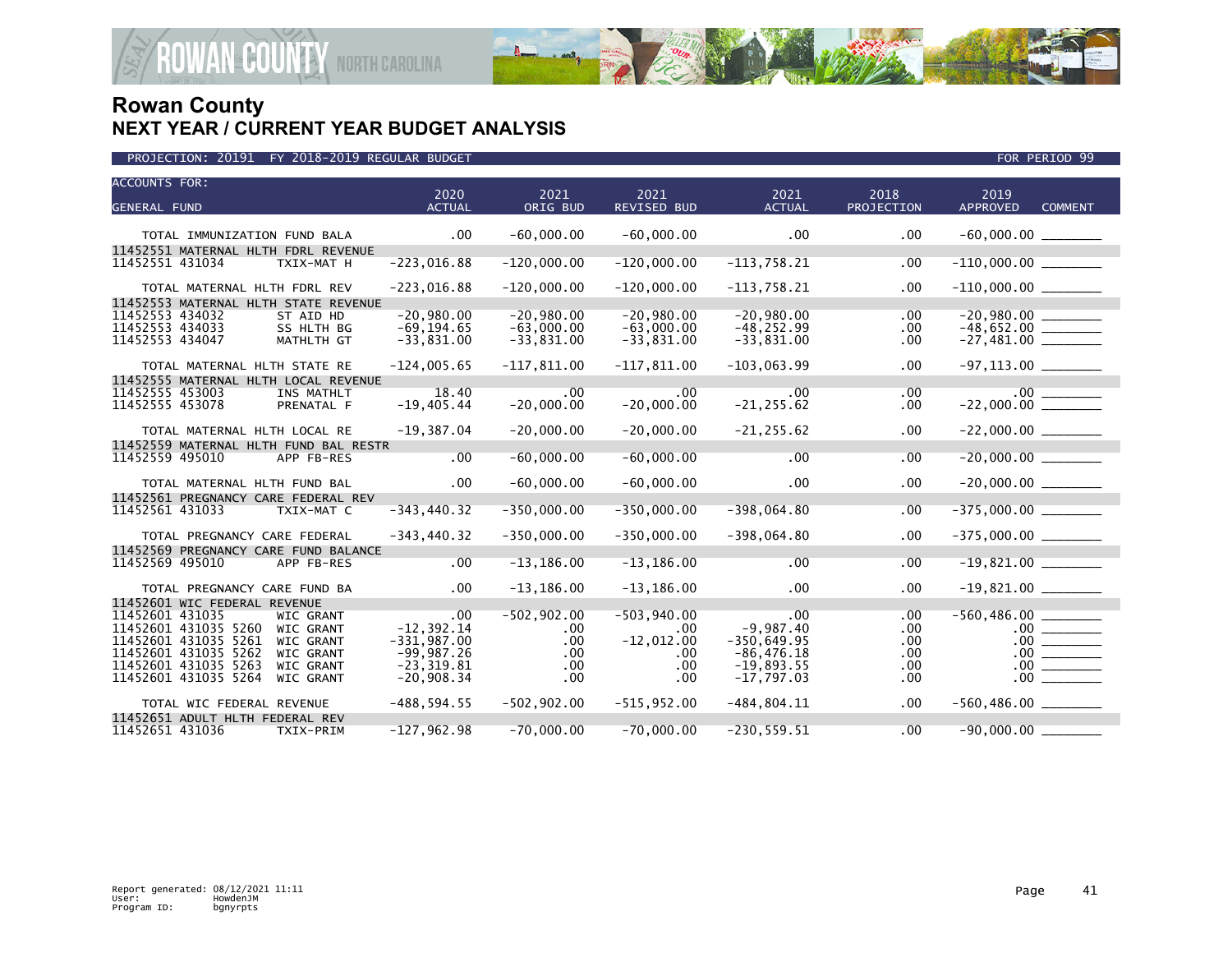

|  |  |  | PROJECTION: 20191 FY 2018-2019 REGULAR BUDGET |
|--|--|--|-----------------------------------------------|
|--|--|--|-----------------------------------------------|

| <b>ACCOUNTS FOR:</b><br><b>GENERAL FUND</b>                                                           |                                                            | 2020<br><b>ACTUAL</b>                                         | 2021<br>ORIG BUD                                              | 2021<br><b>REVISED BUD</b>                                    | 2021<br><b>ACTUAL</b>                                         | 2018<br>PROJECTION               | 2019<br><b>APPROVED</b><br><b>COMMENT</b>                                  |  |
|-------------------------------------------------------------------------------------------------------|------------------------------------------------------------|---------------------------------------------------------------|---------------------------------------------------------------|---------------------------------------------------------------|---------------------------------------------------------------|----------------------------------|----------------------------------------------------------------------------|--|
| 11452651 431136                                                                                       | XVIII FEES                                                 | $-1,630.97$                                                   | $-2, 200.00$                                                  | $-2, 200.00$                                                  | $-269.38$                                                     | .00                              |                                                                            |  |
|                                                                                                       | TOTAL ADULT HLTH FEDERAL REV                               | $-129,593.95$                                                 | $-72, 200.00$                                                 | $-72, 200.00$                                                 | $-230,828.89$                                                 | .00                              | $-95,000.00$ _________                                                     |  |
| 11452655 ADULT HLTH LOCAL REVENUE<br>11452655 445001<br>11452655 453002                               | PRI CAR FE<br>INS PRIMCR                                   | $-41.118.95$<br>$-3, 565.11$                                  | $-35.000.00$<br>$-1,000.00$                                   | $-35.000.00$<br>$-1,000.00$                                   | $-29.186.86$<br>$-1,911.38$                                   | .00<br>$.00 \,$                  | $-1,000.00$ ________                                                       |  |
|                                                                                                       | TOTAL ADULT HLTH LOCAL REVEN                               | $-44,684.06$                                                  | $-36,000.00$                                                  | $-36,000.00$                                                  | $-31,098.24$                                                  | .00                              | $-31,000.00$ _______                                                       |  |
| 11452659 ADULT HLTH APPROP FUND BAL<br>11452659 495010                                                | APP FB-RES                                                 | .00                                                           | $-100,000.00$                                                 | $-100,000.00$                                                 | .00                                                           | .00                              | $-100,000.00$ _________                                                    |  |
|                                                                                                       | TOTAL ADULT HLTH APPROP FUND                               | $.00 \,$                                                      | $-100,000.00$                                                 | $-100,000.00$                                                 | $.00 \times$                                                  | .00                              |                                                                            |  |
| 11452751 TB PROG FEDERAL REVENUE<br>11452751 431089                                                   | TXIX FE-TB                                                 | $-5,786.42$                                                   | $-5,000.00$                                                   | $-5,000.00$                                                   | $-1,755.24$                                                   | .00                              | $-250.00$ ________                                                         |  |
|                                                                                                       | TOTAL TB PROG FEDERAL REVENU                               | $-5,786.42$                                                   | $-5,000.00$                                                   | $-5,000.00$                                                   | $-1,755.24$                                                   | $.00 \,$                         |                                                                            |  |
| 11452753 TB PROG STATE REVENUE<br>11452753 434035                                                     | CD/TB GRNT                                                 | $-18,460.00$                                                  | $-18,510.00$                                                  | $-18,510.00$                                                  | $-14, 123.46$                                                 | .00                              |                                                                            |  |
| TOTAL TB PROG STATE REVENUE                                                                           |                                                            | $-18,460.00$                                                  | $-18,510.00$                                                  | $-18,510.00$                                                  | $-14, 123.46$                                                 | .00.                             |                                                                            |  |
| 11452755 TB PROG LOCAL REVENUE<br>11452755 453090                                                     | TB FEES                                                    | $-2,433.00$                                                   | $-3, 200.00$                                                  | $-3, 200.00$                                                  | $-4, 447.85$                                                  | .00                              | $-6,800.00$                                                                |  |
| TOTAL TB PROG LOCAL REVENUE                                                                           |                                                            | $-2,433.00$                                                   | $-3, 200.00$                                                  | $-3,200.00$                                                   | $-4,447.85$                                                   | .00                              |                                                                            |  |
| 11452759 TB PROG APPROP FUND BAL<br>11452759 495010                                                   | APP FB-RES                                                 | .00                                                           | $-30,000.00$                                                  | $-30,000.00$                                                  | .00                                                           | .00                              | $-30,000.00$ _________                                                     |  |
|                                                                                                       | TOTAL TB PROG APPROP FUND BA                               | $.00 \,$                                                      | $-30,000.00$                                                  | $-30,000.00$                                                  | .00                                                           | .00                              |                                                                            |  |
| 1155110<br>1155110<br>510001                                                                          | HEALTH ADMIN EXPENDITURES<br>SAL-CLEAR                     | .00                                                           | $.00 \ \,$                                                    | .00                                                           | $-2,950.15$                                                   | .00.                             | $.00$ $\qquad \qquad$                                                      |  |
| 1155110<br>510005<br>1155110<br>510015<br>1155110<br>510020<br>1155110<br>520005<br>1155110<br>520008 | SAL-REG<br>SAL-PT<br>SA-PR DIEM<br>HLTH INSUR<br>RETIRE HI | 178, 335. 73<br>13,516.80<br>804.06<br>42,976.95<br>49,800.00 | 278.406.00<br>13,000.00<br>1.600.00<br>49,095.00<br>49,800,00 | 278,406.00<br>13,000.00<br>1.700.00<br>70,095.00<br>49,800.00 | 158.927.23<br>14,282.61<br>1,698.27<br>41,022.97<br>47,320.00 | .00.<br>.00<br>.00<br>.00<br>.00 | 257,930.00 _______<br>$15,050.00$ _______<br>1.600.00<br>43,245.00 _______ |  |
| 1155110<br>520010<br>1155110<br>520015                                                                | MEDI TAX<br><b>RETIREMENT</b>                              | 3,449.80<br>20,946.07                                         | 3,875.00<br>28.417.00                                         | 3,875.00<br>28,417.00                                         | 3,118.90<br>21.024.58                                         | .00<br>$.00 \,$                  | 19,961.00                                                                  |  |

FOR PERIOD 99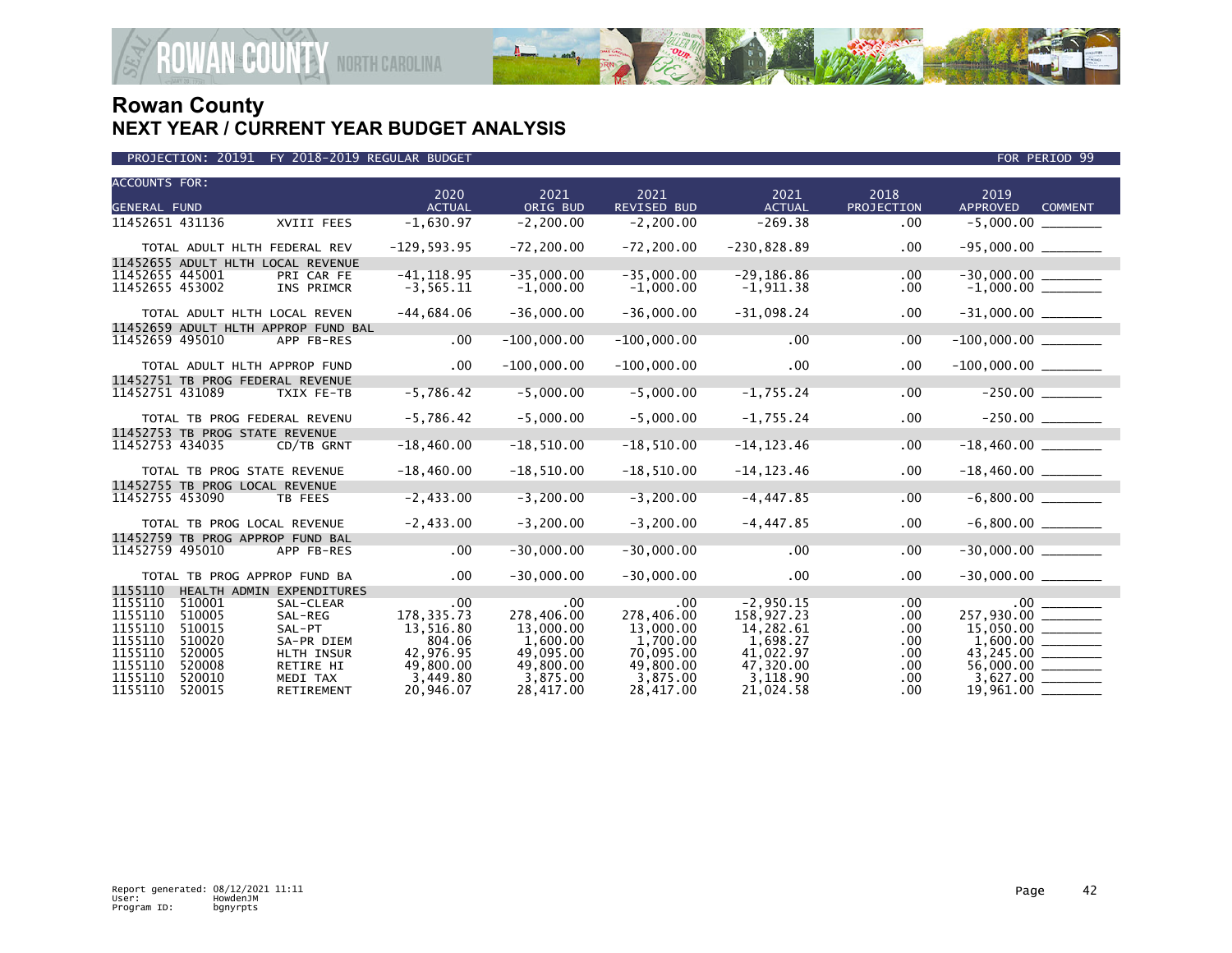

PROJECTION: 20191 FY 2018-2019 REGULAR BUDGET FOR PERIOD 99

| <b>ACCOUNTS FOR:</b> |                              |                             |               |              |             |               |            |                                                                                                                                                                                                                                                                                                                             |
|----------------------|------------------------------|-----------------------------|---------------|--------------|-------------|---------------|------------|-----------------------------------------------------------------------------------------------------------------------------------------------------------------------------------------------------------------------------------------------------------------------------------------------------------------------------|
|                      |                              |                             | 2020          | 2021         | 2021        | 2021          | 2018       | 2019                                                                                                                                                                                                                                                                                                                        |
| <b>GENERAL FUND</b>  |                              |                             | <b>ACTUAL</b> | ORIG BUD     | REVISED BUD | <b>ACTUAL</b> | PROJECTION | APPROVED<br><b>COMMENT</b>                                                                                                                                                                                                                                                                                                  |
| 1155110              | 520020                       | SS TAX                      | 14,747.40     | 16,593.00    | 16,593.00   | 13,332.83     | $.00 \,$   | 15,527.00                                                                                                                                                                                                                                                                                                                   |
| 1155110              | 520025                       | WKER COMP                   | 5,021.37      | 5,669.00     | 5,669.00    | 4,195.53      | $.00 \,$   |                                                                                                                                                                                                                                                                                                                             |
| 1155110              | 520030                       | 401K CONTR                  | 6,949.24      | 8,339.00     | 8,339.00    | 6,069.65      | .00        |                                                                                                                                                                                                                                                                                                                             |
| 1155110              | 533001                       | CONTR SERV                  | 5,145.00      | 2,000.00     | 2,000.00    | 325.00        | .00        |                                                                                                                                                                                                                                                                                                                             |
| 1155110              | 534030                       | TECH-S&M                    | 33,817.44     | 49,000.00    | 49,000.00   | 47,243.04     | .00        |                                                                                                                                                                                                                                                                                                                             |
| 1155110              | 541040                       | US-WATER                    | 49.78         | 4,000.00     | 4,000.00    | 2,853.44      | $.00 \,$   |                                                                                                                                                                                                                                                                                                                             |
| 1155110              | 541042                       | US-STRM WT                  | 1,589.52      | 1,000.00     | 1,000.00    | 1,618.67      | $.00 \,$   | $\begin{array}{c}\n 39,000.00 \\  +0.000.00 \\  \hline\n 1,000.00\n \end{array}$                                                                                                                                                                                                                                            |
| 1155110              | 544020                       | RENT-L&B                    | 4,640.00      | 5,500.00     | 5,500.00    | 5,415.00      | $.00 \,$   |                                                                                                                                                                                                                                                                                                                             |
| 1155110              | 544045                       | RNT-POS MT                  | 715.68        | 1.000.00     | 1,000.00    | 690.24        | $.00 \,$   |                                                                                                                                                                                                                                                                                                                             |
| 1155110              | 550007                       | COST P COP                  | 590.04        | 600.00       | 600.00      | 2,962.23      | $.00 \,$   |                                                                                                                                                                                                                                                                                                                             |
| 1155110              | 553005                       | <b>TELEPHONE</b>            | 3,043.64      | 10,900.00    | 10.900.00   | 12,082.02     | $.00 \,$   |                                                                                                                                                                                                                                                                                                                             |
| 1155110              | 555000                       | PRINTING                    | 142.00        | 300.00       | 300.00      | 278.50        | $.00 \,$   |                                                                                                                                                                                                                                                                                                                             |
| 1155110              | 557000                       | <b>POSTAGE</b>              | 1,018.88      | 1,500.00     | 1,500.00    | 1,124.15      | $.00 \,$   |                                                                                                                                                                                                                                                                                                                             |
| 1155110              | 558000                       | TRAVEL                      | 4,920.64      | 5.000.00     | 4,900.00    | 1,214.56      | $.00 \,$   |                                                                                                                                                                                                                                                                                                                             |
| 1155110              | 559000                       | TRAINING                    | 754.00        | 3,400.00     | 3,400.00    | 418.70        | $.00 \,$   |                                                                                                                                                                                                                                                                                                                             |
| 1155110              | 561005                       | OFFICE SUP                  | 2,230.93      | 2,300.00     | 2,300.00    | 2,276.48      | .00        |                                                                                                                                                                                                                                                                                                                             |
| 1155110              | 561095                       | OTH SM EQP                  | 1,500.00      | 1,350.00     | 1,350.00    | 359.44        | .00        |                                                                                                                                                                                                                                                                                                                             |
| 1155110              | 562005                       | <b>ELECTRICTY</b>           | 27,512.76     | 35,000.00    | 35,000.00   | 24,579.82     | $.00 \,$   |                                                                                                                                                                                                                                                                                                                             |
| 1155110              | 562025                       | NATRAL GAS                  | 1,329.85      | 2,000.00     | 2,000.00    | 2,022.23      | .00.       |                                                                                                                                                                                                                                                                                                                             |
| 1155110              | 564050                       | DUES&SUBS                   | 6.100.00      | 7,500.00     | 7,500.00    | 6,583.62      | .00        |                                                                                                                                                                                                                                                                                                                             |
| 1155110              | 576020                       | $F/A-DP$ EQU                | .00           | .00          | 1,310.00    | $-87.86$      | .00        |                                                                                                                                                                                                                                                                                                                             |
| 1155110              | 582009                       | MTG FOOD                    | 2,060.18      | 3,000.00     | 3,000.00    | .00           | $.00 \,$   | $\begin{array}{r} 1,000.00 \ \hline 4,500.00 \ \hline 2,400.00 \ \hline 600.00 \ \hline 3,100.00 \ \hline 3,100.00 \ \hline 3,00.00 \ \hline 1,500.00 \ \hline 2,500.00 \ \hline 2,500.00 \ \hline 2,300.00 \ \hline 3,000.00 \ \hline 6,000.00 \ \hline 6,000.00 \ \hline 3,000.00 \ \hline 3,000.00 \ \hline \end{array}$ |
|                      |                              |                             |               |              |             |               |            |                                                                                                                                                                                                                                                                                                                             |
|                      | TOTAL HEALTH ADMIN EXPENDITU |                             | 433,707.76    | 590, 144.00  | 612,454.00  | 420,001.70    | .00        | 546,970.00 _______                                                                                                                                                                                                                                                                                                          |
| 1155185              |                              | ENVIRONMENTAL HLTH EXPENSES |               |              |             |               |            |                                                                                                                                                                                                                                                                                                                             |
| 1155185              | 510005                       | SAL-REG                     | 429,002.05    | 524,964.00   | 627,231.00  | 595,332.85    | .00        | 529,400.00                                                                                                                                                                                                                                                                                                                  |
| 1155185              | 510010                       | SAL-OT                      | .00           | .00          | 15,200.00   | 9,887.61      | .00        |                                                                                                                                                                                                                                                                                                                             |
| 1155185              | 520005                       | HLTH INSUR                  | 70, 195. 79   | 91,931.00    | 102,306.00  | 95,122.28     | .00        |                                                                                                                                                                                                                                                                                                                             |
| 1155185              | 520008                       | RETIRE HI                   | 21,580.00     | 19,920.00    | 21,840.00   | 21,840.00     | .00        |                                                                                                                                                                                                                                                                                                                             |
| 1155185              | 520010                       | MEDI TAX                    | 6,415.48      | 7,434.00     | 10,039.00   | 9,112.20      | $.00 \,$   |                                                                                                                                                                                                                                                                                                                             |
| 1155185              | 520015                       | RETIREMENT                  | 36,471.75     | 53,605.00    | 71,951.00   | 52,345.96     | $.00 \,$   |                                                                                                                                                                                                                                                                                                                             |
| 1155185              | 520020                       | SS TAX                      | 27,431.11     | 31,761.00    | 44,161.00   | 38,823.18     | $.00 \,$   |                                                                                                                                                                                                                                                                                                                             |
| 1155185              | 520025                       | WKER COMP                   | 4,137.44      | 4,879.00     | 9,011.00    | 6,147.63      | .00        |                                                                                                                                                                                                                                                                                                                             |
| 1155185              | 520030                       | 401K CONTR                  | 8,954.86      | 15,757.00    | 21, 147.00  | 10,497.66     | $.00 \,$   |                                                                                                                                                                                                                                                                                                                             |
| 1155185              | 534030                       | TECH-S&M                    | 17,829.40     | 20,000.00    | 55,000.00   | 47,981.67     | $.00 \,$   |                                                                                                                                                                                                                                                                                                                             |
| 1155185              | 550007                       | COST P COP                  | 853.71        | 900.00       | 900.00      | 591.34        | .00        |                                                                                                                                                                                                                                                                                                                             |
| 1155185              | 553005                       | <b>TELEPHONE</b>            | 6,629.49      | 7.650.00     | 7.650.00    | 6.409.96      | $.00 \,$   |                                                                                                                                                                                                                                                                                                                             |
| 1155185              | 555000                       | PRINTING                    | 374.00        | 500.00       | 500.00      | 168.00        | $.00 \,$   |                                                                                                                                                                                                                                                                                                                             |
| 1155185              | 557000                       | <b>POSTAGE</b>              | 2,499.94      | 2,500.00     | 5.000.00    | 3,682.36      | $.00 \,$   | $\begin{array}{r} 52,101.00 \ \hline 15,687.00 \ \hline 15,887.00 \ \hline 18,150.00 \ \hline 800.00 \ \hline 5,300.00 \ \hline 2,500.00 \ \hline 38,000.00 \ \hline 4,000.00 \ \hline \end{array}$                                                                                                                         |
| 1155185              | 558000                       | TRAVEL                      | 27,359.30     | 38,000.00    | 38,000.00   | 37,535.91     | $.00 \,$   |                                                                                                                                                                                                                                                                                                                             |
| 1155185              | 559000                       | TRAINING                    | 375.00        | 3,000.00     | 1,000.00    | 145.00        | $.00 \,$   |                                                                                                                                                                                                                                                                                                                             |
| 1155185              | 561005                       | OFFICE SUP                  | 3,932.13      | 7,000.00     | 7,000.00    | 5.759.78      | $.00 \,$   |                                                                                                                                                                                                                                                                                                                             |
| 1155185              |                              | 561005 52425 OFFICE SUP     | 2,385.79      | $.00 \times$ | $.00 \,$    | $.00 \,$      | .00.       | 3,500.00                                                                                                                                                                                                                                                                                                                    |
|                      |                              |                             |               |              |             |               |            |                                                                                                                                                                                                                                                                                                                             |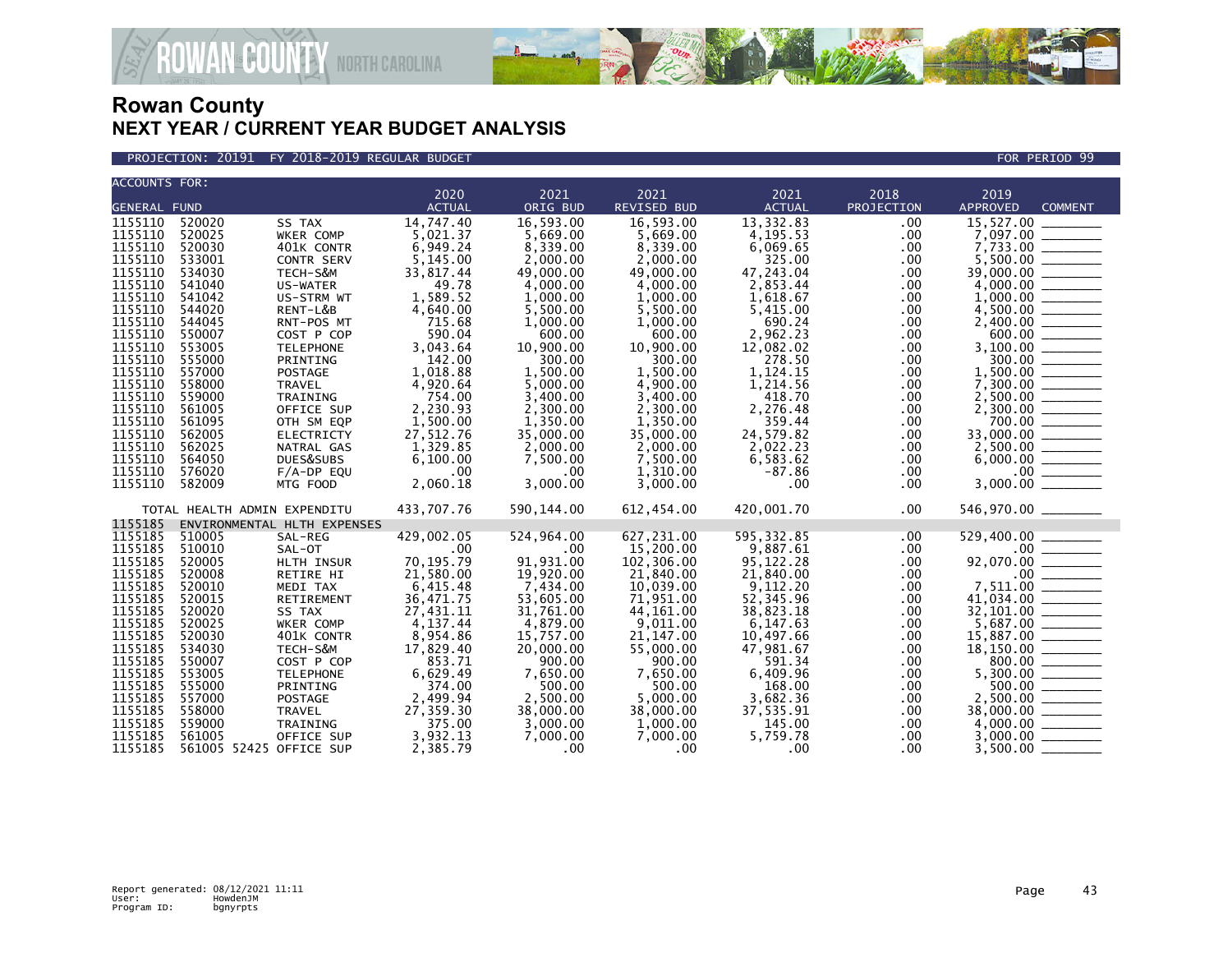



| <b>ACCOUNTS FOR:</b> |                              |                             |               |            |                    |                  |             |                                                                                                                                                                                                                                                                                                                                                                                                          |
|----------------------|------------------------------|-----------------------------|---------------|------------|--------------------|------------------|-------------|----------------------------------------------------------------------------------------------------------------------------------------------------------------------------------------------------------------------------------------------------------------------------------------------------------------------------------------------------------------------------------------------------------|
|                      |                              |                             | 2020          | 2021       | 2021               | 2021             | 2018        | 2019                                                                                                                                                                                                                                                                                                                                                                                                     |
| <b>GENERAL FUND</b>  |                              |                             | <b>ACTUAL</b> | ORIG BUD   | <b>REVISED BUD</b> | <b>ACTUAL</b>    | PROJECTION  | <b>APPROVED</b><br><b>COMMENT</b>                                                                                                                                                                                                                                                                                                                                                                        |
| 1155185              | 561034                       | LAB SUPP                    | 9,161.59      | 11,000.00  | 8.500.00           | 7.914.99         | .00         | $\begin{array}{r} 17,000.00 \\ 4,000.00 \\ 5,000.00 \end{array} \begin{array}{r} \begin{array}{c} \rule{2mm}{2mm} \rule{2mm}{2mm} \rule{2mm}{2mm} \rule{2mm}{2mm} \rule{2mm}{2mm} \rule{2mm}{2mm} \rule{2mm}{2mm} \rule{2mm}{2mm} \rule{2mm}{2mm} \rule{2mm}{2mm} \rule{2mm}{2mm} \rule{2mm}{2mm} \rule{2mm}{2mm} \rule{2mm}{2mm} \rule{2mm}{2mm} \rule{2mm}{2mm} \rule{2mm}{2mm} \rule{2mm}{2mm} \rule$ |
| 1155185              | 561095                       | OTH SM EQP                  | 8,367.21      | 4,000.00   | 8,500.00           | 6,540.05         | $.00 \,$    |                                                                                                                                                                                                                                                                                                                                                                                                          |
| 1155185              | 590002                       | BNK-CC FEE                  | 2,698.36      | 2,200.00   | 4,200.00           | 4,160.92         | $.00 \,$    |                                                                                                                                                                                                                                                                                                                                                                                                          |
|                      | TOTAL ENVIRONMENTAL HLTH EXP |                             | 686,654.40    | 847,001.00 | 1,059,136.00       | 959,999.35       | .00         | 825,440.00 _______                                                                                                                                                                                                                                                                                                                                                                                       |
| 1155210              |                              | CHILD HEALTH EXPENDITURES   |               |            |                    |                  |             |                                                                                                                                                                                                                                                                                                                                                                                                          |
| 1155210              | 510005                       | SAL-REG                     | 181,098.50    | 177,264.00 | 90,405.00          | 73,602.92        | $.00 \,$    | $\begin{array}{r} 167,802.00 \ \hline 30,951.00 \ \hline 2,316.00 \ \hline 12,969.00 \ \hline 10,017.00 \ \hline 4,261.00 \ \hline 5,002.00 \ \hline 10,000.00 \ \hline 1,000.00 \ \hline \end{array}$                                                                                                                                                                                                   |
| 1155210              | 520005                       | HLTH INSUR                  | 36, 303.55    | 34,978.00  | 17,899.00          | 16, 250.47       | .00         |                                                                                                                                                                                                                                                                                                                                                                                                          |
| 1155210              | 520010                       | MEDI TAX                    | 2,432.35      | 2,358.00   | 1,207.00           | 986.23           | $.00 \,$    |                                                                                                                                                                                                                                                                                                                                                                                                          |
| 1155210              | 520015                       | RETIREMENT                  | 16,355.89     | 18,062.00  | 9,243.00           | 7,514.46         | $.00 \,$    |                                                                                                                                                                                                                                                                                                                                                                                                          |
| 1155210              | 520020                       | SS TAX                      | 10,400.94     | 10,161.00  | 5,200.00           | 4, 165. 73       | .00         |                                                                                                                                                                                                                                                                                                                                                                                                          |
| 1155210              | 520025                       | WKER COMP                   | 4,330.37      | 4,203.00   | 2,144.00           | 1,741.73         | $.00 \,$    |                                                                                                                                                                                                                                                                                                                                                                                                          |
| 1155210              | 520030                       | 401K CONTR                  | 5,152.31      | 5,295.00   | 2,700.00           | 2,104.77         | $.00 \,$    |                                                                                                                                                                                                                                                                                                                                                                                                          |
| 1155210              | 532022                       | <b>INTERPRETR</b>           | 43.20         | 300.00     | 300.00             | 117.00           | $.00 \,$    |                                                                                                                                                                                                                                                                                                                                                                                                          |
| 1155210              | 532036                       | PH NUR SVS                  | .00           | 1,000.00   | 1,000.00           | .00.             | .00         | $1,000.00$<br>12,456.00<br>12,456.00<br>440.00<br>2,450.00<br>1,000.00<br>1,000.00                                                                                                                                                                                                                                                                                                                       |
| 1155210              | 532040                       | PHYS FEES                   | 9,350.00      | 9,956.00   | 13,056.00          | 13,056.00        | $.00 \,$    |                                                                                                                                                                                                                                                                                                                                                                                                          |
| 1155210              | 533001                       | CONTR SERV                  | 440.00        | 450.00     | 450.00             | 450.00           | $.00 \,$    |                                                                                                                                                                                                                                                                                                                                                                                                          |
| 1155210              | 533065                       | TELE AN SV                  | 1,650.00      | 2,450.00   | 2,450.00           | 2,450.00         | $.00 \,$    |                                                                                                                                                                                                                                                                                                                                                                                                          |
| 1155210              | 534019                       | LAB FEES                    | 100.00        | 200.00     | 200.00             | 199.15           | $.00 \,$    |                                                                                                                                                                                                                                                                                                                                                                                                          |
| 1155210              | 543015                       | R&M-EQUIP                   | 1,000.00      | .00        | $.00 \,$           | $.00 \,$         | .00         |                                                                                                                                                                                                                                                                                                                                                                                                          |
| 1155210              | 543055                       | R&M-PHONE                   | .00           | .00        | $.00 \times$       | .00 <sub>1</sub> | .00         |                                                                                                                                                                                                                                                                                                                                                                                                          |
| 1155210              | 550007                       | COST P COP                  | 1,880.55      | 2,000.00   | 2,000.00           | 493.88           | $.00 \,$    |                                                                                                                                                                                                                                                                                                                                                                                                          |
| 1155210              | 552010                       | INS-P&PL                    | 130.96        | 200.00     | 200.00             | 124.00           | $.00 \,$    |                                                                                                                                                                                                                                                                                                                                                                                                          |
| 1155210              | 553005                       | <b>TELEPHONE</b>            | 1,297.32      | 6,750.00   | 6,750.00           | 173.16           | $.00 \,$    | $2,000.00$<br>$2,000.00$<br>$200.00$<br>$1,300.00$                                                                                                                                                                                                                                                                                                                                                       |
| 1155210              | 555000                       | PRINTING                    | 52.50         | 500.00     | 500.00             | 399.94           | .00         |                                                                                                                                                                                                                                                                                                                                                                                                          |
| 1155210              | 557000                       | <b>POSTAGE</b>              | 400.25        | 800.00     | 800.00             | 570.50           | $.00 \,$    |                                                                                                                                                                                                                                                                                                                                                                                                          |
| 1155210              | 558000                       | <b>TRAVEL</b>               | 670.53        | 2,750.00   | 750.00             | $.00 \,$         | $.00 \,$    |                                                                                                                                                                                                                                                                                                                                                                                                          |
| 1155210              | 559000                       | TRAINING                    | 359.30        | 2,000.00   | 900.00             | .00 <sub>1</sub> | .00         |                                                                                                                                                                                                                                                                                                                                                                                                          |
| 1155210              | 561005                       | OFFICE SUP                  | 1,846.00      | 1,846.00   | 1,846.00           | 1,744.28         | $.00 \,$    |                                                                                                                                                                                                                                                                                                                                                                                                          |
| 1155210              | 561045                       | MEDICAL SU                  | 6,897.12      | 7,422.00   | 7,422.00           | 708.39           | $.00 \,$    |                                                                                                                                                                                                                                                                                                                                                                                                          |
| 1155210              | 583021                       | CH FATL CM                  | 453.11        | 768.00     | 768.00             | $.00 \,$         | $.00 \,$    |                                                                                                                                                                                                                                                                                                                                                                                                          |
| 1155210              | 590002                       | BNK-CC FEE                  | 376.96        | 1,400.00   | 1,400.00           | 455.46           | $.00 \cdot$ | $\begin{array}{r} 1,300.00 \ \hline 300.00 \ \hline 800.00 \ \hline 2,960.00 \ \hline 2,000.00 \ \hline 1,846.00 \ \hline 1,846.00 \ \hline 835.00 \ \hline 1,400.00 \ \hline \end{array}$                                                                                                                                                                                                               |
|                      | TOTAL CHILD HEALTH EXPENDITU |                             | 283,021.71    | 293,113.00 | 169,590.00         | 127,308.07       | $.00 \,$    | 272,377.00                                                                                                                                                                                                                                                                                                                                                                                               |
| 1155215              |                              | CHILD CARE 4 COORD EXPENSES |               |            |                    |                  |             |                                                                                                                                                                                                                                                                                                                                                                                                          |
| 1155215              | 510005                       | SAL-REG                     | 265,603.84    | 301,201.00 | 301.201.00         | 279.255.97       | $.00 \,$    | $\begin{array}{r} 238,002.00 \\ 45,000.00 \\ 3,196.00 \\ 18,446.00 \\ 13,660.00 \\ \hline \end{array}$                                                                                                                                                                                                                                                                                                   |
| 1155215              | 520005                       | HLTH INSUR                  | 55,537.02     | 59,760.00  | 67,260.00          | 62,882.88        | $.00 \,$    |                                                                                                                                                                                                                                                                                                                                                                                                          |
| 1155215              | 520010                       | MEDI TAX                    | 3,495.15      | 3,984.00   | 3,984.00           | 3,635.02         | .00         |                                                                                                                                                                                                                                                                                                                                                                                                          |
| 1155215              | 520015                       | RETIREMENT                  | 23,930.63     | 30,754.00  | 30,754.00          | 28,511.44        | $.00 \,$    |                                                                                                                                                                                                                                                                                                                                                                                                          |
| 1155215              | 520020                       | SS TAX                      | 14,945.71     | 17,028.00  | 17,028.00          | 15,536.18        | .00         |                                                                                                                                                                                                                                                                                                                                                                                                          |
| 1155215              | 520025                       | WKER COMP                   | 2,912.88      | 3,686.00   | 3,686.00           | 3,267.34         | $.00 \,$    |                                                                                                                                                                                                                                                                                                                                                                                                          |
| 1155215              | 520030                       | 401K CONTR                  | 7,804.42      | 9,039.00   | 9,039.00           | 8,137.28         | .00.        | 7,143.00                                                                                                                                                                                                                                                                                                                                                                                                 |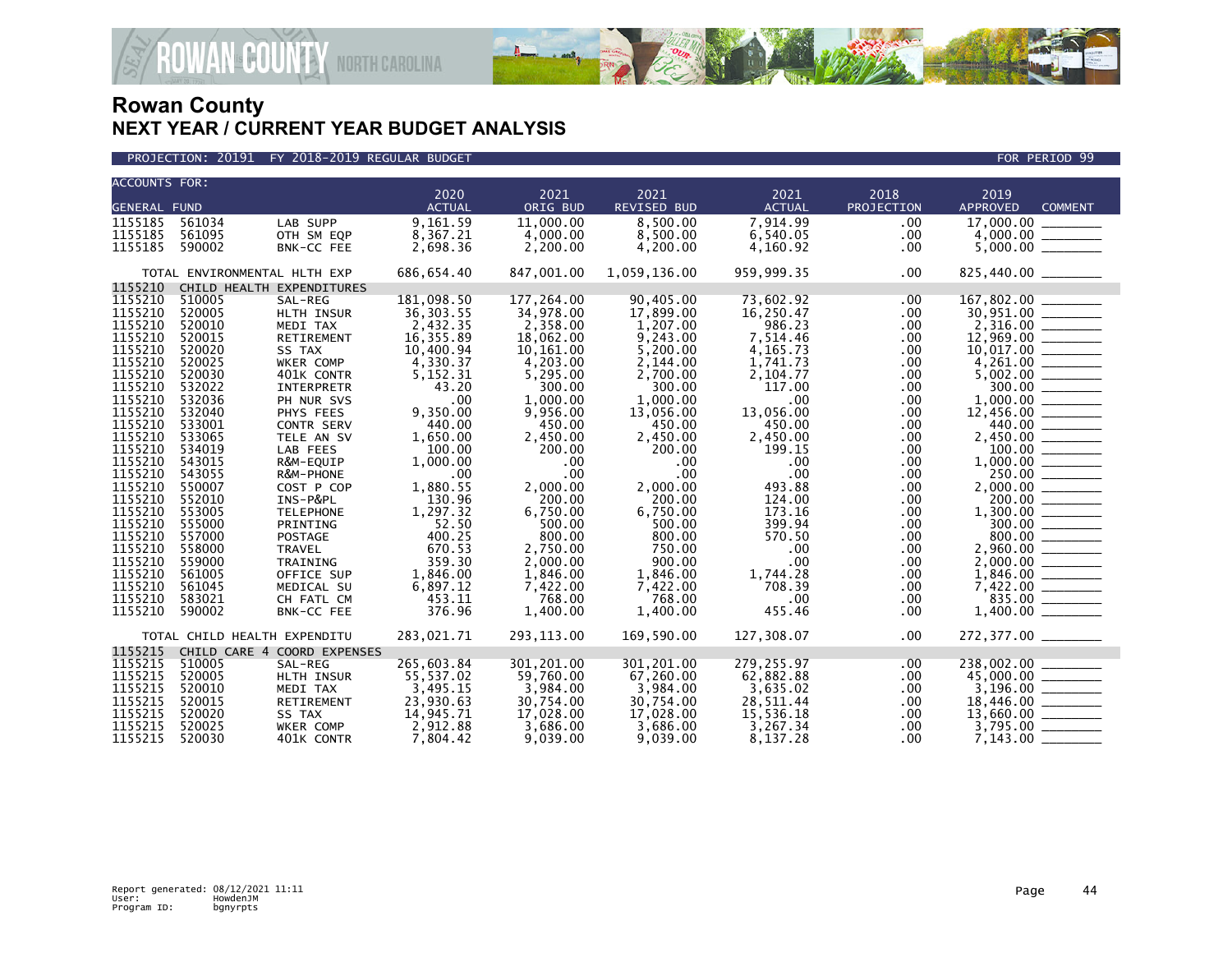

**AN&COUNTY NORTH CAROLINA** 

| <b>ACCOUNTS FOR:</b> |                              |                           |                    |                    |                      |                      |                  |                                                                                                                                        |
|----------------------|------------------------------|---------------------------|--------------------|--------------------|----------------------|----------------------|------------------|----------------------------------------------------------------------------------------------------------------------------------------|
|                      |                              |                           | 2020               | 2021               | 2021                 | 2021                 | 2018             | 2019                                                                                                                                   |
| <b>GENERAL FUND</b>  |                              |                           | <b>ACTUAL</b>      | ORIG BUD           | <b>REVISED BUD</b>   | <b>ACTUAL</b>        | PROJECTION       | <b>APPROVED</b><br><b>COMMENT</b>                                                                                                      |
| 1155215              | 532022                       | INTERPRETR                | 4,481.31           | 4,500.00           | 5,700.00             | 5,659.00             | .00.             |                                                                                                                                        |
| 1155215<br>1155215   | 550007<br>552010             | COST P COP<br>INS-P&PL    | 873.64<br>1,178.67 | 450.00<br>1,400.00 | 905.00<br>1,400.00   | 1,225.82<br>1,114.00 | .00<br>.00       | $\frac{900.00}{1,200.00}$                                                                                                              |
| 1155215              | 553005                       | <b>TELEPHONE</b>          | 4,709.27           | 7,400.00           | 7,400.00             | 2,610.62             | .00.             |                                                                                                                                        |
| 1155215              | 555000                       | PRINTING                  | 635.85             | 750.00             | 750.00               | 750.00               | .00              |                                                                                                                                        |
| 1155215              | 557000                       | POSTAGE                   | 176.55             | 350.00             | 350.00               | 316.74               | .00.             |                                                                                                                                        |
| 1155215              | 558000                       | TRAVEL                    | 7,555.37           | 13,000.00          | 13,000.00            | 3,577.47             | $.00 \,$         |                                                                                                                                        |
| 1155215              | 559000                       | TRAINING                  | 360.00             | 2,500.00           | 1,300.00             | 480.00               | .00              | $\begin{array}{r} 565.00 \ \hline 565.00 \ \hline 1,500.00 \ \hline 1,500.00 \ \hline 1,800.00 \ \hline 1,050.00 \ \hline \end{array}$ |
| 1155215              | 561005                       | OFFICE SUP                | 2,500.00           | 1,500.00           | 1,500.00             | 1,500.00             | .00.             |                                                                                                                                        |
| 1155215              | 561095                       | OTH SM EQP                | 977.41             | 3,000.00           | 2,545.00             | 260.91               | .00              |                                                                                                                                        |
|                      |                              |                           |                    |                    |                      |                      |                  |                                                                                                                                        |
|                      | TOTAL CHILD CARE 4 COORD EXP |                           | 397,677.72         | 460,302.00         | 467,802.00           | 418,720.67           | $.00 \,$         |                                                                                                                                        |
| 1155223              |                              | BIOTERRORISM EXPENDITURES |                    |                    |                      |                      |                  |                                                                                                                                        |
| 1155223              | 510005                       | SAL-REG                   | 3,320.20           | $.00 \ \,$         | 32,825.00            | 3,303.12             | $.00 \,$         |                                                                                                                                        |
| 1155223              | 520005                       | HLTH INSUR                | 476.32             | .00                | 7,470.00             | 589.20               | .00              |                                                                                                                                        |
| 1155223              | 520010                       | MEDI TAX                  | 43.56              | .00                | 476.00               | 44.97<br>337.25      | $.00 \times$     | $\begin{array}{c}\n 540.00 \\  \hline\n 55.00 \\  \hline\n 321.00\n \end{array}$                                                       |
| 1155223<br>1155223   | 520015<br>520020             | RETIREMENT                | 299.13<br>186.32   | .00<br>.00         | 3,352.00<br>2,036.00 | 192.34               | $.00 \,$<br>.00  |                                                                                                                                        |
| 1155223              | 520025                       | SS TAX<br>WKER COMP       | 82.99              | .00                | 755.00               | 27.53                | $.00 \,$         |                                                                                                                                        |
| 1155223              | 520030                       | 401K CONTR                | 99.61              | .00                | 985.00               | 1.93                 | .00.             |                                                                                                                                        |
| 1155223              | 533001                       | CONTR SERV                | 39,895.13          | 52,269.00          | 4,370.00             | 4,369.75             | $.00 \,$         |                                                                                                                                        |
| 1155223              | 558000                       | <b>TRAVEL</b>             | 183.29             | .00.               | $.00 \,$             | $.00 \,$             | .00.             |                                                                                                                                        |
| 1155223              | 559000                       | TRAINING                  | .00                | .00                | $.00 \,$             | $.00 \times$         | .00.             |                                                                                                                                        |
| 1155223              | 561005                       | OFFICE SUP                | 284.80             | 250.00             | 250.00               | .00                  | .00              |                                                                                                                                        |
| 1155223              | 561045                       | MEDICAL SU                | 36.74              | 1,550.00           | 1,550.00             | .00                  | .00.             |                                                                                                                                        |
| 1155223              | 561095                       | OTH SM EQP                | 239.88             | 527.00             | 527.00               | .00                  | $.00 \,$         | $1,097.00$<br>$200.00$<br>$500.00$<br>$978.00$<br>$1,000.00$                                                                           |
|                      | TOTAL BIOTERRORISM EXPENDITU |                           | 45, 147. 97        | 54,596.00          | 54,596.00            | 8,866.09             | $.00 \times$     | 51,006.00 _______                                                                                                                      |
| 1155225              |                              | COMM DISEASE EXPENDITURES |                    |                    |                      |                      |                  |                                                                                                                                        |
| 1155225              | 510005                       | SAL-REG                   | 86,705.99          | 117,943.00         | 44,818.00            | 49,377.97            | .00              | 105,378.00                                                                                                                             |
| 1155225              | 520005                       | HLTH INSUR                | 13,076.97          | 19,922.00          | 10,635.00            | 9,338.61             | .00              |                                                                                                                                        |
| 1155225              | 520010                       | MEDI TAX                  | 1,180.46           | 1,620.00           | 621.00               | 651.26               | .00              |                                                                                                                                        |
| 1155225              | 520015                       | RETIREMENT                | 7,820.56           | 12,046.00          | 4,616.00             | 5,041.51             | .00              | $17,460.00$<br>1,485.00<br>8,170.00                                                                                                    |
| 1155225              | 520020                       | SS TAX                    | 5,048.13           | 6,920.00           | 2,652.00             | 2,769.69             | .00              |                                                                                                                                        |
| 1155225              | 520025                       | WKER COMP                 | 2,150.28           | 2,906.00           | 1,104.00             | 1,214.03             | .00.             |                                                                                                                                        |
| 1155225              | 520030                       | 401K CONTR                | 2,506.31           | 3,541.00           | 1,346.00             | 1,390.66             | .00              | $3,165.00$<br>150.00                                                                                                                   |
| 1155225              | 532022                       | INTERPRETR                | .00                | 150.00             | 150.00               | $.00 \,$             | .00.             |                                                                                                                                        |
| 1155225              | 532040                       | PHYS FEES                 | 7,212.50           | 9,187.00           | 9,187.00             | 6,807.00             | .00.             |                                                                                                                                        |
| 1155225              | 534019                       | LAB FEES                  | .00                | 325.00             | 325.00               | 325.00               | $.00 \,$         | $\frac{325.00}{300.00}$                                                                                                                |
| 1155225              | 543055                       | R&M-PHONE                 | .00                | .00                | .00                  | $.00 \,$             | $.00 \,$         |                                                                                                                                        |
|                      |                              |                           |                    |                    |                      |                      |                  |                                                                                                                                        |
| 1155225<br>1155225   | 550007<br>552010             | COST P COP<br>INS-P&PL    | .00<br>261.93      | .00<br>400.00      | 400.00<br>400.00     | .00<br>248.00        | $.00 \,$<br>.00. | $\frac{100}{399.00}$                                                                                                                   |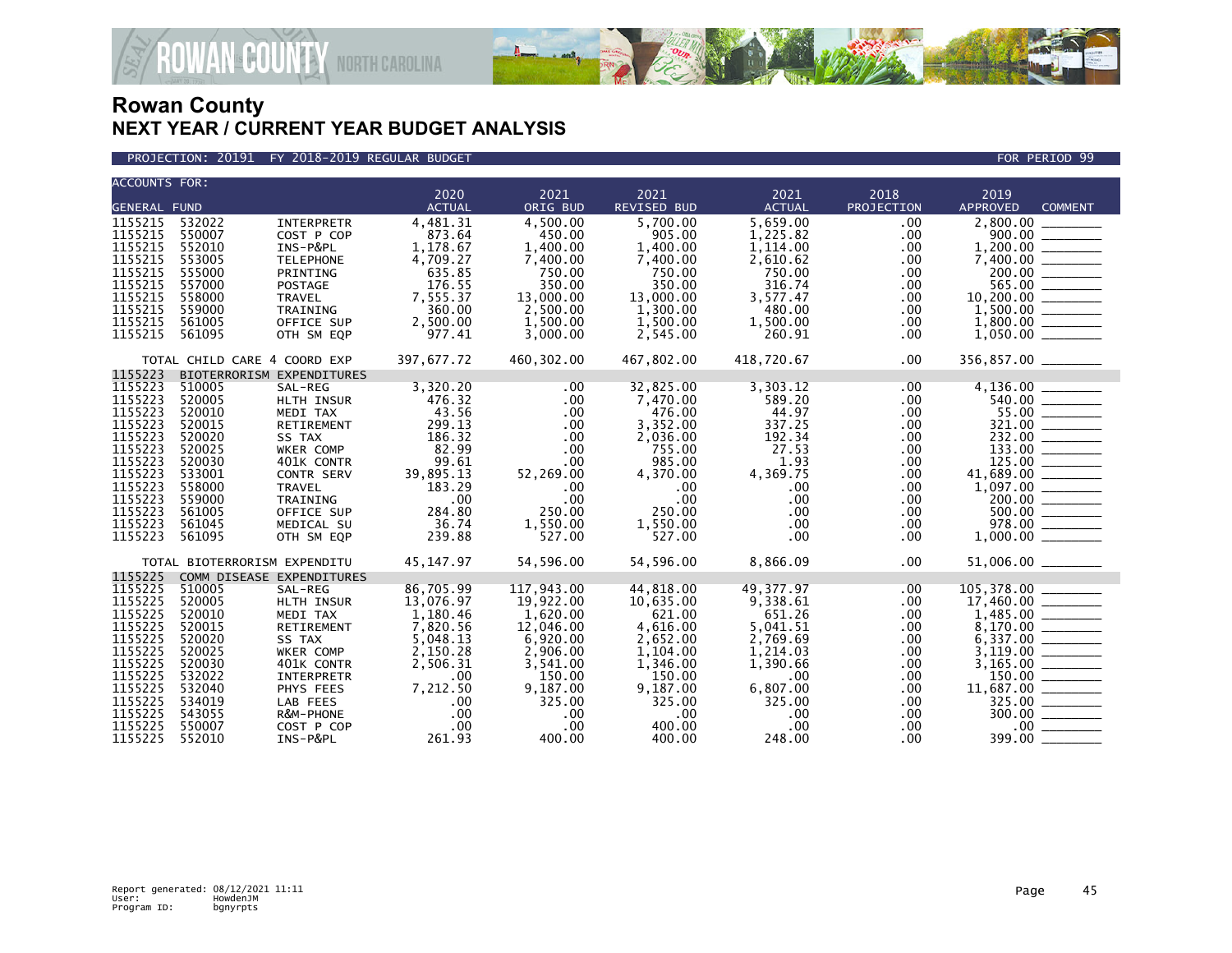



| <b>ACCOUNTS FOR:</b>                                                                                                                                                         |                                                                                                                                                                            |                                                                                                                                                                                                                                     | 2020                                                                                                                                                    | 2021                                                                                                                                                                | 2021                                                                                                                                                                            | 2021                                                                                                                                                                             | 2018                                                                                                                                                         | 2019                                                                                                                                                                                                                                                                                                               |
|------------------------------------------------------------------------------------------------------------------------------------------------------------------------------|----------------------------------------------------------------------------------------------------------------------------------------------------------------------------|-------------------------------------------------------------------------------------------------------------------------------------------------------------------------------------------------------------------------------------|---------------------------------------------------------------------------------------------------------------------------------------------------------|---------------------------------------------------------------------------------------------------------------------------------------------------------------------|---------------------------------------------------------------------------------------------------------------------------------------------------------------------------------|----------------------------------------------------------------------------------------------------------------------------------------------------------------------------------|--------------------------------------------------------------------------------------------------------------------------------------------------------------|--------------------------------------------------------------------------------------------------------------------------------------------------------------------------------------------------------------------------------------------------------------------------------------------------------------------|
| <b>GENERAL FUND</b>                                                                                                                                                          |                                                                                                                                                                            |                                                                                                                                                                                                                                     | <b>ACTUAL</b>                                                                                                                                           | ORIG BUD                                                                                                                                                            | <b>REVISED BUD</b>                                                                                                                                                              | <b>ACTUAL</b>                                                                                                                                                                    | PROJECTION                                                                                                                                                   | <b>APPROVED</b><br><b>COMMENT</b>                                                                                                                                                                                                                                                                                  |
| 1155225<br>1155225<br>1155225<br>1155225<br>1155225<br>1155225<br>1155225<br>1155225                                                                                         | 553005<br>555000<br>557000<br>558000<br>559000<br>561005<br>561045<br>564050                                                                                               | <b>TELEPHONE</b><br>PRINTING<br>POSTAGE<br><b>TRAVEL</b><br>TRAINING<br>OFFICE SUP<br>MEDICAL SU<br>DUES&SUBS                                                                                                                       | 581.04<br>52.50<br>600.00<br>432.22<br>100.00<br>327.53<br>2,389.17<br>120.00                                                                           | 2,000.00<br>200.00<br>600.00<br>2,000.00<br>500.00<br>800.00<br>2,500.00<br>200.00                                                                                  | 2,000.00<br>200.00<br>600.00<br>2,000.00<br>500.00<br>800.00<br>2,500.00<br>200.00                                                                                              | 189.00<br>$.00 \,$<br>319.89<br>$.00 \,$<br>$.00 \times$<br>440.63<br>606.80<br>.00.                                                                                             | .00<br>.00<br>.00<br>$.00 \,$<br>$.00 \,$<br>.00<br>$.00 \,$<br>$.00 \,$                                                                                     | 2,000.00<br>$200.00$<br>$600.00$<br>$2,000.00$<br>$500.00$                                                                                                                                                                                                                                                         |
|                                                                                                                                                                              |                                                                                                                                                                            | TOTAL COMM DISEASE EXPENDITU                                                                                                                                                                                                        | 130,565.59                                                                                                                                              | 183,760.00                                                                                                                                                          | 85.054.00                                                                                                                                                                       | 78,720.05                                                                                                                                                                        | $.00 \,$                                                                                                                                                     | 166,775.00 _______                                                                                                                                                                                                                                                                                                 |
| 1155227<br>1155227<br>1155227<br>1155227<br>1155227<br>1155227<br>1155227<br>1155227<br>1155227<br>1155227<br>1155227<br>1155227<br>1155227<br>1155227<br>1155227<br>1155227 | NAPSACC EXPENDITURES<br>510005<br>520005<br>520010<br>520015<br>520020<br>520025<br>520030<br>555000<br>557000<br>558000<br>559000<br>561005<br>561015<br>564050<br>583053 | SAL-REG<br>HLTH INSUR<br>MEDI TAX<br>RETIREMENT<br>SS TAX<br>WKER COMP<br>401K CONTR<br>PRINTING<br>POSTAGE<br>TRAVEL<br>TRAINING<br>OFFICE SUP<br>EDU SUPPLY<br>DUES&SUBS<br><b>NONCASH</b>                                        | 47,349.24<br>9,662.34<br>655.24<br>4,266.24<br>2,801.87<br>1,191.26<br>1,420.48<br>425.00<br>.00<br>571.44<br>30.00<br>.00<br>250.00<br>.00<br>.00      | 48,951.00<br>9,960.00<br>674.00<br>4,998.00<br>2,878.00<br>1,224.00<br>1,469.00<br>.00<br>.00<br>1,200.00<br>.00<br>$.00 \times$<br>$.00 \,$<br>$.00 \times$<br>.00 | 48,951.00<br>10,960.00<br>674.00<br>4,998.00<br>2,878.00<br>1,224.00<br>1,469.00<br>$.00 \,$<br>$.00 \,$<br>1,200.00<br>$.00 \,$<br>$.00 \times$<br>$.00 \,$<br>$.00 \,$<br>.00 | 46, 143. 72<br>10,238.03<br>637.83<br>4,711.19<br>2,727.56<br>1,163.99<br>1,384.29<br>$.00 \,$<br>$.00 \,$<br>.00<br>$.00 \,$<br>.00<br>$.00 \,$<br>$.00 \,$<br>.00 <sub>1</sub> | $.00 \,$<br>$.00 \,$<br>$.00 \,$<br>.00<br>$.00 \,$<br>.00<br>$.00 \,$<br>.00<br>$.00 \,$<br>.00<br>$.00 \,$<br>$.00 \,$<br>$.00 \,$<br>$.00 \,$<br>$.00 \,$ | $\begin{array}{r} 46,130.00 \\ 7,200.00 \\ 669.00 \\ \hline 3,603.00 \\ 2,860.00 \\ \hline \end{array}$<br>$\begin{array}{r} 2,800.00\ \hline 1,477.00\ \hline 550.00\ \hline 125.00\ \hline 125.00\ \hline 400.00\ \hline 350.00\ \hline 350.00\ \hline 250.00\ \hline 130.00\ \hline 400.00\ \hline \end{array}$ |
|                                                                                                                                                                              | TOTAL NAPSACC EXPENDITURES                                                                                                                                                 |                                                                                                                                                                                                                                     | 68,623.11                                                                                                                                               | 71,354.00                                                                                                                                                           | 72,354.00                                                                                                                                                                       | 67,006.61                                                                                                                                                                        | $.00 \,$                                                                                                                                                     |                                                                                                                                                                                                                                                                                                                    |
| 1155228<br>1155228<br>1155228<br>1155228<br>1155228<br>1155228<br>1155228<br>1155228<br>1155228<br>1155228<br>1155228<br>1155228<br>1155228<br>1155228                       | 510005<br>520005<br>520010<br>520015<br>520020<br>520025<br>520030<br>533000<br>533001<br>534030<br>543015                                                                 | DENTAL CLINIC EXPENDITURES<br>SAL-REG<br>HLTH INSUR<br>MEDI TAX<br>RETIREMENT<br>SS TAX<br>WKER COMP<br>401K CONTR<br>OT PROF SE<br><b>CONTR SERV</b><br>533001 52428 CONTR SERV<br>TECH-S&M<br>R&M-EQUIP<br>543015 52428 R&M-EQUIP | 272,499.55<br>49,885.38<br>3,770.61<br>24,604.76<br>16,091.23<br>5,608.67<br>8,192.44<br>425.00<br>43,979.75<br>.00<br>2,532.11<br>1,335.46<br>1,616.27 | 266,289.00<br>49,800.00<br>3,724.00<br>27,191.00<br>15,914.00<br>5,454.00<br>7,991.00<br>425.00<br>70,000.00<br>.00<br>3,000.00<br>2,350.00<br>.00                  | 266,289.00<br>58,800.00<br>3,724.00<br>27,191.00<br>15,914.00<br>5,454.00<br>7,991.00<br>425.00<br>70,000.00<br>9,640.00<br>3,000.00<br>3,850.00<br>2,000.00                    | 273,286.99<br>54,677.91<br>3,748.39<br>27,902.67<br>16,026.94<br>5,584.73<br>8,184.13<br>$.00 \,$<br>54,791.20<br>.00<br>1.683.11<br>3,037.66<br>2,000.00                        | $.00 \,$<br>$.00 \,$<br>.00<br>.00<br>.00.<br>.00.<br>.00<br>.00.<br>.00.<br>$.00 \,$<br>$.00 \,$<br>$.00 \,$<br>.00.                                        | 252,448.00<br>$252,448.00$<br>$3,610.00$<br>$3,610.00$<br>$19,567.00$<br>$15,429.00$<br>$4,515.00$<br>$7,576.00$<br>$100,000.00$<br>$7,500.00$<br>$7,500.00$<br>$7,500.00$<br>2,350.00<br>$.00 -$                                                                                                                  |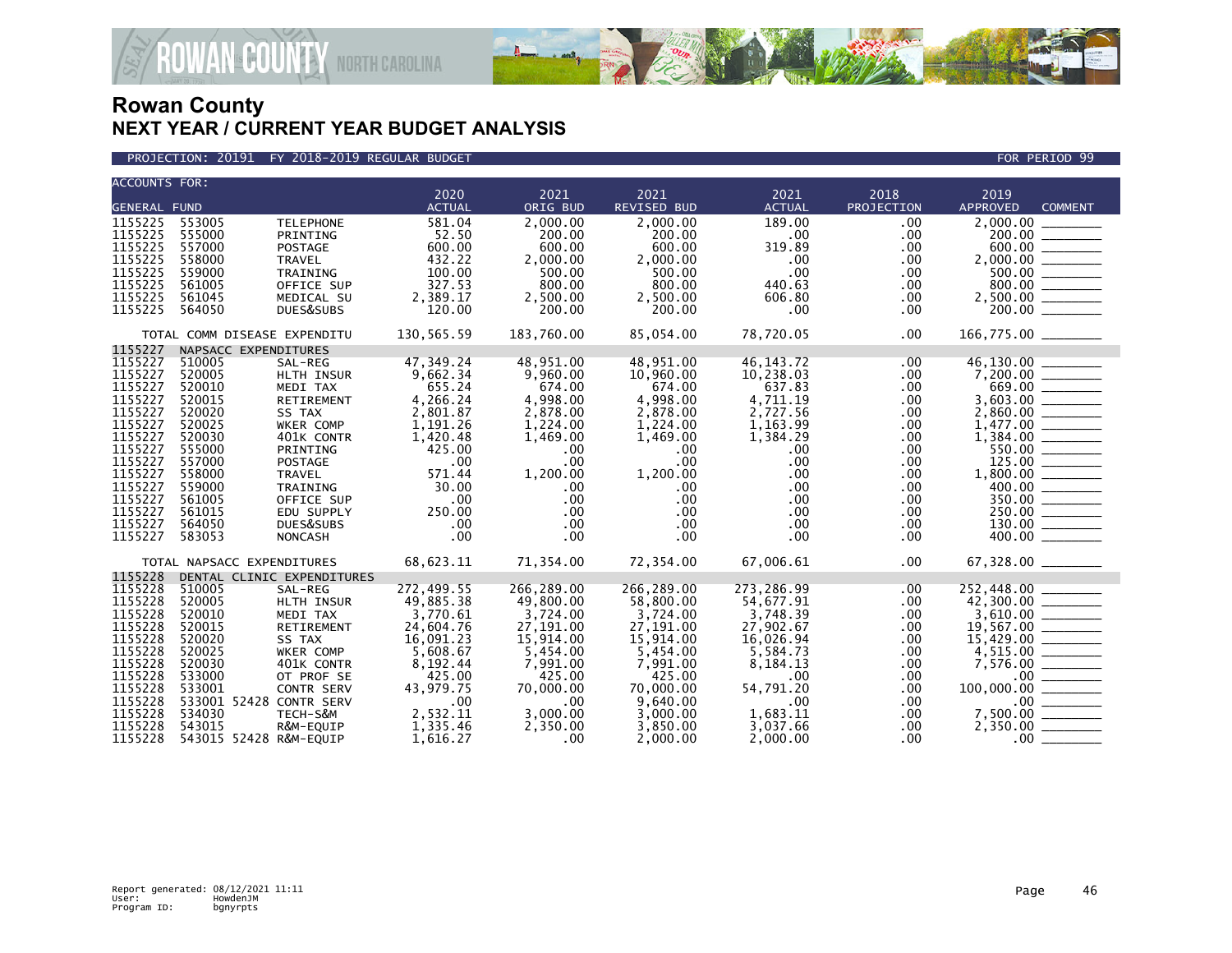

PROJECTION: 20191 FY 2018-2019 REGULAR BUDGET FOR PERIOD 99

| <b>ACCOUNTS FOR:</b> |                              |                              |               |              |              |                  |            |                                                               |                |
|----------------------|------------------------------|------------------------------|---------------|--------------|--------------|------------------|------------|---------------------------------------------------------------|----------------|
|                      |                              |                              | 2020          | 2021         | 2021         | 2021             | 2018       | 2019                                                          |                |
| GENERAL FUND         |                              |                              | <b>ACTUAL</b> | ORIG BUD     | REVISED BUD  | <b>ACTUAL</b>    | PROJECTION | APPROVED                                                      | <b>COMMENT</b> |
| 1155228              | 550007                       | COST P COP                   | 405.16        | 450.00       | 450.00       | 498.57           | .00        | 450.00                                                        |                |
| 1155228              | 552010                       | INS-P&PL                     | 1,309.64      | 1,600.00     | 1,600.00     | 1,238.00         | .00        |                                                               |                |
| 1155228              | 553005                       | <b>TELEPHONE</b>             | 1,355.04      | 1,500.00     | 1,500.00     | 192.00           | .00        |                                                               |                |
| 1155228              | 554000                       | ADVERTISNG                   | .00           | 1,000.00     | 1,000.00     | $.00 \,$         | .00        |                                                               |                |
| 1155228              | 554000 52428 ADVERTISNG      |                              | 7,652.37      | .00          | 6,600.00     | 6,595.22         | .00        | .00                                                           |                |
| 1155228              | 555000                       | PRINTING                     | 60.00         | 400.00       | 400.00       | 306.23           | .00        | 900.00                                                        |                |
| 1155228              | 557000                       | <b>POSTAGE</b>               | 400.00        | 500.00       | 500.00       | 309.20           | .00.       | 400.00                                                        |                |
| 1155228              | 558000                       | <b>TRAVEL</b>                | 260.26        | 1,000.00     | 1,000.00     | 111.74           | .00        | $1,000.00$<br>$0$ 00<br>$1,200.00$                            |                |
| 1155228              | 558000 52428 TRAVEL          |                              | 363.90        | .00          | 1,200.00     | 51.09            | .00        |                                                               |                |
| 1155228              | 559000                       | TRAINING                     | 2,748.15      | 1,500.00     | 1,500.00     | 1,095.00         | .00        |                                                               |                |
| 1155228              | 559000 52428 TRAINING        |                              | 224.99        | .00          | 1,000.00     | 289.00           | .00        | .00                                                           |                |
| 1155228              | 561005                       | OFFICE SUP                   | 515.88        | 1,000.00     | 1,000.00     | 867.67           | .00        | 1,760.00                                                      |                |
| 1155228              | 561005 52428 OFFICE SUP      |                              | 3,000.00      | .00          | 3,000.00     | 3,000.00         | .00.       | $.00 \,$                                                      |                |
| 1155228              | 561015                       | EDU SUPPLY                   | .00           | 400.00       | 400.00       | .00              | .00        | 400.00                                                        |                |
| 1155228              | 561015 52428 EDU SUPPLY      |                              | 419.00        | .00          | 1,000.00     | 993.17           | .00        | $.00 \,$                                                      |                |
| 1155228              | 561044 52411 CLNT CARE       |                              | 1,613.00      | .00          | 5,000.00     | 5,000.00         | .00        | .00 <sub>1</sub>                                              |                |
| 1155228              | 561045                       | MEDICAL SU                   | 1,391.02      | 35,000.00    | 33,500.00    | 16,462.59        | .00        | 45,000.00                                                     |                |
| 1155228              | 561045 52428 MEDICAL SU      |                              | 48,000.00     | .00          | 41,560.00    | 41,560.00        | .00        | $.00 \,$                                                      |                |
| 1155228              | 561095                       | OTH SM EQP                   | 114.00        | 1,400.00     | 1,400.00     | .00              | $.00 \,$   | 1,400.00                                                      |                |
| 1155228              | 564050                       | DUES&SUBS                    | 4,755.35      | 5,000.00     | 5,000.00     | 5,000.00         | .00        |                                                               |                |
| 1155228              | 576030                       | $F/A-F&EQUI$                 | 1,880.20      | .00          | .00          | $.00 \,$         | .00.       |                                                               |                |
| 1155228              | 590002                       | BNK-CC FEE                   | 243.90        | 240.00       | 240.00       | 449.61           | .00.       | $4,800.00$<br>1,900.00<br>240.00                              |                |
|                      |                              |                              |               |              |              |                  |            |                                                               |                |
|                      | TOTAL DENTAL CLINIC EXPENDIT |                              | 507,253.09    | 503,128.00   | 583,128.00   | 534,942.82       | .00        | 518,220.00 _______                                            |                |
| 1155230              |                              | FAMILY PLANNING EXPENDITURES |               |              |              |                  |            |                                                               |                |
| 1155230              | 510005                       | SAL-REG                      | 296,924.57    | 407,083.00   | 252,391.00   | 244,432.70       | .00        | 393,812.00                                                    |                |
| 1155230              | 520005                       | HLTH INSUR                   | 60,502.28     | 79,985.00    | 59,399.00    | 54,811.85        | .00        | 66,474.00                                                     |                |
| 1155230              | 520010                       | MEDI TAX                     | 4,100.69      | 5,582.00     | 3,447.00     | 3,273.96         | .00        |                                                               |                |
| 1155230              | 520015                       | RETIREMENT                   | 27,110.10     | 41,575.00    | 25,677.00    | 24,969.03        | .00        | $\frac{5,568.00}{30,520.00}$                                  |                |
| 1155230              | 520020                       | SS TAX                       | 17,535.66     | 23,831.00    | 14,718.00    | 13,894.24        | .00        |                                                               |                |
| 1155230              | 520025                       | WKER COMP                    | 7,204.75      | 9,802.00     | 6,077.00     | 5,820.54         | .00        | $23,768.00$<br>10,416.00<br>11,828.00<br>1,000.00<br>3,500.00 |                |
| 1155230              | 520030                       | 401K CONTR                   | 8,741.47      | 12,222.00    | 7,578.00     | 6,765.44         | .00        |                                                               |                |
| 1155230              | 532022                       | INTERPRETR                   | 147.60        | 1,000.00     | 1,000.00     | 999.00           | .00        |                                                               |                |
| 1155230              | 532036                       | PH NUR SVS                   | 2,537.25      | 3,500.00     | 3,500.00     | $.00 \,$         | .00        |                                                               |                |
| 1155230              | 532040                       | PHYS FEES                    | 10, 131.25    | 10,547.00    | 10,547.00    | 9,726.75         | .00        |                                                               |                |
| 1155230              | 533001                       | <b>CONTR SERV</b>            | 440.00        | 440.00       | 440.00       | .00 <sub>1</sub> | .00        |                                                               |                |
| 1155230              | 534019                       | LAB FEES                     | 10,400.88     | 11,000.00    | 11,000.00    | 10,990.74        | .00        | 13,000.00                                                     |                |
| 1155230              | 543015                       | R&M-EQUIP                    | 100.00        | 300.00       | 300.00       | 250.00           | .00.       | $\frac{000.00}{300.00}$                                       |                |
| 1155230              | 543055                       | R&M-PHONE                    | .00           | 300.00       | 300.00       | $.00 \,$         | .00        |                                                               |                |
| 1155230              | 550007                       | COST P COP                   | 2,864.03      | 3,000.00     | 2,800.00     | 4,355.94         | .00.       |                                                               |                |
| 1155230              | 552010                       | INS-P&PL                     | 2,619.28      | 3,150.00     | 3,150.00     | 2,475.00         | .00.       |                                                               |                |
| 1155230              | 553005                       | <b>TELEPHONE</b>             | 1,382.52      | 1,500.00     | 1,500.00     | 200.88           | .00        | 1,450.00                                                      |                |
| 1155230              | 554000                       | ADVERTISNG                   | .00           | $.00 \times$ | $.00 \times$ | $.00 \times$     | .00        | 500.00                                                        |                |
|                      |                              |                              |               |              |              |                  |            |                                                               |                |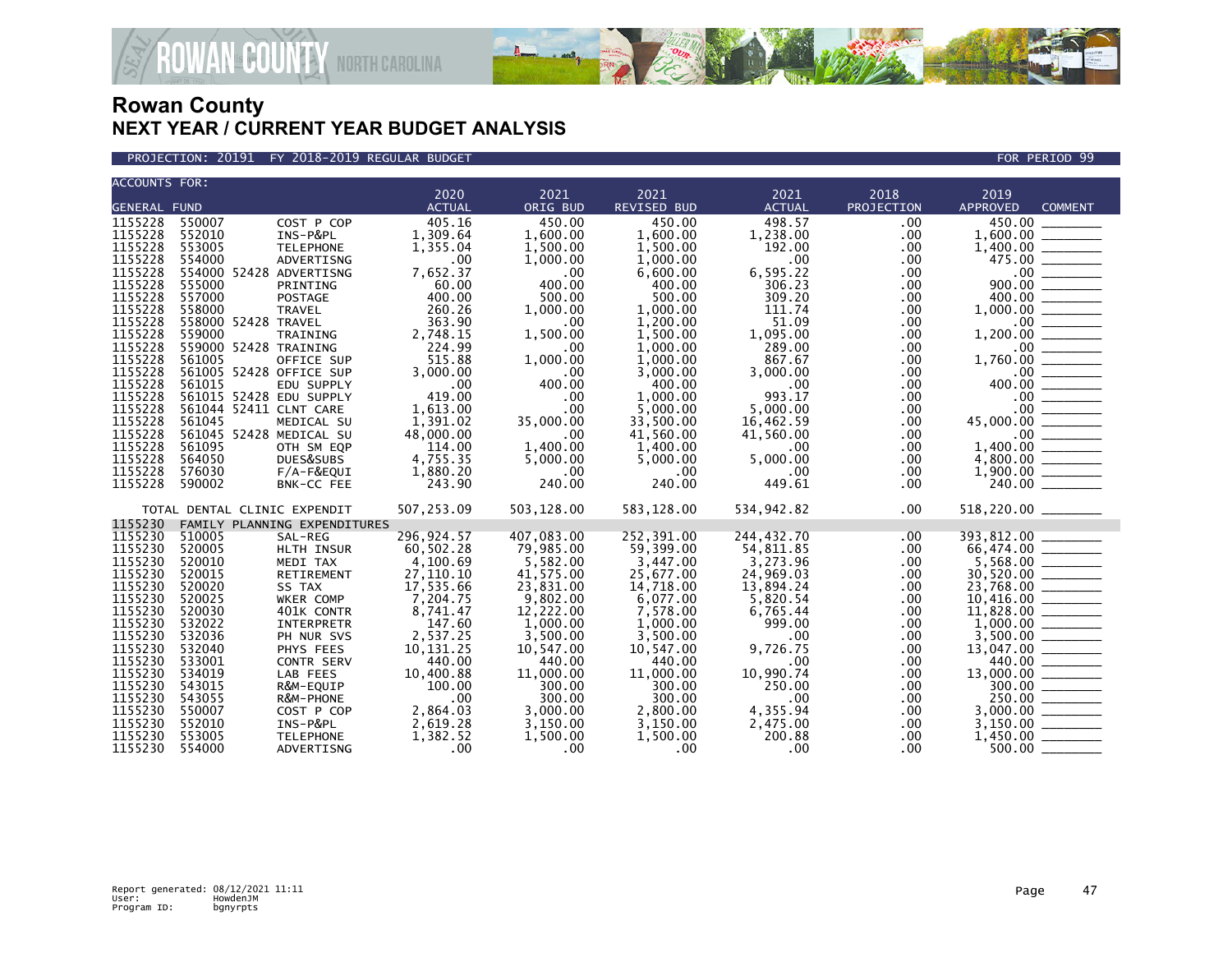

**JAN<sup>&</sup>COUNTY** NORTH CAROLINA

| <b>ACCOUNTS FOR:</b> |                  |                              |                       |                    |                     |                       |                      |                                                                                                                                                                                                                                                                                                                                                                                         |
|----------------------|------------------|------------------------------|-----------------------|--------------------|---------------------|-----------------------|----------------------|-----------------------------------------------------------------------------------------------------------------------------------------------------------------------------------------------------------------------------------------------------------------------------------------------------------------------------------------------------------------------------------------|
| <b>GENERAL FUND</b>  |                  |                              | 2020<br><b>ACTUAL</b> | 2021<br>ORIG BUD   | 2021<br>REVISED BUD | 2021<br><b>ACTUAL</b> | 2018<br>PROJECTION   | 2019<br><b>APPROVED</b><br><b>COMMENT</b>                                                                                                                                                                                                                                                                                                                                               |
| 1155230              | 555000           | PRINTING                     | 658.76                | 900.00             | 900.00              | 674.60                | .00                  |                                                                                                                                                                                                                                                                                                                                                                                         |
| 1155230              | 557000           | POSTAGE                      | 3,746.48              | 3,900.00           | 3,900.00            | 2,461.83              | .00                  | $\begin{array}{r} 3,900.00 \ \hline 2,000.00 \ \hline 1,000.00 \ \hline 3,450.00 \ \hline 3,450.00 \ \hline 2,000.00 \ \hline 3,450.00 \ \hline 1,800.00 \ \hline 1,800.00 \ \hline 1,000.00 \ \hline \end{array}$                                                                                                                                                                      |
| 1155230              | 558000           | <b>TRAVEL</b>                | 840.01                | 2,000.00           | 2,000.00            | $.00 \,$              | .00                  |                                                                                                                                                                                                                                                                                                                                                                                         |
| 1155230              | 559000           | TRAINING                     | 92.18                 | 1,000.00           | 1,000.00            | 145.00                | .00                  |                                                                                                                                                                                                                                                                                                                                                                                         |
| 1155230              | 561005           | OFFICE SUP                   | 7,528.15              | 3,450.00           | 3,450.00            | 3,322.34              | .00                  |                                                                                                                                                                                                                                                                                                                                                                                         |
| 1155230              | 561045           | MEDICAL SU                   | 19,521.05             | 20,000.00          | 20,000.00           | 7,525.68              | .00.                 |                                                                                                                                                                                                                                                                                                                                                                                         |
| 1155230              | 561047           | WHSF MEDS                    | 11,852.44             | 13,813.00          | 13,813.00           | 6,941.45              | .00                  |                                                                                                                                                                                                                                                                                                                                                                                         |
| 1155230              | 561095           | OTH SM EQP                   | 11,428.96             | 1,800.00           | 1,145.00            | 93.71                 | .00                  |                                                                                                                                                                                                                                                                                                                                                                                         |
| 1155230              | 564050           | DUES&SUBS                    | 398.87                | 1,000.00           | 1,000.00            | 275.00                | .00                  |                                                                                                                                                                                                                                                                                                                                                                                         |
|                      |                  | TOTAL FAMILY PLANNING EXPEND | 508,809.23            | 662,680.00         | 451,032.00          | 404,405.68            | $.00 \,$             | 637,386.00 ________                                                                                                                                                                                                                                                                                                                                                                     |
| 1155240              |                  | HEALTH PROMOTION EXPENSES    |                       |                    |                     |                       |                      |                                                                                                                                                                                                                                                                                                                                                                                         |
| 1155240              | 510005           | SAL-REG                      | 98, 945.68            | 118,566.00         | 88,924.00           | 57,551.05             | .00                  |                                                                                                                                                                                                                                                                                                                                                                                         |
| 1155240              | 520005           | HLTH INSUR                   | 15,397.91             | 19,920.00          | 14,940.00           | 10,156.39             | .00                  |                                                                                                                                                                                                                                                                                                                                                                                         |
| 1155240              | 520010           | MEDI TAX                     | 1,419.42              | 1,694.00           | 1,270.00            | 819.67                | .00                  |                                                                                                                                                                                                                                                                                                                                                                                         |
| 1155240              | 520015           | RETIREMENT                   | 8,915.12              | 12,107.00          | 9,080.00            | 5,875.98              | .00                  |                                                                                                                                                                                                                                                                                                                                                                                         |
| 1155240<br>1155240   | 520020<br>520025 | SS TAX                       | 6,069.28<br>792.19    | 7,241.00<br>949.00 | 5,431.00<br>712.00  | 3,504.83<br>460.86    | .00                  |                                                                                                                                                                                                                                                                                                                                                                                         |
| 1155240              | 520030           | WKER COMP<br>401K CONTR      | 2,028.92              | 3,558.00           | 2,668.00            | 1,726.58              | $.00 \,$<br>$.00 \,$ |                                                                                                                                                                                                                                                                                                                                                                                         |
| 1155240              | 550007           | COST P COP                   | 1208.71               | 400.00             | 400.00              | 3,777.08              | $.00 \,$             |                                                                                                                                                                                                                                                                                                                                                                                         |
| 1155240              | 553005           | <b>TELEPHONE</b>             | 1,490.90              | 1,750.00           | 1,750.00            | 189.00                | .00                  |                                                                                                                                                                                                                                                                                                                                                                                         |
| 1155240              | 554000           | ADVERTISNG                   | .00                   | 150.00             | 150.00              | 70.92                 | $.00 \,$             |                                                                                                                                                                                                                                                                                                                                                                                         |
| 1155240              | 555000           | PRINTING                     | .00                   | 1,000.00           | 1,000.00            | $.00 \,$              | $.00 \,$             |                                                                                                                                                                                                                                                                                                                                                                                         |
| 1155240              | 557000           | POSTAGE                      | 100.00                | 100.00             | 100.00              | 45.25                 | $.00 \,$             |                                                                                                                                                                                                                                                                                                                                                                                         |
| 1155240              | 558000           | <b>TRAVEL</b>                | 714.39                | 1,500.00           | 1,500.00            | 197.66                | $.00 \,$             |                                                                                                                                                                                                                                                                                                                                                                                         |
| 1155240              | 559000           | TRAINING                     | 139.80                | 1,150.00           | 1,150.00            | 285.00                | $.00 \,$             |                                                                                                                                                                                                                                                                                                                                                                                         |
| 1155240              | 561005           | OFFICE SUP                   | 377.27                | 600.00             | 600.00              | 459.92                | $.00 \,$             |                                                                                                                                                                                                                                                                                                                                                                                         |
| 1155240              | 561015           | EDU SUPPLY                   | 518.98                | 750.00             | 750.00              | 745.06                | $.00 \,$             |                                                                                                                                                                                                                                                                                                                                                                                         |
| 1155240              | 564050           | DUES&SUBS                    | 30.00                 | 370.00             | 370.00              | $.00 \,$              | .00                  |                                                                                                                                                                                                                                                                                                                                                                                         |
| 1155240              |                  | 585000 52422 GRANT EXP       | 100,000.00            | 100,000.00         | 100,000.00          | 100,000.00            | .00.                 |                                                                                                                                                                                                                                                                                                                                                                                         |
| 1155240              | 585007           | HLTHY COMM                   | 34,127.70             | 34, 354, 00        | 34,354.00           | 34,354.00             | .00                  | $\begin{array}{r} 104\,, 255\,.\,00\, \underline{\hskip 1mm} \\ 18\,, 000\,. 00\, \underline{\hskip 1mm} \\ 1\, , 507\,. 00\, \underline{\hskip 1mm} \\ 8\, , 080\,. 00\, \underline{\hskip 1mm} \\ 6\, , 440\,. 00\, \underline{\hskip 1mm} \\ 1\, , 044\,. 00\, \underline{\hskip 1mm} \\ 1\, , 044\,. 00\, \underline{\hskip 1mm} \\ 1\, , 044\,. 00\, \underline{\hskip 1mm} \\ 1\$ |
|                      |                  | TOTAL HEALTH PROMOTION EXPEN | 271,276.27            | 306,159.00         | 265,149.00          | 220,219.25            | .00                  | 287,851.00 ________                                                                                                                                                                                                                                                                                                                                                                     |
| 1155245              |                  | HIV-STD STATE EXPENDITURES   |                       |                    |                     |                       |                      |                                                                                                                                                                                                                                                                                                                                                                                         |
| 1155245              | 510005           | SAL-REG                      | 198, 577.47           | 179,708.00         | 141,969.00          | 139,186.34            | $.00 \ \,$           | 164,528.00                                                                                                                                                                                                                                                                                                                                                                              |
| 1155245              | 520005           | HLTH INSUR                   | 36,850.39             | 34,218.00          | 32,039.00           | 29, 184. 53           | .00                  |                                                                                                                                                                                                                                                                                                                                                                                         |
| 1155245              | 520010           | MEDI TAX                     | 2,649.68              | 2,440.00           | 1,928.00            | 1.836.54              | $.00 \,$             |                                                                                                                                                                                                                                                                                                                                                                                         |
| 1155245              | 520015           | RETIREMENT                   | 17,689.13             | 18,356.00          | 14,505.00           | 14,210.60             | $.00 \,$             | $27,729.00$<br>$2,284.00$<br>$12,759.00$<br>$9,743.00$<br>$4,943.00$<br>$4,943.00$<br>$100.00$                                                                                                                                                                                                                                                                                          |
| 1155245              | 520020           | SS TAX                       | 11,329.67             | 10,418.00          | 8,232.00            | 7.797.87              | $.00 \,$             |                                                                                                                                                                                                                                                                                                                                                                                         |
| 1155245              | 520025           | WKER COMP                    | 4,715.40              | 4,309.00           | 3,404.00            | 3,319.68              | $.00 \,$             |                                                                                                                                                                                                                                                                                                                                                                                         |
| 1155245              | 520030           | 401K CONTR                   | 5,761.45              | 5,398.00           | 4,264.00            | 3,999.86              | $.00 \,$             |                                                                                                                                                                                                                                                                                                                                                                                         |
| 1155245              | 532022           | INTERPRETR                   | $.00 \,$              | 100.00             | 100.00              | $.00 \,$              | .00 <sub>1</sub>     |                                                                                                                                                                                                                                                                                                                                                                                         |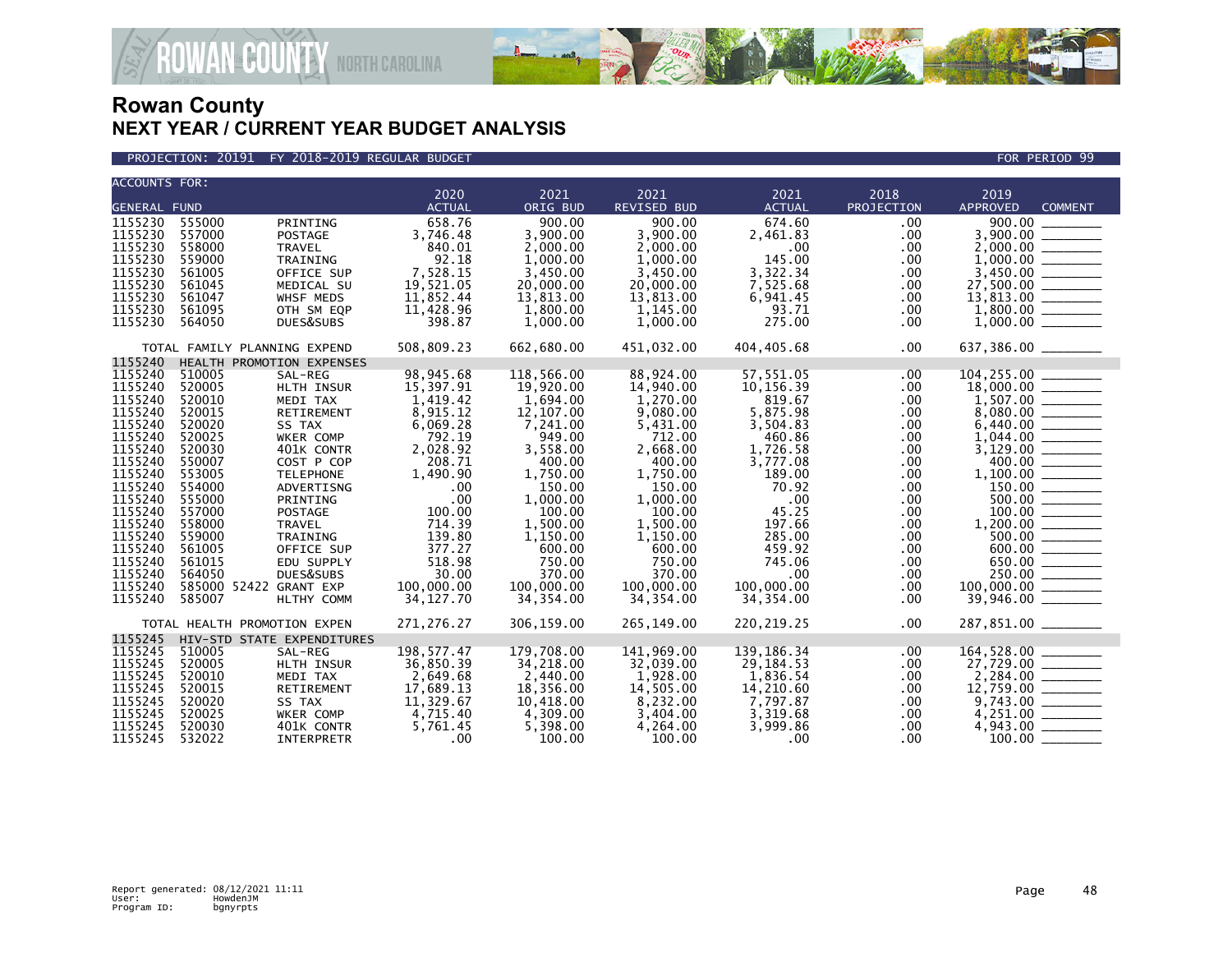

PROJECTION: 20191 FY 2018-2019 REGULAR BUDGET FOR PERIOD 99

| <b>ACCOUNTS FOR:</b> |        |                                         |               |            |                    |                          |             |                                   |  |
|----------------------|--------|-----------------------------------------|---------------|------------|--------------------|--------------------------|-------------|-----------------------------------|--|
|                      |        |                                         | 2020          | 2021       | 2021               | 2021                     | 2018        | 2019                              |  |
| <b>GENERAL FUND</b>  |        |                                         | <b>ACTUAL</b> | ORIG BUD   | REVISED BUD        | <b>ACTUAL</b>            | PROJECTION  | <b>APPROVED</b><br><b>COMMENT</b> |  |
| 1155245              | 532040 | PHYS FEES                               | 11,553.00     | 10,500.00  | 10,500.00          | 10,102.50                | .00.        | 13,000.00                         |  |
| 1155245              | 533001 | <b>CONTR SERV</b>                       | 440.00        | 450.00     | 450.00             | 450.00                   | .00         | 440.00                            |  |
| 1155245              | 534019 | LAB FEES                                | 12,000.00     | 12,000.00  | 12,000.00          | 11,986.11                | .00         | 12,000.00                         |  |
| 1155245              | 543015 | R&M-EQUIP                               | 400.00        | 400.00     | 400.00             | 300.00                   | .00         |                                   |  |
| 1155245              | 552010 | INS-P&PL                                | 1,309.64      | 1,525.00   | 1,525.00           | 1,238.00                 | .00         | 1,365.00                          |  |
| 1155245              | 553005 | <b>TELEPHONE</b>                        | 526.20        | 550.00     | 550.00             | 171.12                   | .00         | 550.00 _______                    |  |
| 1155245              | 555000 | PRINTING                                | 52.50         | 200.00     | 200.00             | 100.00                   | .00         | 200.00                            |  |
| 1155245              | 557000 | POSTAGE                                 | 3,500.00      | 5,500.00   | 5,500.00           | 3,995.41                 | .00         |                                   |  |
| 1155245              | 558000 |                                         |               | 1,500.00   |                    |                          | .00.        |                                   |  |
| 1155245              | 559000 | <b>TRAVEL</b>                           | 462.22        |            | 1,500.00<br>500.00 | $.00 \,$<br>$.00 \times$ |             |                                   |  |
|                      |        | TRAINING                                | 125.00        | 500.00     |                    |                          | .00         | 500.00                            |  |
| 1155245              | 561005 | OFFICE SUP                              | 828.48        | 1,000.00   | 1,000.00           | 369.04                   | .00.        |                                   |  |
| 1155245              | 561015 | EDU SUPPLY                              | 698.32        | 1.100.00   | 1,100,00           | .00                      | .00         | 500.00 _______                    |  |
| 1155245              | 561045 | MEDICAL SU                              | 4,000.00      | 4,000.00   | 4,000.00           | 3,511.15                 | .00.        | 4,000.00                          |  |
| 1155245              | 561046 | STD MEDS                                | 864.78        | 4,081.00   | 4,081.00           | 696.08                   | .00         | 4,081.00                          |  |
| 1155245              | 561066 | STD PREV                                | 100.00        | 100.00     | 100.00             | 100.00                   | .00.        | 100.00                            |  |
| 1155245              | 564050 | DUES&SUBS                               | 220.00        | 300.00     | 300.00             | 100.00                   | .00         | 300.00                            |  |
|                      |        | TOTAL HIV-STD STATE EXPENDIT            | 314,653.33    | 298,653.00 | 250,147.00         | 232,654.83               | .00         |                                   |  |
| 1155250              |        | IMMUNIZATION EXPENDITURES               |               |            |                    |                          |             |                                   |  |
| 1155250              | 510005 | SAL-REG                                 | 90,778.35     | 70,463.00  | 49,324.00          | 62,901.20                | $.00 \cdot$ | 66,990.00                         |  |
| 1155250              | 520005 | HLTH INSUR                              | 18,776.08     | 18,830.00  | 19,105.00          | 18,054.04                | .00         | 15,264.00                         |  |
| 1155250              | 520010 | MEDI TAX                                | 1,266.59      | 960.00     | 668.00             | 842.45                   | .00         | 923.00                            |  |
| 1155250              | 520015 | RETIREMENT                              | 8,180.86      | 7,199.00   | 5,010.00           | 6,422.21                 | .00         |                                   |  |
| 1155250              | 520020 | SS TAX                                  | 5,415.57      | 4,084.00   | 2,842.00           | 3,566.29                 | .00.        | 3,922.00                          |  |
| 1155250              | 520025 | WKER COMP                               | 2,212.52      | 1,689.00   | 1,182.00           | 1,507.95                 | .00         | 1,706.00                          |  |
| 1155250              | 520030 |                                         | 2,213.57      | 2,120.00   | 1,484.00           | 1,146.44                 | .00.        | 2,015.00                          |  |
| 1155250              |        | 401K CONTR                              |               |            |                    |                          |             |                                   |  |
|                      | 532022 | INTERPRETR                              | .00           | 100.00     | 100.00             | .00                      | .00         | 100.00                            |  |
| 1155250              | 532036 | PH NUR SVS                              | .00           | 1,400.00   | 1,400.00           | .00                      | .00.        | 1,400.00                          |  |
| 1155250              | 532040 | PHYS FEES                               | 6,412.50      | 8,129.00   | 8,129.00           | 8,127.50                 | .00         | 10,629.00                         |  |
| 1155250              | 533001 | <b>CONTR SERV</b>                       | 275.00        | 300.00     | 300.00             | 300.00                   | .00         | 275.00                            |  |
| 1155250              | 543015 | R&M-EQUIP                               | 145.00        | 1,500.00   | 1,500.00           | 750.00                   | .00.        | 1,000.00                          |  |
| 1155250              | 543055 | R&M-PHONE                               | .00           | 200.00     | 200.00             | .00                      | .00         |                                   |  |
| 1155250              | 550007 | COST P COP                              | 825.70        | 1,000.00   | 1,000.00           | 742.38                   | .00.        | 1,000.00                          |  |
| 1155250              | 552010 | INS-P&PL                                | 673.53        | 1,050.00   | 1,050.00           | 636.00                   | .00         |                                   |  |
| 1155250              | 553005 | <b>TELEPHONE</b>                        | 1,309.08      | 1,500.00   | 1,500.00           | 177.00                   | .00.        |                                   |  |
| 1155250              | 555000 | PRINTING                                | 323.75        | 1,500.00   | 1,500.00           | 1,305.17                 | .00         |                                   |  |
| 1155250              | 557000 | POSTAGE                                 | 322.35        | 400.00     | 400.00             | 400.00                   | .00.        | 400.00                            |  |
| 1155250              | 558000 | TRAVEL                                  | 374.50        | 600.00     | 600.00             | .00                      | .00         |                                   |  |
| 1155250              | 559000 | TRAINING                                | 250.00        | 600.00     | 600.00             | .00                      | .00.        |                                   |  |
| 1155250              | 561005 | OFFICE SUP                              | 336.70        | 500.00     | 500.00             | 269.81                   | .00.        | 500.00                            |  |
| 1155250              | 561045 | MEDICAL SU                              | 32,665.27     | 34,000.00  | 34,000.00          | 21,067.94                | .00         | 28,000.00                         |  |
| 1155250              | 561095 | OTH SM EQP                              | 446.68        | 750.00     | 750.00             | .00                      | .00         | 700.00                            |  |
|                      |        | TOTAL IMMUNIZATION EXPENDITU            | 173,203.60    | 158,874.00 | 133,144.00         | 128,216.38               | .00         |                                   |  |
| 1155255              |        |                                         |               |            |                    |                          |             |                                   |  |
| 1155255              | 510005 | MATERNAL HEALTH EXPENDITURES<br>SAL-REG | 233,473.96    | 293,434.00 | 231,813.00         | 214,842.33               | .00.        | 270,235.00                        |  |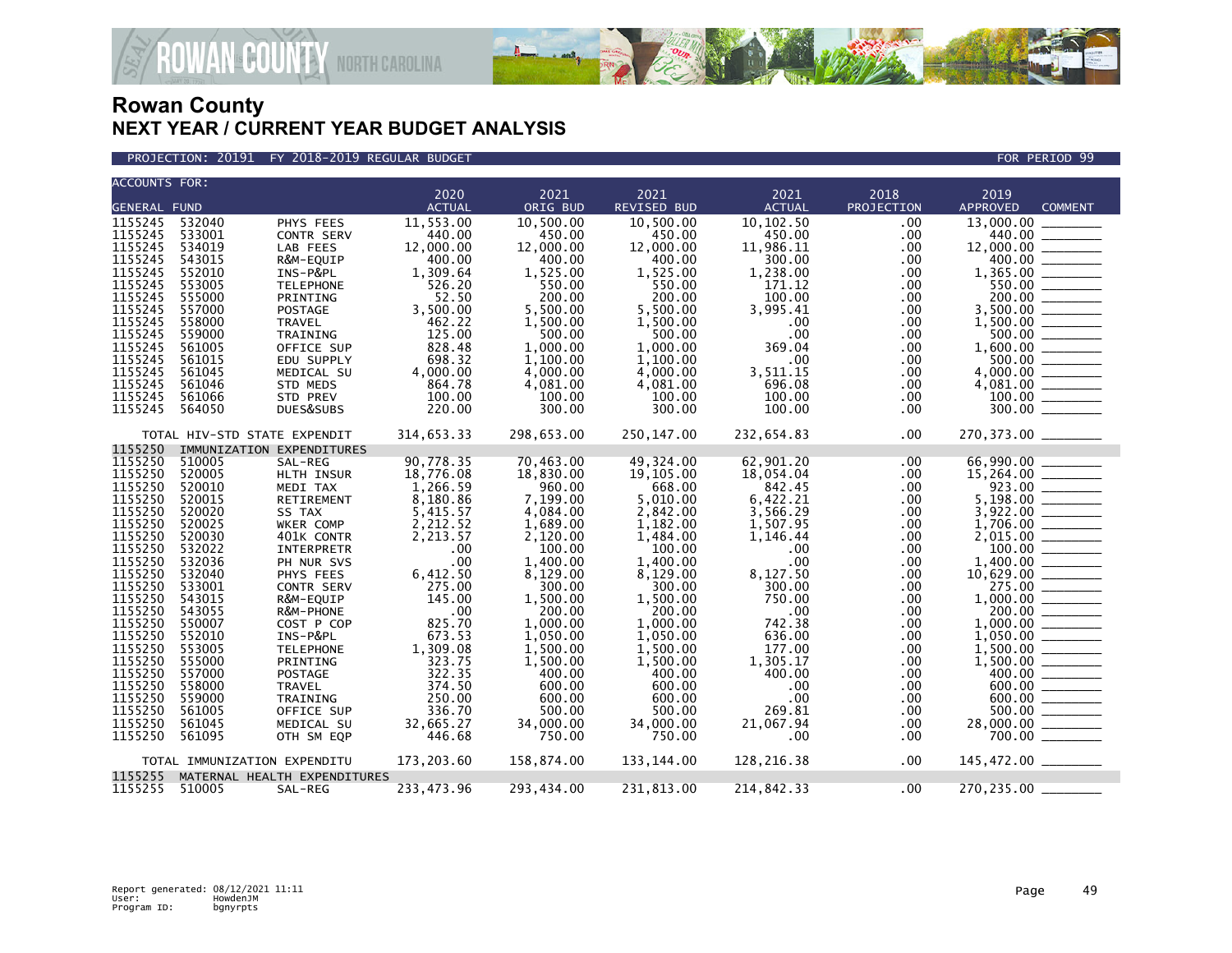

PROJECTION: 20191 FY 2018-2019 REGULAR BUDGET FOR PERIOD 99

| <b>ACCOUNTS FOR:</b><br>2020<br>2021<br>2021<br>2021<br>2018<br>2019<br><b>GENERAL FUND</b><br><b>ACTUAL</b><br>REVISED BUD<br><b>ACTUAL</b><br>PROJECTION<br><b>APPROVED</b><br><b>COMMENT</b><br>ORIG BUD<br>1155255<br>520005<br>43,794.70<br>54,986.00<br>47,594.00<br>44,229.91<br>48,726.00<br>HLTH INSUR<br>.00<br>3,249.72<br>1155255<br>520010<br>4,174.00<br>3,309.00<br>2,959.90<br>MEDI TAX<br>.00<br>1155255<br>20,952.00<br>520015<br>20,862.58<br>29,969.00<br>23,760.00<br>21,934.09<br>RETIREMENT<br>.00<br>1155255<br>520020<br>13,894.84<br>17,814.00<br>14, 123.00<br>12,515.57<br>SS TAX<br>.00<br>$7,022.00$ $\overline{\hspace{1cm}}$<br>8,113.00 $\overline{\hspace{1cm}}$<br>520025<br>WKER COMP<br>5,012.19<br>6,402.00<br>5,058.00<br>4,507.43<br>.00<br>520030<br>6,834.54<br>8,811.00<br>6,961.00<br>6,063.64<br>.00<br>401K CONTR<br>532022<br>786.70<br>999.60<br>1,000.00<br>1,000.00<br>INTERPRETR<br>.00<br>532036<br>150.00<br>1.000.00<br>1.000.00<br>.00<br>.00<br>PH NUR SVS<br>111.832.00<br>532040<br>95,723.25<br>109,332.00<br>109,332.00<br>109,332.00<br>PHYS FEES<br>.00<br>533001<br>385.00<br>385.00<br>400.00<br>400.00<br>.00<br>400.00<br>CONTR SERV<br>534019<br>$7,500.00$<br>$100.00$<br>$1,000.00$<br>LAB FEES<br>2,780.06<br>4,000.00<br>4,000.00<br>3,995.46<br>.00<br>534030<br>TECH-S&M<br>.00<br>100.00<br>100.00<br>.00<br>.00<br>400.00<br>1,000.00<br>650.00<br>543015<br>1,000.00<br>R&M-EQUIP<br>.00<br>200.00<br>543055<br>.00<br>200.00<br>200.00<br>.00<br>R&M-PHONE<br>.00<br>550007<br>3,725.85<br>2,611.78<br>5,000.00<br>4,800.00<br>.00<br>COST P COP<br>552010<br>1,309.64<br>1,237.00<br>INS-P&PL<br>1,600.00<br>1,600.00<br>.00<br>1155255<br>553005<br>$\frac{950.00}{200.00}$<br>834.03<br>950.00<br>950.00<br>947.70<br><b>TELEPHONE</b><br>.00<br>1155255<br>555000<br>200.00<br>200.00<br>200.00<br>.00<br>.00<br>PRINTING<br>557000<br>2,338.35<br>1,268.23<br>POSTAGE<br>2,500.00<br>2,500.00<br>.00<br>1155255<br>558000<br>222.63<br>800.00<br>800.00<br>.00<br>.00<br>TRAVEL<br>1155255<br>559000<br>401.30<br>1,000.00<br>1,000.00<br>505.00<br>TRAINING<br>.00<br>708.55<br>1155255<br>561005<br>850.00<br>850.00<br>850.00<br>.00<br>OFFICE SUP<br>1155255<br>561015<br>.00<br>1,500.00<br>1.500.00<br>.00<br>500.00<br>.00.<br>EDU SUPPLY<br>1155255<br>561045<br>4,194.65<br>5,700.00<br>5,700.00<br>4,843.61<br>MEDICAL SU<br>.00<br>1155255<br>411.86<br>561095<br>919.90<br>$2,000.00$ ________<br>OTH SM EQP<br>3,000.00<br>2,345.00<br>.00.<br>1155255<br>576020<br>$F/A-DP$ EQU<br>.00<br>$.00 \,$<br>$.00 \times$<br>.00<br>.00<br>1155255<br>576030<br>.00<br>$.00 \,$<br>.00<br>3,600.00<br>$F/A-F&EQUI$<br>.00<br>.00<br>$\begin{array}{cccccccccc} \multicolumn{2}{c}{} & \multicolumn{2}{c}{} & \multicolumn{2}{c}{} & \multicolumn{2}{c}{} & \multicolumn{2}{c}{} & \multicolumn{2}{c}{} & \multicolumn{2}{c}{} & \multicolumn{2}{c}{} & \multicolumn{2}{c}{} & \multicolumn{2}{c}{} & \multicolumn{2}{c}{} & \multicolumn{2}{c}{} & \multicolumn{2}{c}{} & \multicolumn{2}{c}{} & \multicolumn{2}{c}{} & \multicolumn{2}{c}{} & \multicolumn{2}{c}{} & \multicolumn{2}{c}{} & \multicolumn{2}{c}{} & \mult$<br>257.27<br>500.00<br>224.76<br>1155255<br>590002<br>500.00<br>500.00<br>.00<br>BNK-CC FEE<br>441,951.67<br>556,222.00<br>472,395.00<br>435,837.91<br>$.00 \,$<br>TOTAL MATERNAL HEALTH EXPEND<br>PREGNANCY CARE EXPENDITURES<br>237,418.18<br>240,770.00<br>240.770.00<br>227,892.17<br>510005<br>.00<br>SAL-REG<br>520005<br>49,918.49<br>49,800.00<br>54,800.00<br>50,348.84<br>54,000.00 _______<br>HLTH INSUR<br>.00<br>520010<br>3,356.05<br>3,155.66<br>3,418.00<br>3,418.00<br>.00<br>3,714.00<br>MEDI TAX<br>$\overline{\phantom{a}}$<br>520015<br>21,390.78<br>24,586.00<br>24,586.00<br>23,267.38<br>.00<br>RETIREMENT<br>$15,872.00$<br>$2,792.00$<br>$7,928.00$<br>520020<br>14,349.14<br>14,606.00<br>14,606.00<br>13,487.03<br>SS TAX<br>.00<br>520025<br>2,161.57<br>2,162.00<br>2,162.00<br>2,066.46<br>.00<br>WKER COMP<br>520030<br>5,953.22<br>6,966.35<br>7,226.00<br>7,226.00<br>401K CONTR<br>.00.<br>250.00<br>532022<br>185.40<br>500.00<br>500.00<br>499.60<br>INTERPRETR<br>.00<br>553005<br>7,000.00<br>3,110.76<br>5,000.00<br>5,000.00<br>2,541.70<br>.00<br><b>TELEPHONE</b><br><u>a shekara ta 1999</u><br>555000<br>700.00<br>700.00<br>200.00<br>602.28<br>700.00<br>PRINTING<br>.00<br>557000<br>289.50<br>350.00<br>POSTAGE<br>350.00<br>350.00<br>350.00<br>.00 |         |        |        |          |           |           |          |          |           |  |
|---------------------------------------------------------------------------------------------------------------------------------------------------------------------------------------------------------------------------------------------------------------------------------------------------------------------------------------------------------------------------------------------------------------------------------------------------------------------------------------------------------------------------------------------------------------------------------------------------------------------------------------------------------------------------------------------------------------------------------------------------------------------------------------------------------------------------------------------------------------------------------------------------------------------------------------------------------------------------------------------------------------------------------------------------------------------------------------------------------------------------------------------------------------------------------------------------------------------------------------------------------------------------------------------------------------------------------------------------------------------------------------------------------------------------------------------------------------------------------------------------------------------------------------------------------------------------------------------------------------------------------------------------------------------------------------------------------------------------------------------------------------------------------------------------------------------------------------------------------------------------------------------------------------------------------------------------------------------------------------------------------------------------------------------------------------------------------------------------------------------------------------------------------------------------------------------------------------------------------------------------------------------------------------------------------------------------------------------------------------------------------------------------------------------------------------------------------------------------------------------------------------------------------------------------------------------------------------------------------------------------------------------------------------------------------------------------------------------------------------------------------------------------------------------------------------------------------------------------------------------------------------------------------------------------------------------------------------------------------------------------------------------------------------------------------------------------------------------------------------------------------------------------------------------------------------------------------------------------------------------------------------------------------------------------------------------------------------------------------------------------------------------------------------------------------------------------------------------------------------------------------------------------------------------------------------------------------------------------------------------------------------------------------------------------------------------------------------------------------------------------------------------------------------------------------------------------------------------------------------------------------------------------------------------------------------------------------------------------------------------------------------------------------------------------------------------------------------------------------------------------------------------------------------------------------------------------------------------------------------------------------------------------------------------------------------------------------------------------------------------------------------------------------------------------------------------------------------------------------------------------------------------------|---------|--------|--------|----------|-----------|-----------|----------|----------|-----------|--|
|                                                                                                                                                                                                                                                                                                                                                                                                                                                                                                                                                                                                                                                                                                                                                                                                                                                                                                                                                                                                                                                                                                                                                                                                                                                                                                                                                                                                                                                                                                                                                                                                                                                                                                                                                                                                                                                                                                                                                                                                                                                                                                                                                                                                                                                                                                                                                                                                                                                                                                                                                                                                                                                                                                                                                                                                                                                                                                                                                                                                                                                                                                                                                                                                                                                                                                                                                                                                                                                                                                                                                                                                                                                                                                                                                                                                                                                                                                                                                                                                                                                                                                                                                                                                                                                                                                                                                                                                                                                                                                                           |         |        |        |          |           |           |          |          |           |  |
|                                                                                                                                                                                                                                                                                                                                                                                                                                                                                                                                                                                                                                                                                                                                                                                                                                                                                                                                                                                                                                                                                                                                                                                                                                                                                                                                                                                                                                                                                                                                                                                                                                                                                                                                                                                                                                                                                                                                                                                                                                                                                                                                                                                                                                                                                                                                                                                                                                                                                                                                                                                                                                                                                                                                                                                                                                                                                                                                                                                                                                                                                                                                                                                                                                                                                                                                                                                                                                                                                                                                                                                                                                                                                                                                                                                                                                                                                                                                                                                                                                                                                                                                                                                                                                                                                                                                                                                                                                                                                                                           |         |        |        |          |           |           |          |          |           |  |
|                                                                                                                                                                                                                                                                                                                                                                                                                                                                                                                                                                                                                                                                                                                                                                                                                                                                                                                                                                                                                                                                                                                                                                                                                                                                                                                                                                                                                                                                                                                                                                                                                                                                                                                                                                                                                                                                                                                                                                                                                                                                                                                                                                                                                                                                                                                                                                                                                                                                                                                                                                                                                                                                                                                                                                                                                                                                                                                                                                                                                                                                                                                                                                                                                                                                                                                                                                                                                                                                                                                                                                                                                                                                                                                                                                                                                                                                                                                                                                                                                                                                                                                                                                                                                                                                                                                                                                                                                                                                                                                           |         |        |        |          |           |           |          |          |           |  |
|                                                                                                                                                                                                                                                                                                                                                                                                                                                                                                                                                                                                                                                                                                                                                                                                                                                                                                                                                                                                                                                                                                                                                                                                                                                                                                                                                                                                                                                                                                                                                                                                                                                                                                                                                                                                                                                                                                                                                                                                                                                                                                                                                                                                                                                                                                                                                                                                                                                                                                                                                                                                                                                                                                                                                                                                                                                                                                                                                                                                                                                                                                                                                                                                                                                                                                                                                                                                                                                                                                                                                                                                                                                                                                                                                                                                                                                                                                                                                                                                                                                                                                                                                                                                                                                                                                                                                                                                                                                                                                                           |         |        |        |          |           |           |          |          |           |  |
|                                                                                                                                                                                                                                                                                                                                                                                                                                                                                                                                                                                                                                                                                                                                                                                                                                                                                                                                                                                                                                                                                                                                                                                                                                                                                                                                                                                                                                                                                                                                                                                                                                                                                                                                                                                                                                                                                                                                                                                                                                                                                                                                                                                                                                                                                                                                                                                                                                                                                                                                                                                                                                                                                                                                                                                                                                                                                                                                                                                                                                                                                                                                                                                                                                                                                                                                                                                                                                                                                                                                                                                                                                                                                                                                                                                                                                                                                                                                                                                                                                                                                                                                                                                                                                                                                                                                                                                                                                                                                                                           |         |        |        |          |           |           |          |          |           |  |
|                                                                                                                                                                                                                                                                                                                                                                                                                                                                                                                                                                                                                                                                                                                                                                                                                                                                                                                                                                                                                                                                                                                                                                                                                                                                                                                                                                                                                                                                                                                                                                                                                                                                                                                                                                                                                                                                                                                                                                                                                                                                                                                                                                                                                                                                                                                                                                                                                                                                                                                                                                                                                                                                                                                                                                                                                                                                                                                                                                                                                                                                                                                                                                                                                                                                                                                                                                                                                                                                                                                                                                                                                                                                                                                                                                                                                                                                                                                                                                                                                                                                                                                                                                                                                                                                                                                                                                                                                                                                                                                           |         |        |        |          |           |           |          |          |           |  |
|                                                                                                                                                                                                                                                                                                                                                                                                                                                                                                                                                                                                                                                                                                                                                                                                                                                                                                                                                                                                                                                                                                                                                                                                                                                                                                                                                                                                                                                                                                                                                                                                                                                                                                                                                                                                                                                                                                                                                                                                                                                                                                                                                                                                                                                                                                                                                                                                                                                                                                                                                                                                                                                                                                                                                                                                                                                                                                                                                                                                                                                                                                                                                                                                                                                                                                                                                                                                                                                                                                                                                                                                                                                                                                                                                                                                                                                                                                                                                                                                                                                                                                                                                                                                                                                                                                                                                                                                                                                                                                                           |         |        |        |          |           |           |          |          |           |  |
|                                                                                                                                                                                                                                                                                                                                                                                                                                                                                                                                                                                                                                                                                                                                                                                                                                                                                                                                                                                                                                                                                                                                                                                                                                                                                                                                                                                                                                                                                                                                                                                                                                                                                                                                                                                                                                                                                                                                                                                                                                                                                                                                                                                                                                                                                                                                                                                                                                                                                                                                                                                                                                                                                                                                                                                                                                                                                                                                                                                                                                                                                                                                                                                                                                                                                                                                                                                                                                                                                                                                                                                                                                                                                                                                                                                                                                                                                                                                                                                                                                                                                                                                                                                                                                                                                                                                                                                                                                                                                                                           | 1155255 |        |        |          |           |           |          |          |           |  |
|                                                                                                                                                                                                                                                                                                                                                                                                                                                                                                                                                                                                                                                                                                                                                                                                                                                                                                                                                                                                                                                                                                                                                                                                                                                                                                                                                                                                                                                                                                                                                                                                                                                                                                                                                                                                                                                                                                                                                                                                                                                                                                                                                                                                                                                                                                                                                                                                                                                                                                                                                                                                                                                                                                                                                                                                                                                                                                                                                                                                                                                                                                                                                                                                                                                                                                                                                                                                                                                                                                                                                                                                                                                                                                                                                                                                                                                                                                                                                                                                                                                                                                                                                                                                                                                                                                                                                                                                                                                                                                                           | 1155255 |        |        |          |           |           |          |          |           |  |
|                                                                                                                                                                                                                                                                                                                                                                                                                                                                                                                                                                                                                                                                                                                                                                                                                                                                                                                                                                                                                                                                                                                                                                                                                                                                                                                                                                                                                                                                                                                                                                                                                                                                                                                                                                                                                                                                                                                                                                                                                                                                                                                                                                                                                                                                                                                                                                                                                                                                                                                                                                                                                                                                                                                                                                                                                                                                                                                                                                                                                                                                                                                                                                                                                                                                                                                                                                                                                                                                                                                                                                                                                                                                                                                                                                                                                                                                                                                                                                                                                                                                                                                                                                                                                                                                                                                                                                                                                                                                                                                           | 1155255 |        |        |          |           |           |          |          |           |  |
|                                                                                                                                                                                                                                                                                                                                                                                                                                                                                                                                                                                                                                                                                                                                                                                                                                                                                                                                                                                                                                                                                                                                                                                                                                                                                                                                                                                                                                                                                                                                                                                                                                                                                                                                                                                                                                                                                                                                                                                                                                                                                                                                                                                                                                                                                                                                                                                                                                                                                                                                                                                                                                                                                                                                                                                                                                                                                                                                                                                                                                                                                                                                                                                                                                                                                                                                                                                                                                                                                                                                                                                                                                                                                                                                                                                                                                                                                                                                                                                                                                                                                                                                                                                                                                                                                                                                                                                                                                                                                                                           | 1155255 |        |        |          |           |           |          |          |           |  |
|                                                                                                                                                                                                                                                                                                                                                                                                                                                                                                                                                                                                                                                                                                                                                                                                                                                                                                                                                                                                                                                                                                                                                                                                                                                                                                                                                                                                                                                                                                                                                                                                                                                                                                                                                                                                                                                                                                                                                                                                                                                                                                                                                                                                                                                                                                                                                                                                                                                                                                                                                                                                                                                                                                                                                                                                                                                                                                                                                                                                                                                                                                                                                                                                                                                                                                                                                                                                                                                                                                                                                                                                                                                                                                                                                                                                                                                                                                                                                                                                                                                                                                                                                                                                                                                                                                                                                                                                                                                                                                                           | 1155255 |        |        |          |           |           |          |          |           |  |
|                                                                                                                                                                                                                                                                                                                                                                                                                                                                                                                                                                                                                                                                                                                                                                                                                                                                                                                                                                                                                                                                                                                                                                                                                                                                                                                                                                                                                                                                                                                                                                                                                                                                                                                                                                                                                                                                                                                                                                                                                                                                                                                                                                                                                                                                                                                                                                                                                                                                                                                                                                                                                                                                                                                                                                                                                                                                                                                                                                                                                                                                                                                                                                                                                                                                                                                                                                                                                                                                                                                                                                                                                                                                                                                                                                                                                                                                                                                                                                                                                                                                                                                                                                                                                                                                                                                                                                                                                                                                                                                           | 1155255 |        |        |          |           |           |          |          |           |  |
|                                                                                                                                                                                                                                                                                                                                                                                                                                                                                                                                                                                                                                                                                                                                                                                                                                                                                                                                                                                                                                                                                                                                                                                                                                                                                                                                                                                                                                                                                                                                                                                                                                                                                                                                                                                                                                                                                                                                                                                                                                                                                                                                                                                                                                                                                                                                                                                                                                                                                                                                                                                                                                                                                                                                                                                                                                                                                                                                                                                                                                                                                                                                                                                                                                                                                                                                                                                                                                                                                                                                                                                                                                                                                                                                                                                                                                                                                                                                                                                                                                                                                                                                                                                                                                                                                                                                                                                                                                                                                                                           | 1155255 |        |        |          |           |           |          |          |           |  |
|                                                                                                                                                                                                                                                                                                                                                                                                                                                                                                                                                                                                                                                                                                                                                                                                                                                                                                                                                                                                                                                                                                                                                                                                                                                                                                                                                                                                                                                                                                                                                                                                                                                                                                                                                                                                                                                                                                                                                                                                                                                                                                                                                                                                                                                                                                                                                                                                                                                                                                                                                                                                                                                                                                                                                                                                                                                                                                                                                                                                                                                                                                                                                                                                                                                                                                                                                                                                                                                                                                                                                                                                                                                                                                                                                                                                                                                                                                                                                                                                                                                                                                                                                                                                                                                                                                                                                                                                                                                                                                                           | 1155255 |        |        |          |           |           |          |          |           |  |
|                                                                                                                                                                                                                                                                                                                                                                                                                                                                                                                                                                                                                                                                                                                                                                                                                                                                                                                                                                                                                                                                                                                                                                                                                                                                                                                                                                                                                                                                                                                                                                                                                                                                                                                                                                                                                                                                                                                                                                                                                                                                                                                                                                                                                                                                                                                                                                                                                                                                                                                                                                                                                                                                                                                                                                                                                                                                                                                                                                                                                                                                                                                                                                                                                                                                                                                                                                                                                                                                                                                                                                                                                                                                                                                                                                                                                                                                                                                                                                                                                                                                                                                                                                                                                                                                                                                                                                                                                                                                                                                           | 1155255 |        |        |          |           |           |          |          |           |  |
|                                                                                                                                                                                                                                                                                                                                                                                                                                                                                                                                                                                                                                                                                                                                                                                                                                                                                                                                                                                                                                                                                                                                                                                                                                                                                                                                                                                                                                                                                                                                                                                                                                                                                                                                                                                                                                                                                                                                                                                                                                                                                                                                                                                                                                                                                                                                                                                                                                                                                                                                                                                                                                                                                                                                                                                                                                                                                                                                                                                                                                                                                                                                                                                                                                                                                                                                                                                                                                                                                                                                                                                                                                                                                                                                                                                                                                                                                                                                                                                                                                                                                                                                                                                                                                                                                                                                                                                                                                                                                                                           | 1155255 |        |        |          |           |           |          |          |           |  |
|                                                                                                                                                                                                                                                                                                                                                                                                                                                                                                                                                                                                                                                                                                                                                                                                                                                                                                                                                                                                                                                                                                                                                                                                                                                                                                                                                                                                                                                                                                                                                                                                                                                                                                                                                                                                                                                                                                                                                                                                                                                                                                                                                                                                                                                                                                                                                                                                                                                                                                                                                                                                                                                                                                                                                                                                                                                                                                                                                                                                                                                                                                                                                                                                                                                                                                                                                                                                                                                                                                                                                                                                                                                                                                                                                                                                                                                                                                                                                                                                                                                                                                                                                                                                                                                                                                                                                                                                                                                                                                                           | 1155255 |        |        |          |           |           |          |          |           |  |
|                                                                                                                                                                                                                                                                                                                                                                                                                                                                                                                                                                                                                                                                                                                                                                                                                                                                                                                                                                                                                                                                                                                                                                                                                                                                                                                                                                                                                                                                                                                                                                                                                                                                                                                                                                                                                                                                                                                                                                                                                                                                                                                                                                                                                                                                                                                                                                                                                                                                                                                                                                                                                                                                                                                                                                                                                                                                                                                                                                                                                                                                                                                                                                                                                                                                                                                                                                                                                                                                                                                                                                                                                                                                                                                                                                                                                                                                                                                                                                                                                                                                                                                                                                                                                                                                                                                                                                                                                                                                                                                           | 1155255 |        |        |          |           |           |          |          |           |  |
|                                                                                                                                                                                                                                                                                                                                                                                                                                                                                                                                                                                                                                                                                                                                                                                                                                                                                                                                                                                                                                                                                                                                                                                                                                                                                                                                                                                                                                                                                                                                                                                                                                                                                                                                                                                                                                                                                                                                                                                                                                                                                                                                                                                                                                                                                                                                                                                                                                                                                                                                                                                                                                                                                                                                                                                                                                                                                                                                                                                                                                                                                                                                                                                                                                                                                                                                                                                                                                                                                                                                                                                                                                                                                                                                                                                                                                                                                                                                                                                                                                                                                                                                                                                                                                                                                                                                                                                                                                                                                                                           |         |        |        |          |           |           |          |          |           |  |
|                                                                                                                                                                                                                                                                                                                                                                                                                                                                                                                                                                                                                                                                                                                                                                                                                                                                                                                                                                                                                                                                                                                                                                                                                                                                                                                                                                                                                                                                                                                                                                                                                                                                                                                                                                                                                                                                                                                                                                                                                                                                                                                                                                                                                                                                                                                                                                                                                                                                                                                                                                                                                                                                                                                                                                                                                                                                                                                                                                                                                                                                                                                                                                                                                                                                                                                                                                                                                                                                                                                                                                                                                                                                                                                                                                                                                                                                                                                                                                                                                                                                                                                                                                                                                                                                                                                                                                                                                                                                                                                           |         |        |        |          |           |           |          |          |           |  |
|                                                                                                                                                                                                                                                                                                                                                                                                                                                                                                                                                                                                                                                                                                                                                                                                                                                                                                                                                                                                                                                                                                                                                                                                                                                                                                                                                                                                                                                                                                                                                                                                                                                                                                                                                                                                                                                                                                                                                                                                                                                                                                                                                                                                                                                                                                                                                                                                                                                                                                                                                                                                                                                                                                                                                                                                                                                                                                                                                                                                                                                                                                                                                                                                                                                                                                                                                                                                                                                                                                                                                                                                                                                                                                                                                                                                                                                                                                                                                                                                                                                                                                                                                                                                                                                                                                                                                                                                                                                                                                                           | 1155255 |        |        |          |           |           |          |          |           |  |
|                                                                                                                                                                                                                                                                                                                                                                                                                                                                                                                                                                                                                                                                                                                                                                                                                                                                                                                                                                                                                                                                                                                                                                                                                                                                                                                                                                                                                                                                                                                                                                                                                                                                                                                                                                                                                                                                                                                                                                                                                                                                                                                                                                                                                                                                                                                                                                                                                                                                                                                                                                                                                                                                                                                                                                                                                                                                                                                                                                                                                                                                                                                                                                                                                                                                                                                                                                                                                                                                                                                                                                                                                                                                                                                                                                                                                                                                                                                                                                                                                                                                                                                                                                                                                                                                                                                                                                                                                                                                                                                           |         |        |        |          |           |           |          |          |           |  |
|                                                                                                                                                                                                                                                                                                                                                                                                                                                                                                                                                                                                                                                                                                                                                                                                                                                                                                                                                                                                                                                                                                                                                                                                                                                                                                                                                                                                                                                                                                                                                                                                                                                                                                                                                                                                                                                                                                                                                                                                                                                                                                                                                                                                                                                                                                                                                                                                                                                                                                                                                                                                                                                                                                                                                                                                                                                                                                                                                                                                                                                                                                                                                                                                                                                                                                                                                                                                                                                                                                                                                                                                                                                                                                                                                                                                                                                                                                                                                                                                                                                                                                                                                                                                                                                                                                                                                                                                                                                                                                                           |         |        |        |          |           |           |          |          |           |  |
|                                                                                                                                                                                                                                                                                                                                                                                                                                                                                                                                                                                                                                                                                                                                                                                                                                                                                                                                                                                                                                                                                                                                                                                                                                                                                                                                                                                                                                                                                                                                                                                                                                                                                                                                                                                                                                                                                                                                                                                                                                                                                                                                                                                                                                                                                                                                                                                                                                                                                                                                                                                                                                                                                                                                                                                                                                                                                                                                                                                                                                                                                                                                                                                                                                                                                                                                                                                                                                                                                                                                                                                                                                                                                                                                                                                                                                                                                                                                                                                                                                                                                                                                                                                                                                                                                                                                                                                                                                                                                                                           |         |        |        |          |           |           |          |          |           |  |
|                                                                                                                                                                                                                                                                                                                                                                                                                                                                                                                                                                                                                                                                                                                                                                                                                                                                                                                                                                                                                                                                                                                                                                                                                                                                                                                                                                                                                                                                                                                                                                                                                                                                                                                                                                                                                                                                                                                                                                                                                                                                                                                                                                                                                                                                                                                                                                                                                                                                                                                                                                                                                                                                                                                                                                                                                                                                                                                                                                                                                                                                                                                                                                                                                                                                                                                                                                                                                                                                                                                                                                                                                                                                                                                                                                                                                                                                                                                                                                                                                                                                                                                                                                                                                                                                                                                                                                                                                                                                                                                           |         |        |        |          |           |           |          |          |           |  |
|                                                                                                                                                                                                                                                                                                                                                                                                                                                                                                                                                                                                                                                                                                                                                                                                                                                                                                                                                                                                                                                                                                                                                                                                                                                                                                                                                                                                                                                                                                                                                                                                                                                                                                                                                                                                                                                                                                                                                                                                                                                                                                                                                                                                                                                                                                                                                                                                                                                                                                                                                                                                                                                                                                                                                                                                                                                                                                                                                                                                                                                                                                                                                                                                                                                                                                                                                                                                                                                                                                                                                                                                                                                                                                                                                                                                                                                                                                                                                                                                                                                                                                                                                                                                                                                                                                                                                                                                                                                                                                                           |         |        |        |          |           |           |          |          |           |  |
|                                                                                                                                                                                                                                                                                                                                                                                                                                                                                                                                                                                                                                                                                                                                                                                                                                                                                                                                                                                                                                                                                                                                                                                                                                                                                                                                                                                                                                                                                                                                                                                                                                                                                                                                                                                                                                                                                                                                                                                                                                                                                                                                                                                                                                                                                                                                                                                                                                                                                                                                                                                                                                                                                                                                                                                                                                                                                                                                                                                                                                                                                                                                                                                                                                                                                                                                                                                                                                                                                                                                                                                                                                                                                                                                                                                                                                                                                                                                                                                                                                                                                                                                                                                                                                                                                                                                                                                                                                                                                                                           |         |        |        |          |           |           |          |          |           |  |
|                                                                                                                                                                                                                                                                                                                                                                                                                                                                                                                                                                                                                                                                                                                                                                                                                                                                                                                                                                                                                                                                                                                                                                                                                                                                                                                                                                                                                                                                                                                                                                                                                                                                                                                                                                                                                                                                                                                                                                                                                                                                                                                                                                                                                                                                                                                                                                                                                                                                                                                                                                                                                                                                                                                                                                                                                                                                                                                                                                                                                                                                                                                                                                                                                                                                                                                                                                                                                                                                                                                                                                                                                                                                                                                                                                                                                                                                                                                                                                                                                                                                                                                                                                                                                                                                                                                                                                                                                                                                                                                           |         |        |        |          |           |           |          |          |           |  |
|                                                                                                                                                                                                                                                                                                                                                                                                                                                                                                                                                                                                                                                                                                                                                                                                                                                                                                                                                                                                                                                                                                                                                                                                                                                                                                                                                                                                                                                                                                                                                                                                                                                                                                                                                                                                                                                                                                                                                                                                                                                                                                                                                                                                                                                                                                                                                                                                                                                                                                                                                                                                                                                                                                                                                                                                                                                                                                                                                                                                                                                                                                                                                                                                                                                                                                                                                                                                                                                                                                                                                                                                                                                                                                                                                                                                                                                                                                                                                                                                                                                                                                                                                                                                                                                                                                                                                                                                                                                                                                                           |         |        |        |          |           |           |          |          |           |  |
|                                                                                                                                                                                                                                                                                                                                                                                                                                                                                                                                                                                                                                                                                                                                                                                                                                                                                                                                                                                                                                                                                                                                                                                                                                                                                                                                                                                                                                                                                                                                                                                                                                                                                                                                                                                                                                                                                                                                                                                                                                                                                                                                                                                                                                                                                                                                                                                                                                                                                                                                                                                                                                                                                                                                                                                                                                                                                                                                                                                                                                                                                                                                                                                                                                                                                                                                                                                                                                                                                                                                                                                                                                                                                                                                                                                                                                                                                                                                                                                                                                                                                                                                                                                                                                                                                                                                                                                                                                                                                                                           |         |        |        |          |           |           |          |          |           |  |
|                                                                                                                                                                                                                                                                                                                                                                                                                                                                                                                                                                                                                                                                                                                                                                                                                                                                                                                                                                                                                                                                                                                                                                                                                                                                                                                                                                                                                                                                                                                                                                                                                                                                                                                                                                                                                                                                                                                                                                                                                                                                                                                                                                                                                                                                                                                                                                                                                                                                                                                                                                                                                                                                                                                                                                                                                                                                                                                                                                                                                                                                                                                                                                                                                                                                                                                                                                                                                                                                                                                                                                                                                                                                                                                                                                                                                                                                                                                                                                                                                                                                                                                                                                                                                                                                                                                                                                                                                                                                                                                           |         |        |        |          |           |           |          |          |           |  |
|                                                                                                                                                                                                                                                                                                                                                                                                                                                                                                                                                                                                                                                                                                                                                                                                                                                                                                                                                                                                                                                                                                                                                                                                                                                                                                                                                                                                                                                                                                                                                                                                                                                                                                                                                                                                                                                                                                                                                                                                                                                                                                                                                                                                                                                                                                                                                                                                                                                                                                                                                                                                                                                                                                                                                                                                                                                                                                                                                                                                                                                                                                                                                                                                                                                                                                                                                                                                                                                                                                                                                                                                                                                                                                                                                                                                                                                                                                                                                                                                                                                                                                                                                                                                                                                                                                                                                                                                                                                                                                                           |         |        |        |          |           |           |          |          |           |  |
|                                                                                                                                                                                                                                                                                                                                                                                                                                                                                                                                                                                                                                                                                                                                                                                                                                                                                                                                                                                                                                                                                                                                                                                                                                                                                                                                                                                                                                                                                                                                                                                                                                                                                                                                                                                                                                                                                                                                                                                                                                                                                                                                                                                                                                                                                                                                                                                                                                                                                                                                                                                                                                                                                                                                                                                                                                                                                                                                                                                                                                                                                                                                                                                                                                                                                                                                                                                                                                                                                                                                                                                                                                                                                                                                                                                                                                                                                                                                                                                                                                                                                                                                                                                                                                                                                                                                                                                                                                                                                                                           | 1155256 |        |        |          |           |           |          |          |           |  |
|                                                                                                                                                                                                                                                                                                                                                                                                                                                                                                                                                                                                                                                                                                                                                                                                                                                                                                                                                                                                                                                                                                                                                                                                                                                                                                                                                                                                                                                                                                                                                                                                                                                                                                                                                                                                                                                                                                                                                                                                                                                                                                                                                                                                                                                                                                                                                                                                                                                                                                                                                                                                                                                                                                                                                                                                                                                                                                                                                                                                                                                                                                                                                                                                                                                                                                                                                                                                                                                                                                                                                                                                                                                                                                                                                                                                                                                                                                                                                                                                                                                                                                                                                                                                                                                                                                                                                                                                                                                                                                                           | 1155256 |        |        |          |           |           |          |          |           |  |
|                                                                                                                                                                                                                                                                                                                                                                                                                                                                                                                                                                                                                                                                                                                                                                                                                                                                                                                                                                                                                                                                                                                                                                                                                                                                                                                                                                                                                                                                                                                                                                                                                                                                                                                                                                                                                                                                                                                                                                                                                                                                                                                                                                                                                                                                                                                                                                                                                                                                                                                                                                                                                                                                                                                                                                                                                                                                                                                                                                                                                                                                                                                                                                                                                                                                                                                                                                                                                                                                                                                                                                                                                                                                                                                                                                                                                                                                                                                                                                                                                                                                                                                                                                                                                                                                                                                                                                                                                                                                                                                           | 1155256 |        |        |          |           |           |          |          |           |  |
|                                                                                                                                                                                                                                                                                                                                                                                                                                                                                                                                                                                                                                                                                                                                                                                                                                                                                                                                                                                                                                                                                                                                                                                                                                                                                                                                                                                                                                                                                                                                                                                                                                                                                                                                                                                                                                                                                                                                                                                                                                                                                                                                                                                                                                                                                                                                                                                                                                                                                                                                                                                                                                                                                                                                                                                                                                                                                                                                                                                                                                                                                                                                                                                                                                                                                                                                                                                                                                                                                                                                                                                                                                                                                                                                                                                                                                                                                                                                                                                                                                                                                                                                                                                                                                                                                                                                                                                                                                                                                                                           | 1155256 |        |        |          |           |           |          |          |           |  |
|                                                                                                                                                                                                                                                                                                                                                                                                                                                                                                                                                                                                                                                                                                                                                                                                                                                                                                                                                                                                                                                                                                                                                                                                                                                                                                                                                                                                                                                                                                                                                                                                                                                                                                                                                                                                                                                                                                                                                                                                                                                                                                                                                                                                                                                                                                                                                                                                                                                                                                                                                                                                                                                                                                                                                                                                                                                                                                                                                                                                                                                                                                                                                                                                                                                                                                                                                                                                                                                                                                                                                                                                                                                                                                                                                                                                                                                                                                                                                                                                                                                                                                                                                                                                                                                                                                                                                                                                                                                                                                                           | 1155256 |        |        |          |           |           |          |          |           |  |
|                                                                                                                                                                                                                                                                                                                                                                                                                                                                                                                                                                                                                                                                                                                                                                                                                                                                                                                                                                                                                                                                                                                                                                                                                                                                                                                                                                                                                                                                                                                                                                                                                                                                                                                                                                                                                                                                                                                                                                                                                                                                                                                                                                                                                                                                                                                                                                                                                                                                                                                                                                                                                                                                                                                                                                                                                                                                                                                                                                                                                                                                                                                                                                                                                                                                                                                                                                                                                                                                                                                                                                                                                                                                                                                                                                                                                                                                                                                                                                                                                                                                                                                                                                                                                                                                                                                                                                                                                                                                                                                           | 1155256 |        |        |          |           |           |          |          |           |  |
|                                                                                                                                                                                                                                                                                                                                                                                                                                                                                                                                                                                                                                                                                                                                                                                                                                                                                                                                                                                                                                                                                                                                                                                                                                                                                                                                                                                                                                                                                                                                                                                                                                                                                                                                                                                                                                                                                                                                                                                                                                                                                                                                                                                                                                                                                                                                                                                                                                                                                                                                                                                                                                                                                                                                                                                                                                                                                                                                                                                                                                                                                                                                                                                                                                                                                                                                                                                                                                                                                                                                                                                                                                                                                                                                                                                                                                                                                                                                                                                                                                                                                                                                                                                                                                                                                                                                                                                                                                                                                                                           | 1155256 |        |        |          |           |           |          |          |           |  |
|                                                                                                                                                                                                                                                                                                                                                                                                                                                                                                                                                                                                                                                                                                                                                                                                                                                                                                                                                                                                                                                                                                                                                                                                                                                                                                                                                                                                                                                                                                                                                                                                                                                                                                                                                                                                                                                                                                                                                                                                                                                                                                                                                                                                                                                                                                                                                                                                                                                                                                                                                                                                                                                                                                                                                                                                                                                                                                                                                                                                                                                                                                                                                                                                                                                                                                                                                                                                                                                                                                                                                                                                                                                                                                                                                                                                                                                                                                                                                                                                                                                                                                                                                                                                                                                                                                                                                                                                                                                                                                                           | 1155256 |        |        |          |           |           |          |          |           |  |
|                                                                                                                                                                                                                                                                                                                                                                                                                                                                                                                                                                                                                                                                                                                                                                                                                                                                                                                                                                                                                                                                                                                                                                                                                                                                                                                                                                                                                                                                                                                                                                                                                                                                                                                                                                                                                                                                                                                                                                                                                                                                                                                                                                                                                                                                                                                                                                                                                                                                                                                                                                                                                                                                                                                                                                                                                                                                                                                                                                                                                                                                                                                                                                                                                                                                                                                                                                                                                                                                                                                                                                                                                                                                                                                                                                                                                                                                                                                                                                                                                                                                                                                                                                                                                                                                                                                                                                                                                                                                                                                           | 1155256 |        |        |          |           |           |          |          |           |  |
|                                                                                                                                                                                                                                                                                                                                                                                                                                                                                                                                                                                                                                                                                                                                                                                                                                                                                                                                                                                                                                                                                                                                                                                                                                                                                                                                                                                                                                                                                                                                                                                                                                                                                                                                                                                                                                                                                                                                                                                                                                                                                                                                                                                                                                                                                                                                                                                                                                                                                                                                                                                                                                                                                                                                                                                                                                                                                                                                                                                                                                                                                                                                                                                                                                                                                                                                                                                                                                                                                                                                                                                                                                                                                                                                                                                                                                                                                                                                                                                                                                                                                                                                                                                                                                                                                                                                                                                                                                                                                                                           | 1155256 |        |        |          |           |           |          |          |           |  |
|                                                                                                                                                                                                                                                                                                                                                                                                                                                                                                                                                                                                                                                                                                                                                                                                                                                                                                                                                                                                                                                                                                                                                                                                                                                                                                                                                                                                                                                                                                                                                                                                                                                                                                                                                                                                                                                                                                                                                                                                                                                                                                                                                                                                                                                                                                                                                                                                                                                                                                                                                                                                                                                                                                                                                                                                                                                                                                                                                                                                                                                                                                                                                                                                                                                                                                                                                                                                                                                                                                                                                                                                                                                                                                                                                                                                                                                                                                                                                                                                                                                                                                                                                                                                                                                                                                                                                                                                                                                                                                                           | 1155256 |        |        |          |           |           |          |          |           |  |
|                                                                                                                                                                                                                                                                                                                                                                                                                                                                                                                                                                                                                                                                                                                                                                                                                                                                                                                                                                                                                                                                                                                                                                                                                                                                                                                                                                                                                                                                                                                                                                                                                                                                                                                                                                                                                                                                                                                                                                                                                                                                                                                                                                                                                                                                                                                                                                                                                                                                                                                                                                                                                                                                                                                                                                                                                                                                                                                                                                                                                                                                                                                                                                                                                                                                                                                                                                                                                                                                                                                                                                                                                                                                                                                                                                                                                                                                                                                                                                                                                                                                                                                                                                                                                                                                                                                                                                                                                                                                                                                           | 1155256 |        |        |          |           |           |          |          |           |  |
|                                                                                                                                                                                                                                                                                                                                                                                                                                                                                                                                                                                                                                                                                                                                                                                                                                                                                                                                                                                                                                                                                                                                                                                                                                                                                                                                                                                                                                                                                                                                                                                                                                                                                                                                                                                                                                                                                                                                                                                                                                                                                                                                                                                                                                                                                                                                                                                                                                                                                                                                                                                                                                                                                                                                                                                                                                                                                                                                                                                                                                                                                                                                                                                                                                                                                                                                                                                                                                                                                                                                                                                                                                                                                                                                                                                                                                                                                                                                                                                                                                                                                                                                                                                                                                                                                                                                                                                                                                                                                                                           | 1155256 | 558000 | TRAVEL | 9,276.77 | 14,500.00 | 14,500.00 | 5,277.64 | $.00 \,$ | 14,000.00 |  |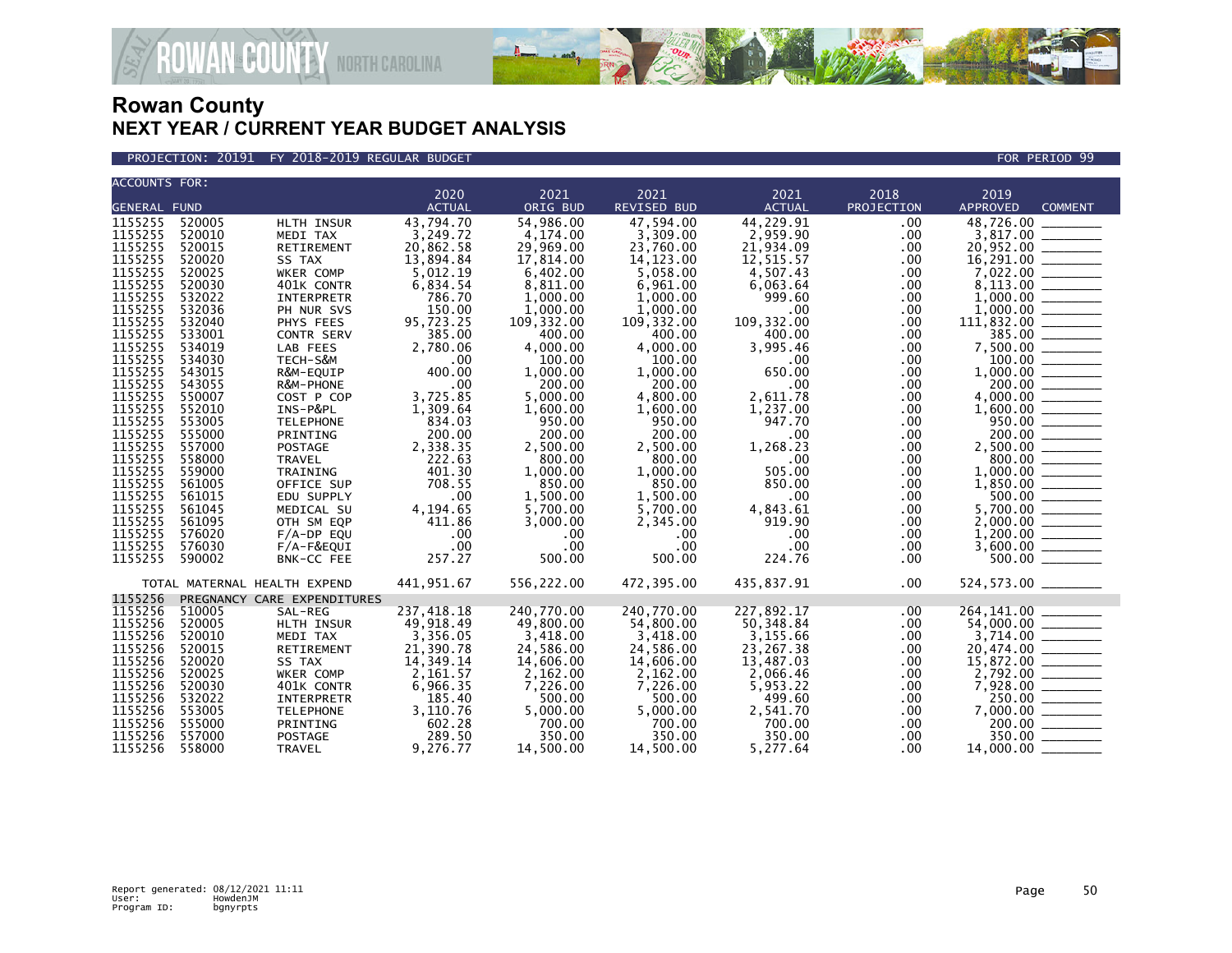

| <b>ACCOUNTS FOR:</b> |                              |                      |                    |                    |                    |                    |            |                                                  |  |
|----------------------|------------------------------|----------------------|--------------------|--------------------|--------------------|--------------------|------------|--------------------------------------------------|--|
|                      |                              |                      | 2020               | 2021               | 2021               | 2021               | 2018       | 2019                                             |  |
| <b>GENERAL FUND</b>  |                              |                      | <b>ACTUAL</b>      | ORIG BUD           | <b>REVISED BUD</b> | <b>ACTUAL</b>      | PROJECTION | <b>APPROVED</b><br><b>COMMENT</b>                |  |
| 1155256              | 559000                       | TRAINING             | 595.00             | 2,000.00           | 2,000.00           | 813.95             | .00        | 1,500.00                                         |  |
| 1155256              | 561005                       | OFFICE SUP           | 2,750.00           | 2,000.00           | 2,000.00           | 2,000.00           | .00        |                                                  |  |
| 1155256              | 561095                       | OTH SM EQP           | 549.99             | 2,400.00           | 2,400.00           | 288.04             | .00        |                                                  |  |
|                      | TOTAL PREGNANCY CARE EXPENDI |                      | 352,920.26         | 370,018.00         | 375,018.00         | 338,641.69         | $.00 \,$   | 394,821.00                                       |  |
| 1155260              | WIC EXPENDITURES             |                      |                    |                    |                    |                    |            |                                                  |  |
| 1155260              | 510005                       | SAL-REG              | $-355.97$          | $.00 \,$           | $.00 \ \,$         | $.00 \times$       | $.00 \,$   |                                                  |  |
| 1155260              | 510005 5260                  | SAL-REG              | 9,111.16           | 10,001.00          | 10,001.00          | 6,941.03           | $.00 \,$   |                                                  |  |
| 1155260              | 510005 5261                  | SAL-REG              | 240,054.65         | 260,497.00         | 260,497.00         | 220,598.41         | .00        | $258,726.00$ $\overline{\hspace{2cm}}$ 65,461.00 |  |
| 1155260              | 510005 5262                  | SAL-REG              | 69,679.76          | 49,804.00          | 49,804.00          | 58,498.21          | .00        |                                                  |  |
| 1155260              | 510005 5263                  | SAL-REG              | 16,666.13          | 32, 132.00         | 32,132.00          | 13,321.21          | .00        | 39,378.00 _______                                |  |
| 1155260              | 510005 5264                  | SAL-REG              | 1,662.09           | 2,410.00           | 2,410.00           | 1,753.38           | .00        | $2,216.00$<br>$00$<br>$1,800.00$<br>$66,150.00$  |  |
| 1155260              | 520005                       | HLTH INSUR           | .00                | .00                | 5,000.00           | .00                | .00        |                                                  |  |
| 1155260              | 520005 5260                  | HLTH INSUR           | 1,946.35           | 1,992.00           | 1,992.00           | 1,649.83           | .00        |                                                  |  |
| 1155260              | 520005 5261                  | HLTH INSUR           | 65,416.52          | 69,222.00          | 69,222.00          | 64,060.95          | .00        |                                                  |  |
| 1155260              | 520005 5262                  | HLTH INSUR           | 14,956.64          | 10,956.00          | 10,956.00          | 13,993.85          | .00        |                                                  |  |
| 1155260              | 520005 5263                  | HLTH INSUR           | 3,787.87           | 6,972.00           | 6,972.00           | 3,078.81           | .00        |                                                  |  |
| 1155260              | 520005 5264                  | HLTH INSUR           | 320.47             | 498.00             | 498.00             | 399.76             | .00        | $\frac{450.00}{132.00}$                          |  |
| 1155260<br>1155260   | 520010 5260<br>520010 5261   | MEDI TAX             | 129.99             | 143.00             | 143.00             | 97.83              | $.00 \,$   |                                                  |  |
| 1155260              | 520010 5262                  | MEDI TAX             | 3,323.96<br>956.67 | 3,608.00<br>705.00 | 3,608.00           | 3,065.08<br>821.94 | .00<br>.00 |                                                  |  |
| 1155260              | 520010 5263                  | MEDI TAX<br>MEDI TAX | 240.32             | 456.00             | 705.00<br>456.00   | 188.50             | .00        | 898.00<br>$544.00$ $\overline{\phantom{277}}$    |  |
| 1155260              | 520010 5264                  | MEDI TAX             | 24.58              | 35.00              | 35.00              | 25.14              | .00        |                                                  |  |
| 1155260              | 520015 5260                  | RETIREMENT           | 820.89             | 1,021.00           | 1,021.00           | 708.69             | $.00 \,$   |                                                  |  |
| 1155260              | 520015 5261                  | RETIREMENT           | 21,742.75          | 26,597.00          | 26,597.00          | 22,521.39          | .00        |                                                  |  |
| 1155260              | 520015 5262                  | RETIREMENT           | 6,128.29           | 5,086.00           | 5,086.00           | 5,972.25           | .00        |                                                  |  |
| 1155260              | 520015 5263                  | RETIREMENT           | 1,530.97           | 3,282.00           | 3,282.00           | 1,359.83           | .00        |                                                  |  |
| 1155260              | 520015 5264                  | RETIREMENT           | 154.90             | 247.00             | 247.00             | 178.98             | .00        |                                                  |  |
| 1155260              | 520020 5260                  | SS TAX               | 555.99             | 611.00             | 611.00             | 418.43             | .00        | 564.00 ______                                    |  |
| 1155260              | 520020 5261                  | SS TAX               | 14, 190. 78        | 15,422.00          | 15,422.00          | 13,106.30          | .00        | 15,469.00 ______                                 |  |
| 1155260              | 520020 5262                  | SS TAX               | 4,091.03           | 3,010.00           | 3,010.00           | 3,514.66           | .00        |                                                  |  |
| 1155260              | 520020 5263                  | SS TAX               | 1,027.50           | 1,948.00           | 1,948.00           | 806.14             | .00        |                                                  |  |
| 1155260              | 520020 5264                  | SS TAX               | 105.16             | 148.00             | 148.00             | 107.49             | .00        |                                                  |  |
| 1155260              | 520025 5260                  | WKER COMP            | 209.55             | 230.00             | 230.00             | 159.63             | .00        | 185.00                                           |  |
| 1155260              | 520025 5261                  | WKER COMP            | 5,555.27           | 5,991.00           | 5,991.00           | 5,078.79           | .00        |                                                  |  |
| 1155260              | 520025 5262                  | <b>WKER COMP</b>     | 1,564.67           | 1,147.00           | 1,147.00           | 1,345.91           | .00        |                                                  |  |
| 1155260              | 520025 5263                  | <b>WKER COMP</b>     | 390.94             | 741.00             | 741.00             | 306.68             | .00        |                                                  |  |
| 1155260              | 520025 5264                  | WKER COMP            | 39.56              | 56.00              | 56.00              | 40.37              | $.00 \,$   | $\frac{45.00}{277.00}$                           |  |
| 1155260              | 520030 5260                  | 401K CONTR           | 273.28             | 300.00             | 300.00             | 208.22             | .00        |                                                  |  |
| 1155260              | 520030 5261                  | 401K CONTR           | 7,218.61           | 7,816.00           | 7,816.00           | 6,617.53           | .00        |                                                  |  |
| 1155260              | 520030 5262                  | 401K CONTR           | 1,843.55           | 1,495.00           | 1,495.00           | 1,754.94           | $.00 \,$   |                                                  |  |
| 1155260              | 520030 5263                  | 401K CONTR           | 477.85             | 965.00             | 965.00             | 399.57             | .00        | 1,183.00                                         |  |
| 1155260              | 520030 5264                  | 401K CONTR           | 51.58              | 73.00              | 73.00              | 52.59              | $.00 \,$   | 67.00                                            |  |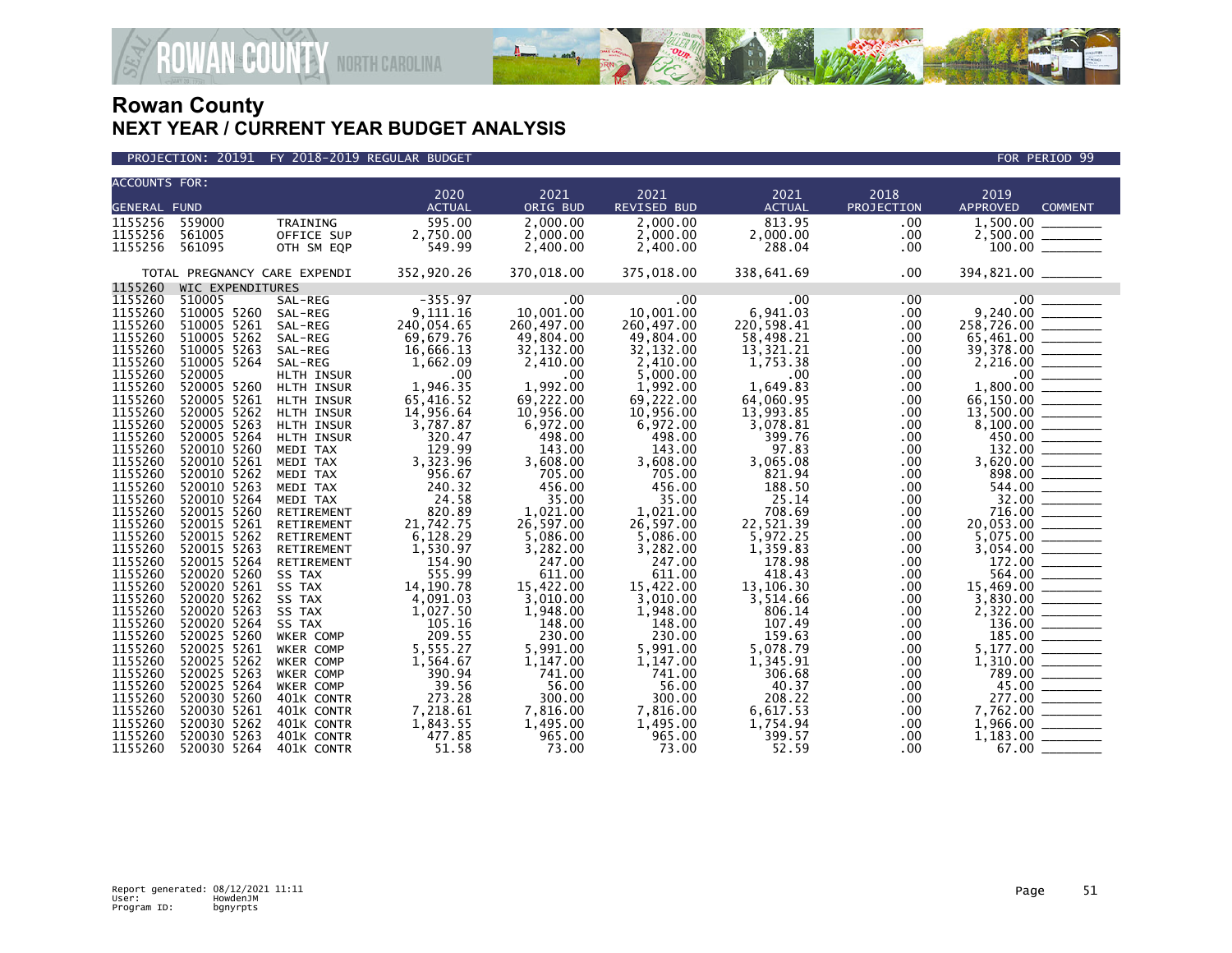

#### PROJECTION: 20191 FY 2018-2019 REGULAR BUDGET FOR PERIOD 99

| <b>ACCOUNTS FOR:</b> |                              |                   |               |             |             |               |            |                                                                                                                                                                                                                                                                                                                                             |
|----------------------|------------------------------|-------------------|---------------|-------------|-------------|---------------|------------|---------------------------------------------------------------------------------------------------------------------------------------------------------------------------------------------------------------------------------------------------------------------------------------------------------------------------------------------|
|                      |                              |                   | 2020          | 2021        | 2021        | 2021          | 2018       | 2019                                                                                                                                                                                                                                                                                                                                        |
| <b>GENERAL FUND</b>  |                              |                   | <b>ACTUAL</b> | ORIG BUD    | REVISED BUD | <b>ACTUAL</b> | PROJECTION | <b>APPROVED</b><br><b>COMMENT</b>                                                                                                                                                                                                                                                                                                           |
| 1155260              | 533001                       | <b>CONTR SERV</b> | .00           | 22,000.00   | 22,000.00   | .00           | .00        | 22,300.00                                                                                                                                                                                                                                                                                                                                   |
| 1155260              | 533001 5261                  | CONTR SERV        | 675.50        | $.00 \,$    | .00.        | 160.00        | $.00 \,$   |                                                                                                                                                                                                                                                                                                                                             |
| 1155260              | 533001 5264                  | CONTR SERV        | 18,684.75     | .00         | 1,038.00    | 22,176.00     | .00        |                                                                                                                                                                                                                                                                                                                                             |
| 1155260              | 550007                       | COST P COP        | .00           | 300.00      | 300.00      | 154.97        | $.00 \,$   |                                                                                                                                                                                                                                                                                                                                             |
| 1155260              | 550007 5261 COST P COP       |                   | 213.69        | .00         | .00         | 381.02        | $.00 \,$   | $\begin{array}{r} .00 \ \hline 0.00 \ 0.00 \ 0.00 \ 0.00 \ \hline 0.00 \ 0.00 \ \hline 1,900.00 \ \hline 300.00 \ \hline 1,300.00 \ \hline 1,300.00 \ \hline 0.00 \ \hline 500.00 \ \hline 7,000.00 \ \hline 0.00 \ \hline 0.00 \ \hline 0.00 \ \hline 0.00 \ \hline 0.00 \ \hline 0.00 \ \hline 0.00 \ \hline 0.00 \ \hline 0.00 \ \hline$ |
| 1155260              | 553005                       | <b>TELEPHONE</b>  | $.00 \,$      | 1,900.00    | 1,900.00    | $.00 \cdot$   | $.00 \,$   |                                                                                                                                                                                                                                                                                                                                             |
| 1155260              | 553005 5261 TELEPHONE        |                   | 1,875.76      | $.00 \,$    | $.00 \,$    | 1,180.65      | .00        |                                                                                                                                                                                                                                                                                                                                             |
| 1155260              | 557000                       | POSTAGE           | .00           | 400.00      | 400.00      | .00           | .00        |                                                                                                                                                                                                                                                                                                                                             |
| 1155260              | 557000 5261 POSTAGE          |                   | 274.53        | .00         | 4,500.00    | 2,814.71      | .00        |                                                                                                                                                                                                                                                                                                                                             |
| 1155260              | 558000                       | TRAVEL            | .00           | 1,240.00    | 1,240.00    | $.00 \,$      | $.00 \,$   |                                                                                                                                                                                                                                                                                                                                             |
| 1155260              | 558000 5260                  | <b>TRAVEL</b>     | 38.86         | $.00 \,$    | $.00 \,$    | 112.71        | $.00 \,$   |                                                                                                                                                                                                                                                                                                                                             |
| 1155260              | 558000 5261                  | TRAVEL            | 71.92         | $.00 \,$    | $.00 \,$    | 42.55         | $.00 \,$   |                                                                                                                                                                                                                                                                                                                                             |
| 1155260              | 558000 5263                  | TRAVEL            | 222.32        | .00         | $.00 \,$    | $.00 \,$      | $.00 \,$   |                                                                                                                                                                                                                                                                                                                                             |
| 1155260              | 561005                       | OFFICE SUP        | .00           | 650.00      | 650.00      | $.00 \times$  | $.00 \,$   |                                                                                                                                                                                                                                                                                                                                             |
| 1155260              | 561005 5261 OFFICE SUP       |                   | 500.00        | $.00 \cdot$ | 2,800.00    | 994.43        | $.00 \,$   |                                                                                                                                                                                                                                                                                                                                             |
| 1155260              | 561045                       | MEDICAL SU        | .00           | 4,200.00    | 4,200.00    | .00           | .00.       |                                                                                                                                                                                                                                                                                                                                             |
| 1155260              | 561045 5261                  | MEDICAL SU        | 3,953.41      | $.00 \,$    | 4,712.00    | 4,656.06      | $.00 \,$   |                                                                                                                                                                                                                                                                                                                                             |
|                      |                              |                   |               |             |             |               |            |                                                                                                                                                                                                                                                                                                                                             |
|                      | TOTAL WIC EXPENDITURES       |                   | 522,405.05    | 556,307.00  | 574,357.00  | 485,825.42    | $.00 \,$   |                                                                                                                                                                                                                                                                                                                                             |
| 1155265              | ADULT HLTH EXPENDITURES      |                   |               |             |             |               |            |                                                                                                                                                                                                                                                                                                                                             |
| 1155265              | 510005                       | SAL-REG           | 182,807.69    | 198,581.00  | 126, 352.00 | 130,619.87    | .00        | 187,209.00                                                                                                                                                                                                                                                                                                                                  |
| 1155265              | 520005                       | HLTH INSUR        | 36,552.08     | 39,004.00   | 32,102.00   | 29,965.02     | $.00 \,$   |                                                                                                                                                                                                                                                                                                                                             |
| 1155265              | 520010                       | MEDI TAX          | 2,447.25      | 2,690.00    | 1,707.00    | 1,684.24      | $.00 \,$   |                                                                                                                                                                                                                                                                                                                                             |
| 1155265              | 520015                       | RETIREMENT        | 16,444.07     | 20,287.00   | 12,953.00   | 13,070.44     | $.00 \,$   |                                                                                                                                                                                                                                                                                                                                             |
| 1155265              | 520020                       | SS TAX            | 10,464.55     | 11,465.00   | 7,274.00    | 7,139.84      | $.00 \,$   |                                                                                                                                                                                                                                                                                                                                             |
| 1155265              | 520025                       | WKER COMP         | 4,362.88      | 4,769.00    | 3,045.00    | 3,015.01      | .00        | $2,642.00$<br>$14,519.00$<br>$11,257.00$<br>$4,847.00$                                                                                                                                                                                                                                                                                      |
| 1155265              | 520030                       | 401K CONTR        | 5,184.01      | 5,969.00    | 3,798.00    | 3,395.69      | $.00 \,$   |                                                                                                                                                                                                                                                                                                                                             |
| 1155265              | 532022                       | INTERPRETR        | 463.50        | 600.00      | 600.00      | 36.00         | $.00 \,$   |                                                                                                                                                                                                                                                                                                                                             |
| 1155265              | 532036                       | PH NUR SVS        | 1,899.00      | 2,000.00    | 2,000.00    | $.00 \,$      | $.00 \,$   |                                                                                                                                                                                                                                                                                                                                             |
| 1155265              | 532040                       | PHYS FEES         | 9,076.00      | 10,500.00   | 8,000.00    | 7,826.75      | $.00 \,$   |                                                                                                                                                                                                                                                                                                                                             |
| 1155265              | 533001                       | <b>CONTR SERV</b> | 440.00        | 450.00      | 450.00      | 450.00        | $.00 \,$   |                                                                                                                                                                                                                                                                                                                                             |
| 1155265              | 533065                       | TELE AN SV        | 1,515.00      | 2,600.00    | 2,600.00    | 2,330.00      | $.00 \,$   |                                                                                                                                                                                                                                                                                                                                             |
| 1155265              | 534019                       | LAB FEES          | 567.61        | 1,500.00    | 1,500.00    | 1,496.53      | $.00 \,$   |                                                                                                                                                                                                                                                                                                                                             |
| 1155265              | 543015                       | R&M-EQUIP         | 250.00        | 280.00      | 280.00      | 250.00        | $.00 \,$   |                                                                                                                                                                                                                                                                                                                                             |
| 1155265              | 553005                       | <b>TELEPHONE</b>  | 1,920.54      | 2,100.00    | 2,100.00    | 1,207.86      | $.00 \,$   |                                                                                                                                                                                                                                                                                                                                             |
| 1155265              | 555000                       | PRINTING          | 328.95        | 700.00      | 700.00      | 320.00        | .00        |                                                                                                                                                                                                                                                                                                                                             |
| 1155265              | 557000                       | <b>POSTAGE</b>    | 300.00        | 1,000.00    | 1,000.00    | 817.00        | $.00 \,$   |                                                                                                                                                                                                                                                                                                                                             |
| 1155265              | 558000                       | <b>TRAVEL</b>     | 815.11        | 1,442.00    | 1,442.00    | $.00 \,$      | $.00 \,$   |                                                                                                                                                                                                                                                                                                                                             |
| 1155265              | 559000                       | TRAINING          | 522.25        | 1,300.00    | 1,300.00    | 105.00        | $.00 \,$   |                                                                                                                                                                                                                                                                                                                                             |
| 1155265              | 561005                       | OFFICE SUP        | 1,937.42      | 2,080.00    | 2,080.00    | 1,941.41      | $.00 \,$   |                                                                                                                                                                                                                                                                                                                                             |
| 1155265              | 561045                       | MEDICAL SU        | 4,186.08      | 4,700.00    | 4,700.00    | 4,699.49      | .00.       |                                                                                                                                                                                                                                                                                                                                             |
|                      |                              |                   |               |             |             |               |            | $\begin{array}{r} 4,847.00 \ \hline 5,627.00 \ \hline 600.00 \ \hline 13,047.00 \ \hline 140.00 \ \hline 2,600.00 \ \hline 13,047.00 \ \hline 440.00 \ \hline 2,600.00 \ \hline 1,500.00 \ \hline 280.00 \ \hline 2,000.00 \ \hline 1,442.00 \ \hline 1,442.00 \ \hline 1,300.00 \ \hline 2,080.00 \ \hline 4,700.00 \ \$                   |
|                      | TOTAL ADULT HLTH EXPENDITURE |                   | 282,483.99    | 314,017.00  | 215,983.00  | 210,370.15    | $.00 \,$   | 293,641.00 _______                                                                                                                                                                                                                                                                                                                          |
| 1155275              | TB PROGRAM EXPENDITURES      |                   |               |             |             |               |            |                                                                                                                                                                                                                                                                                                                                             |
| 1155275 510005       |                              | SAL-REG           | 23,031.31     | 29,541.00   | 10,635.00   | 12,634.89     | .00        | 26,240.00                                                                                                                                                                                                                                                                                                                                   |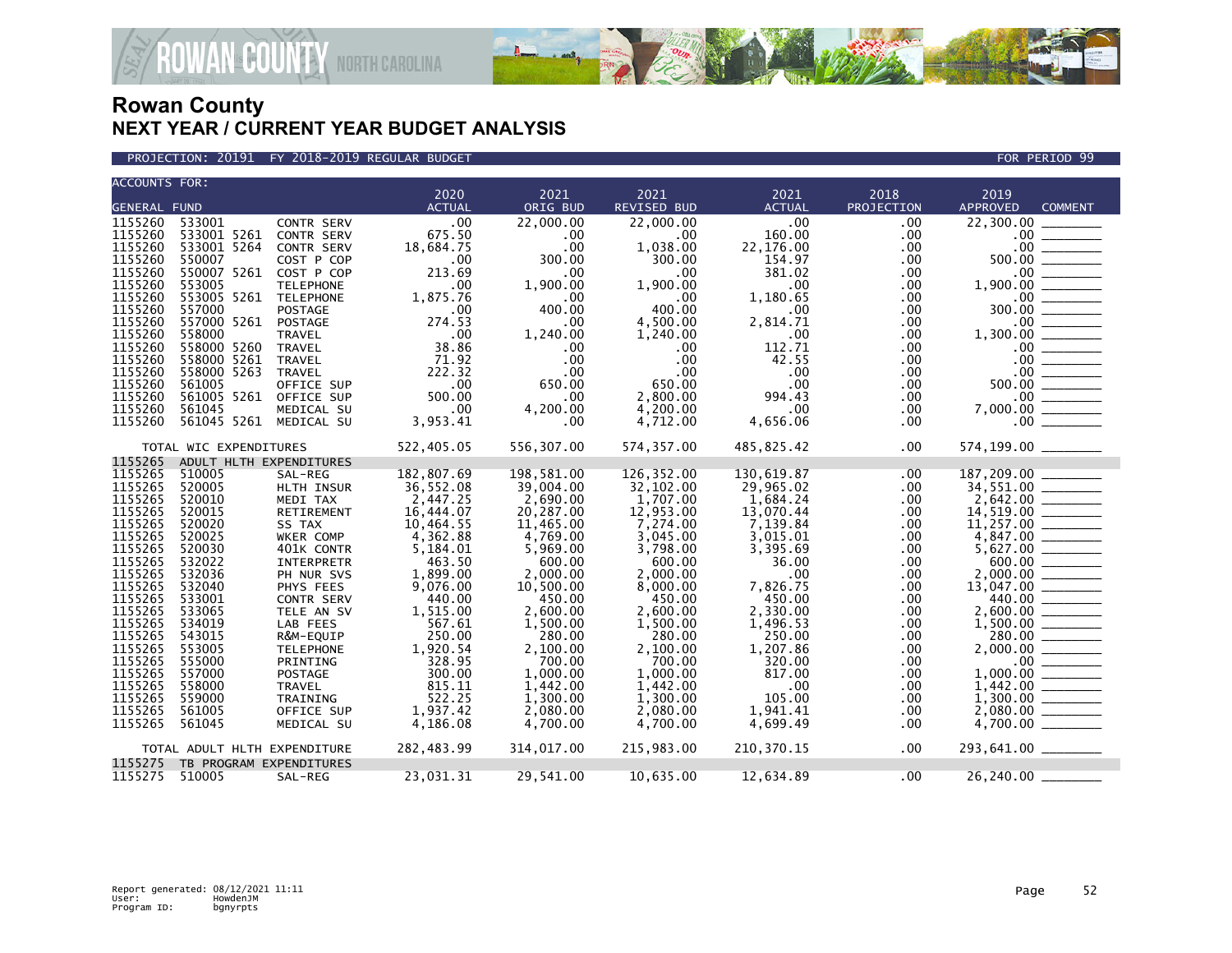

#### PROJECTION: 20191 FY 2018-2019 REGULAR BUDGET FOR PERIOD 99

| <b>ACCOUNTS FOR:</b>                                                                                                                                                         |                                                                                                                                                              |                                                                                                                                                                                                                                   | 2020                                                                                                                                                            | 2021                                                                                                                                                                      | 2021                                                                                                                                                                         | 2021                                                                                                                                                    | 2018                                                                                                                   | 2019                                             |  |
|------------------------------------------------------------------------------------------------------------------------------------------------------------------------------|--------------------------------------------------------------------------------------------------------------------------------------------------------------|-----------------------------------------------------------------------------------------------------------------------------------------------------------------------------------------------------------------------------------|-----------------------------------------------------------------------------------------------------------------------------------------------------------------|---------------------------------------------------------------------------------------------------------------------------------------------------------------------------|------------------------------------------------------------------------------------------------------------------------------------------------------------------------------|---------------------------------------------------------------------------------------------------------------------------------------------------------|------------------------------------------------------------------------------------------------------------------------|--------------------------------------------------|--|
| <b>GENERAL FUND</b>                                                                                                                                                          |                                                                                                                                                              |                                                                                                                                                                                                                                   | <b>ACTUAL</b>                                                                                                                                                   | ORIG BUD                                                                                                                                                                  | <b>REVISED BUD</b>                                                                                                                                                           | <b>ACTUAL</b>                                                                                                                                           | <b>PROJECTION</b>                                                                                                      | <b>APPROVED</b><br><b>COMMENT</b>                |  |
| 1155275<br>1155275<br>1155275<br>1155275<br>1155275<br>1155275<br>1155275<br>1155275<br>1155275<br>1155275<br>1155275<br>1155275<br>1155275<br>1155275<br>1155275<br>1155275 | 520005<br>520010<br>520015<br>520020<br>520025<br>520030<br>532022<br>532040<br>533001<br>534019<br>552010<br>555000<br>557000<br>558000<br>559000<br>561005 | <b>HLTH INSUR</b><br>MEDI TAX<br>RETIREMENT<br>SS TAX<br><b>WKER COMP</b><br>401K CONTR<br><b>INTERPRETR</b><br>PHYS FEES<br>CONTR SERV<br>LAB FEES<br>INS-P&PL<br>PRINTING<br>POSTAGE<br><b>TRAVEL</b><br>TRAINING<br>OFFICE SUP | 3,719.15<br>305.31<br>1,971.26<br>1,305.57<br>535.94<br>653.27<br>.00<br>5,564.18<br>165.00<br>100.00<br>1,047.71<br>.00<br>50.00<br>371.48<br>175.00<br>350.00 | 5,331.00<br>411.00<br>3,019.00<br>1,745.00<br>725.00<br>889.00<br>300.00<br>9,889.00<br>200.00<br>1,500.00<br>1,225.00<br>.00<br>300.00<br>1,975.00<br>1,000.00<br>350.00 | 2,909.00<br>147.00<br>1,081.00<br>625.00<br>261.00<br>320.00<br>300.00<br>9,889.00<br>200.00<br>1,500.00<br>1,225.00<br>$.00 \,$<br>300.00<br>1,975.00<br>1,000.00<br>350.00 | 2,421.13<br>170.64<br>1,289.96<br>724.97<br>309.44<br>377.26<br>.00<br>5,393.74<br>200.00<br>956.00<br>990.00<br>.00<br>257.00<br>69.00<br>.00<br>14.53 | .00<br>.00<br>.00<br>.00<br>.00<br>.00<br>.00<br>.00<br>.00<br>.00<br>.00<br>.00<br>.00<br>$.00 \,$<br>.00<br>$.00 \,$ | 3,465.00<br>370.00<br>764.00<br>789.00<br>600.00 |  |
| 1155275<br>1155275                                                                                                                                                           | 561045<br>564050<br>TOTAL TB PROGRAM EXPENDITURE<br>TOTAL HEALTH DEPARTMENT                                                                                  | MEDICAL SU<br>DUES&SUBS                                                                                                                                                                                                           | 910.37<br>.00<br>40,255.55<br>1,592,100.25                                                                                                                      | 1,500.00<br>150.00<br>60,050.00<br>2,542,009.00                                                                                                                           | 1,500.00<br>150.00<br>34, 367, 00<br>1,270,995.00                                                                                                                            | 367.60<br>.00<br>26, 176. 16<br>1,624,631.69                                                                                                            | $.00 \,$<br>.00<br>$.00 \,$<br>$.00 \,$                                                                                | 55,910.00 ______<br>2,296,828.00 ________        |  |
| 5300                                                                                                                                                                         | DSS ADMINISTRATION                                                                                                                                           |                                                                                                                                                                                                                                   |                                                                                                                                                                 |                                                                                                                                                                           |                                                                                                                                                                              |                                                                                                                                                         |                                                                                                                        |                                                  |  |
| 1145310<br>1145310<br>1145310<br>1145310                                                                                                                                     | <b>DSS ADMIN REVENUES</b><br>446001<br>453036<br>489050                                                                                                      | DSS IP CLR<br>COPY M FEE<br>MIS DSS CL                                                                                                                                                                                            | $\overline{\phantom{0}}$ .00<br>$-47.15$<br>$-54.98$                                                                                                            | 547,241.00<br>$-60.00$<br>.00                                                                                                                                             | 547,241.00<br>$-60.00$<br>.00                                                                                                                                                | .00<br>$-33.70$<br>$-555.33$                                                                                                                            | .00<br>$.00 \,$<br>$.00 \,$                                                                                            | $-60.00$<br>.00                                  |  |
|                                                                                                                                                                              | TOTAL DSS ADMIN REVENUES                                                                                                                                     |                                                                                                                                                                                                                                   | $-102.13$                                                                                                                                                       | 547,181.00                                                                                                                                                                | 547,181.00                                                                                                                                                                   | $-589.03$                                                                                                                                               | $.00 \,$                                                                                                               |                                                  |  |
| 1145311<br>1145311                                                                                                                                                           | 495010                                                                                                                                                       | ADULT SERV CO PROG REVENUES<br>APP FB-RES                                                                                                                                                                                         | .00                                                                                                                                                             | .00                                                                                                                                                                       | $-100.00$                                                                                                                                                                    | .00                                                                                                                                                     | .00                                                                                                                    | $.00$ $\qquad \qquad$                            |  |
|                                                                                                                                                                              | TOTAL ADULT SERV CO PROG REV                                                                                                                                 |                                                                                                                                                                                                                                   | .00                                                                                                                                                             | $.00 \times$                                                                                                                                                              | $-100.00$                                                                                                                                                                    | .00                                                                                                                                                     | .00                                                                                                                    | .00                                              |  |
| 1145312<br>1145312                                                                                                                                                           | 464012                                                                                                                                                       | CHLD SERV CO PROG REVENUES<br>1CHU 1CHLD                                                                                                                                                                                          | $-87,589.31$                                                                                                                                                    | $-10.000.00$                                                                                                                                                              | $-14,507.00$                                                                                                                                                                 | $-15, 518.17$                                                                                                                                           | $.00 \,$                                                                                                               | $-10,000.00$                                     |  |
|                                                                                                                                                                              | TOTAL CHLD SERV CO PROG REVE                                                                                                                                 |                                                                                                                                                                                                                                   | $-87,589.31$                                                                                                                                                    | $-10,000.00$                                                                                                                                                              | $-14,507.00$                                                                                                                                                                 | $-15,518.17$                                                                                                                                            | .00                                                                                                                    | $-10,000.00$ _________                           |  |
| 1145314<br>1145314                                                                                                                                                           | 464017                                                                                                                                                       | ECON SERV CO PROG REVENUES<br>INC MAIN D                                                                                                                                                                                          | $-500.00$                                                                                                                                                       | .00                                                                                                                                                                       | $-340.00$                                                                                                                                                                    | $-340.00$                                                                                                                                               | .00                                                                                                                    | .00                                              |  |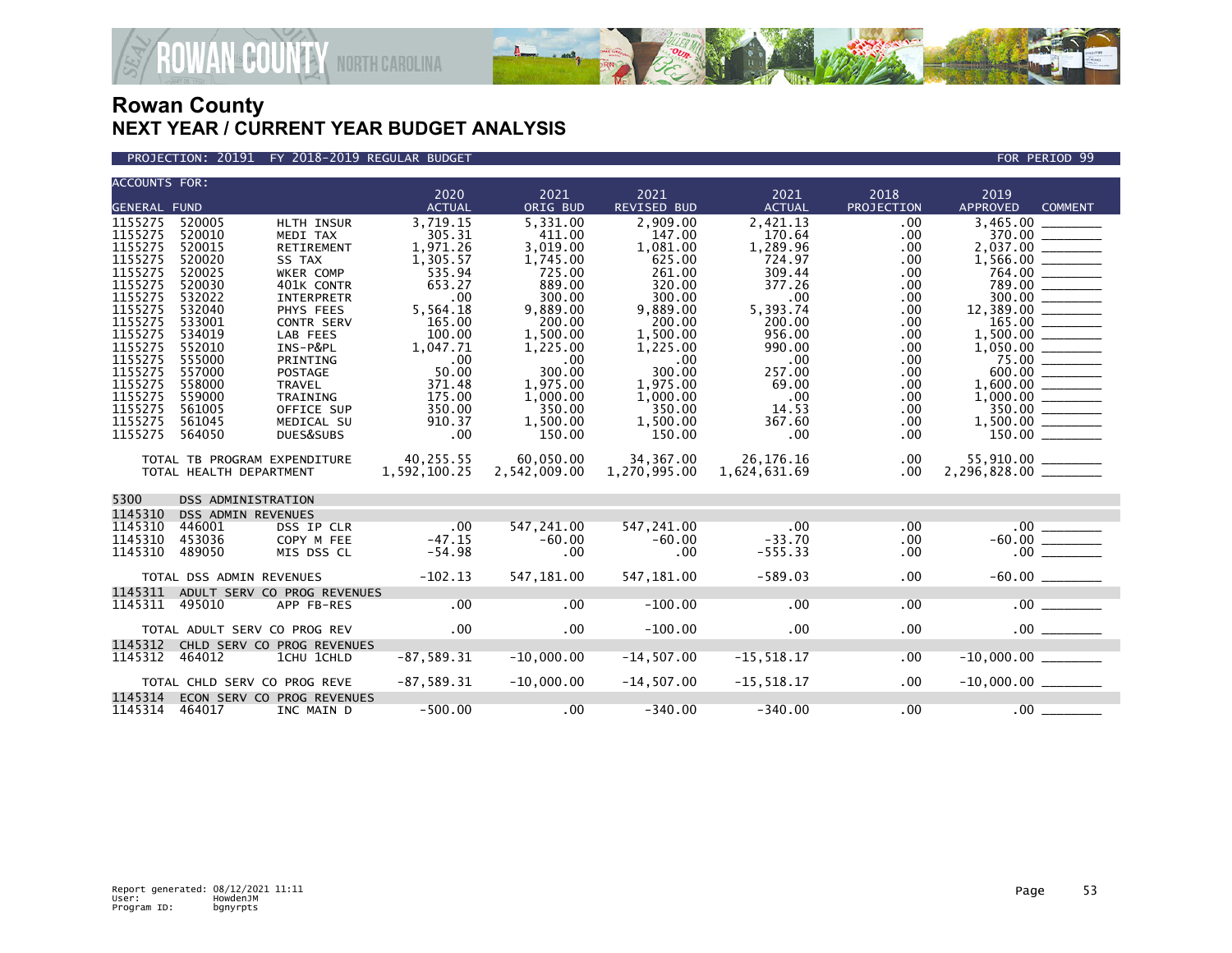

| <b>ACCOUNTS FOR:</b><br><b>GENERAL FUND</b>                                                                                            | 2020<br><b>ACTUAL</b>                           | 2021<br>ORIG BUD                                | 2021<br>REVISED BUD                             | 2021<br><b>ACTUAL</b>                            | 2018<br>PROJECTION     | 2019<br><b>APPROVED</b><br><b>COMMENT</b> |  |
|----------------------------------------------------------------------------------------------------------------------------------------|-------------------------------------------------|-------------------------------------------------|-------------------------------------------------|--------------------------------------------------|------------------------|-------------------------------------------|--|
|                                                                                                                                        |                                                 |                                                 |                                                 |                                                  |                        |                                           |  |
| TOTAL ECON SERV CO PROG REVE<br>1145315                                                                                                | $-500.00$                                       | $.00 \times$                                    | $-340.00$                                       | $-340.00$                                        | .00                    |                                           |  |
| SENIOR SERV HCCBG REVENUES<br>1145315<br>431074<br><b>HCCBGADC</b><br>1145315<br>431075<br><b>HCCBGADH</b>                             | $-1,755.00$<br>$-35, 387.00$                    | $-15,708.00$<br>$-22, 319.00$                   | $-15,708.00$<br>$-22, 319.00$                   | $-1,488.00$<br>$-23,724.00$                      | .00<br>$.00 \,$        | $-12,036.00$ ________                     |  |
| 1145315<br>431078<br>HCCBG-IN-H                                                                                                        | $-212,880.00$                                   | $-209, 972.00$                                  | $-202, 288.00$                                  | $-184, 122.00$                                   | .00.                   |                                           |  |
| TOTAL SENIOR SERV HCCBG REVE                                                                                                           | $-250,022.00$                                   | $-247,999.00$                                   | $-240, 315.00$                                  | $-209, 334.00$                                   | $.00 \,$               | $-218,406.00$ ________                    |  |
| 11453201 SSBG FEDERAL REVENUES<br>11453201 431000<br><b>FED GRANTS</b><br>11453201 431038<br>ADLT DAYC<br>11453201 431065<br>TANF-SSBG | $-219,420.19$<br>$-27,767.20$<br>$-193, 355.15$ | $-248,789.00$<br>$-29,682.00$<br>$-163, 181.00$ | $-248,789.00$<br>$-29,682.00$<br>$-163, 181.00$ | $-238,622.81$<br>$-23, 467.16$<br>$-164, 381.68$ | $.00 \,$<br>.00<br>.00 |                                           |  |
| TOTAL SSBG FEDERAL REVENUES                                                                                                            | $-440, 542.54$                                  | $-441.652.00$                                   | $-441,652.00$                                   | $-426, 471.65$                                   | .00                    |                                           |  |
| 11453203 SSBG STATE REVENUES                                                                                                           |                                                 |                                                 |                                                 |                                                  |                        |                                           |  |
| 11453203 434049<br>AD DAYC FD                                                                                                          | $-23,835.36$                                    | $-27,053.00$                                    | $-27,053.00$                                    | $-26, 963.42$                                    | $.00 \,$               |                                           |  |
| TOTAL SSBG STATE REVENUES                                                                                                              | $-23,835.36$                                    | $-27,053.00$                                    | $-27,053.00$                                    | $-26, 963.42$                                    | .00                    |                                           |  |
| 11453205 SSBG LOCAL REVENUES                                                                                                           |                                                 |                                                 |                                                 |                                                  |                        |                                           |  |
| 11453205 453008<br>ADPT INTER<br>11453205 453054<br>HOME STUDY                                                                         | $.00 \times$<br>$-3, 200.00$                    | $-1,500.00$<br>$-4,000.00$                      | $-1,500.00$<br>$-4,000.00$                      | .00<br>$-5,800.00$                               | .00<br>.00             | $-1,500.00$<br>$-4,000.00$                |  |
| TOTAL SSBG LOCAL REVENUES                                                                                                              | $-3,200.00$                                     | $-5,500.00$                                     | $-5,500.00$                                     | $-5,800.00$                                      | .00.                   | $-5,500.00$ ________                      |  |
| 11453251 ADLT CARE CASE FEDRL REV<br>11453251 431040<br>ADT HME SP                                                                     | $-33,432.32$                                    | $-45, 171.00$                                   | $-45, 171.00$                                   | $-16, 956.97$                                    | .00                    |                                           |  |
| TOTAL ADLT CARE CASE FEDRL R                                                                                                           | $-33,432.32$                                    | $-45, 171.00$                                   | $-45, 171.00$                                   | $-16,956.97$                                     | .00                    |                                           |  |
| 11453253 ADLT CARE CASE STATE REV<br>11453253 434051<br>ADT HME SP                                                                     | $-11, 291.71$                                   | $-11,938.00$                                    | $-11,938.00$                                    | $-8,478.40$                                      | .00                    | $-11,938.00$                              |  |
| TOTAL ADLT CARE CASE STATE R                                                                                                           | $-11, 291.71$                                   | $-11,938.00$                                    | $-11,938.00$                                    | $-8,478.40$                                      | $.00 \,$               | $-11,938.00$ _______                      |  |
| 11453261 ADLT PROT SERV FDRL REVENUE<br>11453261 431091<br>ADLT PROT                                                                   | $-72,832.61$                                    | $-52,703.00$                                    | $-52,703.00$                                    | $-53,695.49$                                     | $.00 \,$               | $-24,825.00$                              |  |
| TOTAL ADLT PROT SERV FDRL RE                                                                                                           | $-72,832.61$                                    | $-52,703.00$                                    | $-52,703.00$                                    | $-53,695.49$                                     | .00                    |                                           |  |
| 11453301 IN-HOME AIDE FDRL REVENUE<br>11453301 431041<br>INHOME SER                                                                    | $-30, 340.57$                                   | $-23,542.00$                                    | $-23,542.00$                                    | $-25,781.54$                                     | .00                    | $-23,542.00$                              |  |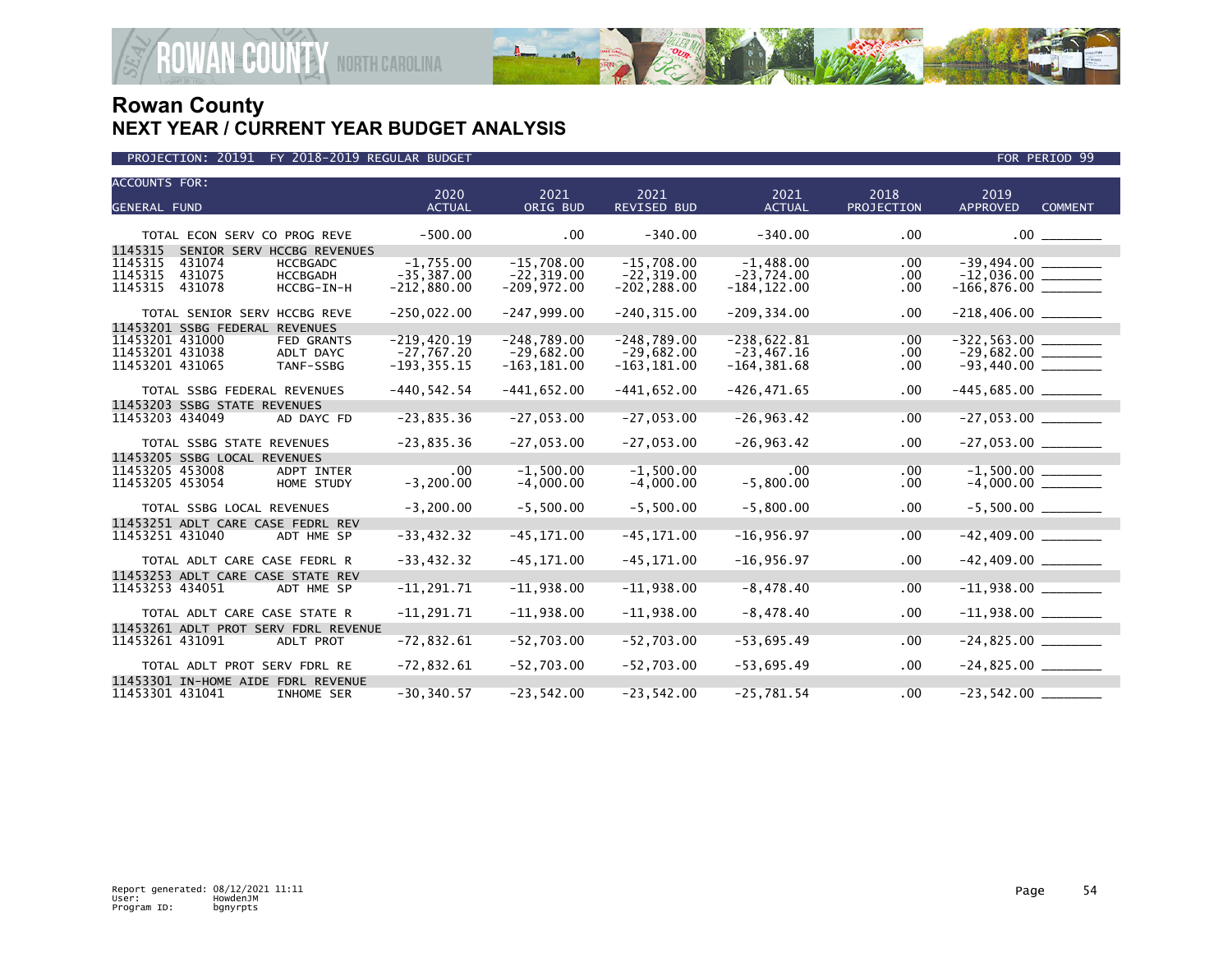

| <b>ACCOUNTS FOR:</b>                      | 2020           | 2021           | 2021           | 2021           | 2018       | 2019                              |
|-------------------------------------------|----------------|----------------|----------------|----------------|------------|-----------------------------------|
| <b>GENERAL FUND</b>                       | <b>ACTUAL</b>  | ORIG BUD       | REVISED BUD    | <b>ACTUAL</b>  | PROJECTION | <b>APPROVED</b><br><b>COMMENT</b> |
|                                           |                |                |                |                |            |                                   |
| TOTAL IN-HOME AIDE FDRL REVE              | $-30, 340.57$  | $-23,542.00$   | $-23,542.00$   | $-25,781.54$   | $.00 \,$   |                                   |
| 11453401 PERMNCY PLNG FDRL REV            | $-31,848.79$   | $-34, 915.00$  | $-34,915.00$   | $-35, 164.94$  | .00        |                                   |
| 11453401 431042<br>F-PERM PL              |                |                |                |                |            |                                   |
| TOTAL PERMNCY PLNG FDRL REV               | $-31,848.79$   | $-34, 915.00$  | $-34,915.00$   | $-35, 164.94$  | .00        |                                   |
| 11453451 INDEP LVNG/LINK FDRL REVENUE     |                |                |                |                |            |                                   |
| 11453451 431043<br>F-INDEP LI             | $-19, 251.73$  | $-19.873.00$   | $-19.873.00$   | $-19,984.47$   | .00        |                                   |
| 11453451 431044<br>LINKS SPEC             | $-2,883.09$    | $-10,000.00$   | $-10,000.00$   | $-2,945.64$    | $.00 \,$   |                                   |
| TOTAL INDEP LVNG/LINK FDRL R              | $-22, 134.82$  | $-29,873.00$   | $-29,873.00$   | $-22,930.11$   | $.00 \,$   | $-29,251.00$ _______              |
| 11453453 INDEP LVNG/LINK STATE REVENUE    |                |                |                |                |            |                                   |
| 11453453 434053<br>S-INDEP LI             | $-4,812.90$    | $-4,968.00$    | $-4,968.00$    | $-4,996.10$    | $.00 \,$   |                                   |
| TOTAL INDEP LVNG/LINK STATE               | $-4,812.90$    | $-4,968.00$    | $-4,968.00$    | $-4,996.10$    | $.00 \,$   |                                   |
| 11453461 FAMILY REUNIF FDRL REVENUES      |                |                |                |                |            |                                   |
| 11453461 431045<br>FAM REUNIF             | $-43,724.90$   | $-43,735.00$   | $-43,735.00$   | $-43,735.00$   | $.00 \,$   |                                   |
|                                           |                |                |                |                |            |                                   |
| TOTAL FAMILY REUNIF FDRL REV              | $-43,724.90$   | $-43,735.00$   | $-43,735.00$   | $-43,735.00$   | $.00 \,$   | $-41,615.00$ _______              |
| 11453501 TITLE IV-E SERV FEDRL REVENUE    |                |                |                |                |            |                                   |
| 11453501 431046<br>T IV-E ADM             | $-647, 965.96$ | $-684, 971.00$ | $-684, 971.00$ | $-606, 907.65$ | .00        |                                   |
| TOTAL TITLE IV-E SERV FEDRL               | $-647, 965.96$ | $-684,971.00$  | $-684,971.00$  | $-606, 907.65$ | $.00 \,$   | $-577,821.00$ _________           |
| 11453503 TITLE IV-E SERV STATE REVENUE    |                |                |                |                |            |                                   |
| 11453503 434054<br>CH WELF IH             | $-82, 446.63$  | $-77,919.00$   | $-77,919.00$   | $-96, 265.43$  | .00        |                                   |
| 11453503 434075<br>TIV-E ADM              | $-202,020.00$  | $-202,020.00$  | $-202,020.00$  | $-202, 493.67$ | $.00 \,$   |                                   |
| 11453503 434079<br><b>CSELD REDC</b>      | $-61,796.21$   | $-52,419.00$   | $-52,419.00$   | $-57,785.22$   | .00        |                                   |
| 11453503 434165<br>IV-E TRANS             | $-13,494.17$   | $-15,000.00$   | $-15,000.00$   | $-3,794.21$    | .00        |                                   |
| TOTAL TITLE IV-E SERV STATE               | $-359,757.01$  | $-347, 358.00$ | $-347, 358.00$ | $-360, 338.53$ | $.00 \,$   | $-339,858.00$ _________           |
| 11453521 FOSTER CARE VISIT FDRL REVENUE   |                |                |                |                |            |                                   |
| 11453521 434055<br>F CARE VIS             | $-8,520.14$    | .00            | $-9,776.00$    | $-9,786.00$    | .00        | .00 <sub>1</sub>                  |
| TOTAL FOSTER CARE VISIT FDRL              | $-8,520.14$    | $.00 \,$       | $-9,776.00$    | $-9,786.00$    | $.00 \,$   |                                   |
| 1145353<br>SPECIAL CHILD ADOPTION REVENUE |                |                |                |                |            |                                   |
| 1145353<br>495010<br>APP FB-RES           | .00            | .00            | $-164, 338.00$ | .00            | .00        | .00 <sub>1</sub>                  |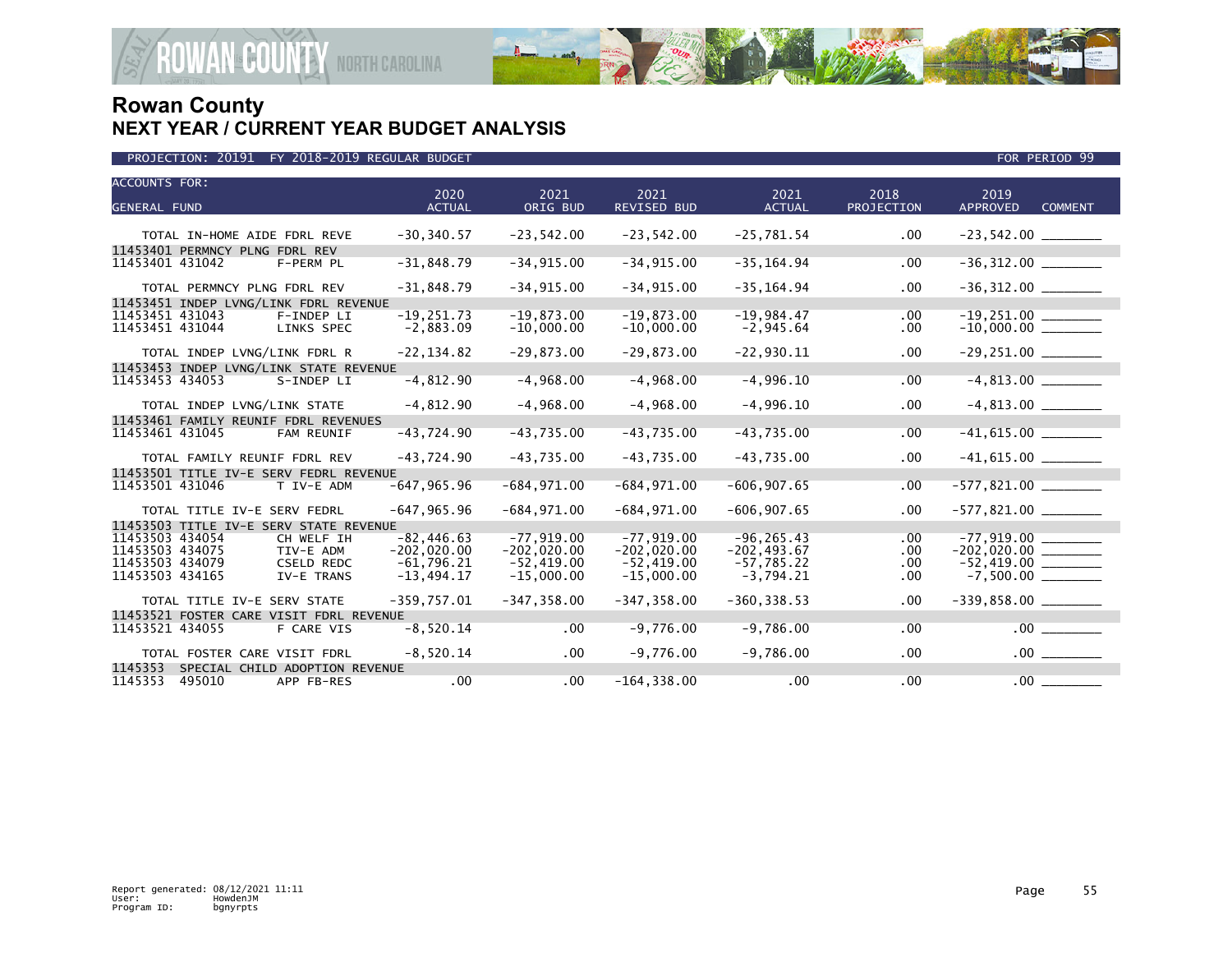

| <b>ACCOUNTS FOR:</b><br><b>GENERAL FUND</b>                                                                                                                                                                     | 2020<br><b>ACTUAL</b>                                                       | 2021<br>ORIG BUD                                                            | 2021<br><b>REVISED BUD</b>                                                  | 2021<br><b>ACTUAL</b>                                                     | 2018<br><b>PROJECTION</b>            | 2019<br><b>APPROVED</b><br><b>COMMENT</b>  |
|-----------------------------------------------------------------------------------------------------------------------------------------------------------------------------------------------------------------|-----------------------------------------------------------------------------|-----------------------------------------------------------------------------|-----------------------------------------------------------------------------|---------------------------------------------------------------------------|--------------------------------------|--------------------------------------------|
| TOTAL SPECIAL CHILD ADOPTION                                                                                                                                                                                    | $.00 \,$                                                                    | $.00 \times$                                                                | $-164, 338.00$                                                              | $.00 \,$                                                                  | .00                                  | 00                                         |
| 11453533 SPEC CHLD ADOPT STATE REV<br>11453533 434056<br>SP CH ADPT                                                                                                                                             | $-8,995.00$                                                                 | .00                                                                         | $-8,994.00$                                                                 | $-33,947.00$                                                              | .00                                  |                                            |
| TOTAL SPEC CHLD ADOPT STATE                                                                                                                                                                                     | $-8,995.00$                                                                 | .00                                                                         | $-8,994.00$                                                                 | $-33,947.00$                                                              | .00                                  |                                            |
| 11453539 SPEC CHLD ADOPT FUND BAL REV<br>11453539 495010<br>APP FB-RES                                                                                                                                          | .00                                                                         | $-20,000.00$                                                                | $-82,624.00$                                                                | .00                                                                       | .00                                  | $-20,000.00$                               |
| TOTAL SPEC CHLD ADOPT FUND B                                                                                                                                                                                    | $.00 \,$                                                                    | $-20,000.00$                                                                | $-82,624.00$                                                                | .00                                                                       | $.00 \,$                             | $-20,000.00$ _________                     |
| 11453721 CHLD SUPP INCENT FEDERAL REV<br>11453721 431048<br>T IV-D INC                                                                                                                                          | $-175,633.00$                                                               | $-104,094.00$                                                               | $-104,094.00$                                                               | $-259, 334.00$                                                            | .00                                  |                                            |
| TOTAL CHLD SUPP INCENT FEDER<br>11453731 CHLD SUPP/ENFOR FEDREL REV                                                                                                                                             | $-175,633.00$                                                               | $-104,094.00$                                                               | $-104,094.00$                                                               | $-259, 334.00$                                                            | .00                                  | $-104,094.00$ ________                     |
| 11453731 431049<br>T IV-D CHS<br>11453731 431050<br>T IV-D OFS                                                                                                                                                  | $-1, 100, 083.96$<br>$-16, 155.50$                                          | $-1, 143, 296.00$<br>$-20,000.00$                                           | $-1, 143, 296.00$<br>$-20,000.00$                                           | $-1,069,549.02$<br>$-22,718.87$                                           | $.00 \,$<br>.00                      |                                            |
| TOTAL CHLD SUPP/ENFOR FEDREL                                                                                                                                                                                    |                                                                             | $-1, 116, 239.46$ $-1, 163, 296.00$ $-1, 163, 296.00$                       |                                                                             | $-1,092,267.89$                                                           | $.00 \,$                             |                                            |
| 11453735 CHLD SUPP/ENFOR LOCAL REV<br>11453735 434166<br>PRNT LOCAT<br>11453735 453096<br>PAT TEST F                                                                                                            | $-930.00$<br>$-292.50$                                                      | $-2,000.00$<br>$-1,000.00$                                                  | $-2.000.00$<br>$-1,000.00$                                                  | $-1.080.00$<br>$-604.50$                                                  | .00<br>$.00 \,$                      | $-3,000.00$<br>$-2,000.00$                 |
| TOTAL CHLD SUPP/ENFOR LOCAL                                                                                                                                                                                     | $-1,222.50$                                                                 | $-3,000.00$                                                                 | $-3,000.00$                                                                 | $-1,684.50$                                                               | $.00 \,$                             |                                            |
| 11453741 CHILD DAY CARE FEDERAL REV<br>11453741 431051<br>CC DEV                                                                                                                                                | $-222,672.05$                                                               | $-216,625.00$                                                               | $-210,087.00$                                                               | $-208, 522.73$                                                            | .00                                  | $-177,190.00$ ________                     |
| TOTAL CHILD DAY CARE FEDERAL                                                                                                                                                                                    | $-222,672.05$                                                               | $-216,625.00$                                                               | $-210,087.00$                                                               | $-208, 522.73$                                                            | $.00 \,$                             | $-177, 190.00$ ________                    |
| 11453801 PUBLIC ASST ADMIN FEDERAL REV<br>11453801 431053<br>FD ASST<br>11453801 431054<br>FS CR INCE<br>11453801 431055<br>LOWINC ENG<br>11453801 431057<br>MCAID ASST<br>11453801 431058<br><b>REFUGEE AS</b> | $-1, 198, 139.42$<br>$-14,783.03$<br>$-95,863.53$<br>$-2,883,698.37$<br>.00 | $-1, 100, 000.00$<br>$-16,500.00$<br>$-97,430.00$<br>$-2,500,000.00$<br>.00 | $-1,100,000.00$<br>$-16.500.00$<br>-97,430.00<br>$-2,500,000.00$<br>.00     | $-1, 295, 681.95$<br>-634.04<br>-91,471.00<br>$-2.791.262.46$<br>$.00 \,$ | .00<br>.00<br>.00<br>$.00 \,$<br>.00 | $-1, 298, 936.00$<br>$-20,000.00$ ________ |
| TOTAL PUBLIC ASST ADMIN FEDE                                                                                                                                                                                    |                                                                             |                                                                             | $-4, 192, 484, 35$ $-3, 713, 930, 00$ $-3, 713, 930, 00$ $-4, 179, 049, 45$ |                                                                           | .00                                  |                                            |
| 11453803 PUBLIC ASST ADMIN STATE REV<br>11453803 431059<br>TXIX MC TP                                                                                                                                           | $-111,789.81$                                                               | $-111, 317.00$                                                              | $-111, 317.00$                                                              | $-108, 396.09$                                                            | .00                                  | $-97,382.00$                               |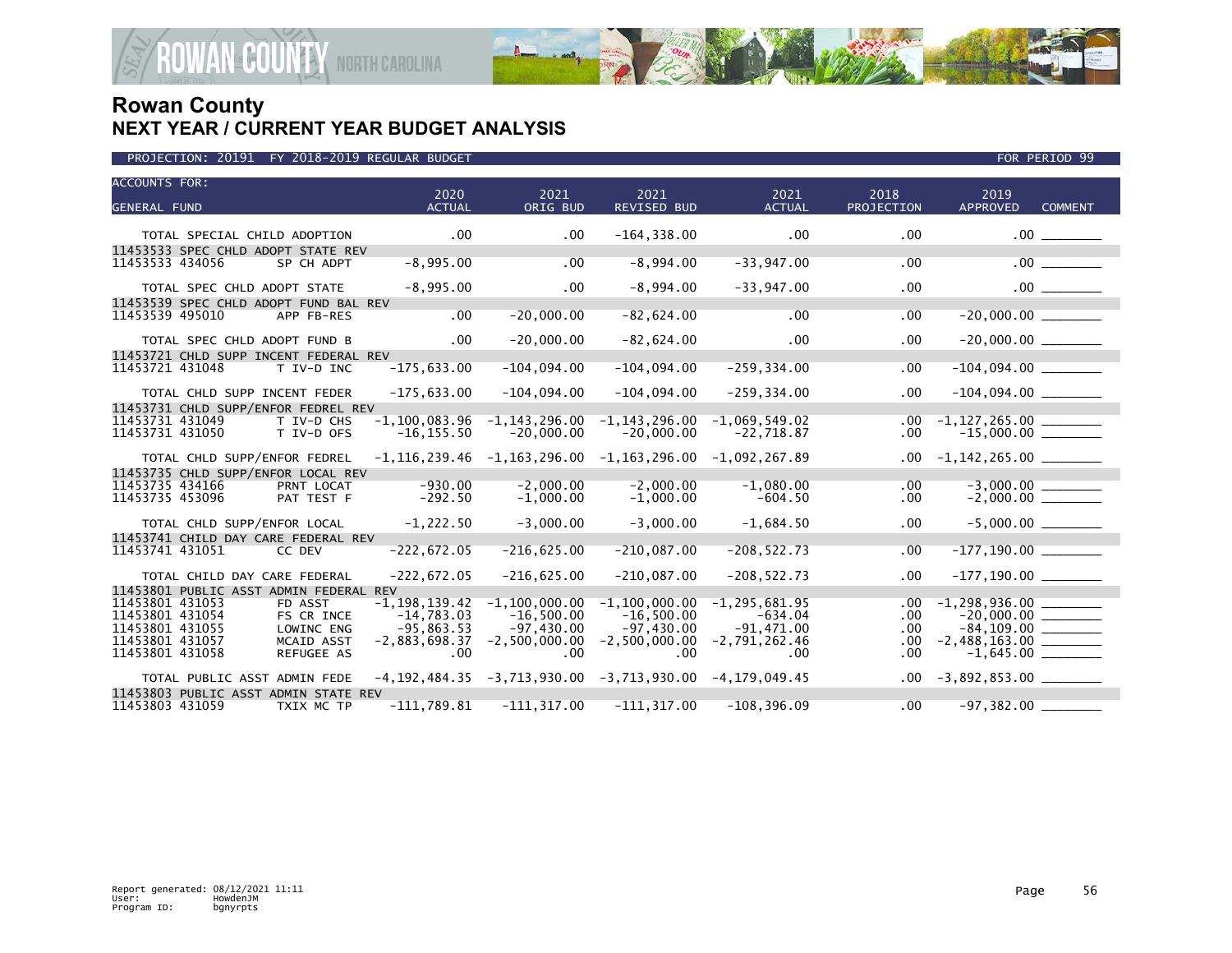

|                                        | PROJECTION: 20191            | FY 2018-2019 REGULAR BUDGET                       |                       |                  |                            |                       |                    | FOR PERIOD 99                             |
|----------------------------------------|------------------------------|---------------------------------------------------|-----------------------|------------------|----------------------------|-----------------------|--------------------|-------------------------------------------|
| <b>ACCOUNTS FOR:</b>                   |                              |                                                   | 2020<br><b>ACTUAL</b> | 2021<br>ORIG BUD | 2021<br><b>REVISED BUD</b> | 2021<br><b>ACTUAL</b> | 2018<br>PROJECTION | 2019<br><b>APPROVED</b><br><b>COMMENT</b> |
| <b>GENERAL FUND</b><br>11453803 434076 |                              | <b>MCAID TRAN</b>                                 | $-4, 461.18$          | $-5,560.00$      | $-5,560.00$                | $-3, 250.12$          | .00                |                                           |
|                                        |                              | TOTAL PUBLIC ASST ADMIN STAT                      | $-116, 250.99$        | $-116, 877.00$   | $-116,877.00$              | $-111,646.21$         | .00                | $-101,002.00$ _______                     |
|                                        |                              | 11453809 PUBLIC ASST ADMIN FUND BAL REV           | .00                   | .00              | $-995.00$                  | .00                   | .00                | $.00$ $\qquad$                            |
| 11453809 495010                        |                              | APP FB-RES                                        |                       |                  |                            |                       |                    |                                           |
|                                        |                              | TOTAL PUBLIC ASST ADMIN FUND                      | .00                   | $.00 \,$         | $-995.00$                  | .00                   | $.00 \,$           |                                           |
| 1145381                                |                              | MEDICAID CASE MNGT REVENUE                        |                       |                  |                            |                       |                    |                                           |
| 1145381                                | 431092                       | MCAID CASE                                        | $-37,793.81$          | $-41,714.00$     | $-41,714.00$               | $-61, 341.04$         | .00                |                                           |
|                                        |                              | TOTAL MEDICAID CASE MNGT REV                      | $-37,793.81$          | $-41,714.00$     | $-41,714.00$               | $-61, 341.04$         | .00                |                                           |
| 11453831 431062                        |                              | 11453831 WORK FIRST BLK GRT REVENUE<br>TANF CPS/F | $-234.214.92$         | $-227.759.00$    | $-227,759.00$              | $-260, 612.29$        | $.00 \,$           |                                           |
| 11453831 431063                        |                              | WRK 1ST IN                                        | $-293.30$             | $-2,000.00$      | $-2,000.00$                | $.00 \,$              | .00                | $-3,000.00$ _________                     |
| 11453831 431064                        |                              | WRK 1ST SE                                        | $-593,991.99$         | $-629, 234.00$   | $-629, 234.00$             | $-629,691.88$         | $.00 \,$           | $-629, 234.00$ ________                   |
|                                        |                              | TOTAL WORK FIRST BLK GRT REV                      | $-828,500.21$         | $-858, 993.00$   | $-858,993.00$              | $-890, 304.17$        | .00.               | $-867,477.00$ _________                   |
| 11453841 431066                        |                              | 11453841 CHLD WELFR FEDERAL REVENUE<br>CPS EXPAN  | $-84,012.86$          | $-83,713.00$     | $-83,713.00$               | $-83, 442.83$         | .00                |                                           |
|                                        |                              |                                                   |                       |                  |                            |                       |                    |                                           |
|                                        | TOTAL CHLD WELFR FEDERAL REV |                                                   | $-84,012.86$          | $-83,713.00$     | $-83,713.00$               | $-83, 442.83$         | .00                |                                           |
|                                        | 11453843 CHLD WELFR STATE    | <b>REVENUE</b>                                    |                       |                  |                            |                       |                    |                                           |
| 11453843 434077                        |                              | CPS EXPAN                                         | $-117, 945.74$        | $-121,709.00$    | $-121,709.00$              | $-94,644.39$          | .00                |                                           |
|                                        |                              | TOTAL CHLD WELFR STATE REVE                       | $-117, 945.74$        | $-121,709.00$    | $-121,709.00$              | $-94,644.39$          | .00                | $-121,709.00$ _________                   |
|                                        |                              | 11453853 CHLD PROT SERV STATE REVENUE             |                       |                  |                            |                       |                    |                                           |
| 11453853 434060                        |                              | ST-CH PROT                                        | $-131,022.60$         | $-131,633.00$    | $-131,633.00$              | $-128, 252.72$        | .00                | $-131,633.00$                             |
|                                        |                              | TOTAL CHLD PROT SERV STATE R                      | $-131,022.60$         | $-131,633.00$    | $-131,633.00$              | $-128, 252.72$        | .00.               | $-131,633.00$ _______                     |
|                                        |                              | 11454103 IV-B ADOPT ASST STATE REVENUES           |                       |                  |                            |                       |                    |                                           |
| 11454103 434061                        |                              | T IV-B ADP                                        | .00                   | $-2,000.00$      | $-2,000.00$                | .00                   | .00                | $-2,000.00$                               |
|                                        | TOTAL IV-B ADOPT ASST STATE  |                                                   | .00                   | $-2,000.00$      | $-2,000.00$                | .00                   | .00                |                                           |
| 11454151 431067                        |                              | 11454151 IV-E ADOPT ASST FEDERAL REV<br>IV-E ADPT | $-10,997.00$          | $-13,000.00$     | $-13,000.00$               | $-14, 425.00$         | .00                |                                           |
|                                        |                              |                                                   |                       |                  |                            |                       |                    |                                           |
|                                        |                              | TOTAL IV-E ADOPT ASST FEDERA                      | $-10,997.00$          | $-13,000.00$     | $-13,000.00$               | $-14, 425.00$         | $.00 \,$           | $-13,000.00$ ________                     |
| 11454153 434062                        |                              | 11454153 IV-E ADOPT ASST STATE REV<br>IV-E AD ST  | $-5,498.50$           | $-6,500.00$      | $-6,500.00$                | $-7, 212.50$          | .00                | $-6,500.00$ __                            |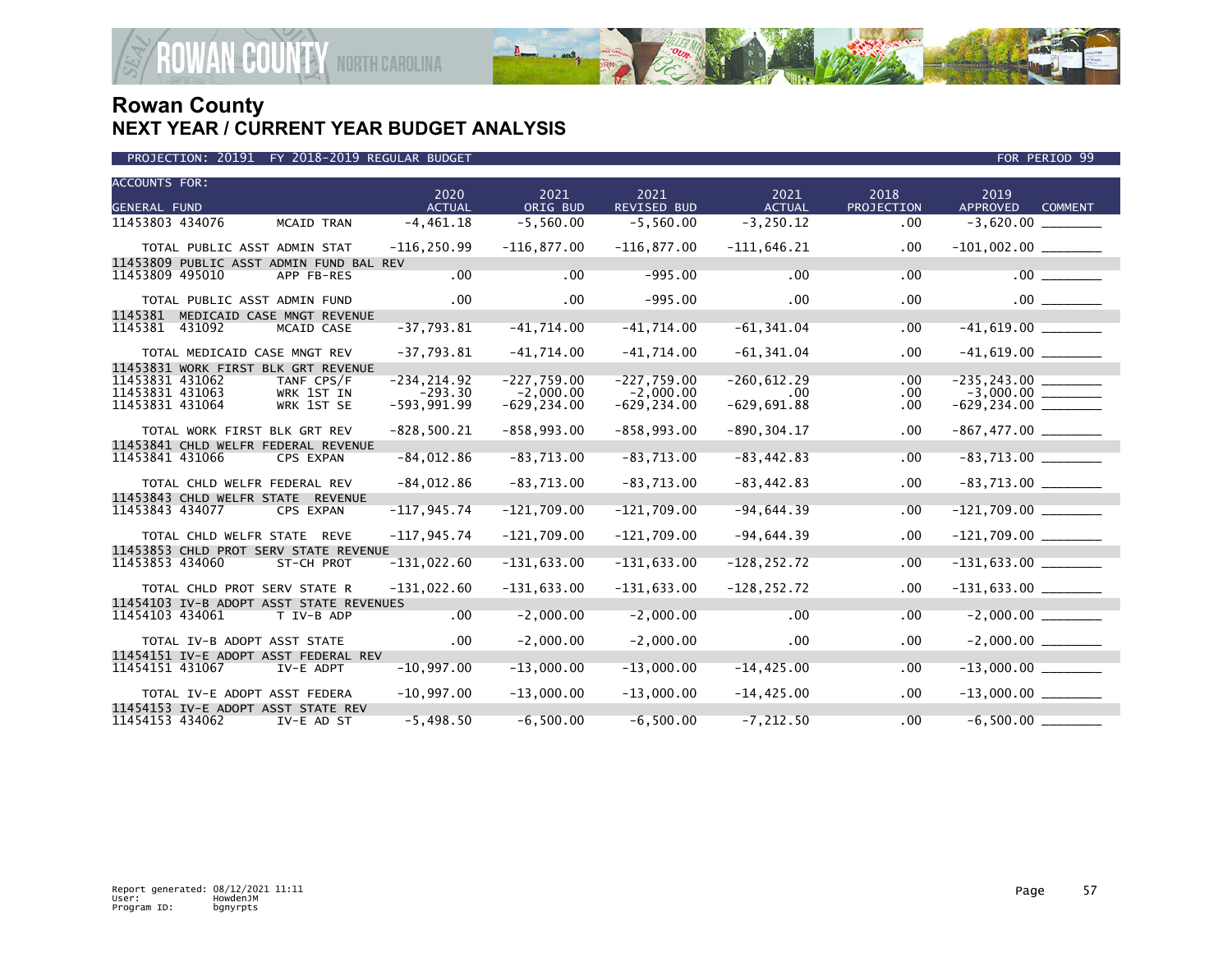

| <b>ACCOUNTS FOR:</b>               |        |                                                                       | 2020                            | 2021                           | 2021                           | 2021                             | 2018            | 2019                     |                |
|------------------------------------|--------|-----------------------------------------------------------------------|---------------------------------|--------------------------------|--------------------------------|----------------------------------|-----------------|--------------------------|----------------|
| <b>GENERAL FUND</b>                |        |                                                                       | <b>ACTUAL</b>                   | ORIG BUD                       | <b>REVISED BUD</b>             | <b>ACTUAL</b>                    | PROJECTION      | <b>APPROVED</b>          | <b>COMMENT</b> |
|                                    |        | TOTAL IV-E ADOPT ASST STATE                                           | $-5,498.50$                     | $-6,500.00$                    | $-6,500.00$                    | $-7, 212.50$                     | .00             | $-6,500.00$ _________    |                |
| 11454203 434063                    |        | 11454203 IV-B FOST CARE STATE REVENUE<br>IV-B FCBP                    | $-440,651.20$                   | $-468,700.00$                  | $-468,700.00$                  | $-296,001.26$                    | .00             |                          |                |
|                                    |        | TOTAL IV-B FOST CARE STATE R                                          | $-440,651.20$                   | $-468,700.00$                  | $-468,700.00$                  | $-296,001.26$                    | .00.            |                          |                |
|                                    |        | 11454251 IV-E FOST CARE FEDERAL REVENUE                               |                                 |                                |                                |                                  |                 |                          |                |
| 11454251 431068                    |        | IV-E FC PY                                                            | $-1, 173, 506.39$               | $-1, 235, 000.00$              | $-1, 235, 000.00$              | $-1,074,388.13$                  | .00             | $-1,149,440.00$ ________ |                |
|                                    |        | TOTAL IV-E FOST CARE FEDERAL<br>11454253 IV-E FOST CARE STATE REVENUE | $-1, 173, 506.39$               | $-1, 235, 000.00$              | $-1, 235, 000.00$              | $-1,074,388.13$                  | .00             | $-1,149,440.00$ ________ |                |
|                                    |        |                                                                       |                                 | $-6,000.00$                    | $-6,000.00$                    |                                  | .00             |                          |                |
| 11454253 434064<br>11454253 434065 |        | HR RESD FD<br>IV-E FC ST                                              | $-2, 258.36$<br>$-302, 867.47$  | $-342,000.00$                  | $-342,000.00$                  | $-11,762.38$<br>$-241,838.55$    | $.00 \,$        |                          |                |
|                                    |        | TOTAL IV-E FOST CARE STATE R                                          | $-305, 125.83$                  | $-348,000.00$                  | $-348,000.00$                  | $-253,600.93$                    | $.00 \,$        |                          |                |
|                                    |        | 11454351 CRISIS INTER FEDERAL REVENUE                                 |                                 |                                |                                |                                  |                 |                          |                |
| 11454351 431069<br>11454351 431070 |        | CRISIS INT<br>LOW INC EN                                              | $-393,098.65$<br>$-630, 234.71$ | $-613.769.00$<br>$-613,769.00$ | $-417,916.00$<br>$-567,051.00$ | $-267, 223.74$<br>$-566, 997.58$ | $.00 \,$<br>.00 |                          |                |
|                                    |        | TOTAL CRISIS INTER FEDERAL R                                          | $-1,023,333.36$                 | $-1, 227, 538.00$              | $-984, 967.00$                 | $-834, 221.32$                   | $.00 \,$        |                          |                |
|                                    |        | 11454353 CRISIS INTER STATE REVENUE                                   |                                 |                                |                                |                                  |                 |                          |                |
| 11454353 434067                    |        | <b>SHARETHEWA</b>                                                     | $-1, 511.12$                    | $-5,000.00$                    | $-5,000.00$                    | $-181.15$                        | .00             | $-7,000.00$              |                |
|                                    |        | TOTAL CRISIS INTER STATE REV                                          | $-1, 511.12$                    | $-5,000.00$                    | $-5,000.00$                    | $-181.15$                        | .00             |                          |                |
| 11454451 431072                    |        | 11454451 MEDICAID FEDERAL REVENUE<br>NCHLTH-FED                       | $-120,041.38$                   | $-51,003.00$                   | $-51,003.00$                   | $-96, 366.89$                    | .00             |                          |                |
|                                    |        | TOTAL MEDICAID FEDERAL REVEN                                          | $-120,041.38$                   | $-51,003.00$                   | $-51,003.00$                   | $-96, 366.89$                    | .00             |                          |                |
|                                    |        | 11454453 MEDICAID STATE REVENUE                                       |                                 |                                |                                |                                  |                 |                          |                |
| 11454453 434068                    |        | NCHLTH-STA                                                            | 1,316.03                        | $-5, 245.00$                   | $-5, 245.00$                   | $-1, 502.55$                     | .00             |                          |                |
|                                    |        | TOTAL MEDICAID STATE REVENUE                                          | 1,316.03                        | $-5, 245.00$                   | $-5, 245.00$                   | $-1,502.55$                      | .00             |                          |                |
|                                    |        | 11454455 MEDICAID LOCAL REVENUE                                       |                                 |                                |                                |                                  |                 |                          |                |
| 11454455 453097<br>11454455 453098 |        | HLTH CH IN<br>HLTH CH WD                                              | $-22,550.00$<br>$-400.00$       | $-37,500.00$<br>$-200.00$      | $-37,500.00$<br>$-200.00$      | .00<br>.00                       | .00<br>.00.     |                          |                |
|                                    |        | TOTAL MEDICAID LOCAL REVENUE                                          | $-22,950.00$                    | $-37,700.00$                   | $-37,700.00$                   | .00                              | .00             |                          |                |
| 1145465                            |        | WFFA-INITIAL REVENUES                                                 |                                 |                                |                                |                                  |                 |                          |                |
| 1145465                            | 431093 | WFFA-IN PY                                                            | $-114.32$                       | $-500.00$                      | $-500.00$                      | .00                              | .00             | $-500.00$                |                |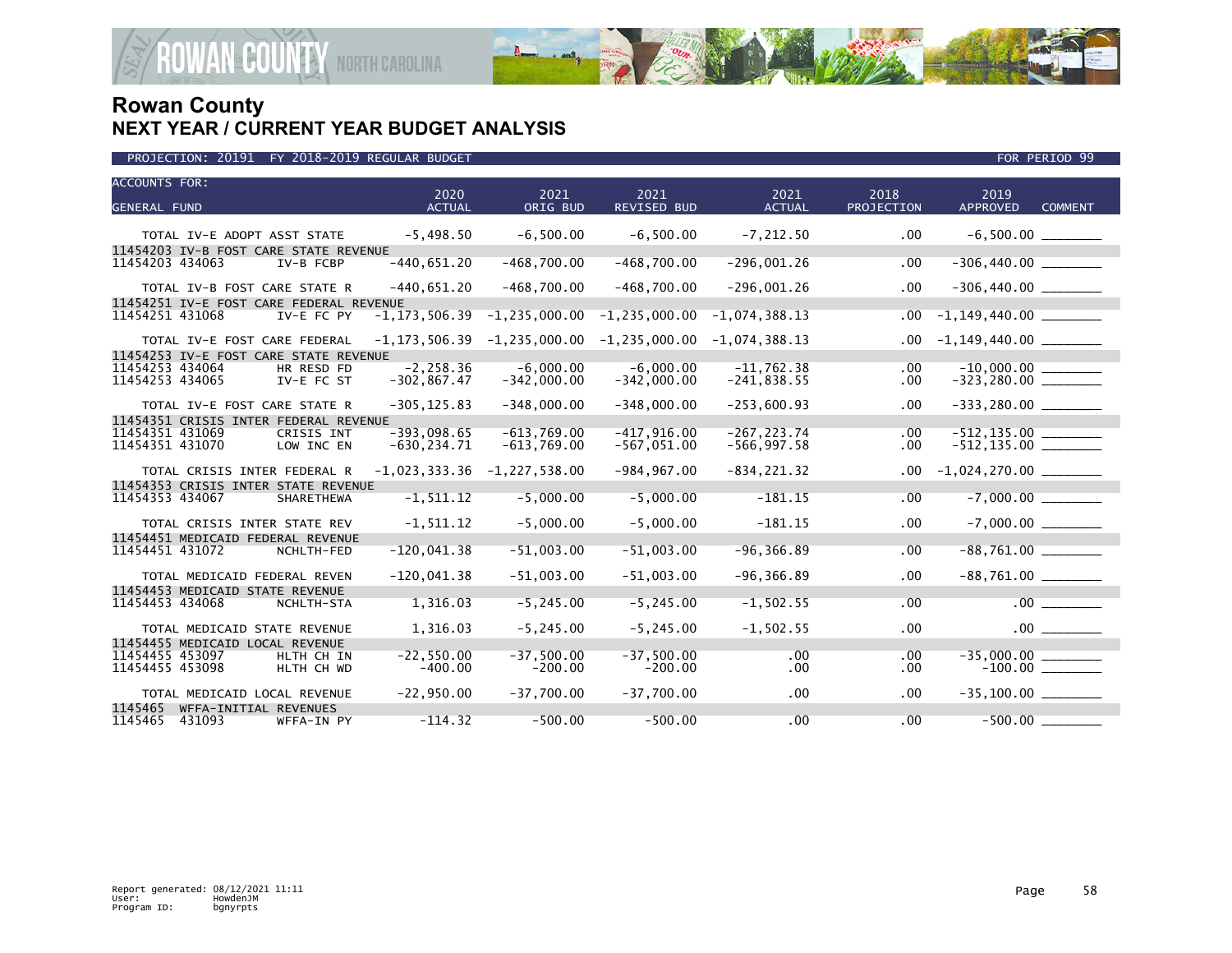

| <b>ACCOUNTS FOR:</b> |                    |                             | 2020                 | 2021                   | 2021                   | 2021                 | 2018       | 2019                              |  |
|----------------------|--------------------|-----------------------------|----------------------|------------------------|------------------------|----------------------|------------|-----------------------------------|--|
| <b>GENERAL FUND</b>  |                    |                             | <b>ACTUAL</b>        | ORIG BUD               | <b>REVISED BUD</b>     | <b>ACTUAL</b>        | PROJECTION | <b>APPROVED</b><br><b>COMMENT</b> |  |
|                      |                    |                             |                      |                        |                        |                      |            |                                   |  |
|                      |                    | TOTAL WFFA-INITIAL REVENUES | $-114.32$            | $-500.00$              | $-500.00$              | .00                  | .00        |                                   |  |
| 1155310              | DSS ADMIN EXPENSES |                             |                      |                        |                        |                      |            |                                   |  |
| 1155310              | 510005             | SAL-REG                     | 498, 353.97          | 534,483.00             | 534,483.00             | 503,496.83           | .00        | 539,076.00                        |  |
| 1155310              | 510020             | SA-PR DIEM                  | 2,222.98             | 3,000.00               | 4,700.00               | 4,305.94             | .00        | 2,800.00                          |  |
| 1155310              | 520005             | HLTH INSUR                  | 95,609.68            | 105,571.00             | 114,571.00             | 107,456.12           | .00        | 94,410.00                         |  |
| 1155310              | 520008             | RETIRE HI                   | 116,200.00           | 119,520.00             | 119,520.00             | 129,220.00           | .00        |                                   |  |
| 1155310              | 520010             | MEDI TAX                    | 6,756.09             | 7,322.00               | 7,322.00               | 6,761.33             | .00        | 7,507.00                          |  |
| 1155310              | 520015             | RETIREMENT                  | 44,901.56            | 54,570.00              | 54,570.00              | 51,409.31            | .00        | 41,786.00                         |  |
| 1155310              | 520020             | SS TAX                      | 28,851.43            | 31,293.00              | 31,293.00              | 28,820.64            | .00        | 32,092.00                         |  |
| 1155310              | 520025             | WKER COMP                   | 1,254.30             | 1,343.00               | 1,343.00               | 1,265.19             | .00        | .00 <sub>1</sub>                  |  |
| 1155310              | 520026             | WC DSS CON                  | .00                  | .00                    | 5.866.00               | .00                  | .00        | 52,914.00                         |  |
| 1155310              | 520030             | 401K CONTR                  | 14,087.61            | 16.035.00              | 16,035.00              | 14,977.42            | .00        | 16,175.00                         |  |
| 1155310              | 532022             | <b>INTERPRETR</b>           | 13,233.39            | 16,000.00              | 16,000.00              | 3,989.36             | .00        | 1,500.00                          |  |
| 1155310              | 533001             | <b>CONTR SERV</b>           | 5.367.85             | 4.300.00               | 4,600.00               | 4,419.91             | .00        | .00 <sub>1</sub>                  |  |
| 1155310              | 533002             | <b>BOARD EXP</b>            | 1,596.26             | 2,280.00               | 580.00                 | 361.68               | .00        | 2,280.00                          |  |
| 1155310<br>1155310   | 534030             | TECH-S&M                    | 49,482.24            | 45,919.00              | 45,919.00              | 42,717.16            | .00        | 66,742.00                         |  |
| 1155310              | 534031<br>541040   | SERV&MT NR                  | 55,613.00            | 63,000.00<br>10,000.00 | 63,000.00<br>10,000.00 | 62,979.00            | .00        | 53,800.00                         |  |
| 1155310              | 541042             | US-WATER<br>US-STRM WT      | 8,438.30<br>2,538.48 | 2,800.00               | 2,800.00               | 4,555.80<br>2,585.01 | .00<br>.00 | 8,500.00<br>1,300.00              |  |
| 1155310              | 543015             | R&M-EQUIP                   | 4,525.00             | 1,000.00               | 1,000.00               | .00                  | .00        | 1,000.00                          |  |
| 1155310              | 543020             | R&M-VEHIC                   | 1,164.01             | 1,100.00               | 1,100.00               | 364.17               | .00        | 2,100.00                          |  |
| 1155310              | 543055             | R&M-PHONE                   | .00                  | 2,375.00               | 2,185.00               | .00                  | .00        | 2,375.00                          |  |
| 1155310              | 544045             | RNT-POS MT                  | 4,342.68             | 4.500.00               | 4.500.00               | 4,443.55             | .00        | 4.500.00                          |  |
| 1155310              | 550007             | COST P COP                  | 40,256.74            | 42,000.00              | 42,000.00              | 26,140.97            | .00        |                                   |  |
| 1155310              | 550050             | <b>ROD</b>                  | .00                  | 500.00                 | 500.00                 | .00                  | .00        |                                   |  |
| 1155310              | 553005             | <b>TELEPHONE</b>            | 53, 125.88           | 75,000,00              | 75,000,00              | 61.667.85            | .00        | 55,000,00                         |  |
| 1155310              | 555000             | PRINTING                    | 9,999.96             | 10,000.00              | 10,000.00              | 10,000.00            | .00        | 10,000.00                         |  |
| 1155310              | 556000             | <b>UNIFORMS</b>             | 566.93               | 300.00                 | 300.00                 | 300.00               | .00.       |                                   |  |
| 1155310              | 557000             | <b>POSTAGE</b>              | 2,039.82             | 2.200.00               | 2,200.00               | 1.617.92             | .00        | 1.500.00                          |  |
| 1155310              | 557001             | MAIL MACHN                  | 60,000.00            | 70,000,00              | 70,000,00              | 70,000,00            | .00.       | 60,000.00                         |  |
| 1155310              | 558000             | <b>TRAVEL</b>               | 4,549.16             | 4,000.00               | 4,000.00               | 733.31               | .00        |                                   |  |
| 1155310              | 559000             | TRAINING                    | 1,197.00             | 1,600.00               | 1,600.00               | 555.00               | .00        | 1,300.00                          |  |
| 1155310              | 561005             | OFFICE SUP                  | 40,003.41            | 30,000.00              | 30,000.00              | 28,684.56            | .00.       | 41,019.00                         |  |
| 1155310              | 561089             | SOFTWARE L                  | 80,014.84            | 100,000.00             | 111,705.00             | 107,783.20           | .00        | 105,680.00                        |  |
| 1155310              | 561095             | OTH SM EQP                  | 28,863.35            | 1.000.00               | 21.038.00              | 7,894.29             | .00        | 21,500.00                         |  |
| 1155310              | 562005             | <b>ELECTRICTY</b>           | 43,923.83            | 60,000.00              | 60,000.00              | 39,241.48            | .00        | 55,000.00                         |  |
| 1155310              | 562020             | FUEL&LUBIC                  | 4,704.37             | 6,000.00               | 6,000.00               | 4,225.66             | .00        | 5,550.00                          |  |
| 1155310              | 562025             | NATRAL GAS                  | 3,526.25             | 7,000,00               | 7,000.00               | 6,242.97             | .00        | 7,000,00                          |  |
| 1155310              | 564050             | DUES&SUBS                   | 3,497.02             | 4,000.00               | 4,000.00               | 3,456.71             | .00        | 4,000.00                          |  |
| 1155310              | 576020             | $F/A-DP$ EQU                | 5,880.00             | $.00 \,$               | $.00 \,$               | .00                  | .00        | 980.00                            |  |
| 1155310              | 576021             | FA-DP NR                    | 6,750.00             | $.00 \,$               | .00 <sub>1</sub>       | .00<br>.00           | .00<br>.00 | 1,125.00                          |  |
| 1155310              | 576900             | $F/A$ -OTHER                | 1,474.00             | $.00 \times$           | $.00 \,$               |                      |            | .00 <sub>1</sub>                  |  |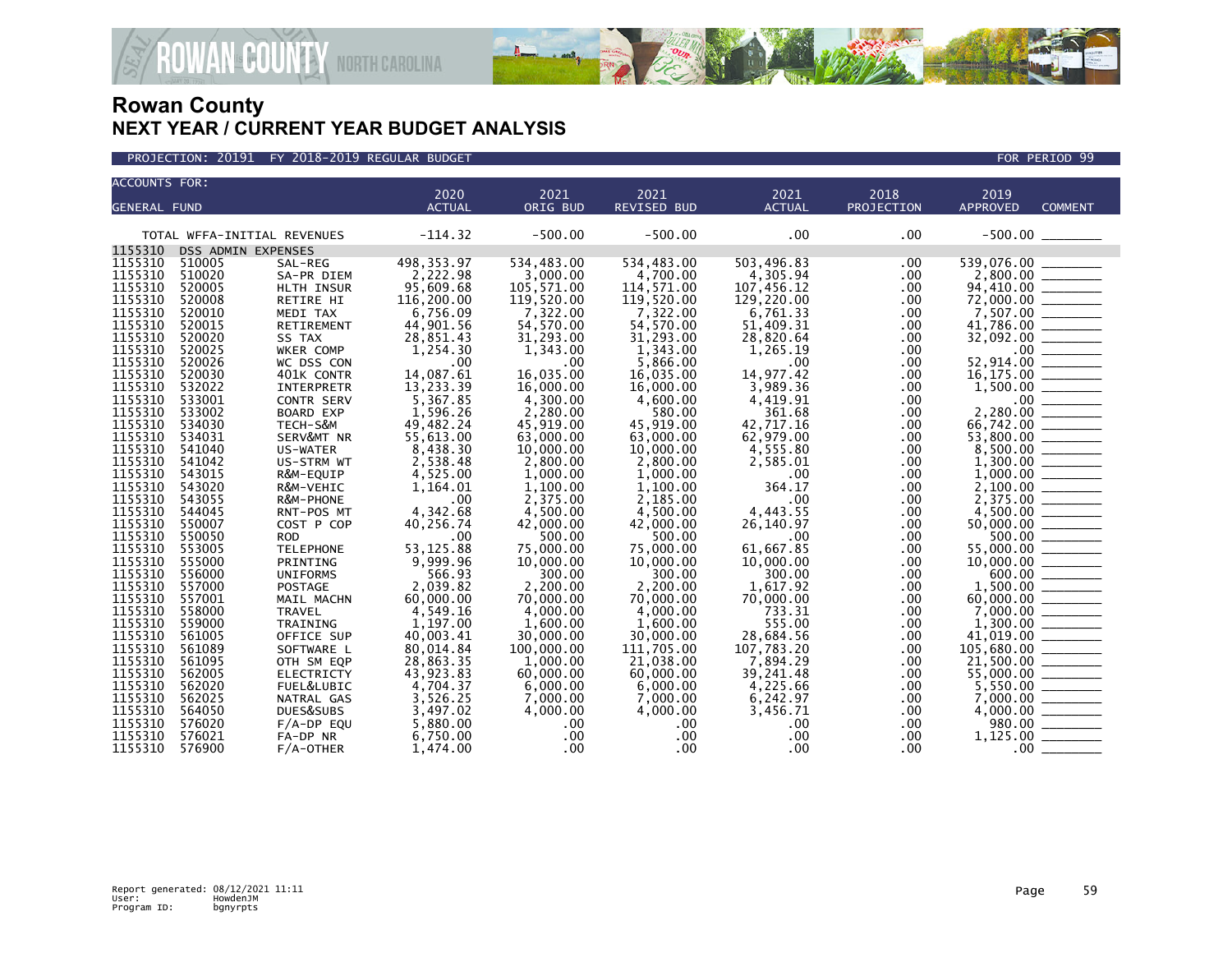

| <b>ACCOUNTS FOR:</b>               |                          |                                    |                       |                      |                            |                       |                    |                                           |
|------------------------------------|--------------------------|------------------------------------|-----------------------|----------------------|----------------------------|-----------------------|--------------------|-------------------------------------------|
| <b>GENERAL FUND</b>                |                          |                                    | 2020<br><b>ACTUAL</b> | 2021<br>ORIG BUD     | 2021<br><b>REVISED BUD</b> | 2021<br><b>ACTUAL</b> | 2018<br>PROJECTION | 2019<br><b>APPROVED</b><br><b>COMMENT</b> |
| 1155310                            | 576920                   | NONFA-TECH                         | 81, 351.36            | .00                  | 6.409.00                   | 4,600.00              | .00                | 7.300.00                                  |
| 1155310                            | 582008                   | EMPL RET                           | 193.39                | 1,500.00             | 1,200.00                   | .00                   | .00                | 1,500.00                                  |
| 1155310                            | 582009                   | MTG FOOD                           | 523.63                | 2,200.00             | 700.00                     | .00                   | .00                |                                           |
|                                    |                          |                                    |                       |                      |                            |                       |                    |                                           |
|                                    | TOTAL DSS ADMIN EXPENSES |                                    | 1,426,979.77          | 1,443,711.00         | 1,495,039.00               | 1,347,272.34          | $.00 \,$           |                                           |
|                                    |                          | 11553102 DSS ADMINISTRATION PART 2 |                       |                      |                            |                       |                    |                                           |
| 11553102 510005                    |                          | SAL-REG                            | 58,996.98             | 61,724.00            | 61,724.00                  | 61,978.31             | .00                | 57,253.00                                 |
| 11553102 520005                    |                          | HLTH INSUR                         | 19,920.00             | 19,920.00            | 23,920.00                  | 21,840.00             | .00.               |                                           |
| 11553102 520010                    |                          | MEDI TAX                           | 818.13                | 865.00               | 865.00                     | 861.83                | .00                | 746.00 ______                             |
| 11553102 520015<br>11553102 520020 |                          | <b>RETIREMENT</b><br>SS TAX        | 5, 315.72             | 6,303.00<br>3,696.00 | 6,303.00<br>3,696.00       | 6,326.61<br>3,656.96  | .00<br>.00         | 4,438.00 ______                           |
| 11553102 520025                    |                          | WKER COMP                          | 3,498.26<br>1,361.18  | 1,420.00             | 1,420.00                   | 1,431.13              | .00                |                                           |
| 11553102 520030                    |                          | 401K CONTR                         | 1,770.05              | 1,852.00             | 1,852.00                   | 1,858.85              | .00.               |                                           |
|                                    |                          |                                    |                       |                      |                            |                       |                    |                                           |
|                                    |                          | TOTAL DSS ADMINISTRATION PAR       | 91,680.32             | 95,780.00            | 99,780.00                  | 97,953.69             | .00                |                                           |
| 1155311                            |                          | ADULT SERV CO PROG EXPENSES        |                       |                      |                            |                       |                    |                                           |
| 1155311                            | 583007                   | ADLT SVC D                         | .00                   | .00                  | 100.00                     | .00                   | .00                | 15,000.00                                 |
| 1155311                            | 583098                   | GA-ADLT SV                         | 15,757.17             | 20,000.00            | 20,000.00                  | 5,710.25              | .00                |                                           |
|                                    |                          | TOTAL ADULT SERV CO PROG EXP       | 15,757.17             | 20,000.00            | 20,100.00                  | 5,710.25              | .00                | 15,000.00                                 |
| 1155312                            |                          | CHLD SERV CO PROG EXPENSES         |                       |                      |                            |                       |                    |                                           |
| 1155312                            | 583002                   | 1CHU 1CHLD                         | 65,399.08             | 10,000.00            | 77,131.00                  | 13,022.47             | .00.               |                                           |
| 1155312                            | 583006                   | XMAS FR FC                         | 631.61                | 700.00               | 700.00                     | 387.87                | .00                | 700.00                                    |
| 1155312                            | 583022                   | DRUG SCRN                          | 39,400.00             | 38,400.00            | 38,400.00                  | 36,426.00             | .00                |                                           |
| 1155312                            | 583093                   | GA-CHLD SV                         | 3,575.15              | 7,000.00             | 7,000.00                   | 2,093.07              | .00                |                                           |
|                                    |                          | TOTAL CHLD SERV CO PROG EXPE       | 109.005.84            | 56.100.00            | 123.231.00                 | 51.929.41             | $.00 \,$           | 44,100.00 _______                         |
| 1155314                            |                          | ECON SERV CO PROG EXPENSES         |                       |                      |                            |                       |                    |                                           |
| 1155314                            | 583088                   | INC MAIN D                         | 414.12                | $.00 \,$             | 1,335.00                   | $.00 \,$              | .00                |                                           |
| 1155314                            | 583094                   | GA-INC MAN                         | 2,770.43              | 3,000.00             | 3,000.00                   | 735.00                | .00.               |                                           |
|                                    |                          | TOTAL ECON SERV CO PROG EXPE       | 3,184.55              | 3,000.00             | 4,335.00                   | 735.00                | .00                |                                           |
| 1155315                            |                          | SENIOR SERV HCCBG EXPENSES         |                       |                      |                            |                       |                    |                                           |
| 1155315                            | 510005                   | SAL-REG                            | 25,754.33             | 26, 172.00           | 26,172.00                  | 26,369.20             | .00.               |                                           |
| 1155315                            | 520005                   | HLTH INSUR                         | 5,072.73              | 5,078.00             | 6,078.00                   | 5,569.21              | .00                |                                           |
| 1155315                            | 520010                   | MEDI TAX                           | 360.72                | 366.00               | 366.00                     | 369.54                | .00.               |                                           |
| 1155315                            | 520015                   | RETIREMENT                         | 2,320.49              | 2,673.00             | 2,673.00                   | 2,691.95              | .00                |                                           |
| 1155315                            | 520020                   | SS TAX                             | 1,542.45              | 1,565.00             | 1,565.00                   | 1,580.15              | .00                | 1,395.00                                  |
| 1155315                            | 520025                   | WKER COMP                          | 206.26                | 208.00               | 208.00                     | 211.38                | $.00 \,$           | $.00 \,$                                  |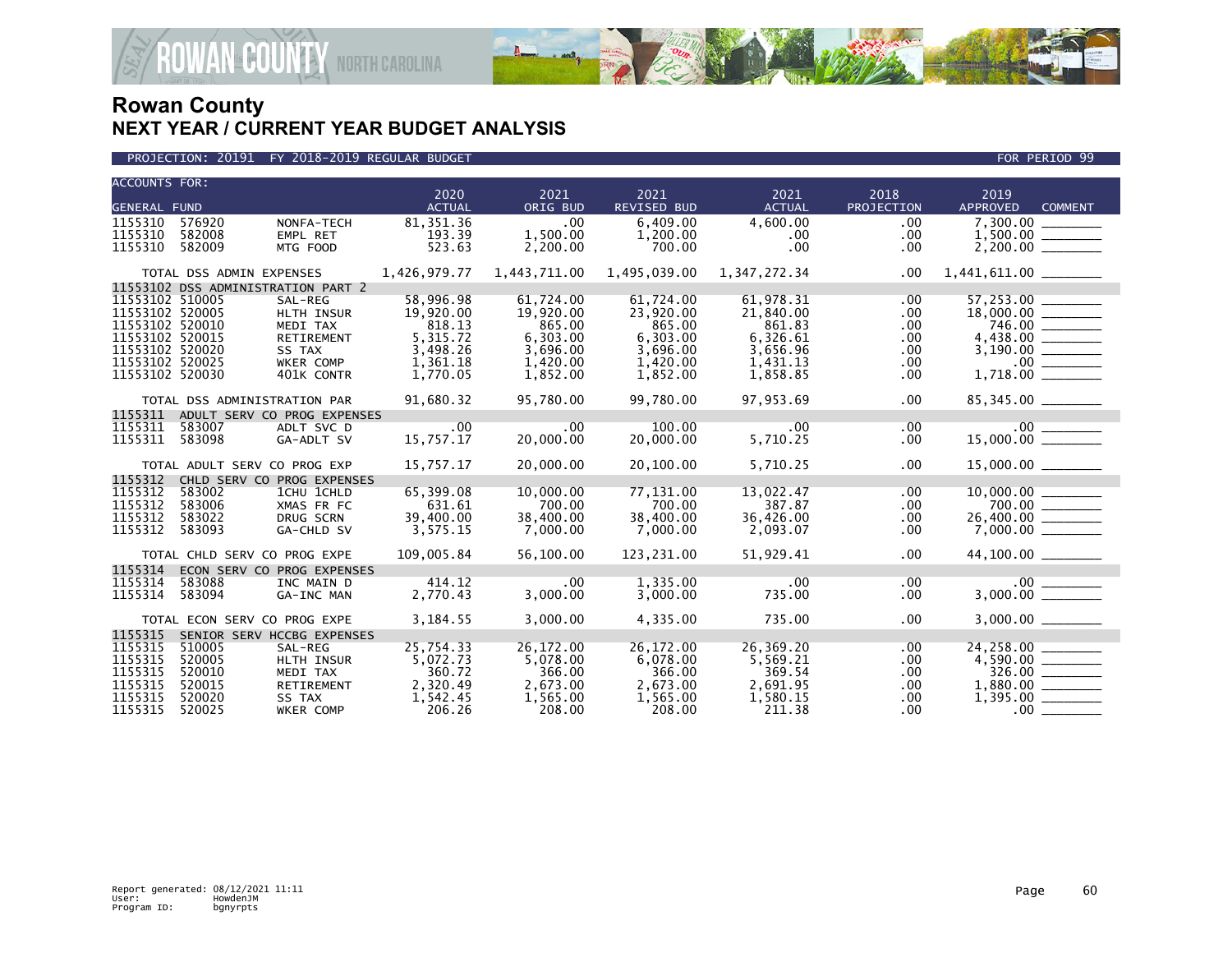

PROJECTION: 20191 FY 2018-2019 REGULAR BUDGET FOR PERIOD 99

| <b>ACCOUNTS FOR:</b> |                              |                             | 2020                | 2021                 | 2021               | 2021            | 2018       | 2019                              |  |
|----------------------|------------------------------|-----------------------------|---------------------|----------------------|--------------------|-----------------|------------|-----------------------------------|--|
| <b>GENERAL FUND</b>  |                              |                             | <b>ACTUAL</b>       | ORIG BUD             | <b>REVISED BUD</b> | <b>ACTUAL</b>   | PROJECTION | <b>APPROVED</b><br><b>COMMENT</b> |  |
| 1155315              | 520030                       | 401K CONTR                  | 725.83              | 785.00               | 785.00             | 791.26          | .00        |                                   |  |
| 1155315              | 584008                       | ADLT DAYC                   | 41,271.13           | 42,252.00            | 42,252.00          | 30,773.50       | .00        |                                   |  |
| 1155315              | 584014                       | AID CNTRT                   | 171,498.28          | 233,302.00           | 224,764.00         | 181,322.00      | .00        | $185,418.00$ ________             |  |
|                      |                              |                             |                     |                      |                    |                 |            |                                   |  |
|                      | TOTAL SENIOR SERV HCCBG EXPE |                             | 248,752.22          | 312,401.00           | 304,863.00         | 249,678.19      | .00        | 275,851.00 ______                 |  |
| 1155320              | <b>SSBG EXPENSES</b>         |                             |                     |                      |                    |                 |            |                                   |  |
| 1155320              | 510005                       | SAL-REG                     | 751,748.64          | 774,270.00           | 793,617.00         | 737,257.00      | .00        |                                   |  |
| 1155320              | 520005                       | HLTH INSUR                  | 158,706.35          | 161,648.00           | 178,905.00         | 168,702.94      | .00        |                                   |  |
| 1155320              | 520010                       | MEDI TAX                    | 10,121.13           | 10,631.00            | 10,912.00          | 9.943.46        | .00        |                                   |  |
| 1155320              | 520015                       | <b>RETIREMENT</b>           | 67,729.78           | 79,056.00            | 80,711.00          | 75,344.20       | .00.       | 55,847.00 _______                 |  |
| 1155320              | 520020                       | SS TAX                      | 43,277.65           | 45,418.00            | 46,619.00          | 42,346.08       | .00.       | 42,811.00 _______                 |  |
| 1155320              | 520025                       | WKER COMP                   | 5,851.15            | 6,026.00             | 6,026.00           | 5,801.53        | .00        |                                   |  |
| 1155320              | 520030                       | 401K CONTR                  | 21,046.35           | 23,234.00            | 23,815.00          | 22,129.59       | .00        | 21,624.00                         |  |
| 1155320              | 533011<br>533014             | CHILD SERV                  | 34,000.00<br>778.00 | 25,000.00            | 45,000.00          | 34,842.18       | .00        |                                   |  |
| 1155320<br>1155320   | 554000                       | SERV SUPPT<br>ADVERTISNG    | .00                 | 5,000.00<br>$.00 \,$ | 5,000.00<br>.00    | 66.56<br>.00    | .00        | $2,500.00$ ________               |  |
| 1155320              | 558030                       | TRAV-SERV                   | 17,073.11           | 20,000,00            | 20,000.00          | 6,587.95        | .00<br>.00 |                                   |  |
| 1155320              | 558032                       | TRAV-CH SV                  | 160,000.00          | 160,000.00           | 160,000.00         | 130,464.49      | .00        | 189,000.00 ______                 |  |
| 1155320              | 583010                       | ADLT DAYC                   | 58,974.35           | 64,840.00            | 64,840.00          | 57,634.93       | .00.       |                                   |  |
|                      |                              |                             |                     |                      |                    |                 |            |                                   |  |
|                      | TOTAL SSBG EXPENSES          |                             | 1,329,306.51        | 1,375,123.00         | 1,435,445.00       | 1,291,120.91    | .00        |                                   |  |
| 1155330              |                              | IN-HOME AIDE SERV EXPENSES  |                     |                      |                    |                 |            |                                   |  |
| 1155330              | 583015                       | INHOME AID                  | 77,770.54           | 80,000.00            | 80,000.00          | 76,946.25       | .00        | $85,000.00$ _______               |  |
|                      | TOTAL IN-HOME AIDE SERV EXPE |                             | 77,770.54           | 80,000.00            | 80,000.00          | 76,946.25       | .00        | 85,000.00 ______                  |  |
| 1155345              |                              | INDEP LIVING/LINKS EXPENSES |                     |                      |                    |                 |            |                                   |  |
| 1155345              | 533000                       | OT PROF SE                  | .00                 | 1,500.00             | 1,500.00           | .00             | .00        |                                   |  |
| 1155345              | 583038                       | LINKS SPEC                  | 2,941.48            | 10,000.00            | 5,000.00           | 2,945.64        | .00.       | $10,000.00$ _______               |  |
|                      |                              |                             |                     |                      |                    |                 |            |                                   |  |
|                      | TOTAL INDEP LIVING/LINKS EXP |                             | 2,941.48            | 11,500.00            | 6,500.00           | 2,945.64        | .00        | $11,500.00$ ________              |  |
| 1155346              | FAMILY REUNIF EXPENSES       |                             |                     |                      |                    |                 |            |                                   |  |
| 1155346              | 533000                       | OT PROF SE                  | 43,724.90           | 43,735.00            | 43,735.00          | 43,735.00       | .00        | $41,615.00$ _______               |  |
|                      | TOTAL FAMILY REUNIF EXPENSES |                             | 43,724.90           | 43,735.00            | 43,735.00          | 43,735.00       | .00        | 41,615.00                         |  |
| 1155349              |                              | CHILDREN'S SERVICES EXPENSE |                     |                      |                    |                 |            |                                   |  |
| 1155349              | 510005                       | SAL-REG                     | 3, 356, 412.65      | 3,462,115.00         | 3,461,254.00       | 3, 354, 959. 33 | .00        |                                   |  |
| 1155349              | 510010                       | SAL-OT                      | 11,057.54           | $.00 \cdot$          | 1,310.00           | 1,309.92        | .00        |                                   |  |
| 1155349              | 520005                       | HLTH INSUR                  | 621,823.86          | 633,260.00           | 722,752.00         | 682,008.04      | .00.       | 594,810.00 _______                |  |
| 1155349              | 520010                       | MEDI TAX                    | 46,111.48           | 47,525.00            | 47,623.00          | 45,799.85       | .00        | 45,366.00 _____                   |  |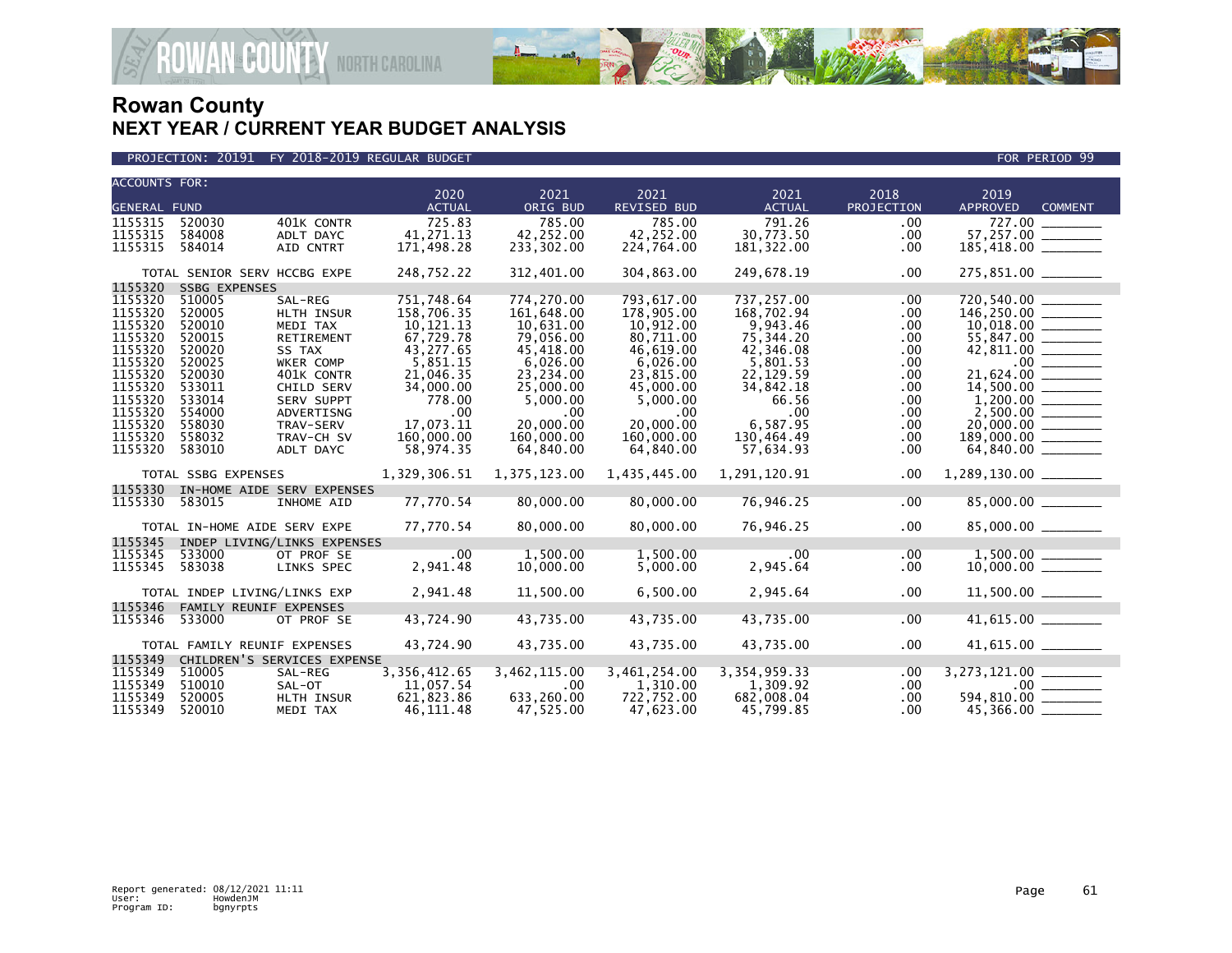

| <b>ACCOUNTS FOR:</b> |                              |                            | 2020                       | 2021                       | 2021                       |                            | 2018             | 2019                                                                                                                                                                                                                                                                                                      |
|----------------------|------------------------------|----------------------------|----------------------------|----------------------------|----------------------------|----------------------------|------------------|-----------------------------------------------------------------------------------------------------------------------------------------------------------------------------------------------------------------------------------------------------------------------------------------------------------|
| <b>GENERAL FUND</b>  |                              |                            | <b>ACTUAL</b>              | ORIG BUD                   | <b>REVISED BUD</b>         | 2021<br><b>ACTUAL</b>      | PROJECTION       | <b>APPROVED</b><br><b>COMMENT</b>                                                                                                                                                                                                                                                                         |
| 1155349              | 520015                       | RETIREMENT                 | 303,638.95                 | 353,513.00                 | 354, 124.00                | 343, 329. 38               | .00              | 253,696.00 _______                                                                                                                                                                                                                                                                                        |
| 1155349              | 520020                       | SS TAX                     | 197,023.27                 | 203,103.00                 | 203,523.00                 | 194,894.16                 | .00.             | 193,891.00 _______                                                                                                                                                                                                                                                                                        |
| 1155349              | 520025                       | WKER COMP                  | 25,066.26                  | 25,732.00                  | 25,702.00                  | 25,307.83                  | .00              |                                                                                                                                                                                                                                                                                                           |
| 1155349              | 520030                       | 401K CONTR                 | 89,634.67                  | 103,893.00                 | 104,097.00                 | 97,736.83                  | $.00 \,$         |                                                                                                                                                                                                                                                                                                           |
|                      | TOTAL CHILDREN'S SERVICES EX |                            | 4,650,768.68               | 4,829,141.00               | 4,920,385.00               | 4,745,345.34               | $.00 \,$         | 4,458,296.00 ________                                                                                                                                                                                                                                                                                     |
| 1155350              | TITLE IV-E SERVICES          |                            |                            |                            |                            |                            |                  |                                                                                                                                                                                                                                                                                                           |
| 1155350              | 559001                       | TR-FOST PT                 | 151.37                     | 300.00                     | 300.00                     | 65.83                      | .00              | $300.00$<br>10,000.00                                                                                                                                                                                                                                                                                     |
| 1155350              | 593108                       | IV-E TRAN                  | 26,988.31                  | 30,000.00                  | 30,000.00                  | 7,588.40                   | $.00 \,$         |                                                                                                                                                                                                                                                                                                           |
|                      | TOTAL TITLE IV-E SERVICES    |                            | 27,139.68                  | 30,300.00                  | 30,300.00                  | 7,654.23                   | $.00 \,$         | 10,300.00 ______                                                                                                                                                                                                                                                                                          |
| 1155353              | SPEC CHLD ADOPT EXPENSES     |                            |                            |                            |                            |                            |                  |                                                                                                                                                                                                                                                                                                           |
| 1155353              | 582000                       | SPEC PROJ                  | 23,189.78                  | 20,000.00                  | 193,332.00                 | 26,289.05                  | $.00 \,$         | 20,000.00                                                                                                                                                                                                                                                                                                 |
|                      | TOTAL SPEC CHLD ADOPT EXPENS |                            | 23,189.78                  | 20,000.00                  | 193,332.00                 | 26,289.05                  | $.00 \,$         | 20,000.00 _______                                                                                                                                                                                                                                                                                         |
| 1155372              |                              | CHLD SUPP INCENT EXPENSES  |                            |                            |                            |                            |                  |                                                                                                                                                                                                                                                                                                           |
| 1155372<br>1155372   | 510005<br>520005             | SAL-REG<br>HLTH INSUR      | 1,008,895.73<br>226,620.18 | 1,027,390.00<br>228,483.00 | 1,027,390.00<br>266,483.00 | 1,018,489.26<br>249,594.80 | .00<br>$.00 \,$  | 957,689.00                                                                                                                                                                                                                                                                                                |
| 1155372              | 520010                       | MEDI TAX                   | 13.588.29                  | 13,956.00                  | 13,956.00                  | 13.717.47                  | .00              |                                                                                                                                                                                                                                                                                                           |
| 1155372              | 520015                       | RETIREMENT                 | 90,898.96                  | 104,908.00                 | 104,908.00                 | 103,983.37                 | $.00 \,$         |                                                                                                                                                                                                                                                                                                           |
| 1155372              | 520020                       | SS TAX                     | 58,103.11                  | 59,638.00                  | 59,638.00                  | 58,549.85                  | $.00 \,$         |                                                                                                                                                                                                                                                                                                           |
| 1155372              | 520025                       | <b>WKER COMP</b>           | 3,131.14                   | 3,193.00                   | 3.193.00                   | 3,168.35                   | $.00 \,$         |                                                                                                                                                                                                                                                                                                           |
| 1155372              | 520030                       | 401K CONTR                 | 29,920.48                  | 30,832.00                  | 30,832.00                  | 30,553.83                  | $.00 \,$         |                                                                                                                                                                                                                                                                                                           |
|                      | TOTAL CHLD SUPP INCENT EXPEN |                            | 1,431,157.89               | 1,468,400.00               | 1,506,400.00               | 1,478,056.93               | $.00 \,$         | $1,327,029.00$ _________                                                                                                                                                                                                                                                                                  |
| 1155373              |                              | CHLD SUPP & ENFOR EXPENSES |                            |                            |                            |                            |                  |                                                                                                                                                                                                                                                                                                           |
| 1155373              | 534020                       | PAT TEST                   | 2.969.00                   | 5.500.00                   | 5.500.00                   | 3,832.50                   | .00              | $\begin{array}{c} 8,000.00 \\ 54,000.00 \\ 12,000.00 \end{array} \begin{array}{c} \begin{array}{c} \begin{array}{c} \begin{array}{c} \begin{array}{c} \end{array} \\ \begin{array}{c} \end{array} \\ \begin{array}{c} \end{array} \\ \end{array} \\ \begin{array}{c} \end{array} \end{array} \end{array}$ |
| 1155373              | 534080                       | IV-D COOP                  | 43,403.01                  | 54,000.00                  | 54,000.00                  | 50,222.21                  | $.00 \,$         |                                                                                                                                                                                                                                                                                                           |
| 1155373              | 558000                       | <b>TRAVEL</b>              | 5,282.78                   | 7,000.00                   | 7,000.00                   | 968.80                     | $.00 \,$         |                                                                                                                                                                                                                                                                                                           |
|                      | TOTAL CHLD SUPP & ENFOR EXPE |                            | 51,654.79                  | 66,500.00                  | 66,500.00                  | 55,023.51                  | $.00 \,$         |                                                                                                                                                                                                                                                                                                           |
| 1155380              |                              | PUBLIC ASST ADMIN EXPENSES |                            |                            |                            |                            |                  |                                                                                                                                                                                                                                                                                                           |
| 1155380              | 510005                       | SAL-REG                    | 3,682,190.86               | 3,957,687.00               | 3,972,295.00               | 3,723,599.23               | $.00 \,$         | 3,507,664.00                                                                                                                                                                                                                                                                                              |
| 1155380<br>1155380   | 510015<br>520005             | SAL-PT<br>HLTH INSUR       | 59,941.63<br>928,704.14    | 113,428.00                 | 86,766.00                  | 6,505.87<br>1,030,273.89   | .00.<br>$.00 \,$ | 68,955.00 _______                                                                                                                                                                                                                                                                                         |
| 1155380              | 520010                       | MEDI TAX                   | 50.667.50                  | 997,400.00<br>55,659.00    | 1,096,615.00<br>55,871.00  | 49.975.00                  | $.00 \,$         | 848, 537.00                                                                                                                                                                                                                                                                                               |
| 1155380              | 520015                       | RETIREMENT                 | 332,038.56                 | 404,131.00                 | 405,271.00                 | 380,709.44                 | .00.             | $49,836.00$<br>271,748.00                                                                                                                                                                                                                                                                                 |
| 1155380              | 520020                       | SS TAX                     | 216,491.39                 | 237,836.00                 | 238,742.00                 | 212,926.99                 | .00.             | 212,898.00                                                                                                                                                                                                                                                                                                |
| 1155380              | 520025                       | WKER COMP                  | 10,252.34                  | 11,180.00                  | 11,180.00                  | 10.010.71                  | .00.             |                                                                                                                                                                                                                                                                                                           |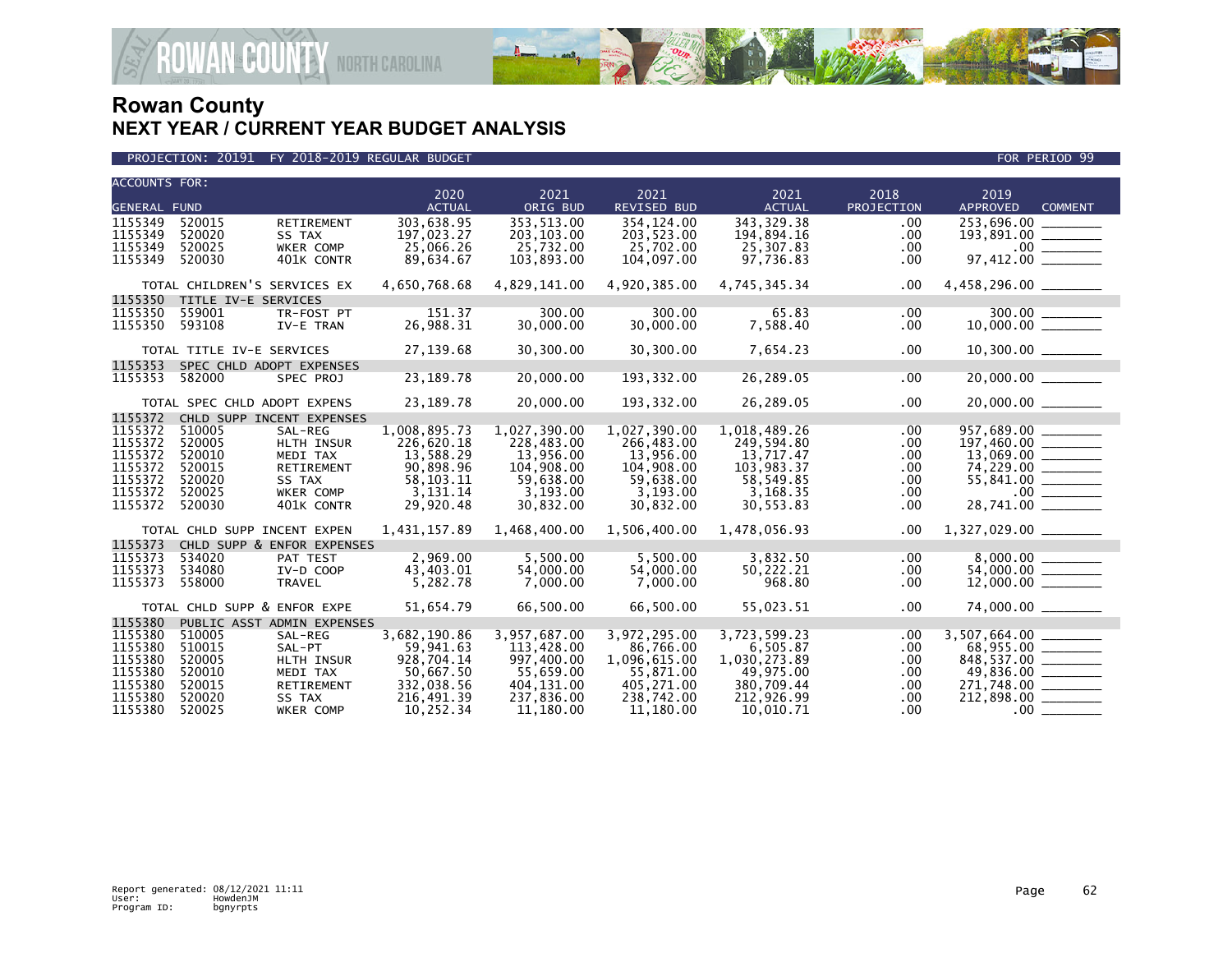

PROJECTION: 20191 FY 2018-2019 REGULAR BUDGET FOR PERIOD 99

| <b>ACCOUNTS FOR:</b> |                  |                              | 2020                     | 2021                     | 2021                     | 2021                     | 2018        | 2019                  |                |
|----------------------|------------------|------------------------------|--------------------------|--------------------------|--------------------------|--------------------------|-------------|-----------------------|----------------|
| <b>GENERAL FUND</b>  |                  |                              | <b>ACTUAL</b>            | ORIG BUD                 | REVISED BUD              | <b>ACTUAL</b>            | PROJECTION  | <b>APPROVED</b>       | <b>COMMENT</b> |
| 1155380              | 520030           | $401(K)$ CON                 | 94,505.95                | 118,783.00               | 119,221.00               | 106, 354.81              | .00         | 105,290.00            |                |
| 1155380              | 533000           | OT PROF S                    | .00                      | .00                      | .00                      | .00                      | .00         |                       |                |
| 1155380              | 533020           | FD STMP IS                   | 44.958.26                | 40.000.00                | 45.000.00                | 38,840.09                | .00         | 58,300.00             |                |
| 1155380              | 558010           | TR-INC MTN                   | 1,786.38                 | 3,000.00                 | 3,000.00                 | 855.00                   | .00.        |                       |                |
| 1155380              | 558045           | TR-VOLNRL                    | 9,281.03                 | 10,000.00                | 10,000.00                | 5,095.60                 | .00.        |                       |                |
| 1155380              | 558050           | TRV NREIM                    | 2,366.47                 | 4,000.00                 | 4,000.00                 | 2,009.53                 | .00         |                       |                |
| 1155380              | 590059           | BK FEE-MAI                   | 330.00                   | 500.00                   | 500.00                   | 295.00                   | .00         |                       |                |
|                      |                  | TOTAL PUBLIC ASST ADMIN EXPE | 5,433,514.51             | 5,953,604.00             | 6,048,461.00             | 5,567,451.16             | $.00 \,$    |                       |                |
| 1155383              |                  | WORK FIRST BLK GRt EXPENSE   |                          |                          |                          |                          |             |                       |                |
| 1155383              | 533001           | <b>CONTR SERV</b>            | 36,252.57                | .00                      | 2,139.00                 | 2,139.00                 | .00         | .00                   |                |
| 1155383              | 558091           | TR WRK FST                   | 1,901.46                 | 6,000.00                 | 6.000.00                 | 1,800.17                 | .00.        |                       |                |
| 1155383<br>1155383   | 559001<br>559004 | TR-FOST PT<br>TRAIN-WK 1     | 163.24<br>.00            | 300.00<br>500.00         | 300.00<br>500.00         | 72.90<br>.00             | .00<br>.00  | 300.00                |                |
| 1155383              | 583040           | JOB SEARCH                   | .00                      | 500.00                   | 500.00                   | .00                      | .00         | 500.00                |                |
| 1155383              | 583045           | PART ASST                    | 1,095.35                 | 3,000.00                 | 3,000.00                 | 405.73                   | .00.        |                       |                |
|                      |                  |                              |                          |                          |                          |                          |             |                       |                |
|                      |                  | TOTAL WORK FIRST BLK GRt EXP | 39,412.62                | 10,300.00                | 12,439.00                | 4,417.80                 | .00         | $17,300.00$ _________ |                |
| 1155410<br>1155410   | 593001           | IV-B ADOPT ASST EXPENSES     | 68,501.25                | 100,600.00               | 100,600.00               | 62, 191.75               | .00         |                       |                |
|                      |                  | IV-B APT A                   |                          |                          |                          |                          |             |                       |                |
|                      |                  | TOTAL IV-B ADOPT ASST EXPENS | 68,501.25                | 100,600.00               | 100,600.00               | 62, 191.75               | .00.        | $135,600.00$ _______  |                |
| 1155415              |                  | IV-E ADOPT ASST EXPENSES     |                          |                          |                          |                          |             |                       |                |
| 1155415              | 593002           | IV-E AD AT                   | 167,278.97               | 200,000.00               | 200,000.00               | 154,657.26               | .00         | $195,000.00$ ________ |                |
|                      |                  | TOTAL IV-E ADOPT ASST EXPENS | 167, 278.97              | 200,000,00               | 200,000.00               | 154,657.26               | .00         | 195,000.00 _______    |                |
| 1155420              |                  | IV-B FOST CARE EXPENSES      |                          |                          |                          |                          |             |                       |                |
| 1155420<br>1155420   | 593003<br>593004 | IV-B FC CL                   | 52,936.26                | 62,000.00<br>4,000.00    | 62,000.00                | 44,305.73<br>2,346.20    | .00         | 47,628.00             |                |
| 1155420              | 593005           | IV-B FC MI<br>IV-B PYMT      | 1,513.95<br>889,268.48   | 1,090,000.00             | 4,000.00<br>1,065,200.00 | 610,922.50               | .00<br>.00. |                       |                |
|                      |                  |                              |                          |                          |                          |                          |             |                       |                |
|                      |                  | TOTAL IV-B FOST CARE EXPENSE | 943,718.69               | 1,156,000.00             | 1,131,200.00             | 657,574.43               | .00         | 703,628.00 _______    |                |
| 1155425              |                  | IV-E FOST CARE EXPENSES      |                          |                          |                          |                          |             |                       |                |
| 1155425              | 593006           | IV-E FC CL                   | 98,046.51                | 110,700.00               | 110,700.00               | 91,990.99                | .00         | 87,300.00             |                |
| 1155425<br>1155425   | 593007<br>593008 | IV-B FC MI<br>IV-E PYMT      | 7,951.14<br>1,776,653.37 | 8,000.00<br>1,900,000.00 | 8,000.00<br>1,900,000.00 | 3,726.48<br>1,518,725.91 | .00.<br>.00 |                       |                |
|                      |                  |                              |                          |                          |                          |                          |             |                       |                |
|                      |                  | TOTAL IV-E FOST CARE EXPENSE | 1,882,651.02             | 2,018,700.00             | 2,018,700.00             | 1,614,443.38             | .00         |                       |                |
| 1155430              |                  | BLIND ASSISTANCE EXPENSES    |                          |                          |                          |                          |             |                       |                |
| 1155430              | 593009           | ASST-BLND                    | 5,952.01                 | 5,884.00                 | 5,884.00                 | 5,883.59                 | .00         |                       |                |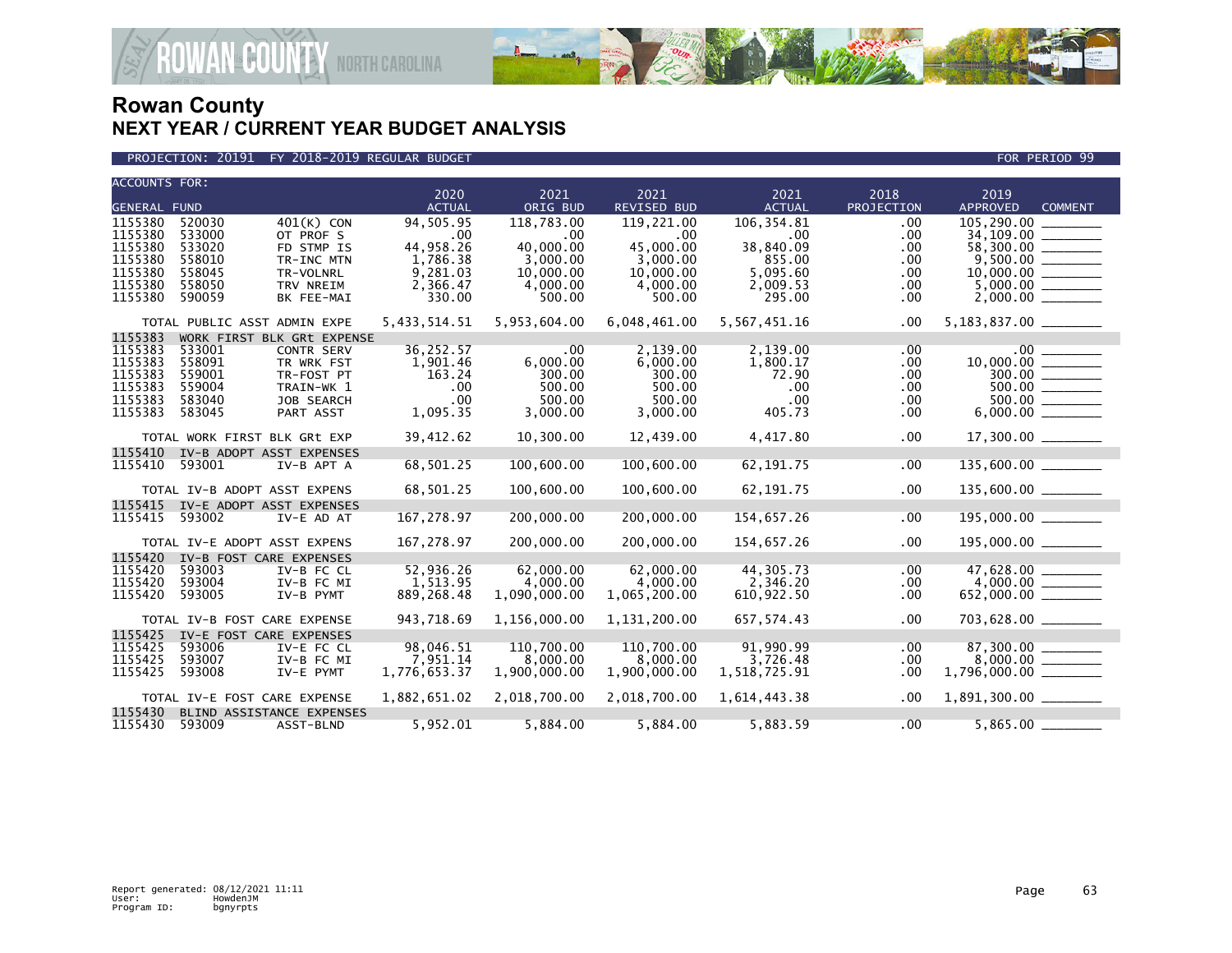

| <b>ACCOUNTS FOR:</b><br><b>GENERAL FUND</b> |                                 |                            | 2020<br><b>ACTUAL</b> | 2021<br>ORIG BUD | 2021<br><b>REVISED BUD</b> | 2021<br><b>ACTUAL</b> | 2018<br>PROJECTION | 2019<br><b>APPROVED</b> | <b>COMMENT</b> |
|---------------------------------------------|---------------------------------|----------------------------|-----------------------|------------------|----------------------------|-----------------------|--------------------|-------------------------|----------------|
|                                             |                                 |                            |                       |                  |                            |                       |                    |                         |                |
|                                             | TOTAL BLIND ASSISTANCE EXPEN    |                            | 5,952.01              | 5,884.00         | 5,884.00                   | 5,883.59              | .00                |                         |                |
| 1155435<br>1155435                          | CRISIS INTER EXPENSES<br>582044 | <b>STW EXPEND</b>          | 1,511.12              | 5.000.00         | 5.000.00                   | 181.15                | .00                |                         |                |
| 1155435                                     | 593010                          | CRISIS INT                 | 393,098.65            | 613,769.00       | 417,916.00                 | 267, 223.74           | $.00 \,$           | $512, 135.00$ _________ |                |
| 1155435                                     | 593011                          | LOW INC EN                 | 630, 199.84           | 613,769.00       | 567,051.00                 | 566,997.58            | .00                | 512, 135.00             |                |
|                                             | TOTAL CRISIS INTER EXPENSES     |                            | 1,024,809.61          | 1,232,538.00     | 989,967.00                 | 834,402.47            | .00                |                         |                |
| 1155445                                     | MEDICAID EXPENDITURES           |                            |                       |                  |                            |                       |                    |                         |                |
| 1155445                                     | 593013                          | MCAID PYMT                 | .00                   | .00              | 208.00                     | 207.77                | .00                |                         | $.00$ $\qquad$ |
|                                             | TOTAL MEDICAID EXPENDITURES     |                            | $.00 \,$              | .00              | 208.00                     | 207.77                | .00                |                         | $.00$ $\qquad$ |
| 1155450                                     | SPCL ASSIST-AGED EXPENSES       |                            |                       |                  |                            |                       |                    |                         |                |
| 1155450                                     | 593014                          | SP ASST AG                 | 243,578.62            | 275,000.00       | 274,792.00                 | 189,367.50            | .00                | 425,000.00 _______      |                |
|                                             | TOTAL SPCL ASSIST-AGED EXPEN    |                            | 243,578.62            | 275,000.00       | 274,792.00                 | 189, 367.50           | .00                | 425,000.00 _______      |                |
| 1155455                                     |                                 | SPCL ASSIST-DSBLD EXPENSES |                       |                  |                            |                       |                    |                         |                |
| 1155455                                     | 593015                          | SP ASST DI                 | 330,857.91            | 430,500.00       | 430,500.00                 | 255,430.47            | .00                | 470,500.00              |                |
|                                             | TOTAL SPCL ASSIST-DSBLD EXPE    |                            | 330,857.91            | 430,500.00       | 430,500.00                 | 255,430.47            | .00                | 470,500.00 _______      |                |
| 1155460<br>1155460                          | WFFA-EA EXPENSES<br>593016      | WFFA-EA                    | 6,563.30              | 10,000.00        | 10,000.00                  | 5,187.81              | .00                | $10,000.00$ ________    |                |
|                                             |                                 |                            |                       |                  |                            |                       |                    |                         |                |
|                                             | TOTAL WFFA-EA EXPENSES          |                            | 6,563.30              | 10,000.00        | 10,000.00                  | 5,187.81              | .00                |                         |                |
| 1155465                                     | WFFA-INITIAL EXPENSES           |                            |                       |                  |                            |                       |                    |                         |                |
| 1155465                                     | 593017                          | WFFA-IN PY                 | .00                   | 500.00           | 500.00                     | .00                   | .00                |                         | 500.00         |
|                                             | TOTAL WFFA-INITIAL EXPENSES     |                            | $.00 \,$              | 500.00           | 500.00                     | .00.                  | .00                |                         |                |
|                                             | TOTAL DSS ADMINISTRATION        |                            | 7,472,213.92          | 9,809,350.00     | 10, 118, 348, 00           | 7,235,487.47          | .00                |                         |                |
| 5510                                        | MENTAL HEALTH                   |                            |                       |                  |                            |                       |                    |                         |                |
| 1155510                                     | MENTAL HEALTH                   |                            |                       |                  |                            |                       |                    |                         |                |
| 1155510                                     | 591001                          | ABC BOT TX                 | 48,671.00             | 50,000,00        | 50.000.00                  | 52.646.02             | .00                |                         |                |
| 1155510                                     | 591002                          | MENT HLTH                  | 492,000.00            | 492,000.00       | 492,000.00                 | 492,000.00            | .00                | 492,000.00 _______      |                |
|                                             | TOTAL MENTAL HEALTH             |                            | 540,671.00            | 542,000.00       | 542,000.00                 | 544,646.02            | .00                |                         |                |
|                                             | TOTAL MENTAL HEALTH             |                            | 540,671.00            | 542,000.00       | 542,000.00                 | 544,646.02            | .00                |                         |                |
| 5550                                        | SENIOR SERVICES                 |                            |                       |                  |                            |                       |                    |                         |                |
| 1145550                                     | SENIOR SERVICES-HCCBG REV       |                            |                       |                  |                            |                       |                    |                         |                |
| 1145550                                     | 431073                          | <b>HCCBG SERV</b>          | .00                   | .00              | .00                        | $-109, 169.00$        | .00                | $-55, 152.00$           |                |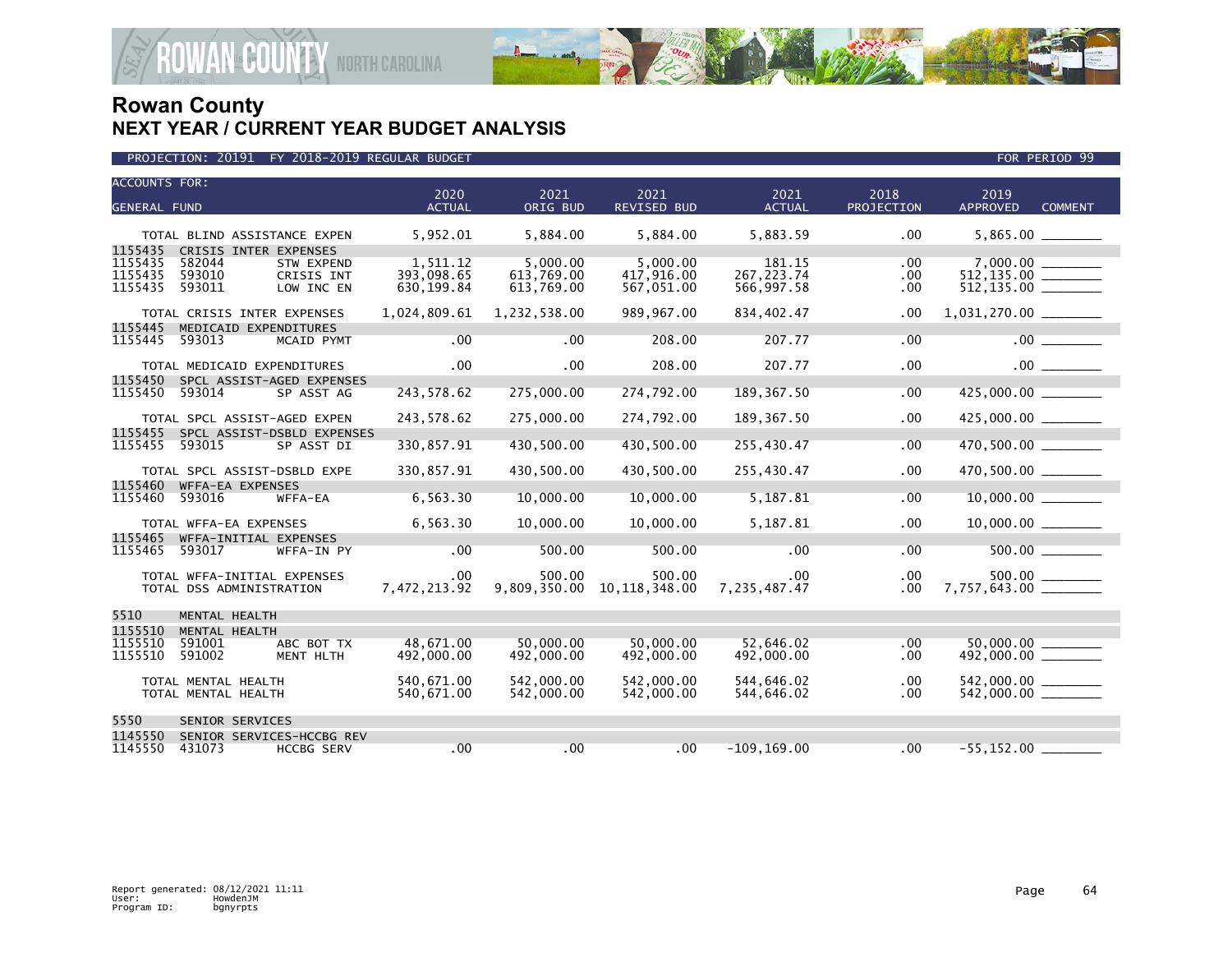

PROJECTION: 20191 FY 2018-2019 REGULAR BUDGET FOR PERIOD 99

| <b>ACCOUNTS FOR:</b> |        |                             | 2020           | 2021          | 2021               | 2021           | 2018         | 2019                                                                                                                                                                                                                                                                                                                                                                                        |                |
|----------------------|--------|-----------------------------|----------------|---------------|--------------------|----------------|--------------|---------------------------------------------------------------------------------------------------------------------------------------------------------------------------------------------------------------------------------------------------------------------------------------------------------------------------------------------------------------------------------------------|----------------|
| <b>GENERAL FUND</b>  |        |                             | <b>ACTUAL</b>  | ORIG BUD      | <b>REVISED BUD</b> | <b>ACTUAL</b>  | PROJECTION   | APPROVED                                                                                                                                                                                                                                                                                                                                                                                    | <b>COMMENT</b> |
| 1145550              | 431076 | <b>HCCBG-CONG</b>           | $-287.711.00$  | $-283.689.00$ | $-279, 302.00$     | $-270, 419.00$ | .00          | $-307.815.00$                                                                                                                                                                                                                                                                                                                                                                               |                |
| 1145550              | 431079 | HCCBG-SSOP                  | $-98,426.00$   | $-98,425.00$  | $-98,425.00$       | $-98,425.00$   | .00          |                                                                                                                                                                                                                                                                                                                                                                                             |                |
| 1145550              | 431080 | <b>HCCBG-TRAN</b>           | $-153,838.00$  | $-193,897.00$ | $-189,510.00$      | $-78,087.00$   | .00          |                                                                                                                                                                                                                                                                                                                                                                                             |                |
| 1145550              | 431081 | USDA GRANT                  | $-23,792.00$   | $-25,000.00$  | $-22,563.00$       | $-23,023.00$   | .00          | $-25,000.00$ ________                                                                                                                                                                                                                                                                                                                                                                       |                |
| 1145550              | 464018 | HCCBG-T DO                  | $-1, 166.59$   | $.00 \,$      | .00.               | $-1, 248.25$   | .00          |                                                                                                                                                                                                                                                                                                                                                                                             | .00            |
|                      |        | TOTAL SENIOR SERVICES-HCCBG | $-564, 933.59$ | $-601,011.00$ | $-589, 800.00$     | $-580, 371.25$ | $.00 \,$     |                                                                                                                                                                                                                                                                                                                                                                                             |                |
| 1155550              |        | SENIOR SERVICES-HCCBG EXP   |                |               |                    |                |              |                                                                                                                                                                                                                                                                                                                                                                                             |                |
| 1155550              | 510005 | SAL-REG                     | 40,723.27      | 41,420.00     | 48,920.00          | 48,035.66      | .00.         | $\begin{tabular}{ c c } \hline 37,084.00 & \hline \multicolumn{2}{ c }{39,000.00} & \hline \multicolumn{2}{ c }{39,000.00} & \hline \multicolumn{2}{ c }{538.00} & \hline \multicolumn{2}{ c }{538.00} & \hline \multicolumn{2}{ c }{538.00} & \hline \multicolumn{2}{ c }{538.00} & \hline \multicolumn{2}{ c }{538.00} & \hline \multicolumn{2}{ c }{538.00} & \hline \multicolumn{2}{ c$ |                |
| 1155550              | 520005 | HLTH INSUR                  | 10,091.00      | 9,960.00      | 12,710.00          | 10,965.50      | $.00 \,$     |                                                                                                                                                                                                                                                                                                                                                                                             |                |
| 1155550              | 520010 | MEDI TAX                    | 567.01         | 577.00        | 687.00             | 674.01         | .00          |                                                                                                                                                                                                                                                                                                                                                                                             |                |
| 1155550              | 520015 | RETIREMENT                  | 3,691.52       | 4,229.00      | 4,229.00           | 4,933.71       | .00          |                                                                                                                                                                                                                                                                                                                                                                                             |                |
| 1155550              | 520020 | SS TAX                      | 2,424.40       | 2,464.00      | 2,964.00           | 2,881.66       | $.00 \,$     |                                                                                                                                                                                                                                                                                                                                                                                             |                |
| 1155550              | 520025 | WKER COMP                   | 102.07         | 104.00        | 154.00             | 120.51         | .00          |                                                                                                                                                                                                                                                                                                                                                                                             |                |
| 1155550              | 520030 | 401K CONTR                  | 1,221.78       | 1,243.00      | 1,493.00           | 1,440.87       | $.00 \,$     |                                                                                                                                                                                                                                                                                                                                                                                             |                |
| 1155550              | 550007 | COST P COP                  | .00            | 500.00        | 500.00             | .00            | $.00 \,$     |                                                                                                                                                                                                                                                                                                                                                                                             |                |
| 1155550              | 558000 | <b>TRAVEL</b>               | 181.87         | 800.00        | 800.00             | 210.70         | .00.         |                                                                                                                                                                                                                                                                                                                                                                                             |                |
| 1155550              | 559000 | TRAINING                    | .00            | 600.00        | 600.00             | 68.94          | $.00 \,$     |                                                                                                                                                                                                                                                                                                                                                                                             |                |
| 1155550              | 561005 | OFFICE SUP                  | 228.38         | 1,100.00      | 1,100.00           | 313.51         | $.00 \,$     | $\begin{array}{c} 600.00 \ \hline 1,100.00 \ \hline \end{array}$ 1,100.00                                                                                                                                                                                                                                                                                                                   |                |
| 1155550              | 583005 | ADVIS BOAR                  | .00            | .00           | $.00 \times$       | .00            | $.00 \,$     |                                                                                                                                                                                                                                                                                                                                                                                             |                |
| 1155550              | 584009 | <b>TRANSPORT</b>            | 264,706.78     | 242, 371.00   | 227,728.00         | 33, 352. 29    | .00          |                                                                                                                                                                                                                                                                                                                                                                                             |                |
| 1155550              | 585008 | HCCBG-AG                    | 409,929.00     | 407, 114.00   | 402,727.00         | 390,558.00     | .00          | 235,621.00<br>431,240.00<br>201,734.00                                                                                                                                                                                                                                                                                                                                                      |                |
| 1155550              | 585010 | <b>GRT MATCH</b>            | 199,053.00     | 199,053.00    | 198,566.00         | 198,566.00     | .00          |                                                                                                                                                                                                                                                                                                                                                                                             |                |
| 1155550              | 590061 | MGMT IS MA                  | 818.72         | 1,200.00      | 1,200.00           | 565.42         | .00          | $1,200.00$ $\longrightarrow$ 83,530.00                                                                                                                                                                                                                                                                                                                                                      |                |
| 1155550              | 591044 | APP HOLMES                  | 83,530.00      | 123,530.00    | 123,530.00         | 83,530.00      | .00          |                                                                                                                                                                                                                                                                                                                                                                                             |                |
|                      |        | TOTAL SENIOR SERVICES-HCCBG | 1,017,268.80   | 1,036,265.00  | 1,027,908.00       | 776,216.78     | $.00 \,$     |                                                                                                                                                                                                                                                                                                                                                                                             |                |
|                      |        | TOTAL SENIOR SERVICES       | 452,335.21     | 435,254.00    | 438,108.00         | 195,845.53     | $.00 \,$     |                                                                                                                                                                                                                                                                                                                                                                                             |                |
| 5580                 |        | VETERAN SERVICES            |                |               |                    |                |              |                                                                                                                                                                                                                                                                                                                                                                                             |                |
| 1145580              |        | VETERAN SERV REVENUIE       |                |               |                    |                |              |                                                                                                                                                                                                                                                                                                                                                                                             |                |
| 1145580              | 434072 | VET SER GT                  | $-2,181.78$    | $-3,000.00$   | $-3.000.00$        | $-2,083.87$    | .00          | $-2,130.00$ ________                                                                                                                                                                                                                                                                                                                                                                        |                |
|                      |        | TOTAL VETERAN SERV REVENUIE | $-2, 181.78$   | $-3,000.00$   | $-3,000.00$        | $-2,083.87$    | $.00 \,$     |                                                                                                                                                                                                                                                                                                                                                                                             |                |
| 1155580              |        | VETERAN SERV EXPENDITURES   |                |               |                    |                |              |                                                                                                                                                                                                                                                                                                                                                                                             |                |
| 1155580              | 510005 | SAL-REG                     | 127,866.42     | 133,778.00    | 133,778.00         | 127, 128.80    | .00          | $\frac{116,150.00}{27,000.00}$                                                                                                                                                                                                                                                                                                                                                              |                |
| 1155580              | 520005 | HLTH INSUR                  | 30,273.00      | 29,880.00     | 33,880.00          | 32,896.50      | $.00 \,$     |                                                                                                                                                                                                                                                                                                                                                                                             |                |
| 1155580              | 520010 | MEDI TAX                    | 1,795.12       | 1,944.00      | 1,944.00           | 1,831.12       | $.00 \,$     |                                                                                                                                                                                                                                                                                                                                                                                             |                |
| 1155580              | 520015 | RETIREMENT                  | 11,593.31      | 16,982.00     | 16,982.00          | 13,231.34      | .00          | $8,985.00$ _________                                                                                                                                                                                                                                                                                                                                                                        |                |
| 1155580              | 520020 | SS TAX                      | 7.675.31       | 8.128.00      | 8.128.00           | 7,829.57       | $.00 \times$ | 7.140.00                                                                                                                                                                                                                                                                                                                                                                                    |                |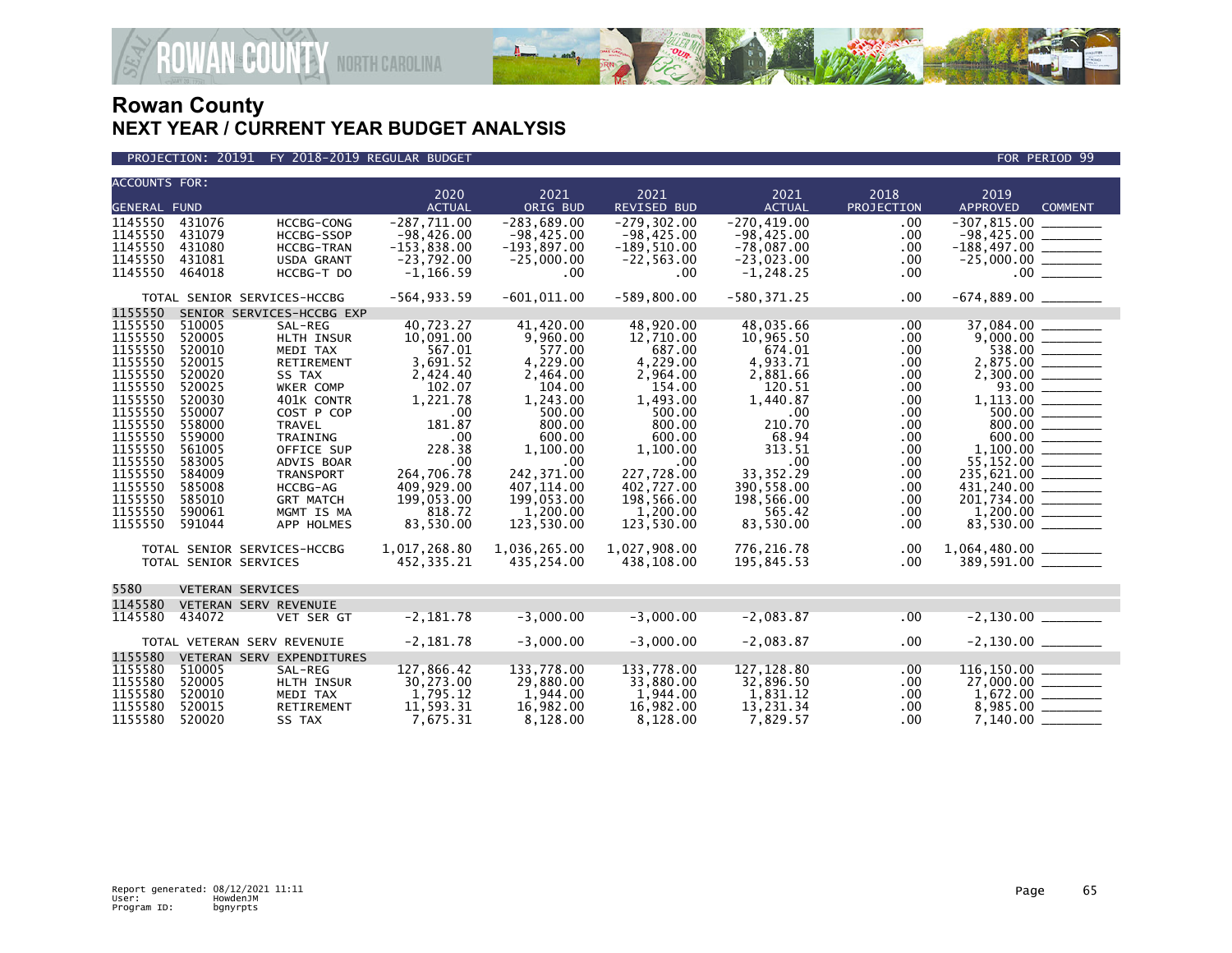

**AN&COUNTY NORTH CAROLINA** 

| <b>ACCOUNTS FOR:</b> |                        |                              |                              |                             |                              |                              |                    |                                                               |
|----------------------|------------------------|------------------------------|------------------------------|-----------------------------|------------------------------|------------------------------|--------------------|---------------------------------------------------------------|
| <b>GENERAL FUND</b>  |                        |                              | 2020<br><b>ACTUAL</b>        | 2021<br>ORIG BUD            | 2021<br><b>REVISED BUD</b>   | 2021<br><b>ACTUAL</b>        | 2018<br>PROJECTION | 2019<br><b>APPROVED</b><br><b>COMMENT</b>                     |
| 1155580              | 520025                 | WKER COMP                    | 635.59                       | 696.00                      | 696.00                       | 640.49                       | .00                |                                                               |
| 1155580              | 520030                 | 401K CONTR                   | 3,836.63                     | 4,029.00                    | 4.029.00                     | 3,864.81                     | .00                |                                                               |
| 1155580              | 550007                 | COST P COP                   | 768.62                       | 800.00                      | 800.00                       | 551.65                       | .00                |                                                               |
| 1155580              | 553005                 | <b>TELEPHONE</b>             | 1,273.32                     | 2,175.00                    | 2,175.00                     | 451.49                       | .00                |                                                               |
| 1155580              | 557000                 | <b>POSTAGE</b>               | .00                          | 50.00                       | 50.00                        | .00                          | .00                |                                                               |
| 1155580              | 558000                 | <b>TRAVEL</b>                | 2,434.32                     | 6,400.00                    | 5,400.00                     | 45.08                        | .00                |                                                               |
| 1155580              | 559000                 | TRAINING                     | 225.00                       | 450.00                      | 1,450.00                     | 1,100.00                     | .00                | 450.00 _______                                                |
| 1155580              | 561005                 | OFFICE SUP                   | 335.84                       | 1.600.00                    | 1.600.00                     | 551.78                       | .00                |                                                               |
| 1155580              | 561089                 | SOFTWARE L                   | 2,446.00                     | 3,600.00                    | 3,600.00                     | 1,347.00                     | .00.               |                                                               |
| 1155580              | 561095                 | OTH SM EQP                   | .00                          | 1,702.00                    | 1,702.00                     | 84.99                        | .00                |                                                               |
| 1155580              | 564050                 | DUES&SUBS                    | .00                          | 400.00                      | 400.00                       | .00                          | .00                | 400.00 ________                                               |
|                      |                        | TOTAL VETERAN SERV EXPENDITU | 191, 158.48                  | 212,614.00                  | 216,614.00                   | 191.554.62                   | .00                |                                                               |
|                      | TOTAL VETERAN SERVICES |                              | 188,976.70                   | 209,614.00                  | 213,614.00                   | 189,470.75                   | .00                | 173,671.00 _______                                            |
|                      |                        |                              |                              |                             |                              |                              |                    |                                                               |
| 6100                 | LIBRARY DEPARTMENT     |                              |                              |                             |                              |                              |                    |                                                               |
| 1146110              | LIBRARY REVENUES       |                              |                              |                             |                              |                              |                    |                                                               |
| 1146110              | 431083                 | LIB FED AD                   | $-16,054.38$                 | $.00 \,$                    | $.00 \,$                     | .00                          | .00                |                                                               |
| 1146110              | 434069                 | LIB STATE                    | $-173,964.00$                | $-173,964.00$               | $-173,569.00$                | $-173,569.00$                | .00                |                                                               |
| 1146110<br>1146110   | 451002<br>453060       | LIB FINES                    | $-31, 234.11$                | $-40,000.00$                | $-40,000.00$<br>$-40.000.00$ | $-14,849.82$                 | .00                |                                                               |
| 1146110              | 489010                 | LIB FEES<br>LIB MISC         | $-34, 199.43$<br>$-3,709.45$ | $-40,000.00$<br>$-5,000.00$ | $-5,000.00$                  | $-17, 138.56$<br>$-4,507.51$ | .00<br>.00         | $-181,306.00$<br>$-55,000.00$<br>$-35,000.00$<br>$-10,000.00$ |
|                      |                        |                              |                              |                             |                              |                              |                    |                                                               |
|                      | TOTAL LIBRARY REVENUES |                              | $-259, 161.37$               | $-258,964.00$               | $-258,569.00$                | $-210,064.89$                | .00.               |                                                               |
| 1146115              |                        | LIBRARY DONATIONS REVENUE    |                              |                             |                              |                              |                    |                                                               |
| 1146115              | 464100                 | <b>REST DONAT</b>            | $-5, 267.67$                 | .00                         | $-59, 343.00$                | $-68,641.72$                 | .00                |                                                               |
| 1146115              | 495010                 | APP FB-RES                   | $.00 \,$                     | $.00 \,$                    | $-19,877.00$                 | $.00 \,$                     | $.00 \,$           |                                                               |
|                      |                        | TOTAL LIBRARY DONATIONS REVE | $-5, 267.67$                 | $.00 \,$                    | $-79, 220.00$                | $-68,641.72$                 | .00                | $.00$ $\qquad$                                                |
| 1156110              | LIBRARY EXPENDITURES   |                              |                              |                             |                              |                              |                    |                                                               |
| 1156110              | 510005                 | SAL-REG                      | 1, 363, 255.65               | 1,590,492.00                | 1,590,492.00                 | 1,298,980.73                 | .00                |                                                               |
| 1156110              | 510015                 | SAL-PT                       | 148,059.23                   | 180,000.00                  | 180,000.00                   | 110,649.34                   | .00                | 268,745.00                                                    |
| 1156110              | 520005                 | HLTH INSUR                   | 388,154.00                   | 383,440.00                  | 424,440.00                   | 420,238.00                   | .00                |                                                               |
| 1156110              | 520008                 | RETIRE HI                    | 29,050.00                    | 29,880.00                   | 32.760.00                    | 32.760.00                    | .00                |                                                               |
| 1156110              | 520010                 | MEDI TAX                     | 20,757.80                    | 25,618,00                   | 25,618.00                    | 19,882.92                    | .00                |                                                               |
| 1156110<br>1156110   | 520015<br>520020       | RETIREMENT                   | 124,324.41<br>88,669.89      | 156,783.00<br>109,245.00    | 156,783.00                   | 138,946.48                   | .00                | 106,398.00 _______                                            |
| 1156110              | 520025                 | SS TAX<br>WKER COMP          | 8,605.58                     | 11,436.00                   | 109,245.00<br>11,436.00      | 84,617.26<br>8,463.54        | .00.<br>.00        |                                                               |
| 1156110              | 520030                 | 401K CONTR                   | 38,046.08                    | 47,735.00                   | 47,735.00                    | 39,922.13                    | .00                |                                                               |
| 1156110              | 532046                 | <b>SECURITY</b>              | 392.50                       | 730.00                      | 730.00                       | 412.90                       | .00                | $500.00$ $-$                                                  |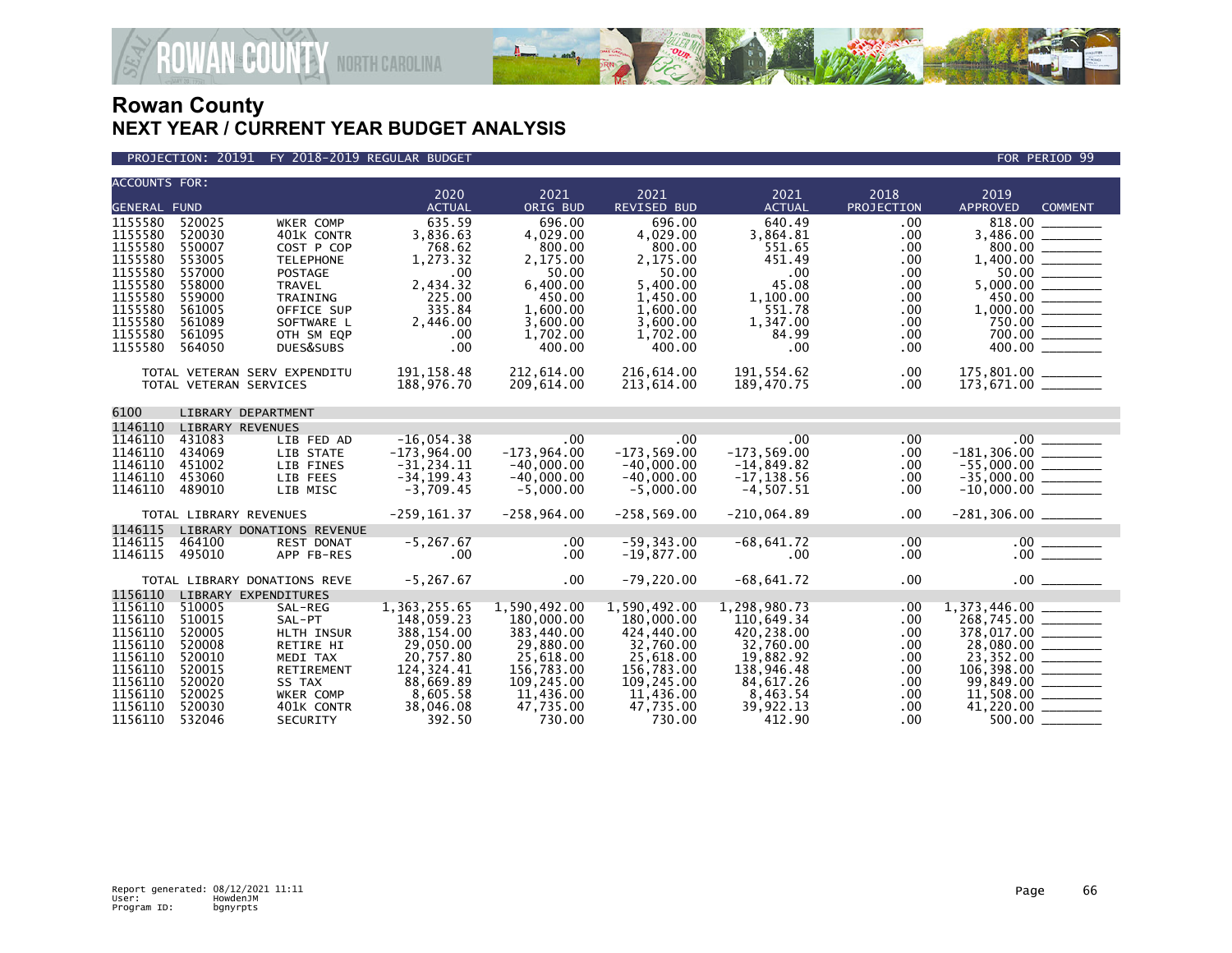

PROJECTION: 20191 FY 2018-2019 REGULAR BUDGET FOR PERIOD 99

| <b>ACCOUNTS FOR:</b> |        |                            |                       |                         |                            |                       |                    |                                           |
|----------------------|--------|----------------------------|-----------------------|-------------------------|----------------------------|-----------------------|--------------------|-------------------------------------------|
| <b>GENERAL FUND</b>  |        |                            | 2020<br><b>ACTUAL</b> | 2021<br><b>ORIG BUD</b> | 2021<br><b>REVISED BUD</b> | 2021<br><b>ACTUAL</b> | 2018<br>PROJECTION | 2019<br><b>APPROVED</b><br><b>COMMENT</b> |
| 1156110              | 533001 | CONTR SERV                 | 31.167.17             | 36.500.00               | 36.500.00                  | 31.037.22             | .00                | .00                                       |
| 1156110              | 533006 | CATAL&PROC                 | 47,082.48             | 58,000.00               | 58,000.00                  | 46, 377.46            | .00                | 60,000.00                                 |
| 1156110              | 533013 | CLEANING                   | 7,750.00              | $.00 \,$                | .00                        | $.00 \,$              | .00                | 46,850.00                                 |
| 1156110              | 534009 | <b>BINDING</b>             | 1,039.79              | 1,500.00                | 1.500.00                   | 1.336.17              | .00                | $1,200.00$ ________                       |
| 1156110              | 534030 | TECH-S&M                   | 33,478.25             | 52,565.00               | 49,419.00                  | 41,985.35             | .00                | 69,400.00                                 |
| 1156110              | 541040 | US-WATER                   | 7,840.09              | 14,000.00               | 14,000.00                  | 6,963.62              | .00                | 13,000.00                                 |
| 1156110              | 541042 | US-STRM WT                 | 1,176.00              | 1,500.00                | 1,500.00                   | 1.107.36              | .00                | 500.00                                    |
| 1156110              | 543005 | R&M-BLDG                   | 121,238.56            | 57,000.00               | 59,680.00                  | 58,237.10             | .00                | 57.500.00                                 |
| 1156110              | 543015 | R&M-EQUIP                  | 441.28                | 1,000.00                | 2,766.00                   | 2,744.26              | .00                |                                           |
| 1156110              | 543020 | R&M-VEHIC                  | 1,273.40              | 3,000.00                | 1,700.00                   | 1,615.13              | .00                |                                           |
| 1156110              | 543055 | R&M-PHONE                  | 15.49                 | .00                     | .00                        | .00                   | .00                | 500.00                                    |
| 1156110              | 544020 | RENT-L&B                   | 7.800.00              | 9,360.00                | 9.360.00                   | .00                   | .00                | 7.800.00                                  |
| 1156110              | 550007 | COST P COP                 | 8,094.18              | 15,000.00               | 15,000.00                  | 6,084.20              | .00                |                                           |
| 1156110              | 553005 | <b>TELEPHONE</b>           | 7,539.85              | 13,000.00               | 13,000.00                  | 8,029.93              | .00                | 7.100.00                                  |
| 1156110              | 554000 | ADVERTISNG                 | 962.62                | 1,000.00                | 1,000.00                   | 645.00                | .00                |                                           |
| 1156110              | 555000 | PRINTING                   | 3,644.83              | 3,500.00                | 3,500.00                   | 3,456.47              | .00                | 3,500.00                                  |
| 1156110              | 557000 | <b>POSTAGE</b>             | 7.346.21              | 10,000.00               | 10,000.00                  | 4,749.32              | .00                | 10,000.00                                 |
| 1156110              | 558000 | <b>TRAVEL</b>              | 6,749.43              | 4.500.00                | 4,500.00                   | 1,685.46              | .00                | 7.500.00                                  |
| 1156110              | 559000 | TRAINING                   | 2,442.97              | 1,100.00                | 1,100.00                   | 1,056.53              | .00                |                                           |
| 1156110              | 561003 | PROG MISC                  | 368.75                | 400.00                  | 400.00                     | 397.72                | .00                | 400.00 _______                            |
| 1156110              | 561005 | OFFICE SUP                 | 14,560.09             | 12,000.00               | 12,000,00                  | 11.411.98             | .00                | 16.700.00                                 |
| 1156110              | 561030 | JANT'L-SUP                 | 14,328.18             | 10,000.00               | 10,000.00                  | 9,910.26              | .00                | 13,000.00                                 |
| 1156110              | 561037 | LIBRA SUPP                 | 16,747.74             | 10,000.00               | 10,000.00                  | 9,992.60              | .00                | 15,000.00                                 |
| 1156110              | 561085 | <b>VEHICLE SU</b>          | 830.70                | 750.00                  | 750.00                     | 740.31                | .00                |                                           |
| 1156110              | 561095 | OTH SM EQP                 | 10,452.19             | .00                     | .00                        | .00                   | .00                |                                           |
| 1156110              | 562005 | <b>ELECTRICTY</b>          | 108,558.89            | 135,000.00              | 135,000.00                 | 93.084.60             | .00                | 159,400.00 ________                       |
| 1156110              | 562020 | FUEL&LUBIC                 | 2,233.34              | 5,500.00                | 5,500.00                   | 1,800.67              | .00                | 5,500.00                                  |
| 1156110              | 562025 | NATRAL GAS                 | 22,706.29             | 32,810.00               | 32,810.00                  | 27,494.97             | .00                |                                           |
| 1156110              | 564005 | AUD-VISUAL                 | 34,942.29             | 25,000,00               | 24,605.00                  | 24.548.52             | .00                | 25,000,00                                 |
| 1156110              | 564010 | <b>BOOKS</b>               | 197,656.59            | 162,500.00              | 162,500.00                 | 162,225.92            | .00                | 205,000.00                                |
| 1156110              | 564040 | E-RESOURCE                 | 34,898.28             | 47,000.00               | 47,000.00                  | 40,678.19             | .00                | 35,000.00 _______                         |
| 1156110              | 564050 | DUES&SUBS                  | 1,284.99              | 1.700.00                | 1.700.00                   | 1.488.99              | .00                |                                           |
| 1156110              | 564060 | MICROFILM                  | 4,892.75              | 5,000.00                | 5,000.00                   | 1,905.00              | .00                | 5,000.00                                  |
| 1156110              | 564070 | PERIODICAL                 | 15,235.35             | 15,850.00               | 15,850.00                  | 12,664.38             | .00                | 15,000.00                                 |
| 1156110              | 564092 | OTHR A/YA                  | 149.60                | 150.00                  | 150.00                     | 149.76                | .00                | 150.00                                    |
| 1156110              | 575035 | C/A-VECHL                  | 23,878.61             | .00                     | .00                        | .00                   | .00                | $.00 \,$                                  |
| 1156110              | 575090 | C/A-FU&EQP                 | .00                   | 14,811.00               | 14,811.00                  | 14,668.05             | .00                | .00                                       |
| 1156110              | 576030 | F/A-F&EQUI                 | 15,556.74             | 2,710.00                | 2,710.00                   | 2,710.00              | .00.               | .00                                       |
| 1156110              | 583000 | PROG ACTIV                 | 19,409.59             | 15,000.00               | 15,000.00                  | 14,603.52             | .00                | 20,000.00                                 |
| 1156110              | 585073 | LSTA GRANT                 | 20,869.53             | .00                     | $.00 \,$                   | .00                   | .00                | $.00 \,$                                  |
| 1156110              | 590002 | BNK-CC FEE                 | 1,665.81              | 5,000.00                | 5,000.00                   | 1,134.69              | .00                | 5,000.00                                  |
| 1156110              | 590008 | SALES&USE                  | 2,242.86              | 3,500.00                | 3,500.00                   | 1,118.80              | .00                | 3,000.00                                  |
|                      |        |                            |                       |                         |                            |                       |                    |                                           |
|                      |        | TOTAL LIBRARY EXPENDITURES | 3,069,866.90          | 3,322,565.00            | 3,366,050.00               | 2,804,712.81          | .00                | 3,205,820.00 ________                     |
| 1156115              |        | LIBRARY DONATIONS EXPENSE  |                       |                         |                            |                       |                    |                                           |
| 1156115              | 564060 | MICROFILM                  | .00                   | .00                     | 48,375.00                  | 48,375.00             | .00                | $.00 \,$                                  |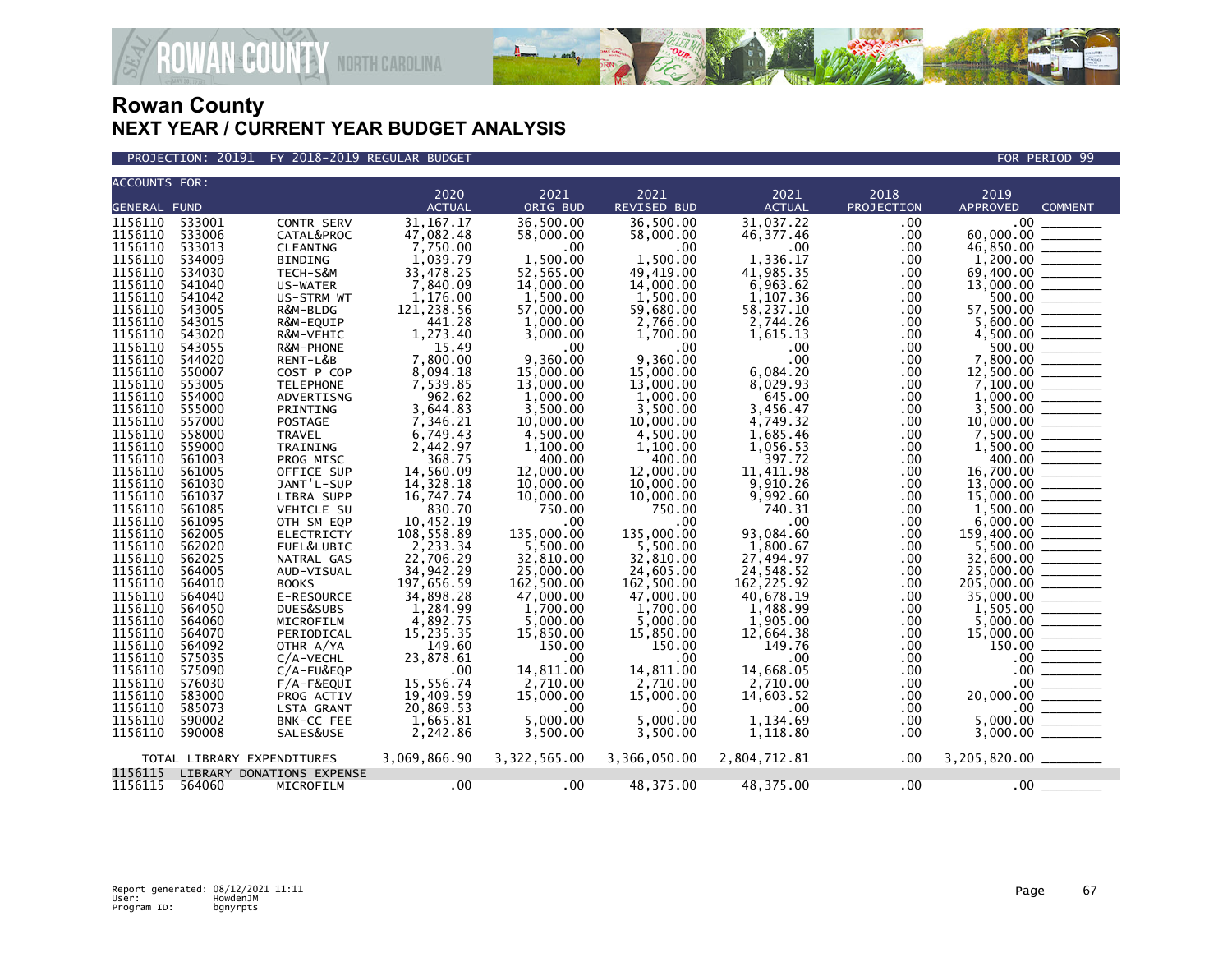

| <b>ACCOUNTS FOR:</b> |                  |                                                          | 2020                           | 2021                          | 2021                         | 2021                          | 2018       | 2019                                            |
|----------------------|------------------|----------------------------------------------------------|--------------------------------|-------------------------------|------------------------------|-------------------------------|------------|-------------------------------------------------|
| <b>GENERAL FUND</b>  |                  |                                                          | <b>ACTUAL</b>                  | ORIG BUD                      | <b>REVISED BUD</b>           | <b>ACTUAL</b>                 | PROJECTION | <b>APPROVED</b><br><b>COMMENT</b>               |
| 1156115<br>1156115   | 575090<br>582035 | C/A-FU&EQP<br>MEM/GIFT                                   | 6,424.93<br>3,617.16           | .00<br>$.00 \times$           | .00<br>30,845.00             | .00<br>10,230.00              | .00<br>.00 | $.00 \cdot$                                     |
|                      |                  |                                                          |                                |                               |                              |                               |            |                                                 |
|                      |                  | TOTAL LIBRARY DONATIONS EXPE<br>TOTAL LIBRARY DEPARTMENT | 10,042.09<br>2,815,479.95      | $.00 \,$<br>3,063,601.00      | 79,220.00<br>3,107,481.00    | 58,605.00<br>2,584,611.20     | .00<br>.00 |                                                 |
| 6200                 |                  | PARKS AND RECREATION DEPT                                |                                |                               |                              |                               |            |                                                 |
| 1146230              |                  | PARKS ADMIN REVENUES                                     |                                |                               |                              |                               |            |                                                 |
| 1146230              | 425015           | PARK CONCE                                               | $-107.665.27$                  | $-172.500.00$                 | $-172,500.00$                | $-82,035.96$                  | $.00 \,$   | $-225.000.00$                                   |
| 1146230              | 447001           | AUT JUBILE                                               | $-52.940.50$                   | $-53.000.00$                  | $-53,000.00$                 | 140.00                        | .00        | $-50,000.00$ ________                           |
| 1146230              | 453070           | <b>FISHING FE</b>                                        | $-1,637.40$                    | $-3,000.00$                   | $-3,000.00$                  | $-37.00$                      | .00        | $-5,000.00$ ________                            |
| 1146230<br>1146230   | 453072<br>453074 | <b>GOLF FEE</b><br>SHELTER FE                            | $-35,463.00$<br>$-28, 362.00$  | $-55.000.00$<br>$-50,000.00$  | $-55.000.00$<br>$-50.000.00$ | $-31.165.58$<br>$-39,559.50$  | .00<br>.00 | $-85,000.00$ _________<br>$-74,000.00$ ________ |
| 1146230              | 462015           | PK BOAT RT                                               | $-23,691.77$                   | $-30,000.00$                  | $-30,000.00$                 | $-11,494.55$                  | .00        | $-65,000.00$ _________                          |
| 1146230              | 462020           | CEL TOW RT                                               | $-15, 180.00$                  | $-13, 200.00$                 | $-13, 200.00$                | $-15, 180.00$                 | .00        | $-13,200.00$ _______                            |
| 1146230              | 464058           | NICHLS DO                                                | $-70.99$                       | .00                           | .00                          | .00                           | .00        |                                                 |
| 1146230              | 489020           | PARKS-MISC                                               | $-588.85$                      | $-300.00$                     | $-300.00$                    | $-127.50$                     | .00        |                                                 |
|                      |                  | TOTAL PARKS ADMIN REVENUES                               | $-265, 599.78$                 | $-377,000.00$                 | $-377,000.00$                | $-179,460.09$                 | .00        |                                                 |
| 1146231              |                  | THERAPEUTIC REC REVENUES                                 |                                |                               |                              |                               |            |                                                 |
| 1146231              | 464020           | SEN GAM DO                                               | $-9,780.00$                    | $-10,000.00$                  | $-10,000.00$                 | $-2,610.00$                   | .00        |                                                 |
| 1146231              | 464100           | REST DONAT                                               | $-2,085.00$                    | $.00 \,$                      | $.00 \,$                     | $.00 \,$                      | $.00 \,$   |                                                 |
| 1146231              | 495010           | APP FB-RES                                               | .00                            | .00 <sub>1</sub>              | $-22,091.00$                 | .00                           | .00        |                                                 |
|                      |                  | TOTAL THERAPEUTIC REC REVENU                             | $-11,865.00$                   | $-10.000.00$                  | $-32.091.00$                 | $-2,610.00$                   | $.00 \,$   |                                                 |
| 1146232              |                  | <b>GEM MINING REVENUES</b>                               |                                |                               |                              |                               |            |                                                 |
| 1146232              | 425015           | PARK CONCE                                               | $-12,783.92$                   | $-15,000.00$                  | $-15,000.00$                 | $-23,074.12$                  | .00        | $-24,000.00$                                    |
| 1146232<br>1146232   | 425017<br>425018 | PK GM JEWE                                               | $-8, 262.15$<br>$-151, 312.06$ | $-12,000.00$<br>$-217,500.00$ | $-12,000.00$                 | $-15,951.55$<br>$-155,881.24$ | .00<br>.00 |                                                 |
|                      |                  | PK GM RAW                                                |                                |                               | $-217,500.00$                |                               |            |                                                 |
|                      |                  | TOTAL GEM MINING REVENUES                                | $-172, 358.13$                 | $-244,500.00$                 | $-244,500.00$                | $-194,906.91$                 | .00        |                                                 |
| 1146233              |                  | TRAIN/CAROUSEL REVENUES                                  |                                |                               |                              |                               |            |                                                 |
| 1146233              | 425031           | <b>HS-CONCESS</b>                                        | $-25,986.89$                   | $-33,750.00$                  | $-33,750.00$                 | $-23,751.98$                  | .00        |                                                 |
| 1146233              | 453028           | CAROUSEL F                                               | $-47, 215.80$                  | $-65,000.00$                  | $-65,000.00$                 | $-27, 285.75$                 | .00        |                                                 |
| 1146233              | 453092           | <b>TRAIN FEES</b>                                        | $-54, 324.29$                  | $-75.000.00$                  | $-75.000.00$                 | $-28,489.65$                  | .00        |                                                 |
|                      |                  | TOTAL TRAIN/CAROUSEL REVENUE                             | $-127,526.98$                  | $-173,750.00$                 | $-173,750.00$                | $-79,527.38$                  | .00        | $-265,000.00$ ________                          |
| 1146234              |                  | CAMPGROUND REVENUES                                      |                                |                               |                              |                               |            |                                                 |
| 1146234              | 425019           | CAMP ST-CO                                               | $-12, 149.67$                  | $-15,000.00$                  | $-15,000.00$                 | $-14,667.75$                  | .00        | $-21,000.00$                                    |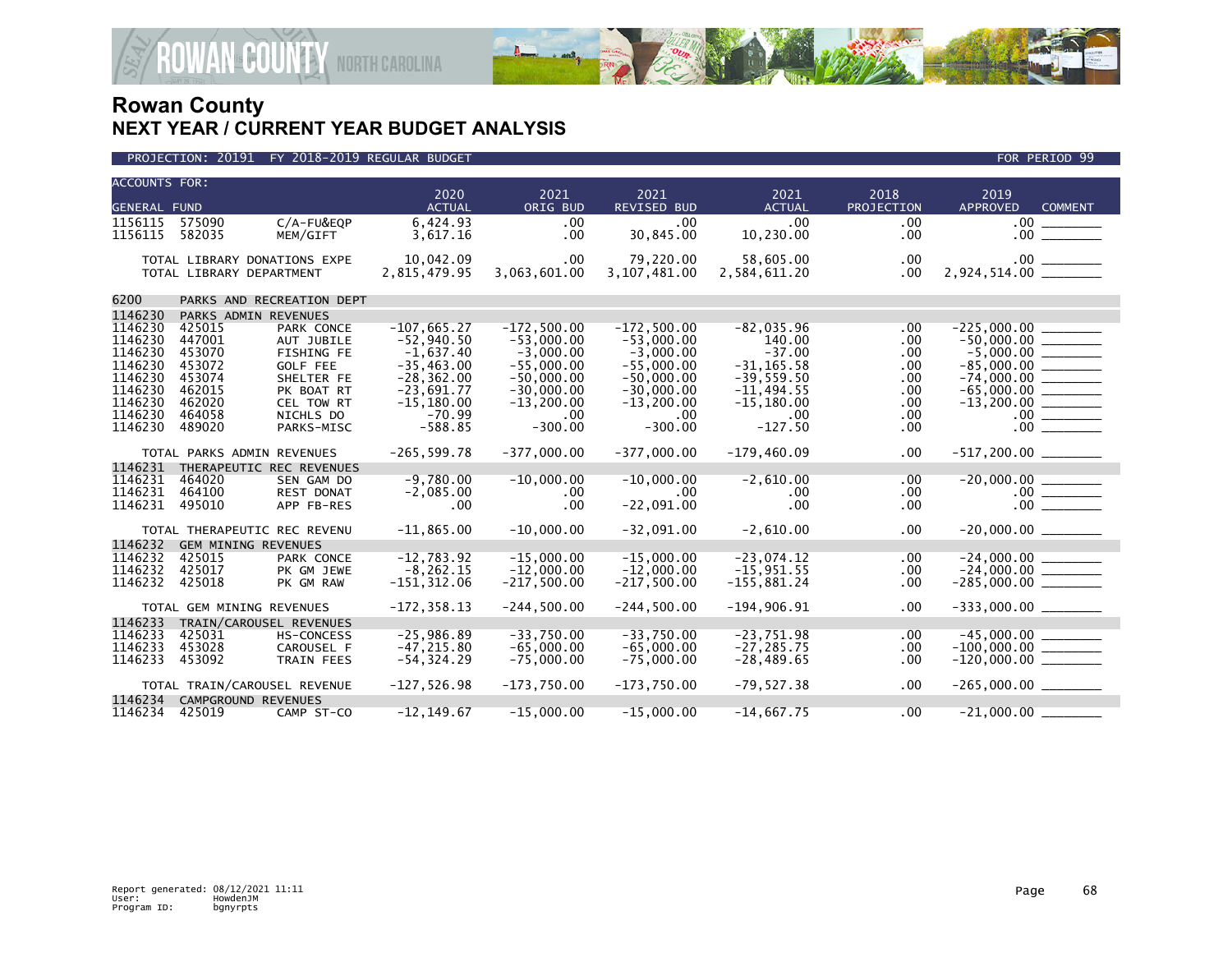

| <b>ACCOUNTS FOR:</b> |                           |                              |                       |                  |                     |                             |                    |                                           |
|----------------------|---------------------------|------------------------------|-----------------------|------------------|---------------------|-----------------------------|--------------------|-------------------------------------------|
| <b>GENERAL FUND</b>  |                           |                              | 2020<br><b>ACTUAL</b> | 2021<br>ORIG BUD | 2021<br>REVISED BUD | 2021<br><b>ACTUAL</b>       | 2018<br>PROJECTION | 2019<br><b>APPROVED</b><br><b>COMMENT</b> |
| 1146234 453068       |                           | PK CAMP FE                   | $-133, 232.68$        | $-150,000.00$    | $-150.000.00$       | $-173,092.90$               | .00                | $-195,000.00$                             |
| 1146234              | 462025                    | PK CABIN R                   | $-14,408.40$          | $-22,500.00$     | $-22,500.00$        | $-22,841.90$                | .00                |                                           |
|                      |                           |                              |                       |                  |                     |                             |                    |                                           |
|                      | TOTAL CAMPGROUND REVENUES |                              | $-159,790.75$         | $-187,500.00$    | $-187,500.00$       | $-210,602.55$               | .00                | $-251,000.00$ _________                   |
| 1146237              | ELLIS PARK REVENUES       |                              |                       |                  |                     |                             |                    |                                           |
| 1146237              | 425015                    | PARK CONCE                   | $-868.45$             | $-2, 100.00$     | $-2.100.00$         | $-971.20$                   | $.00 \,$           |                                           |
| 1146237              | 447000                    | PROG ACTIV                   | $-145.00$             | $-250.00$        | $-250.00$           | $-95.00$                    | .00.               |                                           |
| 1146237              | 453074                    | SHELTER FE                   | $-9,326.42$           | $-11, 250.00$    | $-11, 250.00$       | $-9,130.00$                 | .00                |                                           |
|                      |                           |                              |                       |                  |                     |                             |                    |                                           |
|                      | TOTAL ELLIS PARK REVENUES |                              | $-10, 339.87$         | $-13,600.00$     | $-13,600.00$        | $-10, 196.20$               | .00.               | $-17,800.00$ ________                     |
| 1146238<br>1146238   | SLOAN PARK REVENUES       |                              | $-1,069.00$           | $-500.00$        | $-500.00$           |                             |                    |                                           |
| 1146238              | 425015<br>453074          | PARK CONCE<br>SHELTER FE     | $-3,691.55$           | $-6,000.00$      | $-6,000.00$         | $-1, 335.00$<br>$-3,902.00$ | .00<br>$.00 \,$    |                                           |
| 1146238              | 464100                    | <b>REST DONAT</b>            | $-225.00$             | .00              | .00.                | .00                         | .00.               |                                           |
|                      |                           |                              |                       |                  |                     |                             |                    |                                           |
|                      | TOTAL SLOAN PARK REVENUES |                              | $-4,985.55$           | $-6, 500.00$     | $-6,500.00$         | $-5, 237.00$                | $.00 \,$           | $-11,500.00$ ________                     |
| 1146239              |                           | DUNN'S MT PARK REVENUES      |                       |                  |                     |                             |                    |                                           |
| 1146239              | 425015                    | PARK CONCE                   | $-250.00$             | $-300.00$        | $-300.00$           | $-130.00$                   | $.00 \,$           |                                           |
|                      |                           |                              |                       |                  |                     |                             |                    |                                           |
|                      |                           | TOTAL DUNN'S MT PARK REVENUE | $-250.00$             | $-300.00$        | $-300.00$           | $-130.00$                   | $.00 \,$           | $-600.00$                                 |
| 1156230              |                           | PARKS ADMIN EXPENDITURES     |                       |                  |                     |                             |                    |                                           |
| 1156230              | 510005                    | SAL-REG                      | 351,017.36            | 370,411.00       | 370,411.00          | 362,080.23                  | .00.               | 314,636.00                                |
| 1156230<br>1156230   | 510010<br>510015          | SAL-OT                       | 101.48                | 50.00            | 50.00               | 55.93                       | .00                | $50.00$ ________                          |
| 1156230              |                           | SAL-PT                       | 160, 171.01           | 182,000.00       | 178,500.00          | 102,485.00                  | .00                | 190,000.00 _______                        |
| 1156230              | 510020<br>520005          | SA-PR DIEM<br>HLTH INSUR     | .00<br>78,974.59      | .00<br>79,680.00 | .00<br>87.180.00    | $.00 \,$<br>86,758.34       | .00<br>.00         | 720.00<br>67,500.00 ______                |
| 1156230              | 520010                    | MEDI TAX                     | 7,250.83              | 8,225.00         | 8,225.00            | 6,562.88                    | .00                |                                           |
| 1156230              | 520015                    | RETIREMENT                   | 31,836.03             | 37,833.00        | 37,833.00           | 37,588.51                   | .00                | 24, 261.00 ________                       |
| 1156230              | 520020                    | SS TAX                       | 31,002.89             | 34,300.00        | 34,300.00           | 28,008.19                   | .00                | 18,584.00                                 |
| 1156230              | 520025                    | WKER COMP                    | 8,512.82              | 10,947.00        | 10,947.00           | 7,730.21                    | .00                |                                           |
| 1156230              | 520030                    | 401K CONTR                   | 10,248.78             | 11, 125.00       | 11, 125.00          | 10,948.28                   | .00                |                                           |
| 1156230              | 532046                    | SECURITY                     | 17,940.00             | 17,000.00        | 17,000.00           | 11.143.50                   | .00                |                                           |
| 1156230              | 534030                    | TECH-S&M                     | 6,506.96              | 12,000.00        | 12,000.00           | 10,593.01                   | .00                |                                           |
| 1156230              | 534050                    | W&S TEST                     | 1,681.00              | 2,000.00         | 2,000.00            | 1,681.00                    | .00                |                                           |
| 1156230              | 542020                    | <b>GRND MAINT</b>            | 19,248.08             | 12,000.00        | 12,000,00           | 8.527.23                    | .00                |                                           |
| 1156230              | 543005                    | R&M-BLDG                     | 15,545.06             | 6,000.00         | 7,100.00            | 6,865.05                    | .00                |                                           |
| 1156230              | 543015                    | R&M-EQUIP                    | 10,988.68             | 5,000.00         | 5,000.00            | 4,974.30                    | .00.               | $\frac{5,500.00}{2,500.00}$ ________      |
| 1156230              | 543020                    | R&M-VEHIC                    | 2,404.69              | 2,500.00         | 2,500.00            | 1,466.87                    | .00                |                                           |
| 1156230              | 543025                    | R&M-SIGNS                    | 257.94                | 900.00           | 900.00              | 644.45                      | .00                |                                           |
| 1156230              | 543040                    | R&M-FH/DNP                   | 6,745.36              | 1.000.00         | 1.000.00            | 612.34                      | .00                | 1,000.00                                  |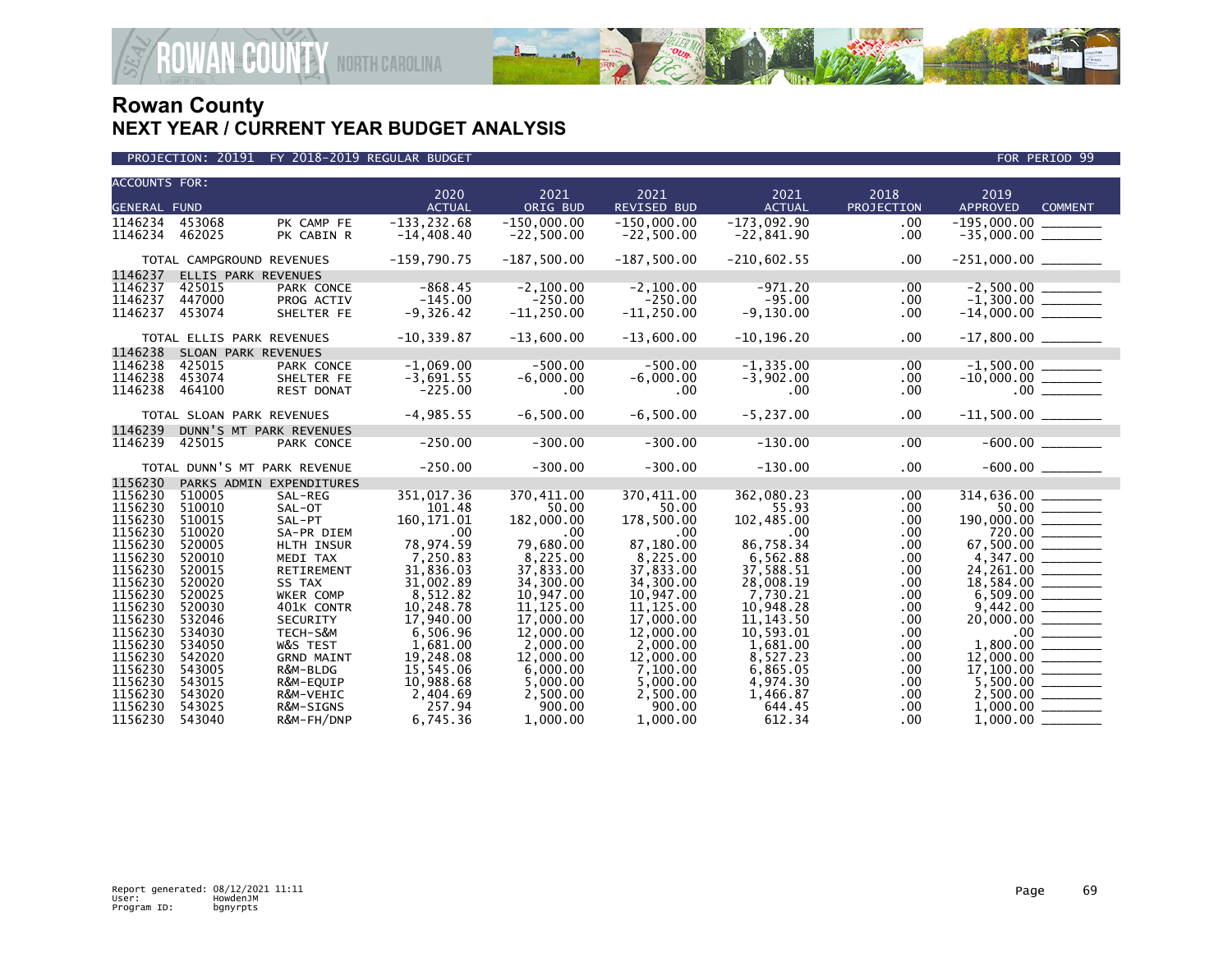

#### PROJECTION: 20191 FY 2018-2019 REGULAR BUDGET FOR PERIOD 99

|                     | <b>ACCOUNTS FOR:</b>         |                          |                      |              |                    |                  |            |                                                                      |
|---------------------|------------------------------|--------------------------|----------------------|--------------|--------------------|------------------|------------|----------------------------------------------------------------------|
|                     |                              |                          | 2020                 | 2021         | 2021               | 2021             | 2018       | 2019                                                                 |
| <b>GENERAL FUND</b> |                              |                          | <b>ACTUAL</b>        | ORIG BUD     | <b>REVISED BUD</b> | <b>ACTUAL</b>    | PROJECTION | <b>APPROVED</b><br><b>COMMENT</b>                                    |
| 1156230             | 543046                       | R&M-GOLF                 | 332.99               | 1,000.00     | 1,000.00           | 140.54           | .00        | 1,000.00                                                             |
| 1156230             | 543047                       | R&M-PAD BT               | 349.84               | 500.00       | 500.00             | 140.90           | .00        | 500.00                                                               |
| 1156230             | 543055                       | R&M-PHONE                | .00                  | .00          | .00                | .00              | .00        |                                                                      |
| 1156230             | 544010                       | <b>EQUIP RNTL</b>        | 576.00               | 650.00       | 650.00             | 594.73           | .00        |                                                                      |
| 1156230             | 544042                       | RNT-TOILET               | 1,500.00             | 1,900.00     | 1,900.00           | 1,900.00         | .00.       |                                                                      |
| 1156230             | 550007                       | COST P COP               |                      | 1,500.00     | 1,500.00           | 861.25           | .00        |                                                                      |
| 1156230             | 553005                       | <b>TELEPHONE</b>         | 1,315.02<br>7,528.29 | 10,000.00    | 10,000.00          | 6,291.17         | .00        | $\overline{1,500.00}$ $\overline{1,500.00}$                          |
| 1156230             | 554000                       | ADVERTISNG               | 10,394.76            | 18,000.00    | 6,000.00           | 1,769.15         | .00        | 22,000.00                                                            |
| 1156230             | 555000                       |                          | 5,045.79             | 7,000.00     | 2,500.00           |                  |            |                                                                      |
|                     |                              | PRINTING                 |                      |              |                    | $.00 \,$         | .00        |                                                                      |
| 1156230             | 556000                       | <b>UNIFORMS</b>          | 1,926.21             | 1,500.00     | 1,500.00           | 1,438.20         | .00.       |                                                                      |
| 1156230             | 557000                       | POSTAGE                  | 1,669.25             | 2,000.00     | 2,000.00           | 925.35           | .00        |                                                                      |
| 1156230             | 558000                       | <b>TRAVEL</b>            | 5,500.00             | 4,500.00     | .00.               | .00              | .00        |                                                                      |
| 1156230             | 559000                       | TRAINING                 | 2,493.40             | 2,000.00     | 1,001.00           | 945.00           | .00        |                                                                      |
| 1156230             | 561004                       | CHEMICALS                | 150.72               | 800.00       | .00                | .00              | .00        |                                                                      |
| 1156230             | 561005                       | OFFICE SUP               | 2,011.51             | 2,500.00     | 2,500.00           | 1,625.41         | .00.       | $\begin{array}{r} 2,500.00 \\ 110,000.00 \\ 1,000.00 \\ \end{array}$ |
| 1156230             | 561012                       | CONCES-SUP               | 50,980.07            | 100,000.00   | 98,767.00          | 45,547.91        | .00        |                                                                      |
| 1156230             | 561021                       | FISH SUPPL               | 518.25               | 1,000.00     | 370.00             | 282.00           | .00        |                                                                      |
| 1156230             | 561030                       | JANT'L-SUP               | 16,000.00            | 13,000.00    | 13,000.00          | 10,671.10        | .00        |                                                                      |
| 1156230             | 561040                       | MAINT SUPP               | 2,791.59             | 3,500.00     | 3,500.00           | 3,494.50         | .00        | $16,000.00$<br>4,000.00                                              |
| 1156230             | 561070                       | REC SUPPLI               | 1,777.74             | 2,000.00     | 1,400.00           | 1,148.49         | .00        |                                                                      |
| 1156230             | 561085                       | VEHICLE SU               | 669.28               | 1,000.00     | 1,000.00           | 953.72           | .00        |                                                                      |
| 1156230             | 561090                       | OTH SUPPL                | 500.00               | 500.00       | 500.00             | .00              | .00        |                                                                      |
| 1156230             | 561095                       | OTH SM EQP               | 8,356.72             | 8,000.00     | 20,000,00          | 20,000.00        | .00        |                                                                      |
| 1156230             | 562005                       | <b>ELECTRICTY</b>        | 47,933.14            | 65,000.00    | 65,000.00          | 36,747.47        | .00.       |                                                                      |
| 1156230             |                              |                          |                      |              |                    |                  |            |                                                                      |
|                     | 562010                       | HEAT OIL                 | 285.04               | 2,000.00     | 2,000.00           | .00              | .00        | $62,500.00$ $2,500.00$ $17,000.00$ $17.0$                            |
| 1156230             | 562020                       | FUEL&LUBIC               | 20,434.05            | 21,000.00    | 21,000.00          | 18,734.94        | .00        |                                                                      |
| 1156230             | 564050                       | DUES&SUBS                | 2,177.43             | 2,000.00     | 2,000.00           | 1,986.76         | .00.       |                                                                      |
| 1156230             | 573000                       | $C/A-BLDG$               | .00                  | .00          | .00                | $.00 \,$         | .00        |                                                                      |
| 1156230             | 574045                       | CA-PAVING                | .00                  | .00          | .00                | .00              | .00.       | $1,650.00$<br>5,000.00                                               |
| 1156230             | 574090                       | C/A-OTHEQP               | .00                  | .00          | $.00 \,$           | .00              | .00        |                                                                      |
| 1156230             | 575035                       | C/A-VECHL                | .00                  | .00          | .00                | .00              | .00        | $\frac{108,000.00}{29,500.00}$                                       |
| 1156230             | 575090                       | $C/A$ -FU&EQP            | 16,673.48            | .00          | 7,100.00           | 7,068.41         | .00        | 35,870.00<br>$35,870.00$ ________<br>28,600.00 ________              |
| 1156230             | 576030                       | F/A-F&EQUI               | 3,264.83             | 3,400.00     | 8,399.00           | 7,949.98         | .00        |                                                                      |
| 1156230             | 576900                       | $F/A$ -OTHER             | .00                  | .00          | .00                | .00 <sub>1</sub> | .00.       | $4,500.00$<br>$4,750.00$<br>$50,000.00$                              |
| 1156230             | 583000                       | PROG ACTIV               | 3,484.95             | 3,750.00     | 3,750.00           | 290.20           | .00        |                                                                      |
| 1156230             | 583012                       | AUT JUBILE               | 49,805.94            | 45,000.00    | 37,900.00          | .00              | .00.       |                                                                      |
| 1156230             | 590002                       | BNK-CC FEE               | 2,648.31             | 4,500.00     | 4,500.00           | 2,661.35         | .00        |                                                                      |
| 1156230             | 590008                       | SALES&USE                | 24,869.32            | 50,000.00    | 50,000.00          | 23,092.44        | .00        | $\frac{5,500.00}{50,000.00}$<br>50,000.00                            |
|                     |                              |                          |                      |              |                    |                  |            |                                                                      |
|                     | TOTAL PARKS ADMIN EXPENDITUR |                          | 1,054,397.48         | 1,172,471.00 | 1,169,308.00       | 885,986.29       | .00        |                                                                      |
| 1156231             |                              | THERAPEUTIC REC EXPENSES |                      |              |                    |                  |            |                                                                      |
| 1156231             | 510005                       | SAL-REG                  | 152,808.45           | 155,099.00   | 155.099.00         | 136,919.69       | .00        | 147.198.00                                                           |
| 1156231             | 510015                       | SAL-PT                   | 7,506.92             | 8.700.00     | 8.700.00           | $.00 \,$         | $.00 \,$   | $8,700.00$ $\_\_$                                                    |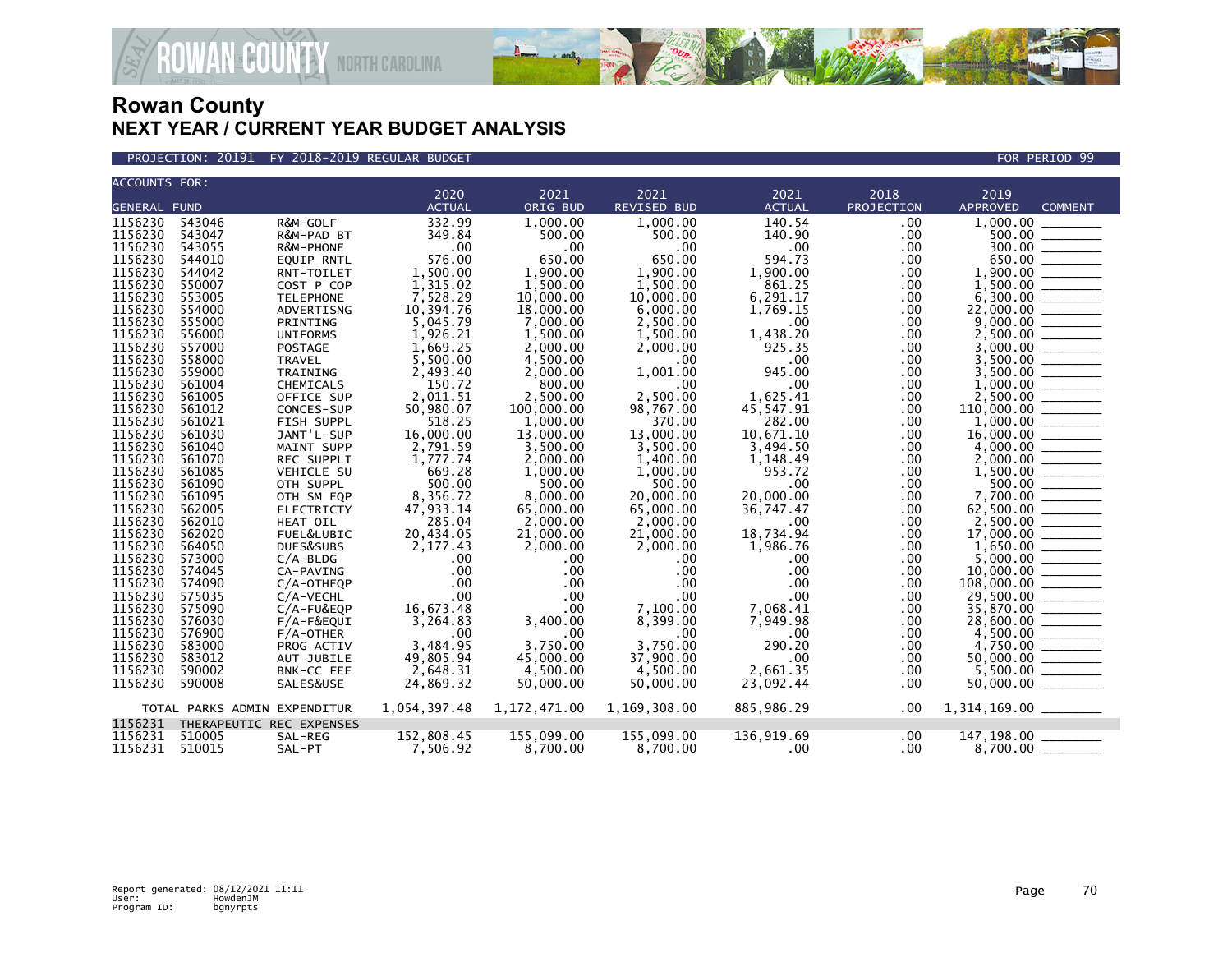

#### PROJECTION: 20191 FY 2018-2019 REGULAR BUDGET FOR PERIOD 99

| <b>ACCOUNTS FOR:</b>                                                                                                                                                                                                                                                                                                                                                                                                                                                                         |                                                                                                                                                                                                                                                                                                                            | 2020                                                                                                                                                                                                                                                             | 2021                                                                                                                                                                                                                                                                | 2021                                                                                                                                                                                                                                                                    | 2021                                                                                                                                                                                                                                                               | 2018                                                                                                                                                          | 2019                                                                                                                                                                                                                                                                                                                                                |
|----------------------------------------------------------------------------------------------------------------------------------------------------------------------------------------------------------------------------------------------------------------------------------------------------------------------------------------------------------------------------------------------------------------------------------------------------------------------------------------------|----------------------------------------------------------------------------------------------------------------------------------------------------------------------------------------------------------------------------------------------------------------------------------------------------------------------------|------------------------------------------------------------------------------------------------------------------------------------------------------------------------------------------------------------------------------------------------------------------|---------------------------------------------------------------------------------------------------------------------------------------------------------------------------------------------------------------------------------------------------------------------|-------------------------------------------------------------------------------------------------------------------------------------------------------------------------------------------------------------------------------------------------------------------------|--------------------------------------------------------------------------------------------------------------------------------------------------------------------------------------------------------------------------------------------------------------------|---------------------------------------------------------------------------------------------------------------------------------------------------------------|-----------------------------------------------------------------------------------------------------------------------------------------------------------------------------------------------------------------------------------------------------------------------------------------------------------------------------------------------------|
| <b>GENERAL FUND</b>                                                                                                                                                                                                                                                                                                                                                                                                                                                                          |                                                                                                                                                                                                                                                                                                                            | <b>ACTUAL</b>                                                                                                                                                                                                                                                    | ORIG BUD                                                                                                                                                                                                                                                            | <b>REVISED BUD</b>                                                                                                                                                                                                                                                      | <b>ACTUAL</b>                                                                                                                                                                                                                                                      | PROJECTION                                                                                                                                                    | <b>APPROVED</b><br><b>COMMENT</b>                                                                                                                                                                                                                                                                                                                   |
| 1156231<br>520005<br>1156231 520008<br>1156231<br>520010<br>1156231<br>520015<br>1156231<br>520020<br>1156231<br>520025<br>1156231<br>520030<br>1156231<br>550007<br>1156231<br>553005<br>1156231<br>555000<br>1156231<br>556000<br>1156231<br>557000<br>1156231<br>558000<br>1156231<br>559000<br>1156231<br>561005<br>1156231<br>561015<br>1156231<br>561095<br>1156231<br>564050<br>1156231<br>583000<br>1156231<br>583041<br>1156231<br>583054<br>1156231<br>583056<br>1156231<br>584009 | HLTH INSUR<br>RETIRE HI<br>MEDI TAX<br>RETIREMENT<br>SS TAX<br>WKER COMP<br>401K CONTR<br>COST P COP<br><b>TELEPHONE</b><br>PRINTING<br><b>UNIFORMS</b><br>POSTAGE<br>TRAVEL<br>TRAINING<br>OFFICE SUP<br>EDU SUPPLY<br>OTH SM EQP<br>DUES&SUBS<br>PROG ACTIV<br><b>DONATIONS</b><br>SG ACTIVIT<br>SG COORDIN<br>TRANSPORT | 40,273.00<br>.00<br>2,126.10<br>13,886.48<br>9,059.28<br>2,777.48<br>3,984.17<br>733.78<br>986.94<br>167.35<br>1,045.83<br>1,107.10<br>6,422.53<br>495.20<br>1,146.32<br>149.94<br>673.05<br>544.00<br>5,241.11<br>3,592.03<br>4,582.76<br>4,813.11<br>21,879.60 | 39,840.00<br>.00<br>2,227.00<br>15,836.00<br>9,260.00<br>3,093.00<br>4,656.00<br>1,850.00<br>2,800.00<br>200.00<br>500.00<br>1,400.00<br>8,500.00<br>700.00<br>1,320.00<br>150.00<br>700.00<br>700.00<br>6,000.00<br>5,000.00<br>10,000.00<br>6,000.00<br>30,000.00 | 39,840.00<br>.00<br>2,227.00<br>15,836.00<br>9,260.00<br>3,093.00<br>4,656.00<br>1,850.00<br>2,800.00<br>200.00<br>1,000.00<br>1.400.00<br>7,500.00<br>200.00<br>1,820.00<br>150.00<br>1.200.00<br>700.00<br>6,000.00<br>6,900.00<br>30,191.00<br>6,000.00<br>30,000.00 | 38,038.00<br>$.00 \,$<br>1,768.44<br>14, 110. 32<br>7,415.58<br>2,472.40<br>3,643.25<br>455.26<br>636.98<br>42.00<br>945.64<br>667.09<br>2,067.03<br>190.00<br>1.806.55<br>$.00 \,$<br>1,019.72<br>420.00<br>3,548.69<br>25.00<br>$.00 \,$<br>5,738.21<br>4,622.62 | .00<br>.00<br>.00<br>.00<br>.00<br>.00<br>.00<br>.00<br>.00<br>.00<br>.00<br>.00<br>.00<br>.00<br>.00<br>.00<br>.00<br>.00<br>.00<br>.00<br>.00<br>.00<br>.00 | 36,000.00<br>$2,041.00$ $11,409.00$<br>$\footnotesize \begin{array}{r} 4,418.00 \ \hline 1,850.00 \ \hline 1,700.00 \ \hline 200.00 \ \hline 500.00 \ \hline 500.00 \ \hline 1,700.00 \ \hline 8,500.00 \ \hline 1,320.00 \ \hline 1,320.00 \ \hline 650.00 \ \hline 650.00 \ \hline 6,000.00 \ \hline \end{array}$<br>$\frac{5,000.00}{10,000.00}$ |
|                                                                                                                                                                                                                                                                                                                                                                                                                                                                                              | TOTAL THERAPEUTIC REC EXPENS                                                                                                                                                                                                                                                                                               | 286,002.53                                                                                                                                                                                                                                                       | 314,531.00                                                                                                                                                                                                                                                          | 336,622.00                                                                                                                                                                                                                                                              | 226,552.47                                                                                                                                                                                                                                                         | .00                                                                                                                                                           | 298,763.00 _______                                                                                                                                                                                                                                                                                                                                  |
| 1156232                                                                                                                                                                                                                                                                                                                                                                                                                                                                                      | GEM MINING EXPENDITURES                                                                                                                                                                                                                                                                                                    |                                                                                                                                                                                                                                                                  |                                                                                                                                                                                                                                                                     |                                                                                                                                                                                                                                                                         |                                                                                                                                                                                                                                                                    |                                                                                                                                                               |                                                                                                                                                                                                                                                                                                                                                     |
| 1156232<br>510005<br>1156232<br>510015<br>1156232<br>520005<br>1156232<br>520010<br>1156232<br>520015<br>1156232<br>520020<br>1156232<br>520025<br>1156232<br>520030<br>1156232<br>542020<br>1156232<br>543005<br>1156232<br>555000<br>1156232<br>556000<br>1156232<br>558000<br>1156232<br>559000<br>1156232<br>561005<br>1156232<br>561015                                                                                                                                                 | SAL-REG<br>SAL-PT<br>HLTH INSUR<br>MEDI TAX<br>RETIREMENT<br>SS TAX<br>WKER COMP<br>401K CONTR<br><b>GRND MAINT</b><br>R&M-BLDG<br>PRINTING<br><b>UNIFORMS</b><br><b>TRAVEL</b><br>TRAINING<br>OFFICE SUP<br>EDU SUPPLY                                                                                                    | 45, 136. 16<br>38,540.09<br>10,091.00<br>1,207.73<br>4,089.98<br>5,110.62<br>1,527.83<br>1,353.65<br>1,400.00<br>2,252.89<br>1,000.00<br>391.61<br>2,194.42<br>.00<br>180.38<br>.00                                                                              | 46.257.00<br>56,000.00<br>9,960.00<br>1,561.00<br>4,723.00<br>6,324.00<br>2,233.00<br>1,388.00<br>5,400.00<br>3,600.00<br>1,000.00<br>400.00<br>3,200.00<br>200.00<br>200.00<br>100.00                                                                              | 46,257.00<br>56,000.00<br>11,960.00<br>1,561.00<br>4,723.00<br>6,324.00<br>2,233.00<br>1,388.00<br>5,400.00<br>3,600.00<br>1,000.00<br>400.00<br>3,200.00<br>200.00<br>200.00<br>100.00                                                                                 | 44.414.07<br>32,344.68<br>10,965.50<br>1.126.84<br>4,721.46<br>4,774.83<br>1,433.17<br>1,379.16<br>2,134.86<br>885.56<br>$.00 \,$<br>$.00 \,$<br>$.00 \,$<br>.00<br>144.15<br>.00                                                                                  | .00<br>.00<br>.00<br>.00<br>.00<br>.00<br>.00<br>.00<br>.00<br>.00<br>.00<br>.00<br>.00<br>.00<br>.00<br>.00                                                  | $\frac{6}{56,000.00}$<br>$\frac{56,000.00}{9,000.00}$<br>$\frac{596.00}{2,547.00}$<br>$\frac{2,547.00}{835.00}$<br>$\frac{3,252.00}{2,5547.00}$<br>$1,000.00$<br>$2,800.00$<br>$1,000.00$<br>$400.00$<br>$2,000.00$<br>$200.00$<br>$200.00$                                                                                                         |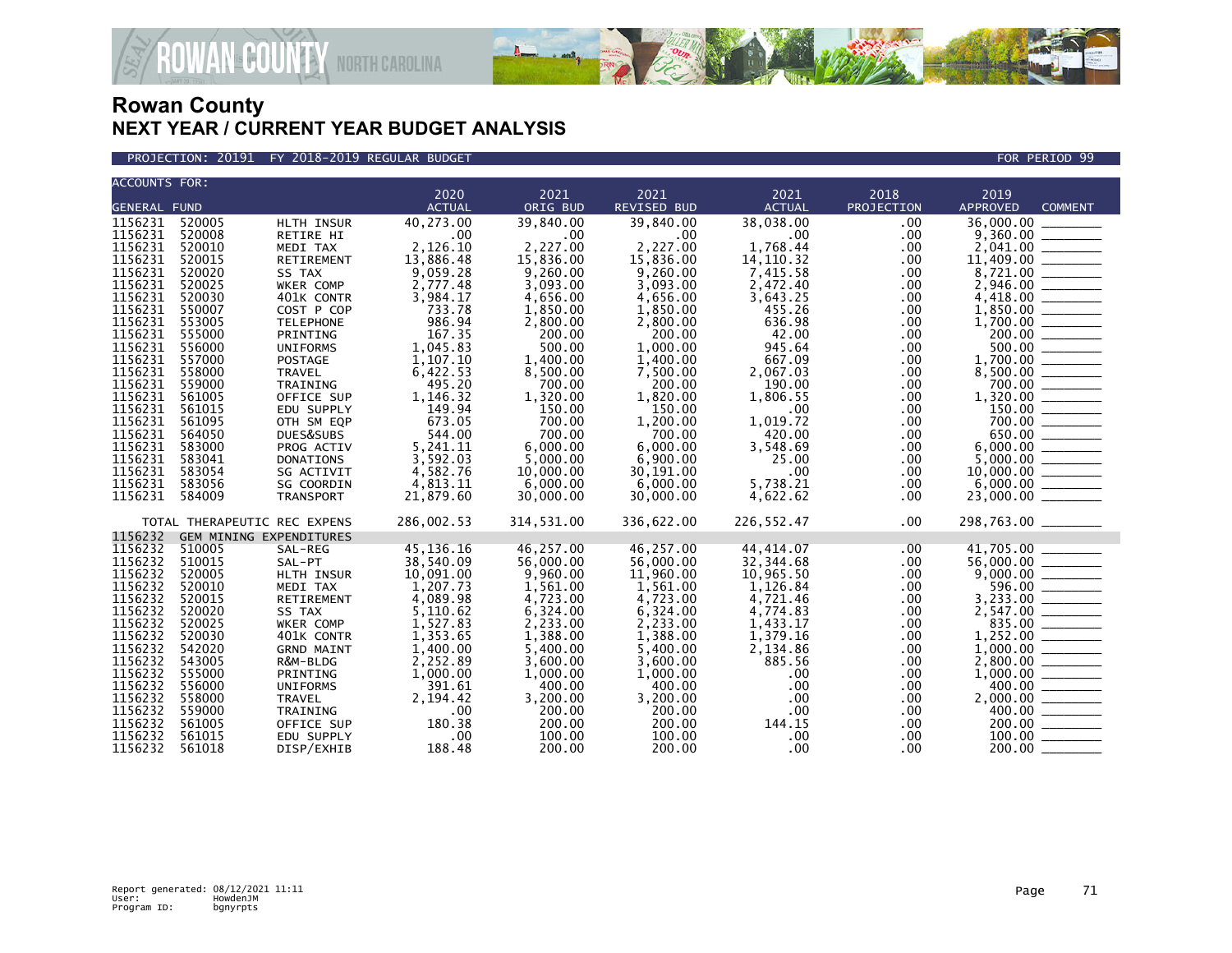

**COUNTY NORTH CAROLINA** 

|                                        | ACCOUNTS FOR:       |                              |               |            |             |               |              |                                                                                                                                                                        |
|----------------------------------------|---------------------|------------------------------|---------------|------------|-------------|---------------|--------------|------------------------------------------------------------------------------------------------------------------------------------------------------------------------|
|                                        |                     |                              | 2020          | 2021       | 2021        | 2021          | 2018         | 2019                                                                                                                                                                   |
|                                        | <b>GENERAL FUND</b> |                              | <b>ACTUAL</b> | ORIG BUD   | REVISED BUD | <b>ACTUAL</b> | PROJECTION   | <b>APPROVED</b><br><b>COMMENT</b>                                                                                                                                      |
| 1156232                                | 561026              | <b>GEM SUPP</b>              | 1,859.88      | 2.200.00   | 2,200.00    | 811.41        | .00          | 2,200.00                                                                                                                                                               |
| 1156232                                | 561030              | JANT'L-SUP                   | 150.00        | 150.00     | 150.00      | 44.23         | .00          | $100.00$                                                                                                                                                               |
| 1156232                                | 561076              | RESALE-NOV                   | 8,285.63      | 9,000.00   | 9.000.00    | 2,157.64      | .00          |                                                                                                                                                                        |
| 1156232                                | 561077              | RESALE-JEW                   | 14,965.70     | 15,000.00  | 15,000.00   | 3,972.26      | .00.         |                                                                                                                                                                        |
| 1156232                                | 561078              | RESAL-RAWG                   | 48,219.58     | 65,000.00  | 65,000.00   | $.00 \,$      | .00          |                                                                                                                                                                        |
| 1156232                                | 561095              | OTH SM EQP                   | 590.25        | 600.00     | 600.00      | 332.94        | .00          | $\begin{array}{c}\n 60,000.00 \\  \hline\n 700.00\n \end{array}$                                                                                                       |
| 1156232                                | 562005              | <b>ELECTRICTY</b>            | 3,201.62      | 6,000.00   | 6,000.00    | 2,307.71      | .00.         |                                                                                                                                                                        |
| 1156232                                | 590002              | BNK-CC FEE                   | 1,321.97      | 3.000.00   | 3,000.00    | 3,834.22      | .00          |                                                                                                                                                                        |
|                                        |                     |                              |               |            |             |               |              |                                                                                                                                                                        |
|                                        |                     | TOTAL GEM MINING EXPENDITURE | 193,259.47    | 243,696.00 | 245,696.00  | 117,784.69    | .00.         | 224,268.00                                                                                                                                                             |
| 1156233<br>TRAIN/CAROUSEL EXPENDITURES |                     |                              |               |            |             |               |              |                                                                                                                                                                        |
| 1156233                                | 510010              | SAL-OT                       | .00           | .00        | 10.00       | 8.46          | $.00 \,$     | $\begin{array}{r} .00 \ \hline .00 \ 580.00 \ \hline .00 \ 2,480.00 \ \hline .00 \ 1,520.00 \ \hline .00 \ 1,800.00 \ \hline .00 \ 10,200.00 \ \hline .00 \end{array}$ |
| 1156233                                | 510015              | SAL-PT                       | 26, 281.63    | 40,000.00  | 40,000.00   | 10,642.15     | .00.         |                                                                                                                                                                        |
| 1156233                                | 520010              | MEDI TAX                     | 381.10        | 600.00     | 600.00      | 154.44        | .00          |                                                                                                                                                                        |
| 1156233                                | 520020              | SS TAX                       | 1.629.43      | 2.500.00   | 2.500.00    | 660.36        | .00.         |                                                                                                                                                                        |
| 1156233                                | 520025              | WKER COMP                    | 604.48        | 1,000.00   | 1,000.00    | 244.95        | .00.         |                                                                                                                                                                        |
| 1156233                                | 543035              | <b>R&amp;M-CAROUS</b>        | 2,149.64      | 1,800.00   | 1,800.00    | $.00 \times$  | .00          |                                                                                                                                                                        |
| 1156233                                | 543050              | R&M-TRAIN                    | 20,843.70     | .00        | 1,430.00    | 1,430.00      | .00          |                                                                                                                                                                        |
| 1156233                                | 556000              | <b>UNIFORMS</b>              | .00           | 500.00     | 500.00      | 132.47        | .00.         |                                                                                                                                                                        |
| 1156233                                | 561028              | RESALE-HS                    | 29, 213. 33   | 32,000.00  | 32,000,00   | 983.99        | .00.         | $\frac{10000000}{500000}$                                                                                                                                              |
| 1156233                                | 562005              | <b>ELECTRICTY</b>            | 3,548.01      | 6,500.00   | 6,500.00    | 1,446.86      | .00.         |                                                                                                                                                                        |
| 1156233                                | 590002              | BNK-CC FEE                   | 3,723.79      | 7,500.00   | 7,500.00    | 1,717.18      | .00.         |                                                                                                                                                                        |
|                                        |                     |                              |               |            |             |               |              |                                                                                                                                                                        |
| TOTAL TRAIN/CAROUSEL EXPENDI           |                     |                              | 88, 375. 11   | 92,400.00  | 93,840.00   | 17,420.86     | .00          |                                                                                                                                                                        |
| 1156234<br>CAMPGROUND EXPENDITURES     |                     |                              |               |            |             |               |              |                                                                                                                                                                        |
| 1156234                                | 510005              | SAL-REG                      | 34,668.65     | 35,075.00  | 35,075.00   | 34,697.28     | .00          |                                                                                                                                                                        |
| 1156234                                | 510010              | SAL-OT                       | .00           | 200.00     | 200.00      | $.00 \,$      | .00.         |                                                                                                                                                                        |
| 1156234                                | 510015              | SAL-PT                       | 21, 165.70    | 24,000.00  | 24,000.00   | 23,227.10     | .00          |                                                                                                                                                                        |
| 1156234                                | 520005              | HLTH INSUR                   | 10,091.00     | 9,960.00   | 11,460.00   | 10,965.50     | .00          | $34,000.00$ $9,000.00$ $0.0001$                                                                                                                                        |
| 1156234                                | 520008              | RETIRE HI                    | 9,960.00      | 9.960.00   | 10.920.00   | 10,920.00     | .00          | $9,360.00$<br>$473.00$<br>$2,524.00$<br>$2,020.00$                                                                                                                     |
| 1156234                                | 520010              | MEDI TAX                     | 798.54        | 1,005.00   | 1,005.00    | 827.59        | .00.         |                                                                                                                                                                        |
| 1156234                                | 520015              | RETIREMENT                   | 3,142.63      | 3,601.00   | 3,601.00    | 3,563.46      | .00.         |                                                                                                                                                                        |
| 1156234                                | 520020              | SS TAX                       | 3,414.73      | 4,333.00   | 4,333.00    | 3,539.02      | $.00 \,$     |                                                                                                                                                                        |
| 1156234                                | 520025              | WKER COMP                    | 1,115.39      | 1,542.00   | 1,542.00    | 1.163.36      | $.00 \times$ |                                                                                                                                                                        |
| 1156234                                | 520030              | 401K CONTR                   | 1,040.14      | 1,063.00   | 1,063.00    | 1,041.01      | .00          |                                                                                                                                                                        |
| 1156234                                | 543036              | R&M-CAMPGD                   | 5,077.95      | 4,500.00   | 4,500.00    | 3,045.40      | .00.         | $\begin{array}{r} 2,0200 \ \hline 652.00 \ \hline 1,500.00 \ \hline 6,500.00 \ \hline 11,000.00 \ \hline 1,900.00 \ \hline \end{array}$                                |
| 1156234                                | 561012              | CONCES-SUP                   | 8,727.34      | 11,000.00  | 11,000.00   | 9,285.18      | .00.         |                                                                                                                                                                        |
| 1156234                                | 561030              | JANT'L-SUP                   | 1,575.45      | 1,900.00   | 1,400.00    | 604.35        | .00.         |                                                                                                                                                                        |
| 1156234                                | 561095              | OTH SM EQP                   | 991.03        | 1,000.00   | 1,000.00    | 964.92        | .00          |                                                                                                                                                                        |
| 1156234                                | 562005              | <b>ELECTRICTY</b>            | 12,524.66     | 22,000.00  | 22,000.00   | 12,490.90     | .00.         |                                                                                                                                                                        |
| 1156234                                | 573000              | $C/A-BLDG$                   | $.00 \,$      | .00        | .00.        | $.00 \,$      | .00.         | $7,500.00$ ________                                                                                                                                                    |
| 1156234                                | 576030              | F/A-F&EQUI                   | 5,640.00      | .00        | 1,000.00    | 999.99        | .00          | 6,100.00                                                                                                                                                               |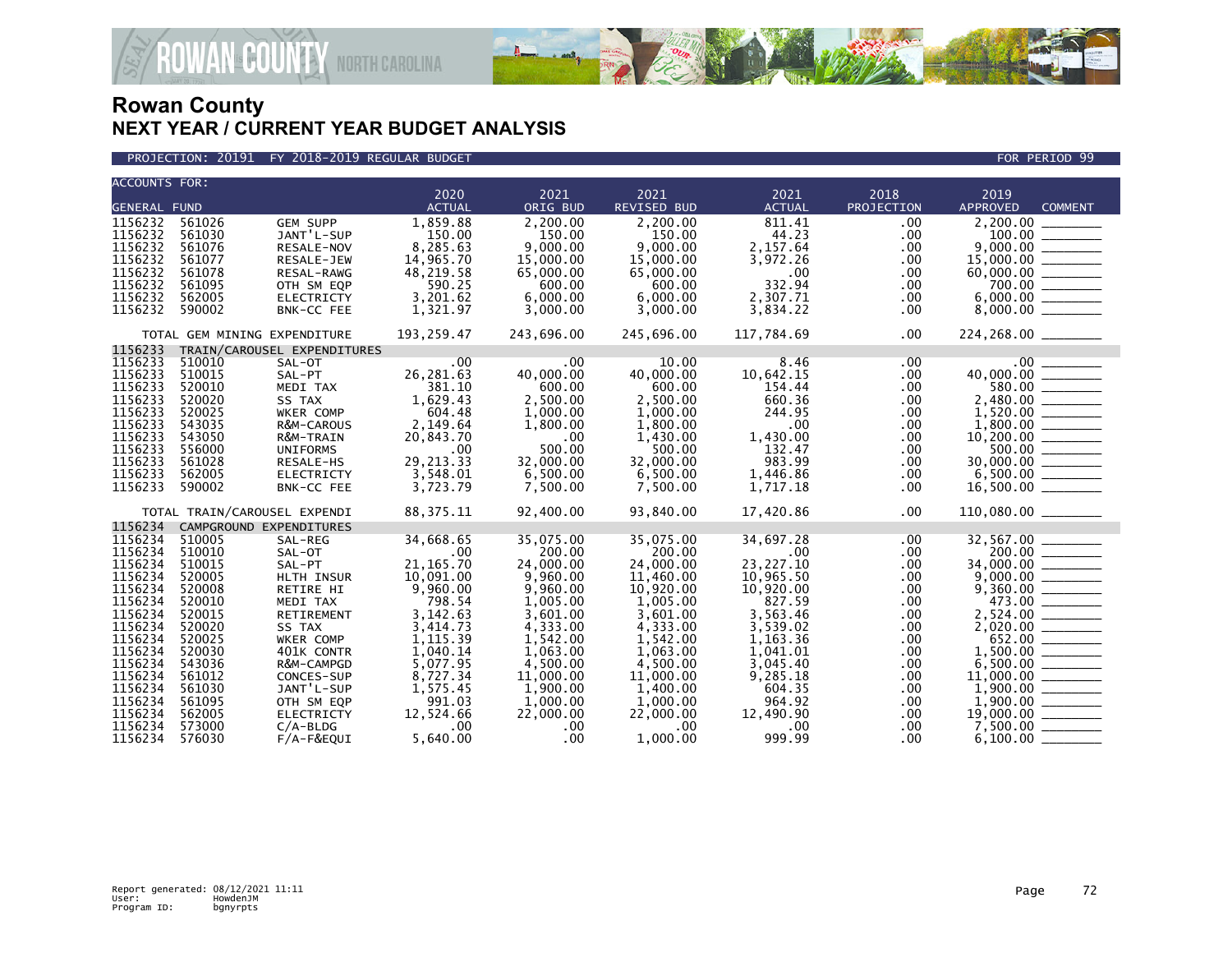

| <b>ACCOUNTS FOR:</b> |        |                              |                       |                  |                            |                       |                      |                                                   |  |
|----------------------|--------|------------------------------|-----------------------|------------------|----------------------------|-----------------------|----------------------|---------------------------------------------------|--|
| <b>GENERAL FUND</b>  |        |                              | 2020<br><b>ACTUAL</b> | 2021<br>ORIG BUD | 2021<br><b>REVISED BUD</b> | 2021<br><b>ACTUAL</b> | 2018<br>PROJECTION   | 2019<br>APPROVED<br><b>COMMENT</b>                |  |
|                      |        |                              |                       |                  |                            |                       |                      |                                                   |  |
| 1156234              | 583000 | PROG ACTIV                   | 498.97                | 500.00           | .00.                       | .00                   | .00                  | 500.00                                            |  |
| 1156234              | 590002 | BNK-CC FEE                   | 7,214.54              | 15,000.00        | 15,000.00                  | 7,601.31              | .00                  | 32,500.00 ________                                |  |
|                      |        | TOTAL CAMPGROUND EXPENDITURE | 127,646.72            | 146,639.00       | 149,099.00                 | 124,936.37            | .00                  |                                                   |  |
| 1156237              |        | ELLIS PARK EXPENDITURES      |                       |                  |                            |                       |                      |                                                   |  |
| 1156237              | 510005 | SAL-REG                      | 80,487.30             | 82.659.00        | 82.659.00                  | 81.839.77             | .00                  |                                                   |  |
| 1156237              | 510015 | SAL-PT                       | 9,249.65              | 12,300.00        | 12,300.00                  | 10,778.01             | .00.                 |                                                   |  |
| 1156237              | 520005 | HLTH INSUR                   | 20,182.00             | 19,920.00        | 22,420.00                  | 21,931.00             | .00.                 | $18,000.00$ $\overline{\hspace{1cm}}$<br>1,028.00 |  |
| 1156237              | 520010 | MEDI TAX                     | 1,296.03              | 1,392.00         | 1,392.00                   | 1,341.20              | .00                  |                                                   |  |
| 1156237              | 520015 | RETIREMENT                   | 7,296.11              | 8,441.00         | 8,441.00                   | 8,403.29              | .00                  |                                                   |  |
| 1156237              | 520020 | SS TAX                       | 5,541.01              | 5,895.00         | 5,895.00                   | 5,735.43              | .00                  |                                                   |  |
| 1156237              | 520025 | WKER COMP                    | 1,617.77              | 1,789.00         | 1,789.00                   | 1,669.79              | .00.                 |                                                   |  |
| 1156237              | 520030 | 401K CONTR                   | 2,414.63              | 2,481.00         | 2,481.00                   | 2,454.74              | .00.                 |                                                   |  |
| 1156237              | 541040 | US-WATER                     | 73.80                 | 120.00           | 120.00                     | 67.65                 | .00                  | $120.00$ $\overline{\phantom{255721}}$            |  |
| 1156237              | 542020 | <b>GRND MAINT</b>            | 5,660.00              | 2,200.00         | 2,200.00                   | 1,914.47              | .00.                 | 2,000.00 _______                                  |  |
| 1156237              | 543005 | R&M-BLDG                     | 6,711.28              | 4,250.00         | 4,250.00                   | 2,347.10              | .00                  |                                                   |  |
| 1156237              | 543015 | R&M-EQUIP                    | 842.42                | 2,000.00         | 2,000.00                   | 898.97                | .00                  |                                                   |  |
| 1156237              | 543048 | R&M-PKGRND                   | 629.24                | 750.00           | 750.00                     | 150.00                | .00.                 |                                                   |  |
| 1156237              | 544010 | <b>EQUIP RNTL</b>            | .00                   | 250.00           | 250.00                     | 80.00                 | .00                  |                                                   |  |
| 1156237              | 544042 | RNT-TOILET                   | 720.00                | 720.00           | 720.00                     | 720.00                | .00.                 | $\frac{250.00}{720.00}$                           |  |
| 1156237              | 550007 | COST P COP                   | .00                   | .00              | $.00 \times$               | 134.41                | .00.                 |                                                   |  |
| 1156237              | 553005 | <b>TELEPHONE</b>             | 2,159.04              | 2,500.00         | 2,500.00                   | 171.12                | .00                  |                                                   |  |
| 1156237              | 556000 | <b>UNIFORMS</b>              | 391.00                | 400.00           | 400.00                     | 397.25                | .00                  |                                                   |  |
| 1156237              | 561005 | OFFICE SUP                   | 294.45                | 300.00           | 300.00                     | 154.49                | .00                  | 300.00                                            |  |
| 1156237              | 561012 | CONCES-SUP                   | 717.15                | 2,200.00         | 2,200.00                   | 591.52                | .00.                 | 2,200.00                                          |  |
| 1156237              | 561030 | JANT'L-SUP                   | 1,000.00              | 1,000.00         | 1,000.00                   | 552.00                | .00.                 |                                                   |  |
| 1156237              | 561040 | <b>MAINT SUPP</b>            | 549.75                | 700.00           | 700.00                     | 332.47                | .00.                 | 700.00                                            |  |
| 1156237              | 561070 | REC SUPPLI                   | 324.95                | 400.00           | 400.00                     | 202.39                | .00.                 |                                                   |  |
| 1156237              | 561095 | OTH SM EQP                   | 668.98                | 700.00           | 700.00                     | 663.92                | .00                  | $\frac{400.00}{700.00}$                           |  |
| 1156237              | 562005 | <b>ELECTRICTY</b>            | 10,381.71             | 14,000.00        | 14,000.00                  | 7,744.25              | .00                  | 12,000.00 _______                                 |  |
| 1156237              | 562020 | FUEL&LUBIC                   | 982.83                | 1,750.00         | 1,750.00                   | 681.47                | .00.                 |                                                   |  |
| 1156237              | 574000 | $C/A$ -OTH IM                | .00                   | .00              | $.00 \,$                   | .00                   | .00.                 |                                                   |  |
| 1156237              | 576900 | $F/A$ -OTHER                 | 2,000.00              | .00              | $.00 \times$               | .00                   | .00                  |                                                   |  |
| 1156237              | 583000 | PROG ACTIV                   | .00                   | 600.00           | 600.00                     | 526.99                | .00.                 | $\frac{1}{00}$ 00 $\frac{1}{00}$<br>600.00        |  |
| 1156237              | 590002 | BNK-CC FEE                   | 168.22                | 1,800.00         | 1,800.00                   | 215.69                | .00.                 |                                                   |  |
|                      |        |                              |                       |                  |                            |                       |                      |                                                   |  |
|                      |        | TOTAL ELLIS PARK EXPENDITURE | 162, 359.32           | 174,017.00       | 152,699.39                 | .00                   | $164,705.00$ _______ |                                                   |  |
| 1156238              |        | SLOAN PARK EXPENDITURES      |                       |                  |                            |                       |                      |                                                   |  |
| 1156238              | 510005 | SAL-REG                      | 73,533.92             | 75,078.00        | 75,078.00                  | 74,372.06             | .00.                 | 68,516.00                                         |  |
| 1156238              | 510015 | SAL-PT                       | 9,786.81              | 15,000.00        | 15,000.00                  | 8,148.18              | .00.                 | $20,000.00$ ________                              |  |
| 1156238              | 520005 | HLTH INSUR                   | 20,182.00             | 19,920.00        | 22,420.00                  | 21,931.00             | .00.                 |                                                   |  |
| 1156238              | 520010 | MEDI TAX                     | 1,207.65              | 1,384.00         | 1,384.00                   | 1.195.26              | $.00 \,$             | 989.00                                            |  |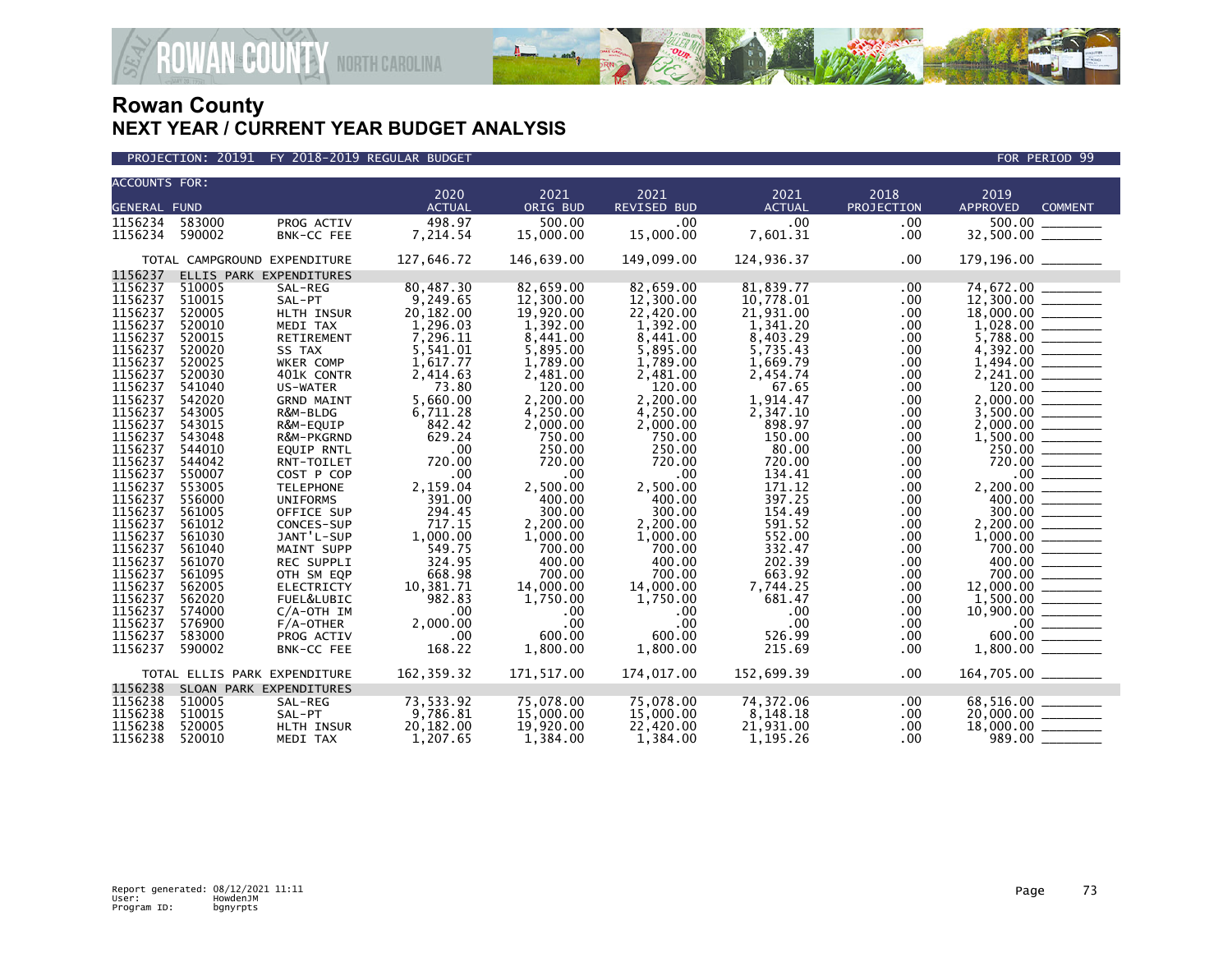

PROJECTION: 20191 FY 2018-2019 REGULAR BUDGET FOR PERIOD 99

| <b>ACCOUNTS FOR:</b>                                                                                                                                                                                                                |                                                                                                                                                                                                                |                                                                                                                                                                                                                                                                                                                             | 2020                                                                                                                                                                                                                      | 2021                                                                                                                                                                                                                              | 2021                                                                                                                                                                                                                                        | 2021                                                                                                                                                                                                                   | 2018                                                                                                                                               | 2019                                                                                                                                                                                  |
|-------------------------------------------------------------------------------------------------------------------------------------------------------------------------------------------------------------------------------------|----------------------------------------------------------------------------------------------------------------------------------------------------------------------------------------------------------------|-----------------------------------------------------------------------------------------------------------------------------------------------------------------------------------------------------------------------------------------------------------------------------------------------------------------------------|---------------------------------------------------------------------------------------------------------------------------------------------------------------------------------------------------------------------------|-----------------------------------------------------------------------------------------------------------------------------------------------------------------------------------------------------------------------------------|---------------------------------------------------------------------------------------------------------------------------------------------------------------------------------------------------------------------------------------------|------------------------------------------------------------------------------------------------------------------------------------------------------------------------------------------------------------------------|----------------------------------------------------------------------------------------------------------------------------------------------------|---------------------------------------------------------------------------------------------------------------------------------------------------------------------------------------|
| <b>GENERAL FUND</b>                                                                                                                                                                                                                 |                                                                                                                                                                                                                |                                                                                                                                                                                                                                                                                                                             | <b>ACTUAL</b>                                                                                                                                                                                                             | ORIG BUD                                                                                                                                                                                                                          | <b>REVISED BUD</b>                                                                                                                                                                                                                          | <b>ACTUAL</b>                                                                                                                                                                                                          | PROJECTION                                                                                                                                         | <b>APPROVED</b><br><b>COMMENT</b>                                                                                                                                                     |
| 1156238<br>1156238<br>1156238<br>1156238<br>1156238<br>1156238<br>1156238<br>1156238<br>1156238<br>1156238<br>1156238<br>1156238<br>1156238<br>1156238<br>1156238<br>1156238<br>1156238<br>1156238<br>1156238<br>1156238<br>1156238 | 520015<br>520020<br>520025<br>520030<br>542020<br>543005<br>543015<br>543045<br>550007<br>553005<br>556000<br>561005<br>561012<br>561030<br>561040<br>561070<br>561095<br>562005<br>562010<br>562020<br>574000 | RETIREMENT<br>SS TAX<br>WKER COMP<br>401K CONTR<br><b>GRND MAINT</b><br>R&M-BLDG<br>R&M-EQUIP<br>R&M-FH/SLN<br>COST P COP<br><b>TELEPHONE</b><br><b>UNIFORMS</b><br>OFFICE SUP<br>CONCES-SUP<br>JANT'L-SUP<br>MAINT SUPP<br>REC SUPPLI<br>OTH SM EOP<br><b>ELECTRICTY</b><br><b>HEAT OIL</b><br>FUEL&LUBIC<br>$C/A$ -OTH IM | 6,665.80<br>5.164.49<br>1,506.59<br>2,205.98<br>2,500.00<br>1,227.98<br>1,155.05<br>1,992.51<br>11.35<br>8,439.22<br>201.25<br>135.13<br>496.92<br>1,200.00<br>.00<br>.00<br>872.91<br>8,902.19<br>.00<br>3,313.64<br>.00 | 7.666.00<br>5,631.00<br>1,752.00<br>2,253.00<br>2.500.00<br>2,800.00<br>2,300.00<br>500.00<br>100.00<br>6,800.00<br>450.00<br>200.00<br>500.00<br>1,200.00<br>600.00<br>600.00<br>.00<br>13,000.00<br>1,000.00<br>4,000.00<br>.00 | 7,666.00<br>5,631.00<br>1,752.00<br>2,253.00<br>2,500.00<br>2,800.00<br>2,300.00<br>500.00<br>100.00<br>6,800.00<br>450.00<br>200.00<br>500.00<br>1.200.00<br>600.00<br>600.00<br>$.00 \,$<br>13,000.00<br>1,000.00<br>4,000.00<br>4,500.00 | 7,638.04<br>5,109.96<br>1,492.48<br>2,231.30<br>2,500.00<br>1,322.15<br>1,619.67<br>.00<br>13.14<br>2,306.13<br>325.83<br>43.96<br>468.84<br>885.92<br>139.50<br>.00<br>.00<br>8,389.28<br>$.00 \,$<br>1,487.51<br>.00 | .00<br>.00<br>.00<br>.00<br>.00<br>.00<br>.00<br>.00<br>.00<br>.00<br>.00<br>.00<br>.00<br>.00<br>.00.<br>.00<br>.00<br>.00<br>.00<br>.00.<br>.00. | 5,311.00<br>4,224.00<br>1,371.00<br>2,056.00<br>2,000.00<br>4,000.00<br>2,500.00<br>100.00<br>5,600.00<br>250.00<br>200.00<br>500.00<br>1,200.00<br>600.00<br>600.00<br>700.00<br>.00 |
| 1156238                                                                                                                                                                                                                             | 583000                                                                                                                                                                                                         | PROG ACTIV                                                                                                                                                                                                                                                                                                                  | 212.55                                                                                                                                                                                                                    | 600.00                                                                                                                                                                                                                            | 600.00                                                                                                                                                                                                                                      | .00                                                                                                                                                                                                                    | .00.                                                                                                                                               |                                                                                                                                                                                       |
| 1156238<br>1156239                                                                                                                                                                                                                  | 590002                                                                                                                                                                                                         | BNK-CC FEE<br>TOTAL SLOAN PARK EXPENDITURE<br>DUNN'S MT PARK EXPENDITURES                                                                                                                                                                                                                                                   | 90.34<br>151,004.28                                                                                                                                                                                                       | 1,700.00<br>167,534.00                                                                                                                                                                                                            | 1,700.00<br>174,534.00                                                                                                                                                                                                                      | 64.21<br>141,684.42                                                                                                                                                                                                    | .00<br>.00.                                                                                                                                        |                                                                                                                                                                                       |
| 1156239<br>1156239<br>1156239<br>1156239<br>1156239<br>1156239<br>1156239<br>1156239<br>1156239<br>1156239<br>1156239<br>1156239<br>1156239<br>1156239<br>1156239<br>1156239                                                        | 510015<br>520010<br>520020<br>520025<br>542020<br>543005<br>543020<br>553005<br>556010<br>561012<br>561030<br>561040<br>561095<br>562005<br>574045<br>582034                                                   | SAL-PT<br>MEDI TAX<br>SS TAX<br>WKER COMP<br><b>GRND MAINT</b><br>R&M-BLDG<br>R&M-VEHIC<br><b>TELEPHONE</b><br>CLOTHING<br>CONCES-SUP<br>JANT'L-SUP<br><b>MAINT SUPP</b><br>OTH SM EQP<br><b>ELECTRICTY</b><br>CA-PAVING<br>MUS ON MT                                                                                       | 22,446.35<br>325.50<br>1,391.70<br>404.04<br>44.99<br>579.84<br>135.79<br>463.93<br>266.69<br>90.00<br>60.00<br>.00<br>74.97<br>2,039.35<br>4,340.70<br>.00                                                               | 18,000.00<br>300.00<br>1,200.00<br>500.00<br>400.00<br>1,000.00<br>250.00<br>750.00<br>300.00<br>250.00<br>210.00<br>200.00<br>200.00<br>3,500.00<br>.00<br>.00                                                                   | 21,500.00<br>300.00<br>1,275.00<br>500.00<br>400.00<br>1,000.00<br>250.00<br>750.00<br>300.00<br>250.00<br>210.00<br>200.00<br>200.00<br>3.500.00<br>$.00 \,$<br>.00                                                                        | 21,021.64<br>304.82<br>1,303.37<br>378.37<br>.00<br>126.88<br>117.93<br>560.91<br>278.26<br>.00<br>18.56<br>47.99<br>.00<br>1,567.50<br>.00<br>.00                                                                     | .00<br>.00<br>.00<br>.00<br>.00<br>.00<br>.00<br>.00<br>.00.<br>.00<br>.00<br>.00<br>.00.<br>.00<br>.00<br>.00                                     | 18,000.00<br>350.00<br>400.00<br>600.00<br>250.00<br>450.00<br>300.00<br>400.00<br>210.00<br>200.00<br>200.00<br>3.500.00<br>.00<br>$\frac{1}{1}$<br>700.00                           |
|                                                                                                                                                                                                                                     |                                                                                                                                                                                                                | TOTAL DUNN'S MT PARK EXPENDI<br>TOTAL PARKS AND RECREATION D                                                                                                                                                                                                                                                                | 32,663.85<br>1,342,992.70                                                                                                                                                                                                 | 27,060.00<br>1,322,698.00                                                                                                                                                                                                         | 30,635.00<br>1,338,510.00                                                                                                                                                                                                                   | 25,726.23<br>1,010,120.59                                                                                                                                                                                              | .00<br>.00.                                                                                                                                        | 26,945.00 ______                                                                                                                                                                      |

- 6400 ANIMAL SERVCIES
- 1146430 ANIMAL SHELTER REVENUES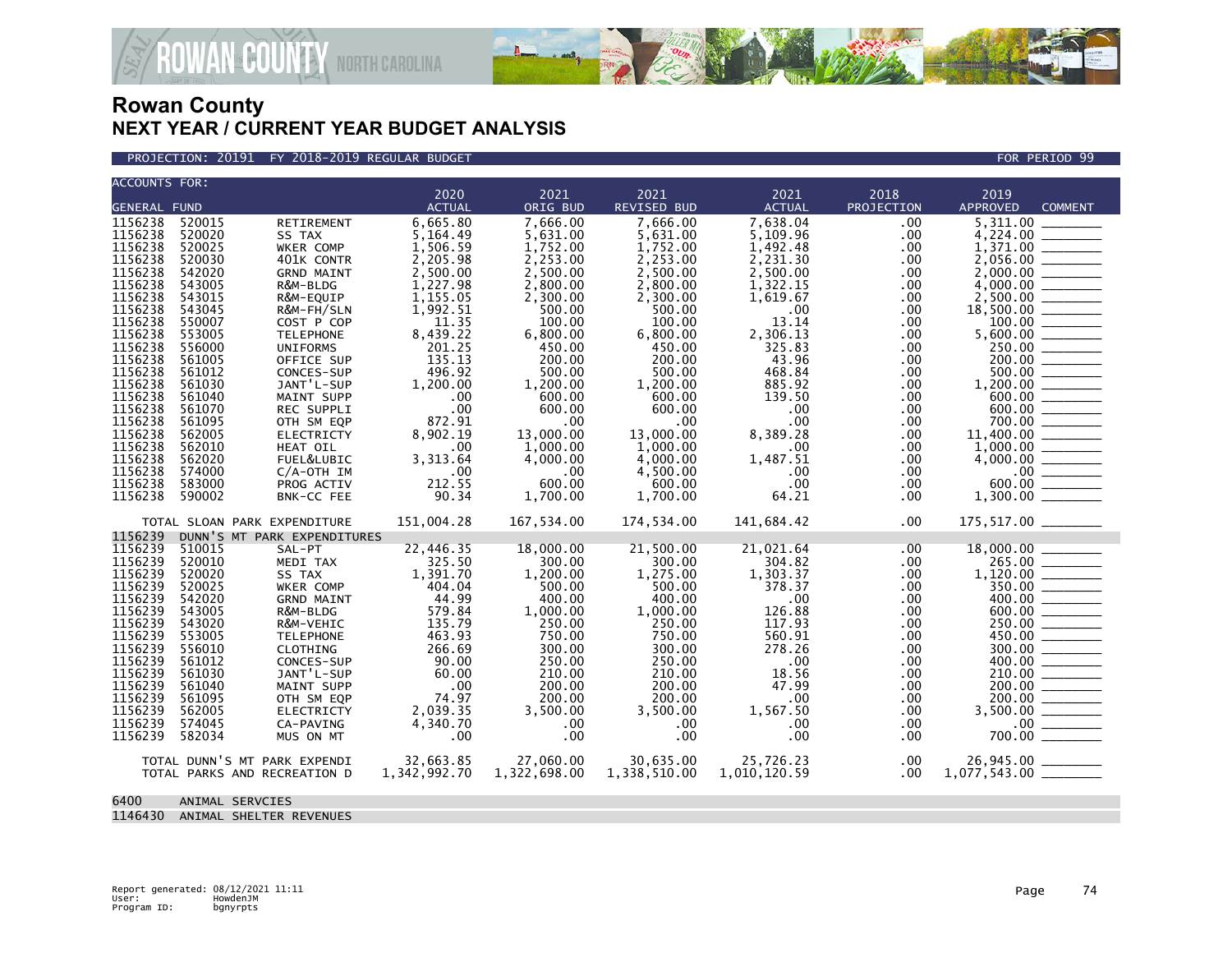

PROJECTION: 20191 FY 2018-2019 REGULAR BUDGET FOR PERIOD 99

| <b>ACCOUNTS FOR:</b> |        |                              | 2020                         | 2021          | 2021               | 2021           | 2018       | 2019                              |
|----------------------|--------|------------------------------|------------------------------|---------------|--------------------|----------------|------------|-----------------------------------|
| <b>GENERAL FUND</b>  |        |                              | <b>ACTUAL</b>                | ORIG BUD      | <b>REVISED BUD</b> | <b>ACTUAL</b>  | PROJECTION | <b>APPROVED</b><br><b>COMMENT</b> |
| 1146430              | 425049 | GNRL SALES                   | $-27,091.00$                 | $-25,000.00$  | $-25,000.00$       | $-25, 227.00$  | .00        | $-20,000.00$                      |
| 1146430 425050       |        | PA VAC FEE                   | $-60, 341.00$                | $-65,000.00$  | $-65,000.00$       | $-38,672.00$   | .00        |                                   |
| 1146430              | 453194 | SPAY/NEUTR                   | $-100, 407.00$               | $-100,000.00$ | $-100,000.00$      | $-47,009.00$   | .00        |                                   |
| 1146430              | 453195 | SPAY/NEUTE                   | $-16,749.00$                 | $-20,000.00$  | $-20,000.00$       | $-22,865.56$   | .00        | $-35,000.00$ ________             |
| 1146430              | 464023 | ANML CTL D                   | $-1,998.00$                  | .00           | $-11,800.00$       | $-12,016.00$   | .00        | .00                               |
|                      |        | TOTAL ANIMAL SHELTER REVENUE | $-206,586.00$                | $-210,000.00$ | $-221,800.00$      | $-145,789.56$  | .00        | $-235,000.00$ ________            |
| 1146440              |        | NATURE CENTER REVENUES       |                              |               |                    |                |            |                                   |
| 1146440              | 425015 | PARK CONCE                   | $-244.00$                    | $-600.00$     | $-600.00$          | $-71.00$       | .00        | $-700.00$                         |
| 1146440              | 434080 | NC SC MU G                   | $-60,000.00$                 | .00           | $-60.000.00$       | $-60.000.00$   | .00.       |                                   |
| 1146440              | 453021 | AN HAB FE                    | $-42,767.89$                 | $-65,000.00$  | $-65,000.00$       | $-36,673.00$   | .00        | $-75,000.00$ ________             |
| 1146440              | 453069 | DAYCMP FEE                   | $-450.00$                    | $-2,500.00$   | $-2,500.00$        | $-3,000.00$    | .00        |                                   |
| 1146440              | 453071 | ZOO FEE                      | $-13,073.75$                 | $-20,000.00$  | $-20,000.00$       | $-10, 345.90$  | .00.       |                                   |
| 1146440              | 464100 | <b>RES DON</b>               | -2,819.00                    | $.00 \,$      | .00                | $-1,096.50$    | .00.       |                                   |
| 1146440              | 495010 | FB APP RES                   | .00                          | $.00 \,$      | $-47,098.00$       | $.00 \,$       | .00        | .00                               |
|                      |        | TOTAL NATURE CENTER REVENUES | $-119, 354.64$               | $-88, 100.00$ | $-195, 198.00$     | $-111, 186.40$ | .00        | $-148,639.00$ _________           |
| 1146450              |        | VETERINARIAN SERV REVENUES   |                              |               |                    |                |            |                                   |
| 1146450              | 489060 | <b>MED FEES</b>              | $-155.00$                    | .00           | $.00 \times$       | $-120.00$      | $.00 \,$   | $.00$ $\qquad \qquad$             |
|                      |        | TOTAL VETERINARIAN SERV REVE | $-155.00$                    | .00           | .00                | $-120.00$      | .00        |                                   |
| 1156410              |        | ANIMAL SERVICES EXPENDITURES |                              |               |                    |                |            |                                   |
| 1156410              | 510005 | SAL-REG                      | 77,466.41                    | 79,582.00     | 79,582.00          | 78,745.22      | .00        | 71,750.00                         |
| 1156410              | 520005 | HLTH INSUR                   | 10,091.00                    | 9.960.00      | 11,260.00          | 10,965.50      | .00.       |                                   |
| 1156410              | 520010 | MEDI TAX                     | 1,047.65                     | 1.097.00      | 1,097.00           | 1,073.46       | .00        | 984.00                            |
| 1156410              | 520015 | RETIREMENT                   | 7,027.05                     | 8,126.00      | 8,126.00           | 8,087.27       | .00        |                                   |
| 1156410              | 520020 | SS TAX                       | 4,479.86                     | 4,691.00      | 4,691.00           | 4,589.78       | .00        |                                   |
| 1156410              | 520025 | WKER COMP                    | 1,787.79                     | 1,831.00      | 1,831.00           | 1,828.43       | .00        |                                   |
| 1156410              | 520030 | 401K CONTR                   | 2,325.58                     | 2,388.00      | 2,388.00           | 2,362.27       | .00        |                                   |
| 1156410              | 553005 | <b>TELEPHONE</b>             | 643.74                       | 2,100.00      | 2,100.00           | 1,923.40       | .00        | 800.00                            |
| 1156410              | 556000 | <b>UNIFORMS</b>              | 398.96                       | 600.00        | 600.00             | 136.08         | .00.       |                                   |
| 1156410              | 558000 | <b>TRAVEL</b>                | $\overline{\phantom{0}}$ .00 | 500.00        | 500.00             | .00            | .00.       |                                   |
| 1156410              | 559000 | TRAINING                     | 97.00                        | 500.00        | 500.00             | 199.00         | .00        | 500.00                            |
| 1156410              | 561005 | OFFICE SUP                   | 188.78                       | 250.00        | 250.00             | 187.82         | .00        | 250.00                            |
| 1156410              | 561095 | OTH SM EQP                   | 16.49                        | 500.00        | 500.00             | 434.92         | .00        | $500.00$ _______                  |
| 1156410              | 562020 | FUEL&LUBIC                   | .00                          | $.00 \,$      | $.00 \cdot$        | 216.04         | .00        | 00                                |
| 1156410              | 564050 | DUES&SUBS                    | 500.00                       | 500.00        | 500.00             | $.00 \,$       | .00        | 500.00                            |
| 1156410              | 590002 | BNK-CC FEE                   | .00                          | 400.00        | 400.00             | .00            | .00        |                                   |
|                      |        | TOTAL ANIMAL SERVICES EXPEND | 106,070.31                   | 113,025.00    | 114,325.00         | 110,749.19     | .00.       |                                   |
| 1156420              |        | ANIMAL ENFORCEMENT EXPENSES  |                              |               |                    |                |            |                                   |
| 1156420 510005       |        | SAL-REG                      | 271,701.37                   | 276,594.00    | 276,594.00         | 272,961.37     | .00        | 252,432.00                        |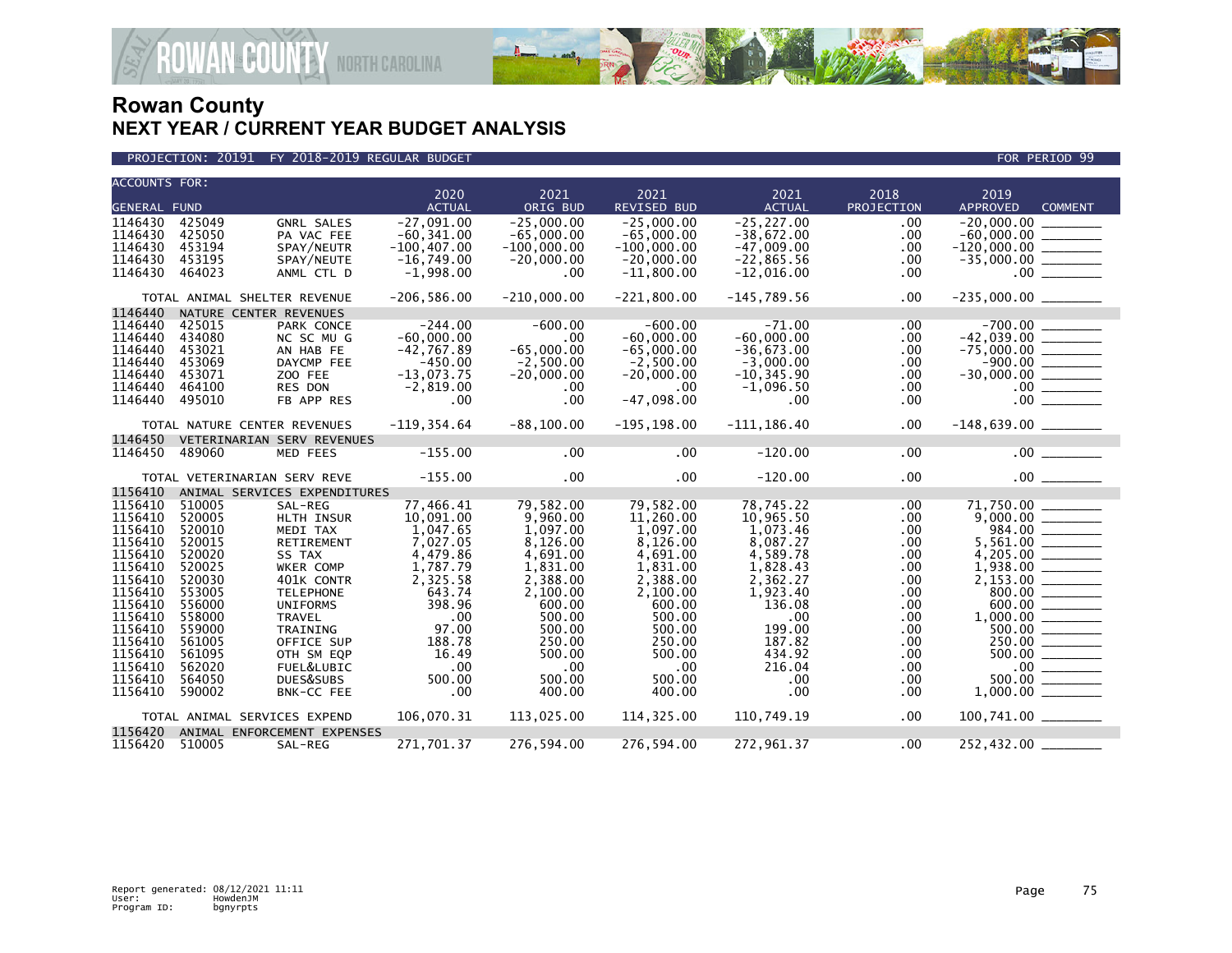

PROJECTION: 20191 FY 2018-2019 REGULAR BUDGET FOR PERIOD 99

| <b>ACCOUNTS FOR:</b> |        |                              |               |              |              |               |            |                                                                                                                                                                                   |
|----------------------|--------|------------------------------|---------------|--------------|--------------|---------------|------------|-----------------------------------------------------------------------------------------------------------------------------------------------------------------------------------|
|                      |        |                              | 2020          | 2021         | 2021         | 2021          | 2018       | 2019                                                                                                                                                                              |
| <b>GENERAL FUND</b>  |        |                              | <b>ACTUAL</b> | ORIG BUD     | REVISED BUD  | <b>ACTUAL</b> | PROJECTION | <b>APPROVED</b><br><b>COMMENT</b>                                                                                                                                                 |
| 1156420              | 510015 | SAL-PT                       | 13,807.77     | 13,000.00    | 13,500.00    | 13,979.36     | .00        | 12,500.00 _                                                                                                                                                                       |
| 1156420              | 520005 | HLTH INSUR                   | 70,637.00     | 69,720.00    | 77,720.00    | 76,758.50     | .00        |                                                                                                                                                                                   |
| 1156420              | 520010 | MEDI TAX                     | 3,865.70      | 3,925.00     | 3,925.00     | 3,886.61      | .00        |                                                                                                                                                                                   |
| 1156420              | 520015 | RETIREMENT                   | 24,611.49     | 28,253.00    | 28,253.00    | 28, 131.69    | .00        |                                                                                                                                                                                   |
| 1156420              | 520020 | SS TAX                       | 16,513.76     | 16,779.00    | 16,779.00    | 16,456.93     | .00        |                                                                                                                                                                                   |
| 1156420              | 520025 | WKER COMP                    | 6,576.44      | 6,776.00     | 6,776.00     | 6,641.74      | .00        | $15,538.00$<br>$7,294.00$<br>$7,952.00$                                                                                                                                           |
| 1156420              | 520030 | 401K CONTR                   | 8,145.24      | 8,311.00     | 8,311.00     | 8,217.50      | .00        |                                                                                                                                                                                   |
| 1156420              | 534030 | TECH-S&M                     | .00           | $.00 \times$ | .00          | $.00 \,$      | .00        |                                                                                                                                                                                   |
| 1156420              | 543015 | R&M EQUIP                    | .00           | 1.000.00     | 1.000.00     | $.00 \,$      | .00        |                                                                                                                                                                                   |
| 1156420              | 543020 | R&M VEH                      | 3,357.01      | 7,000.00     | 7,000.00     | 2,912.12      | .00.       |                                                                                                                                                                                   |
| 1156420              | 553005 | <b>TELEPHONE</b>             | 7,151.49      | 9.600.00     | 9,600.00     | 8,355.10      | .00        |                                                                                                                                                                                   |
| 1156420              | 555000 | PRINTING                     | 682.64        | 800.00       | 800.00       | 636.28        | .00        |                                                                                                                                                                                   |
| 1156420              | 556000 | <b>UNIFORMS</b>              | 4,926.48      | 3,000.00     | 3,000.00     | 2,668.26      | .00        |                                                                                                                                                                                   |
| 1156420              | 558000 | TRAVEL                       | 1,530.85      | 1.500.00     | $.00 \times$ | $.00 \times$  | .00        |                                                                                                                                                                                   |
| 1156420              | 559000 | TRAINING                     | 965.00        | 1,150.00     | 1,150.00     | 1,003.00      | .00        | $\frac{1,000.00}{1,000.00}$<br>$\frac{1,000.00}{2,500.00}$<br>$\frac{2,500.00}{500.00}$                                                                                           |
| 1156420              | 561005 | SUPP OFF                     | 627.94        | 750.00       | 750.00       | 722.86        | .00        |                                                                                                                                                                                   |
| 1156420              | 561013 | SUPP ANLCT                   | 1,960.40      | 1.500.00     | 1,500.00     | 1.515.99      | .00        |                                                                                                                                                                                   |
| 1156420              | 561085 | SUPP VEH                     | 5,473.81      | 4,000.00     | 5,805.00     | 5.399.79      | .00        |                                                                                                                                                                                   |
| 1156420              | 561095 | SUPP OTHR                    | 2,527.06      | 2,000.00     | 3,000.00     | 2,829.38      | .00        |                                                                                                                                                                                   |
| 1156420              | 562020 | MTR FUL/LU                   | 19,723.93     | 23,000.00    | 23,000.00    | 19,276.44     | .00        |                                                                                                                                                                                   |
| 1156420              | 564050 | DUES&SUBS                    | 338.00        | 500.00       | 500.00       | $.00 \,$      | .00        |                                                                                                                                                                                   |
| 1156420              | 575035 | C/A-VECHL                    | 33,058.71     | .00          | 32,935.00    | 31,481.98     | .00        | $89,400.00$ ________<br>1,155.00                                                                                                                                                  |
| 1156420              | 576030 | $F/A$ -EQUIP                 | 3,345.00      | 2,637.00     | 2,637.00     | 2,367.00      | .00        |                                                                                                                                                                                   |
|                      |        | TOTAL ANIMAL ENFORCEMENT EXP | 501, 527.09   | 481,795.00   | 524,535.00   | 506,201.90    | .00        | 539,989.00 ______                                                                                                                                                                 |
| 1156430              |        | ANIMAL SHELTER EXPENDITURES  |               |              |              |               |            |                                                                                                                                                                                   |
| 1156430              | 510005 | SAL-REG                      | 173,799.41    | 182,486.00   | 182,486.00   | 178,592.42    | .00        | 143,006.00                                                                                                                                                                        |
| 1156430              | 510015 | SAL-PT                       | 77,217.54     | 70,000.00    | 100,000.00   | 99,238.28     | $.00 \,$   |                                                                                                                                                                                   |
| 1156430              | 520005 | HLTH INSUR                   | 58,471.00     | 59,760.00    | 64,760.00    | 63,973.00     | .00        |                                                                                                                                                                                   |
| 1156430              | 520010 | MEDI TAX                     | 3,465.98      | 4,479.00     | 4,479.00     | 3,851.21      | .00        |                                                                                                                                                                                   |
| 1156430              | 520015 | RETIREMENT                   | 15,758.23     | 18,635.00    | 18,635.00    | 18,285.07     | .00        | $\begin{array}{r} 43,000.00 \ \hline 66,000.00 \ \hline 2,049.00 \ \hline 11,085.00 \ \hline 2,049.00 \ \hline 3,753.00 \ \hline 3,310.00 \ \hline 4,294.00 \ \hline \end{array}$ |
| 1156430              | 520020 | SS TAX                       | 14,819.67     | 18,090.00    | 18,090.00    | 16,225.77     | .00        |                                                                                                                                                                                   |
| 1156430              | 520025 | WKER COMP                    | 4,649.10      | 6,659.00     | 6,659.00     | 4,852.84      | .00        |                                                                                                                                                                                   |
| 1156430              | 520030 | 401K CONTR                   | 5,084.85      | 5,478.00     | 5,478.00     | 5,301.63      | .00        |                                                                                                                                                                                   |
| 1156430              | 532060 | PA VOUCHR                    | 93,275.35     | 110,000.00   | 101,500.00   | 47,272.83     | .00        |                                                                                                                                                                                   |
| 1156430              | 532061 | SURGY SUPP                   | 18,811.54     | 30,000,00    | 30,000,00    | 16,944.83     | .00        |                                                                                                                                                                                   |
| 1156430              | 533013 | CONTR CLNG                   | 443.00        | 720.00       | 720.00       | $.00 \,$      | .00        | $62,000.00$<br>$62,000.00$<br>$42,000.00$<br>$12,500.00$<br>$3,500.00$<br>$00$<br>$00$<br>$13,140.00$                                                                             |
| 1156430              | 534030 | TECH-S&M                     | 8,640.00      | 12,500.00    | 12,500.00    | 8,640.00      | $.00 \,$   |                                                                                                                                                                                   |
| 1156430              | 541040 | <b>WATER</b>                 | 2,834.95      | 4,500.00     | 4,500.00     | 2.057.94      | .00        |                                                                                                                                                                                   |
| 1156430              | 543005 | R&M-BLDG                     | .00           | $.00 \times$ | 7,500.00     | 7,497.76      | $.00 \,$   |                                                                                                                                                                                   |
| 1156430              | 543015 | R&M EQUIP                    | 1,000.00      | 1.000.00     | 2,350.00     | 1,824.57      | .00.       |                                                                                                                                                                                   |
| 1156430              | 550007 | COST P COP                   | 2,446.52      | 2,400.00     | 2,400.00     | 1,551.36      | .00        |                                                                                                                                                                                   |
| 1156430              | 553005 | <b>TELEPHONE</b>             | 1,243.50      | 2,400.00     | 2,400.00     | 693.17        | .00        |                                                                                                                                                                                   |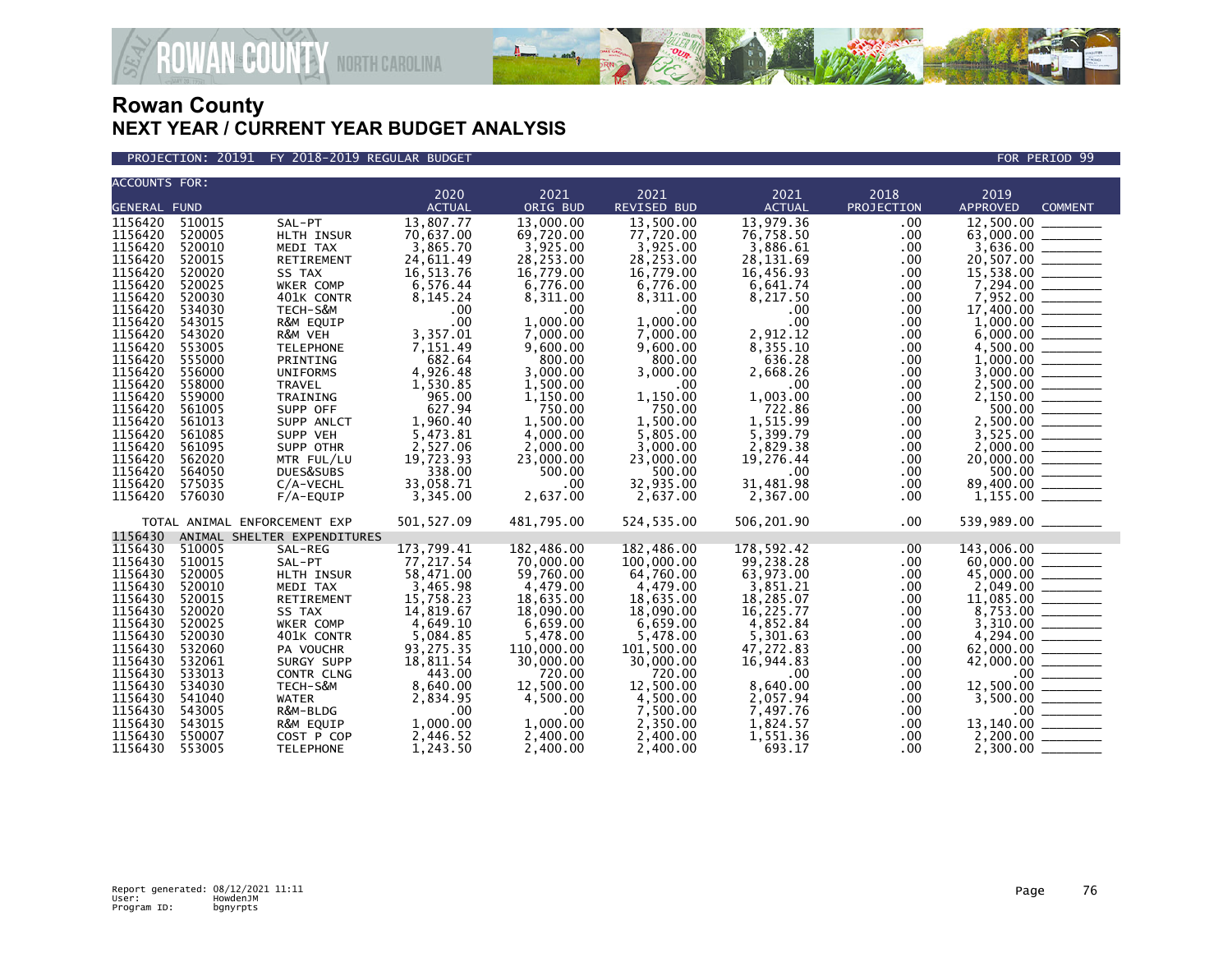

#### PROJECTION: 20191 FY 2018-2019 REGULAR BUDGET FOR PERIOD 99

| <b>ACCOUNTS FOR:</b>                     |                                      |                                                     |                                          |                                              |                                       |                                     |                                         |                                                                                                                                                                                                                                                                                                                         |
|------------------------------------------|--------------------------------------|-----------------------------------------------------|------------------------------------------|----------------------------------------------|---------------------------------------|-------------------------------------|-----------------------------------------|-------------------------------------------------------------------------------------------------------------------------------------------------------------------------------------------------------------------------------------------------------------------------------------------------------------------------|
|                                          |                                      |                                                     | 2020                                     | 2021                                         | 2021                                  | 2021                                | 2018                                    | 2019                                                                                                                                                                                                                                                                                                                    |
| <b>GENERAL FUND</b>                      |                                      |                                                     | <b>ACTUAL</b>                            | ORIG BUD                                     | <b>REVISED BUD</b>                    | <b>ACTUAL</b>                       | PROJECTION                              | APPROVED<br><b>COMMENT</b>                                                                                                                                                                                                                                                                                              |
| 1156430                                  | 554000                               | ADVERTNG                                            | 1,401.94                                 | 800.00                                       | 1,400.00                              | 1,341.63                            | .00                                     |                                                                                                                                                                                                                                                                                                                         |
| 1156430                                  | 555000                               | PRINTING                                            | 2,599.93                                 | 3,000.00                                     | 3,000.00                              | 2,177.85                            | .00                                     |                                                                                                                                                                                                                                                                                                                         |
| 1156430                                  | 556000                               | <b>UNIFORMS</b>                                     | 2,677.99                                 | 2,215.00                                     | 2,215.00                              | 2,215.00                            | .00                                     |                                                                                                                                                                                                                                                                                                                         |
| 1156430                                  | 557000                               | POSTAGE                                             | 1,900.00                                 | 1,500.00                                     | 3,050.00                              | 2,485.64                            | .00                                     |                                                                                                                                                                                                                                                                                                                         |
| 1156430                                  | 558000                               | TRAVEL                                              | 1,382.58                                 | 1,500.00                                     | $.00 \times$                          | $.00 \,$                            | .00                                     |                                                                                                                                                                                                                                                                                                                         |
| 1156430                                  | 559000                               | TRAINING                                            | 1,070.00                                 | 1,200.00                                     | 1.200.00                              | 333.00                              | $.00 \,$                                |                                                                                                                                                                                                                                                                                                                         |
| 1156430                                  | 561005                               | SUPP OFF                                            | 2,200.00                                 | 2,200.00                                     | 2,200.00                              | 2,220.78                            | $.00 \,$                                |                                                                                                                                                                                                                                                                                                                         |
| 1156430                                  | 561013                               | SUPP ANLCT                                          | 21,349.84                                | 20,500.00                                    | 20,500.00                             | 19,857.33                           | .00                                     |                                                                                                                                                                                                                                                                                                                         |
| 1156430                                  | 561030                               | SUPP JANTR                                          | 3,763.35                                 | 5,000.00                                     | 4,400.00                              | 4,181.93                            | .00                                     |                                                                                                                                                                                                                                                                                                                         |
| 1156430                                  | 561045                               | SUPPL:MED                                           | 5,135.25                                 | 4,000.00                                     | 1,145.00                              | $.00 \,$                            | .00                                     |                                                                                                                                                                                                                                                                                                                         |
| 1156430                                  | 561048                               | PA VACCIN                                           | 39,672.29                                | 65,000.00                                    | 65,000.00                             | 35,524.24                           | $.00 \,$                                |                                                                                                                                                                                                                                                                                                                         |
| 1156430                                  | 561095                               | SUPP OTHER                                          | 4,060.40                                 | 3,500.00                                     | 7,800.00                              | 6,049.76                            | .00                                     |                                                                                                                                                                                                                                                                                                                         |
| 1156430                                  | 562005                               | ELECTRICTY                                          | 13,650.60                                | 16,000.00                                    | 16,000.00                             | 10,516.81                           | .00                                     |                                                                                                                                                                                                                                                                                                                         |
| 1156430                                  | 562025                               | NATRL GAS                                           | 4,603.85                                 | 11,000.00                                    | 11,000.00                             | 6,311.34                            | .00                                     | $\begin{array}{r} 3,000.00 \ -2,000.00 \ -1,500.00 \ \hline 1,500.00 \ \hline 1,500.00 \ \hline 2,000.00 \ \hline 2,000.00 \ \hline 6,000.00 \ \hline 5,500.00 \ \hline 5,500.00 \ \hline 7,500.00 \ \hline 8,500.00 \ \hline 8,500.00 \ \hline 8,500.00 \ \hline 8,500.00 \ \hline 4,500.00 \ \hline \end{array}$      |
| 1156430                                  | 563001                               | ANML FOOD                                           | 4, 145. 32                               | 4,500.00                                     | 4,500.00                              | 4,446.99                            | $.00 \,$                                |                                                                                                                                                                                                                                                                                                                         |
| 1156430                                  | 564050                               | DUES&SUBS                                           | 564.99                                   | 800.00                                       | 800.00                                | 449.90                              | $.00 \,$                                |                                                                                                                                                                                                                                                                                                                         |
| 1156430                                  | 582009                               | MTG FOOD                                            | 582.30                                   | 900.00                                       | 1,050.00                              | 985.67                              | $.00 \,$                                |                                                                                                                                                                                                                                                                                                                         |
| 1156430                                  | 590002                               | <b>BNK CC FEE</b>                                   | 3,688.06                                 | 7,000.00                                     | 7,000.00                              | 2,382.64                            | .00                                     |                                                                                                                                                                                                                                                                                                                         |
|                                          |                                      | TOTAL ANIMAL SHELTER EXPENDI                        | 596,409.33                               | 679,722.00                                   | 716,717.00                            | 578,283.19                          | $.00 \,$                                | 558,187.00 ________                                                                                                                                                                                                                                                                                                     |
| 1156440                                  |                                      | NATURE CENTER EXPENDITURES                          |                                          |                                              |                                       |                                     |                                         |                                                                                                                                                                                                                                                                                                                         |
| 1156440                                  | 510005                               | SAL-REG                                             | 151,836.91                               | 153,486.00                                   | 153,486.00                            | 156,943.13                          | .00                                     |                                                                                                                                                                                                                                                                                                                         |
| 1156440                                  | 510015                               | SAL-PT                                              | 132,016.19                               | 121,577.00                                   | 115,397.00                            | 123,469.79                          | .00                                     |                                                                                                                                                                                                                                                                                                                         |
| 1156440                                  | 520005                               | HLTH INSUR                                          | 40,364.00                                | 39,840.00                                    | 44,840.00                             | 42,815.50                           | $.00 \,$                                |                                                                                                                                                                                                                                                                                                                         |
| 1156440                                  | 520010                               | MEDI TAX                                            | 3,906.74                                 | 4,025.00                                     | 4,370.00                              | 3,859.22                            | .00                                     |                                                                                                                                                                                                                                                                                                                         |
| 1156440                                  | 520015                               | RETIREMENT                                          | 13,763.70                                | 15,673.00                                    | 15,673.00                             | 16, 107.65                          | $.00 \,$                                |                                                                                                                                                                                                                                                                                                                         |
| 1156440                                  | 520020                               | SS TAX                                              | 16,704.82                                | 16,657.00                                    | 18,134.00                             | 16,354.58                           | .00                                     |                                                                                                                                                                                                                                                                                                                         |
| 1156440                                  | 520025                               | WKER COMP                                           | 5,114.14                                 | 5,764.00                                     | 6,622.00                              | 5.054.19                            | .00 <sub>1</sub>                        |                                                                                                                                                                                                                                                                                                                         |
| 1156440                                  | 520030                               | 401K CONTR                                          | 4,330.30                                 | 4,606.00                                     | 4,606.00                              | 4,691.13                            | .00                                     |                                                                                                                                                                                                                                                                                                                         |
| 1156440                                  | 533001                               | CONTR SERV                                          | .00                                      | 2,400.00                                     | 2,470.00                              | 2,464.55                            | .00                                     |                                                                                                                                                                                                                                                                                                                         |
| 1156440                                  | 534030                               | TECH-S&M                                            | 1,000.00                                 | 1,000.00                                     | 1,000.00                              | 1,000.00                            | .00                                     |                                                                                                                                                                                                                                                                                                                         |
| 1156440                                  | 542020                               | <b>GRND MAINT</b>                                   | 2,170.02                                 | 2,200.00                                     | 2,200.00                              | 2,123.77                            | $.00 \,$                                |                                                                                                                                                                                                                                                                                                                         |
| 1156440                                  | 543005                               | R&M-BLDG                                            | 15,545.53                                | 20,600.00                                    | 12,570.00                             | 10,569.56                           | .00                                     |                                                                                                                                                                                                                                                                                                                         |
| 1156440                                  | 543020                               | R&M VEH                                             | 364.75                                   | 1,000.00                                     | 1,000.00                              | 662.19                              | $.00 \,$                                |                                                                                                                                                                                                                                                                                                                         |
| 1156440                                  | 543033                               | R&M-AN CGS                                          | 973.49                                   | 800.00                                       | 3,408.00                              | 3,288.19                            | $.00 \,$                                |                                                                                                                                                                                                                                                                                                                         |
| 1156440<br>1156440                       | 553005<br>554000                     | <b>TELEPHONE</b>                                    | 756.48<br>400.00                         | 1,100.00<br>500.00                           | 1,100.00                              | 1,053.46                            | .00                                     |                                                                                                                                                                                                                                                                                                                         |
| 1156440                                  | 555000                               | ADVERTISNG                                          | 280.99                                   | .00                                          | .00<br>.00 <sub>1</sub>               | .00<br>$.00 \,$                     | $.00 \,$<br>$.00 \,$                    |                                                                                                                                                                                                                                                                                                                         |
|                                          |                                      | PRINTING                                            |                                          |                                              |                                       |                                     |                                         |                                                                                                                                                                                                                                                                                                                         |
|                                          |                                      |                                                     |                                          |                                              |                                       |                                     |                                         |                                                                                                                                                                                                                                                                                                                         |
|                                          |                                      |                                                     |                                          |                                              |                                       |                                     |                                         |                                                                                                                                                                                                                                                                                                                         |
|                                          |                                      |                                                     |                                          |                                              |                                       |                                     |                                         |                                                                                                                                                                                                                                                                                                                         |
| 1156440                                  | 561010                               | ANIMAL&VET                                          | 15,647.25                                | 15,000.00                                    | 14,930.00                             | 14,930.00                           | .00.                                    | 9,500.00                                                                                                                                                                                                                                                                                                                |
| 1156440<br>1156440<br>1156440<br>1156440 | 556000<br>558000<br>559000<br>561005 | <b>UNIFORMS</b><br>TRAVEL<br>TRAINING<br>OFFICE SUP | 850.91<br>379.44<br>1,027.49<br>1,198.93 | 1,000.00<br>1,500.00<br>1,500.00<br>1,000.00 | 1,000.00<br>.00<br>490.00<br>1.000.00 | 617.57<br>.00<br>490.00<br>1.000.00 | $.00 \,$<br>$.00 \,$<br>$.00 \,$<br>.00 | $\begin{array}{r} 111,050.00 \ \hline 89,000.00 \ \hline 27,000.00 \ \hline 1,464.00 \ \hline 1,464.00 \ \hline 8,607.00 \ \hline 6,254.00 \ \hline 2,222.00 \ \hline 3,332.00 \ \hline 1,000.00 \ \hline 2,200.00 \ \hline 21,990.00 \ \hline 800.00 \ \hline 800.00 \ \hline 800.00 \ \hline 800.00 \ \hline 1,500.0$ |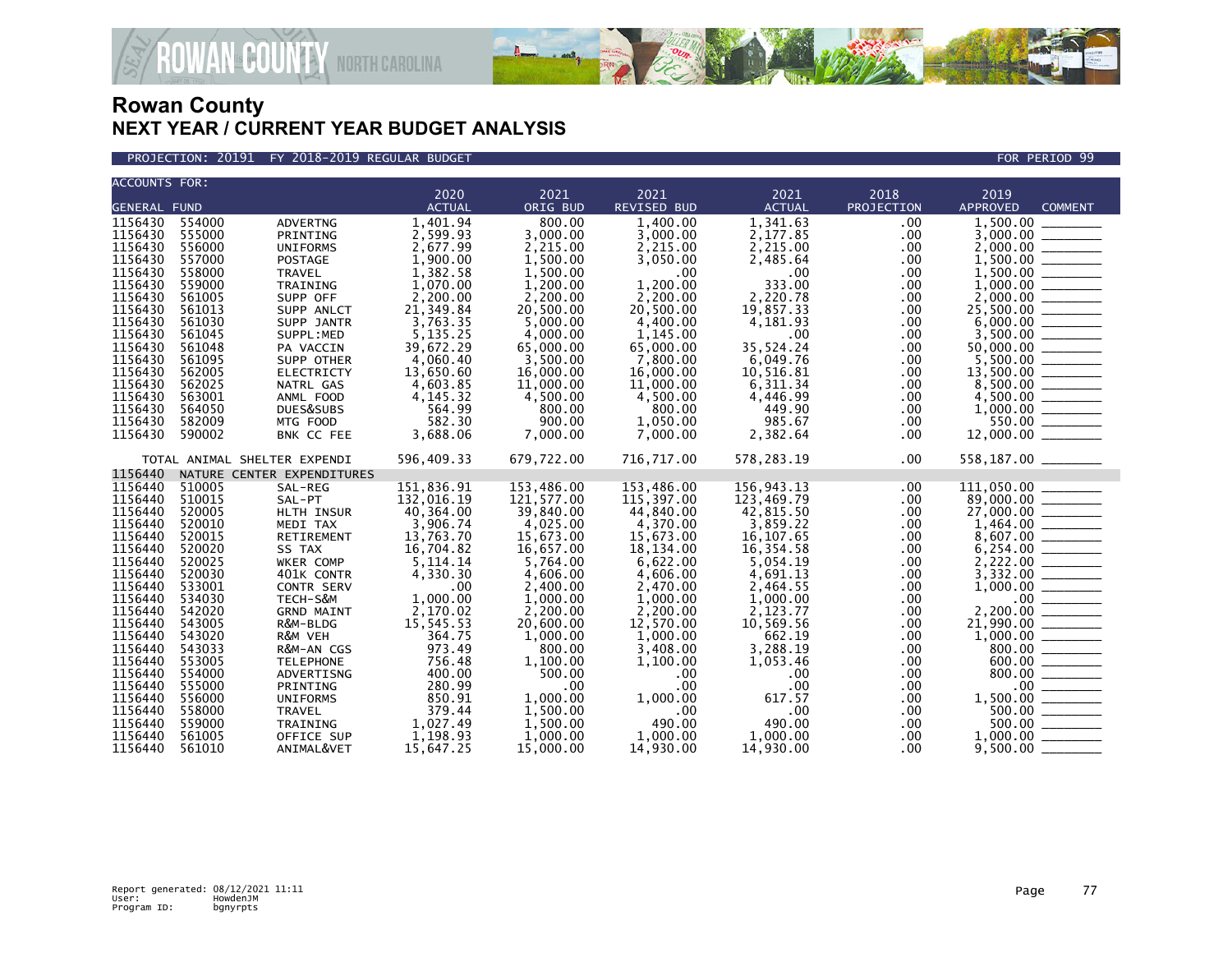

**IAN-COUNTY NORTH CAROLINA** 

| <b>ACCOUNTS FOR:</b> |                              |                            |               |            |             |               |            |                                                                                                                                                                     |
|----------------------|------------------------------|----------------------------|---------------|------------|-------------|---------------|------------|---------------------------------------------------------------------------------------------------------------------------------------------------------------------|
|                      |                              |                            | 2020          | 2021       | 2021        | 2021          | 2018       | 2019                                                                                                                                                                |
| <b>GENERAL FUND</b>  |                              |                            | <b>ACTUAL</b> | ORIG BUD   | REVISED BUD | <b>ACTUAL</b> | PROJECTION | APPROVED<br><b>COMMENT</b>                                                                                                                                          |
| 1156440              | 561012                       | CONCES-SUP                 | .00           | 600.00     | 600.00      | 1.50          | .00        | 600.00                                                                                                                                                              |
| 1156440              | 561015                       | EDU SUPPLY                 | 2,532.80      | 500.00     | 500.00      | 388.71        | .00        |                                                                                                                                                                     |
| 1156440              | 561018                       | DISP/EXHIB                 | 8.69          | 500.00     | 500.00      | 484.26        | .00        |                                                                                                                                                                     |
| 1156440              | 561030                       | JANT'L-SUP                 | 1,155.86      | 1,400.00   | 1,400.00    | 1,256.71      | .00        |                                                                                                                                                                     |
| 1156440              | 561037                       | LIBRA SUPP                 | 282.41        | 300.00     | 300.00      | 289.30        | .00        |                                                                                                                                                                     |
| 1156440              | 561045                       | SUPPL:MED                  | 119.41        | 700.00     | 700.00      | 556.83        | .00        |                                                                                                                                                                     |
| 1156440              | 561071                       | DYCMP SUPP                 | .00           | 965.00     | 965.00      | 929.12        | .00        | $\begin{array}{c} 300.00 \ \hline 300.00 \ \hline 700.00 \ \hline 965.00 \ \hline 300.00 \ \hline 300.00 \ \hline \end{array}$                                      |
| 1156440              | 561084                       | AQUAR SUPP                 | 358.23        | 1,000.00   | 1.000.00    | 582.79        | .00        |                                                                                                                                                                     |
| 1156440              | 561085                       | SUPP VEHL                  | 692.40        | 700.00     | 700.00      | .00           | .00        |                                                                                                                                                                     |
| 1156440              | 561090                       | OTH SUPPL                  | 299.31        | 300.00     | 300.00      | 299.60        | .00        | $300.00$                                                                                                                                                            |
| 1156440              | 561095                       | OTH SM EQP                 | 500.00        | 500.00     | 2,550.00    | 2,550.00      | .00        |                                                                                                                                                                     |
| 1156440              | 562020                       | MTR FUL/LU                 | .00           | 1,100.00   | 1,100.00    | 205.25        | .00        |                                                                                                                                                                     |
| 1156440              | 563001                       | ANIML FOOD                 | 13,300.00     | 16,400.00  | 20,310.00   | 18,936.09     | .00        |                                                                                                                                                                     |
| 1156440              | 564050                       | DUES&SUBS                  | 1,764.15      | 2,000.00   | 2.000.00    | 1.984.36      | .00        |                                                                                                                                                                     |
| 1156440              | 575090                       | $C/A$ -FU&EQP              | 9,442.73      | .00        | 5,980.00    | 5,980.00      | .00        |                                                                                                                                                                     |
| 1156440              | 576900                       | $F/A$ -OTHER               | .00           | .00        | 16,256.00   | 6,450.75      | .00        |                                                                                                                                                                     |
| 1156440              | 583000                       | PROG ACTIV                 | .00           | 1,000.00   | 1,000.00    | 572.29        | .00        |                                                                                                                                                                     |
| 1156440              | 583041                       | DONAT EXP                  | .00           | .00        | 44,490.00   | $.00 \times$  | .00        |                                                                                                                                                                     |
| 1156440              | 583061                       | SIMP LIV F                 | .00           | 500.00     | .00         | $.00 \times$  | .00        | $\begin{array}{r} 300.00 \ \hline 500.00 \ 2,000.00 \ \hline 11,700.00 \ \hline 2,000.00 \ \hline 0 \ 0 \ 0 \ \hline 1,000.00 \ \hline 500.00 \ \hline \end{array}$ |
| 1156440              | 585019                       | <b>GRANT: DNP</b>          | 33,500.55     | .00        | 17,244.00   | 12,343.19     | .00        |                                                                                                                                                                     |
| 1156440              | 590002                       | BNK-CC FEE                 | 228.21        | 200.00     | 200.00      | 192.81        | .00        |                                                                                                                                                                     |
| 1156440              | 590008                       | SALES&USE                  | 15.97         | 100.00     | 100.00      | 7.27          | .00        |                                                                                                                                                                     |
|                      |                              |                            |               |            |             |               |            |                                                                                                                                                                     |
|                      | TOTAL NATURE CENTER EXPENDIT |                            | 472,832.80    | 439,993.00 | 522,491.00  | 461,505.31    | .00        |                                                                                                                                                                     |
| 1156450              |                              | VETERINARIAN SERV EXPENSES |               |            |             |               |            |                                                                                                                                                                     |
| 1156450              | 510005                       | SAL-REG                    | 99,658.88     | 90,150.00  | 95,150.00   | 95,099.96     | .00        |                                                                                                                                                                     |
| 1156450              | 510015                       | SAL-PT                     | 9,212.37      | 8,692.00   | 12,192.00   | 11,698.24     | .00        |                                                                                                                                                                     |
| 1156450              | 520005                       | HLTH INSUR                 | 12,166.00     | 9,960.00   | 11,260.00   | 10,965.50     | .00        |                                                                                                                                                                     |
| 1156450              | 520010                       | MEDI TAX                   | 1,536.08      | 1,280.00   | 1,580.00    | 1,511.29      | .00        |                                                                                                                                                                     |
| 1156450              | 520015                       | RETIREMENT                 | 9,031.16      | 9,205.00   | 9,205.00    | 9,770.60      | .00        |                                                                                                                                                                     |
| 1156450              | 520020                       | SS TAX                     | 6,568.39      | 5,473.00   | 6,673.00    | 6,461.97      | .00        | $16,875.00$<br>$1,570.00$<br>$8,536.00$<br>$6,710.00$<br>$3,941.00$<br>$3,941.00$                                                                                   |
| 1156450              | 520025                       | WKER COMP                  | 2,523.56      | 2,074.00   | 2,574.00    | 2,462.20      | .00        |                                                                                                                                                                     |
| 1156450              | 520030                       | 401K CONTR                 | 2,925.71      | 2,705.00   | 2,705.00    | 2,852.99      | .00        |                                                                                                                                                                     |
| 1156450              | 532065                       | <b>VET FEES</b>            | 933.66        | 7,500.00   | 7,500.00    | 3,438.55      | .00        |                                                                                                                                                                     |
| 1156450              | 550007                       | COST P COP                 | 58.61         | 200.00     | 200.00      | $.00 \,$      | .00.       |                                                                                                                                                                     |
| 1156450              | 553005                       | <b>TELEPHONE</b>           | 743.09        | 1.200.00   | 1.200.00    | 506.68        | .00        | $700.00$<br>500.00                                                                                                                                                  |
| 1156450              | 555000                       | PRINTING                   | .00           | 500.00     | 500.00      | $.00 \,$      | .00        |                                                                                                                                                                     |
| 1156450              | 556000                       | <b>UNIFORMS</b>            | 116.29        | 600.00     | 600.00      | 337.33        | .00        |                                                                                                                                                                     |
| 1156450              | 557000                       | <b>POSTAGE</b>             | 12.11         | 100.00     | 100.00      | $.00 \,$      | .00        |                                                                                                                                                                     |
| 1156450              | 558000                       | TRAVEL                     | 458.13        | 500.00     | 500.00      | $.00 \,$      | .00        |                                                                                                                                                                     |
| 1156450              | 559000                       | TRAINING                   | 445.00        | 500.00     | 500.00      | 200.00        | .00        | $\begin{array}{c}\n 100.00 \\  \hline\n 500.00 \\  \hline\n 500.00\n \end{array}$                                                                                   |
| 1156450              | 561005                       | SUPP OFF                   | 301.62        | 500.00     | 500.00      | 500.00        | .00        | 500.00                                                                                                                                                              |
| 1156450              | 561013                       | SUPP AC                    | 476.66        | 1,000.00   | 1.000.00    | 808.90        | .00        | $2,000.00$ $\_\_$                                                                                                                                                   |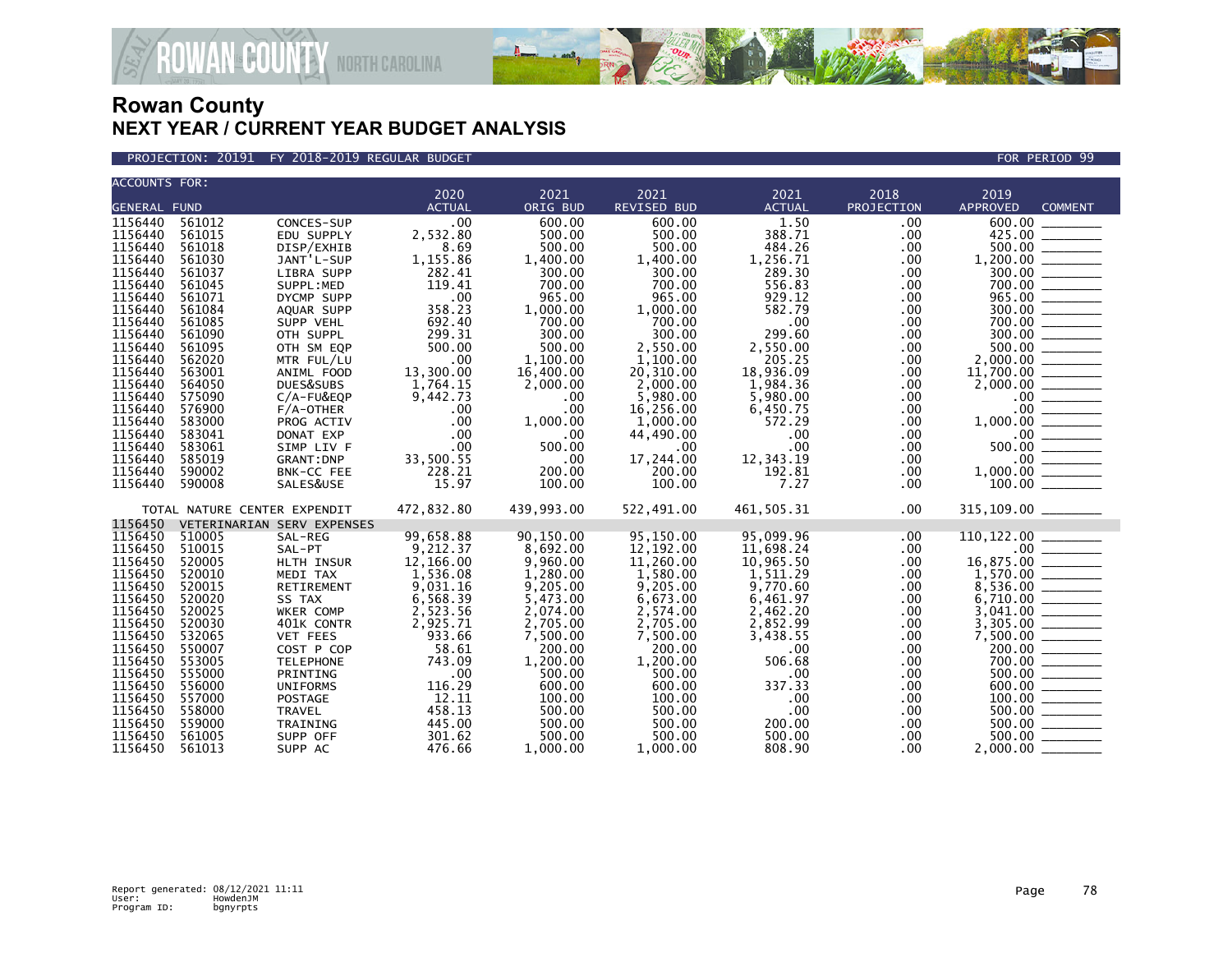

| <b>ACCOUNTS FOR:</b> |                                                              |                                 | 2020                           | 2021                           | 2021                           | 2021                                 | 2018            | 2019                                           |
|----------------------|--------------------------------------------------------------|---------------------------------|--------------------------------|--------------------------------|--------------------------------|--------------------------------------|-----------------|------------------------------------------------|
| <b>GENERAL FUND</b>  |                                                              |                                 | <b>ACTUAL</b>                  | ORIG BUD                       | <b>REVISED BUD</b>             | <b>ACTUAL</b>                        | PROJECTION      | <b>APPROVED</b><br><b>COMMENT</b>              |
| 1156450              | 561045                                                       | SUPPL:MED                       | 10,656.26                      | 11,500.00                      | 11,500.00                      | 11,421.01                            | .00             | 12,000.00                                      |
| 1156450              | 561095                                                       | SUPP EOMT                       | 216.78                         | 500.00                         | 500.00                         | 222.75                               | .00             |                                                |
| 1156450              | 564050                                                       | DUES&SUBS                       | 500.00                         | 500.00                         | 500.00                         | 485.00                               | .00             |                                                |
|                      | TOTAL VETERINARIAN SERV EXPE                                 |                                 | 158,540.36                     | 154,639.00                     | 166,439.00                     | 158,742.97                           | .00             | 176,259.00 _______                             |
|                      | TOTAL ANIMAL SERVCIES                                        |                                 | 1,509,284.25                   | 1,571,074.00                   | 1,627,509.00                   | 1,558,386.60                         | .00             | $1,306,646.00$ _________                       |
|                      |                                                              |                                 |                                |                                |                                |                                      |                 |                                                |
| 7110                 | ROWAN-CABARRUS CC                                            |                                 |                                |                                |                                |                                      |                 |                                                |
| 1157110<br>1157110   | ROWAN-CABARRUS CC<br>591021                                  | JOBS IN RC                      | 100,000,00                     | .00                            | $.00 \times$                   | .00                                  | .00             | .00                                            |
| 1157110              | 594010                                                       | <b>CURRENT EX</b>               | 2,842,498.00                   | 2,814,073.00                   | 2,814,073.00                   | 2,814,073.00                         | .00.            |                                                |
| 1157110              | 594020                                                       | CAP OUTLAY                      | 479,310.00                     | 300,000.00                     | 300,000.00                     | 300,000.00                           | .00             | 450,000.00 _______                             |
|                      | TOTAL ROWAN-CABARRUS CC                                      |                                 | 3,421,808.00                   | 3,114,073.00                   | 3, 114, 073.00                 | 3, 114, 073.00                       | .00             |                                                |
|                      | TOTAL ROWAN-CABARRUS CC                                      |                                 | 3,421,808.00                   | 3, 114, 073.00                 | 3, 114, 073.00                 | 3, 114, 073.00                       | .00             |                                                |
|                      |                                                              |                                 |                                |                                |                                |                                      |                 |                                                |
| 7120                 |                                                              | ROWAN-SALISBURY SCHOOLS         |                                |                                |                                |                                      |                 |                                                |
| 1157120              | ROWAN-SAL SCHLS EXPENSE                                      |                                 |                                |                                |                                |                                      |                 |                                                |
| 1157120<br>1157120   | 594000<br>594010                                             | EDU APPROP<br><b>CURRENT EX</b> | 12,000.00<br>36, 391, 832.00   | 12,000.00<br>36,027,914.00     | 12,000.00<br>36,027,914.00     | 12,000.00<br>36,027,914.00           | $.00 \,$<br>.00 |                                                |
| 1157120              | 594030                                                       | CE-CLRM SU                      | 373,473.63                     | 375,000.00                     | 375,000.00                     | 375,000.00                           | .00             | $375,000.00$ ________                          |
| 1157120              | 594035                                                       | $1/2C$ SL TX                    | 2,659,100.52                   | 2,291,844.00                   | 3,691,844.00                   | 1,734,185.46                         | .00             |                                                |
|                      |                                                              |                                 |                                |                                |                                |                                      |                 |                                                |
|                      | TOTAL ROWAN-SAL SCHLS EXPENS<br>TOTAL ROWAN-SALISBURY SCHOOL |                                 | 39,436,406.15<br>39,436,406.15 | 38,706,758.00<br>38,706,758.00 | 40,106,758.00<br>40,106,758.00 | 38, 149, 099. 46<br>38, 149, 099. 46 | .00<br>$.00 \,$ | 39,080,357.00 ________<br>39,080,357.00        |
|                      |                                                              |                                 |                                |                                |                                |                                      |                 |                                                |
| 7130                 |                                                              | KANNAPOLIS CITY SCHOOLS         |                                |                                |                                |                                      |                 |                                                |
| 1157130              | KANNAPOLIS CTY SCHL EXP                                      |                                 |                                |                                |                                |                                      |                 |                                                |
| 1157130              | 594000                                                       | EDU APPROP                      | 828.00                         | 828.00                         | 828.00                         | 828.00                               | .00             | 806.00                                         |
| 1157130<br>1157130   | 594010<br>594030                                             | <b>CURRENT EX</b><br>CE-CLRM SU | 2,510,318.00<br>25,868.00      | 2,486,213.00<br>25,878.00      | 2,486,213.00<br>25,878.00      | 2,486,213.00<br>25,878.00            | .00<br>.00      | 25,177.00 ________                             |
| 1157130              | 594035                                                       | $1/2C$ SL TX                    | 199,011.17                     | 158,156.00                     | 258,156.00                     | .00.                                 | .00             |                                                |
|                      |                                                              |                                 |                                |                                |                                |                                      |                 |                                                |
|                      | TOTAL KANNAPOLIS CTY SCHL EX<br>TOTAL KANNAPOLIS CITY SCHOOL |                                 | 2,736,025.17<br>2,736,025.17   | 2,671,075.00<br>2,671,075.00   | 2,771,075.00<br>2,771,075.00   | 2,512,919.00<br>2,512,919.00         | $.00 \,$<br>.00 | 2,623,791.00 ________<br>2,623,791.00 ________ |
|                      |                                                              |                                 |                                |                                |                                |                                      |                 |                                                |
| 7140                 | ROWAN CHARTER SCHOOLS                                        |                                 |                                |                                |                                |                                      |                 |                                                |
| 1157140              |                                                              | ROWAN CHRTR SCHL EXPENSE        |                                |                                |                                |                                      |                 |                                                |
| 1157140              | 594010                                                       | <b>CURRENT EX</b>               | 731,690.00                     | 1,479,384.00                   | 1,479,384.00                   | 1,479,384.00                         | .00             | 488,366.00                                     |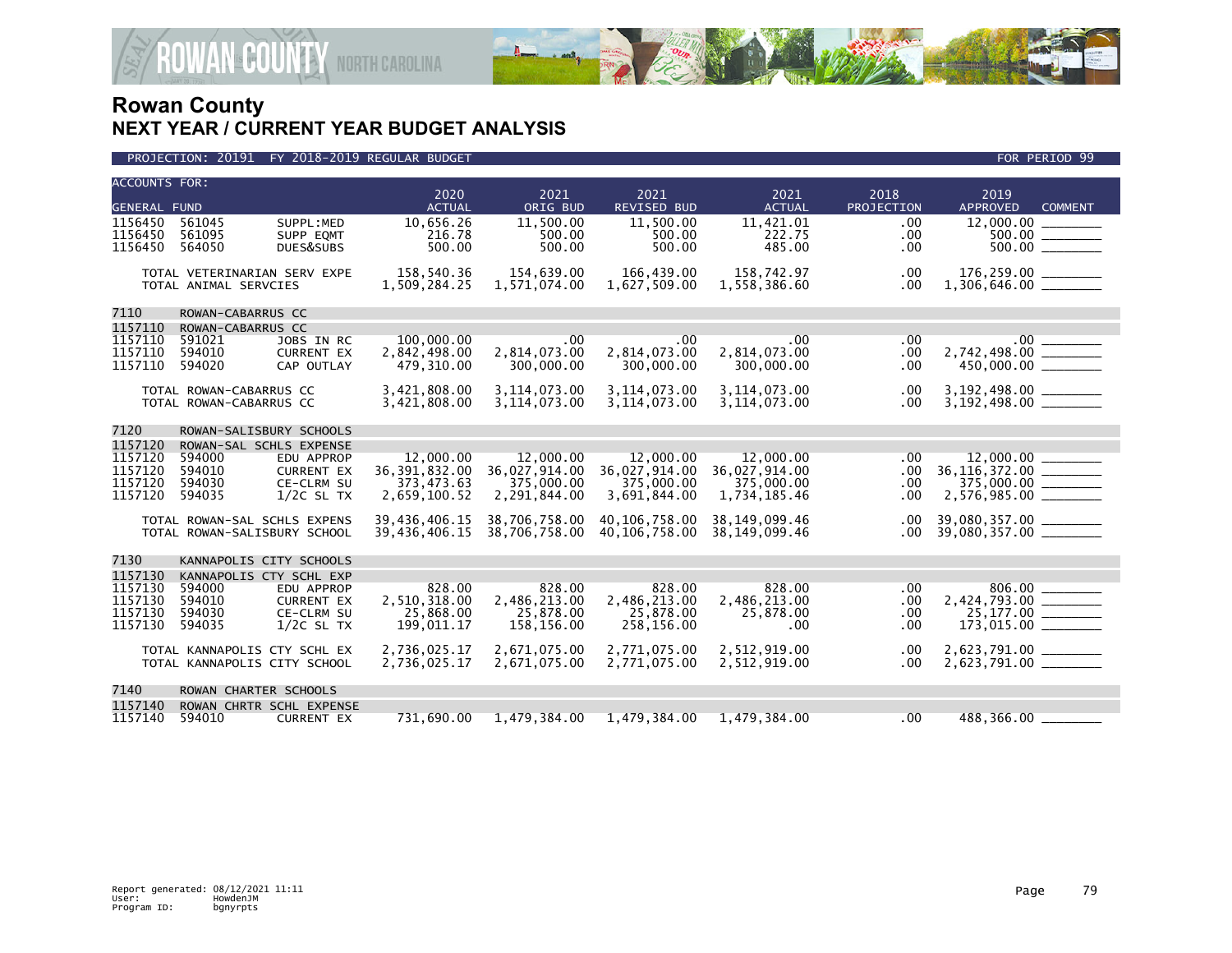

| <b>ACCOUNTS FOR:</b>                                                                                                                                                                                                                                                 |                                                                                                                                                                                                                                              |                                                                                                                                                                                                                                                                                                                                            |                                                                                                                                                                                                                                                                                                                            |                                                                                                                                                                                                                                                                                                                    |                                                                                                                                                                                                                                                                                                                   |                                                                                                                                                                                                                                                                                                                                     |                                                                                                                                                                                                                                                 |                                                                                                                                                                                                                                                                                         |                |
|----------------------------------------------------------------------------------------------------------------------------------------------------------------------------------------------------------------------------------------------------------------------|----------------------------------------------------------------------------------------------------------------------------------------------------------------------------------------------------------------------------------------------|--------------------------------------------------------------------------------------------------------------------------------------------------------------------------------------------------------------------------------------------------------------------------------------------------------------------------------------------|----------------------------------------------------------------------------------------------------------------------------------------------------------------------------------------------------------------------------------------------------------------------------------------------------------------------------|--------------------------------------------------------------------------------------------------------------------------------------------------------------------------------------------------------------------------------------------------------------------------------------------------------------------|-------------------------------------------------------------------------------------------------------------------------------------------------------------------------------------------------------------------------------------------------------------------------------------------------------------------|-------------------------------------------------------------------------------------------------------------------------------------------------------------------------------------------------------------------------------------------------------------------------------------------------------------------------------------|-------------------------------------------------------------------------------------------------------------------------------------------------------------------------------------------------------------------------------------------------|-----------------------------------------------------------------------------------------------------------------------------------------------------------------------------------------------------------------------------------------------------------------------------------------|----------------|
| <b>GENERAL FUND</b>                                                                                                                                                                                                                                                  |                                                                                                                                                                                                                                              |                                                                                                                                                                                                                                                                                                                                            | 2020<br><b>ACTUAL</b>                                                                                                                                                                                                                                                                                                      | 2021<br>ORIG BUD                                                                                                                                                                                                                                                                                                   | 2021<br><b>REVISED BUD</b>                                                                                                                                                                                                                                                                                        | 2021<br><b>ACTUAL</b>                                                                                                                                                                                                                                                                                                               | 2018<br>PROJECTION                                                                                                                                                                                                                              | 2019<br><b>APPROVED</b>                                                                                                                                                                                                                                                                 | <b>COMMENT</b> |
|                                                                                                                                                                                                                                                                      | TOTAL ROWAN CHRTR SCHL EXPEN<br>TOTAL ROWAN CHARTER SCHOOLS                                                                                                                                                                                  |                                                                                                                                                                                                                                                                                                                                            | 731,690.00<br>731,690.00                                                                                                                                                                                                                                                                                                   | 1,479,384.00<br>1,479,384.00                                                                                                                                                                                                                                                                                       | 1,479,384.00<br>1,479,384.00                                                                                                                                                                                                                                                                                      | 1,479,384.00<br>1,479,384.00                                                                                                                                                                                                                                                                                                        | $.00 \,$<br>$.00 \,$                                                                                                                                                                                                                            | 488,366.00 _______<br>488,366.00 ______                                                                                                                                                                                                                                                 |                |
| 9100                                                                                                                                                                                                                                                                 | DEBT SERVICE                                                                                                                                                                                                                                 |                                                                                                                                                                                                                                                                                                                                            |                                                                                                                                                                                                                                                                                                                            |                                                                                                                                                                                                                                                                                                                    |                                                                                                                                                                                                                                                                                                                   |                                                                                                                                                                                                                                                                                                                                     |                                                                                                                                                                                                                                                 |                                                                                                                                                                                                                                                                                         |                |
| 1149100<br>1149100                                                                                                                                                                                                                                                   | DEBT SERVICE REVENUES<br>435005                                                                                                                                                                                                              | LOTTERY PR                                                                                                                                                                                                                                                                                                                                 | $-1,300,000.00$                                                                                                                                                                                                                                                                                                            |                                                                                                                                                                                                                                                                                                                    | $-1,300,000.00 -1,300,000.00 -1,794,821.39$                                                                                                                                                                                                                                                                       |                                                                                                                                                                                                                                                                                                                                     | $.00 \cdot$                                                                                                                                                                                                                                     | $-1,300,000.00$ _________                                                                                                                                                                                                                                                               |                |
|                                                                                                                                                                                                                                                                      | TOTAL DEBT SERVICE REVENUES                                                                                                                                                                                                                  |                                                                                                                                                                                                                                                                                                                                            | $-1,300,000.00$                                                                                                                                                                                                                                                                                                            |                                                                                                                                                                                                                                                                                                                    | $-1,300,000.00 -1,300,000.00$                                                                                                                                                                                                                                                                                     | $-1,794,821.39$                                                                                                                                                                                                                                                                                                                     | $.00\,$                                                                                                                                                                                                                                         | $-1,300,000.00$ ________                                                                                                                                                                                                                                                                |                |
| 1159100                                                                                                                                                                                                                                                              | DEBT SERVICE EXPENDITURES                                                                                                                                                                                                                    |                                                                                                                                                                                                                                                                                                                                            |                                                                                                                                                                                                                                                                                                                            |                                                                                                                                                                                                                                                                                                                    |                                                                                                                                                                                                                                                                                                                   |                                                                                                                                                                                                                                                                                                                                     |                                                                                                                                                                                                                                                 |                                                                                                                                                                                                                                                                                         |                |
| 1159100<br>1159100<br>1159100<br>1159100<br>1159100<br>1159100<br>1159100<br>1159100<br>1159100<br>1159100<br>1159100<br>1159100<br>1159100<br>1159100<br>1159100<br>1159100<br>1159100<br>1159100<br>1159100<br>1159100<br>1159100<br>1159100<br>1159100<br>1159100 | 590063<br>592003<br>592004<br>592005<br>592006<br>592009<br>592010<br>592011<br>592012<br>592015<br>592016<br>592017<br>592018<br>592019<br>592020<br>592021<br>592022<br>592023<br>592024<br>592025<br>592026<br>592027<br>592028<br>592096 | DBT ISS CT<br>TWNCRK-PRI<br>TWNCRK-INT<br>JUD FAC-PR<br>JUD FAC-IN<br>RCCC-CR-PR<br>RCCC-CR-IN<br>SCH LN-PRI<br>SCH LN-INT<br>02SCHBD-PR<br>02SCHBD-IN<br>TELCOM-PRI<br>TELECOM-IN<br>DSSRENO-PR<br>DSSRENO-IN<br>EMS VEH-PR<br>EMS VEH-IN<br>SHER VEH-P<br>SHER VEH-I<br>COMP EQU-P<br>COMP EQU-I<br>OTH VEH-PR<br>OTH VEH-IN<br>WEP PRIN | 57,525.85<br>137,500.00<br>2,839.38<br>627,000.00<br>17,145.00<br>1,140,000.00<br>229,886.99<br>5,056,953.70<br>1,009,417.25<br>3,779,000.00<br>47,237.52<br>970,000.00<br>51,943.00<br>.00<br>.00<br>468,741.34<br>19,246.77<br>457,510.78<br>21,627.17<br>132,810.89<br>1,831.61<br>104,851.58<br>4,575.13<br>395,000.00 | 120,000.00<br>$.00 \,$<br>$.00 \times$<br>314,000.00<br>5,200.00<br>1,140,000.00<br>204,500.00<br>4,846,000.00<br>939,000.00<br>$.00 \,$<br>$.00 \,$<br>970,000.00<br>29,000.00<br>.00<br>$.00 \times$<br>582,000.00<br>25,000.00<br>668,000.00<br>36,000.00<br>.00<br>.00<br>101,000,00<br>4,000.00<br>395,000.00 | 120,000.00<br>$.00 \,$<br>$.00 \times$<br>314,000,00<br>5.200.00<br>1,140,000.00<br>204,500.00<br>5,234,575.00<br>939,000.00<br>.00<br>$.00 \,$<br>970,000.00<br>29,000.00<br>.00<br>.00 <sub>1</sub><br>521,286.00<br>25,000.00<br>611,800.00<br>36,000.00<br>.00<br>.00<br>101,000.00<br>4,000.00<br>395,000.00 | $.00 \,$<br>$.00 \,$<br>$.00 \times$<br>313,500.00<br>5,141.40<br>1,140,000.00<br>204, 326.33<br>4,840,629.54<br>925, 464. 11<br>$.00 \,$<br>.00 <sub>1</sub><br>970,000.00<br>28,857.50<br>$.00 \,$<br>$.00 \,$<br>497,971.16<br>15,372.59<br>594, 310.50<br>18,367.73<br>$.00 \,$<br>.00.<br>100,533.54<br>3,084.40<br>395,000.00 | $.00 \,$<br>$.00 \,$<br>$.00 \,$<br>$.00 \,$<br>$.00 \,$<br>.00<br>.00<br>.00<br>.00<br>.00<br>$.00 \,$<br>$.00 \,$<br>$.00 \,$<br>$.00 \,$<br>$.00 \,$<br>$.00 \,$<br>.00<br>$.00 \,$<br>.00<br>$.00 \,$<br>.00<br>$.00 \,$<br>$.00 \,$<br>.00 | $275,000.00$ _______<br>14,300.00 ______<br>1,420,000.00 ______<br>$252,260.00$<br>1,884,290.00<br>$7,043,000.00$ _________<br>$75, 250.00$<br>$970,000.00$<br>$75,130.00$<br>$256,600.00$<br>$4,640.00$<br>457,380.00<br>$411,920.00$<br>19,620.00<br>244,450.00<br>395,000.00 _______ |                |
| 1159100                                                                                                                                                                                                                                                              | 592097<br>TOTAL DEBT SERVICE EXPENDITU<br>TOTAL DEBT SERVICE                                                                                                                                                                                 | WEP INTST                                                                                                                                                                                                                                                                                                                                  | 50,099.15<br>14,782,743.11<br>13,482,743.11                                                                                                                                                                                                                                                                                | 42,000.00<br>10,420,700.00<br>9,120,700.00                                                                                                                                                                                                                                                                         | 42,000.00<br>10,692,361.00<br>9,392,361.00                                                                                                                                                                                                                                                                        | 41,408.35<br>10,093,967.15<br>8,299,145.76                                                                                                                                                                                                                                                                                          | $.00 \,$<br>$.00 \,$<br>$.00\,$                                                                                                                                                                                                                 | $58,930.00$ _________<br>16,010,730.00 _______<br>14,710,730.00 ______                                                                                                                                                                                                                  |                |
|                                                                                                                                                                                                                                                                      | TOTAL GENERAL FUND                                                                                                                                                                                                                           |                                                                                                                                                                                                                                                                                                                                            | $-4, 565, 943.94$                                                                                                                                                                                                                                                                                                          | $-1, 179, 307.00$                                                                                                                                                                                                                                                                                                  |                                                                                                                                                                                                                                                                                                                   | $-4,570,140.00 -15,294,867.80$                                                                                                                                                                                                                                                                                                      | $.00 \,$                                                                                                                                                                                                                                        |                                                                                                                                                                                                                                                                                         |                |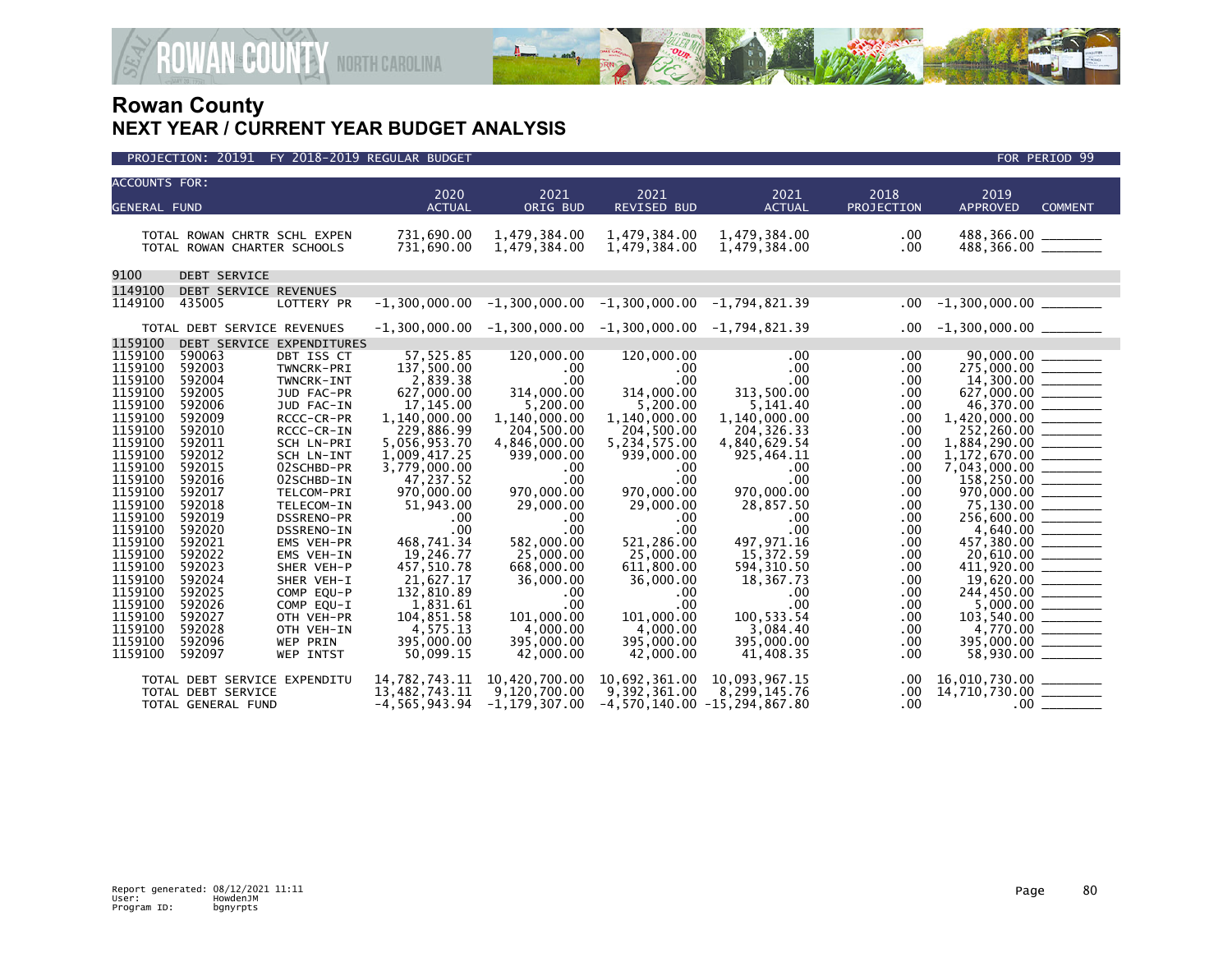

| <b>ACCOUNTS FOR:</b> |                              |                          | 2020                      | 2021                              | 2021                      | 2021                        | 2018       | 2019                                        |  |
|----------------------|------------------------------|--------------------------|---------------------------|-----------------------------------|---------------------------|-----------------------------|------------|---------------------------------------------|--|
|                      | FIRE DISTRICT FUND           |                          | <b>ACTUAL</b>             | ORIG BUD                          | <b>REVISED BUD</b>        | <b>ACTUAL</b>               | PROJECTION | <b>APPROVED</b><br><b>COMMENT</b>           |  |
|                      |                              |                          |                           |                                   |                           |                             |            |                                             |  |
| 4330                 | <b>EMERGENCY SERVICES</b>    |                          |                           |                                   |                           |                             |            |                                             |  |
| 2144340              | FIRE DISTRICTS REVENUE       |                          |                           |                                   |                           |                             |            |                                             |  |
| 2144340              | 411001                       | AV TAX CY                | $-5,894,533.45$           | $-6,007,897.00$                   | $-6, 182, 897, 00$        | $-6, 110, 735.99$           | .00        | $-5, 213, 809.00$                           |  |
| 2144340              | 411003                       | AV-NCVTS                 | $-611, 411.87$            | $-625,000.00$                     | $-783,000.00$             | $-699, 219.57$              | .00        | $-593,920.00$<br>$\sim$ 100 $\mu$ m $^{-1}$ |  |
| 2144340              | 411010                       | ABATE-CY                 | 14,814.73                 | 45,000.00                         | 45,000,00                 | 2,923.08                    | .00        | 35,000.00 ______                            |  |
| 2144340<br>2144340   | 411015<br>419010             | TX DISCONT<br>INT ON TAX | 50,894.92<br>$-27,618.28$ | 55,000.00<br>$-35,000.00$         | 55,000.00<br>$-99.000.00$ | 53,659.87<br>$-100, 176.00$ | .00<br>.00 |                                             |  |
|                      |                              |                          |                           |                                   |                           |                             |            |                                             |  |
|                      | TOTAL FIRE DISTRICTS REVENUE |                          | $-6, 467, 853.95$         | $-6, 567, 897.00 -6, 964, 897.00$ |                           | $-6,853,548.61$             | $.00 \,$   | $-5,757,729.00$ _________                   |  |
| 2154340              | FIRE DISTRICTS EXPENSES      |                          |                           |                                   |                           |                             |            |                                             |  |
| 2154340              | 586001                       | FDT-ATWELL               | 534,728.82                | 541, 122.00                       | 580, 122.00               | 568,654.91                  | .00        | 469,775.00                                  |  |
| 2154340              | 586002                       | FDT-BOSTIA               | 778,607.37                | 781, 331.00                       | 816, 331.00               | 802.367.96                  | .00        | 688,108.00 ______                           |  |
| 2154340<br>2154340   | 586003<br>586004             | FDT-CLEVEL               | 499.735.04                | 490,149.00                        | 497,149.00                | 487.291.70                  | .00        |                                             |  |
| 2154340              | 586005                       | FDT-E GLD                | 106,948.11                | 111,538.00                        | 121,538.00                | 118,740.48                  | .00        |                                             |  |
| 2154340              | 586006                       | FDT-E LAND<br>FDT-E ROWA | 27,856.97<br>18,802.07    | 28,356.00<br>18.932.00            | 31,356.00<br>23.932.00    | 30,652.20<br>21.929.62      | .00<br>.00 |                                             |  |
| 2154340              | 586007                       | FDT-ELLIS                | 146, 146. 97              | 148,618.00                        | 158,618.00                | 155,492.21                  | .00        |                                             |  |
| 2154340              | 586008                       | FDT-ENOCHV               | 252.341.58                | 255,955.00                        | 271.955.00                | 265.433.90                  | .00        | 226,306.00                                  |  |
| 2154340              | 586009                       | FDT-FRANKL               | 277,641.36                | 278,393.00                        | 296.393.00                | 293,756.65                  | .00        |                                             |  |
| 2154340              | 586010                       | FDT-LIBERT               | 234,550.44                | 237,593.00                        | 264,593.00                | 258,272.91                  | .00        | 251, 257.00                                 |  |
| 2154340              | 586011                       | FDT-LOCKE                | 952.796.82                | 951.038.00                        | 995.038.00                | 985.724.57                  | .00        | 845,230.00                                  |  |
| 2154340              | 586012                       | FDT-MILLER               | 518,786.07                | 529,539.00                        | 563,539.00                | 560,984.47                  | .00        | 493,788.00 _______                          |  |
| 2154340              | 586013                       | FDT-MT MIT               | 81,726.85                 | 84,462.00                         | 93,462.00                 | 89,819.23                   | .00        |                                             |  |
| 2154340              | 586014                       | FDT-POOLE                | 108, 334.88               | 111,508.00                        | 124,508.00                | 118,661.46                  | .00        |                                             |  |
| 2154340              | 586015                       | FDT-RIC/MI               | 7,771.78                  | 7,635.00                          | 10,135.00                 | 7,740.49                    | .00        |                                             |  |
| 2154340              | 586016                       | FDT-ROCKWE               | 585,850.18                | 597,635.00                        | 637,635.00                | 624, 614.72                 | .00        | $515,058.00$ ________                       |  |
| 2154340              | 586017                       | FDT-ROW/IR               | 35,018.96                 | 35,179.00                         | 37,179.00                 | 36,557.06                   | .00        |                                             |  |
| 2154340              | 586018                       | FDT-SCO IR               | 74,295.53                 | 113,032,00                        | 115,032.00                | 115.192.18                  | .00        | 69,731.00 _______                           |  |
| 2154340<br>2154340   | 586019                       | FDT-S ROW                | 4,788.44                  | 4,866.00                          | 5,866.00                  | 5.274.62                    | .00        |                                             |  |
| 2154340              | 586020<br>586021             | FDT-S SALI<br>FDT-UNION  | 490, 495.28<br>137,201.54 | 491,126.00<br>138,450.00          | 514,626.00<br>150,450.00  | 510.861.68<br>148.807.94    | .00<br>.00 | 405,583.00 ________                         |  |
| 2154340              | 586022                       | FDT-W ROW                | 280, 243.42               | 286,891.00                        | 301,891.00                | 296,490.71                  | .00        | 244, 135.00                                 |  |
| 2154340              | 586023                       | FDT-WOODLE               | 313, 185.47               | 324,549.00                        | 353,549.00                | 350,226.94                  | .00        |                                             |  |
|                      |                              |                          |                           |                                   |                           |                             |            |                                             |  |
|                      | TOTAL FIRE DISTRICTS EXPENSE |                          | 6,467,853.95              | 6,567,897.00                      | 6,964,897.00              | 6,853,548.61                | .00.       |                                             |  |
|                      | TOTAL EMERGENCY SERVICES     |                          | .00                       | .00                               | .00                       | $.00 \,$                    | .00        |                                             |  |
|                      | TOTAL FIRE DISTRICT FUND     |                          | .00                       | .00                               | .00                       | .00                         | .00        | .00 <sub>1</sub>                            |  |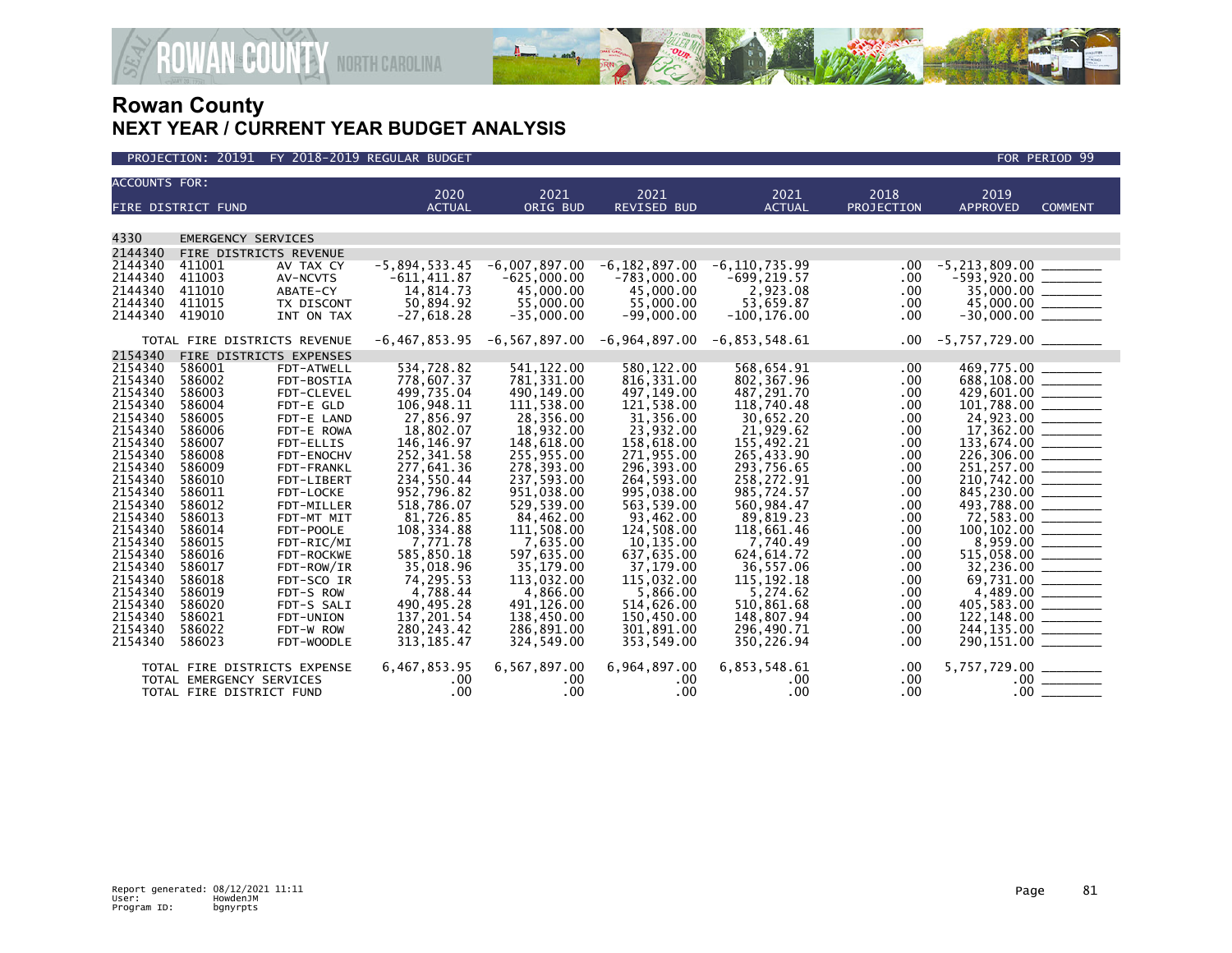

| <b>ACCOUNTS FOR:</b> |                               |                              | 2020           | 2021          | 2021               | 2021           | 2018              | 2019                                                                                                                                                                                |                |
|----------------------|-------------------------------|------------------------------|----------------|---------------|--------------------|----------------|-------------------|-------------------------------------------------------------------------------------------------------------------------------------------------------------------------------------|----------------|
|                      | EMERGENCY TELEPHONE SYSTEM FD |                              | <b>ACTUAL</b>  | ORIG BUD      | <b>REVISED BUD</b> | <b>ACTUAL</b>  | <b>PROJECTION</b> | <b>APPROVED</b>                                                                                                                                                                     | <b>COMMENT</b> |
|                      |                               |                              |                |               |                    |                |                   |                                                                                                                                                                                     |                |
| 4330                 | <b>EMERGENCY SERVICES</b>     |                              |                |               |                    |                |                   |                                                                                                                                                                                     |                |
| 2244215              | <b>E911 SURCHARGE REVENUE</b> |                              |                |               |                    |                |                   |                                                                                                                                                                                     |                |
| 2244215              | 455005                        | FINES-FORT                   | $-653, 197.99$ | $.00 \,$      | $-443,628.00$      | $-443,628.24$  | .00               | $-721,630.00$<br>$-0.00$<br>$-4,000.00$<br>$-0.00$                                                                                                                                  |                |
| 2244215              | 455010                        | E911 ADMIN                   | .00.           | $-443,628.00$ | .00.               | $.00 \,$       | $.00 \,$          |                                                                                                                                                                                     |                |
| 2244215              | 461000                        | INT REV                      | $-33,792.62$   | $-20,000.00$  | $-20,000.00$       | $-2,017.24$    | .00.              |                                                                                                                                                                                     |                |
| 2244215              | 495010                        | APP FB-RES                   | $.00 \,$       | $-84, 154.00$ | $-97, 154.00$      | $.00 \,$       | .00               |                                                                                                                                                                                     |                |
|                      |                               |                              |                |               |                    |                |                   |                                                                                                                                                                                     |                |
|                      |                               | TOTAL E911 SURCHARGE REVENUE | $-686,990.61$  | $-547,782.00$ | $-560,782.00$      | $-445, 645.48$ | .00               | $-725,630.00$ _________                                                                                                                                                             |                |
| 2254215              |                               | E911 SURCHARGE EXPENSE       |                |               |                    |                |                   |                                                                                                                                                                                     |                |
| 2254215              | 533001                        | <b>CONTR SERV</b>            | 54,803.25      | $.00 \,$      | .00                | $.00 \,$       | .00               | $\begin{array}{r} 95,000.00 \ \hline 290,030.00 \ \hline 7,000.00 \ \hline 2,000.00 \ \hline 2,000.00 \ \hline 5,000.00 \ \hline 25,000.00 \ \hline 25,000.00 \ \hline \end{array}$ |                |
| 2254215              | 534030                        | TECH-S&M                     | 198,032.30     | 212,382.00    | 212,382.00         | 209,502.71     | $.00 \,$          |                                                                                                                                                                                     |                |
| 2254215              | 543015                        | R&M-EQUIP                    | .00            | 3,000.00      | 3,126.00           | 3,125.14       | .00               |                                                                                                                                                                                     |                |
| 2254215              | 553005                        | <b>TELEPHONE</b>             | 1,373.40       | 2,000.00      | 2,000.00           | 198.00         | $.00 \,$          |                                                                                                                                                                                     |                |
| 2254215              | 553008                        | NG911 TELE                   | 255,769.52     | 273,400.00    | 273,400.00         | 83,740.70      | .00               |                                                                                                                                                                                     |                |
| 2254215              | 558000                        | TRAVEL                       | 1,177.56       | 5,000.00      | 4,874.00           | 1,023.44       | .00               |                                                                                                                                                                                     |                |
| 2254215              | 559000                        | TRAINING                     | 17,658.00      | 20,000.00     | 20,000.00          | 11,496.00      | $.00 \,$          |                                                                                                                                                                                     |                |
| 2254215              | 561095                        | OTH SM EQP                   | 11,064.12      | 17,000.00     | 30,000.00          | 19,362.90      | .00.              |                                                                                                                                                                                     |                |
| 2254215              | 576030                        | $F/A-F\&EQUI$                | 9,299.45       | 15,000.00     | 15,000.00          | 7,103.56       | .00               |                                                                                                                                                                                     |                |
|                      |                               | TOTAL E911 SURCHARGE EXPENSE | 549,177.60     | 547,782.00    | 560,782.00         | 335,552.45     | $.00 \,$          | 725,630.00 _______                                                                                                                                                                  |                |
|                      | TOTAL EMERGENCY SERVICES      |                              | $-137,813.01$  | $.00 \,$      | $.00 \,$           | $-110,093.03$  | $.00 \,$          |                                                                                                                                                                                     |                |
|                      |                               | TOTAL EMERGENCY TELEPHONE SY | $-137,813.01$  | $.00 \,$      | .00.               | $-110,093.03$  | .00               |                                                                                                                                                                                     |                |
|                      |                               |                              |                |               |                    |                |                   |                                                                                                                                                                                     |                |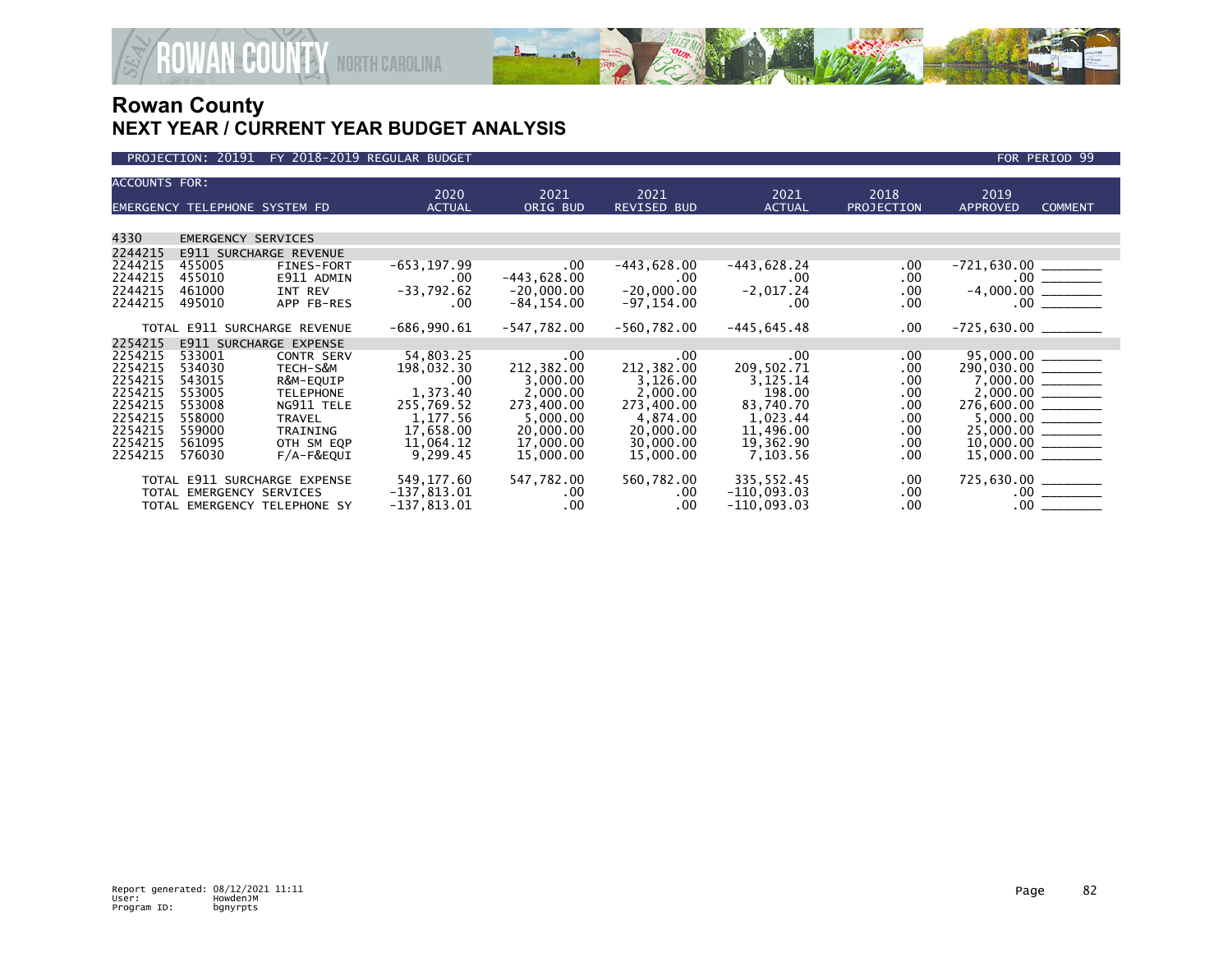

| <b>ACCOUNTS FOR:</b>                                                                                                                                              |                                                                                                                                                                       |                                                                                                                                                                                         | 2020                                                                                                                                           | 2021                                                                                                                                                    | 2021                                                                                                                                                        | 2021                                                                                                                                                           | 2018                                                                                                  | 2019                                              |                                                                                                                                   |
|-------------------------------------------------------------------------------------------------------------------------------------------------------------------|-----------------------------------------------------------------------------------------------------------------------------------------------------------------------|-----------------------------------------------------------------------------------------------------------------------------------------------------------------------------------------|------------------------------------------------------------------------------------------------------------------------------------------------|---------------------------------------------------------------------------------------------------------------------------------------------------------|-------------------------------------------------------------------------------------------------------------------------------------------------------------|----------------------------------------------------------------------------------------------------------------------------------------------------------------|-------------------------------------------------------------------------------------------------------|---------------------------------------------------|-----------------------------------------------------------------------------------------------------------------------------------|
|                                                                                                                                                                   | RISK MANAGEMENT FUND                                                                                                                                                  |                                                                                                                                                                                         | <b>ACTUAL</b>                                                                                                                                  | ORIG BUD                                                                                                                                                | REVISED BUD                                                                                                                                                 | <b>ACTUAL</b>                                                                                                                                                  | PROJECTION                                                                                            | <b>APPROVED</b>                                   | <b>COMMENT</b>                                                                                                                    |
|                                                                                                                                                                   |                                                                                                                                                                       |                                                                                                                                                                                         |                                                                                                                                                |                                                                                                                                                         |                                                                                                                                                             |                                                                                                                                                                |                                                                                                       |                                                   |                                                                                                                                   |
| 6000                                                                                                                                                              | RISK MANAGEMENT                                                                                                                                                       |                                                                                                                                                                                         |                                                                                                                                                |                                                                                                                                                         |                                                                                                                                                             |                                                                                                                                                                |                                                                                                       |                                                   |                                                                                                                                   |
| 5146010<br>5146010<br>5146010<br>5146010<br>5146010                                                                                                               | RISK MNGMT P&PL REVENUES<br>461000<br>489030<br>491101<br>495000                                                                                                      | INT REV<br>INS SETMNT<br><b>TRS FR 101</b><br>APP FB-UNR                                                                                                                                | .00<br>$-93,742.63$<br>$-480,000.00$<br>.00                                                                                                    | $.00 \,$<br>$.00 \times$<br>$-480,000.00$<br>$-292,800.00$                                                                                              | .00<br>$.00 \times$<br>$-480,000.00$<br>$-292,800.00$                                                                                                       | $.00 \,$<br>$-97, 148.94$<br>$-480,000.00$<br>$.00 \,$                                                                                                         | .00.<br>.00<br>.00<br>.00                                                                             | $-20,000.00$<br>$-480,000.00$ _________           |                                                                                                                                   |
|                                                                                                                                                                   | TOTAL RISK MNGMT P&PL REVENU                                                                                                                                          |                                                                                                                                                                                         | -573,742.63                                                                                                                                    | $-772,800.00$                                                                                                                                           | $-772,800.00$                                                                                                                                               | $-577, 148.94$                                                                                                                                                 | $.00 \,$                                                                                              | $-600,000.00$ _________                           |                                                                                                                                   |
| 5146020<br>5146020<br>5146020<br>5146020                                                                                                                          | RISK MNGMT WRKRS COMP REV<br>441080<br>461000<br>495000                                                                                                               | <b>WC CHARGES</b><br>INT REV<br>APP FB-UNR                                                                                                                                              | $-581, 362.41$<br>$.00 \,$<br>.00                                                                                                              | $-560,000.00$<br>$.00 \,$<br>.00                                                                                                                        | $-560,000.00$<br>$.00 \,$<br>.00 <sub>1</sub>                                                                                                               | $-579, 129.62$<br>$.00 \,$<br>.00                                                                                                                              | .00<br>.00.<br>.00.                                                                                   | $-480,000.00$ _________<br>$-130,000.00$ ________ |                                                                                                                                   |
|                                                                                                                                                                   | TOTAL RISK MNGMT WRKRS COMP                                                                                                                                           |                                                                                                                                                                                         | $-581, 362.41$                                                                                                                                 | $-560.000.00$                                                                                                                                           | $-560.000.00$                                                                                                                                               | $-579, 129.62$                                                                                                                                                 | $.00 \,$                                                                                              | $-630,000.00$ _________                           |                                                                                                                                   |
| 5156000<br>5156000<br>5156000<br>5156000<br>5156000<br>5156000<br>5156000<br>5156000<br>5156000<br>5156000<br>5156000<br>5156000<br>5156000<br>5156000<br>5156000 | RISK MHGMT ADMIN EXPENSES<br>510005<br>520005<br>520010<br>520015<br>520020<br>520025<br>520030<br>552030<br>553005<br>558000<br>559000<br>561005<br>561015<br>561095 | SAL-REG<br>HLTH INSUR<br>MEDI TAX<br><b>RETIREMENT</b><br>SS TAX<br>WKER COMP<br>401K CONTR<br>INS-WC<br><b>TELEPHONE</b><br>TRAVEL<br>TRAINING<br>OFFICE SUP<br>EDU SUPPLY<br>SMALL EQ | 56,642.84<br>10,091.00<br>783.54<br>5,150.62<br>3,350.60<br>454.85<br>1,704.62<br>139,345.00<br>643.74<br>.00<br>.00<br>.00<br>.00<br>$.00 \,$ | 57,511.00<br>9,960.00<br>811.00<br>5,872.00<br>3,468.00<br>547.00<br>1,726.00<br>150,000.00<br>900.00<br>600.00<br>600.00<br>300.00<br>200.00<br>500.00 | 57,511.00<br>9,960.00<br>811.00<br>5,872.00<br>3,468.00<br>547.00<br>1,726.00<br>150,000.00<br>900.00<br>200.00<br>200.00<br>100.00<br>$.00 \,$<br>1,700.00 | 35, 243. 25<br>4,459.00<br>500.09<br>3,598.34<br>2,138.33<br>282.20<br>559.94<br>125,233.00<br>590.61<br>$.00 \times$<br>$.00 \,$<br>.00<br>$.00 \,$<br>911.73 | .00<br>.00.<br>.00<br>.00<br>.00<br>.00<br>.00.<br>.00<br>.00<br>.00.<br>.00.<br>.00.<br>.00.<br>.00. |                                                   | $805.00$<br>4,335.00<br>3,450.00<br>880.00 ________<br>$800.00$ =<br>700.00 ______<br>300.00<br>200.00 ______<br>500.00 _________ |
|                                                                                                                                                                   | TOTAL RISK MHGMT ADMIN EXPEN                                                                                                                                          |                                                                                                                                                                                         | 218,166.81                                                                                                                                     | 232,995.00                                                                                                                                              | 232,995.00                                                                                                                                                  | 173,516.49                                                                                                                                                     | $.00 \,$                                                                                              | 220,670.00 _______                                |                                                                                                                                   |
| 5156010<br>5156010<br>5156010<br>5156010                                                                                                                          | RISK MNGMT P&PL EXPENSES<br>552010<br>590003<br>590007                                                                                                                | INS-P&PL<br>CLAIMS EXP<br>PROC COSTS                                                                                                                                                    | 309,290.00<br>358,737.29<br>62,871.00                                                                                                          | 330,000,00<br>350,000.00<br>70,000.00                                                                                                                   | 330.000.00<br>350,000.00<br>70,000.00                                                                                                                       | 273,054.00<br>286,914.01<br>70,000.00                                                                                                                          | .00<br>.00.<br>.00                                                                                    | 321,750.00<br>$210,000.00$<br>68,250.00           |                                                                                                                                   |
|                                                                                                                                                                   | TOTAL RISK MNGMT P&PL EXPENS                                                                                                                                          |                                                                                                                                                                                         | 730,898.29                                                                                                                                     | 750,000.00                                                                                                                                              | 750,000.00                                                                                                                                                  | 629,968.01                                                                                                                                                     | .00.                                                                                                  | $600,000.00$ _________                            |                                                                                                                                   |
| 5156020<br>5156020                                                                                                                                                | RISK MNGMT WRKRS COMP EXP<br>590003                                                                                                                                   | <b>CLAIMS EXP</b>                                                                                                                                                                       | 474,507.83                                                                                                                                     | 350,000.00                                                                                                                                              | 350,000.00                                                                                                                                                  | 239, 321.02                                                                                                                                                    | .00                                                                                                   |                                                   |                                                                                                                                   |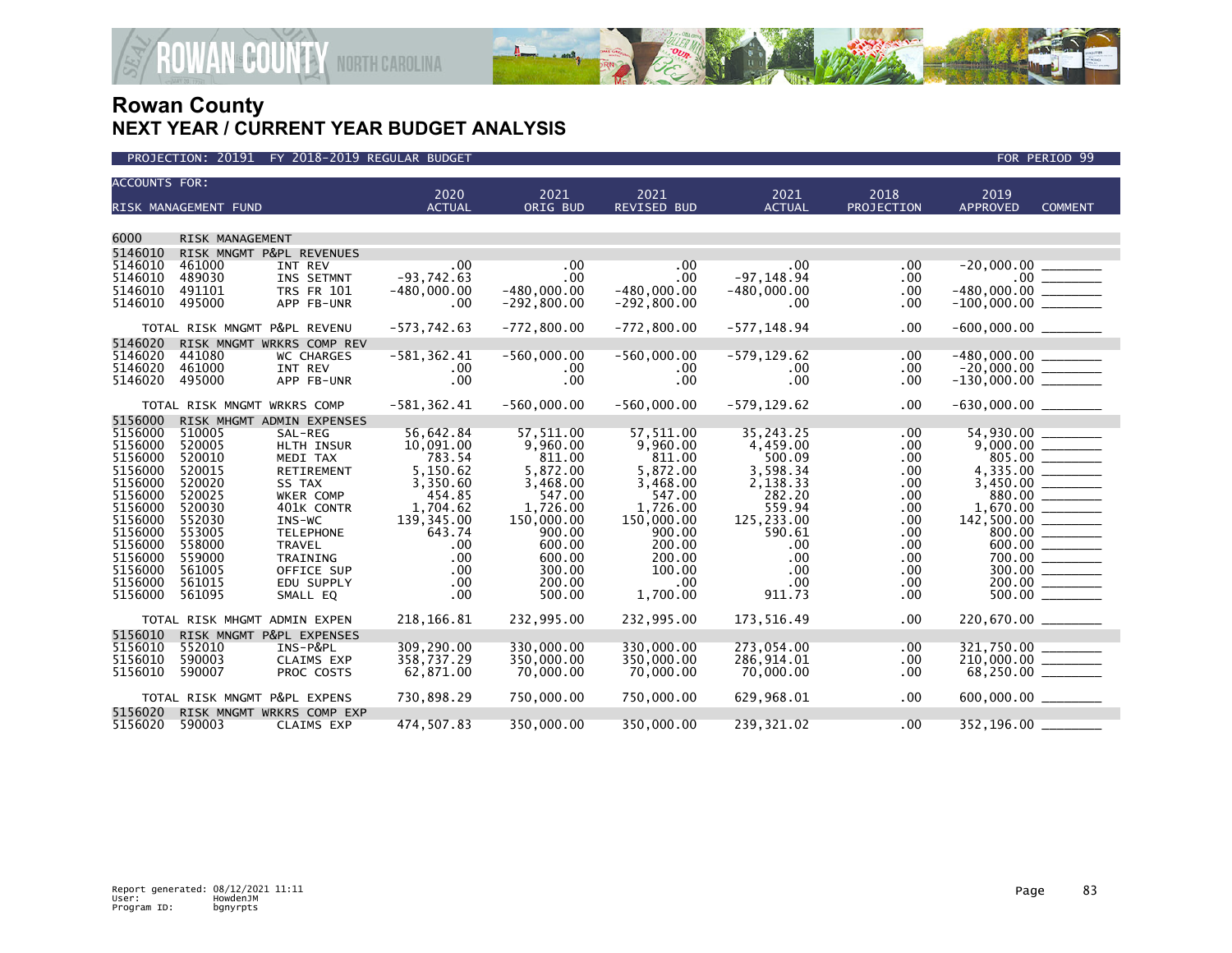

| <b>ACCOUNTS FOR:</b> |                             |            |               |            |                    |               |                   |                                   |
|----------------------|-----------------------------|------------|---------------|------------|--------------------|---------------|-------------------|-----------------------------------|
|                      |                             |            | 2020          | 2021       | 2021               | 2021          | 2018              | 2019                              |
|                      | RISK MANAGEMENT FUND        |            | <b>ACTUAL</b> | ORIG BUD   | <b>REVISED BUD</b> | <b>ACTUAL</b> | <b>PROJECTION</b> | <b>COMMENT</b><br><b>APPROVED</b> |
| 5156020              | 590006                      | INDIRCT CO | 11,546.00     | 9.305.00   | 9.305.00           | 9.305.00      | .00               | 9.634.00                          |
| 5156020              | 590007                      | PROC COSTS | 44,908.00     | 50.000.00  | 50,000.00          | 50,000.00     | .00               | 47.500.00                         |
|                      | TOTAL RISK MNGMT WRKRS COMP |            | 530,961.83    | 409,305.00 | 409.305.00         | 298,626.02    | .00               | 409,330.00 _______                |
|                      | TOTAL RISK MANAGEMENT       |            | 324,921.89    | 59,500.00  | 59,500.00          | -54,168.04    | .00               | $.00\,$                           |
|                      | TOTAL RISK MANAGEMENT FUND  |            | 324,921.89    | 59,500.00  | 59,500.00          | -54,168.04    | .00               | .00                               |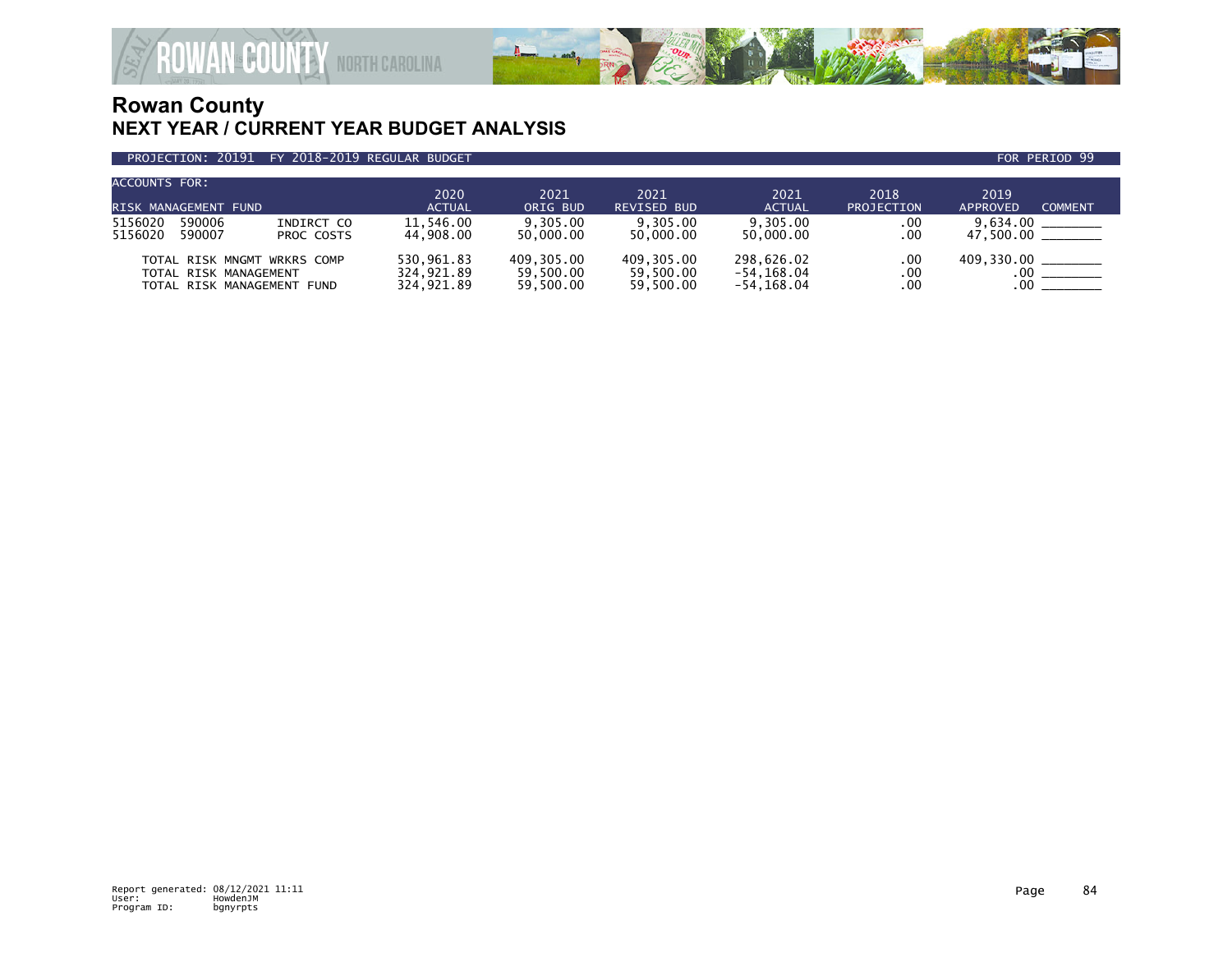

| <b>ACCOUNTS FOR:</b> |                              |                              |                       |                   |                            |                       |                           |                                     |                 |
|----------------------|------------------------------|------------------------------|-----------------------|-------------------|----------------------------|-----------------------|---------------------------|-------------------------------------|-----------------|
| <b>LANDFILL FUND</b> |                              |                              | 2020<br><b>ACTUAL</b> | 2021<br>ORIG BUD  | 2021<br><b>REVISED BUD</b> | 2021<br><b>ACTUAL</b> | 2018<br><b>PROJECTION</b> | 2019<br><b>APPROVED</b>             | <b>COMMENT</b>  |
|                      |                              |                              |                       |                   |                            |                       |                           |                                     |                 |
| 4700                 | LANDFILL                     |                              |                       |                   |                            |                       |                           |                                     |                 |
|                      |                              |                              |                       |                   |                            |                       |                           |                                     |                 |
| 6144705              |                              | ENVIRONMENT MNGT REVENUES    |                       |                   |                            |                       |                           |                                     |                 |
| 6144705              | 420020                       | <b>BUILD REMB</b>            | .00.                  | .00               | .00                        | .00.                  | .00                       | $-500.00$ $\overline{\hspace{1cm}}$ |                 |
| 6144705              | 453046                       | ERO CTL FE                   | $-6,300.00$           | .00               | .00                        | $-1,600.00$           | .00                       |                                     |                 |
|                      |                              | TOTAL ENVIRONMENT MNGT REVEN | $-6, 300.00$          | .00               | .00                        | $-1,600.00$           | .00                       |                                     |                 |
| 6144710              | SANITATION REVENUES          |                              |                       |                   |                            |                       |                           |                                     |                 |
| 6144710              | 444034                       | SITE FEES                    | $-232, 330.15$        | $-170,000.00$     | $-170,000.00$              | $-339,031.02$         | .00                       |                                     |                 |
|                      |                              |                              |                       |                   |                            |                       |                           |                                     |                 |
|                      | TOTAL SANITATION REVENUES    |                              | $-232, 330.15$        | $-170,000.00$     | $-170,000.00$              | $-339,031.02$         | .00                       | $-170,000.00$ ________              |                 |
| 6144720              | LANDFILL OPER REVENUES       |                              |                       |                   |                            |                       |                           |                                     |                 |
| 6144720              | 416060                       | SW DISP TX                   | $-296,802.44$         | $-310,000.00$     | $-310,000.00$              | $-351,908.34$         | $.00 \,$                  | $-295,000.00$                       |                 |
| 6144720              | 434006                       | SG-SW TX                     | $-74, 137.91$         | $-70,000.00$      | $-70,000.00$               | $-56, 152.62$         | .00                       | $-60,000.00$ ________               |                 |
| 6144720              | 444031                       | LF CASH RE                   | $-721,856.92$         | $-600,000.00$     | $-600,000.00$              | $-836,682.05$         | .00                       | $-500,000.00$ ________              |                 |
| 6144720              | 444032                       | LF CHARGES                   | $-4, 460, 208.80$     | $-4, 300, 000.00$ | $-4, 300, 000.00$          | $-4,992,363.97$       | .00                       | $-4,600,000.00$ ________            |                 |
| 6144720              | 444033                       | LF LATE FE                   | $-2.735.85$           | .00               | .00                        | $-2.753.83$           | .00                       |                                     | $\frac{1}{100}$ |
| 6144720              | 461000                       | INT REV                      | $-577, 498.59$        | $-325.000.00$     | $-325.000.00$              | $-90,978.29$          | .00                       | $-80.000.00$                        |                 |
| 6144720              | 495000                       | APP FB-UNR                   | .00                   | $-3, 554, 166.00$ | $-4, 352, 166.00$          | $.00 \,$              | .00                       |                                     |                 |
|                      |                              | TOTAL LANDFILL OPER REVENUES | $-6, 133, 240.51$     | -9,159,166.00     | -9,957,166.00              | $-6, 330, 839.10$     | $.00 \,$                  |                                     |                 |
|                      |                              |                              |                       |                   |                            |                       |                           |                                     |                 |
| 6144730              |                              | RECYCLING OPER REVENUES      |                       |                   |                            |                       |                           |                                     |                 |
| 6144730              | 435031                       | TIRE DIS-R                   | $-192,831.76$         | $-200,000.00$     | $-200.000.00$              | $-149, 274.22$        | .00                       |                                     |                 |
| 6144730              | 435032                       | WH GOODS                     | $-47, 240.36$         | $-55,000.00$      | $-55,000.00$               | $-55,934.78$          | .00                       |                                     |                 |
| 6144730              | 435034                       | E-WASTE MG                   | $-8, 264.88$          | $-8,000.00$       | $-8,000.00$                | $-3,595.27$           | .00                       |                                     |                 |
| 6144730              | 444041                       | RECYCLING                    | $-38,786.69$          | $-20,000.00$      | $-20.000.00$               | $-72.745.39$          | .00                       |                                     |                 |
| 6144730              | 495010                       | APP FB-RES                   | $.00 \,$              | $.00 \times$      | $-56,054.00$               | .00 <sub>1</sub>      | $.00 \,$                  |                                     |                 |
|                      | TOTAL RECYCLING OPER REVENUE |                              | $-287, 123.69$        | $-283,000.00$     | $-339,054.00$              | $-281,549.66$         | $.00 \,$                  |                                     |                 |
| 6154705              |                              | ENVIRONMENT MNGT EXPENSES    |                       |                   |                            |                       |                           |                                     |                 |
| 6154705              | 510005                       | SAL-REG                      | 188,939.27            | 193,737.00        | 193.737.00                 | 115,398.46            | .00                       | 175,358.00                          |                 |
| 6154705              | 520005                       | <b>HLTH INSUR</b>            | 30,273.00             | 29,880.00         | 23,880.00                  | 22,295.00             | .00                       |                                     |                 |
| 6154705              | 520008                       | RETIRE HI                    | 22,411.00             | 9,960.00          | .00                        | .00                   | .00                       | $9,360.00$ ________                 |                 |
| 6154705              | 520010                       | MEDI TAX                     | 2,607.73              | 2,709.00          | 2.709.00                   | 1,587.33              | .00                       |                                     |                 |
| 6154705              | 520015                       | RETIREMENT                   | 36,703.88             | 19,782.00         | 19,782.00                  | 11,909.12             | .00                       |                                     |                 |
| 6154705              | 520020                       | SS TAX                       | 11, 149.83            | 11,579.00         | 11.579.00                  | 6,786.34              | .00                       |                                     |                 |
| 6154705              | 520025                       | WKER COMP                    | 1,315.87              | 1,347.00          | 1,347.00                   | 726.10                | .00                       |                                     |                 |
| 6154705              | 520030                       | 401K CONTR                   | 5,671.13              | 5,814.00          | 5,814.00                   | 3,479.14              | .00                       | 5,262.00                            |                 |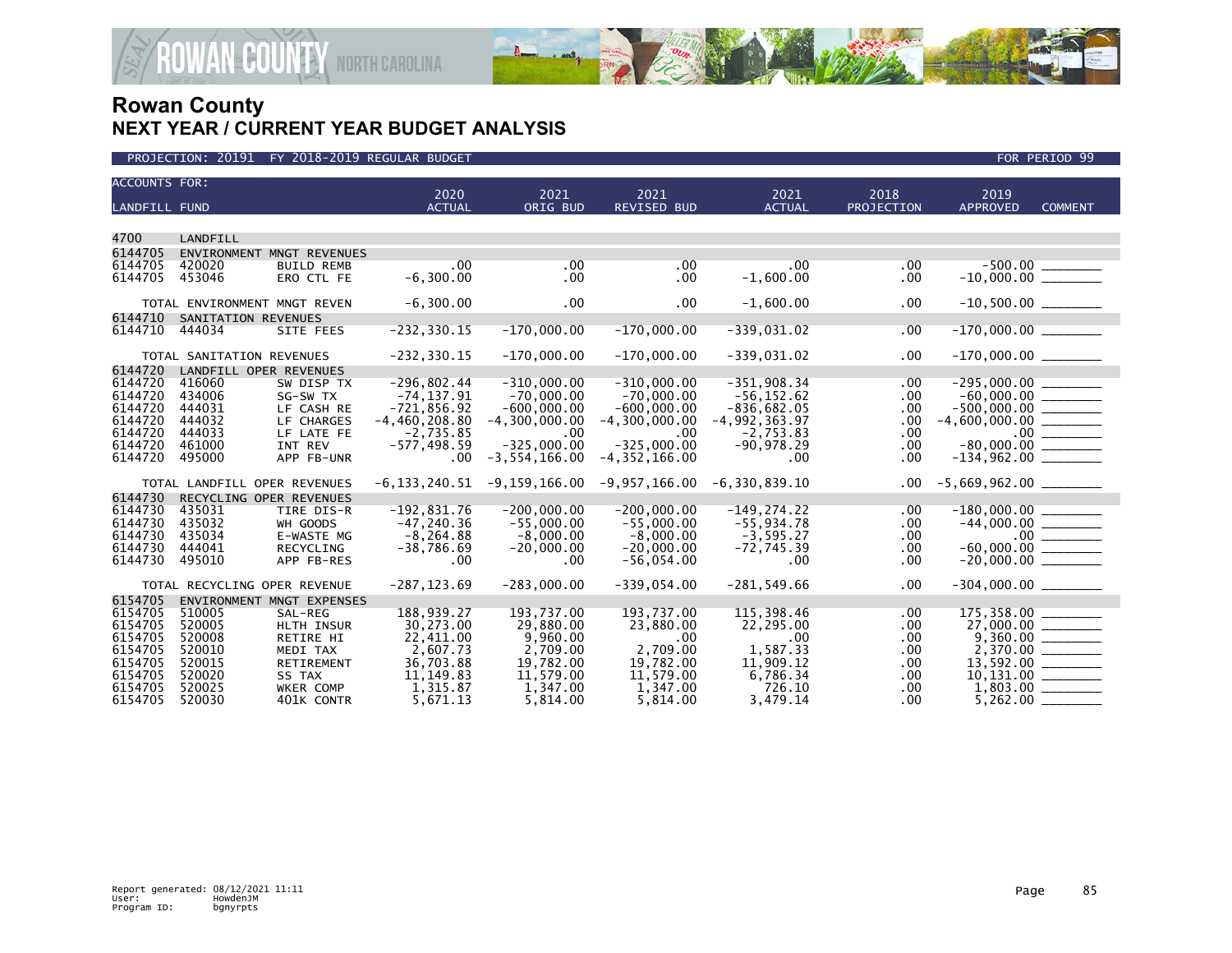

#### PROJECTION: 20191 FY 2018-2019 REGULAR BUDGET FOR PERIOD 99

| <b>ACCOUNTS FOR:</b> |                              |                   |               |              |                    |               |            |                                                                                                                                                                                                |
|----------------------|------------------------------|-------------------|---------------|--------------|--------------------|---------------|------------|------------------------------------------------------------------------------------------------------------------------------------------------------------------------------------------------|
|                      |                              |                   | 2020          | 2021         | 2021               | 2021          | 2018       | 2019                                                                                                                                                                                           |
| <b>LANDFILL FUND</b> |                              |                   | <b>ACTUAL</b> | ORIG BUD     | <b>REVISED BUD</b> | <b>ACTUAL</b> | PROJECTION | <b>APPROVED</b><br><b>COMMENT</b>                                                                                                                                                              |
| 6154705              | 543020                       | R&M-VEHIC         | 409.63        | 1,800.00     | 1,800.00           | 1,398.66      | .00.       | 1,800.00                                                                                                                                                                                       |
| 6154705              | 550007                       | COST P COP        | 464.05        | 800.00       | 800.00             | 220.30        | .00        | 800.00                                                                                                                                                                                         |
| 6154705              | 553005                       | <b>TELEPHONE</b>  | 7,478.36      | 9,200.00     | 9,200.00           | 4,707.13      | .00.       |                                                                                                                                                                                                |
| 6154705              | 555000                       | PRINTING          | 182.00        | 200.00       | 200.00             | 42.00         | .00.       |                                                                                                                                                                                                |
| 6154705              | 557000                       | POSTAGE           | 371.51        | 500.00       | 500.00             | 220.69        | .00        | $8,000.00$ $200.00$ $500.00$ $500.00$                                                                                                                                                          |
| 6154705              | 558000                       | <b>TRAVEL</b>     | 1,336.14      | 1,500.00     | 1,500.00           | 618.67        | .00        |                                                                                                                                                                                                |
| 6154705              | 559000                       | TRAINING          | .00           | 1,000.00     | 1,000.00           | $.00 \,$      | $.00 \,$   |                                                                                                                                                                                                |
| 6154705              | 561005                       | OFFICE SUP        | 969.50        | 1,300.00     | 1,300.00           | 755.13        | .00        | $1,300.00$<br>$500.00$<br>$5,000.00$<br>$500.00$<br>$29,800.00$                                                                                                                                |
| 6154705              | 561095                       | SMALL EQ          | 22.99         | 500.00       | 500.00             | 269.95        | .00        |                                                                                                                                                                                                |
| 6154705              | 562020                       | FUEL&LUBIC        | 1,337.74      | 3,000.00     | 3,000.00           | 1,184.08      | .00.       |                                                                                                                                                                                                |
| 6154705              | 564050                       | DUES&SUBS         | .00           | 500.00       | 500.00             | 128.75        | .00        |                                                                                                                                                                                                |
| 6154705              | 575035                       | C/A-VEHICL        | .00           | .00          | 175,950.00         | 171, 104.00   | $.00 \,$   |                                                                                                                                                                                                |
|                      | TOTAL ENVIRONMENT MNGT EXPEN |                   | 311,643.63    | 295,108.00   | 455,098.00         | 342,830.85    | .00        | 296,776.00 _______                                                                                                                                                                             |
| 6154710              | SANITATION EXPENSES          |                   |               |              |                    |               |            |                                                                                                                                                                                                |
| 6154710              | 510005                       | SAL-REG           | 260,208.64    | 313,995.00   | 312,995.00         | 264,904.74    | .00        | $\begin{array}{r} 290,182.00 \ \hline 0.00 \ \hline 0.00 \ \hline 24,000.00 \ \hline 99,000.00 \ \hline 4,600.00 \ \hline 22,491.00 \ \hline 19,660.00 \ \hline 3,870.00 \ \hline \end{array}$ |
| 6154710              | 510010                       | SAL-OT            | 181.53        | .00          | $.00 \times$       | $.00 \,$      | .00.       |                                                                                                                                                                                                |
| 6154710              | 510015                       | SAL-PT            | 14,815.52     | 20,000.00    | 20,000.00          | 4,275.72      | .00.       |                                                                                                                                                                                                |
| 6154710              | 520005                       | HLTH INSUR        | 97,175.00     | 109,560.00   | 109,560.00         | 106,788.50    | .00.       |                                                                                                                                                                                                |
| 6154710              | 520010                       | MEDI TAX          | 3,707.63      | 4,691.00     | 4,691.00           | 3,611.39      | .00.       |                                                                                                                                                                                                |
| 6154710              | 520015                       | RETIREMENT        | 51,019.67     | 32,064.00    | 32,064.00          | 27, 197.22    | .00        |                                                                                                                                                                                                |
| 6154710              | 520020                       | SS TAX            | 15,853.13     | 19,831.00    | 19,831.00          | 15,441.72     | .00.       |                                                                                                                                                                                                |
| 6154710              | 520025                       | WKER COMP         | 2,927.24      | 3,756.00     | 3,756.00           | 2,836.64      | .00.       |                                                                                                                                                                                                |
| 6154710              | 520030                       | 401K CONTR        | 7.148.33      | 9.426.00     | 9.426.00           | 7.897.62      | .00        |                                                                                                                                                                                                |
| 6154710              | 533010                       | CONTR COLL        | 149,697.31    | 180,000.00   | 180,000,00         | 168,238.53    | .00.       | $\begin{array}{r} 3,870.00 \\ 8,712.00 \\ 140,000.00 \\ 6,000.00 \\ \hline \end{array}$                                                                                                        |
| 6154710              | 542020                       | <b>GRND MAINT</b> | 2,058.27      | 6,000.00     | 6,000.00           | 910.27        | .00        |                                                                                                                                                                                                |
| 6154710              | 543005                       | R&M-BLDG          | 675.57        | 5.000.00     | 5.000.00           | 294.15        | .00        |                                                                                                                                                                                                |
| 6154710              | 543015                       | R&M-EQUIP         | 1,810.69      | 3,000.00     | 3,000.00           | 2,602.59      | .00        |                                                                                                                                                                                                |
| 6154710              | 543020                       | R&M-VEHIC         | 1,286.52      | 1,500.00     | 1,500.00           | 772.20        | .00.       |                                                                                                                                                                                                |
| 6154710              | 544020                       | RENT-L&B          | 2.100.00      | 4.000.00     | 4.000.00           | 2.100.00      | .00        |                                                                                                                                                                                                |
| 6154710              | 544042                       | RNT-TOILET        | 5,720.01      | 7.000.00     | 7.000.00           | 5,585.00      | .00        |                                                                                                                                                                                                |
| 6154710              | 553005                       | <b>TELEPHONE</b>  | 19,243.09     | 17,000.00    | 17,000.00          | 10,444.16     | .00.       |                                                                                                                                                                                                |
| 6154710              | 556000                       | <b>UNIFORMS</b>   | 1,830.79      | 2,500.00     | 2,500.00           | 1,831.10      | .00        |                                                                                                                                                                                                |
| 6154710              | 558000                       | <b>TRAVEL</b>     | 7,988.06      | 9,000.00     | 9,000.00           | 8,994.89      | .00.       |                                                                                                                                                                                                |
| 6154710              | 561005                       | OFFICE SUP        | 431.89        | 800.00       | 800.00             | 148.94        | .00        |                                                                                                                                                                                                |
| 6154710              | 561054                       | OSHA COMPL        | 3, 113.46     | 4.000.00     | 4.000.00           | 3,004.43      | .00        |                                                                                                                                                                                                |
| 6154710              | 561095                       | SMALL EQ          | 961.59        | 2,000.00     | 2,000.00           | 783.85        | .00        |                                                                                                                                                                                                |
| 6154710              | 562005                       | <b>ELECTRICTY</b> | 6,651.88      | 9,000.00     | 9,000.00           | 4,956.44      | .00.       | $\begin{array}{r} \text{300.00} \\ \text{4,000.00} \\ \text{2,000.00} \\ \text{9,500.00} \\ \text{9,500.00} \\ \text{9,200.00} \end{array}$                                                    |
| 6154710              | 562020                       | FUEL&LUBIC        | .00           | 200.00       | 200.00             | 159.88        | .00        |                                                                                                                                                                                                |
| 6154710              | 571005                       | PROP PURCH        | .00           | 100,000.00   | 100,000.00         | .00.          | .00.       | $100,000.00$<br>650,000.00                                                                                                                                                                     |
| 6154710              | 574015                       | $C/A$ -CONVSI     | 35, 178. 12   | 1,600,000.00 | 1,525,000.00       | 22,000.00     | .00.       |                                                                                                                                                                                                |
| 6154710              | 574046                       | $C/A$ -ROAD       | 14,362.00     | 400,000.00   | 400,000.00         | 1,694.00      | .00        | 300,000.00 ______                                                                                                                                                                              |
| 6154710              | 590030                       | DISP FEES         | 93,512.04     | 98,000.00    | 173,000.00         | 168,547.00    | .00        | $90,000.00$ $-$                                                                                                                                                                                |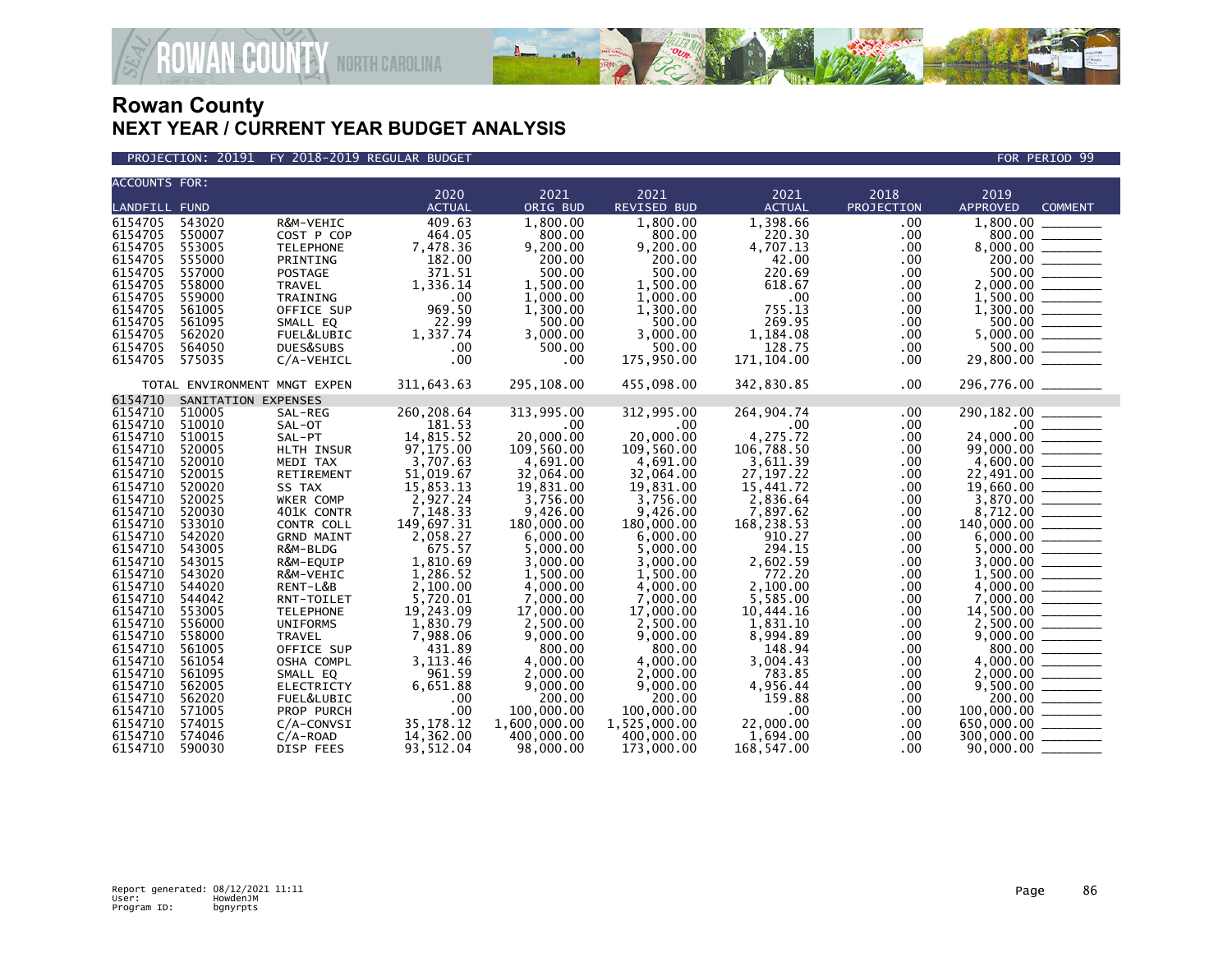

| <b>ACCOUNTS FOR:</b> |                           |                      | 2020          | 2021         | 2021                   | 2021          | 2018       | 2019             |                      |
|----------------------|---------------------------|----------------------|---------------|--------------|------------------------|---------------|------------|------------------|----------------------|
| <b>LANDFILL FUND</b> |                           |                      | <b>ACTUAL</b> | ORIG BUD     | <b>REVISED BUD</b>     | <b>ACTUAL</b> | PROJECTION | <b>APPROVED</b>  | <b>COMMENT</b>       |
|                      | TOTAL SANITATION EXPENSES |                      | 799,657.98    | 2,962,323.00 | 2,961,323.00           | 836,020.98    | .00        |                  |                      |
| 6154720              | LANDFILL OPER EXPENSES    |                      |               |              |                        |               |            |                  |                      |
| 6154720              | 510005                    | SAL-REG              | 506,802.03    | 583,958.00   | 583,958.00             | 577, 576.14   | .00        | 517,400.00       |                      |
| 6154720              | 510010                    | SAL-OT               | .00           | $.00 \,$     | 1,000.00               | 618.23        | .00        | $.00 \,$         |                      |
| 6154720              | 510015                    | SAL-PT               | 5,845.84      | 8,000.00     | 8,000.00               | 5,580.10      | .00        | 10,000.00        |                      |
| 6154720              | 520005                    | HLTH INSUR           | 137, 124.00   | 149,400.00   | 163,400.00             | 161,707.00    | .00        | 126,000.00       |                      |
| 6154720              | 520010                    | MEDI TAX             | 7,081.77      | 8,163.00     | 8,163.00               | 7,934.92      | .00        | 7,700.00         | $\sim$ $\sim$ $\sim$ |
| 6154720              | 520015                    |                      | 101,388.48    | 59,386.00    |                        | 59,656.84     |            | 41,104.00        |                      |
| 6154720              | 520020                    | RETIREMENT<br>SS TAX | 30,280.51     | 34,721.00    | 59,386.00<br>34,721.00 | 33,837.51     | .00<br>.00 | 32,863.00        |                      |
| 6154720              | 520025                    | WKER COMP            | 16,991.58     | 19,056.00    | 19,056.00              | 18,572.83     | .00        |                  |                      |
| 6154720              | 520030                    | 401K CONTR           | 14,975.49     | 18,474.00    | 18,474.00              | 18,285.10     |            | 15,527.00        |                      |
| 6154720              | 533000                    | OT PROF SE           | 28, 312.55    | 75,000.00    | 64,750.00              | 52,671.39     | .00        | 60,000.00        |                      |
| 6154720              | 534005                    | AIR PHOTO            | .00           | 6,500.00     | 6,750.00               | 6,750.00      | .00<br>.00 | 5,000.00         |                      |
| 6154720              | 534027                    |                      | 17,217.00     | 20,000,00    |                        | 16.999.00     |            | 20,000,00        |                      |
| 6154720              | 534030                    | PERMIT FEE           |               |              | 20,000.00              |               | .00        |                  |                      |
|                      | 534050                    | TECH-S&M             | 2,000.00      | 3,720.00     | 3,720.00               | 2,000.00      | .00        |                  |                      |
| 6154720<br>6154720   | 534051                    | W&S TEST             | 31,493.50     | 75,000.00    | 75,000.00              | 56,269.54     | .00        | 5,000.00         |                      |
|                      | 541030                    | W&S T-CLOS           | 5,150.00      | 30,000.00    | 30,000.00              | 5,150.00      | .00        |                  |                      |
| 6154720<br>6154720   | 542020                    | LEACHATE D           | 19,787.85     | 50,000.00    | 50,000.00              | 32,759.55     | .00        | 100,000.00       |                      |
| 6154720              | 542030                    | <b>GRND MAINT</b>    | 26,807.56     | 60,000.00    | 55,154.00              | 42,420.56     | .00        | 60,000.00        |                      |
|                      |                           | LFPOPERATA           | 94,729.58     | 115,000.00   | 115,000.00             | 71,520.85     | .00        | 210,000.00       |                      |
| 6154720              | 543005                    | R&M-BLDG             | 2,292.69      | 5,000.00     | 5,000.00               | 906.13        | .00        | 5,000.00         |                      |
| 6154720              | 543015                    | R&M-EQUIP            | 101,832.33    | 103,000.00   | 103,000.00             | 79,241.42     | .00        | 95,000.00        |                      |
| 6154720<br>6154720   | 543020                    | R&M-VEHIC            | 40,628.87     | 71,000.00    | 71,000.00              | 28,705.51     | .00        | 71,000.00        |                      |
|                      | 550007                    | COST P COP           | 209.07        | 300.00       | 300.00                 | 44.36         | .00        |                  | 300.00               |
| 6154720              | 553005                    | <b>TELEPHONE</b>     | 15,324.91     | 18,000.00    | 18,000.00              | 14,539.01     | .00        |                  |                      |
| 6154720              | 555000                    | PRINTING             | .00           | 300.00       | 300.00                 | .00           | .00        |                  | 300.00               |
| 6154720              | 556000                    | <b>UNIFORMS</b>      | 5,784.87      | 7,200.00     | 7,200.00               | 6,985.69      | .00        | 6,000.00         |                      |
| 6154720              | 556015                    | INMATE CLO           | .00           | .00          | .00.                   | .00           | .00        |                  |                      |
| 6154720              | 558000                    | <b>TRAVEL</b>        | 1,890.13      | 2,900.00     | 2,900.00               | .00           | .00        |                  |                      |
| 6154720              | 559000                    | TRAINING             | 1,867.94      | 4,400.00     | 4,400.00               | 1,867.50      | .00        | 5,000.00         |                      |
| 6154720              | 561005                    | OFFICE SUP           | 3,475.23      | 5,091.00     | 5,091.00               | 2,494.28      | .00        |                  |                      |
| 6154720              | 561017                    | <b>FABRIC CVR</b>    | 1,856.00      | 3,500.00     | 3,500.00               | 2,565.00      | .00        | 5,000.00         |                      |
| 6154720              | 561025                    | GARAGE SUP           | 5,979.05      | 6,000.00     | 6,000.00               | 5,951.06      | .00.       | 6,000.00         |                      |
| 6154720              | 561054                    | OSHA COMPL           | 3,065.38      | 4,500.00     | 4,500.00               | 2,408.86      | .00        | 4,500.00         |                      |
| 6154720              | 561085                    | VEHICLE SU           | 6,626.40      | 8,000.00     | 10,500.00              | 9,523.72      | .00        | 9,500.00         |                      |
| 6154720              | 561095                    | SMALL EQ             | 911.31        | 8,375.00     | 44,875.00              | 38,138.28     | .00        | 4,000.00         |                      |
| 6154720              | 562005                    | <b>ELECTRICTY</b>    | 22,966.68     | 28,000.00    | 28,000.00              | 17,793.76     | .00        | 21,300.00        |                      |
| 6154720              | 562020                    | FUEL&LUBIC           | 119,892.93    | 165,000.00   | 125,000.00             | 123,026.09    | .00        | 160,000.00       |                      |
| 6154720              | 564050                    | DUES&SUBS            | 243.00        | 744.00       | 744.00                 | 709.00        | .00        | 500.00           |                      |
| 6154720              | 574000                    | $C/A$ -OTH IM        | .00           | 7,500.00     | 17,500.00              | .00           | .00        | .00 <sub>1</sub> |                      |
| 6154720              | 574011                    | $C/A$ -LF CEL        | .00           | 215,654.00   | 215,654.00             | .00           | .00        | .00              |                      |
| 6154720              | 574012                    | $C/A$ -CTRMIG        | .00           | 2,000,000.00 | 2,000,000.00           | .00           | .00.       | 50,000.00        |                      |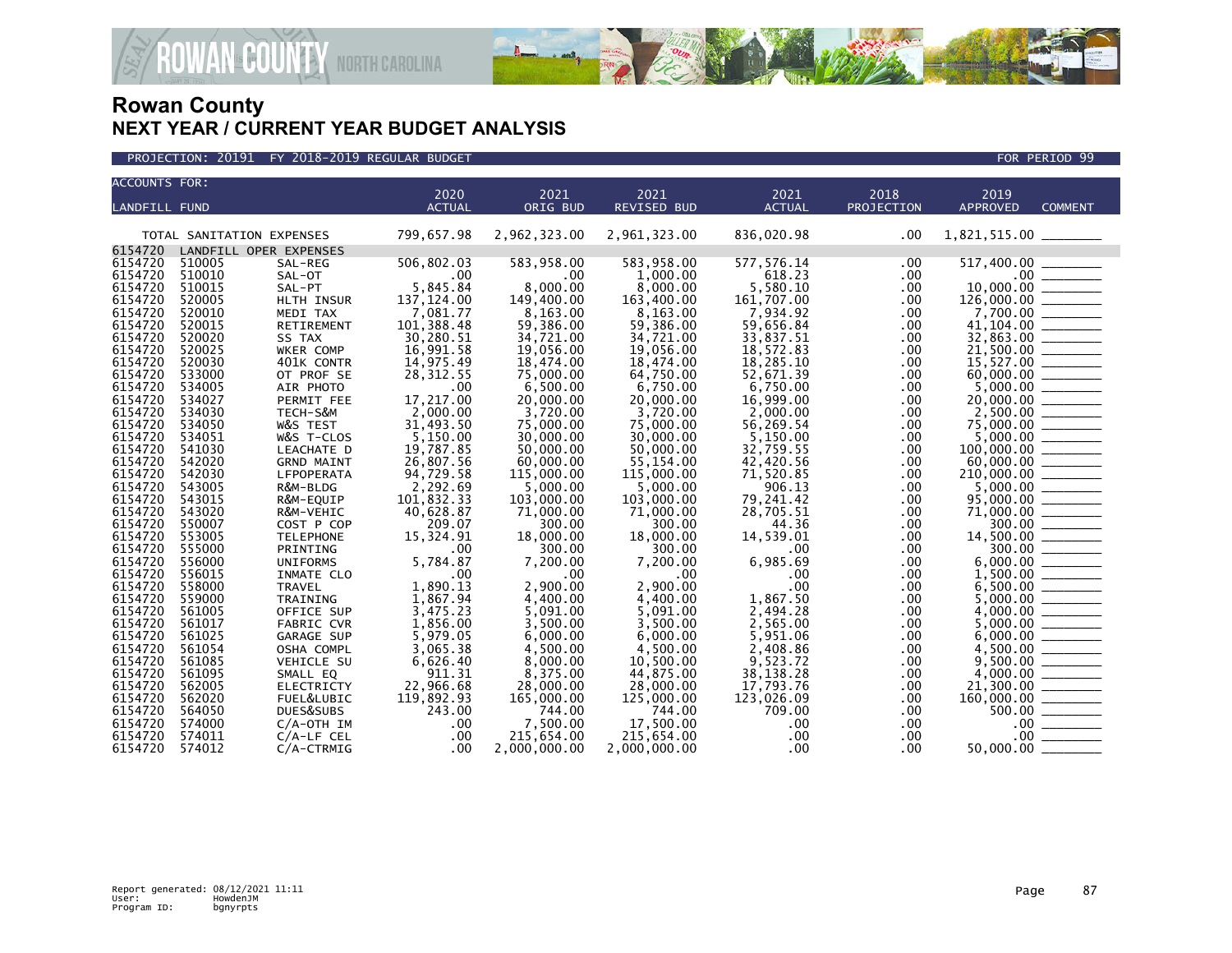

#### PROJECTION: 20191 FY 2018-2019 REGULAR BUDGET FOR PERIOD 99

| <b>ACCOUNTS FOR:</b> |                  |                               | 2020                    | 2021                    | 2021                    | 2021                    | 2018        | 2019                                                                                                             |
|----------------------|------------------|-------------------------------|-------------------------|-------------------------|-------------------------|-------------------------|-------------|------------------------------------------------------------------------------------------------------------------|
| <b>LANDFILL FUND</b> |                  |                               | <b>ACTUAL</b>           | ORIG BUD                | <b>REVISED BUD</b>      | <b>ACTUAL</b>           | PROJECTION  | <b>APPROVED</b><br><b>COMMENT</b>                                                                                |
| 6154720              | 574014           | C/S GASCTL                    | .00                     | .00                     | 585,000.00              | 316,658.52              | .00         | .00                                                                                                              |
| 6154720              | 575030           | C/A-SOFTWA                    | .00                     | .00                     | .00                     | $.00 \,$                | .00         | 2,000.00 _______                                                                                                 |
| 6154720              | 575035           | C/A-VECHL                     | .00                     | 54,776.00               | 54,776.00               | 36,903.65               | .00         |                                                                                                                  |
| 6154720              | 575090           | $C/A$ -FU&EQP                 | 637, 567.58             | 585,000.00              | 589,050.00              | 571,906.00              | .00         |                                                                                                                  |
| 6154720              | 576030           | $F/A-F\&EQUI$                 | 5,221.00                | $.00 \,$                | 38,846.00               | 36,872.00               | .00         |                                                                                                                  |
| 6154720              | 578000           | $C/A-GAAP$                    | $-687, 107.70$          | .00                     | .00                     | $-945, 537.41$          | $.00 \,$    | $280,000.00$<br>$60,000.00$<br>$20,985.00$<br>$\overline{\hspace{1.5em}}$<br>$00$<br>$\overline{\hspace{1.5em}}$ |
| 6154720              | 579000           | DEP EXP                       | 1,044,965.45            | .00                     | .00                     | $.00 \,$                | $.00 \,$    |                                                                                                                  |
| 6154720<br>6154720   | 580000<br>590002 | <b>BAD DEBT</b><br>BNK-CC FEE | 4,503.76<br>11, 188.67  | .00<br>15,000.00        | .00<br>15,000.00        | $.00 \,$<br>16,005.41   | .00<br>.00  | $\frac{30,000.00}{175,605.00}$                                                                                   |
| 6154720              | 590034           | INDIRCT CO                    | 189,004.00              | 180,952.00              | 180,952.00              | 180,952.00              | .00         |                                                                                                                  |
| 6154720              | 590056           | SW DISP TX                    | 296,802.44              | 310,000.00              | 310,000.00              | 441,278.68              | .00         |                                                                                                                  |
| 6154720              | 598020           | RES-LF MON                    | 402,142.86              | 500,000.00              | 500,000.00              | $.00 \,$                | .00         | 295,000.00<br>700,000.00                                                                                         |
|                      |                  |                               |                         |                         |                         |                         |             |                                                                                                                  |
|                      |                  | TOTAL LANDFILL OPER EXPENSES  | 3,285,122.59            | 5,626,570.00            | 6,263,620.00            | 2,160,248.08            | .00.        |                                                                                                                  |
| 6154730              |                  | RECYCLING OPER EXPENSES       |                         |                         |                         |                         |             |                                                                                                                  |
| 6154730<br>6154730   | 510005<br>520005 | SAL-REG<br>HLTH INSUR         | 177,710.15<br>50,455.00 | 181,062.00<br>49,800.00 | 181,062.00<br>55,800.00 | 177,456.51<br>54,827.50 | .00<br>.00. | 167,442.00                                                                                                       |
| 6154730              | 520010           | MEDI TAX                      | 2,420.73                | 2,547.00                | 2,547.00                | 2,466.63                | .00         |                                                                                                                  |
| 6154730              | 520015           | RETIREMENT                    | 34,022.51               | 18,489.00               | 18,489.00               | 18,327.90               | .00.        |                                                                                                                  |
| 6154730              | 520020           | SS TAX                        | 10,350.71               | 10,879.00               | 10,879.00               | 10,418.54               | .00.        | $\begin{array}{r} 45,000.00 \ \hline 2,302.00 \ \hline 12,980.00 \ \hline 9,837.00 \ \hline \end{array}$         |
| 6154730              | 520025           | WKER COMP                     | 4,448.18                | 4,530.00                | 4,530.00                | 4,466.79                | $.00 \,$    |                                                                                                                  |
| 6154730              | 520030           | 401K CONTR                    | 5,331.29                | 5,433.00                | 5,433.00                | 5,353.83                | .00         |                                                                                                                  |
| 6154730              | 533010           | CONTR COLL                    | 68,514.70               | 70,000.00               | 70,000.00               | 65,252.36               | .00         | $70,000.00$<br>$4,500.00$<br>$10,000.00$<br>$800.00$                                                             |
| 6154730              | 533013           | <b>CLEANING</b>               | 650.00                  | .00                     | .00                     | $.00 \times$            | .00         |                                                                                                                  |
| 6154730              | 533062           | SP WTE DIS                    | 3,830.77                | 10,000.00               | 10,000.00               | 9,764.95                | .00         |                                                                                                                  |
| 6154730              | 541040           | US-WATER                      | 469.20                  | 800.00                  | 800.00                  | 441.23                  | .00         |                                                                                                                  |
| 6154730              | 542040           | TIRE DIS-E                    | 200,588.32              | 210,000.00              | 210,000.00              | 208,880.21              | .00         | 180,000.00 _______                                                                                               |
| 6154730              | 543005           | R&M-BLDG                      | 6,321.84                | 10,000.00               | 10,000.00               | $-1, 384.39$            | .00         |                                                                                                                  |
| 6154730<br>6154730   | 543015<br>543020 | R&M-EQUIP<br>R&M-VEHIC        | 3,756.75<br>7,938.25    | 4,000.00<br>5,000.00    | 4,000.00<br>5,000.00    | 2,476.43<br>4,533.96    | .00<br>.00  |                                                                                                                  |
| 6154730              | 550007           | COST P COP                    | 229.10                  | 400.00                  | 400.00                  | 173.95                  | .00         |                                                                                                                  |
| 6154730              | 553005           | <b>TELEPHONE</b>              | 1,263.60                | 3,000.00                | 3,000.00                | 162.24                  | .00         |                                                                                                                  |
| 6154730              | 554000           | ADVERTISNG                    | 82.53                   | 300.00                  | 300.00                  | .00                     | .00         |                                                                                                                  |
| 6154730              | 555000           | PRINTING                      | 1,218.00                | 1,300.00                | 1.300.00                | 266.00                  | .00         |                                                                                                                  |
| 6154730              | 556000           | <b>UNIFORMS</b>               | 734.83                  | 1,300.00                | 1,300.00                | 708.84                  | .00         |                                                                                                                  |
| 6154730              | 558000           | <b>TRAVEL</b>                 | 1,689.03                | 2.000.00                | 2.000.00                | 1,953.52                | .00         |                                                                                                                  |
| 6154730              | 559000           | TRAINING                      | 564.00                  | 2,000.00                | 2,000.00                | 413.00                  | .00         |                                                                                                                  |
| 6154730              | 561005           | OFFICE SUP                    | 206.58                  | 600.00                  | 600.00                  | 117.45                  | .00.        |                                                                                                                  |
| 6154730              | 561015           | EDU SUPPLY                    | 1,053.80                | 1.500.00                | 1.500.00                | .00                     | $.00 \,$    |                                                                                                                  |
| 6154730              | 561054           | OSHA COMPL                    | 1,070.97                | 1,800.00                | 1,800.00                | 136.41                  | $.00 \,$    | $\frac{1,800.00}{4,000.00}$                                                                                      |
| 6154730<br>6154730   | 561075<br>561080 | RECYC SUPP                    | 3,688.10                | 4,000.00                | 4,000.00                | 1,649.73<br>370.00      | .00.        |                                                                                                                  |
|                      |                  | <b>SIGNAGE</b>                | 832.75                  | 1,000.00                | 1,000.00                |                         | .00         |                                                                                                                  |
| 6154730              | 561090           | OTH SUPPL                     | 3,176.82                | 5.000.00                | 5.000.00                | 1.464.23                | .00.        | $5,000.00$ $-$                                                                                                   |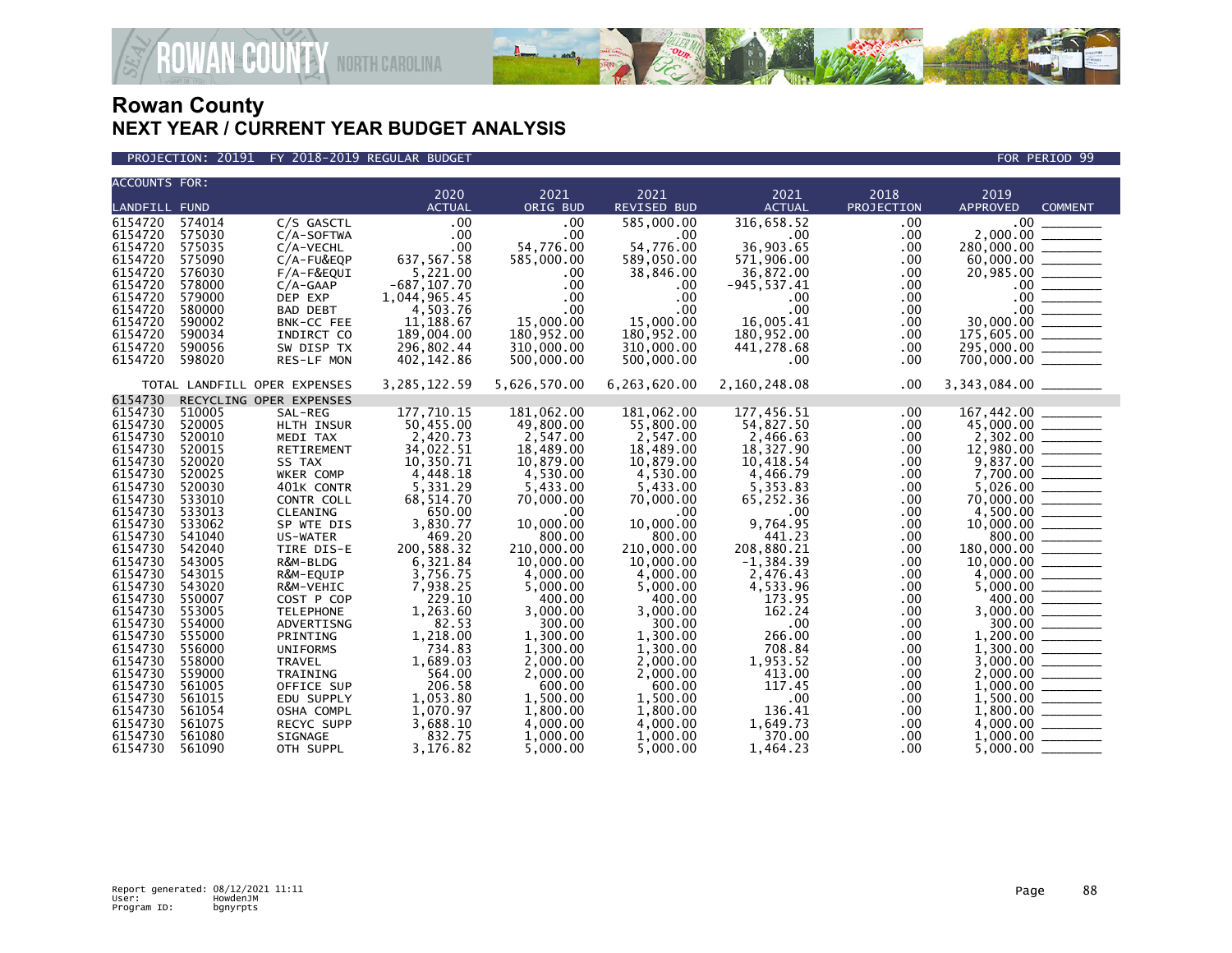

### PROJECTION: 20191 FY 2018-2019 REGULAR BUDGET FOR PERIOD 99

| <b>ACCOUNTS FOR:</b> |                     |                              |                 |              |                    |                 |                   |                                                                                                                                                                                                                                                                                                                                                                                                                                                                                                     |
|----------------------|---------------------|------------------------------|-----------------|--------------|--------------------|-----------------|-------------------|-----------------------------------------------------------------------------------------------------------------------------------------------------------------------------------------------------------------------------------------------------------------------------------------------------------------------------------------------------------------------------------------------------------------------------------------------------------------------------------------------------|
|                      |                     |                              | 2020            | 2021         | 2021               | 2021            | 2018              | 2019                                                                                                                                                                                                                                                                                                                                                                                                                                                                                                |
| LANDFILL FUND        |                     |                              | <b>ACTUAL</b>   | ORIG BUD     | <b>REVISED BUD</b> | <b>ACTUAL</b>   | <b>PROJECTION</b> | <b>COMMENT</b><br><b>APPROVED</b>                                                                                                                                                                                                                                                                                                                                                                                                                                                                   |
| 6154730              | 561095              | SMALL EO                     | 1,950.70        | 4.000.00     | 4.000.00           | 1.276.65        | .00               | 4.000.00                                                                                                                                                                                                                                                                                                                                                                                                                                                                                            |
| 6154730              | 562005              | <b>ELECTRICTY</b>            | 6,605.04        | 9.000.00     | 9.000.00           | 5,907.42        | .00               | $10,000.00$ ________                                                                                                                                                                                                                                                                                                                                                                                                                                                                                |
| 6154730              | 562020              | <b>FUEL&amp;LUBIC</b>        | 5,000.00        | 7,500.00     | 7,500.00           | 4,359.97        | .00               | <u> The Common State of</u><br>7,000.00                                                                                                                                                                                                                                                                                                                                                                                                                                                             |
| 6154730              | 562025              | NATRAL GAS                   | 586.11          | 2,500.00     | 2.500.00           | 689.04          | .00               | $2,200.00$ ________                                                                                                                                                                                                                                                                                                                                                                                                                                                                                 |
| 6154730              | 564050              | DUES&SUBS                    | 408.00          | 500.00       | 500.00             | 435.00          | .00               | $300.00$ ________                                                                                                                                                                                                                                                                                                                                                                                                                                                                                   |
| 6154730              | 575090              | $C/A-FU&EOP$                 | .00             | 7.400.00     | 7.400.00           | 7,100.00        | .00               | 89.000.00<br>$\begin{array}{cccccccccc} \multicolumn{2}{c}{} & \multicolumn{2}{c}{} & \multicolumn{2}{c}{} & \multicolumn{2}{c}{} & \multicolumn{2}{c}{} & \multicolumn{2}{c}{} & \multicolumn{2}{c}{} & \multicolumn{2}{c}{} & \multicolumn{2}{c}{} & \multicolumn{2}{c}{} & \multicolumn{2}{c}{} & \multicolumn{2}{c}{} & \multicolumn{2}{c}{} & \multicolumn{2}{c}{} & \multicolumn{2}{c}{} & \multicolumn{2}{c}{} & \multicolumn{2}{c}{} & \multicolumn{2}{c}{} & \multicolumn{2}{c}{} & \mult$ |
| 6154730              | 582009              | MTG FOOD                     | 346.94          | 500.00       | 500.00             | 375.67          | .00               | $500.00$                                                                                                                                                                                                                                                                                                                                                                                                                                                                                            |
| 6154730              | 585013              | E-WASTE                      | .00             | 8.000.00     | 64,054.00          | .00             | .00               | $20,000.00$ ________                                                                                                                                                                                                                                                                                                                                                                                                                                                                                |
|                      |                     | TOTAL RECYCLING OPER EXPENSE | 607,515.30      | 646,140.00   | 708.194.00         | 590,841.57      | .00               | 693,087.00                                                                                                                                                                                                                                                                                                                                                                                                                                                                                          |
|                      | TOTAL LANDFILL      |                              | $-1,655,054.85$ | $-82,025.00$ | $-77,985.00$       | $-3.023.078.30$ | .00               | .00                                                                                                                                                                                                                                                                                                                                                                                                                                                                                                 |
|                      | TOTAL LANDFILL FUND |                              | $-1,655,054.85$ | $-82,025.00$ | -77,985.00         | $-3,023,078.30$ | .00               | .00                                                                                                                                                                                                                                                                                                                                                                                                                                                                                                 |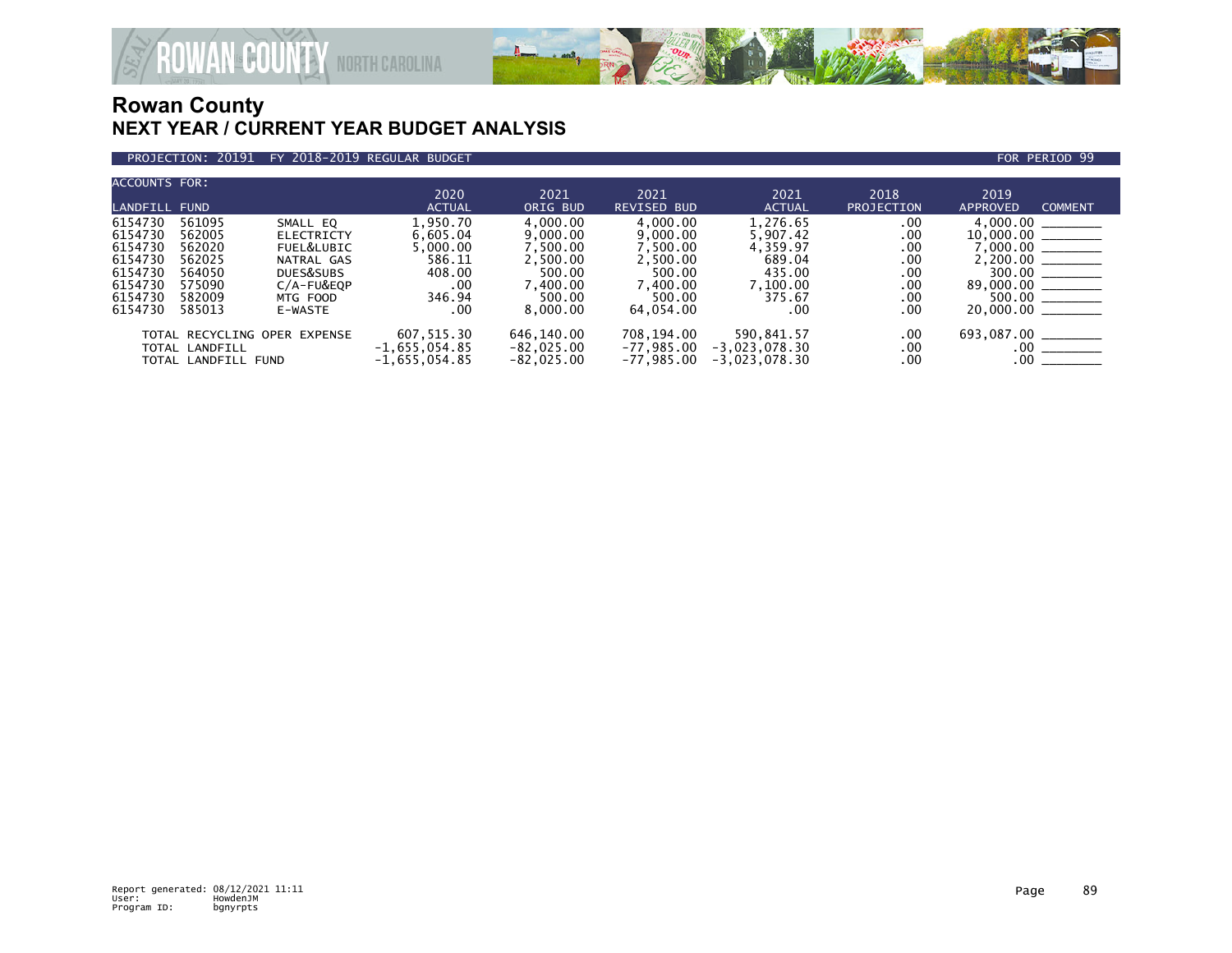

| <b>ACCOUNTS FOR:</b><br>2020<br>2021<br>2021<br>2021<br>2018<br>2019<br><b>ACTUAL</b><br><b>REVISED BUD</b><br><b>ACTUAL</b><br>PROJECTION<br><b>APPROVED</b><br><b>AIRPORT FUND</b><br>ORIG BUD<br><b>COMMENT</b><br>4540<br><b>AIRPORT</b><br>6344550<br>AIRPORT GRANT GNRL REVENUE<br>6344550<br>$-9.574.75$<br>$-536,687.00$<br>$-536,687.00$<br>$-26, 320.85$<br>$-508,500.00$ ______<br>431603<br><b>ILSREPGRT</b><br>.00<br>6344550<br>434600<br>$-3,481.19$<br>.00<br>.00.<br>.00<br>.00<br>TREEREMOVA<br>6344550<br>$-1, 511, 414.00$<br>$-900,000.00$ _________<br>434601<br>9.2RNWYOVL<br>$-91,372.50$<br>$-1, 511, 414.00$<br>$-1,830.60$<br>.00<br>$-116,667.00$<br>-99,762.00<br>6344550<br>491101<br><b>TRS FR 101</b><br>$-128,781.00$<br>.00<br>$.00 \,$<br>.00<br>$.00 \,$<br>$-277, 567.00$<br>$-277, 567.00$<br>.00<br>6344550<br>495000<br>.00<br>APP FB-UNR<br>.00<br>$-233, 209.44$ $-2, 325, 668.00$ $-2, 325, 668.00$<br>$-28, 151.45$<br>$-1,939,929.00$ ________<br>TOTAL AIRPORT GRANT GNRL REV<br>.00.<br>63445503 AIRPORT STATE GRANT REVENUE<br>.00<br>$-450,000.00$<br>$-450,000.00$<br>63445503 434000<br><b>SG REVENUE</b><br>.00<br>.00<br>$.00 \,$<br>.00<br>63445503 434000 45406 ST GOV GRT<br>$.00 \,$<br>.00<br>.00 |  |
|-------------------------------------------------------------------------------------------------------------------------------------------------------------------------------------------------------------------------------------------------------------------------------------------------------------------------------------------------------------------------------------------------------------------------------------------------------------------------------------------------------------------------------------------------------------------------------------------------------------------------------------------------------------------------------------------------------------------------------------------------------------------------------------------------------------------------------------------------------------------------------------------------------------------------------------------------------------------------------------------------------------------------------------------------------------------------------------------------------------------------------------------------------------------------------------------------------------------------------------------------------------|--|
|                                                                                                                                                                                                                                                                                                                                                                                                                                                                                                                                                                                                                                                                                                                                                                                                                                                                                                                                                                                                                                                                                                                                                                                                                                                             |  |
|                                                                                                                                                                                                                                                                                                                                                                                                                                                                                                                                                                                                                                                                                                                                                                                                                                                                                                                                                                                                                                                                                                                                                                                                                                                             |  |
|                                                                                                                                                                                                                                                                                                                                                                                                                                                                                                                                                                                                                                                                                                                                                                                                                                                                                                                                                                                                                                                                                                                                                                                                                                                             |  |
|                                                                                                                                                                                                                                                                                                                                                                                                                                                                                                                                                                                                                                                                                                                                                                                                                                                                                                                                                                                                                                                                                                                                                                                                                                                             |  |
|                                                                                                                                                                                                                                                                                                                                                                                                                                                                                                                                                                                                                                                                                                                                                                                                                                                                                                                                                                                                                                                                                                                                                                                                                                                             |  |
|                                                                                                                                                                                                                                                                                                                                                                                                                                                                                                                                                                                                                                                                                                                                                                                                                                                                                                                                                                                                                                                                                                                                                                                                                                                             |  |
|                                                                                                                                                                                                                                                                                                                                                                                                                                                                                                                                                                                                                                                                                                                                                                                                                                                                                                                                                                                                                                                                                                                                                                                                                                                             |  |
|                                                                                                                                                                                                                                                                                                                                                                                                                                                                                                                                                                                                                                                                                                                                                                                                                                                                                                                                                                                                                                                                                                                                                                                                                                                             |  |
|                                                                                                                                                                                                                                                                                                                                                                                                                                                                                                                                                                                                                                                                                                                                                                                                                                                                                                                                                                                                                                                                                                                                                                                                                                                             |  |
|                                                                                                                                                                                                                                                                                                                                                                                                                                                                                                                                                                                                                                                                                                                                                                                                                                                                                                                                                                                                                                                                                                                                                                                                                                                             |  |
|                                                                                                                                                                                                                                                                                                                                                                                                                                                                                                                                                                                                                                                                                                                                                                                                                                                                                                                                                                                                                                                                                                                                                                                                                                                             |  |
|                                                                                                                                                                                                                                                                                                                                                                                                                                                                                                                                                                                                                                                                                                                                                                                                                                                                                                                                                                                                                                                                                                                                                                                                                                                             |  |
|                                                                                                                                                                                                                                                                                                                                                                                                                                                                                                                                                                                                                                                                                                                                                                                                                                                                                                                                                                                                                                                                                                                                                                                                                                                             |  |
|                                                                                                                                                                                                                                                                                                                                                                                                                                                                                                                                                                                                                                                                                                                                                                                                                                                                                                                                                                                                                                                                                                                                                                                                                                                             |  |
| $.00 \,$<br>$-450,000.00$<br>$-450,000.00$<br>.00<br>$-224, 358.00$ _________<br>TOTAL AIRPORT STATE GRANT RE<br>.00.                                                                                                                                                                                                                                                                                                                                                                                                                                                                                                                                                                                                                                                                                                                                                                                                                                                                                                                                                                                                                                                                                                                                       |  |
| 6344560<br>AIRPORT OPER REVENUES                                                                                                                                                                                                                                                                                                                                                                                                                                                                                                                                                                                                                                                                                                                                                                                                                                                                                                                                                                                                                                                                                                                                                                                                                            |  |
| $-9,520.80$<br>$-13,000.00$<br>$-13,000.00$<br>$-6,058.70$<br>$-10,000.00$<br>6344560<br>453010<br>FUEL FLOW<br>.00.                                                                                                                                                                                                                                                                                                                                                                                                                                                                                                                                                                                                                                                                                                                                                                                                                                                                                                                                                                                                                                                                                                                                        |  |
| 6344560<br>$-433.89$<br>$-800.00$<br>$-3,940.62$<br>453031<br>$-800.00$<br>CAR RENTAL<br>.00.                                                                                                                                                                                                                                                                                                                                                                                                                                                                                                                                                                                                                                                                                                                                                                                                                                                                                                                                                                                                                                                                                                                                                               |  |
| $-778,509.07$<br>$-930.000.00$<br>6344560<br>$-930,000.00$<br>$-689.563.30$<br>453045<br>.00<br>FUEL REV<br>6344560<br>$-2,018.90$<br>$-2,500.00$<br>453063<br>MAIN-SUPP<br>$-2,500.00$<br>$-2,575.42$                                                                                                                                                                                                                                                                                                                                                                                                                                                                                                                                                                                                                                                                                                                                                                                                                                                                                                                                                                                                                                                      |  |
| .00<br>6344560<br>$-28,578.41$<br>$-1,499.40$<br>461000<br>INT REV<br>$-25,000.00$<br>$-25,000.00$<br>.00                                                                                                                                                                                                                                                                                                                                                                                                                                                                                                                                                                                                                                                                                                                                                                                                                                                                                                                                                                                                                                                                                                                                                   |  |
| 6344560<br>$-326, 852.28$<br>462201<br>$-360,000.00$<br>$-360,000.00$<br>$-410, 285.28$<br>HANGAR RNT<br>.00                                                                                                                                                                                                                                                                                                                                                                                                                                                                                                                                                                                                                                                                                                                                                                                                                                                                                                                                                                                                                                                                                                                                                |  |
| 6344560<br>$-12, 378.36$<br>$-12,000.00$<br>$-16,065.36$<br>462203<br>$-12,000.00$<br>HG LND LSE<br>.00                                                                                                                                                                                                                                                                                                                                                                                                                                                                                                                                                                                                                                                                                                                                                                                                                                                                                                                                                                                                                                                                                                                                                     |  |
| 6344560<br>$-25,000.00$<br>$-25.000.00$<br>$-29,933.02$<br>462204<br>$-31,681.46$<br>.00<br>OFFICE RNT                                                                                                                                                                                                                                                                                                                                                                                                                                                                                                                                                                                                                                                                                                                                                                                                                                                                                                                                                                                                                                                                                                                                                      |  |
| 6344560<br>462205<br>$-3.040.00$<br>$-3.000.00$<br>$-3.000.00$<br>$-4.181.20$<br>TIE DN RNT<br>.00                                                                                                                                                                                                                                                                                                                                                                                                                                                                                                                                                                                                                                                                                                                                                                                                                                                                                                                                                                                                                                                                                                                                                          |  |
| 6344560<br>$-4,540.18$<br>$-3,500.00$<br>$-3,500.00$<br>$-4, 292.31$<br>$-2,000.00$ _________<br>462206<br>RAMP/LND<br>.00                                                                                                                                                                                                                                                                                                                                                                                                                                                                                                                                                                                                                                                                                                                                                                                                                                                                                                                                                                                                                                                                                                                                  |  |
| 6344560<br>462995<br>$-19,825.00$<br>$-16,500.00$<br>$-16,500.00$<br>$-18, 200.00$<br>.00<br>OTHER RNT<br>6344560<br>489995<br>$-4,597.07$<br>$-3,600.00$<br>$-3.600.00$<br>$-7,603.95$                                                                                                                                                                                                                                                                                                                                                                                                                                                                                                                                                                                                                                                                                                                                                                                                                                                                                                                                                                                                                                                                     |  |
| .00<br>MISC RECPT<br>6344560<br>$-200.000.00$<br>$-200.000.00$<br>491101<br><b>TRS FR 101</b><br>$-200,000.00$<br>$-200,000.00$<br>.00                                                                                                                                                                                                                                                                                                                                                                                                                                                                                                                                                                                                                                                                                                                                                                                                                                                                                                                                                                                                                                                                                                                      |  |
| 6344560<br>$-211, 397.00$<br>.00<br>495000<br>APP FB-UNR<br>.00<br>$-211, 397.00$<br>.00                                                                                                                                                                                                                                                                                                                                                                                                                                                                                                                                                                                                                                                                                                                                                                                                                                                                                                                                                                                                                                                                                                                                                                    |  |
| $-1,421,975.42$<br>$-1,806,297.00$ $-1,806,297.00$<br>$-1,930,509.00$ ________<br>$-1,394,198.56$<br>$.00 \,$<br>TOTAL AIRPORT OPER REVENUES                                                                                                                                                                                                                                                                                                                                                                                                                                                                                                                                                                                                                                                                                                                                                                                                                                                                                                                                                                                                                                                                                                                |  |
| 6354550<br>AIRPORT GRANTS EXPENDITURES                                                                                                                                                                                                                                                                                                                                                                                                                                                                                                                                                                                                                                                                                                                                                                                                                                                                                                                                                                                                                                                                                                                                                                                                                      |  |
| 500,000,00<br>492.596.00<br>249,287.00<br>6354550<br>533000<br>.00<br>.00<br>OT PROF SE<br>.00                                                                                                                                                                                                                                                                                                                                                                                                                                                                                                                                                                                                                                                                                                                                                                                                                                                                                                                                                                                                                                                                                                                                                              |  |
| 3,868.92<br>6354550<br>74,045.00<br>74,044.92<br>533064<br>.00<br>.00<br><b>TREEREMOVE</b>                                                                                                                                                                                                                                                                                                                                                                                                                                                                                                                                                                                                                                                                                                                                                                                                                                                                                                                                                                                                                                                                                                                                                                  |  |
| 6354550<br>101,524.87<br>1,679,349.00<br>1,679,349.00<br>2,033.75<br>574068<br>CA-RUNWAY<br>.00                                                                                                                                                                                                                                                                                                                                                                                                                                                                                                                                                                                                                                                                                                                                                                                                                                                                                                                                                                                                                                                                                                                                                             |  |
| 6354550<br>10,638.61<br>596,319.00<br>520,245.30<br>574069<br>$CA/-ILS$<br>596,319.00<br>.00                                                                                                                                                                                                                                                                                                                                                                                                                                                                                                                                                                                                                                                                                                                                                                                                                                                                                                                                                                                                                                                                                                                                                                |  |
| 6354550<br>578000<br>$-112, 163.48$<br>$-31,277.77$<br>.00.<br>$C/A-GAAP$<br>.00<br>.00<br>.00.<br>6354550<br>579000<br>269,071.07<br>$.00 \times$<br>.00<br>.00 <sub>1</sub><br>DEP EXP<br>$.00 \,$                                                                                                                                                                                                                                                                                                                                                                                                                                                                                                                                                                                                                                                                                                                                                                                                                                                                                                                                                                                                                                                        |  |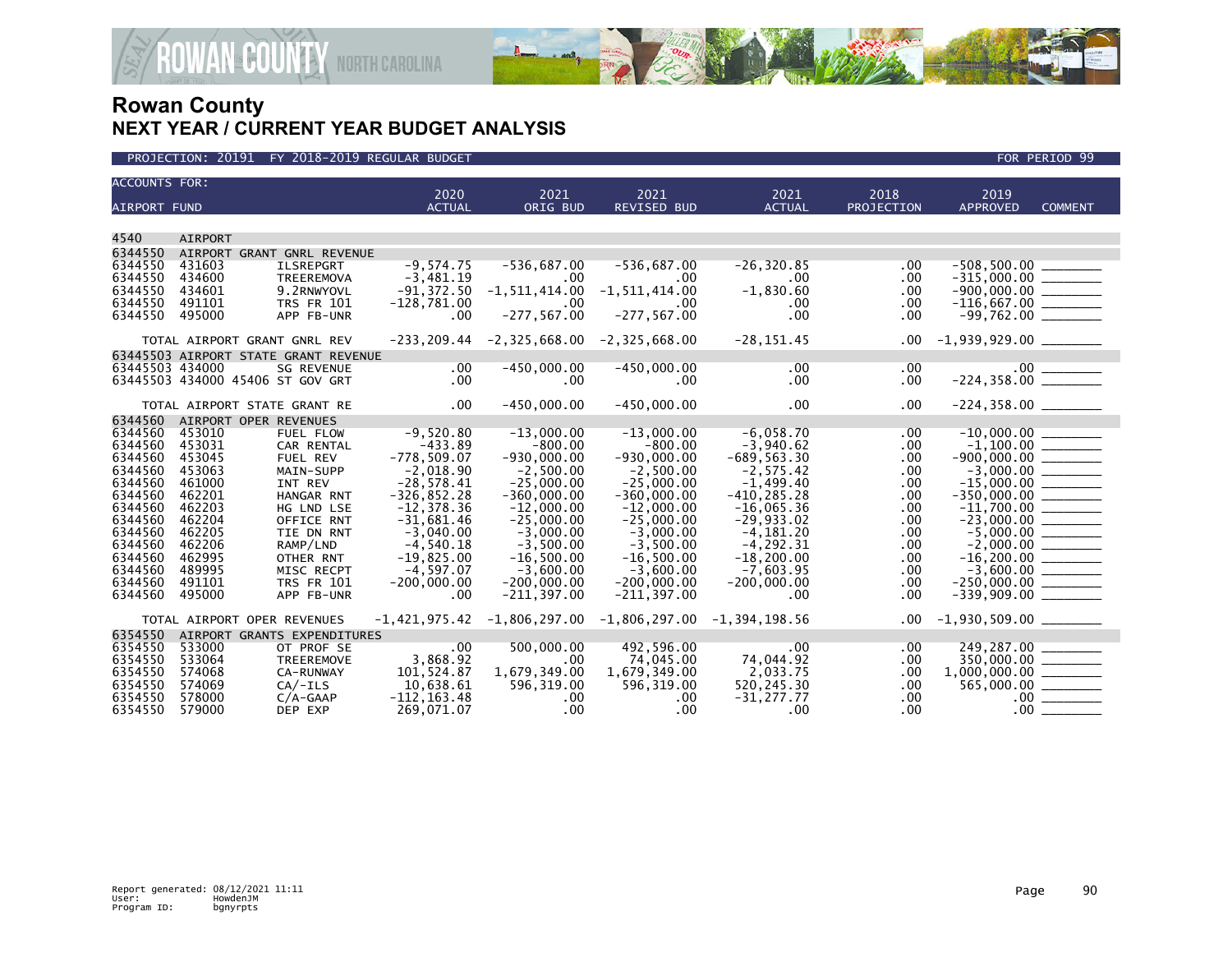

| <b>ACCOUNTS FOR:</b> |                              |                                 |                        |                        |                            |                        |                    |                         |                |
|----------------------|------------------------------|---------------------------------|------------------------|------------------------|----------------------------|------------------------|--------------------|-------------------------|----------------|
| <b>AIRPORT FUND</b>  |                              |                                 | 2020<br><b>ACTUAL</b>  | 2021<br>ORIG BUD       | 2021<br><b>REVISED BUD</b> | 2021<br><b>ACTUAL</b>  | 2018<br>PROJECTION | 2019<br><b>APPROVED</b> | <b>COMMENT</b> |
|                      |                              |                                 |                        |                        |                            |                        |                    |                         |                |
|                      | TOTAL AIRPORT GRANTS EXPENDI |                                 | 272,939.99             | 2,775,668.00           | 2,842,309.00               | 565,046.20             | .00                | 2,164,287.00            |                |
| 6354560              | AIRPORT OPER EXPENDITURES    |                                 |                        |                        |                            |                        |                    |                         |                |
| 6354560              | 510005                       | SAL-REG                         | 178, 177.79            | 176,683.00             | 185,683.00                 | 183,955.03             | .00                | 184, 388.00             |                |
| 6354560              | 510010                       | SAL-OT                          | .00                    | 500.00                 | 500.00                     | $.00 \,$               | .00                | 750.00                  |                |
| 6354560              | 510015                       | SAL-PT                          | 53,988.21              | 65,000,00              | 62,000.00                  | 48,799.19              | .00                | 60,000,00               |                |
| 6354560              | 520005                       | HLTH INSUR                      | 36,410.60              | 35,856.00              | 39,206.00                  | 38,110.80              | $.00 \,$           | 36,000.00               |                |
| 6354560              | 520010                       | MEDI TAX                        | 3,275.67               | 3,485.00               | 3,485.00                   | 3,323.01               | .00                | 3,560.00                |                |
| 6354560              | 520015                       | RETIREMENT                      | 31,463.34              | 18,091.00              | 18,841.00                  | 18,900.80              | .00                | 14,470.00               |                |
| 6354560              | 520020                       | SS TAX                          | 14,006.27              | 15,212.00              | 15,212.00                  | 14,208.83              | .00.               | 15,200.00               |                |
| 6354560              | 520025                       | WKER COMP                       | 4,368.84               | 5,127.00               | 5,127.00                   | 5,589.91               | .00                | 6,630.00                |                |
| 6354560              | 520030                       | 401K CONTR                      | 4,273.13               | 5,322.00               | 5,322.00                   | 4,932.84               | .00                | 5,560.00                |                |
| 6354560              | 533001                       | CONTR SERV                      | 8,958.70               | 10,000.00              | 10,000.00                  | 1,365.19               | .00                | 9,000,00                |                |
| 6354560              | 533063                       | SNOW REMOV                      | .00<br>17,322.15       | 10,500.00<br>17,500.00 | 400.00<br>17,500.00        | .00                    | .00                | 10,500.00<br>38,000.00  |                |
| 6354560<br>6354560   | 534030<br>541040             | TECH-S&M<br>US-WATER            | 11,546.34              | 12,000.00              | 12,000.00                  | 15,456.14<br>10,618.86 | .00.<br>.00        | 10,000.00               |                |
| 6354560              | 541042                       | US-STRM WT                      | 48.00                  | 100.00                 | 100.00                     | 44.88                  | .00.               | 100.00                  |                |
| 6354560              | 542020                       | <b>GRND MAINT</b>               | 28,836.18              | 35,000.00              | 29,000,00                  | 24, 134. 91            | .00                | 16,000,00               |                |
| 6354560              | 543005                       | R&M-BLDG                        | 25,555.28              | 30,000.00              | 24,000.00                  | 21, 271.74             | .00                | 31,000.00               |                |
| 6354560              | 543015                       | R&M-EQUIP                       | 14,536.23              | 10,000.00              | 15,000.00                  | 11,887.90              | .00                | 20,000.00               |                |
| 6354560              | 543016                       | RM FUEL TK                      | 4,652.15               | 3,000.00               | 7,000.00                   | 5,298.51               | .00                | $.00 \,$                |                |
| 6354560              | 543020                       | R&M-VEHIC                       | 1,442.85               | 4,000.00               | 4,000.00                   | 800.40                 | .00.               | 4,000.00                |                |
| 6354560              | 543901                       | R&MFENCING                      | 3,271.00               | 5,000.00               | 5,000.00                   | 286.00                 | .00                | 3,000.00                |                |
| 6354560              | 544010                       | <b>EQUIP RNTL</b>               | 770.45                 | 2,000.00               | 2,000.00                   | 459.46                 | .00                | 2,000.00                |                |
| 6354560              | 550007                       | COST P COP                      | 410.43                 | 400.00                 | 400.00                     | 320.24                 | .00                | 450.00                  |                |
| 6354560              | 553005                       | <b>TELEPHONE</b>                | 16,526.69              | 26,000.00              | 26,000.00                  | 7,296.31               | .00.               | 24,240.00               |                |
| 6354560              | 554000                       | ADVERTISNG                      | 783.85                 | 2,000.00               | 2,000.00                   | 548.10                 | .00                | 5,000,00                |                |
| 6354560              | 555000                       | PRINTING                        | .00                    | 100.00                 | 100.00                     | 100.00                 | .00                | 200.00                  |                |
| 6354560              | 556000                       | <b>UNIFORMS</b>                 | 1,540.53               | 1,750.00               | 1,750.00                   | 1,308.16               | .00.               | 2,000.00                |                |
| 6354560              | 557000                       | POSTAGE                         | 36.41                  | 125.00                 | 125.00                     | .00                    | .00                | 300.00                  |                |
| 6354560              | 558000                       | <b>TRAVEL</b>                   | 212.68                 | 2,500.00               | 2,000.00                   | 294.17                 | $.00 \,$           | 3,000.00                |                |
| 6354560              | 559000                       | TRAINING                        | 392.00                 | 2,000.00               | 2,000.00                   | 140.00                 | .00                | 3,500.00                |                |
| 6354560              | 561005                       | OFFICE SUP                      | 1,824.28               | 1,600.00               | 1,600.00                   | 592.67                 | .00                | 1,400.00                |                |
| 6354560              | 561012                       | CONCES-SUP                      | 195.34                 | 400.00                 | 400.00                     | 132.92                 | .00.               | 300.00                  |                |
| 6354560              | 561030                       | JANT'L-SUP                      | 488.14                 | 800.00                 | 1,300.00                   | 1,208.83               | .00                | 1,200.00                |                |
| 6354560<br>6354560   | 561056<br>561057             | FUEL 4 RES                      | 467,250.07<br>1,726.01 | 700,000,00             | 700,000,00                 | 383,746.90<br>2,567.96 | .00                | 725,000,00<br>3,000.00  |                |
| 6354560              | 561095                       | PARTS 4 RE                      | 7,072.04               | 3,000.00<br>11,000.00  | 3,000.00<br>6,000.00       | 5,981.96               | .00                | 3,500.00                |                |
| 6354560              | 562005                       | OTH SM EQP<br><b>ELECTRICTY</b> | 47,979.33              | 55,000.00              | 55,000.00                  | 37,426.05              | $.00 \,$<br>.00    | 55,000.00               |                |
| 6354560              | 562020                       | <b>FUEL&amp;LUBIC</b>           | 4,831.57               | 7,000.00               | 7,000.00                   | 5,028.74               | .00                | 4,000.00                |                |
| 6354560              | 562025                       | NATRAL GAS                      | 7,146.80               | 8,500.00               | 8,500.00                   | 6,305.24               | .00                | 7,500.00                |                |
| 6354560              | 564010                       | <b>BOOKS</b>                    | .00                    | 150.00                 | 150.00                     | .00                    | .00                | 200.00                  |                |
| 6354560              | 564050                       | DUES&SUBS                       | 2,749.85               | 2,500.00               | 2,500.00                   | 1,941.00               | .00                | 2,500.00                |                |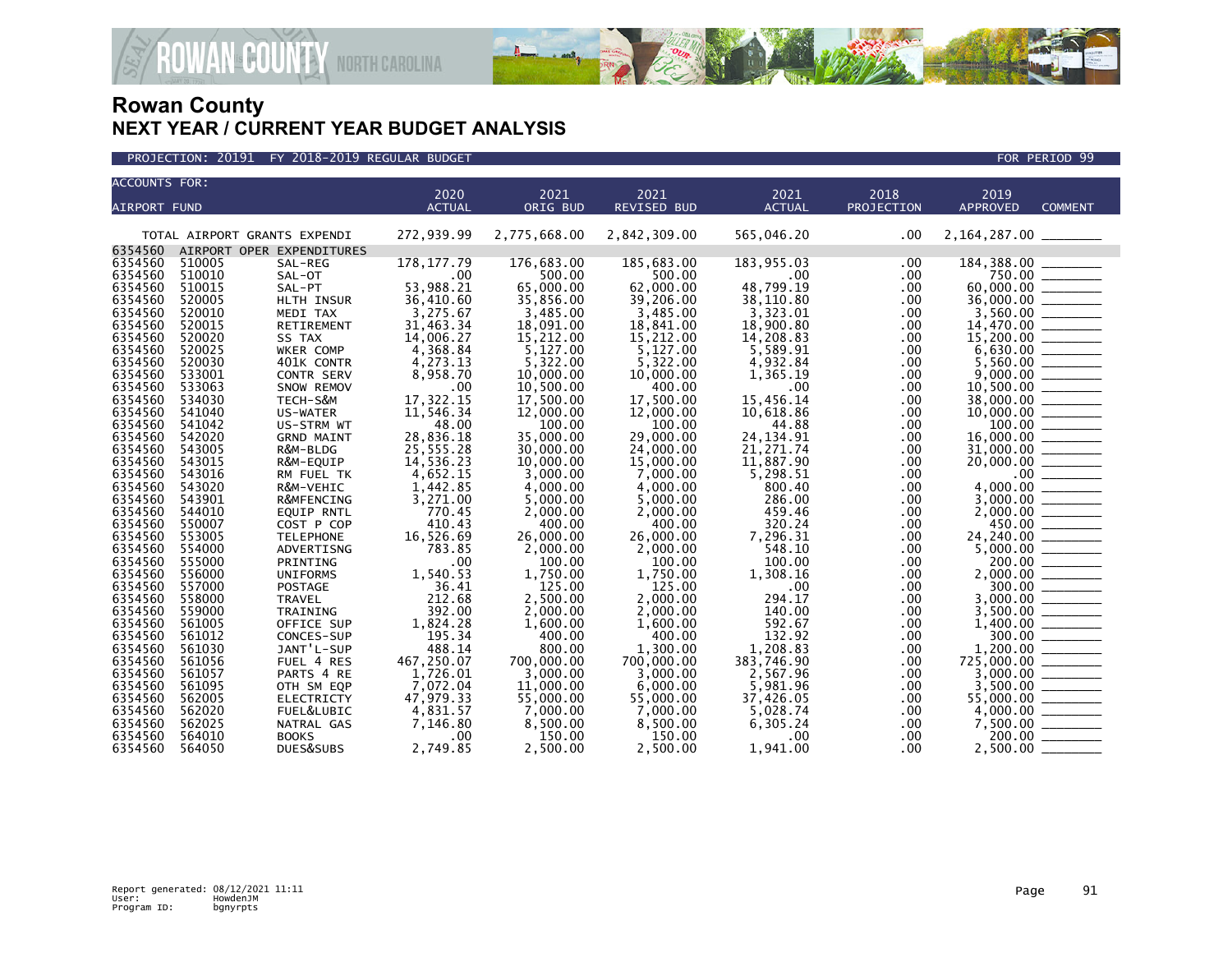

### PROJECTION: 20191 FY 2018-2019 REGULAR BUDGET FOR PERIOD 99

| <b>ACCOUNTS FOR:</b> |                    |                              |               |              |                    |               |            |                                             |
|----------------------|--------------------|------------------------------|---------------|--------------|--------------------|---------------|------------|---------------------------------------------|
|                      |                    |                              | 2020          | 2021         | 2021               | 2021          | 2018       | 2019                                        |
| AIRPORT FUND         |                    |                              | <b>ACTUAL</b> | ORIG BUD     | <b>REVISED BUD</b> | <b>ACTUAL</b> | PROJECTION | <b>APPROVED</b><br><b>COMMENT</b>           |
| 6354560              | 573011             | $C/A$ -HANGAR                | .00           | 20,000.00    | 20,000.00          | .00           | .00.       | .00                                         |
| 6354560              | 575035             | C/A-VEHICL                   | .00           | .00.         | .00                | .00.          | .00.       | 31,000.00 ______                            |
| 6354560              | 575090             | $C/A-FU&EOP$                 | 29,690.00     | .00          | 6.000.00           | 5,135.60      | .00        |                                             |
| 6354560              | 576030             | $F/A-F\&EQUI$                | 1,731.10      | 2,000.00     | 4,000.00           | .00.          | .00        |                                             |
| 6354560              | 578000             | $C/A-GAAP$                   | $-29,690.00$  | .00.         | .00.               | $.00 \,$      | .00        |                                             |
| 6354560              | 579000             | DEP EXP                      | 458,839.14    | .00.         | .00                | $.00 \,$      | .00.       |                                             |
| 6354560              | 590000             | OTH SERV'S                   | 322.43        | 5,000.00     | 5,000.00           | 102.65        | .00.       |                                             |
| 6354560              | 590002             | BNK-CC FEE                   | 30,259.96     | 36,000.00    | 36,000.00          | 28,299.03     | .00.       |                                             |
| 6354560              | 590006             | INDIRCT CO                   | 68,468.00     | 79,896.00    | 79,896.00          | 79,896.00     | .00.       | $62,191.00$ _________<br>65,000.00 ________ |
| 6354560              | 590008             | SALES&USE                    | 52, 512.96    | 65,000.00    | 65,000.00          | 45,236.65     | .00.       |                                             |
|                      |                    | TOTAL AIRPORT OPER EXPENDITU | 1,616,202.79  | 1,497,097.00 | 1,497,097.00       | 1,023,053.58  | $.00 \,$   | $1,550,139.00$ _________                    |
| 6354570              | AIRPORT DEBT       | SVC EXPENDITURES             |               |              |                    |               |            |                                             |
| 6354570              | 592031             | ARPT DS P                    | 224,087.81    | 231,800.00   | 231,800.00         | 175,490.96    | .00.       | 286,700.00 ______                           |
| 6354570              | 592032             | ARPT DS IN                   | 58,110.01     | 50,500.00    | 50,500.00          | 37,706.86     | .00.       | $93,670.00$ ________                        |
| 6354570              | 592999             | LTD GAAP                     | $-224,087.80$ | $.00 \,$     | $.00 \times$       | $-231,733.34$ | .00.       | .00                                         |
|                      |                    | TOTAL AIRPORT DEBT SVC EXPEN | 58,110.02     | 282,300.00   | 282,300.00         | $-18, 535.52$ | .00.       | 380,370.00 _______                          |
|                      | TOTAL AIRPORT      |                              | 292,067.94    | $-26,900.00$ | 39,741.00          | 147,214.25    | $.00 \,$   | $.00$ $\overline{\phantom{1.552}}$          |
|                      | TOTAL AIRPORT FUND |                              | 292,067.94    | $-26,900.00$ | 39,741.00          | 147,214.25    | $.00 \,$   | $.00$ $\qquad \qquad$                       |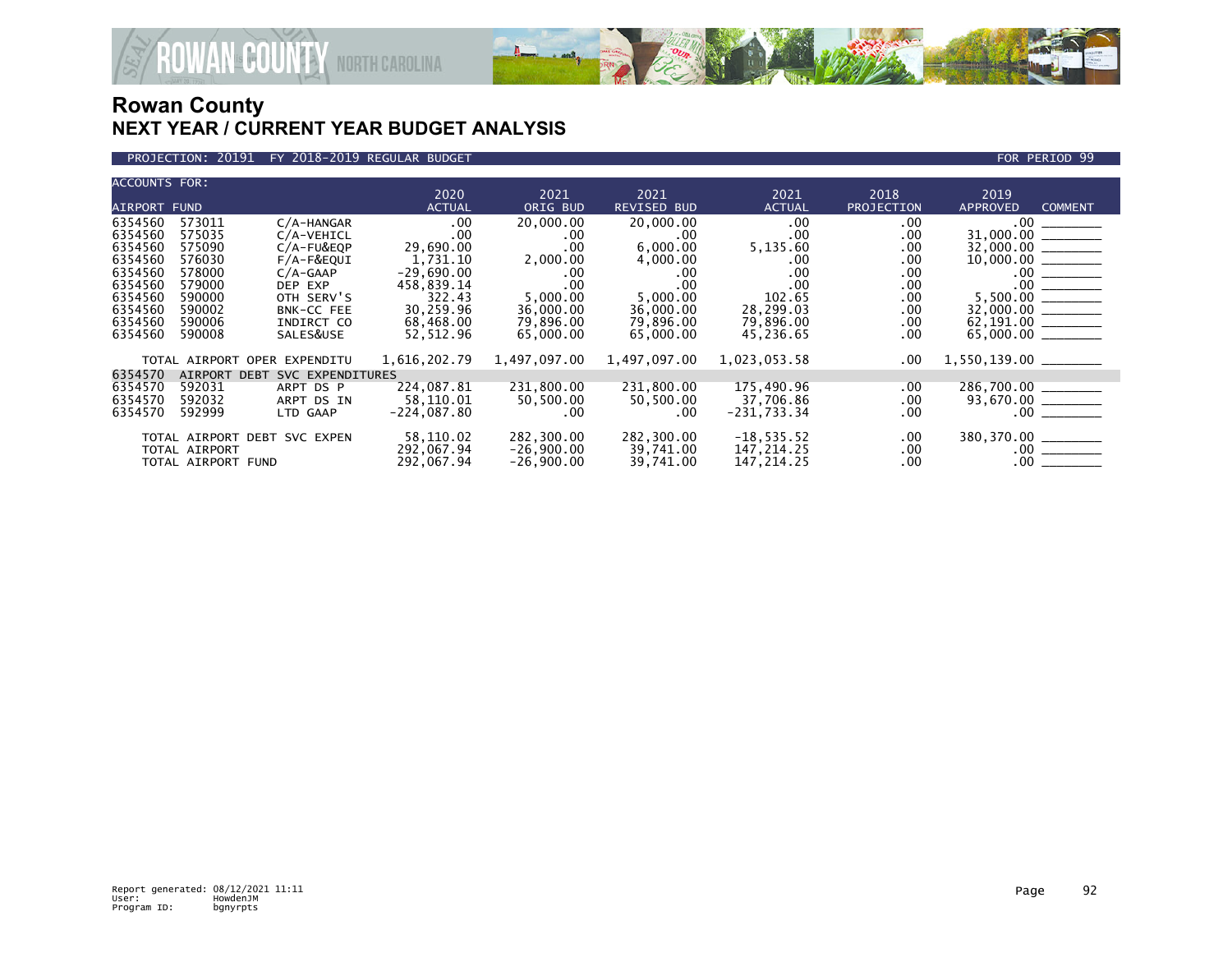

### PROJECTION: 20191 FY 2018-2019 REGULAR BUDGET FOR PERIOD 99

| <b>ACCOUNTS FOR:</b> |        |                              | 2020           | 2021               | 2021          | 2021                                                                                                                                                                                                                       | 2018            | 2019                                                                                                                                                                                                                                                                                                                                                                                  |  |
|----------------------|--------|------------------------------|----------------|--------------------|---------------|----------------------------------------------------------------------------------------------------------------------------------------------------------------------------------------------------------------------------|-----------------|---------------------------------------------------------------------------------------------------------------------------------------------------------------------------------------------------------------------------------------------------------------------------------------------------------------------------------------------------------------------------------------|--|
| WATER SUPPLY FUND    |        | <b>ACTUAL</b>                | ORIG BUD       | <b>REVISED BUD</b> | <b>ACTUAL</b> | <b>PROJECTION</b>                                                                                                                                                                                                          | <b>APPROVED</b> | <b>COMMENT</b>                                                                                                                                                                                                                                                                                                                                                                        |  |
|                      |        |                              |                |                    |               |                                                                                                                                                                                                                            |                 |                                                                                                                                                                                                                                                                                                                                                                                       |  |
| 7500                 |        | WATER DEPARTMENT             |                |                    |               |                                                                                                                                                                                                                            |                 |                                                                                                                                                                                                                                                                                                                                                                                       |  |
| 6547510              |        | WATER OPERATIONS REVENUE     |                |                    |               |                                                                                                                                                                                                                            |                 |                                                                                                                                                                                                                                                                                                                                                                                       |  |
| 6547510              | 444500 | SALE WTR                     | $-139,402.75$  | $-134,000.00$      | $-134,000.00$ | $-116,791.01$                                                                                                                                                                                                              | .00.            |                                                                                                                                                                                                                                                                                                                                                                                       |  |
| 6547510              | 461000 | INT REV                      | $-3, 156.68$   | $-2,000.00$        | $-2,000.00$   | $-159.37$                                                                                                                                                                                                                  | .00             |                                                                                                                                                                                                                                                                                                                                                                                       |  |
| 6547510              | 464095 | <b>CNTR DUKE</b>             | $.00 \,$       | $.00 \,$           | .00           | $.00 \,$                                                                                                                                                                                                                   | .00             |                                                                                                                                                                                                                                                                                                                                                                                       |  |
|                      |        |                              |                |                    |               |                                                                                                                                                                                                                            |                 |                                                                                                                                                                                                                                                                                                                                                                                       |  |
|                      |        | TOTAL WATER OPERATIONS REVEN | $-142, 559.43$ | $-136,000.00$      | $-136,000.00$ | $-116,950.38$                                                                                                                                                                                                              | .00.            |                                                                                                                                                                                                                                                                                                                                                                                       |  |
| 6557510              | WATER  | OPERATIONS EXPENDITURES      |                |                    |               |                                                                                                                                                                                                                            |                 |                                                                                                                                                                                                                                                                                                                                                                                       |  |
| 6557510              | 541020 | <b>WTR PURCH</b>             | 29,189.91      | 50,000.00          | 42,500.00     | 36,636.05                                                                                                                                                                                                                  | .00.            | $\begin{array}{r} 66,000.00 \ \underline{\hspace{1cm}} \rule{0pt}{2.5mm} \rule{0pt}{2.5mm} \rule{0pt}{2.5mm} \rule{0pt}{2.5mm} \rule{0pt}{2.5mm} \rule{0pt}{2.5mm} \rule{0pt}{2.5mm} \rule{0pt}{2.5mm} \rule{0pt}{2.5mm} \rule{0pt}{2.5mm} \rule{0pt}{2.5mm} \rule{0pt}{2.5mm} \rule{0pt}{2.5mm} \rule{0pt}{2.5mm} \rule{0pt}{2.5mm} \rule{0pt}{2.5mm} \rule{0pt}{2.5mm} \rule{0pt}{$ |  |
| 6557510              | 541025 | <b>WTR FLUSH</b>             | .00            | 20,000.00          | 17,500.00     | 9,396.88                                                                                                                                                                                                                   | .00             |                                                                                                                                                                                                                                                                                                                                                                                       |  |
| 6557510              | 543060 | R&M WATER                    | .00            | 5,000.00           | 5,000.00      | $.00 \,$                                                                                                                                                                                                                   | .00             |                                                                                                                                                                                                                                                                                                                                                                                       |  |
| 6557510              | 561105 | <b>LICENSES</b>              | 420.00         | 4,000.00           | 4,000.00      | 420.00                                                                                                                                                                                                                     | .00             |                                                                                                                                                                                                                                                                                                                                                                                       |  |
| 6557510              | 590020 | <b>OPER FEES</b>             | 54,000.00      | 57,000.00          | 57,000.00     | 54,000.00                                                                                                                                                                                                                  | .00             |                                                                                                                                                                                                                                                                                                                                                                                       |  |
|                      |        |                              |                |                    |               |                                                                                                                                                                                                                            |                 |                                                                                                                                                                                                                                                                                                                                                                                       |  |
|                      |        | TOTAL WATER OPERATIONS EXPEN | 83,609.91      | 136,000.00         | 126,000.00    | 100,452.93                                                                                                                                                                                                                 | .00.            |                                                                                                                                                                                                                                                                                                                                                                                       |  |
|                      |        | TOTAL WATER DEPARTMENT       | $-58,949.52$   | $.00 \,$           | $-10,000.00$  | $-16, 497.45$                                                                                                                                                                                                              | .00             |                                                                                                                                                                                                                                                                                                                                                                                       |  |
|                      |        | TOTAL WATER SUPPLY FUND      | $-58,949.52$   | $.00 \,$           | $-10,000.00$  | $-16, 497.45$                                                                                                                                                                                                              | .00             | $.00 \,$                                                                                                                                                                                                                                                                                                                                                                              |  |
|                      |        |                              |                |                    |               |                                                                                                                                                                                                                            |                 |                                                                                                                                                                                                                                                                                                                                                                                       |  |
|                      |        |                              |                |                    |               |                                                                                                                                                                                                                            |                 |                                                                                                                                                                                                                                                                                                                                                                                       |  |
|                      |        |                              |                |                    |               |                                                                                                                                                                                                                            |                 |                                                                                                                                                                                                                                                                                                                                                                                       |  |
|                      |        |                              |                |                    |               |                                                                                                                                                                                                                            |                 |                                                                                                                                                                                                                                                                                                                                                                                       |  |
|                      |        |                              |                |                    |               |                                                                                                                                                                                                                            |                 |                                                                                                                                                                                                                                                                                                                                                                                       |  |
|                      |        | GRAND TOTAL                  |                |                    |               | TOTAL REVENUE-171,308,009.23-174,943,535.00-183,410,792.00-170,206,084.52<br>TOTAL EXPENSE 165,507,237.74 173,714,803.00 178,851,908.00 151,854,594.15<br>$-5,800,771.49$ $-1,228,732.00$ $-4,558,884.00$ $-18,351,490.37$ | .00.            | $.00-170,595,378.00$ _________<br>$.00$ 170,595,378.00 $\_\_$<br>$.00\,$                                                                                                                                                                                                                                                                                                              |  |

\*\* END OF REPORT - Generated by James M. Howden \*\*